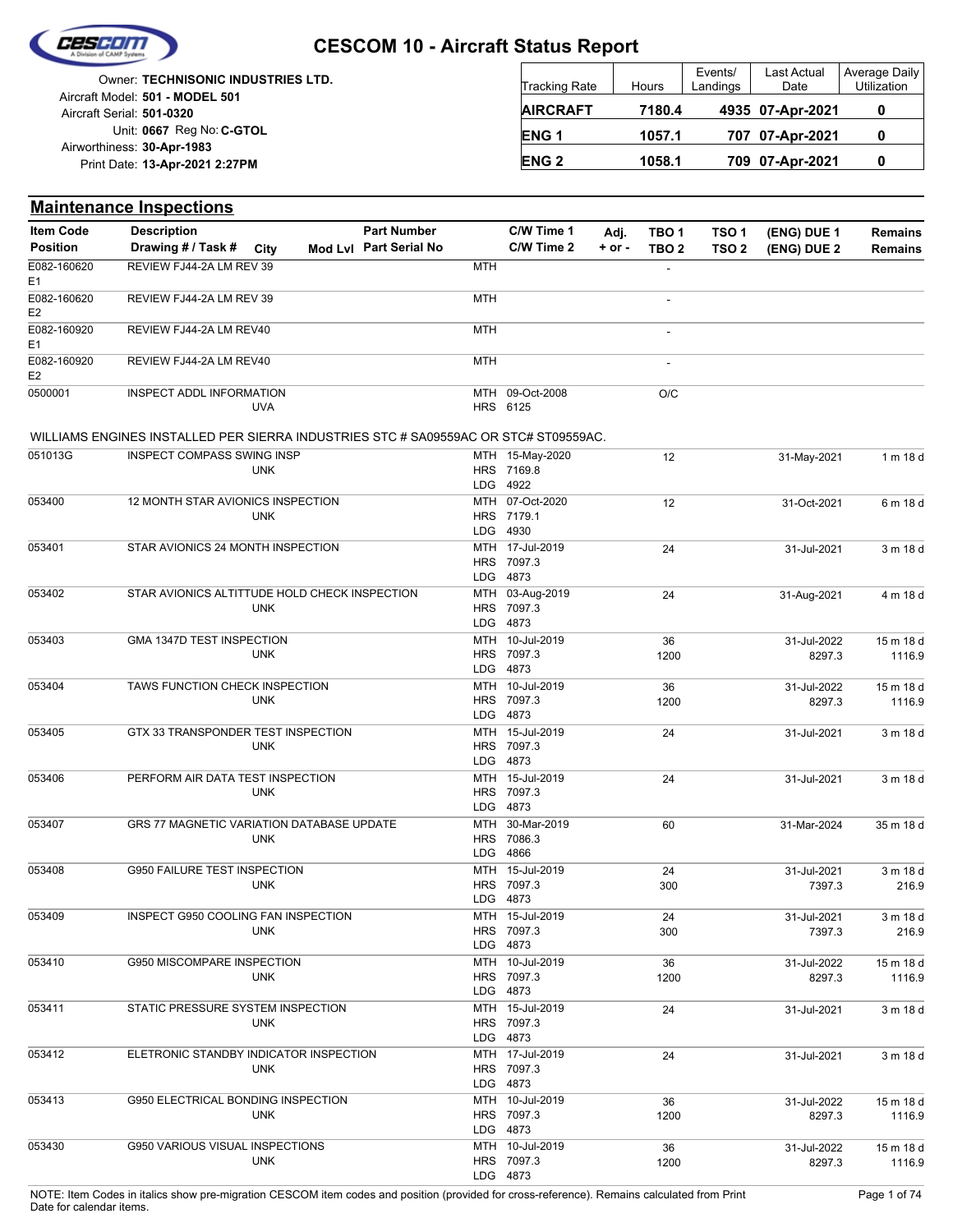

| Owner: TECHNISONIC INDUSTRIES LTD.<br>Aircraft Model: 501 - MODEL 501 | Tracking Rate   | Hours  | Events/<br>Landings | Last Actual<br>Date | Average Daily<br>Utilization |
|-----------------------------------------------------------------------|-----------------|--------|---------------------|---------------------|------------------------------|
| Aircraft Serial: 501-0320                                             | <b>AIRCRAFT</b> | 7180.4 |                     | 4935 07-Apr-2021    |                              |
| Unit: 0667 Reg No: C-GTOL                                             | <b>ENG1</b>     | 1057.1 |                     | 707 07-Apr-2021     |                              |
| Airworthiness: 30-Apr-1983<br>Print Date: 13-Apr-2021 2:27PM          | <b>ENG 2</b>    | 1058.1 |                     | 709 07-Apr-2021     |                              |

|                          | <b>Maintenance Inspections</b>                                          |             |                        |            |                               |            |                  |                  |                       |                     |
|--------------------------|-------------------------------------------------------------------------|-------------|------------------------|------------|-------------------------------|------------|------------------|------------------|-----------------------|---------------------|
| <b>Item Code</b>         | <b>Description</b>                                                      |             | <b>Part Number</b>     |            | C/W Time 1                    | Adj.       | TBO <sub>1</sub> | TSO <sub>1</sub> | (ENG) DUE 1           | <b>Remains</b>      |
| <b>Position</b>          | Drawing # / Task #                                                      | <b>City</b> | Mod Lvl Part Serial No |            | C/W Time 2                    | $+$ or $-$ | TBO 2            | TSO <sub>2</sub> | (ENG) DUE 2           | <b>Remains</b>      |
| 053431                   | G950 FUSELAGE EXTERIOR SKIN VISUAL INSPECTION                           |             |                        | MTH        | 29-Jun-2013                   |            |                  |                  |                       |                     |
|                          |                                                                         | <b>KUVA</b> |                        |            | HRS 6539.8                    |            | 3000             |                  | 9539.8                | 2359.4              |
|                          |                                                                         |             |                        | LDG        | 4511                          |            |                  |                  |                       |                     |
| 053490                   | INSPECT RVSM GMU TEST FLIGHT                                            | <b>SMF</b>  |                        |            | MTH 30-Apr-2003               |            | O/C              |                  |                       |                     |
| 055600                   | RIGHT COCKPIT SIDEWINDOW PRISM INSPECTION                               |             |                        |            | MTH 10-Mar-2020               |            | 24               |                  | 31-Mar-2022           | 11 m 18 d           |
|                          |                                                                         | <b>UNK</b>  |                        |            | HRS 7162.7                    |            | 300              |                  | 7462.7                | 282.3               |
|                          |                                                                         |             |                        | LDG        | 4918                          |            |                  |                  |                       |                     |
| $5 - 12 - 01$            | PHASE 1 INSPECTION                                                      |             |                        |            | MTH 23-Apr-2020               |            | 24               |                  | 30-Apr-2022           | 12 m 17 d           |
| 051204                   |                                                                         | <b>UNK</b>  |                        |            | HRS 7169.8                    |            | 300              |                  | 7469.8                | 289.4               |
|                          |                                                                         |             |                        | LDG        | 4922                          |            |                  |                  |                       |                     |
| $5 - 12 - 02$<br>051205  | PHASE 2 INSPECTION                                                      | <b>UNK</b>  |                        |            | MTH 15-May-2020<br>HRS 7169.8 |            | 24<br>300        |                  | 31-May-2022<br>7469.8 | 13 m 18 d<br>289.4  |
|                          |                                                                         |             |                        | <b>LDG</b> | 4922                          |            |                  |                  |                       |                     |
| $5 - 12 - 03$            | PHASE 3 INSPECTION                                                      |             |                        |            | MTH 10-Mar-2020               |            | 24               |                  | 31-Mar-2022           | 11 m 18 d           |
| 051206                   |                                                                         | <b>UNK</b>  |                        |            | HRS 7162.7                    |            | 300              |                  | 7462.7                | 282.3               |
|                          |                                                                         |             |                        | LDG        | 4918                          |            |                  |                  |                       |                     |
| 5-12-04                  | PHASE 4 INSPECTION                                                      |             |                        |            | MTH 15-May-2020               |            | 24               |                  | 31-May-2022           | 13 m 18 d           |
| 051207                   |                                                                         | <b>UNK</b>  |                        |            | HRS 7169.8                    |            | 300              |                  | 7469.8                | 289.4               |
|                          |                                                                         |             |                        | LDG        | 4922                          |            |                  |                  |                       |                     |
| 5-12-05<br>051210        | PHASE 5 INSPECTION                                                      | <b>UNK</b>  |                        |            | MTH 07-Apr-2021<br>HRS 7180.4 |            | 36<br>1200       |                  | 30-Apr-2024<br>8380.4 | 36 m 17 d<br>1200   |
|                          |                                                                         |             |                        |            | LDG 4935                      |            |                  |                  |                       |                     |
| 5-12-07                  | PHASE 7 INSPECTION                                                      |             |                        |            | DAYS 07-Apr-2021              |            | 90               |                  | 06-Jul-2021           | 2 m 23 d            |
| 051220                   |                                                                         | <b>UNK</b>  |                        |            | HRS 7180.4                    |            |                  |                  |                       |                     |
|                          |                                                                         |             |                        |            | LDG 4935                      |            |                  |                  |                       |                     |
| 5-12-0B                  | PHASE B                                                                 | <b>UNK</b>  |                        |            | MTH 08-Jun-2020               |            |                  |                  |                       |                     |
| 051218                   |                                                                         |             |                        | <b>LDG</b> | HRS 7171<br>4924              |            | 150              |                  | 7321                  | 140.6               |
| 5-12-12                  | PHASE 12 INSPECTION                                                     |             |                        | <b>MTH</b> | 18-Jan-2017                   |            |                  |                  |                       |                     |
| 051003                   |                                                                         | <b>UNK</b>  |                        |            | HRS 6915.3                    |            | 600              |                  | 7515.3                | 334.9               |
|                          |                                                                         |             |                        | <b>LDG</b> | 4763                          |            | 600              |                  | 5363                  | 428                 |
| $5 - 12 - 15$            | PHASE 15 INSPECTION                                                     |             |                        | MTH        | 26-Apr-2002                   |            |                  |                  |                       |                     |
| 052013 : B               |                                                                         | <b>SJC</b>  |                        | <b>HRS</b> | 5085                          | 3915       | 1000             |                  | 10000                 | 2819.6              |
| $5 - 12 - 16$            | PHASE 16 INSPECTION                                                     |             |                        | MTH        | 30-Apr-1983                   |            |                  |                  |                       |                     |
| 052013 : C               |                                                                         | *CF         |                        | HRS 0      |                               |            | 10000            |                  | 10000                 | 2819.6              |
| $5 - 12 - 17$<br>052013  | PHASE 17 INSPECTION                                                     | <b>SJC</b>  |                        |            | MTH 26-Apr-2002<br>HRS 5085   |            |                  |                  |                       |                     |
| $5 - 12 - 18$            | PHASE 18 INSPECTION                                                     |             |                        |            | MTH 07-Apr-2021               |            | 10000<br>12      |                  | 15085                 | 7904.6<br>12 m 17 d |
| 051005                   |                                                                         | <b>UNK</b>  |                        |            | HRS 7180.4                    |            |                  |                  | 30-Apr-2022           |                     |
|                          |                                                                         |             |                        |            | LDG 4935                      |            |                  |                  |                       |                     |
| 5-12-20                  | PHASE 20 INSPECTION (PLEASE REFER TO INDIVIDUAL SUBTASKS FOR DUE TIMES) |             |                        |            |                               |            |                  |                  |                       |                     |
|                          |                                                                         | <b>CYHM</b> |                        |            | MTH 21-Jul-2017               |            | 24               |                  |                       |                     |
|                          |                                                                         |             |                        |            | HRS 6945.1                    |            |                  |                  |                       |                     |
|                          |                                                                         |             |                        |            | LDG 4774                      |            |                  |                  |                       |                     |
| A341007<br>051220 : RVSM | INSPECT RVSM SKIN WAVINESS: PHASE 20 INSPECTION                         | <b>UNK</b>  |                        |            | MTH 01-Feb-2020<br>HRS 7147.4 |            | 24               |                  | 28-Feb-2022           | 10 m 15 d           |
|                          |                                                                         |             |                        |            | LDG 4908                      |            |                  |                  |                       |                     |
| B341005                  | LEAK TEST STATIC SYSTEM FAR 91.411: PHASE 20 INSPECTION                 |             |                        |            |                               |            |                  |                  |                       |                     |
| LEFT                     |                                                                         | <b>UNK</b>  |                        |            | MTH 15-Jul-2019               |            | 24               |                  | 31-Jul-2021           | 3 m 18 d            |
| 051220 : L               |                                                                         |             |                        |            | HRS 7097.3                    |            |                  |                  |                       |                     |
|                          |                                                                         |             |                        |            | LDG 4873                      |            |                  |                  |                       |                     |
| B341005<br>RIGHT         | LEAK TEST STATIC SYSTEM FAR 91.411: PHASE 20 INSPECTION                 | <b>UNK</b>  |                        |            | MTH 15-Jul-2019               |            | 24               |                  | 31-Jul-2021           | 3 m 18 d            |
| 051220 : R               |                                                                         |             |                        |            | HRS 7097.3                    |            |                  |                  |                       |                     |
|                          |                                                                         |             |                        |            | LDG 4873                      |            |                  |                  |                       |                     |
| B341008                  | CALIBRATION TEST AIR DATA COMPUTER FAR 91.411: PHASE 20 INSPECTION      |             |                        |            |                               |            |                  |                  |                       |                     |
| NO. 1                    |                                                                         | <b>UNK</b>  | 011-01110-01           |            | MTH 18-Jul-2019               |            | 24               |                  | 31-Jul-2021           | 3 m 18 d            |
| 051007                   |                                                                         |             | 1SW005959              |            |                               |            |                  |                  |                       |                     |

NOTE: Item Codes in italics show pre-migration CESCOM item codes and position (provided for cross-reference). Remains calculated from Print Page 2 of 74 Date for calendar items.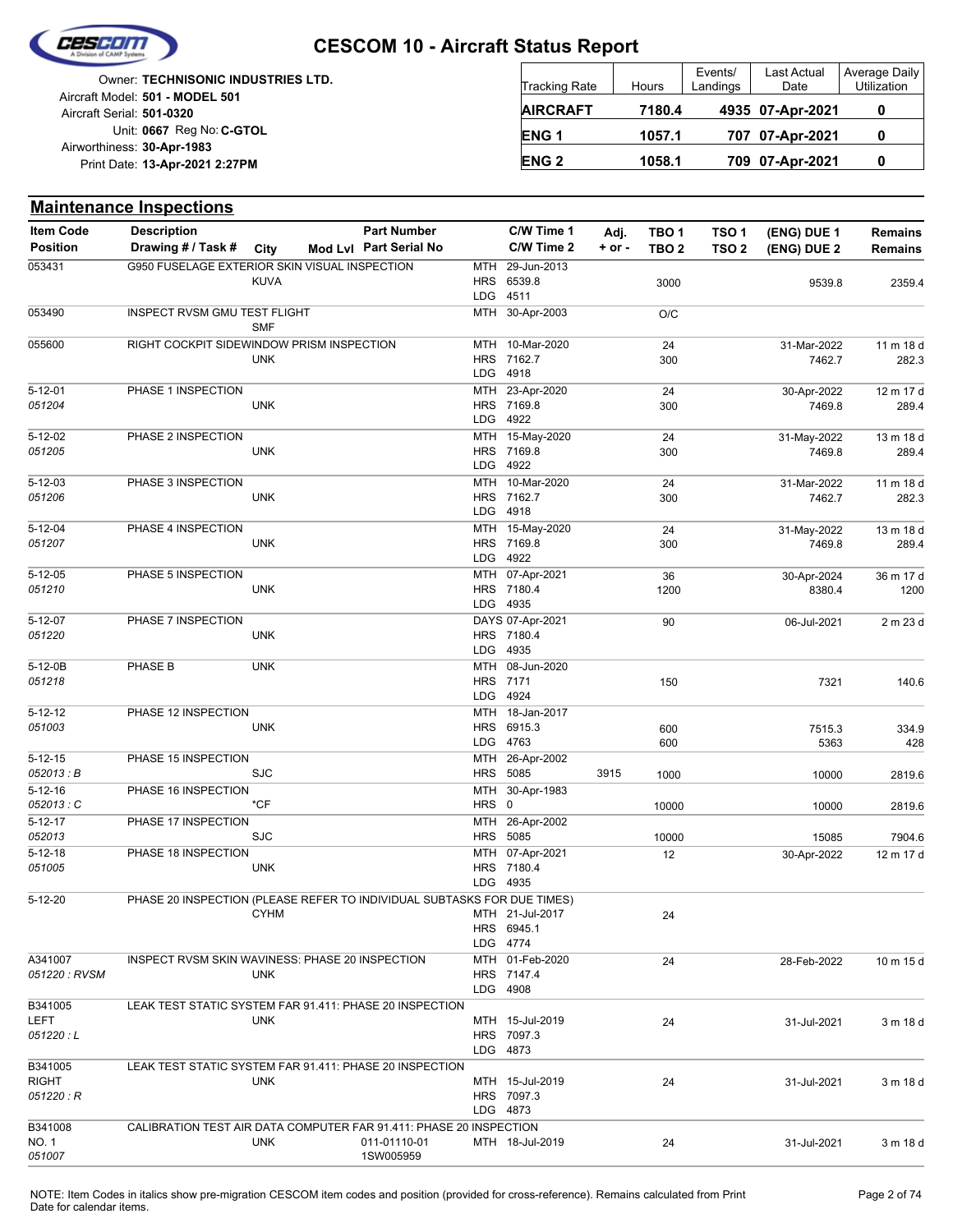

| Owner: TECHNISONIC INDUSTRIES LTD.                           | <b>Tracking Rate</b>   | Hours  | Events/<br>Landings | Last Actual<br>Date | Average Daily<br>Utilization |
|--------------------------------------------------------------|------------------------|--------|---------------------|---------------------|------------------------------|
| Aircraft Model: 501 - MODEL 501<br>Aircraft Serial: 501-0320 | <b>AIRCRAFT</b>        | 7180.4 |                     | 4935 07-Apr-2021    |                              |
| Unit: 0667 Reg No: C-GTOL<br>Airworthiness: 30-Apr-1983      | <b>ENG1</b>            | 1057.1 |                     | 707 07-Apr-2021     |                              |
| Print Date: 13-Apr-2021 2:27PM                               | <b>ENG<sub>2</sub></b> | 1058.1 |                     | 709 07-Apr-2021     |                              |

#### **(ENG) DUE 2 (ENG) DUE 1 Maintenance Inspections** City **Mod Lvl Part Serial No Part Number C/W Time 1 C/W Time 2 + or - Adj. TBO 1 TBO 2 TSO 2 TSO 1** Description Part Number C/W Time 1 Adj. TBO 1 TSO 1 (ENG) DUE 1 Remains **Position Drawing # / Task # Item Code** MTH 18-Jul-2019 24 011-01110-01 31-Jul-2021 3 m 18 d 1SW005986 *051220 : ADC#2* NO. 2 B341008 UNK CALIBRATION TEST AIR DATA COMPUTER FAR 91.411: PHASE 20 INSPECTION MTH 15-Jul-2019 24 011-00779-21 31-Jul-2021 3 m 18 d 84810509 *051221 : R* NO. 1 B345001 UNK CALIBRATION TEST ATC TRANSPONDER FAR 91.413: PHASE 20 INSPECTION MTH 15-Jul-2019 24 011-00779-21 31-Jul-2021 3 m 18 d 84810516 *051221* NO. 2 B345001 UNK CALIBRATION TEST ATC TRANSPONDER FAR 91.413: PHASE 20 INSPECTION LDG HRS 6608.9 MTH 22-Feb-2014 60 4563 5-12-23 CYHM PHASE 23 INSPECTION (PLEASE REFER TO INDIVIDUAL SUBTASKS FOR DUE TIMES) HRS 0 MTH 30-Apr-1983 *052013 : A* 10000 10000 2819.6 5-12-24 \*CF PHASE 24 INSPECTION LDG HRS MTH 08-Jun-2020 6 4924 7171 5-12-34 UNK PHASE 34 INSPECTION (PLEASE REFER TO INDIVIDUAL SUBTASKS FOR DUE TIMES) MTH 23-Mar-2021 6 E68634974 CABIN C352TS 30-Sep-2021 5 m 17 d A262003<br>CABIN UNK WEIGHT CHECK PORTABLE EXTINGUISHER : PHASE 34 INSPECTION MTH 23-Mar-2021 6 B385 30-Sep-2021 5 m 17 d B-12490752 *051018 : F* **COCKPIT** A262003 UNK WEIGHT CHECK PORTABLE EXTINGUISHER : PHASE 34 INSPECTION HRS 5085 MTH 26-Apr-2002 *052010* 5000 10085 2904.6  $5 - 12 - 37$ SJC PHASE 37 INSPECTION MTH 30-Apr-1983 A/R *052013 : E* 5-12-40 \*CF PHASE 40 INSPECTION (NOT CURRENTLY USED) MTH 30-Apr-1983 72 5-12-48 PHASE 48 INSPECTION (PLEASE REFER TO INDIVIDUAL SUBTASKS FOR DUE TIMES) LDG 4935 HRS 7180.4 MTH 07-Apr-2021 72 CABIN C352TS 30-Apr-2027 72 m 17 d E68634974 B262004 UNK EMPTY/INSPECT/RECHARGE PORTABLE EXTINGUISHER : PHASE 48 INSPECTION LDG HRS 7180.4 MTH 07-Apr-2021 72 B385 30-Apr-2027 72 m 17 d 4935  $B$ -12400752 *051019B : F* **COCKPIT** B262004 UNK EMPTY/INSPECT/RECHARGE PORTABLE EXTINGUISHER : PHASE 48 INSPECTION

| 00 <i>10 10 20 . 1</i> |                                                                                  | שט ובה ש   |     |                 |      |             |           |
|------------------------|----------------------------------------------------------------------------------|------------|-----|-----------------|------|-------------|-----------|
|                        |                                                                                  |            |     | LDG 4935        |      |             |           |
| $5-12-49$              | PHASE 49 INSPECTION                                                              |            |     | MTH 07-Apr-2021 | 36   | 30-Apr-2024 | 36 m 17 d |
| 051210: SJ             | <b>UNK</b>                                                                       |            |     | HRS 7180.4      | 1200 | 8380.4      | 1200      |
|                        |                                                                                  |            | LDG | 4935            |      |             |           |
| $5 - 12 - 52$          | PHASE 52 INSPECTION                                                              |            |     | MTH 20-Feb-2012 |      |             |           |
| 051252                 | <b>CYHM</b>                                                                      |            |     | <b>HRS 6408</b> | 2000 | 8408        | 1227.6    |
|                        |                                                                                  |            | LDG | 4427            |      |             |           |
|                        | PHASE 52 EXTENSION GRANTED IN ACCORDANCE WITH SL500-05-15.                       |            |     |                 |      |             |           |
| $5 - 12 - 53$          | PHASE 53 INSPECTION                                                              |            |     | MTH 15-May-2020 | 12   | 31-May-2021 | 1 m 18 d  |
| 051253                 | <b>UNK</b>                                                                       |            |     | HRS 7169.8      |      |             |           |
|                        |                                                                                  |            |     | LDG 4922        |      |             |           |
| $5 - 12 - 54$          | PHASE 54 INSPECTION                                                              |            |     | MTH 07-Oct-2020 | 3    |             |           |
|                        | <b>UNK</b>                                                                       |            |     | HRS 7179.1      | 200  |             |           |
|                        |                                                                                  |            |     | LDG 4930        |      |             |           |
| B243003                | FUNCTIONAL CHECK BATTERY LEAD ACID BATTERY (CAPACITY CHECK): PHASE 54 INSPECTION |            |     |                 |      |             |           |
|                        | <b>UNK</b>                                                                       | RG-380E/44 |     | MTH 07-Apr-2021 | 3    | 31-Jul-2021 | 3 m 18 d  |
|                        |                                                                                  | 40896417   |     | HRS 7180.4      | 200  | 7380.4      | 200       |
|                        |                                                                                  |            |     | LDG 4935        |      |             |           |
| $5 - 12 - 56$          | PHASE 56 INSPECTION                                                              |            |     |                 | N/A  |             |           |
|                        |                                                                                  |            |     |                 |      |             |           |

**Remains**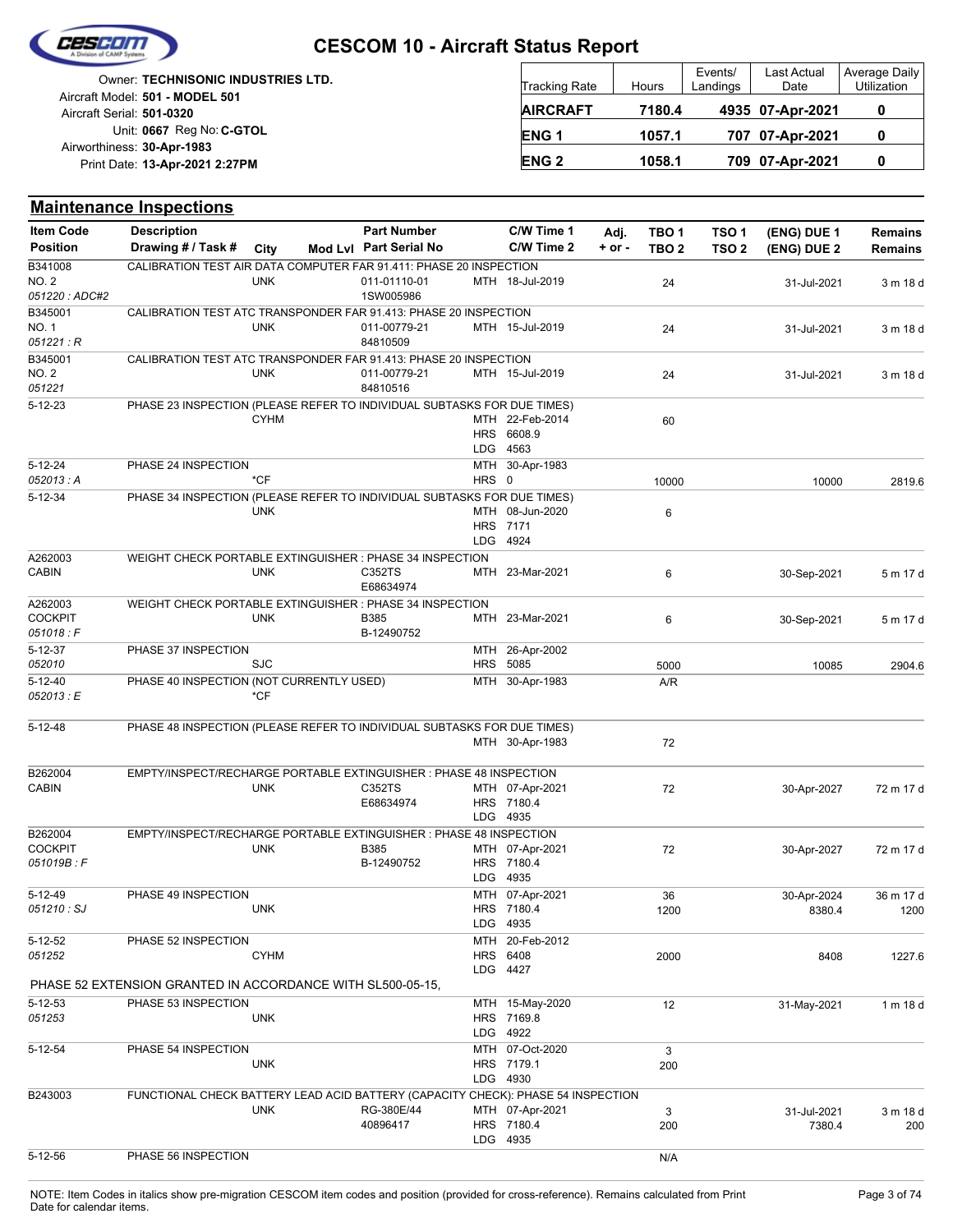

| Owner: TECHNISONIC INDUSTRIES LTD.<br>Aircraft Model: 501 - MODEL 501 | Tracking Rate   | Hours  | Events/<br>Landings | Last Actual<br>Date | Average Daily<br>Utilization |
|-----------------------------------------------------------------------|-----------------|--------|---------------------|---------------------|------------------------------|
| Aircraft Serial: 501-0320                                             | <b>AIRCRAFT</b> | 7180.4 |                     | 4935 07-Apr-2021    |                              |
| Unit: 0667 Reg No: C-GTOL                                             | <b>ENG1</b>     | 1057.1 |                     | 707 07-Apr-2021     |                              |
| Airworthiness: 30-Apr-1983<br>Print Date: 13-Apr-2021 2:27PM          | <b>ENG2</b>     | 1058.1 |                     | 709 07-Apr-2021     |                              |

|                                     | <b>Maintenance Inspections</b>                                          |             |                                              |                   |                             |                    |                                      |                                      |                            |                                  |
|-------------------------------------|-------------------------------------------------------------------------|-------------|----------------------------------------------|-------------------|-----------------------------|--------------------|--------------------------------------|--------------------------------------|----------------------------|----------------------------------|
| <b>Item Code</b><br><b>Position</b> | <b>Description</b><br>Drawing # / Task #                                | City        | <b>Part Number</b><br>Mod Lvl Part Serial No |                   | C/W Time 1<br>C/W Time 2    | Adj.<br>$+$ or $-$ | TBO <sub>1</sub><br>TBO <sub>2</sub> | TSO <sub>1</sub><br>TSO <sub>2</sub> | (ENG) DUE 1<br>(ENG) DUE 2 | <b>Remains</b><br><b>Remains</b> |
| 5-12-57                             | PHASE 57 INSPECTION                                                     |             |                                              |                   | MTH 07-Apr-2021             |                    | 6                                    |                                      | 31-Oct-2021                | 6 m 18 d                         |
|                                     |                                                                         | <b>UNK</b>  |                                              |                   | HRS 7180.4                  |                    |                                      |                                      |                            |                                  |
| $5 - 12 - 58$                       | PHASE 58 INSPECTION                                                     |             |                                              | LDG<br><b>MTH</b> | 4935                        |                    |                                      |                                      |                            |                                  |
|                                     |                                                                         |             |                                              | <b>ACH</b>        |                             |                    | 500                                  |                                      | 500                        | 500                              |
| 5-12-59                             | PHASE 59 INSPECTION                                                     |             |                                              | <b>MTH</b>        |                             |                    |                                      |                                      |                            |                                  |
|                                     |                                                                         |             |                                              | <b>HRS</b>        |                             |                    | 10000                                |                                      | 10000                      | 2819.6                           |
| 5-12-MA<br>0512MA                   | PHASE MA INSPECTION                                                     | <b>SJC</b>  |                                              |                   | MTH 26-Apr-2002<br>HRS 5085 |                    |                                      |                                      |                            |                                  |
|                                     |                                                                         |             |                                              |                   | LDG 4012                    |                    | 1000                                 |                                      | 5012                       | 77                               |
| 5-12-MD                             | PHASE MD INSPECTION (PLEASE REFER TO INDIVIDUAL SUBTASKS FOR DUE TIMES) |             |                                              |                   |                             |                    |                                      |                                      |                            |                                  |
| 0512MD                              |                                                                         | <b>SJC</b>  |                                              |                   | MTH 26-Apr-2002             |                    |                                      |                                      |                            |                                  |
|                                     |                                                                         |             |                                              |                   | HRS 5085                    |                    |                                      |                                      |                            |                                  |
|                                     |                                                                         |             |                                              |                   | LDG 4012                    |                    | 5000                                 |                                      |                            |                                  |
| A574010<br>LEFT                     | INSPECT LEFT MAIN LANDING GEAR SIDE BRACE FITTING: PHASE MD INSPECTION  |             | 5522720-1                                    |                   | MTH 26-Apr-2002             |                    |                                      |                                      |                            |                                  |
|                                     |                                                                         |             | <b>SN-UNKNOWN</b>                            |                   | HRS 5085                    |                    |                                      |                                      |                            |                                  |
|                                     |                                                                         |             |                                              |                   | LDG 4012                    |                    | 5000                                 |                                      | 9012                       | 4077                             |
| A574010                             | INSPECT RIGHT MAIN LANDING GEAR SIDE BRACE FITTING: PHASE MD INSPECTION |             |                                              |                   |                             |                    |                                      |                                      |                            |                                  |
| <b>RIGHT</b>                        |                                                                         |             | 5522720-2                                    |                   | MTH 26-Apr-2002             |                    |                                      |                                      |                            |                                  |
|                                     |                                                                         |             | <b>SN-UNKNOWN</b>                            |                   | HRS 5085<br>LDG 4012        |                    | 5000                                 |                                      | 9012                       | 4077                             |
| 5-12-MF                             | PHASE MF INSPECTION (PLEASE REFER TO INDIVIDUAL SUBTASKS FOR DUE TIMES) |             |                                              |                   |                             |                    |                                      |                                      |                            |                                  |
|                                     |                                                                         |             |                                              |                   | MTH 30-Apr-1983             |                    |                                      |                                      |                            |                                  |
|                                     |                                                                         |             |                                              | HRS 0             |                             |                    |                                      |                                      |                            |                                  |
|                                     |                                                                         |             |                                              | LDG 0             |                             |                    | 224                                  |                                      |                            |                                  |
| 5-12-MG                             | PHASE MG INSPECTION (PLEASE REFER TO INDIVIDUAL SUBTASKS FOR DUE TIMES) |             |                                              |                   | MTH 30-Apr-1983             |                    |                                      |                                      |                            |                                  |
|                                     |                                                                         |             |                                              | HRS 0             |                             |                    |                                      |                                      |                            |                                  |
|                                     |                                                                         |             |                                              | LDG 0             |                             |                    | 425                                  |                                      |                            |                                  |
| 5-12-MH                             | PHASE MH INSPECTION                                                     |             |                                              |                   | MTH 06-Aug-2015             |                    | N/A                                  |                                      |                            |                                  |
|                                     |                                                                         | <b>CYHM</b> |                                              |                   | HRS 6742.2                  |                    |                                      |                                      |                            |                                  |
|                                     |                                                                         |             |                                              |                   | LDG 4647                    |                    |                                      |                                      |                            |                                  |
| 052001                              | FJ44 CHECK 1                                                            | <b>UNK</b>  |                                              |                   | MTH 17-Feb-2018             |                    |                                      |                                      |                            |                                  |
| E1                                  |                                                                         |             |                                              |                   | HRS 6992.5                  |                    | 300                                  |                                      | (1169.2)7292.5             | 112.1                            |
|                                     |                                                                         |             |                                              |                   | LDG 4803                    |                    |                                      |                                      |                            |                                  |
| 052001                              | FJ44 CHECK 1                                                            | <b>UNK</b>  |                                              |                   | MTH 16-Feb-2018             |                    |                                      |                                      |                            |                                  |
| E <sub>2</sub>                      |                                                                         |             |                                              |                   | HRS 6992.5<br>LDG 4803      |                    | 300                                  |                                      | (1170.2)7292.5             | 112.1                            |
| 052002                              | FJ44 CHECK 2                                                            | <b>UNK</b>  |                                              |                   | MTH 17-Feb-2018             |                    |                                      |                                      |                            |                                  |
| E1                                  |                                                                         |             |                                              |                   | HRS 6992.5                  |                    | 600                                  |                                      | (1469.2)7592.5             | 412.1                            |
|                                     |                                                                         |             |                                              |                   | LDG 4803                    |                    |                                      |                                      |                            |                                  |
| 052002                              | FJ44 CHECK 2                                                            | <b>UNK</b>  |                                              |                   | MTH 16-Feb-2018             |                    |                                      |                                      |                            |                                  |
| E2                                  |                                                                         |             |                                              |                   | HRS 6992.5<br>LDG 4803      |                    | 600                                  |                                      | (1470.2) 7592.5            | 412.1                            |
| 792025                              | CHANGE OIL                                                              | <b>UNK</b>  |                                              |                   | MTH 17-Feb-2018             |                    |                                      |                                      |                            |                                  |
| E1                                  |                                                                         |             |                                              |                   | HRS 6992.5                  |                    | 600                                  |                                      | (1469.2)7592.5             | 412.1                            |
|                                     |                                                                         |             |                                              |                   | LDG 4803                    |                    |                                      |                                      |                            |                                  |
| 792025                              | <b>CHANGE OIL</b>                                                       | <b>UNK</b>  |                                              |                   | MTH 16-Feb-2018             |                    |                                      |                                      |                            |                                  |
| E2                                  |                                                                         |             |                                              |                   | HRS 6992.5                  |                    | 600                                  |                                      | (1470.2) 7592.5            | 412.1                            |
| 052003                              | FJ44 CHECK 3                                                            | <b>UVA</b>  |                                              |                   | LDG 4803<br>MTH 09-Oct-2008 |                    |                                      |                                      |                            |                                  |
| E1                                  |                                                                         |             |                                              |                   | HRS 6125.3                  | $-8752$            | 10500                                |                                      | (1750) 7873.3              | 692.9                            |
|                                     |                                                                         |             |                                              |                   | LDG 4234                    |                    |                                      |                                      |                            |                                  |
| 052003                              | FJ44 CHECK 3                                                            | <b>UVA</b>  |                                              |                   | MTH 09-Oct-2008             |                    |                                      |                                      |                            |                                  |
| E2                                  |                                                                         |             |                                              |                   | HRS 6125.3                  | $-8753$            | 10500                                |                                      | (1750)7872.3               | 691.9                            |
|                                     |                                                                         |             |                                              |                   | LDG 4235                    |                    |                                      |                                      |                            |                                  |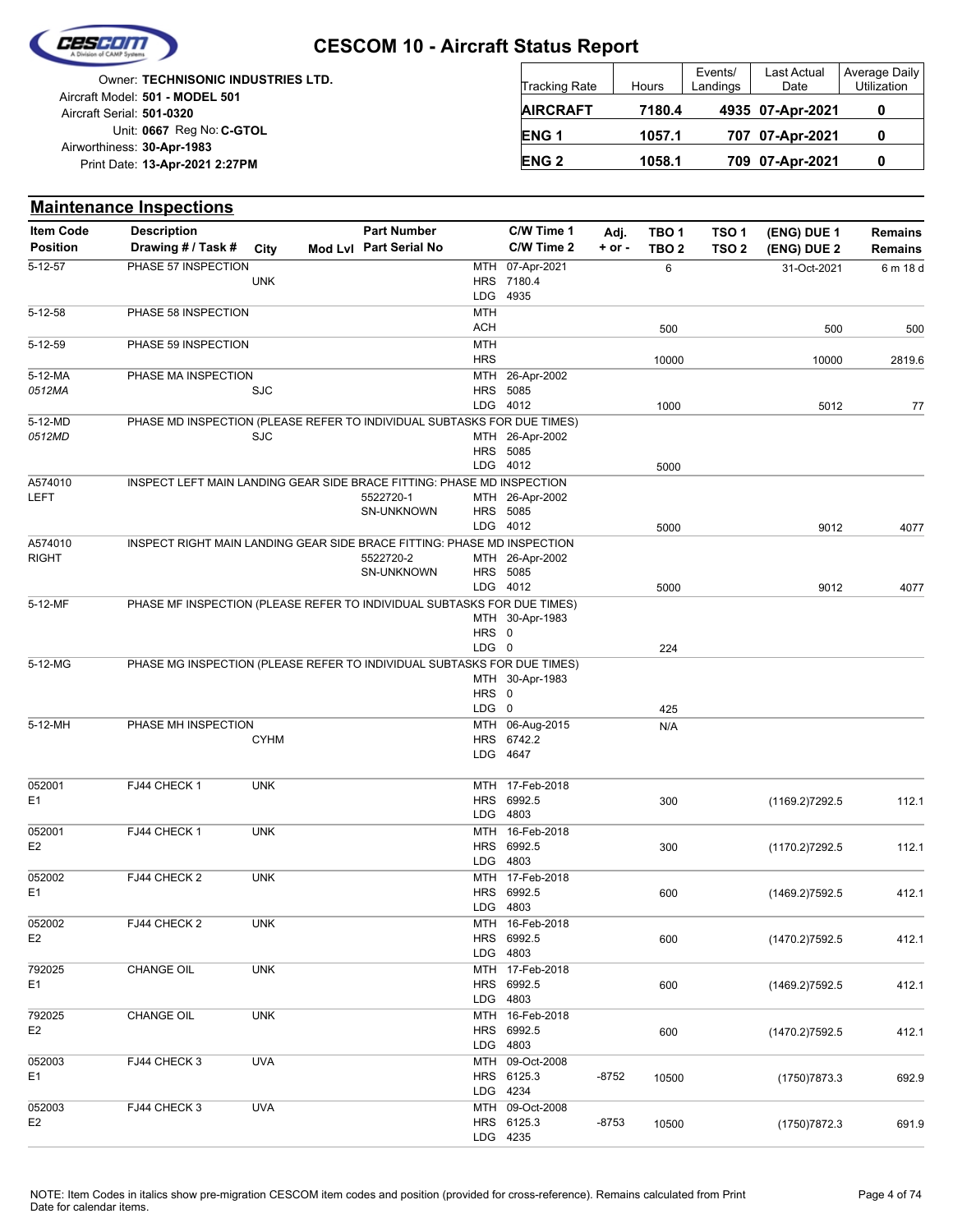

*121001 : F* FORWARD

## **CESCOM 10 - Aircraft Status Report**

| <b>Owner: TECHNISONIC INDUSTRIES LTD.</b><br>Aircraft Model: 501 - MODEL 501 | <b>Tracking Rate</b>   | Hours  | Events/<br>Landings | Last Actual<br>Date | Average Daily<br>Utilization |
|------------------------------------------------------------------------------|------------------------|--------|---------------------|---------------------|------------------------------|
| Aircraft Serial: 501-0320                                                    | <b>AIRCRAFT</b>        | 7180.4 |                     | 4935 07-Apr-2021    |                              |
| Unit: 0667 Reg No: C-GTOL                                                    | ENG <sub>1</sub>       | 1057.1 |                     | 707 07-Apr-2021     |                              |
| Airworthiness: 30-Apr-1983<br>Print Date: 13-Apr-2021 2:27PM                 | <b>ENG<sub>2</sub></b> | 1058.1 |                     | 709 07-Apr-2021     |                              |

|                                     | <b>Maintenance Inspections</b>                                                                                  |            |                                              |            |                               |                    |                           |                                      |                            |                                  |
|-------------------------------------|-----------------------------------------------------------------------------------------------------------------|------------|----------------------------------------------|------------|-------------------------------|--------------------|---------------------------|--------------------------------------|----------------------------|----------------------------------|
| <b>Item Code</b><br><b>Position</b> | <b>Description</b><br>Drawing # / Task #                                                                        | City       | <b>Part Number</b><br>Mod Lvl Part Serial No |            | C/W Time 1<br>C/W Time 2      | Adj.<br>$+$ or $-$ | TBO 1<br>TBO <sub>2</sub> | TSO <sub>1</sub><br>TSO <sub>2</sub> | (ENG) DUE 1<br>(ENG) DUE 2 | <b>Remains</b><br><b>Remains</b> |
| 052004                              | FJ44 CHECK 4                                                                                                    | <b>UVA</b> |                                              | MTH        | 09-Oct-2008                   |                    |                           |                                      |                            |                                  |
| E1                                  |                                                                                                                 |            |                                              | <b>HRS</b> | 6125.3<br>LDG 4234            | $-7002$            | 10500                     |                                      | (3500)9623.3               | 2442.9                           |
|                                     |                                                                                                                 |            |                                              |            |                               |                    |                           |                                      |                            |                                  |
| 052004<br>E <sub>2</sub>            | FJ44 CHECK 4                                                                                                    | <b>UVA</b> |                                              | MTH<br>HRS | 09-Oct-2008<br>6125.3         | $-7003$            | 10500                     |                                      |                            | 2441.9                           |
|                                     |                                                                                                                 |            |                                              |            | LDG 4235                      |                    |                           |                                      | (3500)9622.3               |                                  |
| 052005<br>E1                        | FJ44 CHECK 5                                                                                                    |            |                                              |            | MTH 09-Oct-2008<br>HRS 6123.3 | $-5250$            | 10500                     |                                      | (5250)11373.3              | 4192.9                           |
| 052005                              | FJ44 CHECK 5                                                                                                    |            |                                              | MTH        | 09-Oct-2008                   |                    |                           |                                      |                            |                                  |
| E <sub>2</sub>                      |                                                                                                                 |            |                                              |            | HRS 6122.3                    | $-5250$            | 10500                     |                                      | (5250)11372.3              | 4191.9                           |
| 052006                              | FJ44 CHECK 6                                                                                                    |            |                                              | MTH        | 09-Oct-2008                   |                    |                           |                                      |                            |                                  |
| E1                                  |                                                                                                                 |            |                                              |            | HRS 6123.3                    | $-3500$            | 10500                     |                                      | (7000)13123.3              | 5942.9                           |
| 052006                              | FJ44 CHECK 6                                                                                                    |            |                                              |            | MTH 09-Oct-2008               |                    |                           |                                      |                            |                                  |
| E <sub>2</sub>                      |                                                                                                                 |            |                                              | <b>HRS</b> | 6122.3                        | $-3500$            | 10500                     |                                      | (7000)13122.3              | 5941.9                           |
| 052007                              | FJ44 CHECK 7                                                                                                    |            |                                              | MTH        | 09-Oct-2008                   |                    |                           |                                      |                            |                                  |
| E1                                  |                                                                                                                 |            |                                              |            | HRS 6123.3                    | $-1750$            | 10500                     |                                      | (8750) 14873.3             | 7692.9                           |
| 052007                              | FJ44 CHECK 7                                                                                                    |            |                                              |            | MTH 09-Oct-2008               |                    |                           |                                      |                            |                                  |
| E <sub>2</sub>                      |                                                                                                                 |            |                                              |            | HRS 6122.3                    | $-1750$            | 10500                     |                                      | (8750)14872.3              | 7691.9                           |
| 052008                              | FJ44 CHECK 8                                                                                                    |            |                                              |            | MTH 09-Oct-2008               |                    |                           |                                      |                            |                                  |
| E1                                  |                                                                                                                 |            |                                              | <b>HRS</b> | 6123.3                        |                    | 10500                     |                                      | (10500)16623.3             | 9442.9                           |
| 052008                              | FJ44 CHECK 8                                                                                                    |            |                                              | MTH        | 09-Oct-2008                   |                    |                           |                                      |                            |                                  |
| E <sub>2</sub>                      |                                                                                                                 |            |                                              |            | HRS 6122.3                    |                    | 10500                     |                                      | (10500)16622.3             | 9441.9                           |
| 052009                              | FJ44 CHECK 9                                                                                                    |            |                                              |            | MTH 09-Oct-2008               |                    |                           |                                      |                            |                                  |
| E1                                  |                                                                                                                 |            |                                              |            | HRS 6123.3                    |                    | 12250                     |                                      | (12250)18373.3             | 11192.9                          |
| 052009                              | FJ44 CHECK 9                                                                                                    |            |                                              | MTH        | 09-Oct-2008                   |                    |                           |                                      |                            |                                  |
| E <sub>2</sub>                      |                                                                                                                 |            |                                              |            | HRS 6122.3                    |                    | 12250                     |                                      | (12250) 18372.3            | 11191.9                          |
| 052010                              | FJ44 CHECK 10                                                                                                   |            |                                              |            | MTH 09-Oct-2008               |                    |                           |                                      |                            |                                  |
| E1                                  |                                                                                                                 |            |                                              |            | HRS 6123.3                    |                    | 14000                     |                                      | (14000)20123.3             | 12942.9                          |
| 052010                              | FJ44 CHECK 10                                                                                                   |            |                                              |            | MTH 09-Oct-2008               |                    |                           |                                      |                            |                                  |
| E <sub>2</sub>                      |                                                                                                                 |            |                                              | HRS        | 6122.3                        |                    | 14000                     |                                      | (14000)20122.3             | 12941.9                          |
| 129999                              | <b>INSPECT AIRCRAFT SURVEY</b>                                                                                  | <b>SMF</b> |                                              | <b>MTH</b> | 09-Sep-1994<br>HRS 3338       |                    | O/C                       |                                      |                            |                                  |
| B213003                             | OPERATIONAL CHECK PRESSURIZATION (AIRPLANES -0001 THRU -0213 NOT INCORPORATING SB500-21-09): PHASE 5 INSPECTION |            |                                              |            |                               |                    |                           |                                      |                            |                                  |
|                                     |                                                                                                                 |            |                                              |            | MTH 30-Apr-1983               |                    | N/A                       |                                      |                            |                                  |
| 262037                              | REPLACE ENGINE FIRE EXTINGUISHER CARTRIDGE (SERVICE LIFE)                                                       |            |                                              |            |                               | $-10$              |                           |                                      |                            |                                  |
| <b>AFT LEFT</b>                     |                                                                                                                 | <b>UNK</b> | 13083-5                                      |            | MTH 06-Apr-2019               |                    | 72                        |                                      | 30-Jun-2024                | 38 m 17 d                        |
| 262003 : AL                         |                                                                                                                 |            | LOT # ESD18F725-                             |            |                               |                    |                           |                                      |                            |                                  |
|                                     |                                                                                                                 |            | 001                                          |            |                               |                    |                           |                                      |                            |                                  |
| 262038                              | REPLACE ENGINE FIRE EXTINGUISHER CARTRIDGE (SERVICE LIFE)                                                       |            |                                              |            |                               | $-10$              |                           |                                      |                            |                                  |
| AFT RIGHT                           |                                                                                                                 | <b>UNK</b> | 13083-5                                      |            | MTH 06-Apr-2019               |                    | 72                        |                                      | 30-Jun-2024                | 38 m 17 d                        |
| 262003 : AR                         |                                                                                                                 |            | LOT # ESD18F725-                             |            |                               |                    |                           |                                      |                            |                                  |
|                                     |                                                                                                                 |            | 001                                          |            |                               |                    |                           |                                      |                            |                                  |
| 262039                              | REPLACE ENGINE FIRE EXTINGUISHER CARTRIDGE (SERVICE LIFE)                                                       |            |                                              |            |                               | -10                |                           |                                      |                            |                                  |
| <b>FORWARD LEFT</b>                 |                                                                                                                 | <b>UNK</b> | 13083-5                                      |            | MTH 06-Apr-2019               |                    | 72                        |                                      | 30-Jun-2024                | 38 m 17 d                        |
| 262003 : FL                         |                                                                                                                 |            | LOT # ESD18F725-                             |            |                               |                    |                           |                                      |                            |                                  |
|                                     |                                                                                                                 |            | 001                                          |            |                               |                    |                           |                                      |                            |                                  |
| 262040                              | REPLACE ENGINE FIRE EXTINGUISHER CARTRIDGE (SERVICE LIFE)                                                       |            |                                              |            |                               | $-10$              |                           |                                      |                            |                                  |
| <b>FORWARD RIGHT</b>                |                                                                                                                 | <b>UNK</b> | 13083-5                                      |            | MTH 06-Apr-2019               |                    | 72                        |                                      | 30-Jun-2024                | 38 m 17 d                        |
| 262003 : FR                         |                                                                                                                 |            | LOT # ESD18F725-<br>001                      |            |                               |                    |                           |                                      |                            |                                  |
| B262002                             | HYDROSTATIC TEST ENGINE FIRE EXTINGUISHER                                                                       |            |                                              |            | MTH 30-Apr-2019               |                    |                           |                                      |                            |                                  |
| AFT                                 |                                                                                                                 | <b>UNK</b> | 30401102                                     |            |                               |                    | 60                        |                                      | 30-Apr-2024                | 36 m 17 d                        |
| 121001: A                           |                                                                                                                 |            | B13585                                       |            |                               |                    |                           |                                      |                            |                                  |
| B262002                             | HYDROSTATIC TEST ENGINE FIRE EXTINGUISHER                                                                       |            |                                              |            | MTH 06-Apr-2019               |                    | 60                        |                                      | 30-Apr-2024                | 36 m 17 d                        |
|                                     |                                                                                                                 |            |                                              |            |                               |                    |                           |                                      |                            |                                  |

B13308 30401102

UNK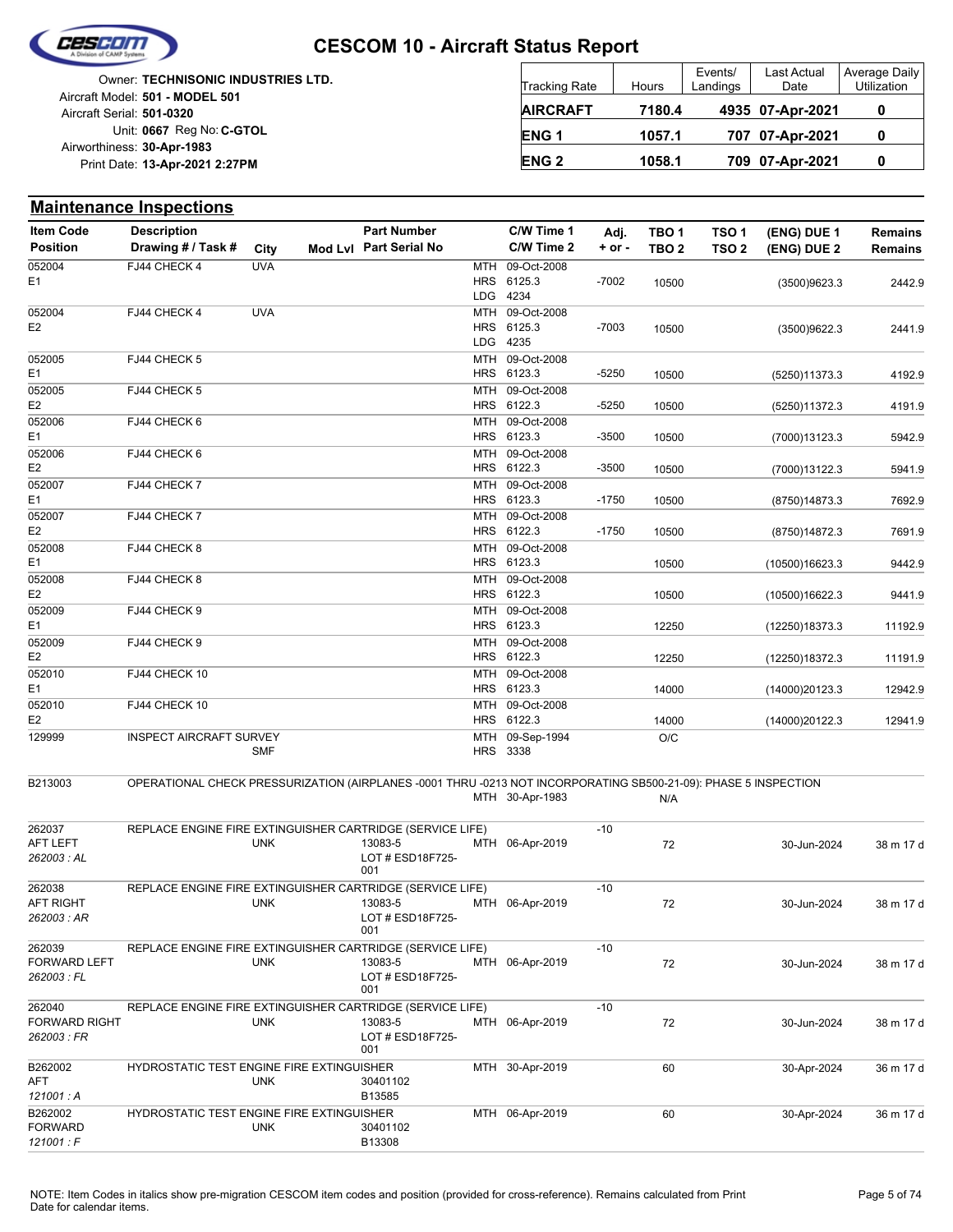

|                            | <b>Owner: TECHNISONIC INDUSTRIES LTD.</b> |
|----------------------------|-------------------------------------------|
|                            | Aircraft Model: 501 - MODEL 501           |
| Aircraft Serial: 501-0320  |                                           |
|                            | Unit: 0667 Reg No: C-GTOL                 |
| Airworthiness: 30-Apr-1983 |                                           |
|                            | Print Date: 13-Apr-2021 2:27PM            |
|                            |                                           |

| <b>Tracking Rate</b> | Hours  | Events/<br>Landings | Last Actual<br>Date | Average Daily<br>Utilization |
|----------------------|--------|---------------------|---------------------|------------------------------|
| <b>AIRCRAFT</b>      | 7180.4 |                     | 4935 07-Apr-2021    |                              |
| ENG <sub>1</sub>     | 1057.1 |                     | 707 07-Apr-2021     |                              |
| <b>ENG 2</b>         | 1058.1 |                     | 709 07-Apr-2021     |                              |

#### **Maintenance Inspections**

| <b>Item Code</b> | <b>Description</b>                                        |            |                        | <b>Part Number</b>  |     | C/W Time 1  | Adj.       | TBO <sub>1</sub> | TSO <sub>1</sub> | (ENG) DUE 1 | <b>Remains</b> |
|------------------|-----------------------------------------------------------|------------|------------------------|---------------------|-----|-------------|------------|------------------|------------------|-------------|----------------|
| <b>Position</b>  | Drawing # / Task #                                        | City       | Mod Lvl Part Serial No |                     |     | C/W Time 2  | $+$ or $-$ | TBO <sub>2</sub> | TSO <sub>2</sub> | (ENG) DUE 2 | <b>Remains</b> |
| B262003          | <b>HYDROSTATIC TEST PORTABLE EXTINGUISHER</b>             |            |                        |                     | MTH | 01-Jun-2019 |            | 144              |                  | 30-Jun-2031 | 122 m 17 d     |
| <b>CABIN</b>     |                                                           | <b>UNK</b> |                        | C352TS<br>E68634974 |     |             |            |                  |                  |             |                |
| B262003          | <b>HYDROSTATIC TEST PORTABLE EXTINGUISHER</b>             |            |                        |                     | MTH | 01-Jan-2016 |            | 144              |                  | 31-Jan-2028 | 81 m 18 d      |
| <b>COCKPIT</b>   |                                                           | <b>UNK</b> |                        | <b>B385</b>         |     |             |            |                  |                  |             |                |
| 051019:F         |                                                           |            |                        | B-12490752          |     |             |            |                  |                  |             |                |
| B326003          | HYDROSTATIC TEST EMERGENCY GEAR AIR BOTTLE                |            |                        |                     | MTH | 24-Mar-2021 |            | 36               |                  | 31-Mar-2024 | 35 m 18 d      |
| 051227           |                                                           | <b>UNK</b> |                        | 23111321            |     |             |            |                  |                  |             |                |
|                  |                                                           |            |                        | 2159                |     |             |            |                  |                  |             |                |
| B350004          | HYDROSTATIC TEST OXYGEN CYLINDER (DOT 3HT1850 OR 3FC1850) |            |                        |                     |     |             |            |                  |                  |             |                |
| 051226 : C       |                                                           | <b>UNK</b> |                        | 176126-64           | MTH | 07-May-2020 |            | 36               |                  | 31-May-2023 | 25 m 18 d      |
|                  |                                                           |            |                        | K906486             |     |             |            |                  |                  |             |                |
| 710010           | <b>COMPRESSOR CLEANING</b>                                |            |                        |                     | MTH | 09-Oct-2008 |            | A/R              |                  |             |                |
| E <sub>1</sub>   |                                                           |            |                        |                     |     |             |            |                  |                  |             |                |
| 710010           | <b>COMPRESSOR CLEANING</b>                                |            |                        |                     | MTH | 09-Oct-2008 |            | A/R              |                  |             |                |
| E2               |                                                           |            |                        |                     |     |             |            |                  |                  |             |                |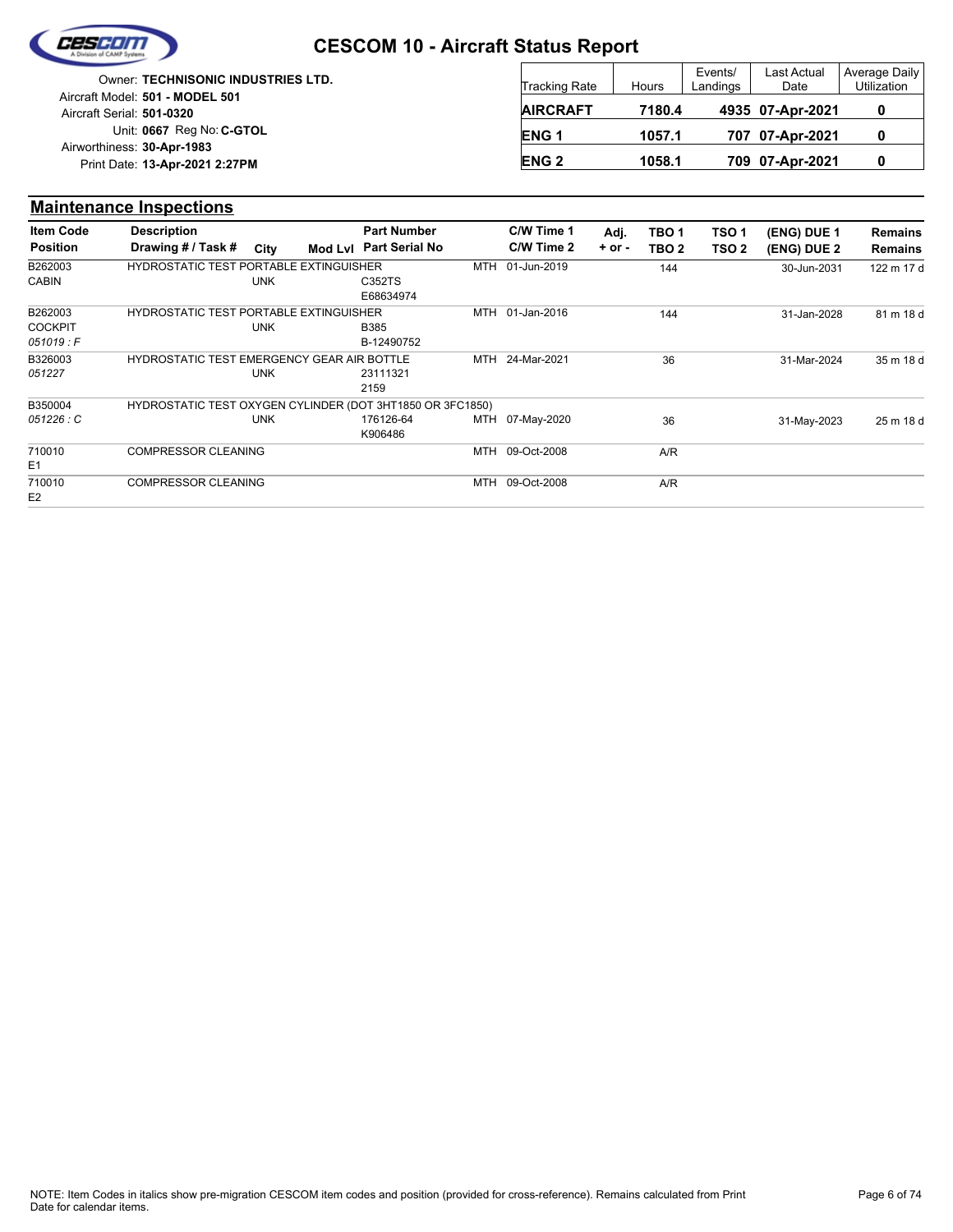

| <b>Owner: TECHNISONIC INDUSTRIES LTD.</b>              | <b>Tracking Rate</b> | Hours  | Events/<br>Landings | Last Actual<br>Date | <b>Average Daily</b><br>Utilization |
|--------------------------------------------------------|----------------------|--------|---------------------|---------------------|-------------------------------------|
| Aircraft Model: 501 - MODEL 501                        | <b>AIRCRAFT</b>      | 7180.4 |                     | 4935 07-Apr-2021    | 0                                   |
| Aircraft Serial: 501-0320<br>Unit: 0667 Reg No: C-GTOL | <b>ENG1</b>          | 1057.1 |                     | 707 07-Apr-2021     | 0                                   |
| Airworthiness: 30-Apr-1983                             |                      |        |                     |                     |                                     |
| Print Date: 13-Apr-2021 2:27PM                         | <b>ENG 2</b>         | 1058.1 |                     | 709 07-Apr-2021     |                                     |

| <b>Item Code</b>             | <b>Description</b>                                                 |             | <b>Part Number</b>      | C/W Time 1                    | Adj.       | TBO <sub>1</sub> | TSO <sub>1</sub>            | (ENG) DUE 1 | <b>Remains</b> |
|------------------------------|--------------------------------------------------------------------|-------------|-------------------------|-------------------------------|------------|------------------|-----------------------------|-------------|----------------|
| <b>Position</b>              | Drawing # / Task #                                                 | City        | Mod Lvl Part Serial No  | C/W Time 2                    | $+$ or $-$ | TBO <sub>2</sub> | TSO <sub>2</sub>            | (ENG) DUE 2 | <b>Remains</b> |
| 211002                       | <b>EMERGENCY PRESSURIZATION VALVE</b>                              | $*CF$       | 224465-2<br>253         | MTH 30-Apr-1983               |            | O/C              |                             |             |                |
| 212002                       | AFT OVERHEAD BLOWER                                                |             | BC61A901-2              | MTH 20-Feb-2012               |            |                  |                             |             |                |
| <b>CABIN</b>                 | 9912323-2                                                          | <b>CYHM</b> | 1133A                   | HRS 6408                      |            | 1000             | 0                           | 7608        | 427.6          |
|                              |                                                                    |             |                         | LDG 4427                      |            |                  |                             |             |                |
| 212003                       | AIR INLET DOOR ACTUATOR                                            | $*$ CF      | 1H56-1<br>SN-UNKNOWN    | MTH 30-Apr-1983               |            | O/C              |                             |             |                |
| 212005<br><b>LEFT CABIN</b>  | <b>COOLING FAN</b>                                                 | $*$ CF      | WS2107F30<br>SN-UNKNOWN | MTH 30-Apr-1983               |            | O/C              |                             |             |                |
| 212005<br><b>RIGHT CABIN</b> | <b>COOLING FAN</b>                                                 | $*$ CF      | WS2107F30<br>SN-UNKNOWN | MTH 30-Apr-1983               |            | O/C              |                             |             |                |
| 212006<br><b>CABIN</b>       | UNDERFLOOR BLOWER                                                  | $*CF$       | 5705-1<br>405           | MTH 30-Apr-1983               |            | O/C              |                             |             |                |
| 212010                       | DOOR ACTUATOR MOTOR ASSEMBLY<br>9910059-3                          | $*$ CF      | 5A3032<br>SN-UNKNOWN    | MTH 30-Apr-1983               |            | O/C              |                             |             |                |
| 213001<br><b>CABIN</b>       | PRESSURE INDICATOR<br>3001J14                                      | $*CF$       | C668511-0102<br>17048   | MTH 30-Apr-1983               |            | O/C              |                             |             |                |
| 213002                       | PRESSURIZATION CONTROLLER                                          | *CF         | 130356-5<br>11566       | MTH 30-Apr-1983               |            | O/C              |                             |             |                |
| 213003<br><b>CABIN</b>       | RATE OF CLIMB INDICATOR<br>35060-1128                              | $*CF$       | C668513-0101<br>W1154H  | MTH 30-Apr-1983               |            | O/C              |                             |             |                |
| 213005<br><b>LEFT CABIN</b>  | ALTITUDE LIMIT VALVE<br>9912055-1                                  | $*$ CF      | 102466-1<br>424312      | MTH 30-Apr-1983               |            | O/C              |                             |             |                |
| 213005<br><b>RIGHT CABIN</b> | ALTITUDE LIMIT VALVE<br>9912055-1                                  | $*CF$       | 102466-1<br>424281      | MTH 30-Apr-1983               |            | O/C              |                             |             |                |
| 213006                       | SAFETY OUTFLOW VALVE                                               |             | 103576-13               | MTH 22-Feb-2018               |            | O/C              |                             |             |                |
|                              |                                                                    | <b>UNK</b>  | 49-609                  | HRS 6992.5<br>LDG 4803        |            |                  |                             |             |                |
| 213007                       | NORMAL OUTFLOW VALVE                                               | *CF         | 103576-12<br>89711      | MTH 30-Apr-1983               |            | O/C              |                             |             |                |
| 213008                       | MANUAL DUMP VALVE                                                  | $*CF$       | 2101701-1<br>SN-UNKNOWN | MTH 30-Apr-1983               |            | O/C              |                             |             |                |
| 213009<br><b>LEFT</b>        | BLEED AIR FLOW CONTROL VALVE<br>9912109-1                          | $*$ CF      | 225645-2<br>459         | MTH 30-Apr-1983               |            | O/C              |                             |             |                |
| 213009<br><b>RIGHT</b>       | BLEED AIR FLOW CONTROL VALVE<br>9912109-1                          | $*CF$       | 225645-2<br>478         | MTH 30-Apr-1983               |            | O/C              |                             |             |                |
| 213013                       | PNEUMATIC RELAY                                                    | JHB         | 130358-1<br>SN-UNKNOWN  | MTH 10-Nov-1992<br>HRS 2908   |            | O/C              | 0                           |             |                |
| 215001                       | <b>REFRIGERATION UNIT</b><br>9912069-21                            | $*$ CF      | 738443-13<br>52733      | MTH 30-Apr-1983               |            | O/C              |                             |             |                |
| 215002                       | ASPIRATOR AND FAN HOUSING                                          | $*$ CF      | 740730-2<br>SN-UNKNOWN  | MTH 30-Apr-1983               |            | O/C              |                             |             |                |
| 215004                       | AIR CYCLE MACHINE                                                  | <b>UNK</b>  | 738384-8<br>81997       | MTH 31-Oct-2019<br>HRS 7108.4 |            | 5000             | $\overline{2}$<br>$\pmb{0}$ | 12108.4     | 4928           |
|                              | RECOMMENDED ECONOMIC OVERHAUL PERIOD DEFINED BY HAMILTON STANDARD. |             |                         | LDG 4884                      |            |                  | 0                           |             |                |
| 215005                       | <b>BYPASS VALVE</b><br>9912069-1                                   | $*$ CF      | 754751-1<br>SN-UNKNOWN  | MTH 30-Apr-1983               |            | O/C              |                             |             |                |
| 215006                       | <b>OVERHEAT SWITCH</b>                                             | $*$ CF      | 746833-1<br>SN-UNKNOWN  | MTH 30-Apr-1983               |            | O/C              |                             |             |                |
| 215007                       | <b>GROUND OPERATION VALVE</b><br>9912068-3                         | *CF         | 225655<br>628           | MTH 30-Apr-1983               |            | O/C              |                             |             |                |
| 216001                       | CABIN TEMPERATURE SELECTOR                                         | $*$ CF      | 5518118-3<br>SN-UNKNOWN | MTH 30-Apr-1983               |            | O/C              |                             |             |                |
| 216002                       | TEMPERATURE CONTROL UNIT<br>9912069-22                             | $*$ CF      | 754661-5<br>SN-UNKNOWN  | MTH 30-Apr-1983               |            | O/C              |                             |             |                |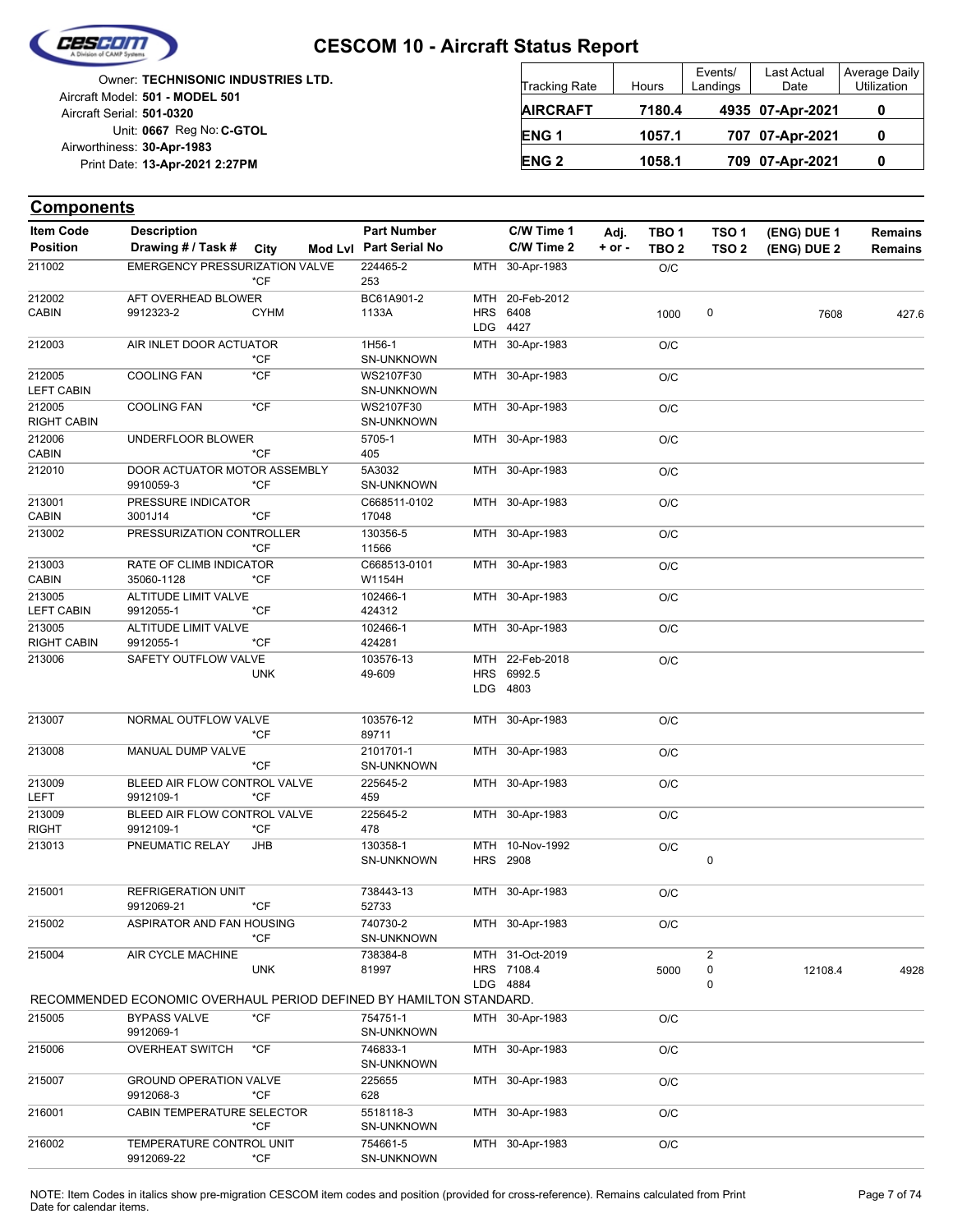

NO. 2

242001 AC INVERTER \*CF

#### **CESCOM 10 - Aircraft Status Report**

|                            | Owner: TECHNISONIC INDUSTRIES LTD. |
|----------------------------|------------------------------------|
|                            | Aircraft Model: 501 - MODEL 501    |
| Aircraft Serial: 501-0320  |                                    |
|                            | Unit: 0667 Reg No: C-GTOL          |
| Airworthiness: 30-Apr-1983 |                                    |
|                            | Print Date: 13-Apr-2021 2:27PM     |
|                            |                                    |

| <b>Tracking Rate</b> | Hours  | Events/<br>Landings | Last Actual<br>Date | Average Daily<br>Utilization |
|----------------------|--------|---------------------|---------------------|------------------------------|
| <b>AIRCRAFT</b>      | 7180.4 |                     | 4935 07-Apr-2021    |                              |
| ENG <sub>1</sub>     | 1057.1 |                     | 707 07-Apr-2021     |                              |
| <b>ENG 2</b>         | 1058.1 |                     | 709 07-Apr-2021     |                              |

#### **(ENG) DUE 2 (ENG) DUE 1 Components** City **Mod Lvl Part Serial No Part Number C/W Time 1 C/W Time 2 + or - Adj. TBO 1 TBO 2 TSO 2 TSO 1 Remains** Description Part Number C/W Time 1 Adj. TBO 1 TSO 1 (ENG) DUE 1 Remains **Position Drawing # / Task # Item Code** MTH 30-Apr-1983 O/C SN-UNKNOWN 216003 754691-1 DUCT TEMPERATURE SENSOR 9912069-14 \*CF MTH 30-Apr-1983 O/C SN-UNKNOWN 216004 754681-1 CABIN TEMPERATURE SENSOR 9912069-15 \*CF HRS 5719 MTH 25-Nov-2005 0 O/C 1258 216005 19A2338 CENTRIFUGAL BLOWER 9912070-1 YHM **HRS** MTH 3061 22-Oct-1993 0 O/C SN-UNKNOWN 216006 0221-003 CABIN TEMPERATURE INDICATOR FMN MTH 30-Apr-1983 O/C 031639 221008 4008519-911 AUTOPILOT COMPUTER SP-200 \*CF MTH 30-Apr-1983 O/C 122026 221009 4018639-901 AUTOPILOT CONTROLLER PC-500 \*CF MTH 30-Apr-1983 O/C 028408 4006719-904 AILERON 221010 SM-200 SERVO ACTUATOR \*CF MTH 30-Apr-1983 O/C 078909 4006719-904 ELEVATOR 221010 SM-200 SERVO ACTUATOR \*CF MTH 30-Apr-1983 O/C 119035 4006719-906 RUDDER 221010 SM-200 SERVO ACTUATOR \*CF MTH 30-Apr-1983 O/C 2835 231002 622-2883-001 HF PA/PS UNIT \*CF PWR-200 MTH 30-Apr-1983 O/C 2094 231003 622-5337-001 HF RECEIVER-EXCITER TCR-220 \*CF LDG HRS MTH 29-Jun-2013 O/C 4511 6539.8 8951 NO. 1 6A-36 UVA 013-00244-00 231004  $GA-36$ HIGH FREQUENCY COMMUNICATION ANTENNA MTH 30-Apr-1983 O/C 2713 231005 HF CONTROL HEAD \*CF 622-4545-005 MTH 30-Apr-1983 O/C 1196 VF10-108-1 NO. 2 232002 9912084-1 \*CF VHF COMMUNICATION ANTENNA MTH 30-Apr-1983 O/C 1515 VFS10-90-5 NO. 1 232003 \*CF VHF COMMUNICATION ANTENNA MTH 30-Apr-1983 O/C 18974 NO. 2 622-1879-002 232010  $VHF-20A$ BOTTOM COMMUNICATION TRANSCEIVER MTH 30-Apr-1983 O/C 512A 232011 COMMUNICATION CONTROL 1U434-001 \*CF MTH 30-Apr-1983 O/C SN-UNKNOWN 48FU2103 CABIN 235003 SPEAKERS \*CF MTH 30-Apr-1983 O/C SN-UNKNOWN 48FU2103 **COCKPIT** 235003 SPEAKERS \*CF MTH 30-Apr-1983 O/C SN-UNKNOWN C596502-0202 LEFT 235005 60837-23 MICROPHONE \*CF MTH 30-Apr-1983 O/C SN-UNKNOWN C596502-0202 RIGHT 235005 60837-23 MICROPHONE \*CF MTH 30-Apr-1983 O/C SN-UNKNOWN 62629-00 LEFT 235006 TELEX HEADSET \*CF MTH 30-Apr-1983 O/C SN-UNKNOWN 62629-00 RIGHT 235006 TELEX HEADSET \*CF HRS 5170 MTH 16-Sep-2002  $\Omega$ O/C 162 PC17-3B NO. 1 242001 AC INVERTER SMF

229 PC17-3B MTH 30-Apr-1983 O/C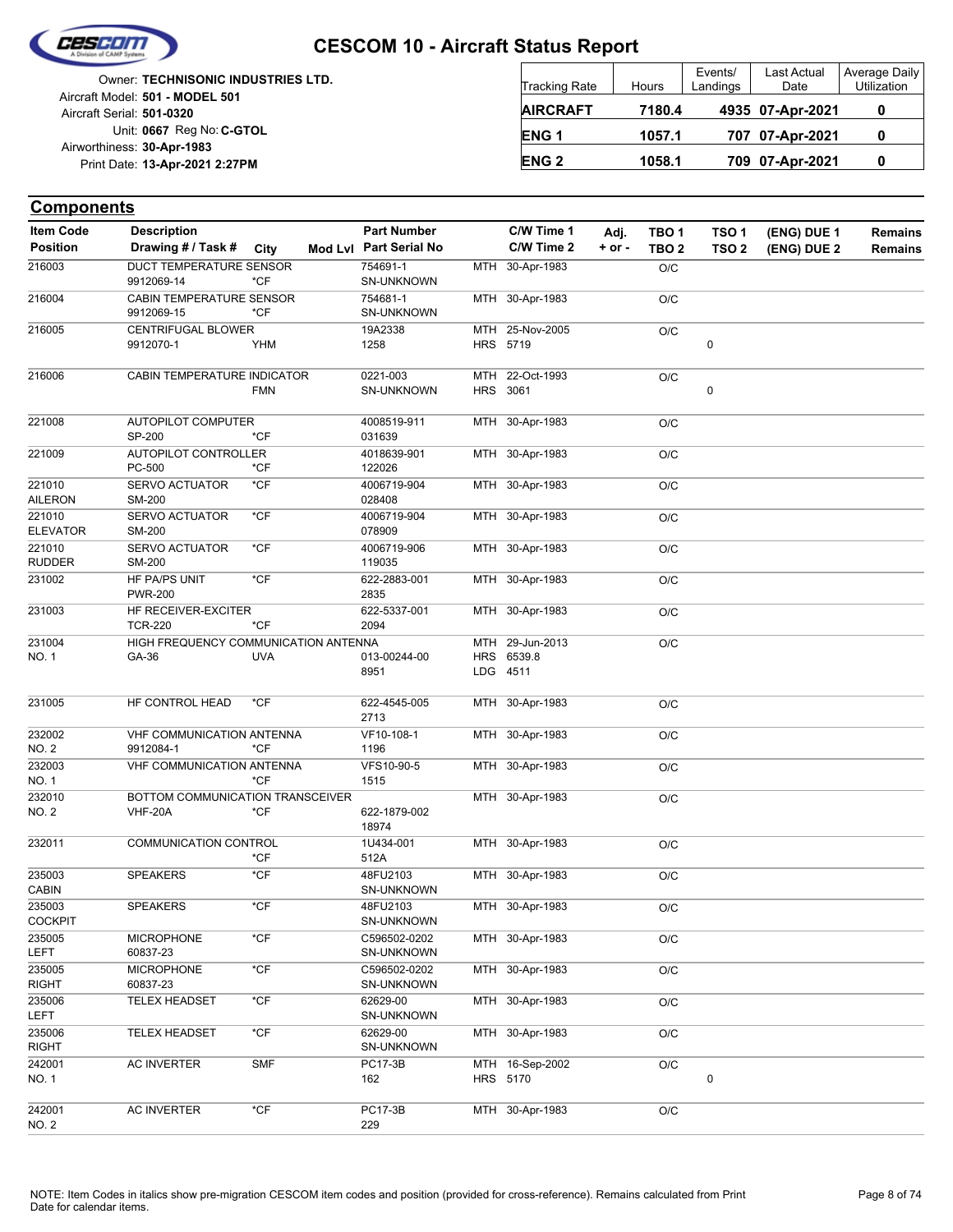

|                            | <b>Owner: TECHNISONIC INDUSTRIES LTD.</b> |
|----------------------------|-------------------------------------------|
|                            | Aircraft Model: 501 - MODEL 501           |
| Aircraft Serial: 501-0320  |                                           |
|                            | Unit: 0667 Reg No: C-GTOL                 |
| Airworthiness: 30-Apr-1983 |                                           |
|                            | Print Date: 13-Apr-2021 2:27PM            |
|                            |                                           |

| <b>Tracking Rate</b> | Hours  | Events/<br>Landings | Last Actual<br>Date | Average Daily<br>Utilization |
|----------------------|--------|---------------------|---------------------|------------------------------|
| <b>AIRCRAFT</b>      | 7180.4 |                     | 4935 07-Apr-2021    |                              |
| ENG <sub>1</sub>     | 1057.1 |                     | 707 07-Apr-2021     | 0                            |
| <b>ENG 2</b>         | 1058.1 |                     | 709 07-Apr-2021     |                              |

| <b>Components</b>         |                                              |               |                        |            |                                           |          |                  |                  |             |                |
|---------------------------|----------------------------------------------|---------------|------------------------|------------|-------------------------------------------|----------|------------------|------------------|-------------|----------------|
| <b>Item Code</b>          | <b>Description</b>                           |               | <b>Part Number</b>     |            | C/W Time 1                                | Adj.     | TBO <sub>1</sub> | TSO <sub>1</sub> | (ENG) DUE 1 | <b>Remains</b> |
| <b>Position</b>           | Drawing # / Task #                           | City          | Mod Lvl Part Serial No |            | C/W Time 2                                | $+ or -$ | TBO <sub>2</sub> | TSO <sub>2</sub> | (ENG) DUE 2 | <b>Remains</b> |
| 242002                    | <b>AC FAIL MONITOR-</b>                      | <b>CYHM</b>   | 1371-1<br>1251         | <b>MTH</b> | 30-Oct-2012<br>HRS 6464.6<br>LDG 4470     |          | O/C              | 0<br>0           |             |                |
| 243001<br>NO. 1           | <b>ENGINE STARTER/GENERATOR</b><br>9912038-8 | <b>UNK</b>    | 23080-001-1CHJ<br>875  |            | MTH 16-Oct-2019<br>HRS 7108.2<br>LDG 4883 |          | 1000             | 0<br>983.2<br>0  | 8108.2      | 927.8          |
| 243001<br>NO. 2           | <b>ENGINE STARTER/GENERATOR</b><br>9912038-4 | <b>UNK</b>    | 23080-001-1<br>1904    |            | MTH 16-Oct-2019<br>HRS 7108.2<br>LDG 4883 |          | 1000             | 8<br>0<br>0      | 8108.2      | 927.8          |
| 243003<br>LEFT            | <b>GENERATOR CONTROL UNIT</b><br>9912039-3   | <b>UVA</b>    | 51509-006BR<br>7723A   |            | MTH 18-Dec-2008<br>HRS 6125               |          | O/C              | 0                |             |                |
| 243003<br><b>RIGHT</b>    | <b>GENERATOR CONTROL UNIT</b><br>9912039-3   | <b>UVA</b>    | 51509-006BR<br>10486A  |            | MTH 18-Dec-2008<br>HRS 6125               |          | O/C              | 0                |             |                |
| 243004<br><b>LEFT</b>     | AMMETER                                      | $*$ CF        | C662501-0102<br>3624   |            | MTH 30-Apr-1983                           |          | O/C              |                  |             |                |
| 243004<br><b>RIGHT</b>    | AMMETER                                      | <b>SJC</b>    | C662501-0102<br>1568   |            | MTH 01-Aug-1995<br>HRS 3538               |          | O/C              | 0                |             |                |
| 243005                    | <b>VOLTMETER</b><br>153LV30                  | $*$ CF        | C662502-0101<br>1077   |            | MTH 30-Apr-1983                           |          | O/C              |                  |             |                |
| 243007                    | <b>BATTERY</b>                               | <b>UNK</b>    | RG-380E/44<br>40896417 |            | MTH 07-Apr-2021<br>HRS 7180.4<br>LDG 4935 |          | O/C              | 43<br>215<br>148 |             |                |
| 243008                    | BATTERY TEMPERATURE MODULE                   | *CF           | 1529-1<br>1140         |            | MTH 30-Apr-1983                           |          | O/C              |                  |             |                |
| 243009                    | BATTERY TEMPERATURE GAUGE                    | *CF           | 1229-1<br>1121         |            | MTH 30-Apr-1983                           |          | O/C              |                  |             |                |
| 243010<br>G               | <b>GAGE TEMP SENSOR --</b>                   | *CF           | 1166-1<br>V4702        |            | MTH 30-Apr-1983                           |          | O/C              |                  |             |                |
| 243010<br>W               | OVR HEAT TEMP SENSOR --                      | *CF           | 1166-1<br>H4704        |            | MTH 30-Apr-1983                           |          | O/C              |                  |             |                |
| 243011                    | <b>CURRENT / VOLT CONTROLLER</b>             | *CF           | 1301-1<br>1111         |            | MTH 30-Apr-1983                           |          | O/C              |                  |             |                |
| 243012                    | <b>CURRENT SENSOR</b>                        | <b>SJC</b>    | 1302-1<br>790A         |            | MTH 12-Feb-2004<br>HRS 5484               |          | O/C              | 314              |             |                |
| 244001<br>K11             | 400 AMP RELAY                                | *CF           | AN3380-1<br>SN-UNKNOWN |            | MTH 30-Apr-1983                           |          | O/C              |                  |             |                |
| 244001<br>K12             | 400 AMP RELAY                                | *CF           | AN3380-1<br>SN-UNKNOWN |            | MTH 30-Apr-1983                           |          | O/C              |                  |             |                |
| 244001<br>K <sub>13</sub> | 400 AMP RELAY                                | $*$ CF        | AN3380-1<br>SN-UNKNOWN |            | MTH 30-Apr-1983                           |          | O/C              |                  |             |                |
| 244001<br>K1              | 400 AMP RELAY                                | $^{\star}$ CF | AN3380-1<br>SN-UNKNOWN |            | MTH 30-Apr-1983                           |          | O/C              |                  |             |                |
| 244001<br>K7              | 400 AMP RELAY                                | *CF           | AN3380-1<br>SN-UNKNOWN |            | MTH 30-Apr-1983                           |          | O/C              |                  |             |                |
| 244001<br>K8              | 400 AMP RELAY                                | $*CF$         | AN3380-1<br>SN-UNKNOWN |            | MTH 30-Apr-1983                           |          | O/C              |                  |             |                |
| 245001<br><b>CENTER</b>   | 5 VOLT LIGHT DIMMER                          | $*$ CF        | 1505-1<br>1639         |            | MTH 30-Apr-1983                           |          | O/C              |                  |             |                |
| 245001<br><b>LEFT</b>     | 5 VOLT LIGHT DIMMER                          | *CF           | 1505-1<br>3565         |            | MTH 30-Apr-1983                           |          | O/C              |                  |             |                |
| 245001<br><b>RIGHT</b>    | 5 VOLT LIGHT DIMMER                          | $*$ CF        | 1505-1<br>3596         |            | MTH 30-Apr-1983                           |          | O/C              |                  |             |                |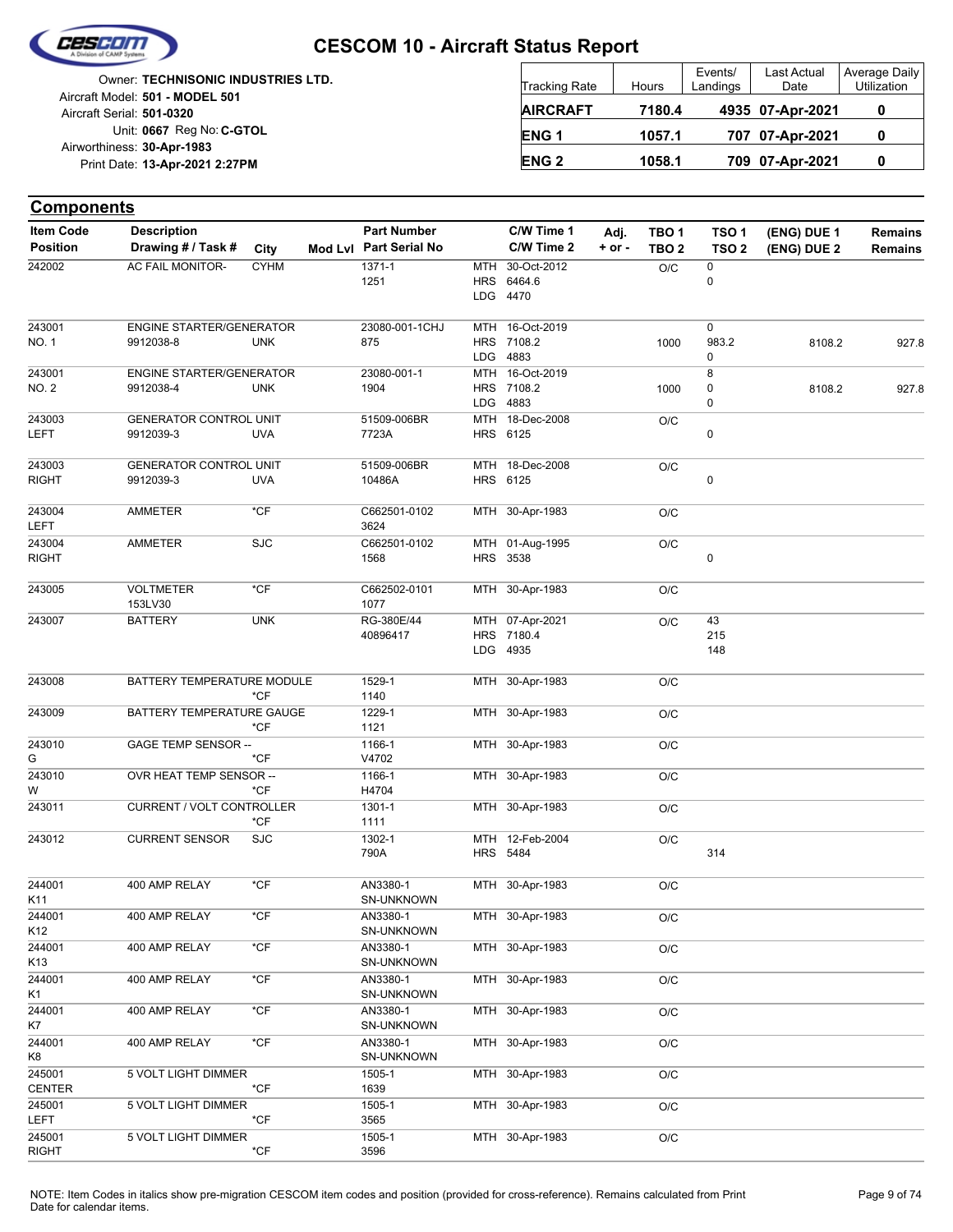

|                            | Owner: TECHNISONIC INDUSTRIES LTD. |
|----------------------------|------------------------------------|
|                            | Aircraft Model: 501 - MODEL 501    |
| Aircraft Serial: 501-0320  |                                    |
|                            | Unit: 0667 Reg No: C-GTOL          |
| Airworthiness: 30-Apr-1983 |                                    |
|                            | Print Date: 13-Apr-2021 2:27PM     |
|                            |                                    |

| <b>Tracking Rate</b> | Hours  | Events/<br>Landings | Last Actual<br>Date | Average Daily<br>Utilization |
|----------------------|--------|---------------------|---------------------|------------------------------|
| <b>AIRCRAFT</b>      | 7180.4 |                     | 4935 07-Apr-2021    |                              |
| ENG <sub>1</sub>     | 1057.1 |                     | 707 07-Apr-2021     | O                            |
| <b>ENG 2</b>         | 1058.1 |                     | 709 07-Apr-2021     | 0                            |

| <b>Item Code</b>       | <b>Description</b>                    |            | <b>Part Number</b>          |            | C/W Time 1                    | Adj.       | TBO 1            | TSO <sub>1</sub> | (ENG) DUE 1 | <b>Remains</b>  |
|------------------------|---------------------------------------|------------|-----------------------------|------------|-------------------------------|------------|------------------|------------------|-------------|-----------------|
| <b>Position</b>        | Drawing # / Task #                    | City       | Mod Lvl Part Serial No      |            | C/W Time 2                    | $+$ or $-$ | TBO <sub>2</sub> | TSO <sub>2</sub> | (ENG) DUE 2 | <b>Remains</b>  |
| 251001<br>LEFT         | <b>INERTIA REEL</b>                   | $*$ CF     | CM4033<br><b>SN-UNKNOWN</b> | MTH        | 30-Apr-1983                   |            | O/C              |                  |             |                 |
| 251001<br><b>RIGHT</b> | <b>INERTIA REEL</b>                   | $*$ CF     | CM4033<br>SN-UNKNOWN        |            | MTH 30-Apr-1983               |            | O/C              |                  |             |                 |
| 256001                 | LIFE JACKET                           | <b>UNK</b> | P01074-101                  |            | MTH 07-Apr-2021               |            | 60               | 15               | 31-Jan-2025 | 45 m 18 d       |
| NO. 1                  |                                       |            | 19121570019                 |            | HRS 7180.4                    |            |                  | 0                |             |                 |
| 256001                 | LIFE JACKET                           | <b>UNK</b> | P01074-101                  |            | LDG 4935<br>MTH 07-Apr-2021   |            |                  | 0<br>15          |             |                 |
| NO. 2                  |                                       |            | 19121570298                 |            | HRS 7180.4                    |            | 60               | 0                | 31-Jan-2025 | 45 m 18 d       |
|                        |                                       |            |                             |            | LDG 4935                      |            |                  | 0                |             |                 |
| 256001                 | LIFE JACKET                           | <b>UNK</b> | P01074-101                  |            | MTH 07-Apr-2021               |            | 60               | 15               | 31-Jan-2025 | 45 m 18 d       |
| NO. 3                  |                                       |            | 19121570442                 |            | HRS 7180.4                    |            |                  | 0                |             |                 |
|                        |                                       |            |                             |            | LDG 4935                      |            |                  | 0                |             |                 |
| 256001                 | LIFE JACKET                           | <b>UNK</b> | P01074-101                  |            | MTH 07-Apr-2021               |            | 60               | 15               | 31-Jan-2025 | 45 m 18 d       |
| NO. 4                  |                                       |            | 20100401387                 |            | HRS 7180.4<br>LDG 4935        |            |                  | 0<br>0           |             |                 |
| 256001                 | LIFE JACKET                           | <b>UNK</b> | P01074-101                  |            | MTH 07-Apr-2021               |            | 60               | 15               | 31-Jan-2025 | 45 m 18 d       |
| NO. 5                  |                                       |            | 20100400231                 |            | HRS 7180.4                    |            |                  | 0                |             |                 |
|                        |                                       |            |                             |            | LDG 4935                      |            |                  | 0                |             |                 |
| 256001                 | LIFE JACKET                           | <b>UNK</b> | P01074-101                  |            | MTH 07-Apr-2021               |            | 60               | 15               | 31-Jan-2025 | 45 m 18 d       |
| NO. 6                  |                                       |            | 20100400606                 |            | HRS 7180.4                    |            |                  | 0                |             |                 |
|                        |                                       |            |                             |            | LDG 4935                      |            |                  | 0                |             |                 |
| 256001<br>NO. 7        | LIFE JACKET                           | <b>UNK</b> | P01074-101<br>19121570018   |            | MTH 07-Apr-2021<br>HRS 7180.4 |            | 60               | 15<br>0          | 31-Jan-2025 | 45 m 18 d       |
|                        |                                       |            |                             |            | LDG 4935                      |            |                  | 0                |             |                 |
| 256019                 | EMERGENCY LOCATER TRANSMITTER         |            | 453-5002                    |            | MTH 15-May-2020               |            | O/C              |                  |             |                 |
| 344008                 |                                       | <b>UNK</b> | 02001                       |            | HRS 7169.8                    |            |                  |                  |             |                 |
|                        |                                       |            |                             |            | LDG 4922                      |            |                  |                  |             |                 |
| 256025                 | EMERGENCY LOCATER TRANSMITTER BATTERY |            |                             |            | MTH 11-Mar-2016               |            | <b>DUE</b>       | 0                | 31-Mar-2021 | $-13d$          |
| 344010                 |                                       |            | 452-0133                    | <b>HRS</b> | 6833.7                        |            | <b>DUE</b>       | 0                |             |                 |
|                        |                                       |            | 367648-061                  |            | LDG 4697                      |            | <b>DUE</b>       | 0                |             |                 |
|                        |                                       |            |                             |            |                               |            | <b>DUE</b>       |                  |             |                 |
| 261001                 | FIRE DETECTION SENSOR                 |            | 244-18882                   |            | MTH 18-Dec-2008               |            |                  |                  |             | <b>Over Due</b> |
| NO. 1 ENGINE           | 9912036-3                             | <b>UVA</b> | 080607                      |            | HRS 6125                      |            | O/C              | 0                |             |                 |
|                        |                                       |            |                             |            |                               |            |                  |                  |             |                 |
| 261001                 | FIRE DETECTION SENSOR                 |            | 244-18882                   |            | MTH 11-Aug-2000               |            | O/C              |                  |             |                 |
| NO. 2 ENGINE           | 9912036-3                             | <b>SJC</b> | SN-UNKNOWN                  |            | <b>HRS 4725</b>               |            |                  | 0                |             |                 |
| 261002                 | FIRE DETECTION CONTROL                |            | 377-02808                   |            | MTH 30-Apr-1983               |            | O/C              |                  |             |                 |
| NO. 1 ENGINE           | 9912036-2                             | *CF        | 250007                      |            |                               |            |                  |                  |             |                 |
| 261002                 | FIRE DETECTION CONTROL                |            | 377-02808                   |            | MTH 30-Apr-1983               |            | O/C              |                  |             |                 |
| NO. 2 ENGINE           | 9912036-2                             | $*$ CF     | 750067                      |            |                               |            |                  |                  |             |                 |
| 262001                 | <b>ENGINE FIRE EXTINGUISHER</b>       |            | 30401102                    |            | MTH 09-Apr-2019               |            | O/C              | 487              |             |                 |
| AFT                    | 9912048-2                             | <b>UNK</b> | B13585                      |            | HRS 7086.3                    |            |                  | 0                |             |                 |
|                        |                                       |            |                             |            | LDG 4866                      |            |                  | 0                |             |                 |
| 262001                 | <b>ENGINE FIRE EXTINGUISHER</b>       |            | 30401102                    |            | MTH 09-Apr-2019               |            | O/C              | 491              |             |                 |
| <b>FORWARD</b>         | 9912048-2                             | <b>UNK</b> | B13308                      |            | HRS 7086.3                    |            |                  | 0                |             |                 |
|                        |                                       |            |                             |            | LDG 4866                      |            |                  | 0                |             |                 |
| 262002                 | PORTABLE EXTINGUISHER                 |            | C352TS                      |            | MTH 07-Apr-2021               |            |                  | 36               |             |                 |
| <b>CABIN</b>           |                                       | <b>UNK</b> | E68634974                   |            | HRS 7180.4                    |            | O/C              | 167.2            |             |                 |
|                        |                                       |            |                             |            | LDG 4935                      |            |                  | 117              |             |                 |
|                        |                                       |            |                             |            |                               |            |                  |                  |             |                 |
| 262002                 | PORTABLE EXTINGUISHER                 |            | <b>B385</b>                 |            | MTH 07-Apr-2021               |            | O/C              | 53               |             |                 |
| <b>COCKPIT</b>         |                                       | <b>UNK</b> | B-12490752                  |            | HRS 7180.4<br>LDG 4935        |            |                  | 282.9<br>190     |             |                 |
|                        |                                       |            |                             |            |                               |            |                  |                  |             |                 |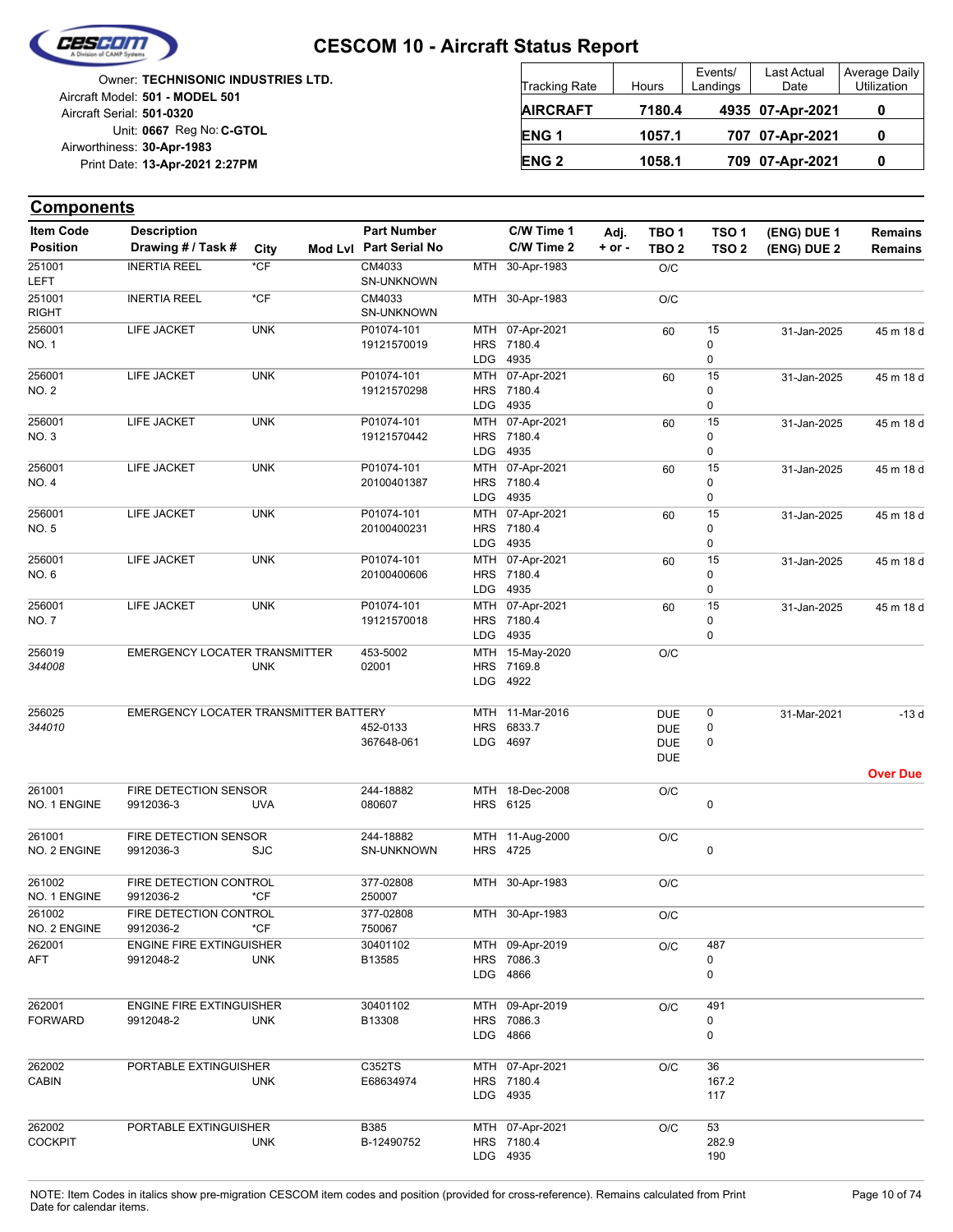

| <b>Owner: TECHNISONIC INDUSTRIES LTD.</b>                    | <b>Tracking Rate</b>   | Hours  | Events/<br>Landings | <b>Last Actual</b><br>Date | Average Daily<br>Utilization |
|--------------------------------------------------------------|------------------------|--------|---------------------|----------------------------|------------------------------|
| Aircraft Model: 501 - MODEL 501<br>Aircraft Serial: 501-0320 | <b>AIRCRAFT</b>        | 7180.4 |                     | 4935 07-Apr-2021           |                              |
| Unit: 0667 Reg No: C-GTOL                                    | ENG <sub>1</sub>       | 1057.1 |                     | 707 07-Apr-2021            |                              |
| Airworthiness: 30-Apr-1983<br>Print Date: 13-Apr-2021 2:27PM | <b>ENG<sub>2</sub></b> | 1058.1 |                     | 709 07-Apr-2021            |                              |

| ltem Code                                      | <b>Description</b>                        |            | <b>Part Number</b>                 |            | C/W Time 1                                | Adj.       | TBO <sub>1</sub> | TSO <sub>1</sub> | (ENG) DUE 1 | Remains   |
|------------------------------------------------|-------------------------------------------|------------|------------------------------------|------------|-------------------------------------------|------------|------------------|------------------|-------------|-----------|
| <b>Position</b>                                | Drawing # / Task #                        | City       | Mod Lvl Part Serial No             |            | C/W Time 2                                | $+$ or $-$ | TBO <sub>2</sub> | TSO <sub>2</sub> | (ENG) DUE 2 | Remains   |
| 262003<br><b>AFT LEFT</b>                      | <b>ENGINE FIRE EXTINGUISHER CARTRIDGE</b> | <b>UNK</b> | 13083-5<br>LOT # ESD18F725-<br>001 | <b>HRS</b> | MTH 09-Apr-2019<br>7086.3<br>LDG 4866     |            | 72               | 0<br>$\mathbf 0$ | 30-Jun-2024 | 38 m 17 d |
| Manufacture Date: 01-Jun-2018                  |                                           |            |                                    |            |                                           |            |                  |                  |             |           |
| 262003                                         | ENGINE FIRE EXTINGUISHER CARTRIDGE        |            |                                    |            | MTH 09-Apr-2019                           |            | 72               |                  | 30-Jun-2024 | 38 m 17 d |
| <b>AFT RIGHT</b>                               |                                           | <b>UNK</b> | 13083-5<br>LOT # ESD18F725-<br>001 |            | HRS 7086.3<br>LDG 4866                    |            |                  | 0<br>0           |             |           |
| Manufacture Date: 01-Jun-2018                  |                                           |            |                                    |            |                                           |            |                  |                  |             |           |
| 262003<br><b>FORWARD LEFT</b>                  | ENGINE FIRE EXTINGUISHER CARTRIDGE        | <b>UNK</b> | 13083-5<br>LOT # ESD18F725-<br>001 |            | MTH 09-Apr-2019<br>HRS 7086.3<br>LDG 4866 |            | 72               | 0<br>0           | 30-Jun-2024 | 38 m 17 d |
| Manufacture Date: 01-Jun-2018                  |                                           |            |                                    |            |                                           |            |                  |                  |             |           |
| 262003                                         | ENGINE FIRE EXTINGUISHER CARTRIDGE        |            |                                    |            | MTH 09-Apr-2019                           |            | 72               |                  | 30-Jun-2024 | 38 m 17 d |
| <b>FORWARD RIGHT</b>                           |                                           | <b>UNK</b> | 13083-5<br>LOT # ESD18F725-<br>001 |            | HRS 7086.3<br>LDG 4866                    |            |                  | 0<br>$\mathbf 0$ |             |           |
| Manufacture Date: 01-Jun-2018                  |                                           |            |                                    |            |                                           |            |                  |                  |             |           |
| 271001                                         | AILERON TRIM TAB ACTUATOR                 | <b>YHM</b> | 5565450-72<br>052002               |            | MTH 25-Nov-2005<br>HRS 5719               |            | O/C              | 0                |             |           |
| 272001                                         | RUDDER TRIM TAB ACTUATOR                  | <b>SJC</b> | 5565450-71<br><b>SN-UNKNOWN</b>    |            | MTH 14-Jan-1998<br>HRS 4215               |            | O/C              | 0                |             |           |
| 273002                                         | ELEVATOR TRIM ELECTRICAL ACTUATOR         | <b>SJC</b> | 5115231-30<br>042297-0             |            | MTH 11-Feb-2005                           |            | O/C              |                  |             |           |
| 273003                                         | ELEVATOR TRIM TAB ACTUATOR                | <b>YHM</b> | 5565450-92<br>092702               |            | MTH 25-Nov-2005<br>HRS 5719               |            | O/C              | 0                |             |           |
| 275001<br>LEFT                                 | <b>FLAP MOTOR</b><br>9910055-4            | <b>SMF</b> | FS30-5<br>1143                     |            | MTH 16-Sep-2002<br>HRS 5170               |            | O/C              | 0                |             |           |
| 275001                                         | <b>FLAP MOTOR</b>                         | <b>SMF</b> | FS30-5                             |            | MTH 16-Sep-2002                           |            | O/C              |                  |             |           |
| <b>RIGHT</b>                                   | 9910055-4                                 |            | 1363                               |            | HRS 5170                                  |            |                  | 0                |             |           |
| 275002<br>LEFT                                 | <b>FLAP GEARBOX</b>                       | <b>UNK</b> | 5565175-38<br>412900               |            | MTH 07-Apr-2017<br>HRS 6938.7<br>LDG 4767 |            | 3000             | 0                | 9938.7      | 2758.3    |
| 275002<br><b>RIGHT</b>                         | <b>FLAP GEARBOX</b>                       | <b>UNK</b> | 5565175-38<br>121395-2             |            | MTH 07-Apr-2017<br>HRS 6938.7<br>LDG 4767 |            | 3000             | 0                | 9938.7      | 2758.3    |
| 276001<br>LEFT                                 | SPEED BRAKE ACTUATOR                      | YHM        | 5527230-1<br>2881DA                |            | MTH 01-Jul-2006<br>HRS 5820               |            | O/C              | 0                |             |           |
| 276001<br><b>RIGHT</b>                         | SPEED BRAKE ACTUATOR                      | $*$ CF     | 5527230-1<br>111618                |            | MTH 30-Apr-1983                           |            | O/C              |                  |             |           |
| 276002                                         | SPEED BRAKE CONTROL VALVE                 | <b>FMN</b> | 2710970<br>1269                    |            | MTH 23-Feb-1994<br>HRS 3185               |            | O/C              | 0                |             |           |
| 281002<br><b>LEFT AFT</b>                      | FUEL DRAIN VALVE<br>9912083-1             | *CF        | 6904-079<br>SN-UNKNOWN             |            | MTH 30-Apr-1983                           |            | O/C              |                  |             |           |
| 281002<br>LEFT CENTER AFT 9912083-1            | FUEL DRAIN VALVE                          | *CF        | 6904-079<br>SN-UNKNOWN             |            | MTH 30-Apr-1983                           |            | O/C              |                  |             |           |
| 281002<br><b>LEFT CENTER</b><br><b>FORWARD</b> | FUEL DRAIN VALVE<br>9912083-1             | *CF        | 6904-079<br>SN-UNKNOWN             |            | MTH 30-Apr-1983                           |            | $\rm O/C$        |                  |             |           |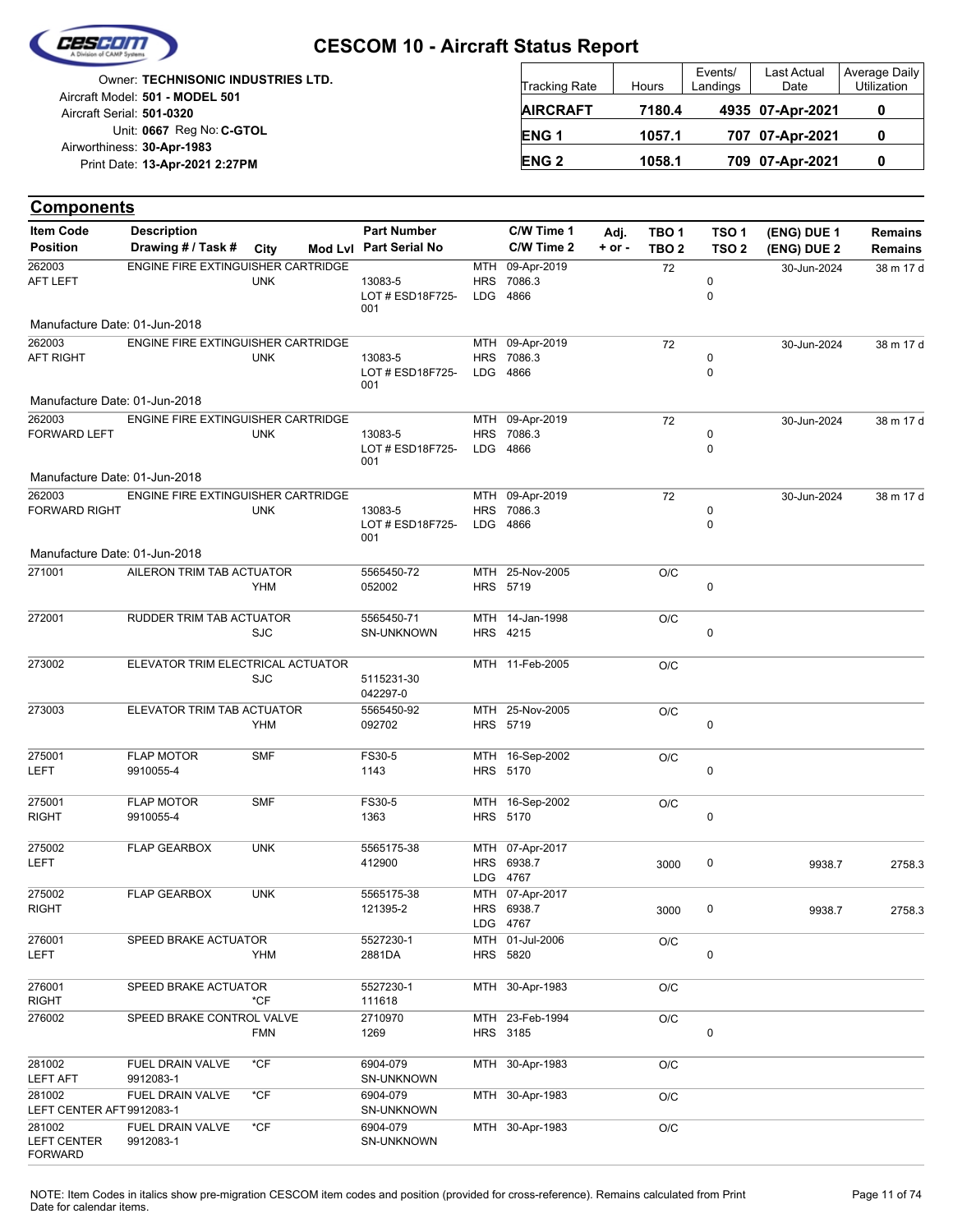

|                            | <b>Owner: TECHNISONIC INDUSTRIES LTD.</b> |
|----------------------------|-------------------------------------------|
|                            | Aircraft Model: 501 - MODEL 501           |
| Aircraft Serial: 501-0320  |                                           |
|                            | Unit: 0667 Reg No: C-GTOL                 |
| Airworthiness: 30-Apr-1983 |                                           |
|                            | Print Date: 13-Apr-2021 2:27PM            |
|                            |                                           |

| <b>Tracking Rate</b> | Hours  | Events/<br>Landings | Last Actual<br>Date | Average Daily<br>Utilization |
|----------------------|--------|---------------------|---------------------|------------------------------|
| <b>AIRCRAFT</b>      | 7180.4 |                     | 4935 07-Apr-2021    |                              |
| ENG <sub>1</sub>     | 1057.1 |                     | 707 07-Apr-2021     |                              |
| <b>ENG 2</b>         | 1058.1 |                     | 709 07-Apr-2021     |                              |

#### **Components**

| <b>Item Code</b>                                | <b>Description</b>                                |            | <b>Part Number</b>            | C/W Time 1                         | Adj.       | TBO <sub>1</sub> | TSO <sub>1</sub> | (ENG) DUE 1 | Remains |
|-------------------------------------------------|---------------------------------------------------|------------|-------------------------------|------------------------------------|------------|------------------|------------------|-------------|---------|
| <b>Position</b>                                 | Drawing # / Task #                                | City       | Mod Lvl Part Serial No        | C/W Time 2                         | $+$ or $-$ | TBO <sub>2</sub> | TSO <sub>2</sub> | (ENG) DUE 2 | Remains |
| 281002<br><b>LEFT FORWARD</b>                   | <b>FUEL DRAIN VALVE</b><br>9912083-1              | $*CF$      | 6904-079<br><b>SN-UNKNOWN</b> | MTH 30-Apr-1983                    |            | O/C              |                  |             |         |
| 281002<br><b>LEFT MID</b>                       | FUEL DRAIN VALVE<br>9912083-1                     | *CF        | 6904-079<br><b>SN-UNKNOWN</b> | MTH 30-Apr-1983                    |            | O/C              |                  |             |         |
| 281002<br>RIGHT AFT                             | <b>FUEL DRAIN VALVE</b><br>9912083-1              | *CF        | 6904-079<br><b>SN-UNKNOWN</b> | MTH 30-Apr-1983                    |            | O/C              |                  |             |         |
| 281002<br><b>RIGHT CENTER</b><br>AFT            | FUEL DRAIN VALVE<br>9912083-1                     | $*$ CF     | 6904-079<br><b>SN-UNKNOWN</b> | MTH 30-Apr-1983                    |            | O/C              |                  |             |         |
| 281002<br><b>RIGHT CENTER</b><br><b>FORWARD</b> | <b>FUEL DRAIN VALVE</b><br>9912083-1              | $*$ CF     | 6904-079<br><b>SN-UNKNOWN</b> | MTH 30-Apr-1983                    |            | O/C              |                  |             |         |
| 281002<br>RIGHT FORWARD 9912083-1               | FUEL DRAIN VALVE                                  | $*$ CF     | 6904-079<br><b>SN-UNKNOWN</b> | MTH 30-Apr-1983                    |            | O/C              |                  |             |         |
| 281002<br><b>RIGHT MID</b>                      | FUEL DRAIN VALVE<br>9912083-1                     | $*$ CF     | 6904-079<br><b>SN-UNKNOWN</b> | MTH 30-Apr-1983                    |            | O/C              |                  |             |         |
| 282001<br>LEFT                                  | FUEL BOOST PUMP<br>9912017-2                      | *CF        | 1C7-12<br>2H426A              | MTH 30-Apr-1983                    |            | O/C              |                  |             |         |
| 282001<br>RIGHT                                 | FUEL BOOST PUMP<br>9912017-2                      | <b>SJC</b> | 1C7-12<br>8AY7                | MTH 16-Sep-2004<br>HRS 5632        |            | O/C              | $\pmb{0}$        |             |         |
| 282005<br>L                                     | EJECTOR PUMP --                                   | <b>UVA</b> | LR45020D<br>C <sub>129</sub>  | MTH 18-Dec-2008<br>HRS 6125        |            | O/C              | 0                |             |         |
| 282005<br>R                                     | EJECTOR PUMP --                                   | <b>UVA</b> | LR45020D<br>C <sub>130</sub>  | MTH 18-Dec-2008<br>HRS 6125        |            | O/C              | $\pmb{0}$        |             |         |
| 284001<br>LEFT                                  | LOW FUEL LEVEL SWITCH                             | <b>YHM</b> | $L15H-3$<br>6968              | MTH 24-Oct-2006<br><b>HRS 5885</b> |            | O/C              | 0                |             |         |
| 284001<br><b>RIGHT</b>                          | LOW FUEL LEVEL SWITCH                             | *CF        | $L15H-3$<br><b>SN-UNKNOWN</b> | MTH 30-Apr-1983                    |            | O/C              |                  |             |         |
| 284002<br>LEFT                                  | FUEL QUANTITY COMPENSATOR<br>9912019-4            | $*CF$      | 300047-13001<br>14497P        | MTH 30-Apr-1983                    |            | O/C              |                  |             |         |
| 284002<br><b>RIGHT</b>                          | FUEL QUANTITY COMPENSATOR<br>9912019-4            | *CF        | 300047-13001<br>14488P        | MTH 30-Apr-1983                    |            | O/C              |                  |             |         |
| 284003<br><b>LEFT WING</b>                      | SECTION (61.00) FUEL QUANTITY PROBE<br>9912019-8  | $*$ CF     | 391046-218<br>1604D           | MTH 30-Apr-1983                    |            | O/C              |                  |             |         |
| 284003<br><b>RIGHT WING</b>                     | SECTION (61.00) FUEL QUANTITY PROBE<br>9912019-8  | *CF        | 391046-218<br>1557D           | MTH 30-Apr-1983                    |            | O/C              |                  |             |         |
| 284004<br>LEFT WING                             | SECTION (129.00) FUEL QUANTITY PROBE<br>9912019-7 | *CF        | 391046-219<br>2415D           | MTH 30-Apr-1983                    |            | O/C              |                  |             |         |
| 284004<br><b>RIGHT WING</b>                     | SECTION (129.00) FUEL QUANTITY PROBE<br>9912019-7 | *CF        | 391046-219<br>2425D           | MTH 30-Apr-1983                    |            | O/C              |                  |             |         |
| 284005<br><b>LEFT WING</b>                      | SECTION (171.50) FUEL QUANTITY PROBE<br>9912019-6 | $*CF$      | 391046-220<br>2502D           | MTH 30-Apr-1983                    |            | O/C              |                  |             |         |
| 284005<br><b>RIGHT WING</b>                     | SECTION (171.50) FUEL QUANTITY PROBE<br>9912019-6 | $*$ CF     | 391046-220<br>2521D           | MTH 30-Apr-1983                    |            | O/C              |                  |             |         |
| 284006<br><b>LEFT WING</b>                      | SECTION (211.00) FUEL QUANTITY PROBE<br>9912019-5 | $*$ CF     | 391046-221<br>2478D           | MTH 30-Apr-1983                    |            | O/C              |                  |             |         |
| 284006<br>RIGHT WING                            | SECTION (211.00) FUEL QUANTITY PROBE<br>9912019-5 | $*$ CF     | 391046-221<br>2419D           | MTH 30-Apr-1983                    |            | O/C              |                  |             |         |

NOTE: Item Codes in italics show pre-migration CESCOM item codes and position (provided for cross-reference). Remains calculated from Print Page 12 of 74 Date for calendar items.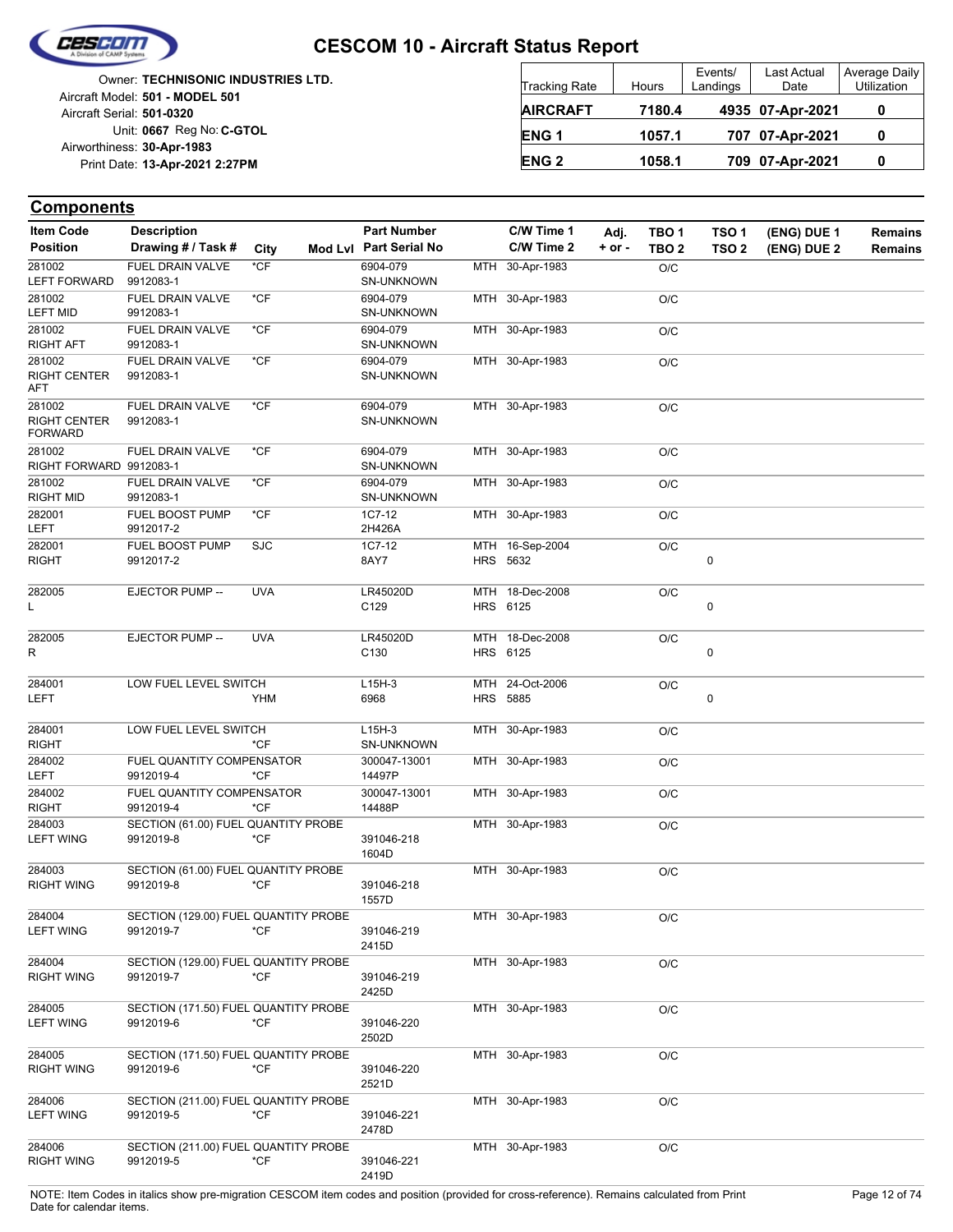

**Components**

#### **CESCOM 10 - Aircraft Status Report**

Unit: 0667 Reg No: C-GTOL **13-Apr-2021 2:27PM** Print Date: **30-Apr-1983** Airworthiness: Owner: **TECHNISONIC INDUSTRIES LTD.** Aircraft Serial: **501-0320** Aircraft Model: **501 - MODEL 501**

| <b>Tracking Rate</b> | Hours  | Events/<br>Landings | <b>Last Actual</b><br>Date | Average Daily<br>Utilization |
|----------------------|--------|---------------------|----------------------------|------------------------------|
| <b>AIRCRAFT</b>      | 7180.4 |                     | 4935 07-Apr-2021           |                              |
| ENG <sub>1</sub>     | 1057.1 |                     | 707 07-Apr-2021            |                              |
| <b>ENG 2</b>         | 1058.1 |                     | 709 07-Apr-2021            |                              |

| <b>Item Code</b>                        | <b>Description</b>                           |             | <b>Part Number</b>              | C/W Time 1                                | Adj.     | TBO 1            | TSO <sub>1</sub> | (ENG) DUE 1 | <b>Remains</b> |
|-----------------------------------------|----------------------------------------------|-------------|---------------------------------|-------------------------------------------|----------|------------------|------------------|-------------|----------------|
| <b>Position</b>                         | Drawing # / Task #                           | City        | Mod Lvl Part Serial No          | C/W Time 2                                | $+ or -$ | TBO <sub>2</sub> | TSO <sub>2</sub> | (ENG) DUE 2 | <b>Remains</b> |
| 291001                                  | <b>HYDRAULIC RESERVOIR</b><br>9912052-12     | <b>SJC</b>  | 7140-5<br>SN-UNKNOWN            | MTH 11-Apr-1997<br>HRS 3999               |          | O/C              | 0                |             |                |
| 291002<br>NO. 1 ENGINE<br>291002W:L     | <b>HYDRAULIC PUMP</b>                        | <b>UVA</b>  | SI360-686-1<br>097              | MTH 09-Oct-2008<br>HRS 6125               |          | O/C              | 0                |             |                |
| 291002<br>NO. 2 ENGINE<br>291002W: R    | <b>HYDRAULIC PUMP</b>                        | <b>CYHM</b> | SI360-686-1<br>110              | MTH 14-Sep-2012<br>HRS 6459.6<br>LDG 4464 |          | O/C              | 0                |             |                |
| 291005<br>LEFT                          | HYDRAULIC W/FLW DET CHECK VALVE<br>9912194-3 | $*CF$       | 3520020100-4<br>1656            | MTH 30-Apr-1983                           |          | O/C              |                  |             |                |
| 291005<br>RIGHT                         | HYDRAULIC W/FLW DET CHECK VALVE<br>9912194-3 | *CF         | 3520020100-4<br>1637            | MTH 30-Apr-1983                           |          | O/C              |                  |             |                |
| 291012                                  | OPEN CENTER BYPASS VALVE                     | *CF         | 2710971<br>1173                 | MTH 30-Apr-1983                           |          | O/C              |                  |             |                |
| 301001<br><b>LEFT WING</b>              | DE-ICE BOOT                                  | <b>KCAK</b> | 25S-7D5059-07<br><b>NAE5780</b> | MTH 01-Mar-2013<br>HRS 6510.8<br>LDG 4495 |          | O/C              | 0<br>0           |             |                |
| 301002<br><b>RIGHT WING</b>             | DE-ICE BOOT                                  | CAK         | 25S-7D5059-08<br>MZFY420        | MTH 19-Mar-2009<br>HRS 6148               |          | O/C              | 0                |             |                |
| 301003<br>LEFT                          | HORIZONTAL STABILIZER DE-ICE BOOT            | CAK         | 29S-7D5059-13<br>MAHC380        | MTH 19-Mar-2009<br>HRS 6148               |          | O/C              | 0                |             |                |
| 301003<br>RIGHT                         | HORIZONTAL STABILIZER DE-ICE BOOT            | CAK         | 29S-7D5059-13<br>MAHC390        | MTH 19-Mar-2009<br>HRS 6148               |          | O/C              | 0                |             |                |
| 301004<br>VERTICAL<br><b>STABILIZER</b> | <b>DE-ICE BOOT</b>                           | CAK         | 25S-7D5059-05<br>MAJY710        | MTH 19-Mar-2009<br>HRS 6148               |          | O/C              | 0                |             |                |
| 301005<br>LEFT                          | <b>ANTI-ICE ELEMENT</b><br>9912081-7         | $*$ CF      | 2E1469-1<br>505                 | MTH 30-Apr-1983                           |          | O/C              |                  |             |                |
| 301006<br>RIGHT                         | <b>ANTI-ICE ELEMENT</b><br>9912081-8         | *CF         | 2E1469-8<br>533                 | MTH 30-Apr-1983                           |          | O/C              |                  |             |                |
| 301007<br>AFT                           | DE-ICE PRESSURE SWITCH                       | $*$ CF      | 1106P55<br>1885                 | MTH 30-Apr-1983                           |          | O/C              |                  |             |                |
| 301007<br>FORWARD                       | DE-ICE PRESSURE SWITCH                       | *CF         | 1106P55<br>1887                 | MTH 30-Apr-1983                           |          | O/C              |                  |             |                |
| 301008<br>LEFT WING                     | <b>DE-ICE VALVE</b>                          | $*CF$       | 3D2314-62<br>5774               | MTH 30-Apr-1983                           |          | O/C              |                  |             |                |
| 301008<br>RIGHT WING                    | DE-ICE VALVE                                 | *CF         | 3D2314-62<br>5788               | MTH 30-Apr-1983                           |          | O/C              |                  |             |                |
| 301008                                  | STABILIZER AND FIN DE-ICE VALVE              | *CF         | 3D2314-62<br>5794               | MTH 30-Apr-1983                           |          | O/C              |                  |             |                |
| 301009                                  | AIRFOIL DE-ICE TIMER                         | *CF         | 76-1A<br>914                    | MTH 30-Apr-1983                           |          | O/C              |                  |             |                |
| 301010<br><b>LEFT WING</b>              | <b>ANTI-ICE ASSEMBLY</b>                     | $*$ CF      | 5528007-207<br>SN-UNKNOWN       | MTH 30-Apr-1983                           |          | O/C              |                  |             |                |
| 301010<br>RIGHT WING                    | <b>ANTI-ICE ASSEMBLY</b>                     | *CF         | 5528007-208<br>SN-UNKNOWN       | MTH 30-Apr-1983                           |          | O/C              |                  |             |                |
| 301013<br>RIGHT                         | ANTI-ICE TEMPERATURE CONTROL<br>9912106-1    | <b>FMN</b>  | 3E1870-01<br>U0160              | MTH 03-Sep-1993<br>HRS 3024               |          | O/C              | $\pmb{0}$        |             |                |
| 302001<br>LEFT                          | INLET ANTI-ICE VALVE --                      | <b>UVA</b>  | 5573-00-1<br>0063               | MTH 18-Dec-2008<br>HRS 6125               |          | O/C              | 0                |             |                |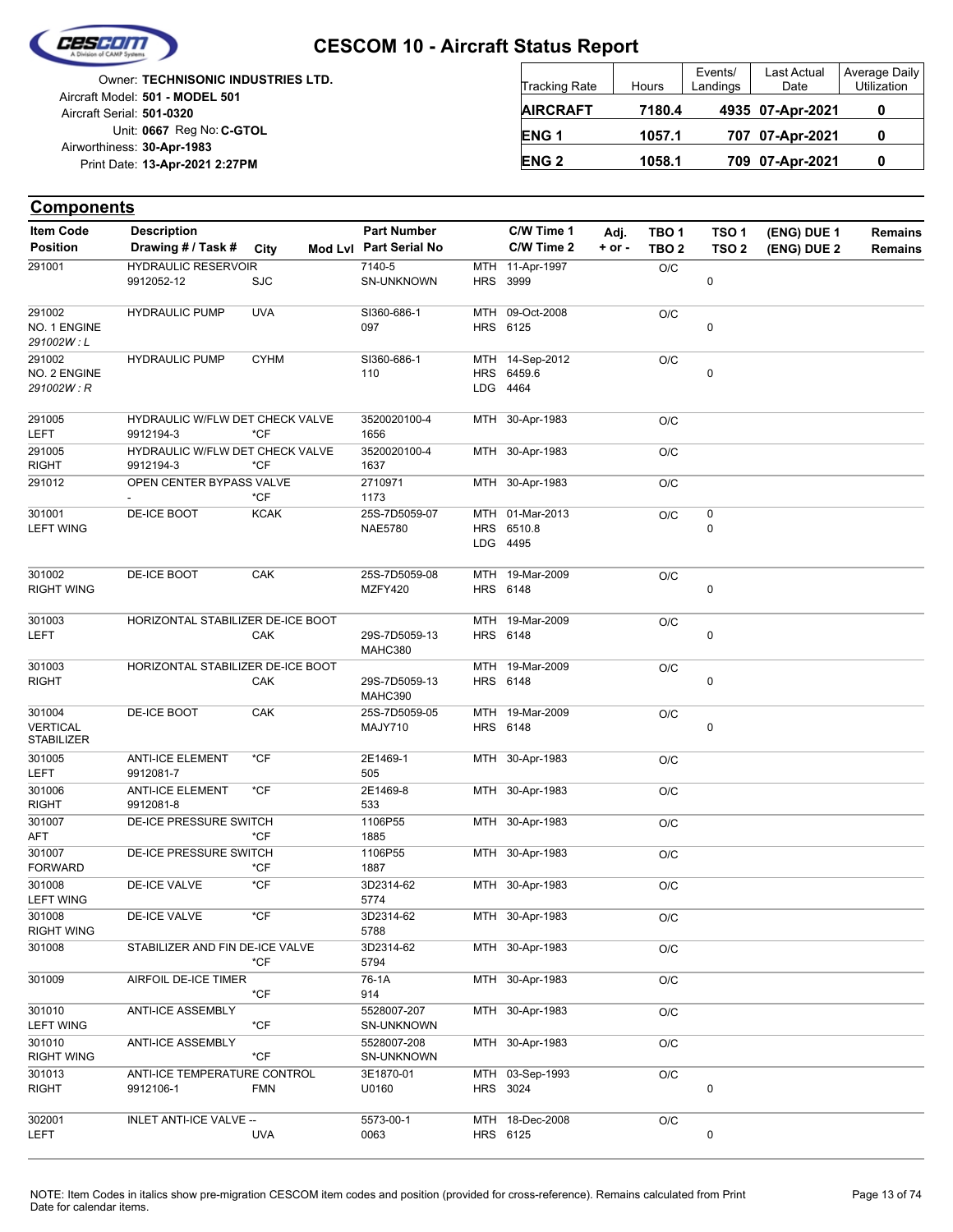

Unit: 0667 Reg No: C-GTOL **13-Apr-2021 2:27PM** Print Date: **30-Apr-1983** Airworthiness: Owner: **TECHNISONIC INDUSTRIES LTD.** Aircraft Serial: **501-0320** Aircraft Model: **501 - MODEL 501**

| <b>Tracking Rate</b> | Hours  | Events/<br>Landings | Last Actual<br>Date | Average Daily<br>Utilization |
|----------------------|--------|---------------------|---------------------|------------------------------|
| <b>AIRCRAFT</b>      | 7180.4 |                     | 4935 07-Apr-2021    |                              |
| ENG <sub>1</sub>     | 1057.1 |                     | 707 07-Apr-2021     |                              |
| <b>ENG 2</b>         | 1058.1 |                     | 709 07-Apr-2021     |                              |

| <b>Item Code</b>             | <b>Description</b>                                        |            | <b>Part Number</b>            | C/W Time 1                         | Adj.       | TBO <sub>1</sub> | TSO <sub>1</sub> | (ENG) DUE 1 | Remains        |
|------------------------------|-----------------------------------------------------------|------------|-------------------------------|------------------------------------|------------|------------------|------------------|-------------|----------------|
| <b>Position</b>              | Drawing # / Task #                                        | City       | Mod Lvl Part Serial No        | C/W Time 2                         | $+$ or $-$ | TBO <sub>2</sub> | TSO <sub>2</sub> | (ENG) DUE 2 | <b>Remains</b> |
| 302001                       | <b>INLET ANTI-ICE VALVE --</b>                            |            | 5573-00-1                     | MTH 18-Dec-2008                    |            | O/C              |                  |             |                |
| <b>RIGHT</b>                 |                                                           | <b>UVA</b> | 0062                          | HRS 6125                           |            |                  | 0                |             |                |
| 302001                       | <b>ALCOHOL PUMP</b>                                       | $*$ CF     | 476411<br>SN-UNKNOWN          | MTH 30-Apr-1983                    |            | O/C              |                  |             |                |
| 302002                       | BLEED AIR CHECK VALVE                                     | $*$ CF     | 85300<br>SN-UNKNOWN           | MTH 30-Apr-1983                    |            | O/C              |                  |             |                |
| 302003                       | ANTI-ICE SOLENOID VALVE                                   |            | 226395                        | MTH 24-Oct-2006                    |            | O/C              |                  |             |                |
| LEFT                         | 9912086-1                                                 | YHM        | 0168                          | HRS 5885                           |            |                  | 665              |             |                |
| 302003                       | <b>ANTI-ICE SOLENOID VALVE</b>                            |            | 1946-00-16                    | MTH 24-Oct-2006                    |            | O/C              |                  |             |                |
| <b>RIGHT</b>                 | 9912402-16                                                | <b>YHM</b> | 157452                        | <b>HRS 5885</b>                    |            |                  | 0                |             |                |
| 302004                       | <b>ANTI-ICE SWITCH</b>                                    | <b>SJC</b> | 21548-2-19-6                  | MTH 24-Jan-1997                    |            | O/C              |                  |             |                |
| NO. 2 ENGINE                 |                                                           |            | SN-UNKNOWN                    | HRS 3937                           |            |                  | 0                |             |                |
| 303001<br><b>LEFT</b>        | PITOT TUBE                                                | $*$ CF     | PH502<br>SN-UNKNOWN           | MTH 30-Apr-1983                    |            | O/C              |                  |             |                |
| 303001<br><b>RIGHT</b>       | PITOT TUBE                                                | $*$ CF     | PH502<br>SN-UNKNOWN           | MTH 30-Apr-1983                    |            | O/C              |                  |             |                |
| 303002<br><b>LEFT LOWER</b>  | PILOT STATIC PORT                                         | $*CF$      | CM2933-7<br><b>SN-UNKNOWN</b> | MTH 30-Apr-1983                    |            | O/C              |                  |             |                |
| 303002<br><b>RIGHT LOWER</b> | <b>COPILOT STATIC PORT</b>                                | $*CF$      | CM2933-7<br>SN-UNKNOWN        | MTH 30-Apr-1983                    |            | O/C              |                  |             |                |
| 303003<br><b>LEFT UPPER</b>  | <b>COPILOT STATIC PORT</b>                                | *CF        | CM2933-7<br>SN-UNKNOWN        | MTH 30-Apr-1983                    |            | O/C              |                  |             |                |
| 303003<br><b>RIGHT UPPER</b> | PILOT STATIC PORT                                         | $*$ CF     | CM2933-7<br>SN-UNKNOWN        | MTH 30-Apr-1983                    |            | O/C              |                  |             |                |
| 304001                       | HOT AIR TEMPERATURE MONITOR-                              | *CF        | 1169-1<br>1225                | MTH 30-Apr-1983                    |            | O/C              |                  |             |                |
| 304005                       | TEMPERATURE CONTROL VALVE<br>9912085-1                    | *CF        | 27241287<br>4J0079            | MTH 30-Apr-1983                    |            | O/C              |                  |             |                |
| 304006                       | TEMPERATURE CONTROLLER<br>9912085-2                       | $*CF$      | 27231272<br>4J0043            | MTH 30-Apr-1983                    |            | O/C              |                  |             |                |
| 304007<br><b>LEFT</b>        | TEMPERATURE SENSOR<br>9912085-3                           | *CF        | 27221274<br>0J0267            | MTH 30-Apr-1983                    |            | O/C              |                  |             |                |
| 304008                       | PRESSURE SWITCH                                           | $*CF$      | 1115P25<br>910                | MTH 30-Apr-1983                    |            | O/C              |                  |             |                |
| 304009                       | WINDSHIELD ANTI-ICE BLEED AIR SOLENOID VALVE<br>9912086-2 | $*CF$      | 226395-1<br>629               | MTH 30-Apr-1983                    |            | O/C              |                  |             |                |
| 312002<br>LEFT               | <b>CLOCK BATTERY</b>                                      | <b>FMN</b> | 811-BATT-1<br>SN-UNKNOWN      | MTH 22-Oct-1993<br>HRS 3061        |            | O/C              | 0                |             |                |
| 313001                       | <b>FLIGHT HOUR METER</b><br>15136                         | <b>FMN</b> | C664503-0102<br>SN-UNKNOWN    | MTH 22-Oct-1993<br>HRS 3061        |            | O/C              | 9                |             |                |
| 313003                       | <b>ACCELEROMETER</b><br>AG-222                            | <b>SJC</b> | 7000992<br>008175             | MTH 09-Mar-1999<br><b>HRS</b> 4487 |            | O/C              | 0                |             |                |
| 313005                       | DATA ACQUISITION UNIT --                                  | <b>UVA</b> | 85-267-1<br>85267084900001    | MTH 18-Dec-2008<br>HRS 6125        |            | O/C              | 0                |             |                |
| 313006<br>LEFT               | <b>ENGINE DISPLAY UNIT --</b>                             | <b>UVA</b> | 84-142-1<br>0449003           | MTH 18-Dec-2008<br>HRS 6125        |            | O/C              | 0                |             |                |
| 313006<br><b>RIGHT</b>       | <b>ENGINE DISPLAY UNIT --</b>                             | <b>UVA</b> | 84-142-1<br>0440007           | MTH 18-Dec-2008<br>HRS 6125        |            | O/C              | 0                |             |                |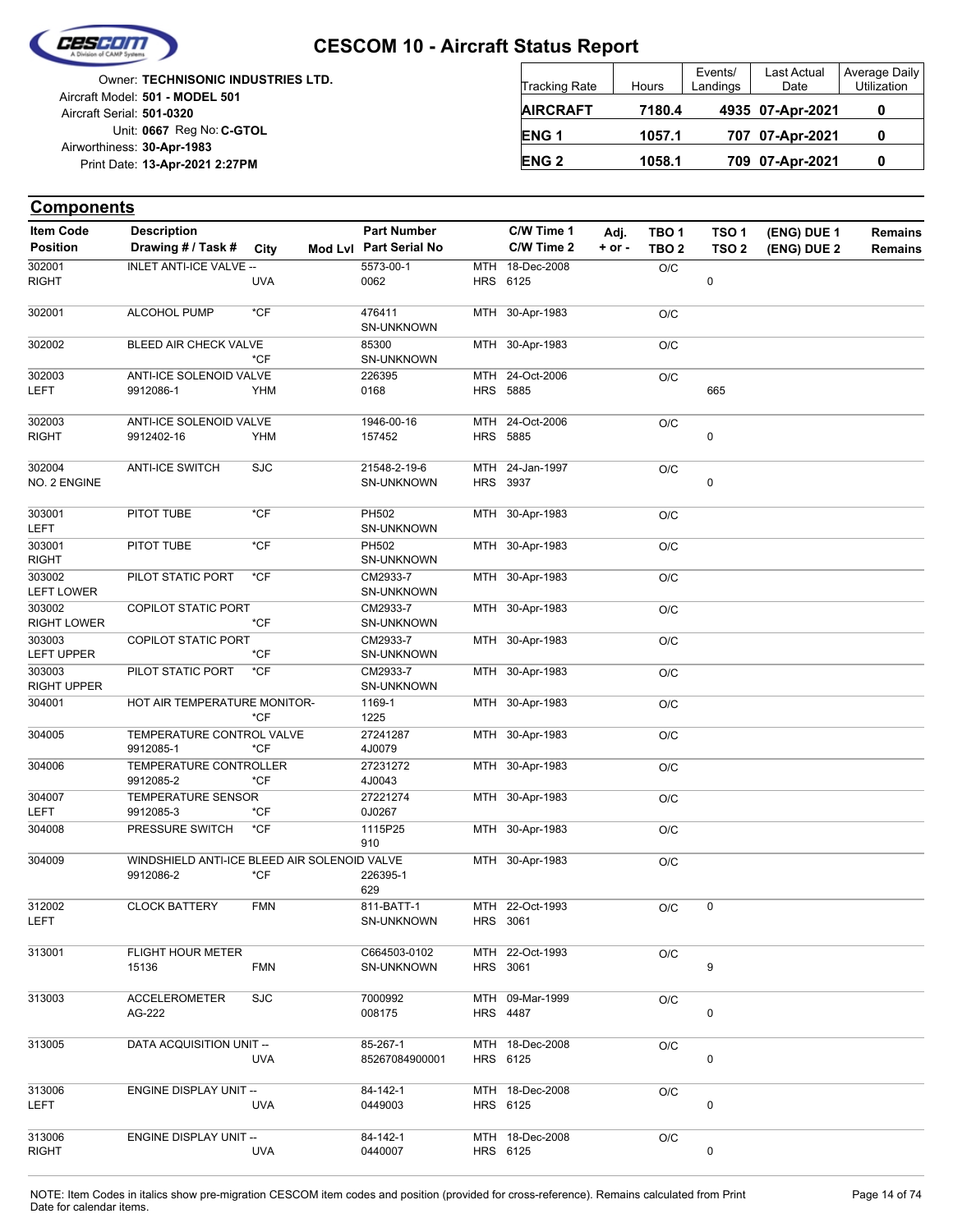

Unit: 0667 Reg No: C-GTOL **13-Apr-2021 2:27PM** Print Date: **30-Apr-1983** Airworthiness: Owner: **TECHNISONIC INDUSTRIES LTD.** Aircraft Serial: **501-0320** Aircraft Model: **501 - MODEL 501**

| <b>Tracking Rate</b> | Hours  | Events/<br>Landings | Last Actual<br>Date | Average Daily<br>Utilization |
|----------------------|--------|---------------------|---------------------|------------------------------|
| <b>AIRCRAFT</b>      | 7180.4 |                     | 4935 07-Apr-2021    |                              |
| ENG <sub>1</sub>     | 1057.1 |                     | 707 07-Apr-2021     |                              |
| <b>ENG 2</b>         | 1058.1 |                     | 709 07-Apr-2021     |                              |

| <b>Item Code</b>                                   | <b>Description</b>               |            | <b>Part Number</b>             |                          | C/W Time 1                  | Adj.       | TBO <sub>1</sub> | TSO <sub>1</sub> | (ENG) DUE 1 | <b>Remains</b> |
|----------------------------------------------------|----------------------------------|------------|--------------------------------|--------------------------|-----------------------------|------------|------------------|------------------|-------------|----------------|
| <b>Position</b>                                    | Drawing # / Task #               | City       | Mod Lvl Part Serial No         |                          | C/W Time 2                  | $+$ or $-$ | TBO <sub>2</sub> | TSO <sub>2</sub> | (ENG) DUE 2 | Remains        |
| 321001<br><b>LEFT MAIN</b><br><b>LANDING GEAR</b>  | <b>ASSEMBLY</b>                  | *CF        | 6541000-27<br>166              |                          | MTH 30-Apr-1983             |            | O/C              |                  |             |                |
| 321002<br><b>RIGHT MAIN</b><br><b>LANDING GEAR</b> | <b>ASSEMBLY</b>                  | *CF        | 6541000-28<br>166              |                          | MTH 30-Apr-1983             |            | O/C              |                  |             |                |
| 322001<br><b>NOSE GEAR</b>                         | <b>ASSEMBLY</b>                  | $*$ CF     | 5542000-7<br>1140              | $LDG \t0$                | MTH 30-Apr-1983             |            | 41000            | 0                | 41000       | 36065          |
| 322002<br><b>NOSE LANDING</b><br><b>GEAR</b>       | <b>SHIMMY DAMPER</b>             | <b>YHM</b> | 5543001-11<br>700-11X          |                          | MTH 25-Nov-2005<br>HRS 5719 |            | O/C              |                  |             |                |
| 322004<br><b>NOSE LANDING</b><br><b>GEAR</b>       | <b>FORK</b>                      | $*$ CF     | 5542300-1<br><b>SN-UNKNOWN</b> |                          | MTH 30-Apr-1983             |            | O/C              |                  |             |                |
| 322005<br><b>NOSE LANDING</b><br><b>GEAR</b>       | <b>ACTUATOR FITTING</b>          | *CF        | 5511169-1<br><b>SN-UNKNOWN</b> |                          | MTH 30-Apr-1983             |            | O/C              |                  |             |                |
| 322006                                             | TRUNNION SUPPORT ASSEMBLY        |            | 5513056-5                      |                          | MTH 16-Apr-2001             |            |                  |                  |             |                |
| <b>LEFT NOSE</b><br><b>LANDING GEAR</b>            |                                  | <b>SJC</b> | <b>SN-UNKNOWN</b>              | <b>HRS</b>               | 4870                        |            |                  |                  |             |                |
| 322006                                             | <b>TRUNNION SUPPORT ASSEMBLY</b> |            | 5513056-6                      |                          | LDG 3725<br>MTH 16-Apr-2001 |            | 22500            | 0                | 26225       | 21290          |
| <b>RIGHT NOSE</b>                                  |                                  | <b>SJC</b> | SN-UNKNOWN                     | <b>HRS</b>               | 4870                        |            |                  |                  |             |                |
| <b>LANDING GEAR</b>                                |                                  |            |                                |                          | LDG 3725                    |            | 22500            | 0                | 26225       | 21290          |
| 322007<br><b>NOSE LANDING</b><br><b>GEAR</b>       | <b>TRUNION</b>                   | $*$ CF     | 5542301-5<br><b>SN-UNKNOWN</b> | MTH<br>LDG               | 30-Apr-1983<br>0            |            | 22500            | 0                | 22500       | 17565          |
| 322008                                             | TRUNNION ATTACH PIN              |            | 5541205-3                      |                          | MTH 30-Apr-1983             |            |                  |                  |             |                |
| <b>LEFT MAIN GEAR</b>                              |                                  | *CF        | <b>SN-UNKNOWN</b>              | LDG <sub>0</sub>         |                             | 1915       | 41600            | 1915             | 41600       | 36665          |
| 322008<br>RIGHT MAIN GEAR                          | <b>TRUNNION ATTACH PIN</b>       | *CF        | 5541205-4<br><b>SN-UNKNOWN</b> | $LDG \t0$                | MTH 30-Apr-1983             | 1915       | 41600            | 1915             | 41600       | 36665          |
| 322009                                             | <b>ACTUATOR PIN</b>              | *CF        | 6527213-2                      |                          | MTH 30-Apr-1983             |            |                  |                  |             |                |
| <b>LEFT MAIN GEAR</b>                              |                                  |            | <b>SN-UNKNOWN</b>              | LDG <sub>0</sub>         |                             | 1915       | 41600            | 1915             | 41600       | 36665          |
| 322009<br><b>RIGHT MAIN GEAR</b>                   | <b>ACTUATOR PIN</b>              | *CF        | 6527213-2<br><b>SN-UNKNOWN</b> | LDG                      | MTH 30-Apr-1983<br>0        | 1915       | 41600            | 1915             | 41600       | 36665          |
| 322010                                             | <b>ACTUATOR ATTACH STUD</b>      |            | 6541204-5                      | MTH                      | 16-Jan-1996                 |            |                  |                  |             |                |
| <b>LEFT MAIN GEAR</b>                              |                                  | SJC        | <b>SN-UNKNOWN</b>              | <b>HRS</b><br><b>LDG</b> | 3708<br>3246                |            | 28600            | 0                | 31846       | 26911          |
| 322010                                             | <b>ACTUATOR ATTACH STUD</b>      |            | 6541204-5                      | MTH                      | 16-Jan-1996                 |            |                  |                  |             |                |
| <b>RIGHT MAIN GEAR</b>                             |                                  | SJC        | <b>SN-UNKNOWN</b>              | <b>HRS</b>               | 3708                        |            |                  |                  |             |                |
|                                                    |                                  |            |                                |                          | LDG 3246                    |            | 28600            | 0                | 31846       | 26911          |
| 322011<br><b>LEFT MAIN GEAR</b>                    | <b>TRUNNION</b>                  | $*$ CF     | 5541306-4<br>SN-UNKNOWN        | MTH<br>LDG               | 30-Apr-1983<br>0            | 1915       |                  | 1915             |             |                |
| 322011                                             | <b>TRUNNION</b>                  | *CF        | 5541306-4                      |                          | MTH 30-Apr-1983             |            | 28600            |                  | 28600       | 23665          |
| RIGHT MAIN GEAR                                    |                                  |            | SN-UNKNOWN                     | LDG 0                    |                             | 1915       | 28600            | 1915             | 28600       | 23665          |
| 322012                                             | AXLE                             | $*$ CF     | 6541200-1                      |                          | MTH 30-Apr-1983             |            |                  |                  |             |                |
| LEFT MAIN GEAR                                     |                                  |            | SN-UNKNOWN                     | LDG 0                    |                             | 1915       | 28600            | 1915             | 28600       | 23665          |
| 322012<br>RIGHT MAIN GEAR                          | <b>AXLE</b>                      | $*CF$      | 6541200-1<br>SN-UNKNOWN        | LDG 0                    | MTH 30-Apr-1983             | 1915       |                  | 1915             |             |                |
| 322013                                             | UPPER PISTON BEARING             |            | 5541310-3                      |                          | MTH 30-Apr-1983             |            | 28600            |                  | 28600       | 23665          |
| LEFT MAIN GEAR                                     |                                  | *CF        | SN-UNKNOWN                     | LDG 0                    |                             | 1915       | 28600            | 1915             | 28600       | 23665          |
| 322013                                             | UPPER PISTON BEARING             |            | 5541310-3                      |                          | MTH 30-Apr-1983             |            |                  |                  |             |                |
| RIGHT MAIN GEAR                                    |                                  | $*CF$      | SN-UNKNOWN                     | LDG 0                    |                             | 1915       | 28600            | 1915             | 28600       | 23665          |
| 322014<br><b>LEFT MAIN GEAR</b>                    | UPPER TORQUE LINK                | *CF        | 5541304-9<br>SN-UNKNOWN        | LDG 0                    | MTH 30-Apr-1983             | 1915       | 28600            | 1915             | 28600       | 23665          |
| 322014                                             | UPPER TORQUE LINK                |            | 5541304-10                     |                          | MTH 30-Apr-1983             |            |                  |                  |             |                |
| RIGHT MAIN GEAR                                    |                                  | $*$ CF     | SN-UNKNOWN                     | LDG 0                    |                             | 1915       | 28600            | 1915             | 28600       | 23665          |
| 322015                                             | LOWER TORQUE LINK                |            | 5541304-11                     |                          | MTH 30-Apr-1983             |            |                  |                  |             |                |
| LEFT MAIN GEAR                                     |                                  | $*$ CF     | SN-UNKNOWN                     | LDG 0                    |                             | 1915       | 28600            | 1915             | 28600       | 23665          |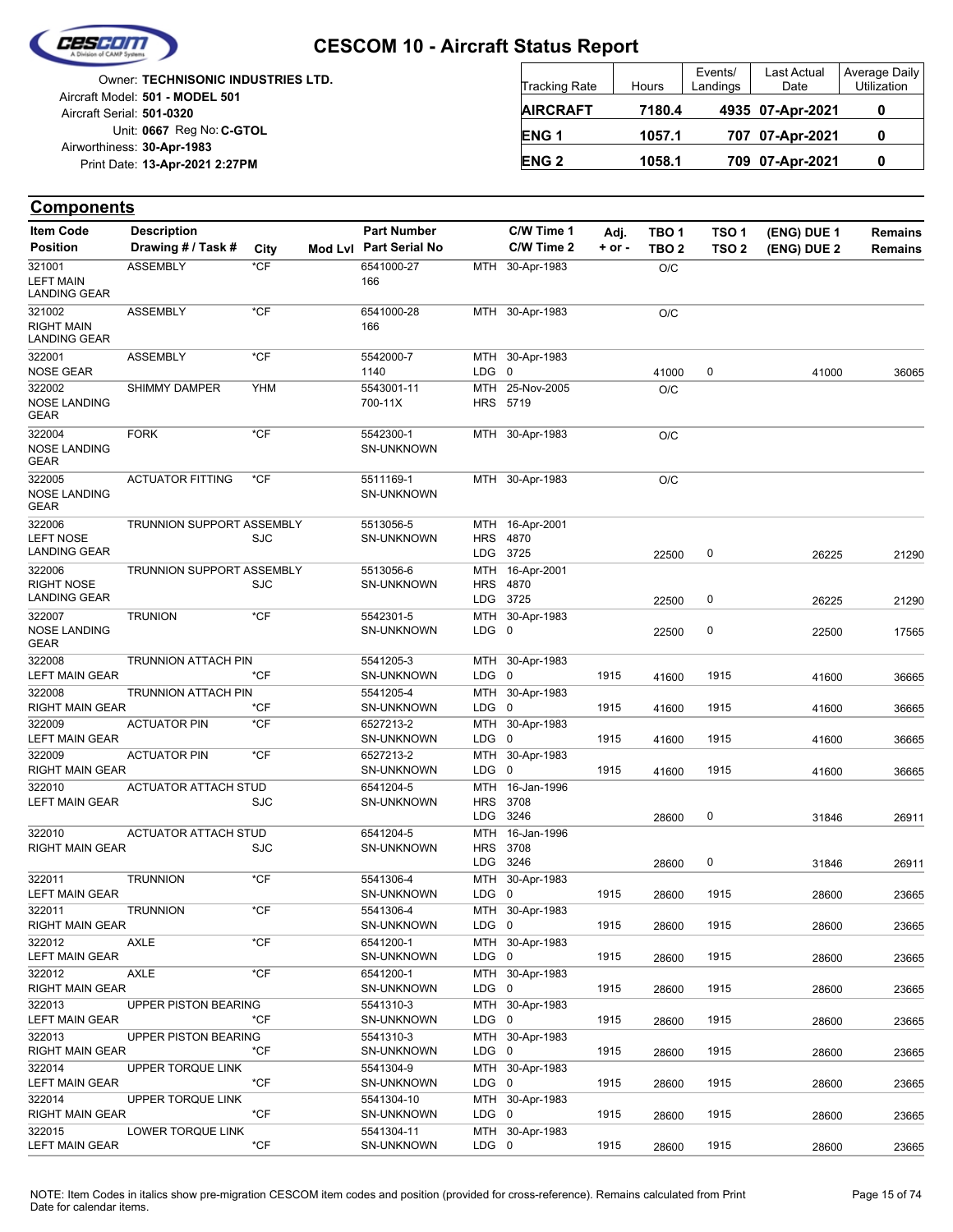

| Owner: TECHNISONIC INDUSTRIES LTD.<br>Aircraft Model: 501 - MODEL 501 | <b>Tracking Rate</b> | Hours  | Events/<br>Landings | Last Actual<br>Date | Average Daily<br>Utilization |
|-----------------------------------------------------------------------|----------------------|--------|---------------------|---------------------|------------------------------|
| Aircraft Serial: 501-0320                                             | <b>AIRCRAFT</b>      | 7180.4 |                     | 4935 07-Apr-2021    |                              |
| Unit: 0667 Reg No: C-GTOL<br>Airworthiness: 30-Apr-1983               | <b>ENG1</b>          | 1057.1 |                     | 707 07-Apr-2021     |                              |
| Print Date: 13-Apr-2021 2:27PM                                        | <b>ENG 2</b>         | 1058.1 |                     | 709 07-Apr-2021     |                              |

| <b>Item Code</b>                                  | <b>Description</b>                                   |      | <b>Part Number</b>             |            | C/W Time 1              | Adj.       | TBO 1            | TSO 1            | (ENG) DUE 1 | <b>Remains</b> |
|---------------------------------------------------|------------------------------------------------------|------|--------------------------------|------------|-------------------------|------------|------------------|------------------|-------------|----------------|
| <b>Position</b>                                   | Drawing # / Task #                                   | City | Mod Lvl Part Serial No         |            | C/W Time 2              | $+$ or $-$ | TBO <sub>2</sub> | TSO <sub>2</sub> | (ENG) DUE 2 | <b>Remains</b> |
| 322015<br><b>RIGHT MAIN GEAR</b>                  | <b>LOWER TORQUE LINK</b>                             | *CF  | 5541304-6<br><b>SN-UNKNOWN</b> | $LDG \t0$  | MTH 30-Apr-1983         | 1915       | 41600            | 1915             | 41600       |                |
| 322015L: RL                                       |                                                      |      |                                |            |                         |            |                  |                  |             | 36665          |
| 322016<br>LEFT MAIN GEAR                          | <b>TORQUE LINK SHAFT</b>                             | *CF  | 6541212-2<br>SN-UNKNOWN        | $LDG \t0$  | MTH 30-Apr-1983         | 1915       | 28600            | 1915             | 28600       | 23665          |
| 322016<br>RIGHT MAIN GEAR                         | <b>TORQUE LINK SHAFT</b>                             | *CF  | 6541212-2<br>SN-UNKNOWN        | LDG        | MTH 30-Apr-1983<br>0    | 1915       | 28600            | 1915             | 28600       | 23665          |
| 322017                                            | <b>TORQUE LINK BOLT</b>                              | *CF  | 5541220-2                      |            | MTH 30-Apr-1983         |            |                  |                  |             |                |
| <b>LEFT MAIN GEAR</b>                             |                                                      |      | SN-UNKNOWN                     | LDG        | 0                       | 1915       | 41600            | 1915             | 41600       | 36665          |
| 322017<br>RIGHT MAIN GEAR                         | <b>TORQUE LINK BOLT</b>                              | *CF  | 5541220-2<br>SN-UNKNOWN        | $LDG \t0$  | MTH 30-Apr-1983         | 1915       | 41600            | 1915             | 41600       | 36665          |
| 322018<br><b>LEFT MAIN GEAR</b>                   | <b>TORQUE LINK NUT</b>                               | *CF  | MS17825-8<br>SN-UNKNOWN        | LDG        | MTH 30-Apr-1983<br>0    | 1915       | 28600            | 1915             | 28600       | 23665          |
| 322018<br>RIGHT MAIN GEAR                         | <b>TORQUE LINK NUT</b>                               | *CF  | MS17825-8<br><b>SN-UNKNOWN</b> | LDG        | MTH 30-Apr-1983<br>0    | 1915       | 28600            | 1915             | 28600       | 23665          |
| 322019<br><b>NOSE GEAR</b>                        | PISTON ASSEMBLY                                      | *CF  | 5542105-3<br>SN-UNKNOWN        |            | MTH 30-Apr-1983         |            | O/C              |                  |             |                |
| 322020<br>NOSE GEAR                               | CYLINDER BRAZE ASSEMBLY                              | *CF  | 5542100-3<br>SN-UNKNOWN        | $LDG \t0$  | MTH 30-Apr-1983         | 1915       |                  | 1915             |             |                |
| 322021                                            | <b>AXLE SPACER</b>                                   | *CF  | 5542223-1                      |            | MTH 30-Apr-1983         |            | 22500            |                  | 22500       | 17565          |
| <b>NOSE GEAR</b>                                  |                                                      |      | <b>SN-UNKNOWN</b>              | $LDG \t0$  |                         | 1915       | 22500            | 1915             | 22500       | 17565          |
| 322022<br><b>NOSE GEAR</b>                        | <b>TORQUE LINK SHAFT</b>                             | *CF  | 5542208-3<br><b>SN-UNKNOWN</b> | MTH<br>LDG | 30-Apr-1983<br>0        | 1915       | 22500            | 1915             | 22500       | 17565          |
| 323001<br><b>LEFT MAIN</b>                        | <b>ACTUATOR ASSEMBLY</b><br>9912053-17               | SJC  | 2-7442-1<br>DA873              | MTH<br>HRS | 26-Apr-2002<br>5085     |            |                  |                  |             |                |
| <b>LANDING GEAR</b>                               |                                                      |      |                                |            | LDG 4012                |            | 37500            | 0                | 41512       | 36577          |
| 323002<br><b>RIGHT MAIN</b>                       | <b>ACTUATOR ASSEMBLY</b><br>9912053-18               | SJC  | 2-7442-2<br>DA103              | <b>HRS</b> | MTH 26-Apr-2002<br>5085 |            |                  |                  |             |                |
| LANDING GEAR                                      |                                                      |      |                                |            | LDG 4012                |            | 37500            | 0                | 41512       | 36577          |
| 323003                                            | <b>ACTUATOR ASSEMBLY</b>                             |      | 1523200-1                      | MTH        | 26-Apr-2002             |            |                  |                  |             |                |
| <b>NOSE LANDING</b><br><b>GEAR</b>                | 9912063-13                                           | SJC  | 49B                            | <b>HRS</b> | 5085<br>LDG 4012        |            | 32600            | 883              | 35729       | 30794          |
| 323004                                            | <b>UPLOCK ACTUATOR</b>                               | *CF  | 5527504-2                      |            | MTH 30-Apr-1983         |            | O/C              |                  |             |                |
| <b>LEFT MAIN</b><br><b>LANDING GEAR</b>           |                                                      |      | 140                            |            |                         |            |                  |                  |             |                |
| 323004<br>NOSE LANDING                            | <b>UPLOCK ACTUATOR</b>                               | *CF  | 5527504-2<br>108               |            | MTH 30-Apr-1983         |            | O/C              |                  |             |                |
| <b>GEAR</b>                                       |                                                      |      |                                |            |                         |            |                  |                  |             |                |
| 323004<br><b>RIGHT MAIN</b>                       | <b>UPLOCK ACTUATOR</b>                               | YHM  | 5527504-2<br><b>WMP126</b>     | MTH        | 25-Nov-2005<br>HRS 5719 |            | O/C              |                  |             |                |
| <b>LANDING GEAR</b><br>323006                     |                                                      |      | 23111321                       |            | MTH 07-Apr-2021         |            |                  | 114              |             |                |
|                                                   | EMERGENCY GEAR AIR BOTTLE<br>9912103-1<br><b>UNK</b> |      | 2159                           |            | HRS 7180.4              |            | 180              |                  | 31-Oct-2026 | 66 m 18 d      |
|                                                   |                                                      |      |                                |            | LDG 4935                |            |                  |                  |             |                |
| 323007                                            | LANDING GEAR CONTROL VALVE                           | *CF  | 2710969<br>1199                |            | MTH 30-Apr-1983         |            | O/C              |                  |             |                |
| 323008                                            | <b>CYLINDER ASSEMBLY</b>                             |      | 5541320-4                      |            | MTH 30-Apr-1983         |            |                  |                  |             |                |
| <b>RIGHT MAIN</b><br><b>LANDING GEAR</b>          |                                                      | *CF  | SN-UNKNOWN                     | $LDG \t0$  |                         | 1915       | 28600            | 1915             | 28600       | 23665          |
| 323014<br><b>LEFT MAIN</b><br><b>LANDING GEAR</b> | <b>CYLINDER ASSEMBLY</b>                             | *CF  | 5541320-3<br>SN-UNKNOWN        | LDG 0      | MTH 30-Apr-1983         | 1915       | 28600            | 1915             | 28600       | 23665          |
| 323018                                            | PISTON BRAZE OR WELD ASSEMBLY                        |      | 6541000-41                     |            | MTH 14-Jan-1998         |            |                  |                  |             |                |
| <b>LEFT MAIN</b><br><b>LANDING GEAR</b>           |                                                      | SJC  | 27                             |            | HRS 4215<br>LDG 3552    |            | 17200            | 0                | 20752       | 15817          |
| 323018                                            | PISTON BRAZE OR WELD ASSEMBLY                        |      | 6541000-42                     |            | MTH 14-Jan-1998         |            |                  |                  |             |                |
| <b>RIGHT MAIN</b><br><b>LANDING GEAR</b>          |                                                      | SJC  | 19                             |            | HRS 4215<br>LDG 3552    |            | 17200            | 0                | 20752       | 15817          |
| 323019                                            | EMERGENCY AIR BOTTLE GAGE                            |      | 2341128                        |            | MTH 30-Apr-1983         |            | O/C              | 0                |             |                |
|                                                   |                                                      | *CF  | SN-UNKNOWN                     |            |                         |            |                  |                  |             |                |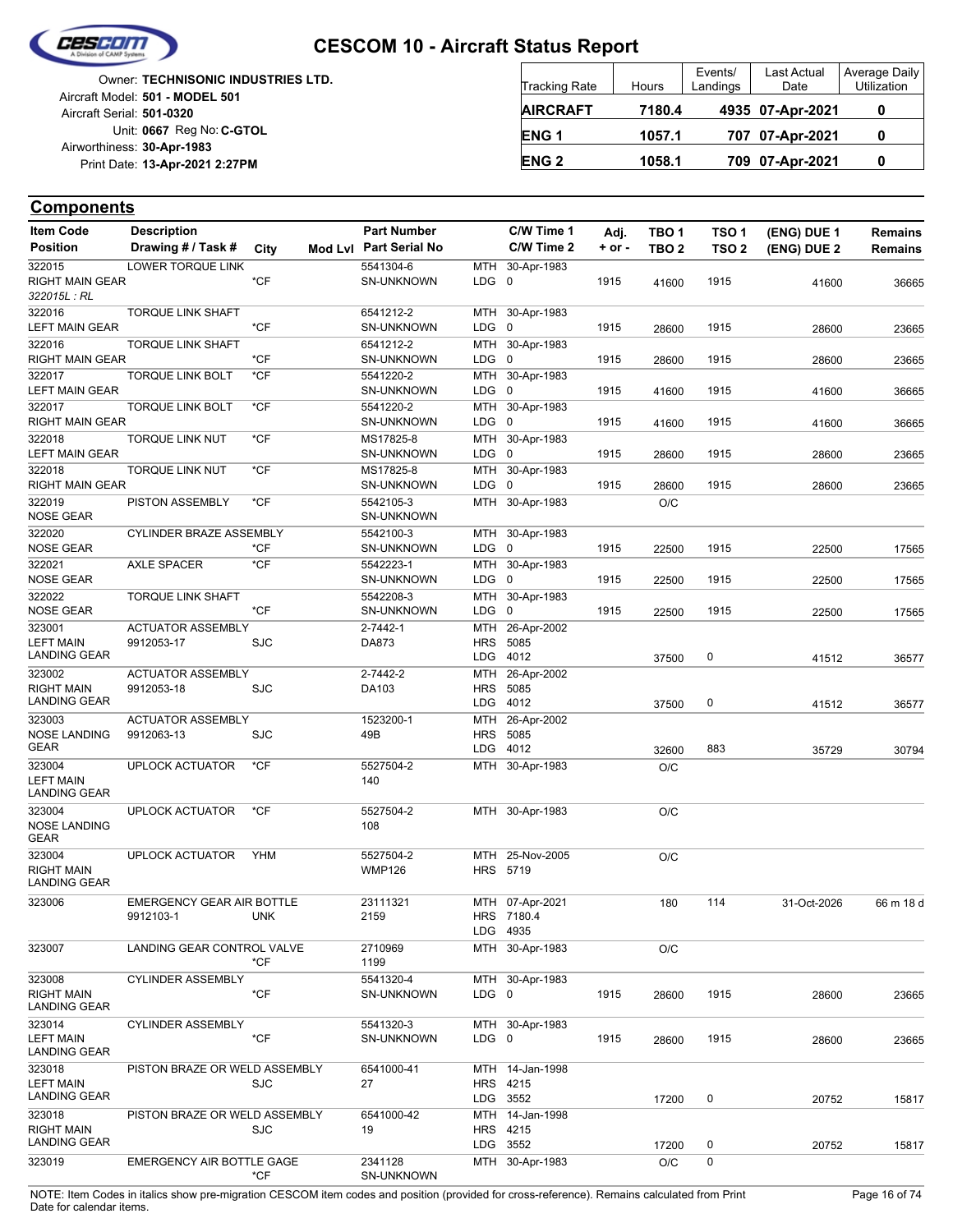

|                            | Owner: TECHNISONIC INDUSTRIES LTD. |
|----------------------------|------------------------------------|
|                            | Aircraft Model: 501 - MODEL 501    |
| Aircraft Serial: 501-0320  |                                    |
|                            | Unit: 0667 Reg No: C-GTOL          |
| Airworthiness: 30-Apr-1983 |                                    |
|                            | Print Date: 13-Apr-2021 2:27PM     |
|                            |                                    |

| <b>Tracking Rate</b> | Hours  | Events/<br>Landings | Last Actual<br>Date | Average Daily<br>Utilization |  |
|----------------------|--------|---------------------|---------------------|------------------------------|--|
| <b>AIRCRAFT</b>      | 7180.4 |                     | 4935 07-Apr-2021    |                              |  |
| <b>ENG1</b>          | 1057.1 |                     | 707 07-Apr-2021     |                              |  |
| <b>ENG 2</b>         | 1058.1 |                     | 709 07-Apr-2021     |                              |  |

| <b>Item Code</b>                         | <b>Description</b>           |               | <b>Part Number</b>     |            | C/W Time 1             | Adj.       | TBO <sub>1</sub> | TSO <sub>1</sub> | (ENG) DUE 1 | <b>Remains</b> |
|------------------------------------------|------------------------------|---------------|------------------------|------------|------------------------|------------|------------------|------------------|-------------|----------------|
| <b>Position</b>                          | Drawing # / Task #           | City          | Mod Lvl Part Serial No |            | C/W Time 2             | $+$ or $-$ | TBO <sub>2</sub> | TSO <sub>2</sub> | (ENG) DUE 2 | Remains        |
| 324001                                   | <b>WHEEL ASSEMBLY</b>        | <b>CYHM</b>   | 3-1490-1               |            | MTH 17-Apr-2013        |            | O/C              |                  |             |                |
| <b>LEFT MAIN</b><br><b>LANDING GEAR</b>  | 9912222-11                   |               | 3088                   |            | HRS 6534.3<br>LDG 4506 |            |                  |                  |             |                |
| 324001                                   | <b>WHEEL ASSEMBLY</b>        | <b>CYHM</b>   | 3-1490-1               |            | MTH 17-Apr-2013        |            | O/C              |                  |             |                |
| <b>RIGHT MAIN</b>                        | 9912222-11                   |               | 3092                   |            | HRS 6534.3             |            |                  |                  |             |                |
| <b>LANDING GEAR</b>                      |                              |               |                        |            | LDG 4506               |            |                  |                  |             |                |
| 324002                                   | WHEEL ASSEMBLY               | <b>YHM</b>    | 9544207-7              | MTH        | 24-Oct-2006            |            | O/C              |                  |             |                |
| <b>NOSE LANDING</b>                      |                              |               | 93117544               |            | HRS 5885               |            |                  |                  |             |                |
| <b>GEAR</b>                              |                              |               |                        |            | LDG 4076               |            |                  | 0                |             |                |
| 324003                                   | <b>BRAKE ASSEMBLY</b>        | <b>UNK</b>    | 2-1528-6               |            | MTH 07-Apr-2017        |            | O/C              | 12               |             |                |
| <b>LEFT MAIN</b>                         | 9912246-27                   |               | 0681                   |            | HRS 6938.7             |            |                  | 0                |             |                |
| <b>LANDING GEAR</b>                      |                              |               |                        |            | LDG 4767               |            |                  | 0                |             |                |
| 324004                                   | <b>BRAKE ASSEMBLY</b>        | <b>UNK</b>    | 2-1528-6               |            | MTH 07-Apr-2017        |            | O/C              | 12               |             |                |
| <b>RIGHT MAIN</b>                        | 9912246-27                   |               | 0403R                  |            | HRS 6938.7             |            |                  | 0                |             |                |
| <b>LANDING GEAR</b>                      |                              |               |                        |            | LDG 4767               |            |                  | 0                |             |                |
| 324005                                   | <b>TIRE</b>                  | <b>UNK</b>    | 220K08-3               |            | MTH 22-Feb-2018        |            | O/C              | 0                |             |                |
| <b>LEFT MAIN GEAR</b>                    |                              |               | 71122496               | <b>HRS</b> | 6992.5                 |            |                  | 0                |             |                |
|                                          |                              |               |                        |            | LDG 4803               |            |                  | 0                |             |                |
| 324005                                   | <b>TIRE</b>                  | <b>UNK</b>    | 220K08-3               | MTH        | 22-Feb-2018            |            | O/C              | 0                |             |                |
| <b>RIGHT MAIN GEAR</b>                   |                              |               | 71122104               |            | HRS 6992.5             |            |                  | 0                |             |                |
|                                          |                              |               |                        |            | LDG 4803               |            |                  | 0                |             |                |
| 324006                                   | <b>TIRE</b>                  | <b>YHM</b>    | 031-613-8              | MTH        | 24-Oct-2006            |            | O/C              |                  |             |                |
| <b>NOSE LANDING</b>                      | 9914070-1                    |               | 6197W00315             | <b>HRS</b> | 5885                   |            |                  |                  |             |                |
| <b>GEAR</b>                              |                              |               |                        |            | LDG 4076               |            |                  | 0                |             |                |
| 324011                                   | <b>BRAKE MASTER CYLINDER</b> |               | 12A085-9               |            | MTH 30-Apr-1983        |            | O/C              |                  |             |                |
| <b>COPILOT</b>                           | 9912050-9                    | *CF           | 2544                   |            |                        |            |                  |                  |             |                |
| <b>INBOARD</b>                           |                              |               |                        |            |                        |            |                  |                  |             |                |
| 324011                                   | <b>BRAKE MASTER CYLINDER</b> |               | 12A085-9               |            | MTH 30-Apr-1983        |            | O/C              |                  |             |                |
| PILOT OUTBOARD 9912050-9<br>324012       | <b>BRAKE MASTER CYLINDER</b> | *CF           | 2550<br>12A085-10      |            | MTH 30-Apr-1983        |            |                  |                  |             |                |
| <b>COPILOT</b>                           | 9912050-10                   | *CF           | 2508                   |            |                        |            | O/C              |                  |             |                |
| OUTBOARD                                 |                              |               |                        |            |                        |            |                  |                  |             |                |
| 324012                                   | <b>BRAKE MASTER CYLINDER</b> |               | 12A085-10              |            | MTH 30-Apr-1983        |            | O/C              |                  |             |                |
| PILOT INBOARD                            | 9912050-10                   | *CF           | 2525                   |            |                        |            |                  |                  |             |                |
| 324013                                   | PARKING BRAKE VALVE          | $*CF$         | AS20800-1<br>1008      |            | MTH 30-Apr-1983        |            | O/C              | 0                |             |                |
| 324014                                   | <b>EMERGENCY BRAKE VALVE</b> | <b>PDX</b>    | 895232-0875<br>828     |            | MTH 23-Mar-1995        |            | O/C              |                  |             |                |
| 324020                                   | ANTI SKID CONTROL BOX        |               | 42-547                 |            | MTH 30-Apr-1983        |            | O/C              |                  |             |                |
|                                          |                              | *CF           | 653                    |            |                        |            |                  |                  |             |                |
| 324021                                   | POWER BRAKE RELAY VALVE      | *CF           | 38-581-3<br>679        |            | MTH 30-Apr-1983        |            | O/C              |                  |             |                |
| 324023                                   | <b>ACCUMULATOR</b>           | $^{\star}$ CF | 57C57640<br>130        |            | MTH 30-Apr-1983        |            | $\rm O/C$        |                  |             |                |
| 324024                                   | <b>WHEEL TRANSDUCER</b>      |               | 40-955                 |            | MTH 30-Apr-1983        |            | O/C              |                  |             |                |
| <b>LEFT MAIN</b><br><b>LANDING GEAR</b>  | 9912305-2                    | *CF           | 1292                   |            |                        |            |                  |                  |             |                |
| 324024                                   | <b>WHEEL TRANSDUCER</b>      |               | 40-955                 |            | MTH 30-Apr-1983        |            | O/C              |                  |             |                |
| <b>RIGHT MAIN</b><br><b>LANDING GEAR</b> | 9912305-2                    | $*$ CF        | 1287                   |            |                        |            |                  |                  |             |                |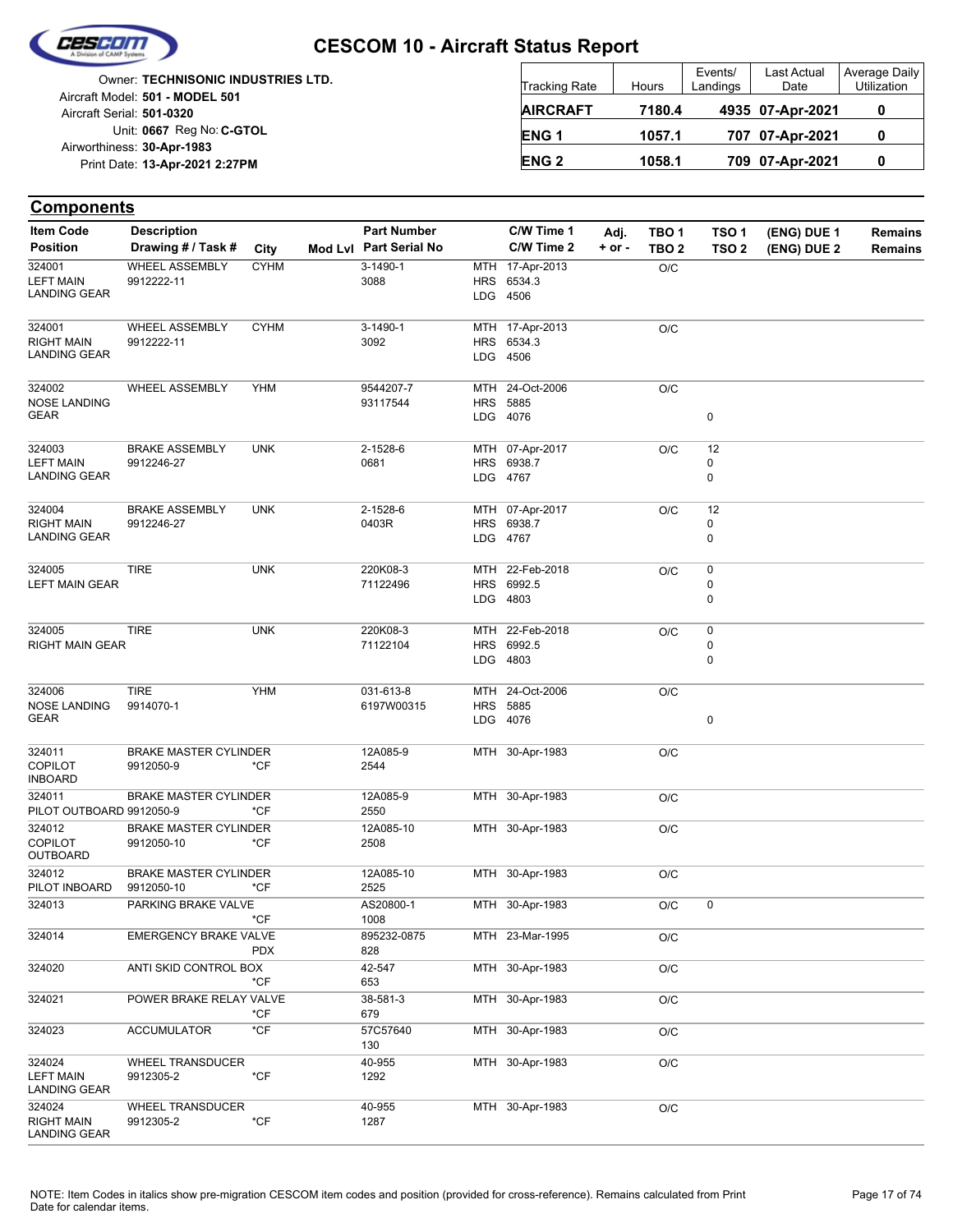

|                            | <b>Owner: TECHNISONIC INDUSTRIES LTD.</b> |
|----------------------------|-------------------------------------------|
|                            | Aircraft Model: 501 - MODEL 501           |
| Aircraft Serial: 501-0320  |                                           |
|                            | Unit: 0667 Reg No: C-GTOL                 |
| Airworthiness: 30-Apr-1983 |                                           |
|                            | Print Date: 13-Apr-2021 2:27PM            |
|                            |                                           |

| <b>Tracking Rate</b> | Hours  | Events/<br>Landings | Last Actual<br>Date | Average Daily<br>Utilization |  |
|----------------------|--------|---------------------|---------------------|------------------------------|--|
| <b>AIRCRAFT</b>      | 7180.4 |                     | 4935 07-Apr-2021    |                              |  |
| ENG <sub>1</sub>     | 1057.1 |                     | 707 07-Apr-2021     | 0                            |  |
| <b>ENG 2</b>         | 1058.1 |                     | 709 07-Apr-2021     | O                            |  |

| <b>Item Code</b>       | <b>Description</b>                             |                | <b>Part Number</b>                 | C/W Time 1                                | Adj.       | TBO <sub>1</sub> | TSO <sub>1</sub> | (ENG) DUE 1 | <b>Remains</b> |
|------------------------|------------------------------------------------|----------------|------------------------------------|-------------------------------------------|------------|------------------|------------------|-------------|----------------|
| <b>Position</b>        | Drawing # / Task # City                        |                | Mod Lvl Part Serial No             | C/W Time 2                                | $+$ or $-$ | TBO <sub>2</sub> | TSO <sub>2</sub> | (ENG) DUE 2 | <b>Remains</b> |
| 324026                 | POWER BRAKE MOTOR                              | <b>SJC</b>     | <b>MP50B1</b><br>2055              | MTH 06-Aug-2002<br>HRS 5150               |            | O/C              | 0                |             |                |
| 326001                 | <b>GEAR WARNING HORN</b><br>9910080-1          | $*CF$          | A2948<br>SN-UNKNOWN                | MTH 30-Apr-1983                           |            | O/C              |                  |             |                |
| 331001                 | ANNUNCIATOR PANEL                              |                | D3474-13                           | MTH 30-Apr-1983                           |            | O/C              |                  |             |                |
| 331011                 | 9912167-13<br>ELECTRICAL PANEL LIGHT INVERTER  | $*$ CF         | 2182<br>EM2044                     | MTH 30-Apr-1983                           |            | O/C              |                  |             |                |
| 331012                 | MASTER WARNING SWITCH                          | $*CF$<br>$*CF$ | 161<br>1941-4<br><b>SN-UNKNOWN</b> | MTH 30-Apr-1983                           |            | O/C              |                  |             |                |
| 334002                 | VERTICAL FIN ANTI-COLLISION LIGHT              | $*CF$          | 40-0100-1<br>5841                  | MTH 30-Apr-1983                           |            | O/C              |                  |             |                |
| 334003<br><b>LEFT</b>  | STROBE POWER SUPPLY<br>9910368-2               | *CF            | 60-2799-1<br>9857                  | MTH 30-Apr-1983                           |            | O/C              |                  |             |                |
| 334003<br><b>RIGHT</b> | STROBE POWER SUPPLY<br>9910368-2               | YHM            | 60-2799-1<br>1414                  | MTH 25-Nov-2005<br>HRS 5719               |            | O/C              | 0                |             |                |
| 335001                 | <b>EMERGENCY LIGHTING BATTERY</b>              | $*$ CF         | 24621-3<br><b>SN-UNKNOWN</b>       | MTH 30-Apr-1983                           |            | O/C              | 0                |             |                |
| 341001<br><b>LEFT</b>  | AIRSPEED INDICATOR                             |                | PN<br>NOT INSTALLED                | MTH 29-Jun-2013                           |            | O/C              |                  |             |                |
| 341001<br><b>RIGHT</b> | AIRSPEED INDICATOR                             |                | PN<br>NOT INSTALLED                | MTH 29-Jun-2013                           |            | O/C              |                  |             |                |
| 341002<br>PILOT        | <b>ALTIMETER</b>                               |                | <b>PN</b><br>NOT INSTALLED         | MTH 29-Jun-2013                           |            | O/C              |                  |             |                |
| 341006                 | OVERSPEED WARNING HORN                         | <b>UVA</b>     | 5518108-7<br>06143                 | MTH 18-Dec-2008<br>HRS 6125               |            | O/C              | 0                |             |                |
| 341010                 | ANGLE OF ATTACK INDICATOR                      | <b>SJC</b>     | SLZ9686-1<br>PC2049                | MTH 26-Apr-2001<br><b>HRS 4880</b>        |            | O/C              | 0                |             |                |
| 341012                 | ANGLE OF ATTACK POTENTIOMETER                  | $*$ CF         | MOD202-5K<br>SN-UNKNOWN            | MTH 30-Apr-1983                           |            | O/C              |                  |             |                |
| 341013                 | ANGLE OF ATTACK TRANSMITTER                    | *CF            | SLZ9386<br>U1499C                  | MTH 30-Apr-1983                           |            | O/C              |                  |             |                |
| 341014                 | ANGLE OF ATTACK INDEXER                        | $*CF$          | SLZ9374<br>SN-UNKNOWN              | MTH 30-Apr-1983                           |            | O/C              |                  |             |                |
| 341021<br><b>RIGHT</b> | RADIO ALTIMETER IND --                         | $*$ CF         | 7000839-903<br>021968              | MTH 30-Apr-1983                           |            | O/C              |                  |             |                |
| 341036                 | <b>BAROMATIC. PRESSURE SWITCH</b><br>9910095-6 |                | GB300NA161<br>1732512              | MTH 02-Mar-2018<br>HRS 6992.5<br>LDG 4803 |            | O/C              |                  |             |                |
| 342001                 | MAGNETIC COMPASS                               | $*$ CF         | C660501-0301<br>SN-UNKNOWN         | MTH 30-Apr-1983                           |            | O/C              |                  |             |                |
| 342041<br>NO. 1        | FLIGHT DIRECTOR COMPUTER<br>FZ-500             | *CF            | 4018369-905<br>123881              | MTH 30-Apr-1983                           |            | O/C              |                  |             |                |
| 342042<br><b>RIGHT</b> | AP/FD MODE SELECTOR<br>MS-205                  | *CF            | 4020570-901<br>111208              | MTH 30-Apr-1983                           |            | O/C              |                  |             |                |
| 342043<br>NO. 1        | <b>VERTICAL GYRO</b><br><b>VG-14A</b>          | *CF            | 7000622-901<br>071777              | MTH 30-Apr-1983                           |            | O/C              |                  |             |                |
| 342048<br><b>NO.1</b>  | AIR DATA COMPUTER                              | <b>UVA</b>     | 011-01110-01<br>1SW005959          | MTH 29-Jun-2013<br>HRS 6539.8<br>LDG 4511 |            | O/C              |                  |             |                |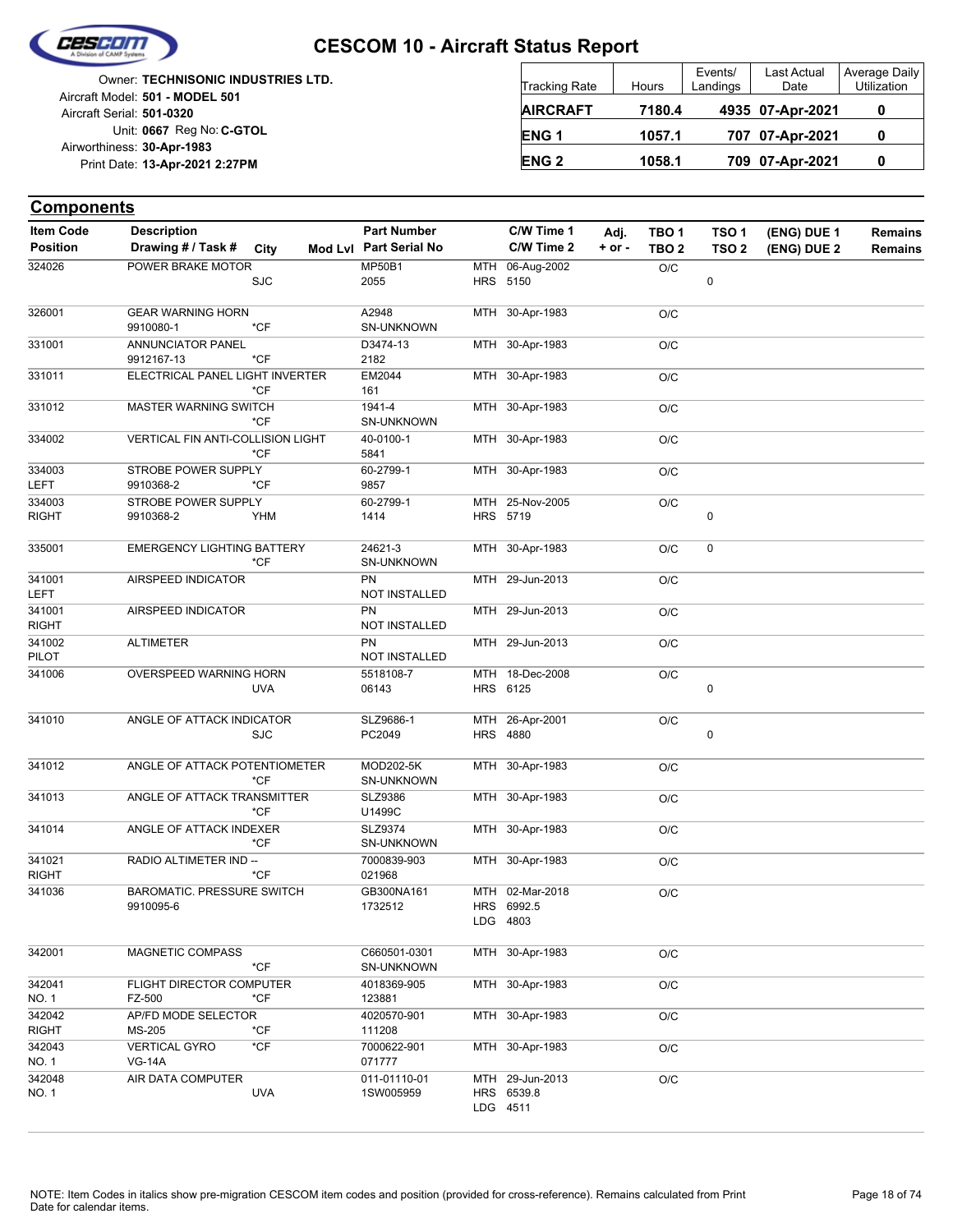

|                            | Owner: TECHNISONIC INDUSTRIES LTD. |
|----------------------------|------------------------------------|
|                            | Aircraft Model: 501 - MODEL 501    |
| Aircraft Serial: 501-0320  |                                    |
|                            | Unit: 0667 Reg No: C-GTOL          |
| Airworthiness: 30-Apr-1983 |                                    |
|                            | Print Date: 13-Apr-2021 2:27PM     |
|                            |                                    |

| <b>Tracking Rate</b> | Hours  | Events/<br>Landings | <b>Last Actual</b><br>Date | Average Daily<br>Utilization |  |
|----------------------|--------|---------------------|----------------------------|------------------------------|--|
| <b>AIRCRAFT</b>      | 7180.4 |                     | 4935 07-Apr-2021           |                              |  |
| ENG <sub>1</sub>     | 1057.1 |                     | 707 07-Apr-2021            |                              |  |
| <b>ENG 2</b>         | 1058.1 |                     | 709 07-Apr-2021            |                              |  |

| <b>Components</b>                   |                                          |             |                                              |     |                          |                    |                                      |                                      |                            |                           |
|-------------------------------------|------------------------------------------|-------------|----------------------------------------------|-----|--------------------------|--------------------|--------------------------------------|--------------------------------------|----------------------------|---------------------------|
| <b>Item Code</b><br><b>Position</b> | <b>Description</b><br>Drawing # / Task # | City        | <b>Part Number</b><br>Mod Lvl Part Serial No |     | C/W Time 1<br>C/W Time 2 | Adj.<br>$+$ or $-$ | TBO <sub>1</sub><br>TBO <sub>2</sub> | TSO <sub>1</sub><br>TSO <sub>2</sub> | (ENG) DUE 1<br>(ENG) DUE 2 | <b>Remains</b><br>Remains |
| 342048                              | AIR DATA COMPUTER                        |             | 011-01110-01                                 | MTH | 29-Jun-2013              |                    | O/C                                  |                                      |                            |                           |
| <b>NO. 2</b>                        |                                          | <b>UVA</b>  | 1SW005986                                    |     | HRS 6539.8<br>LDG 4511   |                    |                                      |                                      |                            |                           |
| 342049                              | DIR GYRO SYN COMPASS                     |             | 4020577-3                                    |     | MTH 03-Mar-1997          |                    | O/C                                  |                                      |                            |                           |
| LEFT                                | $C-14D$                                  | <b>SJC</b>  | 90074660                                     |     | HRS 3962                 |                    |                                      | 0                                    |                            |                           |
| 342052                              | DUAL REMOTE COMPENSATOR<br>CS-412        | *CF         | 2593379-1<br>097112                          |     | MTH 30-Apr-1983          |                    | O/C                                  |                                      |                            |                           |
| 342053<br>NO. 2                     | <b>HSI INDICATOR</b><br><b>RD-650A</b>   | *CF         | 7000469-901<br>121558                        |     | MTH 30-Apr-1983          |                    | O/C                                  |                                      |                            |                           |
| 343000                              | NO. 1 GDU (PFD)                          | <b>KUVA</b> | 011-00972-10                                 |     | MTH 29-Jun-2013          |                    | O/C                                  | 0                                    |                            |                           |
| NO. 1                               |                                          |             | 88957245                                     |     | HRS 6539.8<br>LDG 4511   |                    |                                      | 0<br>0                               |                            |                           |
| 343000                              | NO. 2 GDU (PFD)                          | <b>KUVA</b> | 011-00972-10                                 |     | MTH 29-Jun-2013          |                    | O/C                                  | 0                                    |                            |                           |
| <b>NO. 2</b>                        |                                          |             | 88957247                                     |     | HRS 6539.8               |                    |                                      | 0                                    |                            |                           |
|                                     |                                          |             |                                              |     | LDG 4511                 |                    |                                      | 0                                    |                            |                           |
| 343000                              | NO. 3 GDU MFD                            | <b>KUVA</b> | 011-01440-40                                 |     | MTH 29-Jun-2013          |                    | O/C                                  | 0                                    |                            |                           |
| NO. 3                               |                                          |             | 14Z005324                                    |     | HRS 6539.8<br>LDG 4511   |                    |                                      | 0<br>0                               |                            |                           |
| 343001                              | NO. 1 FAN COCKPIT                        | <b>KUVA</b> | 305-468-00                                   |     | MTH 29-Jun-2013          |                    | O/C                                  | 0                                    |                            |                           |
| NO. 1                               |                                          |             | 6324                                         |     | HRS 6539.8               |                    |                                      | 0                                    |                            |                           |
|                                     |                                          |             |                                              |     | LDG 4511                 |                    |                                      | 0                                    |                            |                           |
| 343001                              | NO. 2 FAN COCKPIT                        | <b>KUVA</b> | 305-468-00                                   |     | MTH 29-Jun-2013          |                    | O/C                                  | 0                                    |                            |                           |
| <b>NO. 2</b>                        |                                          |             | 6333                                         |     | HRS 6539.8<br>LDG 4511   |                    |                                      | 0<br>0                               |                            |                           |
| 343001                              | NO. 3 FAN COCKPIT                        | <b>KUVA</b> | 305-468-00                                   |     | MTH 29-Jun-2013          |                    | O/C                                  | 0                                    |                            |                           |
| NO. 3                               |                                          |             | 6336                                         |     | HRS 6539.8               |                    |                                      | 0                                    |                            |                           |
|                                     |                                          |             |                                              |     | LDG 4511                 |                    |                                      | 0                                    |                            |                           |
| 343002                              | NO. 1 GIA 63W                            | <b>KUVA</b> | 011-01105-20                                 |     | MTH 29-Jun-2013          |                    | O/C                                  | 0                                    |                            |                           |
| NO. 1                               |                                          |             | IHQ008296                                    |     | HRS 6539.8               |                    |                                      | 0                                    |                            |                           |
|                                     |                                          |             |                                              |     | LDG 4511                 |                    |                                      | 0                                    |                            |                           |
| 343002                              | NO. 2 GIA 63W                            | <b>KUVA</b> | 011-01105-20                                 |     | MTH 29-Jun-2013          |                    | O/C                                  | 0                                    |                            |                           |
| <b>NO. 2</b>                        |                                          |             | IHQ008321                                    |     | HRS 6539.8<br>LDG 4511   |                    |                                      | 0<br>0                               |                            |                           |
| 343003                              | NO. 1 GMA AUDIO PANEL                    |             | 011-01257-20                                 |     | MTH 29-Jun-2013          |                    | O/C                                  | 0                                    |                            |                           |
| NO. 1                               |                                          | <b>KUVA</b> | 17107502                                     |     | HRS 6539.8               |                    |                                      | 0                                    |                            |                           |
|                                     |                                          |             |                                              |     | LDG 4511                 |                    |                                      | 0                                    |                            |                           |
| 343003                              | NO. 2 GMA AUDIO PANEL                    |             | 011-01257-20                                 |     | MTH 29-Jun-2013          |                    | O/C                                  | 0                                    |                            |                           |
| NO. 2                               |                                          | <b>KUVA</b> | 17107508                                     |     | HRS 6539.8<br>LDG 4511   |                    |                                      | 0<br>0                               |                            |                           |
|                                     |                                          |             |                                              |     |                          |                    |                                      |                                      |                            |                           |
| 343004                              | ADC 2000                                 | <b>KUVA</b> | 962830-3A                                    |     | MTH 29-Jun-2013          |                    | O/C                                  | 0                                    |                            |                           |
|                                     |                                          |             | 2225                                         |     | HRS 6539.8<br>LDG 4511   |                    |                                      | 0<br>0                               |                            |                           |
| 343005                              | NO. 1 GRS 77 AHRS                        | <b>KUVA</b> | 011-00868-10                                 |     | MTH 29-Jun-2013          |                    | O/C                                  | 0                                    |                            |                           |
| NO. 1                               |                                          |             | 42023569                                     |     | HRS 6539.8               |                    |                                      | 0                                    |                            |                           |
|                                     |                                          |             |                                              |     | LDG 4511                 |                    |                                      | 0                                    |                            |                           |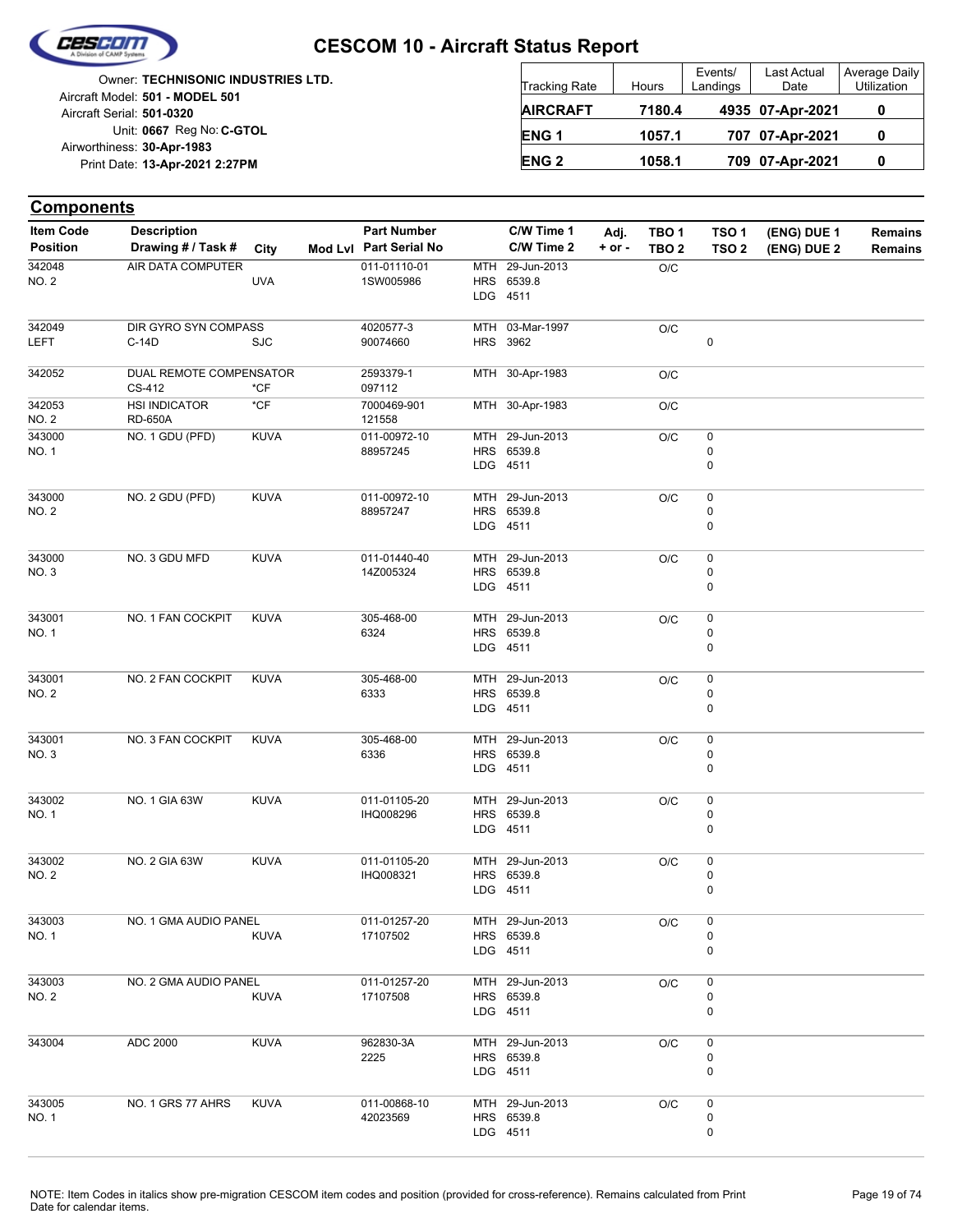

Unit: 0667 Reg No: C-GTOL **13-Apr-2021 2:27PM** Print Date: **30-Apr-1983** Airworthiness: Owner: **TECHNISONIC INDUSTRIES LTD.** Aircraft Serial: **501-0320** Aircraft Model: **501 - MODEL 501**

| <b>Tracking Rate</b> | Hours  | Events/<br>Landings | Last Actual<br>Date | Average Daily<br>Utilization |  |
|----------------------|--------|---------------------|---------------------|------------------------------|--|
| <b>AIRCRAFT</b>      | 7180.4 |                     | 4935 07-Apr-2021    |                              |  |
| ENG <sub>1</sub>     | 1057.1 |                     | 707 07-Apr-2021     |                              |  |
| <b>ENG 2</b>         | 1058.1 |                     | 709 07-Apr-2021     |                              |  |

| <b>Components</b>                   |                                          |             |                                              |     |                                           |                    |                                      |                                      |                            |                           |
|-------------------------------------|------------------------------------------|-------------|----------------------------------------------|-----|-------------------------------------------|--------------------|--------------------------------------|--------------------------------------|----------------------------|---------------------------|
| <b>Item Code</b><br><b>Position</b> | <b>Description</b><br>Drawing # / Task # | City        | <b>Part Number</b><br>Mod Lvl Part Serial No |     | C/W Time 1<br>C/W Time 2                  | Adj.<br>$+$ or $-$ | TBO <sub>1</sub><br>TBO <sub>2</sub> | TSO <sub>1</sub><br>TSO <sub>2</sub> | (ENG) DUE 1<br>(ENG) DUE 2 | <b>Remains</b><br>Remains |
| 343005<br><b>NO. 2</b>              | NO. 2 GRS 77 AHRS                        | <b>KUVA</b> | 011-00868-10<br>42023570                     | MTH | 29-Jun-2013<br>HRS 6539.8<br>LDG 4511     |                    | O/C                                  | 0<br>0<br>0                          |                            |                           |
| 343006<br>NO. 1                     | NO. 1 GDC 74B ADC                        | <b>KUVA</b> | 011-01110-01<br>1SW005959                    |     | MTH 29-Jun-2013<br>HRS 6539.8<br>LDG 4511 |                    | O/C                                  | 0<br>0<br>0                          |                            |                           |
| 343006<br>NO. 2                     | NO. 2 GDC 74B ADC                        | <b>KUVA</b> | 011-01110-01<br>1SW005986                    |     | MTH 29-Jun-2013<br>HRS 6539.8<br>LDG 4511 |                    | O/C                                  | 0<br>0<br>0                          |                            |                           |
| 343007<br>NO. 1                     | NO. 1 GMU 44 MAGS                        | <b>KUVA</b> | 011-00870-00<br>ICM010146                    |     | MTH 29-Jun-2013<br>HRS 6539.8<br>LDG 4511 |                    | O/C                                  | $\pmb{0}$<br>0<br>0                  |                            |                           |
| 343007<br>NO. 2                     | NO. 2 GMU 44 MAGS                        | <b>KUVA</b> | 011-00870-00<br>ICM010147                    |     | MTH 29-Jun-2013<br>HRS 6539.8<br>LDG 4511 |                    | O/C                                  | 0<br>0<br>0                          |                            |                           |
| 343008<br>NO. 1                     | NO. 1 GTP59 OAT                          | <b>KUVA</b> | 011-00978-00<br>47922777                     |     | MTH 29-Jun-2013<br>HRS 6539.8<br>LDG 4511 |                    | O/C                                  | 0<br>0<br>0                          |                            |                           |
| 343008<br>NO. 2                     | NO. 2 GTP59 OAT                          | <b>KUVA</b> | 011-00978-00<br>47922783                     |     | MTH 29-Jun-2013<br>HRS 6539.8<br>LDG 4511 |                    | O/C                                  | $\pmb{0}$<br>0<br>0                  |                            |                           |
| 343009                              | GWX 68 RADAR                             | <b>KUVA</b> | 011-00883-20<br>47204498                     |     | MTH 29-Jun-2013<br>HRS 6539.8<br>LDG 4511 |                    | O/C                                  | 0<br>0<br>0                          |                            |                           |
| 343010<br>NO. 1                     | NO. 1 GTX 33D                            | <b>KUVA</b> | 011-00779-21<br>84810509                     | MTH | 29-Jun-2013<br>HRS 6539.8<br>LDG 4511     |                    | O/C                                  | $\pmb{0}$<br>0<br>0                  |                            |                           |
| 343010<br>NO. 2                     | NO. 2 GTX 33D                            | <b>KUVA</b> | 011-00779-21<br>84810516                     |     | MTH 29-Jun-2013<br>HRS 6539.8<br>LDG 4511 |                    | O/C                                  | $\pmb{0}$<br>0<br>0                  |                            |                           |
| 343011<br>TOP LEFT                  | TRANS. ANTENNA TOP LEFT                  | <b>KUVA</b> | DMNI-50-2<br>131430                          |     | MTH 29-Jun-2013<br>HRS 6539.8<br>LDG 4511 |                    | O/C                                  | 0<br>0<br>0                          |                            |                           |
| 343011<br><b>TOP RIGHT</b>          | TRANS. ANTENNA TOP RIGHT                 | KUVA        | DMNI-50-2<br>132432                          |     | MTH 29-Jun-2013<br>HRS 6539.8<br>LDG 4511 |                    | O/C                                  | 0<br>0<br>0                          |                            |                           |
| 343012                              | ADC 602 SKYLIGHT                         | <b>KUVA</b> | 04060002-21<br>293                           |     | MTH 29-Jun-2013<br>HRS 6539.8<br>LDG 4511 |                    | O/C                                  | 0<br>0<br>0                          |                            |                           |
| 343013<br>#2                        | #2 ESI 2000 STDBY INDICATOR              | <b>KUVA</b> | 9200-32500-0021<br>1786                      |     | MTH 29-Jun-2013<br>HRS 6539.8<br>LDG 4511 |                    | O/C                                  | 0<br>0<br>0                          |                            |                           |
| 343013                              | #1 ESI 2000 STDBY INDICATOR              | <b>KUVA</b> | 9200-32500-0021<br>1784                      |     | MTH 29-Jun-2013<br>HRS 6539.8<br>LDG 4511 |                    | O/C                                  | 0<br>0<br>0                          |                            |                           |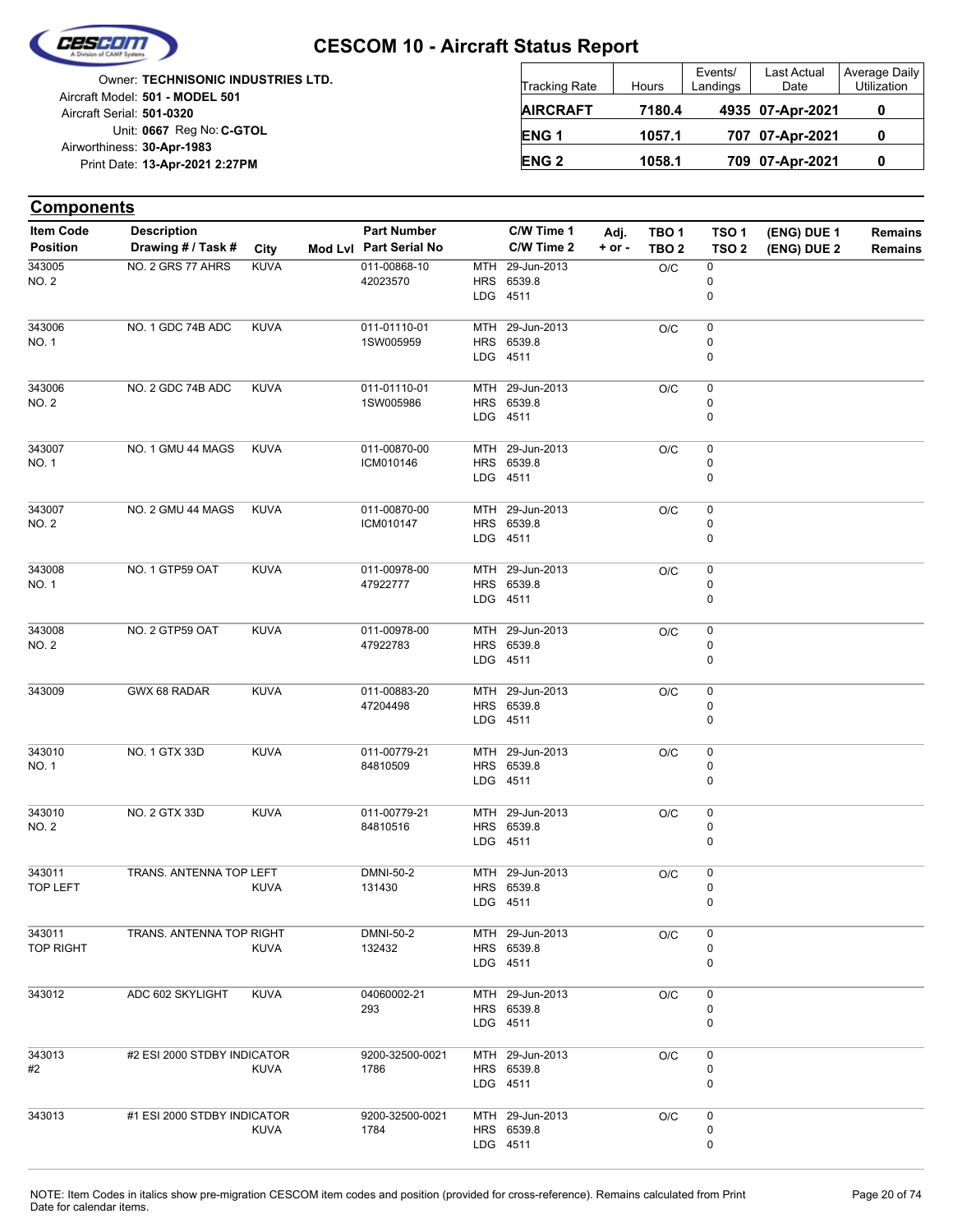

|                            | <b>Owner: TECHNISONIC INDUSTRIES LTD.</b> |
|----------------------------|-------------------------------------------|
|                            | Aircraft Model: 501 - MODEL 501           |
| Aircraft Serial: 501-0320  |                                           |
|                            | Unit: 0667 Reg No: C-GTOL                 |
| Airworthiness: 30-Apr-1983 |                                           |
|                            | Print Date: 13-Apr-2021 2:27PM            |
|                            |                                           |

| <b>Tracking Rate</b> | Hours  | Events/<br>Landings | Last Actual<br>Date | Average Daily<br>Utilization |
|----------------------|--------|---------------------|---------------------|------------------------------|
| <b>AIRCRAFT</b>      | 7180.4 |                     | 4935 07-Apr-2021    |                              |
| ENG <sub>1</sub>     | 1057.1 |                     | 707 07-Apr-2021     |                              |
| <b>ENG 2</b>         | 1058.1 |                     | 709 07-Apr-2021     |                              |

| <b>Components</b>                   |                                               |             |                                              |     |                                           |                    |                                      |                                      |                            |                                  |
|-------------------------------------|-----------------------------------------------|-------------|----------------------------------------------|-----|-------------------------------------------|--------------------|--------------------------------------|--------------------------------------|----------------------------|----------------------------------|
| <b>Item Code</b><br><b>Position</b> | <b>Description</b><br>Drawing # / Task #      | City        | <b>Part Number</b><br>Mod Lvl Part Serial No |     | C/W Time 1<br>C/W Time 2                  | Adj.<br>$+$ or $-$ | TBO <sub>1</sub><br>TBO <sub>2</sub> | TSO <sub>1</sub><br>TSO <sub>2</sub> | (ENG) DUE 1<br>(ENG) DUE 2 | <b>Remains</b><br><b>Remains</b> |
| 343014                              | GDC 31                                        | <b>KUVA</b> | 1049-4000-03<br>17837                        | MTH | 29-Jun-2013<br>HRS 6539.8<br>LDG 4511     |                    | O/C                                  | 0<br>0<br>0                          |                            |                                  |
| 343015                              | KA 52                                         | <b>KUVA</b> | 071-1055-00<br>5510                          |     | MTH 29-Jun-2013<br>HRS 6539.8<br>LDG 4511 |                    | O/C                                  | 0<br>0<br>0                          |                            |                                  |
| 343017                              | GTS 820                                       | <b>KUVA</b> | 011-01446-00<br>1EA005495                    |     | MTH 29-Jun-2013<br>HRS 6539.8<br>LDG 4511 |                    | O/C                                  | 0<br>0<br>0                          |                            |                                  |
| 343018                              | GPA 65 POWER AMP                              | <b>KUVA</b> | 011-01347-00<br>140050745                    |     | MTH 29-Jun-2013<br>HRS 6539.8<br>LDG 4511 |                    | O/C                                  | 0<br>0<br>0                          |                            |                                  |
| 343019<br><b>BOTTOM</b>             | GA 58 ANTENNA BOTTOM                          | <b>KUVA</b> | 011-01346-00<br>124009093                    |     | MTH 29-Jun-2013<br>HRS 6539.8<br>LDG 4511 |                    | O/C                                  | 0<br>0<br>0                          |                            |                                  |
| 343019<br><b>TOP</b>                | GA 58 ANTENNA TOP                             | <b>KUVA</b> | 011-01346-00<br>124009091                    |     | MTH 29-Jun-2013<br>HRS 6539.8<br>LDG 4511 |                    | O/C                                  | 0<br>0<br>0                          |                            |                                  |
| 343020<br>NO. 1                     | NO. 1 FAN NOSE                                | <b>KUVA</b> | 305467-00<br>10077                           |     | MTH 29-Jun-2013<br>HRS 6539.8<br>LDG 4511 |                    | O/C                                  | 0<br>0<br>0                          |                            |                                  |
| 343020<br>NO. 2                     | NO. 2 FAN NOSE                                | <b>KUVA</b> | 305467-00<br>10078                           |     | MTH 29-Jun-2013<br>HRS 6539.8<br>LDG 4511 |                    | O/C                                  | 0<br>0<br>0                          |                            |                                  |
| 343021                              | GDL69                                         | <b>KUVA</b> | 011-00986-00<br>47708192                     |     | MTH 29-Jun-2013<br>HRS 6539.8<br>LDG 4511 |                    | O/C                                  | 0<br>0<br>0                          |                            |                                  |
| 343022                              | <b>GA37 ANTENNA</b>                           | <b>KUVA</b> | 013-00245-00<br>10757                        |     | MTH 29-Jun-2013<br>HRS 6539.8<br>LDG 4511 |                    | O/C                                  | 0<br>0<br>0                          |                            |                                  |
| 343023                              | <b>GA36 ANTENNA</b>                           | <b>KUVA</b> | 013-00244-00<br>8951                         |     | MTH 29-Jun-2013<br>HRS 6539.8<br>LDG 4511 |                    | O/C                                  | 0<br>0<br>0                          |                            |                                  |
| 344002                              | RADAR INDICATOR SCREEN<br>DI-4002             | *CF         | MI585343<br>1308                             |     | MTH 30-Apr-1983                           |                    | O/C                                  |                                      |                            |                                  |
| 344004                              | WEATHER RADAR RECEIVER/TRANSMITTER<br>RT-4001 | *CF         | MI585200<br>3542                             |     | MTH 30-Apr-1983                           |                    | $O/C$                                |                                      |                            |                                  |
| 344005                              | WEATHER RADAR ANTENNA<br>AP-4001              | *CF         | MI585202<br>3463                             |     | MTH 30-Apr-1983                           |                    | $\rm O/C$                            |                                      |                            |                                  |
| 344022                              | RADIO ALTIMETER TRANSCEIVER<br>RT-220         | *CF         | 4004437-901<br>084485                        |     | MTH 30-Apr-1983                           |                    | O/C                                  |                                      |                            |                                  |
| 344023<br>AFT                       | RADIO ALTITUDE ANTENNA<br>AT-224              | *CF         | 4010504<br>091918                            |     | MTH 30-Apr-1983                           |                    | O/C                                  |                                      |                            |                                  |
| 344023<br><b>FORWARD</b>            | RADIO ALTITUDE ANTENNA<br>AT-224              | *CF         | 4010504<br>091914                            |     | MTH 30-Apr-1983                           |                    | $\rm O/C$                            |                                      |                            |                                  |
| 345010                              | NAV ANTENNA KIT                               | *CF         | DMN4-17-1B<br>19117                          |     | MTH 30-Apr-1983                           |                    | O/C                                  |                                      |                            |                                  |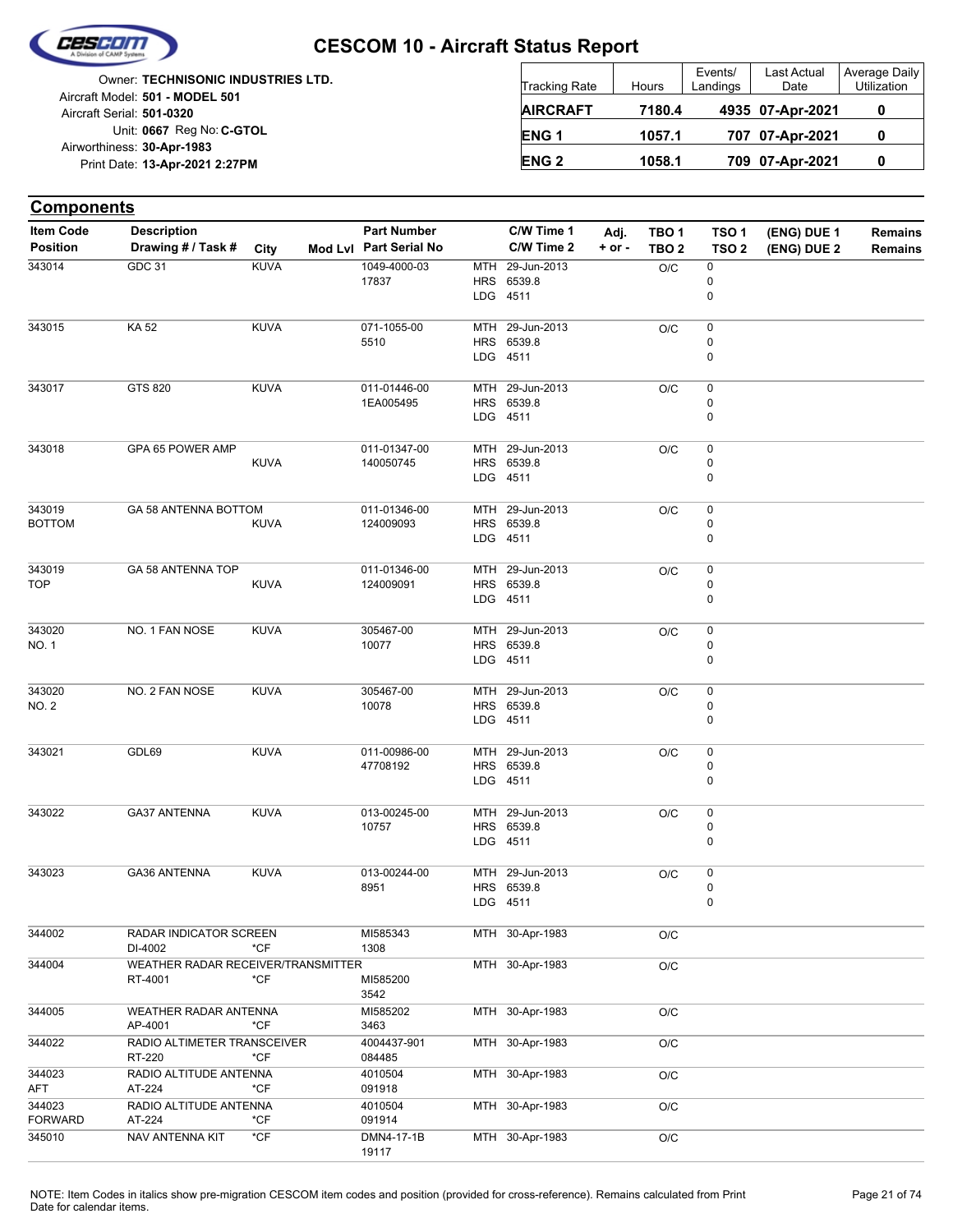

|                            | Owner: TECHNISONIC INDUSTRIES LTD. |
|----------------------------|------------------------------------|
|                            | Aircraft Model: 501 - MODEL 501    |
| Aircraft Serial: 501-0320  |                                    |
|                            | Unit: 0667 Reg No: C-GTOL          |
| Airworthiness: 30-Apr-1983 |                                    |
|                            | Print Date: 13-Apr-2021 2:27PM     |
|                            |                                    |

| <b>Tracking Rate</b> | Hours  | Events/<br>Landings | Last Actual<br>Date | Average Daily<br>Utilization |
|----------------------|--------|---------------------|---------------------|------------------------------|
| <b>AIRCRAFT</b>      | 7180.4 |                     | 4935 07-Apr-2021    |                              |
| ENG <sub>1</sub>     | 1057.1 |                     | 707 07-Apr-2021     | O                            |
| <b>ENG 2</b>         | 1058.1 |                     | 709 07-Apr-2021     | 0                            |

| Item Code               | <b>Description</b>                           |               | <b>Part Number</b>              | C/W Time 1                  | Adj.       | TBO <sub>1</sub> | TSO <sub>1</sub> | (ENG) DUE 1 | <b>Remains</b> |
|-------------------------|----------------------------------------------|---------------|---------------------------------|-----------------------------|------------|------------------|------------------|-------------|----------------|
| <b>Position</b>         | Drawing # / Task #                           | City          | Mod Lvl Part Serial No          | C/W Time 2                  | $+$ or $-$ | TBO <sub>2</sub> | TSO <sub>2</sub> | (ENG) DUE 2 | <b>Remains</b> |
| 345011                  | <b>ADF RECEIVER</b>                          | *CF           | 622-2362-001                    | MTH 30-Apr-1983             |            | O/C              |                  |             |                |
| <b>NO. 2</b>            | ADF-60A                                      |               | 12569                           |                             |            |                  |                  |             |                |
| 345014                  | ADF LOOP ANTENNA                             |               | 622-2363-001                    | MTH 13-Jan-1994             |            | O/C              |                  |             |                |
| NO. 1                   | APA-80                                       | ICT           | 29801                           | HRS 3144                    |            |                  | $\pmb{0}$        |             |                |
| 345014                  | ADF LOOP ANTENNA                             |               | 622-2363-001                    | MTH 30-Apr-1983             |            | O/C              |                  |             |                |
| <b>NO. 2</b>            | APA-80                                       | *CF           | 12536                           |                             |            |                  |                  |             |                |
| 345017                  | MARKER BEACON ANTENNA                        | *CF           | 16D00400-2<br><b>SN-UNKNOWN</b> | MTH 30-Apr-1983             |            | O/C              |                  |             |                |
| 345018                  | <b>GLIDESLOPE ANTENNA</b>                    | *CF           | <b>RGS1048</b><br>8719          | MTH 30-Apr-1983             |            | O/C              |                  |             |                |
| 345032<br><b>BOTTOM</b> | NO. 2 NAVIGATION RECEIVER<br><b>VIR-30</b>   | *CF           | 622-0876-001<br>22952           | MTH 30-Apr-1983             |            | O/C              |                  |             |                |
| 345032<br><b>TOP</b>    | NO. 1 NAVIGATION RECEIVER<br><b>VIR-30</b>   | *CF           | 622-0876-001<br>23648           | MTH 30-Apr-1983             |            | O/C              |                  |             |                |
| 345034                  | ATC TRANSPONDER                              | <b>UVA</b>    | 011-00779-21                    | MTH 29-Jun-2013             |            | O/C              |                  |             |                |
| NO. 1                   |                                              |               | 84810509                        | HRS 6539.8                  |            |                  |                  |             |                |
|                         |                                              |               |                                 | LDG 4511                    |            |                  |                  |             |                |
| 345034                  | ATC TRANSPONDER                              | <b>UVA</b>    | 011-00779-21                    | MTH 29-Jun-2013             |            | O/C              |                  |             |                |
| NO. 2                   |                                              |               | 84810516                        | HRS 6539.8                  |            |                  |                  |             |                |
|                         |                                              |               |                                 | LDG 4511                    |            |                  |                  |             |                |
| 345035<br><b>NO. 1</b>  | DME INDICATOR                                | *CF           | 622-2012-201<br>3839            | MTH 30-Apr-1983             |            | O/C              |                  |             |                |
| 345042                  | VLF LOOP COUPLER --                          | *CF           | 11444-1<br>1981                 | MTH 30-Apr-1983             |            | O/C              |                  |             |                |
| 345053                  | <b>VLF ANTENNA</b>                           | *CF           | 11455-2                         | MTH 30-Apr-1983             |            | O/C              |                  |             |                |
|                         |                                              |               | 5027                            |                             |            |                  |                  |             |                |
| 345054                  | VLF CONTROL DISPLAY                          | *CF           | 11600-2<br>1684                 | MTH 30-Apr-1983             |            | O/C              |                  |             |                |
| 345055                  | VLF COURSE DEVIATION INDICATOR               | *CF           | 10070-1<br>891                  | MTH 30-Apr-1983             |            | O/C              |                  |             |                |
| 345056                  | VLF RECEIVER COMPUTER UNIT                   | *CF           | 10050-3-3B1<br>2810             | MTH 30-Apr-1983             |            | O/C              |                  |             |                |
| 345057                  | VLF OPERATIONAL EQUIPMENT UNIT               |               | 10600-2-202                     | MTH 30-Apr-1983             |            | O/C              |                  |             |                |
|                         |                                              | *CF           | 3497                            |                             |            |                  |                  |             |                |
| 345132                  | <b>GPS RECEIVER/ SENSOR</b><br><b>KLN-90</b> | GJT           | 066-04031-0211<br>SN-UNKNOWN    | MTH 03-Dec-1993<br>HRS 3104 |            | O/C              | 0                |             |                |
| 351001                  | OXYGEN PRESSURE GAUGE                        |               | C668512-0101                    | MTH 30-Apr-1983             |            | O/C              | 0                |             |                |
|                         | MD-97                                        | *CF           | 4351                            |                             |            |                  |                  |             |                |
| 351004                  | OXYGEN MASK                                  | <b>UNK</b>    | MC10-16-101                     | MTH 04-Jul-2018             |            | 72               | 0                | 31-Jul-2024 | 39 m 18 d      |
| COPILOT                 |                                              |               | 119784                          | HRS 7016.9                  |            |                  | 0                |             |                |
|                         |                                              |               |                                 | LDG 4823                    |            |                  | 0                |             |                |
| 351004                  | <b>OXYGEN MASK</b>                           | <b>UNK</b>    | MC10-16-101                     | MTH 04-Jul-2018             |            | 72               | 0                | 31-Jul-2024 | 39 m 18 d      |
| PILOT                   |                                              |               | 116569                          | HRS 7016.9                  |            |                  | 0                |             |                |
|                         |                                              |               |                                 | LDG 4823                    |            |                  | 0                |             |                |
| 351005                  | <b>OXYGEN REGULATOR</b><br>9912057-2         | *CF           | ZR807<br>5809                   | MTH 30-Apr-1983             |            | O/C              | 0                |             |                |
| 351006                  | OXYGEN CYLINDER                              | <b>UNK</b>    | 176126-64                       | MTH 15-May-2020             |            | 288              | 152              | 30-Sep-2031 | 125 m 17 d     |
|                         | ZC369-64                                     |               | K906486                         | HRS 7169.8<br>LDG 4922      |            |                  |                  |             |                |
| 361001                  | DOOR SEAL CONTROL VALVE                      |               | MJV3                            | MTH 10-Jul-2013             |            | O/C              |                  |             |                |
|                         |                                              | UVA           | NA                              | HRS 6544<br>LDG 4515        |            |                  |                  |             |                |
| 361003                  | DEICE BOOT REGULATOR                         |               | 38E85-5C                        | MTH 30-Apr-1983             |            | O/C              |                  |             |                |
|                         | 9912043-2                                    | $^{\star}$ CF | 1196U                           |                             |            |                  |                  |             |                |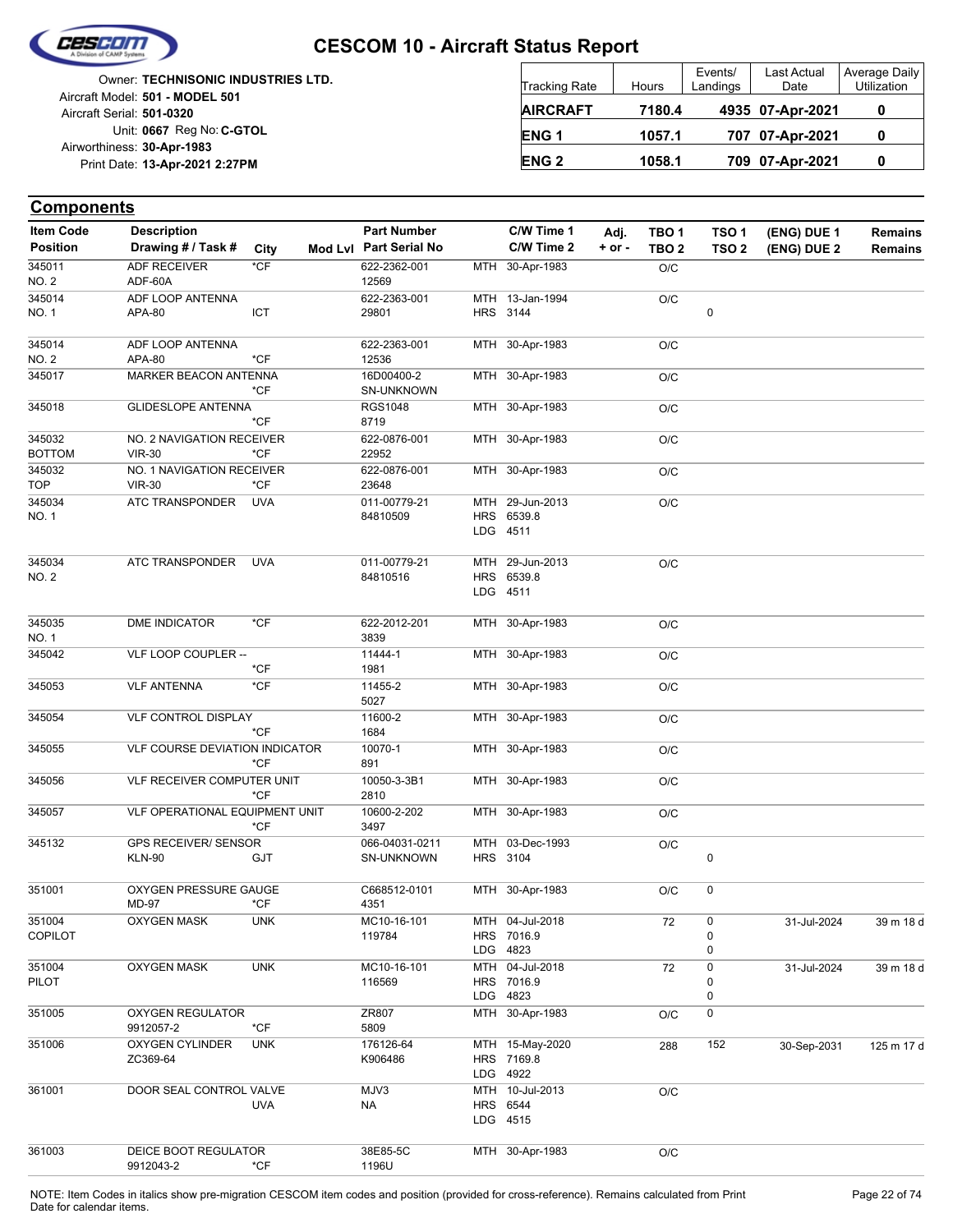

Unit: 0667 Reg No: C-GTOL **13-Apr-2021 2:27PM** Print Date: **30-Apr-1983** Airworthiness: Owner: **TECHNISONIC INDUSTRIES LTD.** Aircraft Serial: **501-0320** Aircraft Model: **501 - MODEL 501**

| <b>Tracking Rate</b> | Hours  | Events/<br>Landings | Last Actual<br>Date | Average Daily<br>Utilization |
|----------------------|--------|---------------------|---------------------|------------------------------|
| <b>AIRCRAFT</b>      | 7180.4 |                     | 4935 07-Apr-2021    |                              |
| ENG <sub>1</sub>     | 1057.1 |                     | 707 07-Apr-2021     |                              |
| <b>ENG 2</b>         | 1058.1 |                     | 709 07-Apr-2021     |                              |

| <b>Components</b>                          |                                          |             |                                              |     |                                           |                    |                                      |                                      |                            |                           |
|--------------------------------------------|------------------------------------------|-------------|----------------------------------------------|-----|-------------------------------------------|--------------------|--------------------------------------|--------------------------------------|----------------------------|---------------------------|
| Item Code<br><b>Position</b>               | <b>Description</b><br>Drawing # / Task # | City        | <b>Part Number</b><br>Mod Lvl Part Serial No |     | C/W Time 1<br>C/W Time 2                  | Adj.<br>$+$ or $-$ | TBO <sub>1</sub><br>TBO <sub>2</sub> | TSO <sub>1</sub><br>TSO <sub>2</sub> | (ENG) DUE 1<br>(ENG) DUE 2 | <b>Remains</b><br>Remains |
| 361004                                     | PNUEMATIC (BLEED AIR) PRESSURE REGULATOR | *CF         | 2102702-5<br><b>SN-UNKNOWN</b>               |     | MTH 30-Apr-1983                           |                    | O/C                                  |                                      |                            |                           |
| 361004W<br>LEFT                            | <b>REGULATOR BA PRESS --</b>             | <b>UVA</b>  | 5404-00-1<br>0099                            |     | MTH 09-Oct-2008<br>HRS 6125               |                    | O/C                                  | $\pmb{0}$                            |                            |                           |
| 361004W<br>RIGHT                           | <b>REGULATOR BA PRESS --</b>             | <b>UVA</b>  | 5404-00-1<br>0096                            |     | MTH 09-Oct-2008<br>HRS 6125               |                    | O/C                                  | $\pmb{0}$                            |                            |                           |
| 361005W<br>LEFT                            | PRESSURE CONTROL VALVE --                | <b>UVA</b>  | 5473-00-1<br>0084                            | MTH | 09-Oct-2008<br>HRS 6125                   |                    | O/C                                  | 0                                    |                            |                           |
| 361005W<br>RIGHT                           | PRESSURE CONTROL VALVE --                | <b>UVA</b>  | 5473-00-1<br>0098                            |     | MTH 09-Oct-2008<br>HRS 6125               |                    | O/C                                  | 0                                    |                            |                           |
| 361006<br><b>BOTTOM</b>                    | <b>INSTRUMENT PRESSURE REGULATOR</b>     |             | 3H64-4<br>1AY5                               | MTH | 04-Jun-2004<br>HRS 5556                   |                    | O/C                                  | 0                                    |                            |                           |
| 361006<br><b>TOP</b>                       | <b>INSTRUMENT PRESSURE REGULATOR</b>     |             | 3H64-4<br>10AW8                              |     | MTH 04-Jun-2004<br>HRS 5556               |                    | O/C                                  | 0                                    |                            |                           |
| 361006W<br>LEFT                            | PNEUMATIC PRESSURE SWITCH --             | <b>UVA</b>  | 6607A5-99<br>GO22876                         |     | MTH 09-Oct-2008<br>HRS 6125               |                    | O/C                                  | $\pmb{0}$                            |                            |                           |
| 361006W<br>RIGHT                           | PNEUMATIC PRESSURE SWITCH --             | <b>UVA</b>  | 6607A5-99<br>FO30182                         |     | MTH 09-Oct-2008<br>HRS 6125               |                    | O/C                                  | 0                                    |                            |                           |
| 361007                                     | PRESSURE DOOR SEAL HOSE                  | $*$ CF      | CM2939-4-15<br><b>SN-UNKNOWN</b>             |     | MTH 30-Apr-1983                           |                    | O/C                                  |                                      |                            |                           |
| 361008<br>LEFT                             | <b>CHECK VALVE</b>                       | <b>UVA</b>  | 1H95-1<br>6BD14                              |     | MTH 18-Dec-2008<br>HRS 6125               |                    | O/C                                  | 0                                    |                            |                           |
| 361008<br>RIGHT                            | <b>CHECK VALVE</b>                       | <b>CYHM</b> | 1H95-1<br>7BF4                               |     | MTH 19-Dec-2010<br>HRS 6324.9<br>LDG 4370 |                    | O/C                                  | $\pmb{0}$<br>0                       |                            |                           |
| 521001<br>CABIN                            | <b>DOOR SEAL</b><br>9912075-4            | <b>SMF</b>  | S15501-1<br><b>SN-UNKNOWN</b>                |     | MTH 14-Sep-1994<br>HRS 3338               |                    | O/C                                  | 0                                    |                            |                           |
| 521002                                     | <b>EMERGENCY EXIT SEAL</b>               | <b>SJC</b>  | S-17563-2<br>SN-UNKNOWN                      | MTH | 12-Feb-2004<br>HRS 5484                   |                    | O/C                                  | 0                                    |                            |                           |
| 526001<br><b>CABIN</b>                     | DOOR STEP                                | $*$ CF      | 6519009-33<br>387                            |     | MTH 30-Apr-1983                           |                    | O/C                                  |                                      |                            |                           |
| 561001<br><b>LEFT MAIN</b>                 | WINDSHIELD ASSY, (LH)<br>9912064-15      | <b>UVA</b>  | E149000-101<br>9554                          |     | MTH 18-Dec-2008<br>HRS 6125               |                    | $O/C$                                | $\pmb{0}$                            |                            |                           |
| 561002<br>RIGHT MAIN                       | WINDSHIELD ASSY, (LH)<br>9912064-8       | $*$ CF      | CES-507-018-0<br>116034                      |     | MTH 30-Apr-1983                           |                    | O/C                                  |                                      |                            |                           |
| 561003                                     | FOUL WEATHER WINDOW                      | *CF         | 5511275-7<br>SN-UNKNOWN                      |     | MTH 30-Apr-1983                           |                    | O/C                                  |                                      |                            |                           |
| 561005<br><b>COPILOT</b><br><b>INBOARD</b> | <b>WINDOW</b>                            | $*$ CF      | 5511285-6<br>SN-UNKNOWN                      |     | MTH 30-Apr-1983                           |                    | O/C                                  |                                      |                            |                           |
| 561005<br><b>COPILOT</b><br>OUTBOARD       | <b>WINDOW</b>                            | $*CF$       | 5511285-4<br>SN-UNKNOWN                      |     | MTH 30-Apr-1983                           |                    | O/C                                  |                                      |                            |                           |
| 561005<br>PILOT INBOARD                    | <b>WINDOW</b>                            | $*$ CF      | 5511285-5<br>SN-UNKNOWN                      |     | MTH 30-Apr-1983                           |                    | O/C                                  |                                      |                            |                           |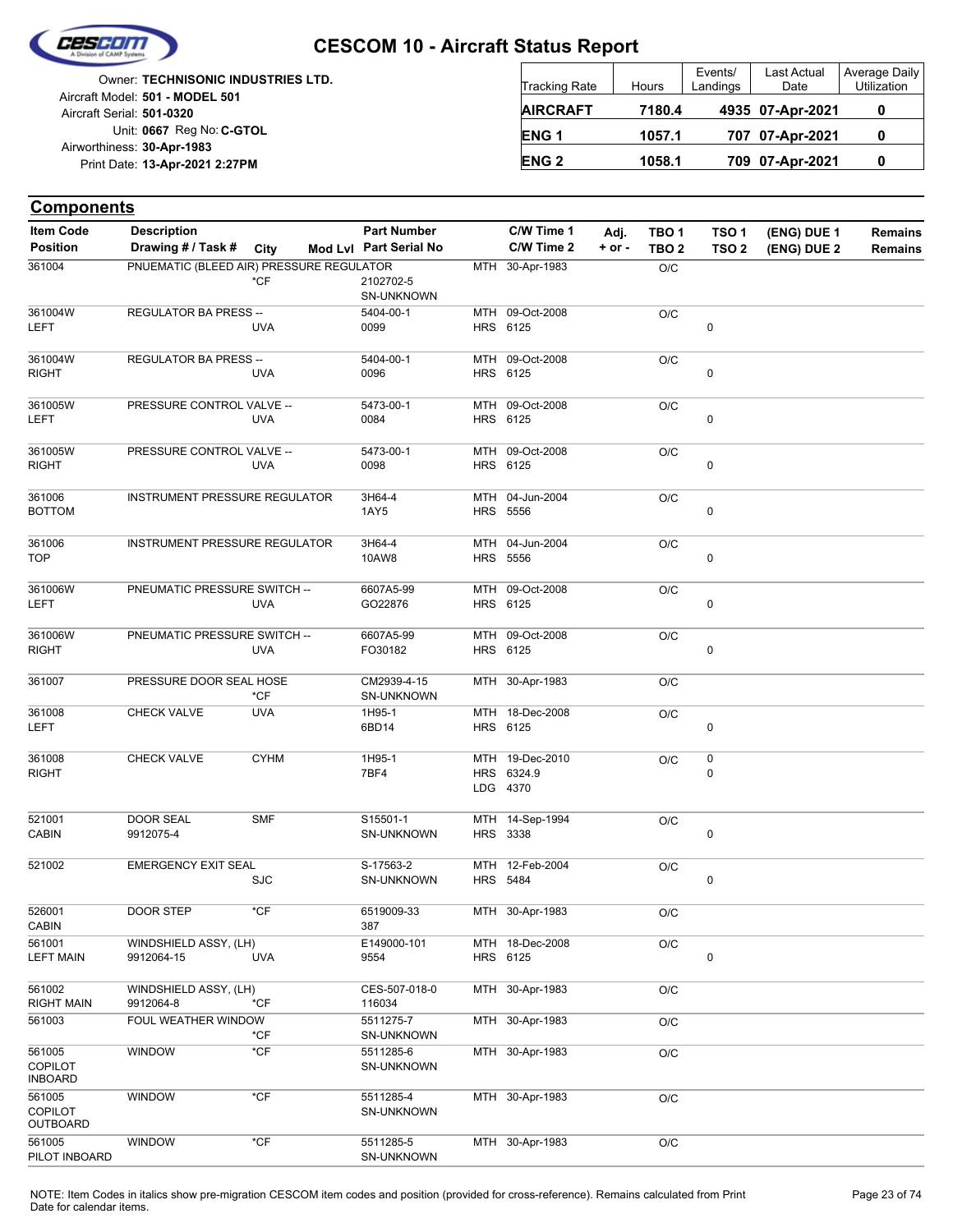

|                            | <b>Owner: TECHNISONIC INDUSTRIES LTD.</b> |
|----------------------------|-------------------------------------------|
|                            | Aircraft Model: 501 - MODEL 501           |
| Aircraft Serial: 501-0320  |                                           |
|                            | Unit: 0667 Reg No: C-GTOL                 |
| Airworthiness: 30-Apr-1983 |                                           |
|                            | Print Date: 13-Apr-2021 2:27PM            |
|                            |                                           |

| <b>Tracking Rate</b> | Hours  | Events/<br>Landings | Last Actual<br>Date | Average Daily<br>Utilization |
|----------------------|--------|---------------------|---------------------|------------------------------|
| <b>AIRCRAFT</b>      | 7180.4 |                     | 4935 07-Apr-2021    |                              |
| ENG <sub>1</sub>     | 1057.1 |                     | 707 07-Apr-2021     |                              |
| <b>ENG 2</b>         | 1058.1 |                     | 709 07-Apr-2021     |                              |

| <b>Item Code</b>                                                 | <b>Description</b>               |            | <b>Part Number</b>                                   |           | C/W Time 1                  | Adj.     | TBO 1            | TSO 1            | (ENG) DUE 1 | <b>Remains</b> |
|------------------------------------------------------------------|----------------------------------|------------|------------------------------------------------------|-----------|-----------------------------|----------|------------------|------------------|-------------|----------------|
| <b>Position</b>                                                  | Drawing # / Task #               | City       | Mod Lvl Part Serial No                               |           | C/W Time 2                  | $+ or -$ | TBO <sub>2</sub> | TSO <sub>2</sub> | (ENG) DUE 2 | <b>Remains</b> |
| 561005                                                           | <b>WINDOW</b>                    | $*$ CF     | 5511285-3                                            |           | MTH 30-Apr-1983             |          | O/C              |                  |             |                |
| PILOT OUTBOARD                                                   |                                  |            | <b>SN-UNKNOWN</b>                                    |           |                             |          |                  |                  |             |                |
| 562001<br><b>LEFT AFT</b>                                        | <b>CABIN WINDOW</b>              | *CF        | 5591005-5<br><b>SN-UNKNOWN</b>                       |           | MTH 30-Apr-1983             |          | O/C              |                  |             |                |
| 562001<br>LEFT CENTER AFT                                        | <b>CABIN WINDOW</b>              | $*$ CF     | 5591005-5<br><b>SN-UNKNOWN</b>                       |           | MTH 30-Apr-1983             |          | O/C              |                  |             |                |
| 562001<br><b>LEFT CENTER</b><br><b>FORWARD</b>                   | <b>CABIN WINDOW</b>              | $*$ CF     | 5591005-5<br><b>SN-UNKNOWN</b>                       |           | MTH 30-Apr-1983             |          | O/C              |                  |             |                |
| 562001<br><b>LEFT FORWARD</b>                                    | CABIN MAIN DOOR WINDOW           | *CF        | 5591005-6<br>SN-UNKNOWN                              |           | MTH 30-Apr-1983             |          | O/C              |                  |             |                |
| 562001<br>RIGHT AFT                                              | <b>CABIN WINDOW</b>              | *CF        | 5591005-5<br><b>SN-UNKNOWN</b>                       |           | MTH 30-Apr-1983             |          | O/C              |                  |             |                |
| 562001<br>RIGHT CENTER<br>AFT                                    | <b>CABIN WINDOW</b>              | $*CF$      | 5591005-5<br><b>SN-UNKNOWN</b>                       |           | MTH 30-Apr-1983             |          | O/C              |                  |             |                |
| 562001<br>RIGHT CENTER<br><b>FORWARD</b>                         | <b>CABIN WINDOW</b>              | $*CF$      | 5591005-5<br>SN-UNKNOWN                              |           | MTH 30-Apr-1983             |          | O/C              |                  |             |                |
| 562001<br>RIGHT FORWARD                                          | CABIN EMERGENCY DOOR WINDOW      | *CF        | 5591005-5<br><b>SN-UNKNOWN</b>                       |           | MTH 30-Apr-1983             |          | O/C              |                  |             |                |
| 572001<br><b>LEFT FORWARD</b>                                    | <b>TRUNNION FITTING ASSEMBLY</b> | *CF        | 5522700-1<br><b>SN-UNKNOWN</b>                       | $LDG \t0$ | MTH 30-Apr-1983             |          | 20000            | 0                | 20000       | 15065          |
| 572002<br><b>RIGHT FORWARD</b>                                   | TRUNNION FITTING ASSEMBLY        | *CF        | 5522700-2<br><b>SN-UNKNOWN</b>                       | LDG 0     | MTH 30-Apr-1983             |          | 20000            | 0                | 20000       | 15065          |
| 574001<br><b>LEFT AFT</b>                                        | <b>TRUNNION FITTING ASSEMBLY</b> | *CF        | 5522710-11<br><b>SN-UNKNOWN</b>                      | LDG 0     | MTH 30-Apr-1983             |          | 41600            | 0                | 41600       | 36665          |
| 574002                                                           | TRUNNION FITTING ASSEMBLY        | *CF        | 5522710-12                                           |           | MTH 30-Apr-1983             |          |                  |                  |             |                |
| <b>RIGHT AFT</b><br>574003                                       | SIDEBRACE FITTING ASSEMBLY       |            | <b>SN-UNKNOWN</b><br>5522720-1                       | $LDG \t0$ | MTH 30-Apr-1983             |          | 41600<br>O/C     | 0                | 41600       | 36665          |
| LEFT<br>574004                                                   | SIDEBRACE FITTING ASSEMBLY       | *CF        | <b>SN-UNKNOWN</b><br>5522720-2                       |           | MTH 30-Apr-1983             |          | O/C              |                  |             |                |
| <b>RIGHT</b><br>710002                                           | BY-PASS NOZZLE ASSEMBLY          | *CF        | <b>SN-UNKNOWN</b><br>5555030-18                      |           | MTH 30-Apr-1983             |          | O/C              |                  |             |                |
| <b>LEFT ENGINE</b><br>710002                                     | BY-PASS NOZZLE ASSEMBLY          | *CF<br>*CF | <b>SN-UNKNOWN</b><br>5555030-18<br><b>SN-UNKNOWN</b> |           | MTH 30-Apr-1983             |          | O/C              |                  |             |                |
| RIGHT ENGINE<br>712001                                           | <b>ISOLATOR MOUNT</b>            | <b>UVA</b> | SI360-161-3                                          |           | MTH 18-Dec-2008             |          |                  |                  |             |                |
| LEFT ENGINE AFT                                                  |                                  |            | <b>NSN</b>                                           |           | HRS 6125                    |          | 3500             | 0                | 9625        | 2444.6         |
| 712001<br><b>RIGHT ENGINE</b><br>AFT                             | <b>ISOLATOR MOUNT</b>            | <b>UVA</b> | SI360-161-3<br><b>NSN</b>                            |           | MTH 18-Dec-2008<br>HRS 6125 |          | 3500             | 0                | 9625        | 2444.6         |
| 712002<br><b>LEFT ENGINE</b><br><b>FORWARD</b><br><b>BOTTOM</b>  | <b>ISOLATOR MOUNT</b>            | <b>UVA</b> | 96094-01<br>0203                                     |           | MTH 18-Dec-2008<br>HRS 6125 |          | 3500             | 0                | 9625        | 2444.6         |
| 712002<br><b>LEFT ENGINE</b><br>FORWARD TOP                      | <b>ISOLATOR MOUNT</b>            | <b>UVA</b> | 96094-01<br>0201                                     |           | MTH 18-Dec-2008<br>HRS 6125 |          | 3500             | 0                | 9625        | 2444.6         |
| 712002<br><b>RIGHT ENGINE</b><br><b>FORWARD</b><br><b>BOTTOM</b> | <b>ISOLATOR MOUNT</b>            | <b>UVA</b> | 96094-01<br>0200                                     |           | MTH 18-Dec-2008<br>HRS 6125 |          | 3500             | 0                | 9625        | 2444.6         |
| 712002<br><b>RIGHT ENGINE</b><br>FORWARD TOP                     | <b>ISOLATOR MOUNT</b>            | <b>UVA</b> | 96094-01<br>0202                                     |           | MTH 18-Dec-2008<br>HRS 6125 |          | 3500             | 0                | 9625        | 2444.6         |
| 71EN1<br>NO. 1<br>710001:E1**L                                   | <b>ENGINE</b><br>FJ44-2A         | <b>UVA</b> | 56000-104<br>116077                                  |           | MTH 09-Oct-2008<br>HRS 6125 |          | E/C              | 0                |             |                |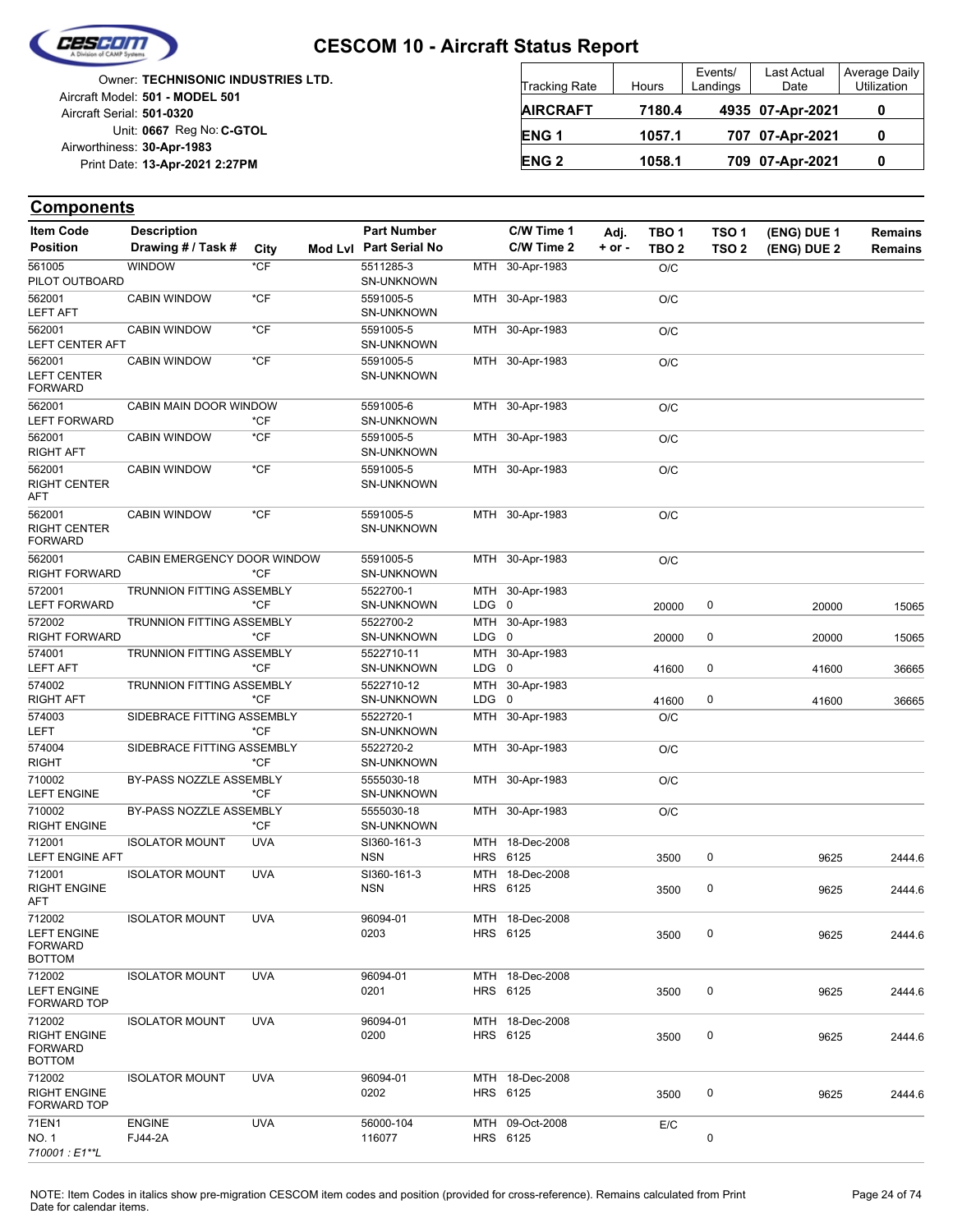

Unit: 0667 Reg No: C-GTOL **13-Apr-2021 2:27PM** Print Date: **30-Apr-1983** Airworthiness: Owner: **TECHNISONIC INDUSTRIES LTD.** Aircraft Serial: **501-0320** Aircraft Model: **501 - MODEL 501**

| <b>Tracking Rate</b> | Hours  | Events/<br>Landings | Last Actual<br>Date | Average Daily<br>Utilization |
|----------------------|--------|---------------------|---------------------|------------------------------|
| <b>AIRCRAFT</b>      | 7180.4 |                     | 4935 07-Apr-2021    |                              |
| ENG <sub>1</sub>     | 1057.1 |                     | 707 07-Apr-2021     |                              |
| <b>ENG 2</b>         | 1058.1 |                     | 709 07-Apr-2021     |                              |

#### **(ENG) DUE 2 (ENG) DUE 1 Components** City **Mod Lvl Part Serial No Part Number C/W Time 1 C/W Time 2 + or - Adj. TBO 1 TBO 2 TSO 2 TSO 1 Remains** Description Part Number C/W Time 1 Adj. TBO 1 TSO 1 (ENG) DUE 1 Remains **Position Drawing # / Task # Item Code** HRS 6125 MTH 09-Oct-2008 0 E/C 116076 56000-104 *710001 : E2\*\*R* NO. 2 71EN2 FJ44-2A ENGINE UVA **HRS** 89954ASSY111E9114 MTH 6125 18-Dec-2008  $\Omega$ O/C LH2A0717 E1 G703 710002W UVA ENGINE COMPUTER -- HRS 89954ASSY111E9114 MTH 6125 18-Dec-2008 0 O/C LH2A0733 E2 G703 710002W UVA ENGINE COMPUTER -- HRS MTH 09-Oct-2008 6125  $\Omega$ O/C AU21150 72165 E1 720007W UVA NOZZLE-1ST LP TURBINE -- HRS 6125 MTH 09-Oct-2008  $\Omega$ O/C AU21147 72165 E2 720007W UVA NOZZLE-1ST LP TURBINE -- LDG HRS 6125 MTH 09-Oct-2008 4228 10000 0 AU21288 65502 (10000)14228 9293 E1 723001 FAN ROTOR UVA LDG HRS MTH 4226 6125 09-Oct-2008 10000 0 AU21306 65502 (10000)14226 9291 E2 723001 FAN ROTOR UVA LDG **HRS** MTH 4228 6125 09-Oct-2008 6000 0 HW29927 61964 (8000)12228 7293 E1 723010 UVA 2000 HP COMPRESSOR ROTOR LDG HRS MTH 4226 6125 09-Oct-2008 6000 0 HW29099 61964 (8000)12226 7291 E2 723010 UVA 2000 HP COMPRESSOR ROTOR HRS 6125 MTH 09-Oct-2008 O/C HW29451 69986  $F<sub>1</sub>$ 723015 UVA IP COMPRESSOR ROTOR HRS 6125 MTH 09-Oct-2008 O/C HW27925 69986 E2 723015 UVA IP COMPRESSOR ROTOR HRS 6125 MTH 09-Oct-2008 0  $O/C$ AU20867 110164 E1 723022 UVA DIFFUSER CASE ASSEMBLY HRS 6125 MTH 09-Oct-2008  $\overline{0}$ O/C AU20863 110164 E2 723022 UVA DIFFUSER CASE ASSEMBLY HRS MTH 6125 09-Oct-2008  $\Omega$ O/C RX07RT1801 64711 E1 723061 UVA HIGH PRESSURE SHAFT HRS 6125 MTH 09-Oct-2008  $\Omega$ O/C RX07RT1913 64711 E2 723061 UVA HIGH PRESSURE SHAFT HRS 6125 MTH 09-Oct-2008  $\Omega$  $\overline{OC}$ RX07TN31 110697 E1 723092 UVA COMPLETE LP SHAFT ASSEMBLY HRS MTH 09-Oct-2008 6125 0 O/C RX07TN0032 110697 E2 723092 UVA COMPLETE LP SHAFT ASSEMBLY HRS 6125 MTH 09-Oct-2008 0  $O/C$ AU21287 55608 E1 724045 280 UVA SEAL AND FUEL SLINGER ASSEMBLY

HRS MTH 6125 09-Oct-2008 0 O/C AU21285 55608 E2 724045 280 UVA SEAL AND FUEL SLINGER ASSEMBLY LDG 4228 HRS 6125 MTH 09-Oct-2008  $\Omega$  $\Omega$ 8000 HW29550 67093 (8000)12228 7293 E1 725010 HP TURBINE DISK UVA

NOTE: Item Codes in italics show pre-migration CESCOM item codes and position (provided for cross-reference). Remains calculated from Print Page 25 of 74 Date for calendar items.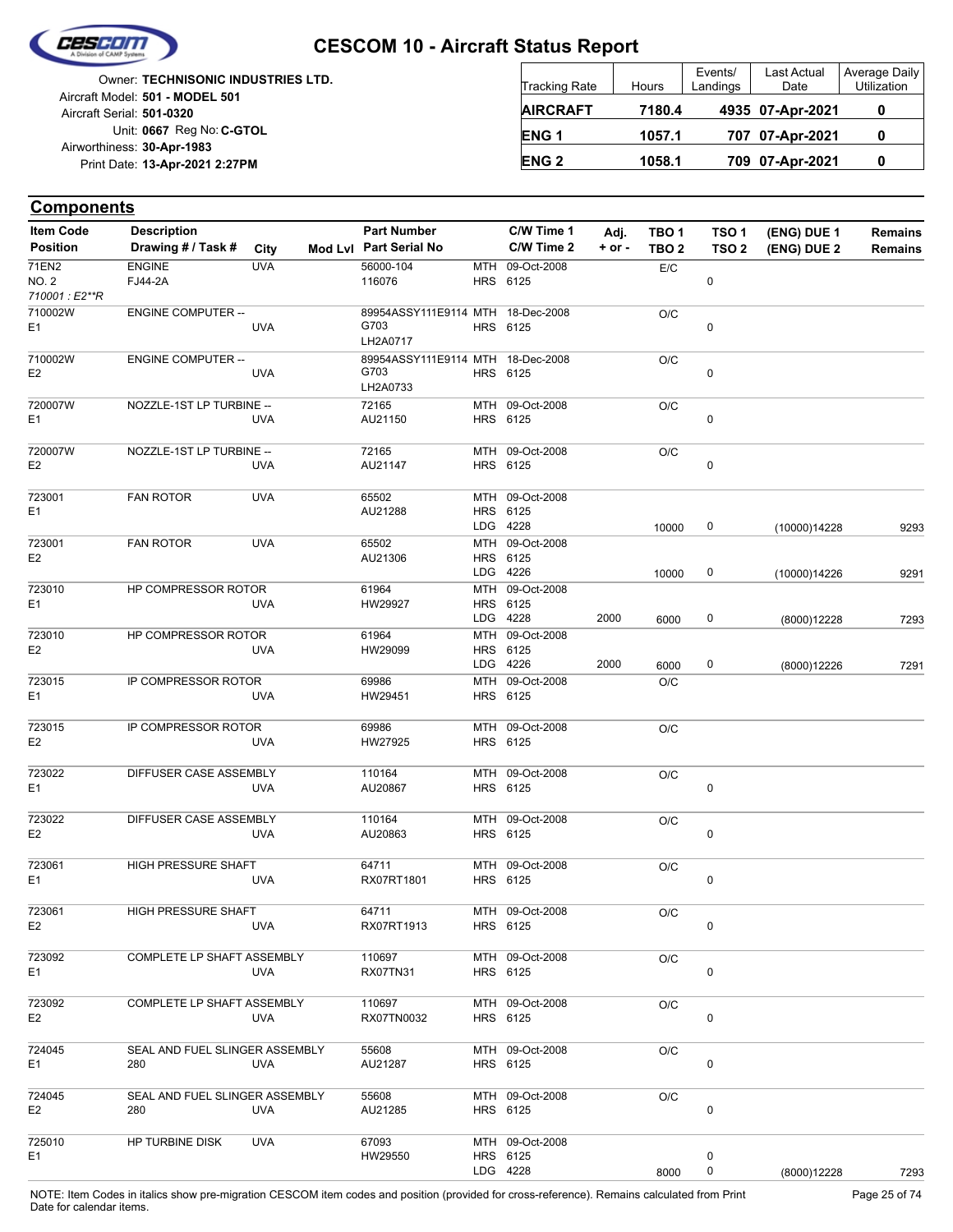

**Components**

#### **CESCOM 10 - Aircraft Status Report**

Unit: 0667 Reg No: C-GTOL **13-Apr-2021 2:27PM** Print Date: **30-Apr-1983** Airworthiness: Owner: **TECHNISONIC INDUSTRIES LTD.** Aircraft Serial: **501-0320** Aircraft Model: **501 - MODEL 501**

| <b>Tracking Rate</b> | Hours  | Events/<br>Landings | <b>Last Actual</b><br>Date | Average Daily<br>Utilization |
|----------------------|--------|---------------------|----------------------------|------------------------------|
| <b>AIRCRAFT</b>      | 7180.4 |                     | 4935 07-Apr-2021           |                              |
| <b>ENG1</b>          | 1057.1 |                     | 707 07-Apr-2021            |                              |
| <b>ENG 2</b>         | 1058.1 |                     | 709 07-Apr-2021            |                              |

#### **(ENG) DUE 2 (ENG) DUE 1** City **Mod Lvl Part Serial No Part Number C/W Time 1 C/W Time 2 + or - Adj. TBO 1 TBO 2 TSO 2 TSO 1** Description Part Number C/W Time 1 Adj. TBO 1 TSO 1 (ENG) DUE 1 Remains **Position Drawing # / Task # Item Code** LDG **HRS** MTH 4226 6125 09-Oct-2008 0  $\Omega$ 8000 HW29546 67093 E2 725010 HP TURBINE DISK UVA LDG **HRS** MTH 4228 6125 09-Oct-2008 10000 0 HW28997 72037  $F<sub>1</sub>$ 725020 UVA 1ST LP TURBINE DISK LDG HRS MTH 4226 6125 09-Oct-2008 10000 0 HW29786 72037 E2 725020 UVA 1ST LP TURBINE DISK LDG HRS MTH 4228 6125 09-Oct-2008 10000 0 HW29056 66993 E1 725030 UVA 2ND LP TURBINE DISK LDG HRS 6125 MTH 4226 09-Oct-2008 10000 0 HW29847 66993 E2 725030 UVA 2ND LP TURBINE DISK HRS 6125 MTH 09-Oct-2008  $\Omega$ O/C HW29550 73458 E1 725102W UVA ROTOR ASSY-HP TURBIN -- HRS 6125 MTH 09-Oct-2008 0 O/C HW29546 73458 E2 725102W UVA ROTOR ASSY-HP TURBIN -- HRS 6125 MTH 09-Oct-2008 0 O/C AU20222 E1 78824 726011 UVA ACCESSORY DRIVE GEARBOX ASSEMBLY **HRS** MTH 09-Oct-2008 6125  $\overline{0}$ O/C AU20224 E2 78824 726011 UVA ACCESSORY DRIVE GEARBOX ASSEMBLY HRS 5090 MTH 31-May-2002  $\Omega$ O/C 20506 1103P0448 NO. 1 ENGINE 731004 9912033-2 SJC LOW FUEL PRESSURE SWITCH MTH 30-Apr-1983 O/C SN-UNKNOWN 1103P92 NO. 2 ENGINE 731004 9912033-1 \*CF LOW FUEL PRESSURE SWITCH HRS MTH 18-Dec-2008 6125 0 O/C 703259 3268005-0101 NO. 1 ENGINE 733003 9912031-4 FUEL FLOWMETER UVA HRS 6125 MTH 18-Dec-2008  $\Omega$  $\overline{O/C}$ 08B451 3268005-0101 NO. 2 ENGINE 733003 9912031-4 FUEL FLOWMETER UVA LDG **HRS** MTH 4803 6992.5 17-Feb-2018 O/C BCC1CAD419 50817 E1 730002W UNK NOZZLE ASSEMBLY, FUEL -- LDG HRS 6992.5 MTH 4803 17-Feb-2018 0  $\Omega$  $O/C$  0 BCC-00002924 50817 E2 730002W **LINK** NOZZLE ASSEMBLY, FUEL --

| 731001         | FUEL PUMP                | <b>UVA</b>  | 59863      | MTH        | 09-Oct-2008     |      |   |             |        |
|----------------|--------------------------|-------------|------------|------------|-----------------|------|---|-------------|--------|
| E <sub>1</sub> |                          |             | YYK0700    |            | HRS 6125        | 4000 | 0 | (4002)10125 | 2944.6 |
| 731001         | <b>FUEL PUMP</b>         | <b>UVA</b>  | 59863      | MTH        | 09-Oct-2008     |      |   |             |        |
| E <sub>2</sub> |                          |             | YYK0699    |            | HRS 6125        | 4000 | 0 | (4003)10125 | 2944.6 |
| 731046         | FUEL MANIFOLD ASSEMBLY   |             | <b>PN</b>  | мтн        | 09-Oct-2008     | O/C  | 0 |             |        |
| E <sub>1</sub> |                          |             | SN-UNKNOWN |            |                 |      |   |             |        |
| 731046         | FUEL MANIFOLD ASSEMBLY   |             | <b>PN</b>  | MTH        | 09-Oct-2008     | O/C  | 0 |             |        |
| E <sub>2</sub> |                          |             | SN-UNKNOWN |            |                 |      |   |             |        |
| 732301W        | IND-FUEL FILTER, ELEC -- |             | 57847      |            | MTH 25-Nov-2011 | O/C  | 0 |             |        |
| E <sub>1</sub> |                          | <b>CYHM</b> | GE4794     | <b>HRS</b> | 6396.7          |      | 0 |             |        |
|                |                          |             |            | LDG.       | 4423            |      |   |             |        |
|                |                          |             |            |            |                 |      |   |             |        |

**Remains**

(8000)12226 7291

(10000)14228 9293

(10000)14226 9291

(10000)14228 9293

(10000)14226 9291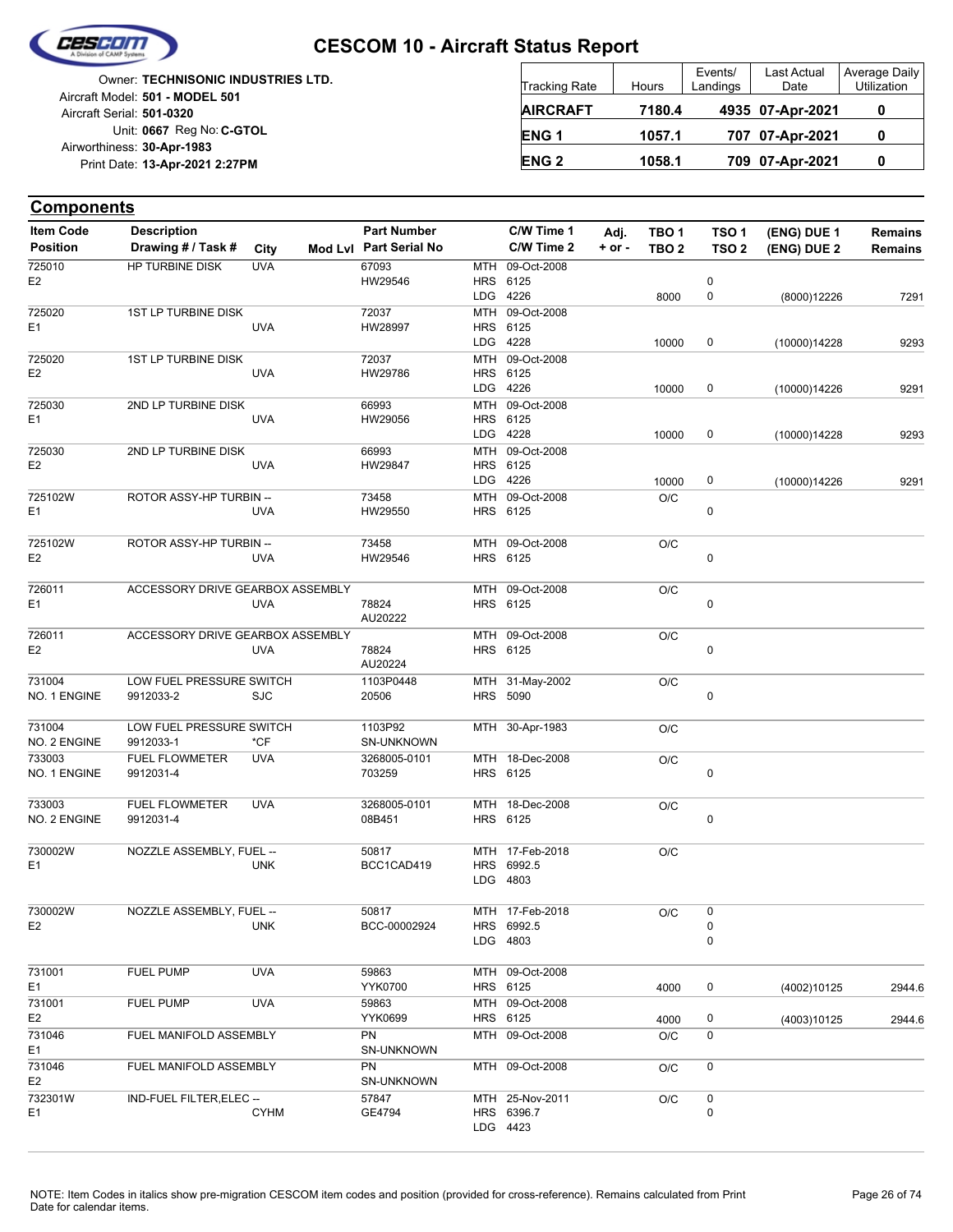

|                            | <b>Owner: TECHNISONIC INDUSTRIES LTD.</b> |
|----------------------------|-------------------------------------------|
|                            | Aircraft Model: 501 - MODEL 501           |
| Aircraft Serial: 501-0320  |                                           |
|                            | Unit: 0667 Reg No: C-GTOL                 |
| Airworthiness: 30-Apr-1983 |                                           |
|                            | Print Date: 13-Apr-2021 2:27PM            |
|                            |                                           |

| <b>Tracking Rate</b> | Hours  | Events/<br>Landings | Last Actual<br>Date | Average Daily<br>Utilization |
|----------------------|--------|---------------------|---------------------|------------------------------|
| <b>AIRCRAFT</b>      | 7180.4 |                     | 4935 07-Apr-2021    |                              |
| ENG <sub>1</sub>     | 1057.1 |                     | 707 07-Apr-2021     | 0                            |
| <b>ENG 2</b>         | 1058.1 |                     | 709 07-Apr-2021     |                              |

| <b>Item Code</b>        | <b>Description</b>                         |               | <b>Part Number</b>          |            | C/W Time 1                    | Adj.       | TBO 1            | TSO <sub>1</sub> | (ENG) DUE 1 | <b>Remains</b> |
|-------------------------|--------------------------------------------|---------------|-----------------------------|------------|-------------------------------|------------|------------------|------------------|-------------|----------------|
| <b>Position</b>         | Drawing # / Task # City                    |               | Mod Lvl Part Serial No      |            | C/W Time 2                    | $+$ or $-$ | TBO <sub>2</sub> | TSO <sub>2</sub> | (ENG) DUE 2 | <b>Remains</b> |
| 732301W                 | IND-FUEL FILTER, ELEC --                   |               | 57847                       | <b>MTH</b> | 25-Nov-2011                   |            | O/C              | 0                |             |                |
| E <sub>2</sub>          |                                            | <b>CYHM</b>   | GE4799                      |            | HRS 6396.7                    |            |                  | 0                |             |                |
|                         |                                            |               |                             |            | LDG 4423                      |            |                  |                  |             |                |
| 732401                  | FUEL CONTROL (HMU) UNIT                    |               | 78186                       |            | MTH 09-Oct-2008               |            |                  |                  |             |                |
| E1                      |                                            | <b>UVA</b>    | RF13444714                  |            | HRS 6125                      |            | 4000             | 0                | (4002)10125 | 2944.6         |
| 732401                  | FUEL CONTROL (HMU) UNIT                    |               | 78186                       |            | MTH 09-Oct-2008               |            |                  |                  |             |                |
| E <sub>2</sub>          |                                            | <b>UVA</b>    | RF13444715                  |            | HRS 6125                      |            | 4000             | 0                | (4003)10125 | 2944.6         |
| 741010                  | <b>IGNITION EXCITER</b>                    | <b>UVA</b>    | 73489                       |            | MTH 09-Oct-2008               |            | O/C              |                  |             |                |
| E1 INBOARD              |                                            |               | BL17675                     |            | HRS 6125                      |            |                  | 0                |             |                |
| 741010                  | <b>IGNITION EXCITER</b>                    | <b>UVA</b>    | 73489                       |            | MTH 09-Oct-2008               |            |                  |                  |             |                |
| E2 INBOARD              |                                            |               | <b>BL17726</b>              |            | HRS 6125                      |            | O/C              | 0                |             |                |
|                         |                                            |               |                             |            |                               |            |                  |                  |             |                |
| 741020                  | <b>IGNITION EXCITER</b>                    | <b>UVA</b>    | 73489                       |            | MTH 09-Oct-2008               |            | O/C              |                  |             |                |
| E1 OUTBOARD             |                                            |               | BL17656                     |            | HRS 6125                      |            |                  | 0                |             |                |
|                         |                                            |               |                             |            |                               |            |                  |                  |             |                |
| 741020                  | <b>IGNITION EXCITER</b>                    | <b>UVA</b>    | 73489                       |            | MTH 09-Oct-2008               |            | O/C              |                  |             |                |
| E2 OUTBOARD             |                                            |               | BL17658                     |            | HRS 6125                      |            |                  | 0                |             |                |
|                         |                                            |               |                             |            |                               |            |                  |                  |             |                |
| 742201<br>E1 INBOARD    | <b>IGNITOR</b>                             | <b>UNK</b>    | 68032<br>CK1701949          |            | MTH 17-Feb-2018<br>HRS 6992.5 |            | O/C              | 0<br>0           |             |                |
|                         |                                            |               |                             |            | LDG 4803                      |            |                  | 0                |             |                |
|                         |                                            |               |                             |            |                               |            |                  |                  |             |                |
| 742201                  | <b>IGNITOR</b>                             | <b>UNK</b>    | 68032                       |            | MTH 17-Feb-2018               |            | O/C              | 0                |             |                |
| E2 INBOARD              |                                            |               | CK1701948                   |            | HRS 6992.5                    |            |                  | 0                |             |                |
|                         |                                            |               |                             |            | LDG 4803                      |            |                  | 0                |             |                |
|                         |                                            |               |                             |            |                               |            |                  |                  |             |                |
| 742202                  | <b>IGNITOR</b>                             | <b>UNK</b>    | 68032                       |            | MTH 17-Feb-2018               |            | O/C              | 0                |             |                |
| E1 OUTBOARD             |                                            |               | CK1701932                   |            | HRS 6992.5                    |            |                  | 0                |             |                |
|                         |                                            |               |                             |            | LDG 4803                      |            |                  | 0                |             |                |
| 742202                  | <b>IGNITOR</b>                             | <b>UNK</b>    | 68032                       |            | MTH 17-Feb-2018               |            | O/C              | 0                |             |                |
| E2 OUTBOARD             |                                            |               | CK1701946                   |            | HRS 6992.5                    |            |                  | 0                |             |                |
|                         |                                            |               |                             |            | LDG 4803                      |            |                  | 0                |             |                |
|                         |                                            |               |                             |            |                               |            |                  |                  |             |                |
| 750001                  | BLEED AIR FLEX JOINT COUPLING              |               | 31A402                      |            | MTH 30-Apr-1983               |            | O/C              |                  |             |                |
| <b>LEFT INBOARD</b>     | 9912025-4                                  | *CF           | SN-UNKNOWN                  |            |                               |            |                  |                  |             |                |
| 750001                  | BLEED AIR FLEX JOINT COUPLING              |               | 31A402                      |            | MTH 30-Apr-1983               |            | O/C              |                  |             |                |
| LEFT OUTBOARD 9912025-4 |                                            | *CF           | SN-UNKNOWN                  |            |                               |            |                  |                  |             |                |
| 750001<br>RIGHT INBOARD | BLEED AIR FLEX JOINT COUPLING<br>9912025-2 | *CF           | 31A402<br><b>SN-UNKNOWN</b> |            | MTH 30-Apr-1983               |            | O/C              |                  |             |                |
| 750001                  | BLEED AIR FLEX JOINT COUPLING              |               | 31A402                      |            | MTH 30-Apr-1983               |            | O/C              |                  |             |                |
| RIGHT OUTBOARD9912025-2 |                                            | *CF           | SN-UNKNOWN                  |            |                               |            |                  |                  |             |                |
| 753020                  | HP COMPRESSOR COVER ASSY                   |               | 69885                       |            | MTH 09-Oct-2008               |            | O/C              |                  |             |                |
| E <sub>1</sub>          |                                            | <b>UVA</b>    | AU21234                     |            | HRS 6125                      |            |                  | 0                |             |                |
|                         |                                            |               |                             |            |                               |            |                  |                  |             |                |
| 753020                  | HP COMPRESSOR COVER ASSY                   |               | 69885                       |            | MTH 09-Oct-2008               |            | O/C              |                  |             |                |
| E <sub>2</sub>          |                                            | <b>UVA</b>    | AU21184                     |            | HRS 6125                      |            |                  | 0                |             |                |
|                         |                                            |               |                             |            |                               |            |                  |                  |             |                |
| 761001                  | ENGINE CONTROL QUADRANT ASSEMBLY           |               |                             |            | MTH 30-Apr-1983               |            | O/C              |                  |             |                |
|                         |                                            | $*$ CF        | 5565810-1<br>SN-UNKNOWN     |            |                               |            |                  |                  |             |                |
| 761002                  | MAIN THROTTLE CONTROL CABLE                |               |                             |            | MTH 30-Apr-1983               |            |                  |                  |             |                |
| NO. 1 ENGINE            |                                            | $*$ CF        | 411D0315-3<br>SN-UNKNOWN    |            |                               |            | O/C              |                  |             |                |
| 761002                  | MAIN THROTTLE CONTROL CABLE                |               | 411D0315-3                  |            | MTH 30-Apr-1983               |            | O/C              |                  |             |                |
| NO. 2 ENGINE            |                                            | $*$ CF        | SN-UNKNOWN                  |            |                               |            |                  |                  |             |                |
| 761003                  | NACELLE THROTTLE CONTROL CABLE             |               | 7-42346-1                   |            | MTH 30-Apr-1983               |            | O/C              |                  |             |                |
| NO. 1 ENGINE            |                                            | $^{\star}$ CF | SN-UNKNOWN                  |            |                               |            |                  |                  |             |                |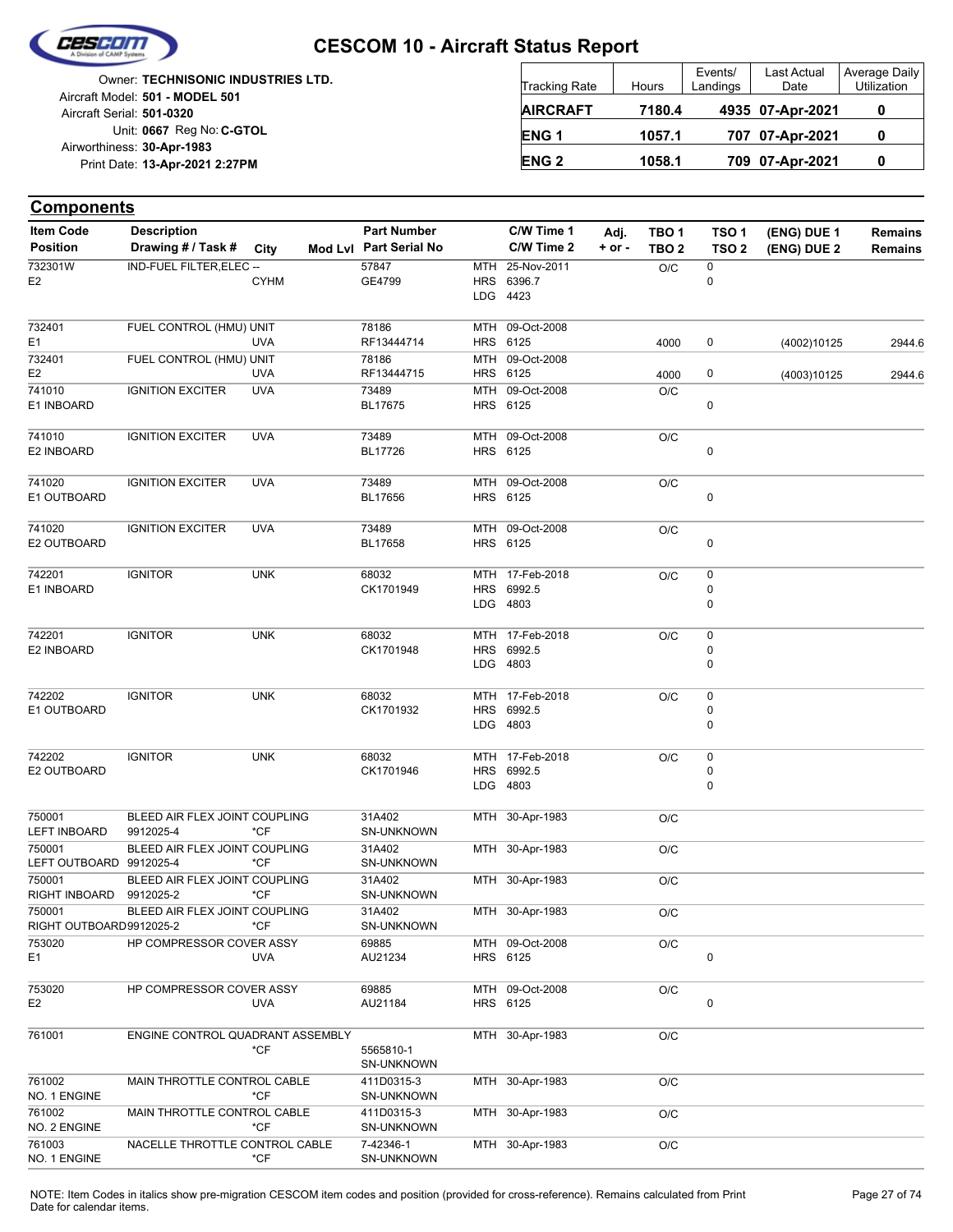

Unit: 0667 Reg No: C-GTOL **13-Apr-2021 2:27PM** Print Date: **30-Apr-1983** Airworthiness: Owner: **TECHNISONIC INDUSTRIES LTD.** Aircraft Serial: **501-0320** Aircraft Model: **501 - MODEL 501**

| <b>Tracking Rate</b> | Hours  | Events/<br>Landings | Last Actual<br>Date | Average Daily<br>Utilization |
|----------------------|--------|---------------------|---------------------|------------------------------|
| <b>AIRCRAFT</b>      | 7180.4 |                     | 4935 07-Apr-2021    |                              |
| ENG <sub>1</sub>     | 1057.1 |                     | 707 07-Apr-2021     |                              |
| <b>ENG 2</b>         | 1058.1 |                     | 709 07-Apr-2021     |                              |

| <b>Item Code</b>             | <b>Description</b>                 |            | <b>Part Number</b>                          | C/W Time 1                  | Adj.   | TBO <sub>1</sub> | TSO <sub>1</sub> | (ENG) DUE 1 | Remains        |
|------------------------------|------------------------------------|------------|---------------------------------------------|-----------------------------|--------|------------------|------------------|-------------|----------------|
| <b>Position</b>              | Drawing # / Task # City            |            | Mod Lvl Part Serial No                      | C/W Time 2                  | + or - | TBO <sub>2</sub> | TSO <sub>2</sub> | (ENG) DUE 2 | <b>Remains</b> |
| 761004<br>NO. 2 ENGINE       | NACELLE THROTTLE CONTROL CABLE     | $*$ CF     | 7-42346-2<br>SN-UNKNOWN                     | MTH 30-Apr-1983             |        | O/C              |                  |             |                |
| 761005                       | DEPLOY INTERLOCK SOLENOID ASSEMBLY |            |                                             | MTH 30-Apr-1983             |        | O/C              |                  |             |                |
|                              | 9912110-1                          | $*$ CF     | U-183238-001<br>SN-UNKNOWN                  |                             |        |                  |                  |             |                |
| 771001<br><b>LEFT BOTTOM</b> | N2 TACH GENERATOR                  | $*$ CF     | 22A623<br>4656                              | MTH 30-Apr-1983             |        | O/C              |                  |             |                |
| 771001<br>LEFT TOP           | N1 TACH GENERATOR                  | <b>FMN</b> | 22A623<br>65200                             | MTH 26-Aug-1993<br>HRS 3010 |        | O/C              | $\pmb{0}$        |             |                |
| 771001<br>RIGHT BOTTOM       | N2 TACH GENERATOR                  | $*$ CF     | 22A623<br>7109                              | MTH 30-Apr-1983             |        | O/C              |                  |             |                |
| 771001                       | N1 TACH GENERATOR                  |            | AG34                                        | MTH 25-Nov-2005             |        | O/C              |                  |             |                |
| <b>RIGHT TOP</b>             | 9912034-1                          | YHM        | 89855                                       | HRS 5719                    |        |                  | 0                |             |                |
| 772001W<br>LEFT NO. 1        | ITT PROBE --                       | <b>UVA</b> | 62141<br>YYF020978                          | MTH 09-Oct-2008<br>HRS 6125 |        | O/C              | 0                |             |                |
| 772001W<br>LEFT NO. 2        | ITT PROBE --                       | <b>UVA</b> | 62141<br>YYF020979                          | MTH 09-Oct-2008<br>HRS 6125 |        | O/C              | 0                |             |                |
| 772001W<br>LEFT NO. 3        | ITT PROBE --                       | <b>UVA</b> | 62141<br>YYF020977                          | MTH 09-Oct-2008<br>HRS 6125 |        | O/C              | $\pmb{0}$        |             |                |
| 772001W<br>LEFT NO. 4        | ITT PROBE --                       | <b>UVA</b> | 62141<br>YYF020976                          | MTH 09-Oct-2008<br>HRS 6125 |        | O/C              | 0                |             |                |
| 772001W<br>LEFT NO. 5        | ITT PROBE --                       | <b>UVA</b> | 62141<br>YYF020980                          | MTH 09-Oct-2008<br>HRS 6125 |        | O/C              | $\pmb{0}$        |             |                |
| 772001W<br>LEFT NO. 6        | ITT PROBE --                       | <b>UVA</b> | 62141<br>YYF020975                          | MTH 09-Oct-2008<br>HRS 6125 |        | O/C              | 0                |             |                |
| 772001W<br>RIGHT NO. 1       | ITT PROBE --                       | <b>UVA</b> | 62141<br>YYF020972                          | MTH 09-Oct-2008<br>HRS 6125 |        | O/C              | $\pmb{0}$        |             |                |
| 772001W<br>RIGHT NO. 2       | ITT PROBE --                       | <b>UVA</b> | 62141<br>YYF020973                          | MTH 09-Oct-2008<br>HRS 6125 |        | O/C              | 0                |             |                |
| 772001W<br>RIGHT NO. 3       | ITT PROBE --                       | <b>UVA</b> | 62141<br>YYF020971                          | MTH 09-Oct-2008<br>HRS 6125 |        | O/C              | 0                |             |                |
| 772001W<br>RIGHT NO. 4       | <b>ITT PROBE --</b>                | <b>UVA</b> | 62141<br>YYF020970                          | MTH 09-Oct-2008<br>HRS 6125 |        | O/C              | 0                |             |                |
| 772001W<br>RIGHT NO. 5       | ITT PROBE --                       | <b>UVA</b> | 62141<br>YYF020974                          | MTH 09-Oct-2008<br>HRS 6125 |        | O/C              | 0                |             |                |
| 772001W<br>RIGHT NO. 6       | <b>ITT PROBE --</b>                | <b>UVA</b> | 62141<br>YYF020969                          | MTH 09-Oct-2008<br>HRS 6125 |        | O/C              | 0                |             |                |
| 772002<br>LEFT               | TT2 SENSOR --                      | <b>UVA</b> | 24235SOCN59715-A MTH 18-Dec-2008<br>LR10276 | HRS 6125                    |        | O/C              | 0                |             |                |
| 772002<br><b>RIGHT</b>       | TT2 SENSOR --                      | <b>UVA</b> | 24235SOCN59715-A MTH 18-Dec-2008<br>LR10351 | HRS 6125                    |        | O/C              | 0                |             |                |
| 771005<br>E <sub>1</sub>     | N1 DUAL MAGNETIC SPEED SENSOR      | UVA        | 57355<br>MD0118783                          | MTH 09-Oct-2008<br>HRS 6125 |        | O/C              | 0                |             |                |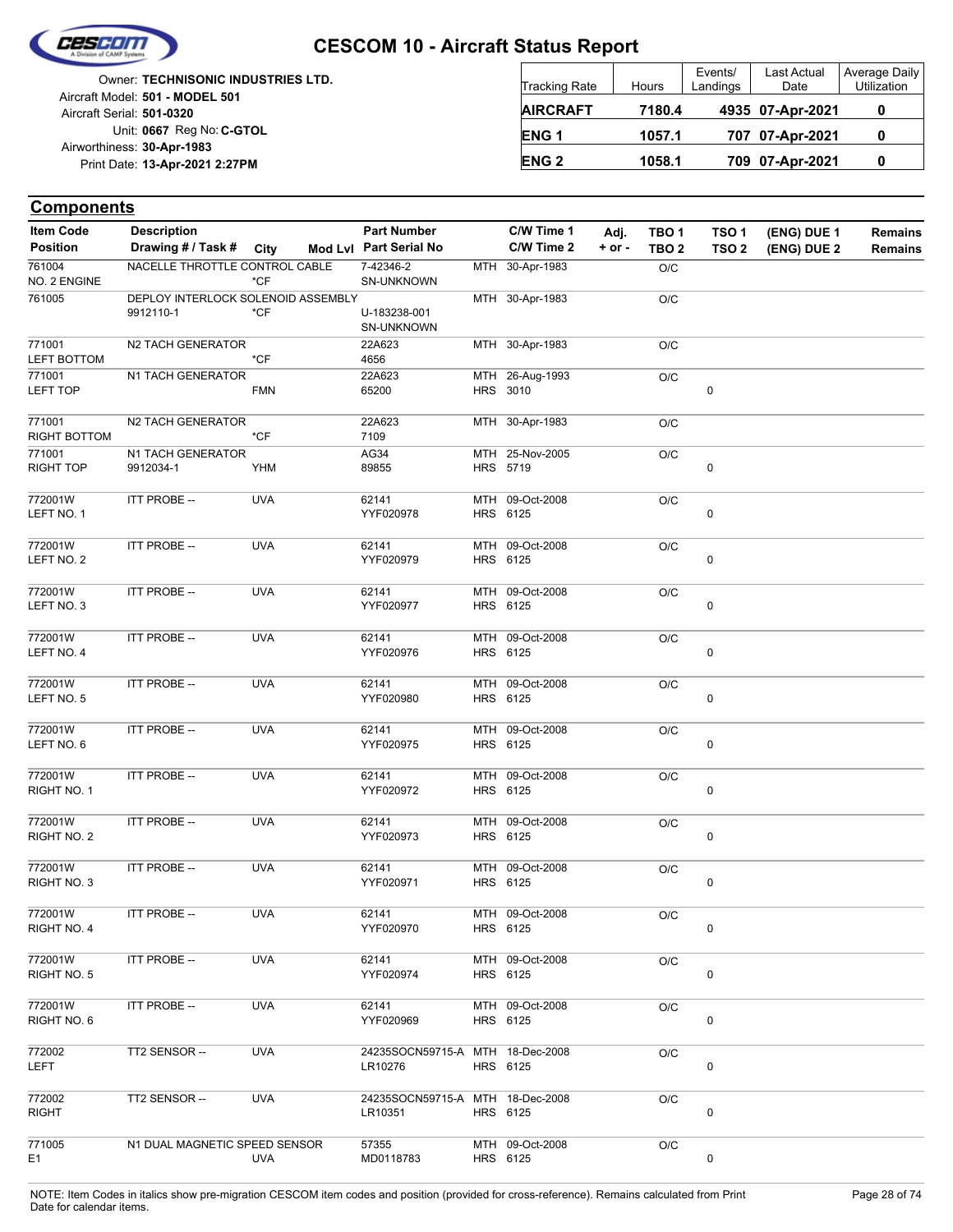

Unit: 0667 Reg No: C-GTOL **13-Apr-2021 2:27PM** Print Date: **30-Apr-1983** Airworthiness: Owner: **TECHNISONIC INDUSTRIES LTD.** Aircraft Serial: **501-0320** Aircraft Model: **501 - MODEL 501**

| <b>Tracking Rate</b> | Hours  | Events/<br>Landings | Last Actual<br>Date | Average Daily<br>Utilization |
|----------------------|--------|---------------------|---------------------|------------------------------|
| <b>AIRCRAFT</b>      | 7180.4 |                     | 4935 07-Apr-2021    |                              |
| ENG <sub>1</sub>     | 1057.1 |                     | 707 07-Apr-2021     |                              |
| <b>ENG 2</b>         | 1058.1 |                     | 709 07-Apr-2021     |                              |

| <b>Components</b>   |                               |            |                        |            |                 |            |                  |                  |             |                |
|---------------------|-------------------------------|------------|------------------------|------------|-----------------|------------|------------------|------------------|-------------|----------------|
| <b>Item Code</b>    | <b>Description</b>            |            | <b>Part Number</b>     |            | C/W Time 1      | Adj.       | TBO <sub>1</sub> | TSO <sub>1</sub> | (ENG) DUE 1 | <b>Remains</b> |
| <b>Position</b>     | Drawing # / Task #            | City       | Mod Lvl Part Serial No |            | C/W Time 2      | $+$ or $-$ | TBO <sub>2</sub> | TSO <sub>2</sub> | (ENG) DUE 2 | <b>Remains</b> |
| 771005              | N1 DUAL MAGNETIC SPEED SENSOR |            | 57355                  | <b>MTH</b> | 09-Oct-2008     |            | O/C              |                  |             |                |
| E <sub>2</sub>      |                               | <b>UVA</b> | MD0118781              |            | HRS 6125        |            |                  | 0                |             |                |
| 771015              | N2 DUAL MAGNETIC SPEED SENSOR |            | 54831                  |            | MTH 09-Oct-2008 |            | O/C              |                  |             |                |
| E <sub>1</sub>      |                               | <b>UVA</b> | MD0119197              |            | HRS 6125        |            |                  | 0                |             |                |
| 771015              | N2 DUAL MAGNETIC SPEED SENSOR |            | 54831                  |            | MTH 09-Oct-2008 |            | O/C              |                  |             |                |
| E <sub>2</sub>      |                               | <b>UVA</b> | MD0119199              |            | HRS 6125        |            |                  | 0                |             |                |
| 793003              | OIL PRESSURE INDICATOR        |            | VSDL-OC204G            |            | MTH 18-Dec-2008 |            | O/C              |                  |             |                |
|                     | 9912147-3                     | <b>UVA</b> | 89                     |            | HRS 6125        |            |                  | $\pmb{0}$        |             |                |
| 793004              | OIL PRESSURE TRANSMITTER      |            | 123479                 |            | MTH 18-Dec-2008 |            | O/C              |                  |             |                |
| <b>RIGHT ENGINE</b> | 9912164-1                     | <b>UVA</b> | 40399                  |            | HRS 6125        |            |                  | 0                |             |                |
| 793006              | LOW OIL PRESSURE SWITCH       |            | 1103P1133              |            | MTH 18-Dec-2008 |            | O/C              |                  |             |                |
| <b>LEFT ENGINE</b>  |                               | <b>UVA</b> | 0097                   |            | HRS 6125        |            |                  | 0                |             |                |
| 793006              | LOW OIL PRESSURE SWITCH       |            | 1103P1133              |            | MTH 18-Dec-2008 |            | O/C              |                  |             |                |
| <b>RIGHT ENGINE</b> |                               | <b>UVA</b> | 0099                   |            | HRS 6125        |            |                  | 0                |             |                |
| 792004              | <b>HEAT EXCHANGER --</b>      |            | 10623                  |            | MTH 18-Dec-2008 |            | O/C              |                  |             |                |
| E1                  |                               | <b>UVA</b> | 1285                   |            | HRS 6125        |            |                  | 0                |             |                |
| 792004              | <b>HEAT EXCHANGER --</b>      |            | 10623                  |            | MTH 18-Dec-2008 |            | O/C              |                  |             |                |
| E <sub>2</sub>      |                               | <b>UVA</b> | 1272                   |            | HRS 6125        |            |                  | 0                |             |                |
| 792201W             | COOLER-LUBE OIL --            |            | 110718                 |            | MTH 09-Oct-2008 |            | O/C              |                  |             |                |
| E <sub>1</sub>      |                               | <b>UVA</b> | PP0192                 |            | HRS 6125        |            |                  | 0                |             |                |
| 792201W             | COOLER-LUBE OIL --            |            | 110718                 |            | MTH 09-Oct-2008 |            | O/C              |                  |             |                |
| E <sub>2</sub>      |                               | <b>UVA</b> | PP0191                 |            | HRS 6125        |            |                  | $\mathbf 0$      |             |                |
| 792401              | LUBE AND SCAVENGE PUMP        |            | 110590                 |            | MTH 09-Oct-2008 |            |                  |                  |             |                |
| E <sub>1</sub>      |                               | <b>UVA</b> | MX20323                |            | HRS 6125        |            | 5000             | 0                | (5002)11125 | 3944.6         |
| 792401              | LUBE AND SCAVENGE PUMP        |            | 110590                 | MTH        | 09-Oct-2008     |            |                  |                  |             |                |
| E <sub>2</sub>      |                               | <b>UVA</b> | MX20320                |            | HRS 6125        |            | 5000             | 0                | (5003)11125 | 3944.6         |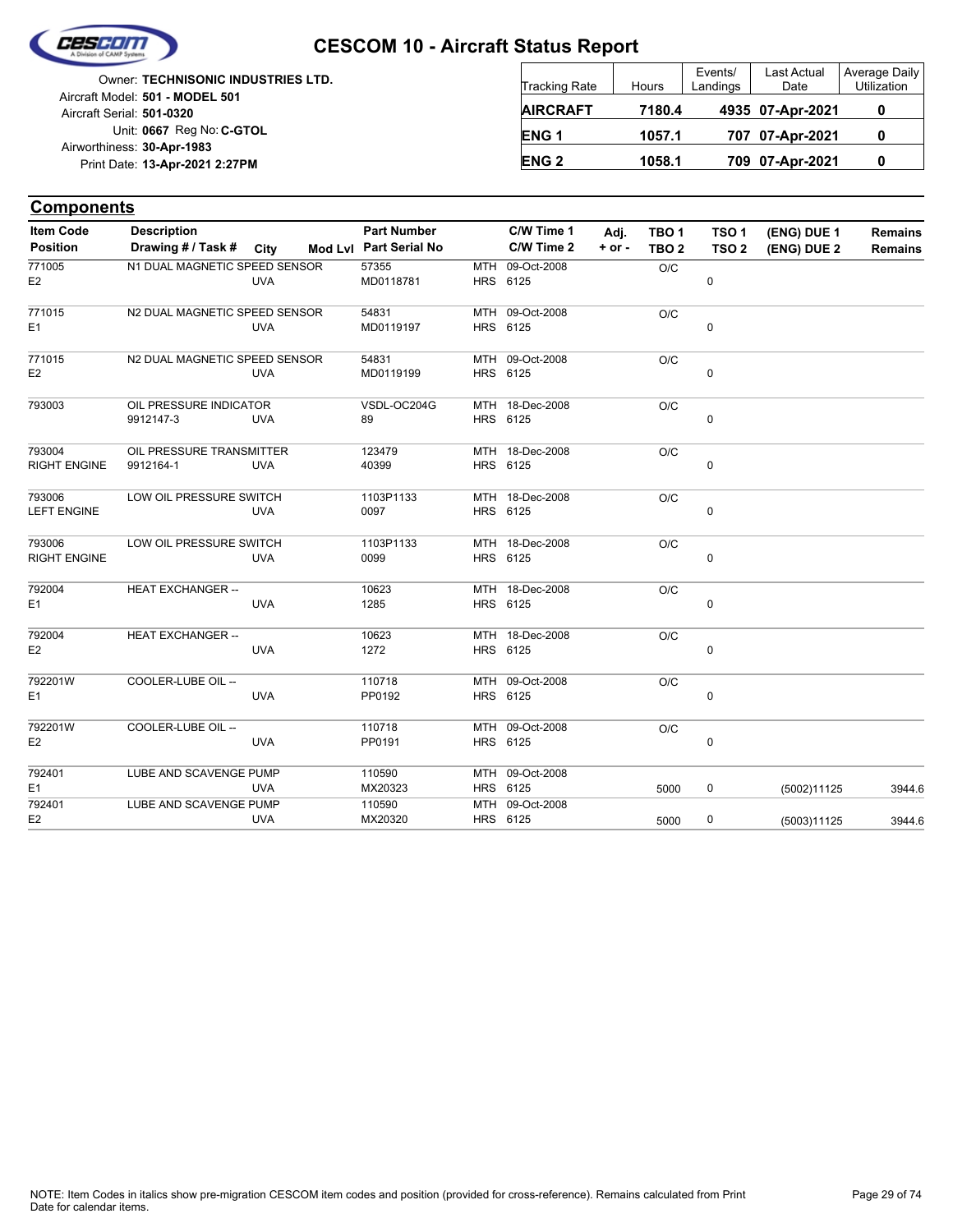| Cescom |                  |  |
|--------|------------------|--|
|        |                  |  |
|        | sion of CAMP Sus |  |

| <b>Owner: TECHNISONIC INDUSTRIES LTD.</b><br>Aircraft Model: 501 - MODEL 501 | <b>Tracking Rate</b> | Hours  | Events/<br>Landings | Last Actual<br>Date | Average Daily<br><b>Utilization</b> |
|------------------------------------------------------------------------------|----------------------|--------|---------------------|---------------------|-------------------------------------|
| Aircraft Serial: 501-0320                                                    | <b>AIRCRAFT</b>      | 7180.4 |                     | 4935 07-Apr-2021    |                                     |
| Unit: 0667 Reg No: C-GTOL<br>Airworthiness: 30-Apr-1983                      | ENG <sub>1</sub>     | 1057.1 |                     | 707 07-Apr-2021     |                                     |
| Print Date: 13-Apr-2021 2:27PM                                               | <b>ENG2</b>          | 1058.1 |                     | 709 07-Apr-2021     |                                     |

| <b>Service Bulletins</b>                            |                                                                                                               |                        |            |            |                          |                  |             |                |
|-----------------------------------------------------|---------------------------------------------------------------------------------------------------------------|------------------------|------------|------------|--------------------------|------------------|-------------|----------------|
| <b>Item Code</b>                                    | <b>Description</b>                                                                                            | <b>Part Number</b>     | C/W Time 1 | Adj.       | TBO <sub>1</sub>         | TSO <sub>1</sub> | (ENG) DUE 1 | <b>Remains</b> |
| <b>Position</b>                                     | Drawing # / Task #<br>City                                                                                    | Mod Lvl Part Serial No | C/W Time 2 | $+$ or $-$ | TBO <sub>2</sub>         | TSO <sub>2</sub> | (ENG) DUE 2 | <b>Remains</b> |
| <b>SL CIL-03-01</b>                                 | CERTIFICATION REQUIREMENTS - SUPPLEMENTAL TYPE CERTIFICATE (STC)                                              | <b>INFORMATIONAL</b>   |            |            |                          |                  |             |                |
|                                                     | MOC:                                                                                                          |                        |            |            |                          |                  |             |                |
| SL CIL-99-03 R01                                    | MISCELLANEOUS - CORROSION PREVENTION AND CONTROL PROGRAM (CPCP)                                               | <b>RECOMMENDED</b>     |            |            |                          |                  |             |                |
|                                                     | MOC:                                                                                                          |                        |            |            |                          |                  |             |                |
| <b>SL CIL-99-03</b>                                 | MISCELLANEOUS - CORROSION PREVENTION AND CONTROL PROGRAM (CPCP) (SUPERSEDED BY CIL-99-03 REV 01)              | <b>RECOMMENDED</b>     | <b>MTH</b> |            |                          |                  |             |                |
|                                                     | MOC:                                                                                                          |                        |            |            |                          |                  |             |                |
| SL 500-03-01 R01                                    | CERTIFICATION REQUIREMENTS - SUPPLEMENTAL TYPE CERTIFICATE (STC) (SUPERSEDED BY CIL-03-01)                    | <b>INFORMATIONAL</b>   |            |            |                          |                  |             |                |
|                                                     | MOC:                                                                                                          |                        |            |            |                          |                  |             |                |
| SL 500-99-09 R07                                    | <b>CESCOM PRICING</b>                                                                                         | <b>INFORMATIONAL</b>   |            |            | $\overline{\phantom{a}}$ |                  |             |                |
|                                                     | MOC:                                                                                                          |                        |            |            |                          |                  |             |                |
| SL 500-99-12                                        | MISCELLANEOUS - CESSNA PART NUMBER SUFFIXES FOR REMANUFACTURED PARTS                                          | <b>INFORMATIONAL</b>   |            |            | A/R                      |                  |             |                |
|                                                     | MOC:                                                                                                          |                        |            |            |                          |                  |             |                |
| SL 500-99-13                                        | MISCELLANEOUS - CESSNA SERVICE DOCUMENT CHANGE NOTIFICATION                                                   | INFORMATIONAL          |            |            | A/R                      |                  |             |                |
|                                                     | MOC:                                                                                                          |                        |            |            |                          |                  |             |                |
| <b>SL CIL-99-04</b>                                 | MISCELLANEOUS - INCREMENTAL LIBRARY UPDATES FOR CESVIEW                                                       | <b>INFORMATIONAL</b>   |            |            |                          |                  |             |                |
|                                                     | MOC:                                                                                                          |                        |            |            |                          |                  |             |                |
| SB FJ44-05-002<br>R01<br>E <sub>1</sub>             | UNSERVICEABLE PARTS - NOTIFICATION (SUPERSEDED BY FJ44-05-002 R02)                                            | <b>INFORMATIONAL</b>   |            |            |                          |                  |             |                |
|                                                     | MOC:                                                                                                          |                        |            |            |                          |                  |             |                |
| SB FJ44-05-002<br>R <sub>01</sub><br>E <sub>2</sub> | UNSERVICEABLE PARTS - NOTIFICATION (SUPERSEDED BY FJ44-05-002 R02)                                            | <b>INFORMATIONAL</b>   |            |            |                          |                  |             |                |
|                                                     | MOC:                                                                                                          |                        |            |            |                          |                  |             |                |
| SB FJ44-05-002<br>R <sub>04</sub><br>E <sub>1</sub> | UNSERVICEABLE PARTS - NOTIFICATION                                                                            | <b>INFORMATIONAL</b>   |            |            |                          |                  |             |                |
|                                                     | MOC:                                                                                                          |                        |            |            |                          |                  |             |                |
| SB FJ44-05-002<br>R04                               | UNSERVICEABLE PARTS - NOTIFICATION                                                                            | <b>INFORMATIONAL</b>   |            |            |                          |                  |             |                |
| E <sub>2</sub>                                      | MOC :                                                                                                         |                        |            |            |                          |                  |             |                |
| SB FJ44-05-002<br><b>R05-CN</b>                     | SUPERSEDED - UNSERVICEABLE PARTS - NOTIFICATION (THIS SERVICE DOCUMENT HAS BEEN SUPERSEDED BY WIPSID-05-1000) | CANCELLED              |            |            |                          |                  |             |                |
| E1                                                  |                                                                                                               |                        |            |            |                          |                  |             |                |
|                                                     | MOC:                                                                                                          |                        |            |            |                          |                  |             |                |
| SB FJ44-05-002<br><b>R05-CN</b><br>E <sub>2</sub>   | SUPERSEDED - UNSERVICEABLE PARTS - NOTIFICATION (THIS SERVICE DOCUMENT HAS BEEN SUPERSEDED BY WIPSID-05-1000) | CANCELLED              |            |            |                          |                  |             |                |
|                                                     | MOC:                                                                                                          |                        |            |            |                          |                  |             |                |
| SB FJ44-05-002<br>R <sub>05</sub>                   | UNSERVICEABLE PARTS - NOTIFICATION                                                                            | <b>INFORMATIONAL</b>   |            |            | $\overline{\phantom{a}}$ |                  |             |                |
| E <sub>1</sub>                                      |                                                                                                               |                        |            |            |                          |                  |             |                |
|                                                     | MOC:                                                                                                          |                        |            |            |                          |                  |             |                |
| SB FJ44-05-002<br><b>R05</b><br>E <sub>2</sub>      | UNSERVICEABLE PARTS - NOTIFICATION                                                                            | <b>INFORMATIONAL</b>   |            |            |                          |                  |             |                |
|                                                     | MOC:                                                                                                          |                        |            |            |                          |                  |             |                |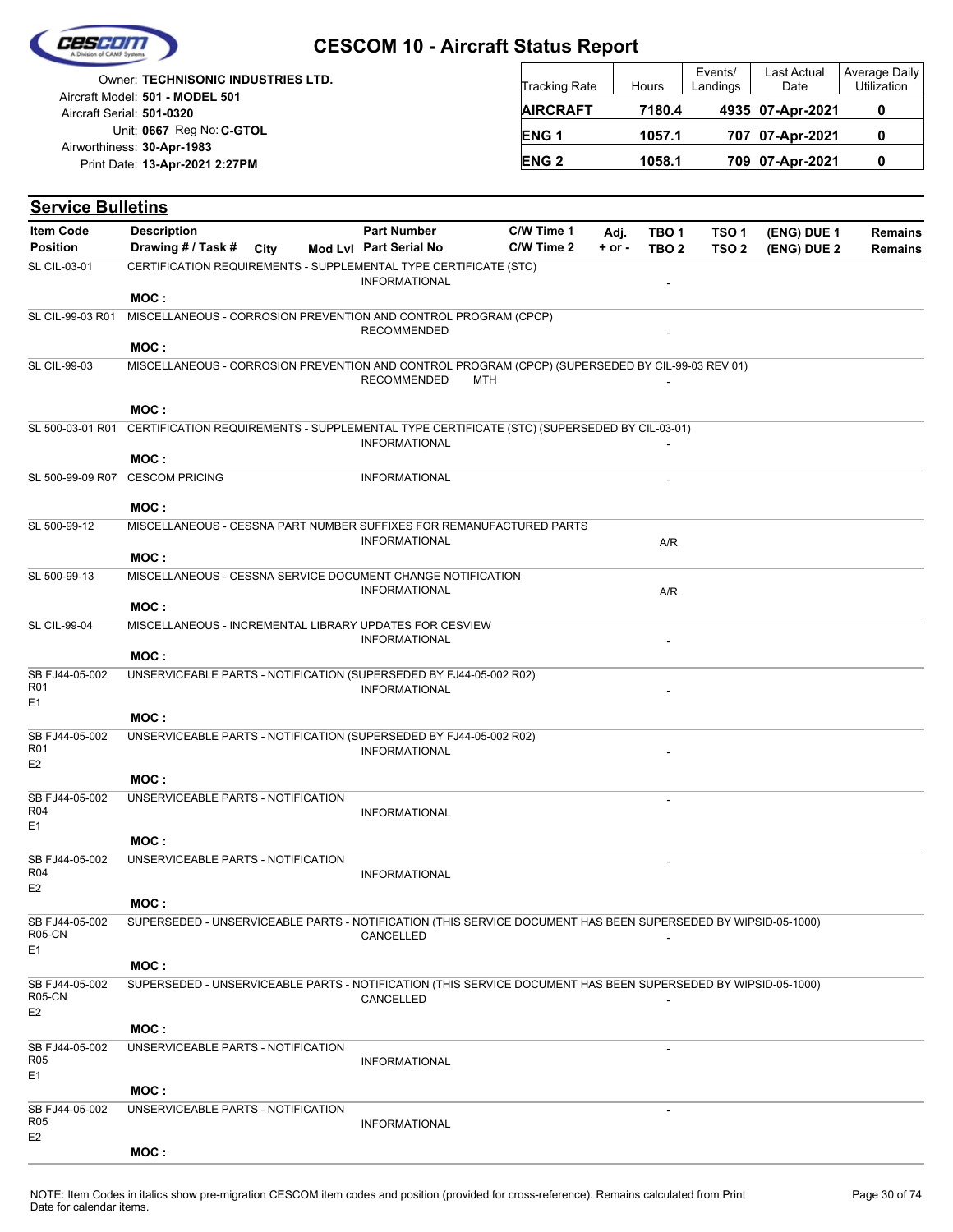|  | Cescom             |  |
|--|--------------------|--|
|  |                    |  |
|  | vision of CAMP Sys |  |

|                            | Owner: TECHNISONIC INDUSTRIES LTD. |
|----------------------------|------------------------------------|
|                            | Aircraft Model: 501 - MODEL 501    |
| Aircraft Serial: 501-0320  |                                    |
|                            | Unit: 0667 Reg No: C-GTOL          |
| Airworthiness: 30-Apr-1983 |                                    |
|                            | Print Date: 13-Apr-2021 2:27PM     |
|                            |                                    |

| <b>Tracking Rate</b> | Hours  | Events/<br>Landings | Last Actual<br>Date | Average Daily<br>Utilization |
|----------------------|--------|---------------------|---------------------|------------------------------|
| <b>AIRCRAFT</b>      | 7180.4 |                     | 4935 07-Apr-2021    |                              |
| ENG <sub>1</sub>     | 1057.1 |                     | 707 07-Apr-2021     |                              |
| <b>ENG 2</b>         | 1058.1 |                     | 709 07-Apr-2021     |                              |

| <b>Service Bulletins</b>         |                                                                                                                                 |            |                                                 |                             |            |                  |                  |             |                |
|----------------------------------|---------------------------------------------------------------------------------------------------------------------------------|------------|-------------------------------------------------|-----------------------------|------------|------------------|------------------|-------------|----------------|
| <b>Item Code</b>                 | <b>Description</b>                                                                                                              |            | <b>Part Number</b>                              | C/W Time 1                  | Adj.       | TBO <sub>1</sub> | TSO <sub>1</sub> | (ENG) DUE 1 | <b>Remains</b> |
| <b>Position</b>                  | Drawing # / Task #                                                                                                              | City       | Mod Lvl Part Serial No                          | C/W Time 2                  | $+$ or $-$ | TBO <sub>2</sub> | TSO <sub>2</sub> | (ENG) DUE 2 | <b>Remains</b> |
| SB FJ44-05-002<br>E <sub>1</sub> | UNSERVICEABLE PARTS - NOTIFICATION (SUPERSEDED BY FJ44-05-002 R01)                                                              |            | <b>INFORMATIONAL</b>                            |                             |            |                  |                  |             |                |
|                                  | MOC:                                                                                                                            |            |                                                 |                             |            |                  |                  |             |                |
| SB FJ44-05-002<br>E <sub>2</sub> | UNSERVICEABLE PARTS - NOTIFICATION (SUPERSEDED BY FJ44-05-002 R01)                                                              |            | <b>INFORMATIONAL</b>                            |                             |            |                  |                  |             |                |
|                                  | MOC:                                                                                                                            |            |                                                 |                             |            |                  |                  |             |                |
| E <sub>1</sub>                   | SL WI-05-1015-CN CANCELED - TIME LIMITS/MAINTENANCE CHECKS - AIRWORTHINESS LIMITATIONS - REVISION TO LINE MAINTENANCE MANUAL    |            | CANCELLED                                       |                             |            |                  |                  |             |                |
|                                  | MOC:                                                                                                                            |            |                                                 |                             |            |                  |                  |             |                |
| E <sub>2</sub>                   | SL WI-05-1015-CN CANCELED - TIME LIMITS/MAINTENANCE CHECKS - AIRWORTHINESS LIMITATIONS - REVISION TO LINE MAINTENANCE MANUAL    |            | CANCELLED                                       |                             |            |                  |                  |             |                |
|                                  | MOC:                                                                                                                            |            |                                                 |                             |            |                  |                  |             |                |
| SL WI-05-1015                    | TIME LIMITS/MAINTENANCE CHECKS - AIRWORTHINESS LIMITATIONS - REVISION TO LINE MAINTENANCE MANUAL                                |            |                                                 |                             |            |                  |                  |             |                |
| E <sub>1</sub>                   | MOC:                                                                                                                            |            |                                                 |                             |            |                  |                  |             |                |
| SL WI-05-1015                    | TIME LIMITS/MAINTENANCE CHECKS - AIRWORTHINESS LIMITATIONS - REVISION TO LINE MAINTENANCE MANUAL                                |            |                                                 |                             |            |                  |                  |             |                |
| E <sub>2</sub>                   | MOC:                                                                                                                            |            |                                                 |                             |            |                  |                  |             |                |
| SL WI-05-1020<br>E <sub>1</sub>  | TIME LIMITS/MAINTENANCE CHECKS - SCHEDULED MAINTENANCE CHECKS - REVISION TO LINE MAINTENANCE MANUAL                             |            |                                                 |                             |            |                  |                  |             |                |
|                                  |                                                                                                                                 |            |                                                 |                             |            |                  |                  |             |                |
| SL WI-05-1020                    | MOC:<br>TIME LIMITS/MAINTENANCE CHECKS - SCHEDULED MAINTENANCE CHECKS - REVISION TO LINE MAINTENANCE MANUAL                     |            |                                                 |                             |            |                  |                  |             |                |
| E <sub>2</sub>                   |                                                                                                                                 |            |                                                 |                             |            |                  |                  |             |                |
|                                  | MOC:                                                                                                                            |            |                                                 |                             |            |                  |                  |             |                |
| SL WI-05-1022<br>E <sub>1</sub>  | TIME LIMITS/MAINTENANCE CHECKS - UNSERVICEABLE PARTS - REVISION TO LINE MAINTENANCE MANUAL                                      |            |                                                 |                             |            |                  |                  |             |                |
|                                  | MOC:                                                                                                                            |            |                                                 |                             |            |                  |                  |             |                |
| SL WI-05-1022<br>E <sub>2</sub>  | TIME LIMITS/MAINTENANCE CHECKS - UNSERVICEABLE PARTS - REVISION TO LINE MAINTENANCE MANUAL                                      |            |                                                 |                             |            |                  |                  |             |                |
|                                  | MOC:                                                                                                                            |            |                                                 |                             |            |                  |                  |             |                |
| SB 500-11-04<br>11SB-4           | MODEL 500 CONVERSION TO MODEL 501 (SUPERSEDED BY 500-11-04REV 01)                                                               | ICT        | <b>OPTIONAL</b>                                 | MTH 13-Jan-1994<br>HRS 3144 |            | A/R              |                  |             | Complete       |
|                                  | <b>MOC: COMPLIED WITH</b>                                                                                                       |            |                                                 |                             |            |                  |                  |             |                |
| SL 500-11-02<br>11SL-2           | PLACARDS AND MARKINGS - DATA PLATE RELOCATION                                                                                   | <b>JHB</b> | <b>OPTIONAL</b>                                 | <b>MTH</b>                  |            | A/R              |                  |             |                |
|                                  | MOC:                                                                                                                            |            | - OPERATOR DOES NOT WISH TO COMPLY AT THIS TIME |                             |            |                  |                  |             |                |
| 01                               | SL CIL-99-01 REV USE OF CORROSION INHIBITING COMPOUNDS                                                                          |            |                                                 |                             |            |                  |                  |             |                |
|                                  | MOC:                                                                                                                            |            | <b>INFORMATIONAL</b>                            |                             |            |                  |                  |             |                |
|                                  | SL CIL-99-01 REV USE OF CORROSION INHIBITING COMPOUNDS                                                                          |            |                                                 |                             |            |                  |                  |             |                |
| 02                               |                                                                                                                                 |            | <b>INFORMATIONAL</b>                            |                             |            |                  |                  |             |                |
|                                  | MOC:                                                                                                                            |            |                                                 |                             |            |                  |                  |             |                |
| SL CIL-99-01                     | USE OF CORROSION INHIBITING COMPOUNDS (SUPERSEDED BY CIL-99-01 REV 01)                                                          |            | <b>INFORMATIONAL</b>                            |                             |            |                  |                  |             |                |
| <b>SL CIL-99-02</b>              | MOC:<br>MISCELLANEOUS - AVOID OPERATIONS ON RUNWAYS TREATED WITH RUNWAY DE-ICE (RDI) FLUIDS. AIRCRAFT WASHING RECOMMENDED AFTER |            |                                                 |                             |            |                  |                  |             |                |
|                                  | <b>EXPOSURE TO RDI FLUIDS</b>                                                                                                   |            |                                                 | <b>MTH</b>                  |            |                  |                  |             |                |
|                                  | MOC:                                                                                                                            |            | <b>RECOMMENDED</b>                              |                             |            |                  |                  |             |                |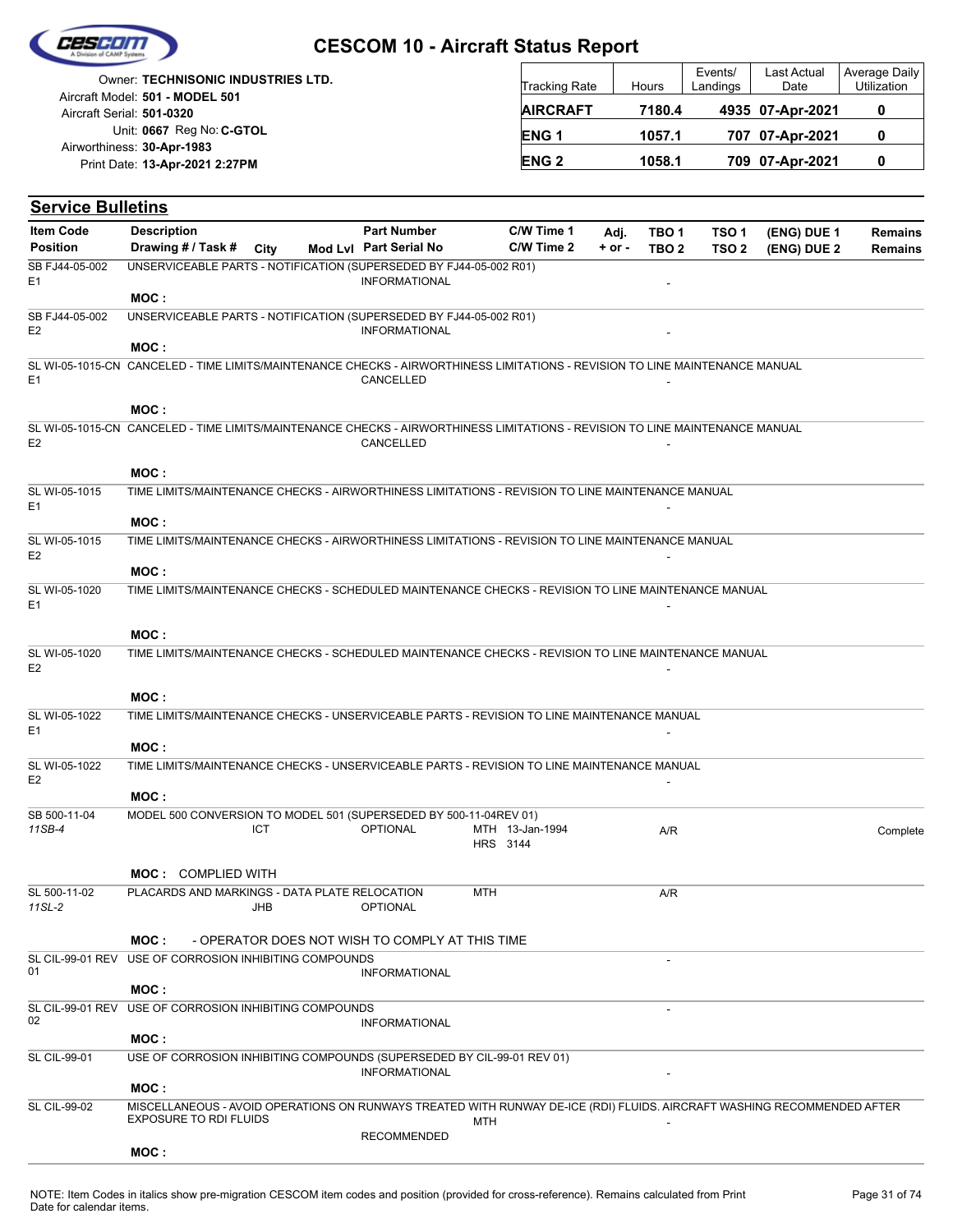|                                                              | Owner: TECHNISONIC INDUSTRIES LTD. |              | Tracking Rate |                    | <b>Hours</b>    | Events/<br>Landings | Last Actual<br>Date | Average Daily<br>Utilization |                  |                |
|--------------------------------------------------------------|------------------------------------|--------------|---------------|--------------------|-----------------|---------------------|---------------------|------------------------------|------------------|----------------|
| Aircraft Model: 501 - MODEL 501<br>Aircraft Serial: 501-0320 |                                    |              |               |                    | <b>AIRCRAFT</b> |                     | 7180.4              |                              | 4935 07-Apr-2021 | 0              |
| Unit: 0667 Reg No: C-GTOL                                    |                                    |              |               | <b>ENG1</b>        |                 | 1057.1              |                     | 707 07-Apr-2021              | 0                |                |
| Airworthiness: 30-Apr-1983<br>Print Date: 13-Apr-2021 2:27PM |                                    | <b>ENG 2</b> |               | 1058.1             |                 | 709 07-Apr-2021     | 0                   |                              |                  |                |
|                                                              | <b>Service Bulletins</b>           |              |               |                    |                 |                     |                     |                              |                  |                |
|                                                              |                                    |              |               |                    | C/W Time 1      | Adj.                | TBO <sub>1</sub>    | TSO <sub>1</sub>             | (ENG) DUE 1      | <b>Remains</b> |
| <b>Item Code</b>                                             | <b>Description</b>                 |              |               | <b>Part Number</b> |                 |                     |                     |                              |                  |                |

SL CIL-20-01 STANDARD PRACTICES - CESSNA CERTIFICATION OF NONDESTRUCTIVE TESTING FACILITIES/PERSONNEL(SUPERSEDED BY CIL-20-01 REV 01)

INFORMATIONAL -

|                         | MOC:                                                                                                                     |                      |               |                                    |     |          |
|-------------------------|--------------------------------------------------------------------------------------------------------------------------|----------------------|---------------|------------------------------------|-----|----------|
| SL 500-20-02 R27        | STANDARD PRACTICES - CESSNA CERTIFICATION OF NONDESTRUCTIVE TESTING FACILITIES/PERSONNEL (SUPERSEDED BY SL500-20-02 R28) | <b>INFORMATIONAL</b> |               |                                    | A/R |          |
|                         | MOC:                                                                                                                     |                      |               |                                    |     |          |
| SL 500-20-04            | STANDARD PRACTICES - CESSNA STANDARD PRACTICES MANUAL                                                                    | <b>INFORMATIONAL</b> |               |                                    |     |          |
|                         | MOC:                                                                                                                     |                      |               |                                    |     |          |
| SB 500-21-08            | SUPPLEMENTAL FLIGHT COMPARTMENT VENTILATION SYSTEM INSTALLATION (SUPERSEDED BY 500-21-08 REV 01)                         |                      |               |                                    |     |          |
| $21SB-8$                |                                                                                                                          | <b>OPTIONAL</b>      | <b>HRS</b> 10 | MTH 30-Apr-1983                    | A/R | Complete |
|                         | <b>MOC: COMPLIED WITH</b>                                                                                                |                      |               |                                    |     |          |
| SB 500-21-15<br>21SB-15 | FREON AIR CONDITIONING SYSTEM INSTALLATION (SUPERSEDED BY 500-21-15 REV 01)                                              | <b>OPTIONAL</b>      | <b>MTH</b>    |                                    | A/R |          |
|                         | MOC:<br>- OPERATOR DOES NOT WISH TO COMPLY AT THIS TIME                                                                  |                      |               |                                    |     |          |
| SB 500-21-16            | AIRCONDITIONING - COCKPIT AIR DISTRIBUTION - ADD SUPPLEMENTARY AIR OUTLETS ON SIDE CONSOLES                              |                      |               |                                    |     |          |
| 21SB-16                 |                                                                                                                          | <b>OPTIONAL</b>      | <b>MTH</b>    |                                    | A/R |          |
|                         | MOC:<br>- OPERATOR DOES NOT WISH TO COMPLY AT THIS TIME                                                                  |                      |               |                                    |     |          |
| SB 500-21-19<br>21SB-19 | AIR CONDITIONING - NOSE GEAR DOORS MODIFICATION                                                                          | <b>OPTIONAL</b>      | <b>MTH</b>    |                                    | A/R |          |
|                         | MOC:<br>- OPERATOR DOES NOT WISH TO COMPLY AT THIS TIME                                                                  |                      |               |                                    |     |          |
| SB 500-21-20            | CABIN VENTILATION MOTOR REPLACEMENT (SUPERSEDED BY 500-21-20 REV 01)                                                     |                      |               |                                    |     |          |
| 21SB-20                 | <b>SJC</b>                                                                                                               | <b>OPTIONAL</b>      |               | MTH 29-Jul-1999<br>HRS 4513        | A/R | Complete |
|                         | <b>MOC: COMPLIED WITH</b>                                                                                                |                      |               |                                    |     |          |
| SB 500-21-21<br>21SB-21 | OUTFLOW VALVE REPLACEMENT<br><b>ICT</b>                                                                                  |                      |               | MTH 13-Jan-1994<br><b>HRS</b> 3144 | A/R | Complete |
|                         | <b>MOC: COMPLIED WITH</b>                                                                                                |                      |               |                                    |     |          |
| SB 500-21-22            | AIR CONDITIONING - ALTERNATE FLOW CONTROL VALVE INSTALLATION                                                             |                      |               |                                    |     |          |
| 21SB-22                 | *CF                                                                                                                      | <b>OPTIONAL</b>      | <b>MTH</b>    |                                    | A/R |          |
|                         | MOC:                                                                                                                     |                      |               |                                    |     |          |
| SB 500-21-23<br>21SB-23 | ADDITIONAL OUTFLOW VALVE REPLACEMENTS<br><b>SJC</b>                                                                      | <b>MANDATORY</b>     |               | MTH 16-Jan-1996<br><b>HRS 3708</b> |     | Complete |
|                         | <b>MOC: COMPLIED WITH</b>                                                                                                |                      |               |                                    |     |          |
| SB 500-21-24<br>21SB-24 | AIR CONDITIONING - CABIN FAN AND DEFOG BLOWER WIRING IMPROVEMENT                                                         | <b>DISCRETIONARY</b> | <b>MTH</b>    |                                    | A/R |          |
|                         | MOC:                                                                                                                     |                      |               |                                    |     |          |
| SB 500-21-25            | AIR CONDITIONING - TEMPERATURE CONTROLLER IMPROVEMENT                                                                    | <b>OPTIONAL</b>      |               |                                    | A/R |          |
|                         | MOC:                                                                                                                     |                      |               |                                    |     |          |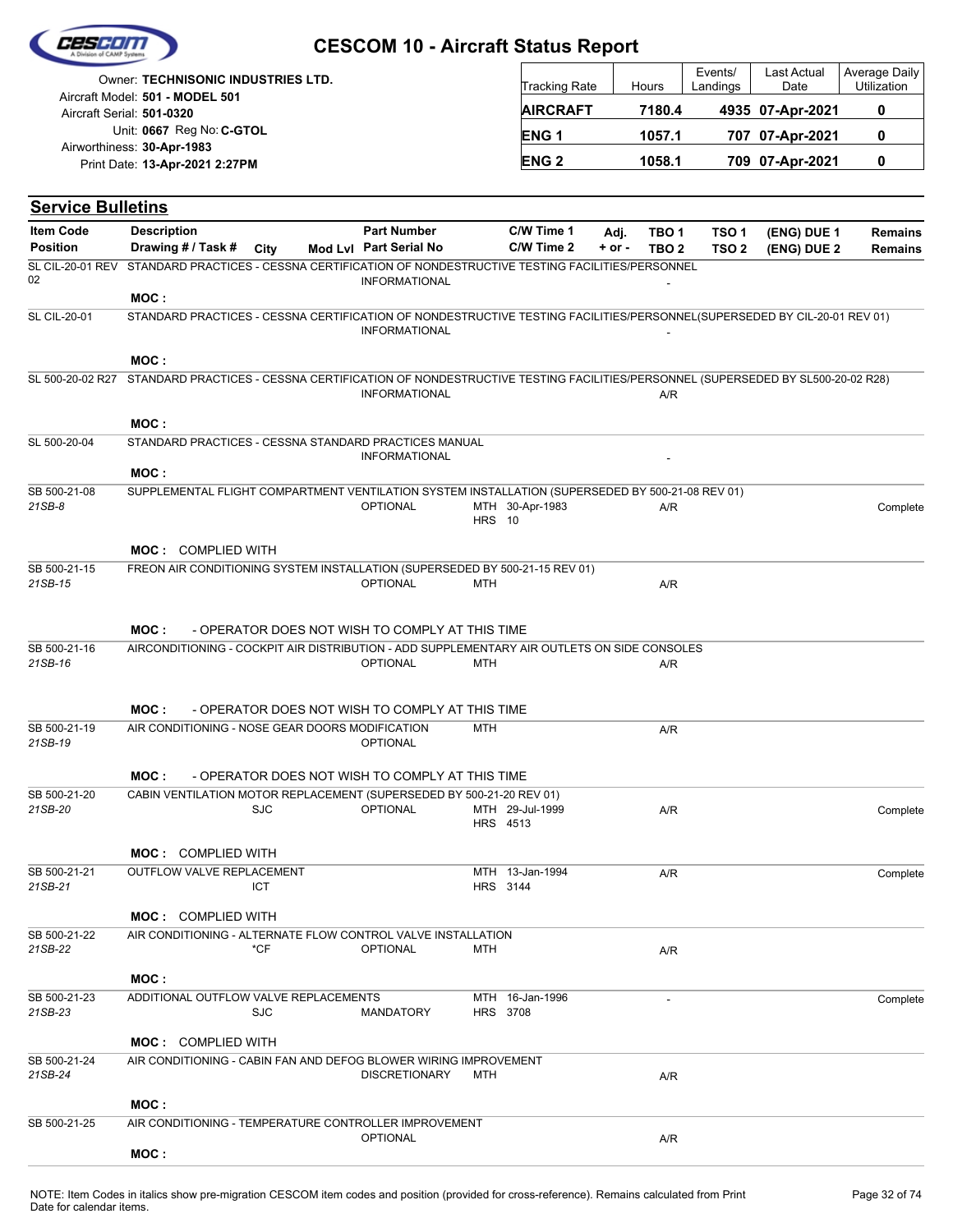|                          |                                                                                                                                     |            | <b>CESCOM 10 - Aircraft Status Report</b>       |                   |                                    |            |                  | Events/          | Last Actual      | Average Daily  |
|--------------------------|-------------------------------------------------------------------------------------------------------------------------------------|------------|-------------------------------------------------|-------------------|------------------------------------|------------|------------------|------------------|------------------|----------------|
|                          | Owner: TECHNISONIC INDUSTRIES LTD.<br>Aircraft Model: 501 - MODEL 501                                                               |            |                                                 |                   | Tracking Rate                      |            | Hours            | Landings         | Date             | Utilization    |
|                          | Aircraft Serial: 501-0320                                                                                                           |            |                                                 |                   | <b>AIRCRAFT</b>                    |            | 7180.4           |                  | 4935 07-Apr-2021 | 0              |
|                          | Unit: 0667 Reg No: C-GTOL                                                                                                           |            |                                                 |                   | <b>ENG1</b>                        |            | 1057.1           |                  | 707 07-Apr-2021  | 0              |
|                          | Airworthiness: 30-Apr-1983<br>Print Date: 13-Apr-2021 2:27PM                                                                        |            |                                                 |                   | <b>ENG2</b>                        |            | 1058.1           |                  | 709 07-Apr-2021  | 0              |
|                          |                                                                                                                                     |            |                                                 |                   |                                    |            |                  |                  |                  |                |
| <b>Service Bulletins</b> |                                                                                                                                     |            |                                                 |                   |                                    |            |                  |                  |                  |                |
| <b>Item Code</b>         | <b>Description</b>                                                                                                                  |            | <b>Part Number</b>                              |                   | C/W Time 1                         | Adj.       | TBO <sub>1</sub> | TSO <sub>1</sub> | (ENG) DUE 1      | <b>Remains</b> |
| <b>Position</b>          | Drawing # / Task #                                                                                                                  | City       | Mod Lvl Part Serial No                          |                   | C/W Time 2                         | $+$ or $-$ | TBO <sub>2</sub> | TSO <sub>2</sub> | (ENG) DUE 2      | Remains        |
| <b>SL CIL-21-01</b>      | COMPRESSOR MOTOR BRUSH LIFE LIMIT                                                                                                   |            | <b>INFORMATIONAL</b>                            |                   |                                    |            | $\overline{a}$   |                  |                  |                |
| <b>SL CIL-21-02 REV</b>  | MOC:<br>AIR CONDITIONING - ENVIRONMENTAL HOUR METER INSTALLATION                                                                    |            |                                                 |                   |                                    |            |                  |                  |                  |                |
| 01                       |                                                                                                                                     |            | <b>MANDATORY</b>                                |                   | MTH 17-Aug-2015                    |            |                  |                  |                  |                |
|                          | <b>MOC: DEFERRED - OWNER DOES NOT WISH TO COMPLY AT THIS TIME.</b>                                                                  |            |                                                 |                   |                                    |            |                  |                  |                  |                |
| <b>SL CIL-21-02</b>      | ENVIRONMENTAL HOUR METER INSTALLATION (SUPERSEDED BY CIL-21-02 REV 01)                                                              |            | <b>OPTIONAL</b>                                 |                   |                                    |            |                  |                  |                  |                |
| SL 500-21-20             | MOC:<br>AIR CONDITIONING - COMPRESSOR DRIVE MOTOR BRUSH INSPECTION/REPLACEMENT (FORT WORTH AIRWORKS INC. - ZEPHYR AIR CONDITIONING) |            |                                                 |                   |                                    |            |                  |                  |                  |                |
| 21SL-20                  |                                                                                                                                     |            | <b>RECOMMENDED</b>                              | <b>MTH</b>        |                                    |            |                  |                  |                  |                |
| NOT APPLICABLE           |                                                                                                                                     | <b>JHB</b> |                                                 | <b>HRS</b>        |                                    |            | 300              |                  |                  |                |
|                          | MOC:                                                                                                                                |            |                                                 |                   |                                    |            |                  |                  |                  |                |
| SB 500-22-07             | AUTO FLIGHT - SINGLE AND DUAL ACCELEROMETER INSTALLATION                                                                            |            |                                                 |                   |                                    |            |                  |                  |                  |                |
| 22SB-7                   |                                                                                                                                     | <b>SJC</b> | <b>OPTIONAL</b>                                 |                   | MTH 09-Mar-1999<br><b>HRS</b> 4487 |            | A/R              |                  |                  | Complete       |
|                          | <b>MOC: COMPLIED WITH</b>                                                                                                           |            |                                                 |                   |                                    |            |                  |                  |                  |                |
| SB 500-22-09<br>22SB-9   | AUTO FLIGHT - FLIGHT DIRECTOR COMPUTER VERTICAL SPEED HOLD WIRING MODIFICATION                                                      | <b>SMF</b> | <b>OPTIONAL</b>                                 |                   | MTH 19-Jun-2003                    |            |                  |                  |                  |                |
|                          |                                                                                                                                     |            |                                                 |                   | HRS 5345                           |            | A/R              |                  |                  | Complete       |
|                          | <b>MOC: COMPLIED WITH</b>                                                                                                           |            |                                                 |                   |                                    |            |                  |                  |                  |                |
| SB 500-23-10             | COMMUNICATION - FLITEFONE III INSTALLATION (SUPERSEDED BY 500-23-10 REV 01)                                                         |            |                                                 |                   |                                    |            |                  |                  |                  |                |
| 23SB-10                  |                                                                                                                                     |            | <b>OPTIONAL</b>                                 | MTH               |                                    |            | A/R              |                  |                  |                |
|                          | MOC :                                                                                                                               |            | - OPERATOR DOES NOT WISH TO COMPLY AT THIS TIME |                   |                                    |            |                  |                  |                  |                |
| SB 500-23-15             | STATIC DISCHARGE IMPROVEMENT (SUPERSEDED BY 500-23-15 REV 01)                                                                       |            |                                                 |                   |                                    |            |                  |                  |                  |                |
| 23SB-15                  |                                                                                                                                     | <b>JHB</b> | <b>OPTIONAL</b>                                 | MTH               |                                    |            | A/R              |                  |                  |                |
|                          | MOC :                                                                                                                               |            | - OPERATOR DOES NOT WISH TO COMPLY AT THIS TIME |                   |                                    |            |                  |                  |                  |                |
| SB 500-23-16             | COMMUNICATIONS - STATIC WICK REPLACEMENT                                                                                            |            |                                                 | <b>MTH</b>        |                                    |            | A/R              |                  |                  |                |
| 23SB-16                  | MOC:                                                                                                                                | *CF        | <b>OPTIONAL</b>                                 |                   |                                    |            |                  |                  |                  |                |
|                          | SB 500-23-17 REV COLLINS 8.33 KHZ COMMUNICATION RADIO INSTALLATION                                                                  |            |                                                 |                   |                                    |            |                  |                  |                  |                |
| 01                       |                                                                                                                                     |            | <b>OPTIONAL</b>                                 | <b>MTH</b>        |                                    |            | A/R              |                  |                  |                |
| 23SB-17: REV1            | MOC:                                                                                                                                |            |                                                 |                   |                                    |            |                  |                  |                  |                |
| SB 500-23-18             | COMMUNICATION - VLF NOISE FILTER CAPACITOR REMOVAL/REPLACEMENT (SUPERSEDED BY 500-23-18 REV 01)                                     |            |                                                 |                   |                                    |            |                  |                  |                  |                |
| 23SB-18                  |                                                                                                                                     | <b>SJC</b> | <b>MANDATORY</b>                                |                   | MTH 15-Oct-1999<br>HRS 4546        |            | A/R              |                  |                  | Complete       |
|                          | <b>MOC: COMPLIED WITH - NOT APPLICABLE-EQUIPMENT NOT INSTALLED</b>                                                                  |            |                                                 |                   |                                    |            |                  |                  |                  |                |
| SL 500-23-14             | COMMUNICATION - 66 TRA MICROPHONE CORD REPLACEMENT PROGRAM                                                                          |            |                                                 |                   |                                    |            |                  |                  |                  |                |
| 23SL-14                  |                                                                                                                                     | JHB        | <b>RECOMMENDED</b>                              | MTH<br><b>HRS</b> |                                    |            | 300              |                  |                  |                |
|                          | OPERATOR DOES NOT WISH TO COMPLY AT THIS TIME                                                                                       |            |                                                 |                   |                                    |            |                  |                  |                  |                |
|                          | MOC:                                                                                                                                |            |                                                 |                   |                                    |            |                  |                  |                  |                |

CRECCAR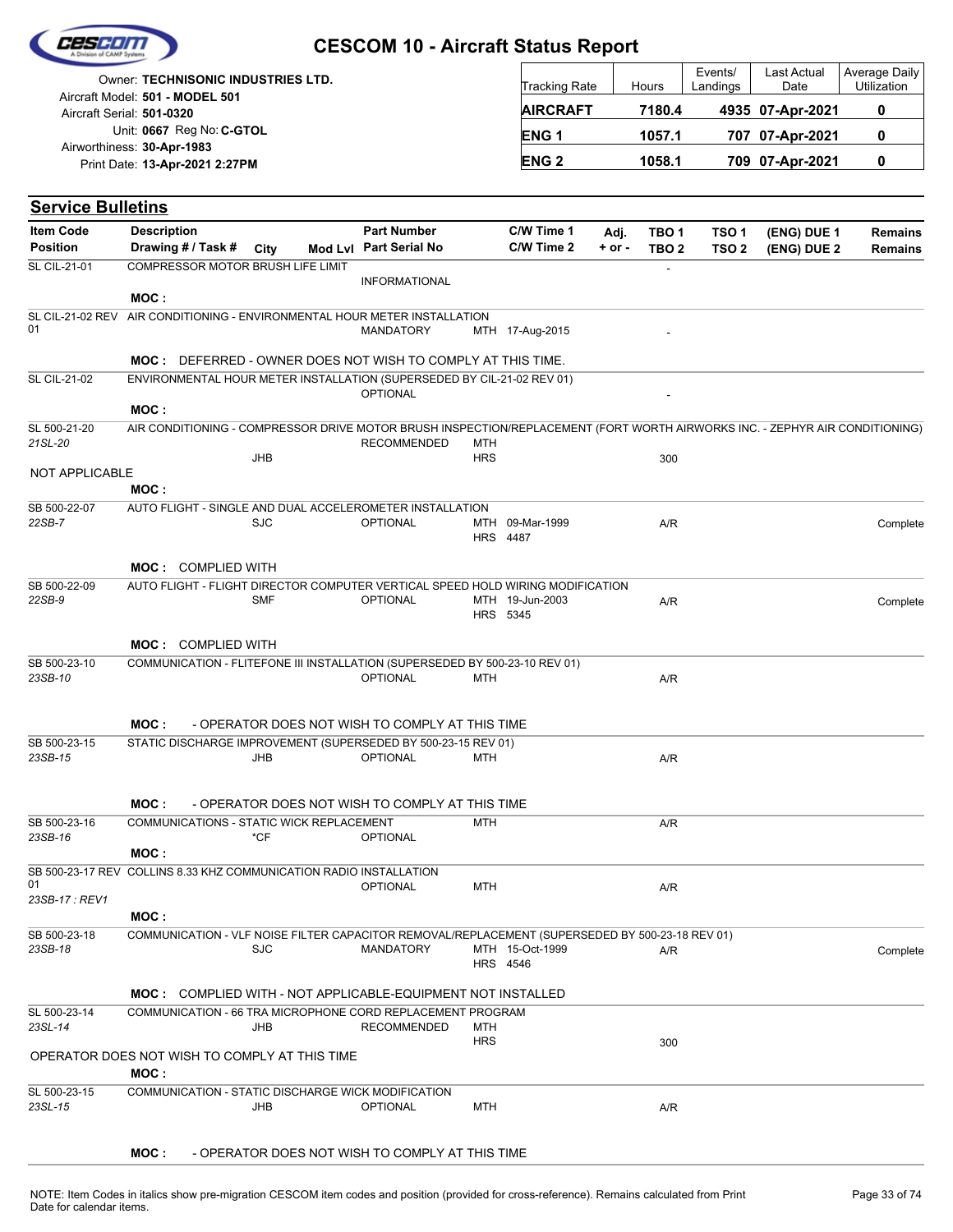| Cescom |  |
|--------|--|
|        |  |
|        |  |

| Owner: <b>TECHNISONIC INDUSTRIES LTD.</b>                    | <b>Tracking Rate</b> | Hours  | Events/<br>Landings | Last Actual<br>Date | Average Daily<br>Utilization |
|--------------------------------------------------------------|----------------------|--------|---------------------|---------------------|------------------------------|
| Aircraft Model: 501 - MODEL 501<br>Aircraft Serial: 501-0320 | <b>AIRCRAFT</b>      | 7180.4 |                     | 4935 07-Apr-2021    |                              |
| Unit: 0667 Reg No: C-GTOL<br>Airworthiness: 30-Apr-1983      | <b>ENG1</b>          | 1057.1 |                     | 707 07-Apr-2021     |                              |
| Print Date: 13-Apr-2021 2:27PM                               | <b>ENG 2</b>         | 1058.1 |                     | 709 07-Apr-2021     |                              |

| <b>Service Bulletins</b>                                                                            |                                            |            |                                                                                                           |               |                 |            |                  |                  |             |                |
|-----------------------------------------------------------------------------------------------------|--------------------------------------------|------------|-----------------------------------------------------------------------------------------------------------|---------------|-----------------|------------|------------------|------------------|-------------|----------------|
| <b>Item Code</b>                                                                                    | <b>Description</b>                         |            | <b>Part Number</b>                                                                                        |               | C/W Time 1      | Adj.       | TBO 1            | TSO 1            | (ENG) DUE 1 | <b>Remains</b> |
| <b>Position</b>                                                                                     | Drawing # / Task # City                    |            | Mod Lvl Part Serial No                                                                                    |               | C/W Time 2      | $+$ or $-$ | TBO <sub>2</sub> | TSO <sub>2</sub> | (ENG) DUE 2 | Remains        |
| SB 500-24-05<br>24SB-5                                                                              |                                            |            | ELECTRICAL - BATTERY TEMPERATURE MONITOR GAUGE SYSTEM (SUPERSEDED BY 500-24-05 REV 01)<br><b>OPTIONAL</b> |               | MTH 30-Apr-1983 |            | A/R              |                  |             | Complete       |
|                                                                                                     |                                            |            |                                                                                                           | <b>HRS</b> 10 |                 |            |                  |                  |             |                |
|                                                                                                     | <b>MOC: COMPLIED WITH</b>                  |            |                                                                                                           |               |                 |            |                  |                  |             |                |
| SB 500-24-16 REV ELECTRICAL POWER - CONTROL WHEEL ELECTRICAL CABLE REPLACEMENT<br>01                |                                            |            | OPTIONAL                                                                                                  | MTH           |                 |            | A/R              |                  |             |                |
| 24SB-16 : REV1                                                                                      | MOC :                                      |            |                                                                                                           |               |                 |            |                  |                  |             |                |
| SB 500-24-17 REV GENERATOR CONTROL UNIT START CIRCUIT MODIFICATION (SUPERSEDED BY 500-24-17 REV 03) |                                            |            |                                                                                                           |               |                 |            |                  |                  |             |                |
| 02<br>24SB-17: REV2                                                                                 |                                            | JHB        | <b>RECOMMENDED</b>                                                                                        | MTH           |                 |            | A/R              |                  |             |                |
|                                                                                                     | MOC:                                       |            | - OPERATOR DOES NOT WISH TO COMPLY AT THIS TIME                                                           |               |                 |            |                  |                  |             |                |
| SB 500-24-18                                                                                        |                                            |            | ELECTRICAL POWER - WING TIP WIRE BUNDLE PROTECTIVE COVER INSTALLATION                                     |               |                 |            |                  |                  |             |                |
| 24SB-18                                                                                             |                                            | <b>SJC</b> | <b>RECOMMENDED</b>                                                                                        | HRS 3768      | MTH 26-Mar-1996 |            | A/R              |                  |             | Complete       |
|                                                                                                     | <b>MOC: COMPLIED WITH</b>                  |            |                                                                                                           |               |                 |            |                  |                  |             |                |
| SB 500-24-20 REV ELECTRICAL POWER - OVERVOLTAGE MONITOR SYSTEM INSTALLATION                         |                                            |            |                                                                                                           |               |                 |            |                  |                  |             |                |
| 01<br>24SB-20: REV1                                                                                 |                                            |            | <b>OPTIONAL</b>                                                                                           | <b>MTH</b>    |                 |            | A/R              |                  |             |                |
|                                                                                                     | MOC:                                       |            |                                                                                                           |               |                 |            |                  |                  |             |                |
| SB 500-24-21                                                                                        |                                            |            | ELECTRICAL POWER - BATTERY DISCONNECT RELAY ACCESS IMPROVEMENT                                            |               |                 |            |                  |                  |             |                |
| 24SB-21                                                                                             |                                            |            | <b>OPTIONAL</b>                                                                                           | MTH           |                 |            | A/R              |                  |             |                |
|                                                                                                     | MOC:                                       |            |                                                                                                           |               |                 |            |                  |                  |             |                |
| SB 500-24-22                                                                                        |                                            |            | ELECTRICAL POWER - SEALED LEAD ACID BATTERY INSTALLATION                                                  |               |                 |            |                  |                  |             |                |
| 24SB-22                                                                                             |                                            |            | <b>OPTIONAL</b>                                                                                           | MTH           |                 |            | A/R              |                  |             |                |
|                                                                                                     | MOC:                                       |            |                                                                                                           |               |                 |            |                  |                  |             |                |
| SB 500-24-23                                                                                        |                                            |            | ELECTRICAL POWER - MAGNETIC CIRCUIT BREAKER MODIFICATION                                                  |               |                 |            |                  |                  |             |                |
|                                                                                                     |                                            |            | <b>OPTIONAL</b>                                                                                           |               |                 |            | A/R              |                  |             |                |
|                                                                                                     | MOC:                                       |            |                                                                                                           |               |                 |            |                  |                  |             |                |
| SB 500-25-17<br>25SB-17                                                                             |                                            |            | AFT PORTABLE SEAT INSTALLATION (SUPERSEDED BY 500-25-17 REV 01)<br><b>OPTIONAL</b>                        | MTH           |                 |            | A/R              |                  |             |                |
|                                                                                                     |                                            |            |                                                                                                           |               |                 |            |                  |                  |             |                |
|                                                                                                     | MOC :                                      |            | - OPERATOR DOES NOT WISH TO COMPLY AT THIS TIME                                                           |               |                 |            |                  |                  |             |                |
| SB 500-25-20                                                                                        |                                            |            | EQUIPMENT/FURNISHINGS - STRETCHER INSTALLATION (SUPERSEDED BY 500-25-20 REV 01)                           |               |                 |            |                  |                  |             |                |
| 25SB-20                                                                                             |                                            |            | OPTIONAL MTH                                                                                              |               |                 |            | A/R              |                  |             |                |
|                                                                                                     |                                            |            |                                                                                                           |               |                 |            |                  |                  |             |                |
|                                                                                                     | MOC :                                      |            | - OPERATOR DOES NOT WISH TO COMPLY AT THIS TIME                                                           |               |                 |            |                  |                  |             |                |
| SB 500-25-22                                                                                        | THREE PLACE SIDE FACING COUCH INSTALLATION |            |                                                                                                           | <b>MTH</b>    |                 |            | A/R              |                  |             |                |
| 25SB-22                                                                                             |                                            |            | <b>OPTIONAL</b>                                                                                           |               |                 |            |                  |                  |             |                |
|                                                                                                     | MOC:                                       |            | - OPERATOR DOES NOT WISH TO COMPLY AT THIS TIME                                                           |               |                 |            |                  |                  |             |                |
| SB 500-25-26                                                                                        |                                            |            | EQUIPMENT/FURNISHINGS CREW SEAT BACK MODIFICATION                                                         |               |                 |            |                  |                  |             |                |
| 25SB-26                                                                                             |                                            | JHB        | <b>OPTIONAL</b>                                                                                           | <b>MTH</b>    |                 |            | A/R              |                  |             |                |
|                                                                                                     |                                            |            |                                                                                                           |               |                 |            |                  |                  |             |                |
|                                                                                                     | MOC :                                      |            | - OPERATOR DOES NOT WISH TO COMPLY AT THIS TIME                                                           |               |                 |            |                  |                  |             |                |
| SB 500-25-27<br>25SB-27                                                                             |                                            | <b>FMN</b> | EQUIPMENT/FURNISHINGS - LOCATOR BEACON RESET CIRUIT VOLTAGE LIMIT RESISTOR REMOVAL<br>MANDATORY           |               | MTH 19-Nov-1993 |            | A/R              |                  |             | Complete       |
|                                                                                                     |                                            |            |                                                                                                           |               | HRS 3085        |            |                  |                  |             |                |

#### **MOC :** COMPLIED WITH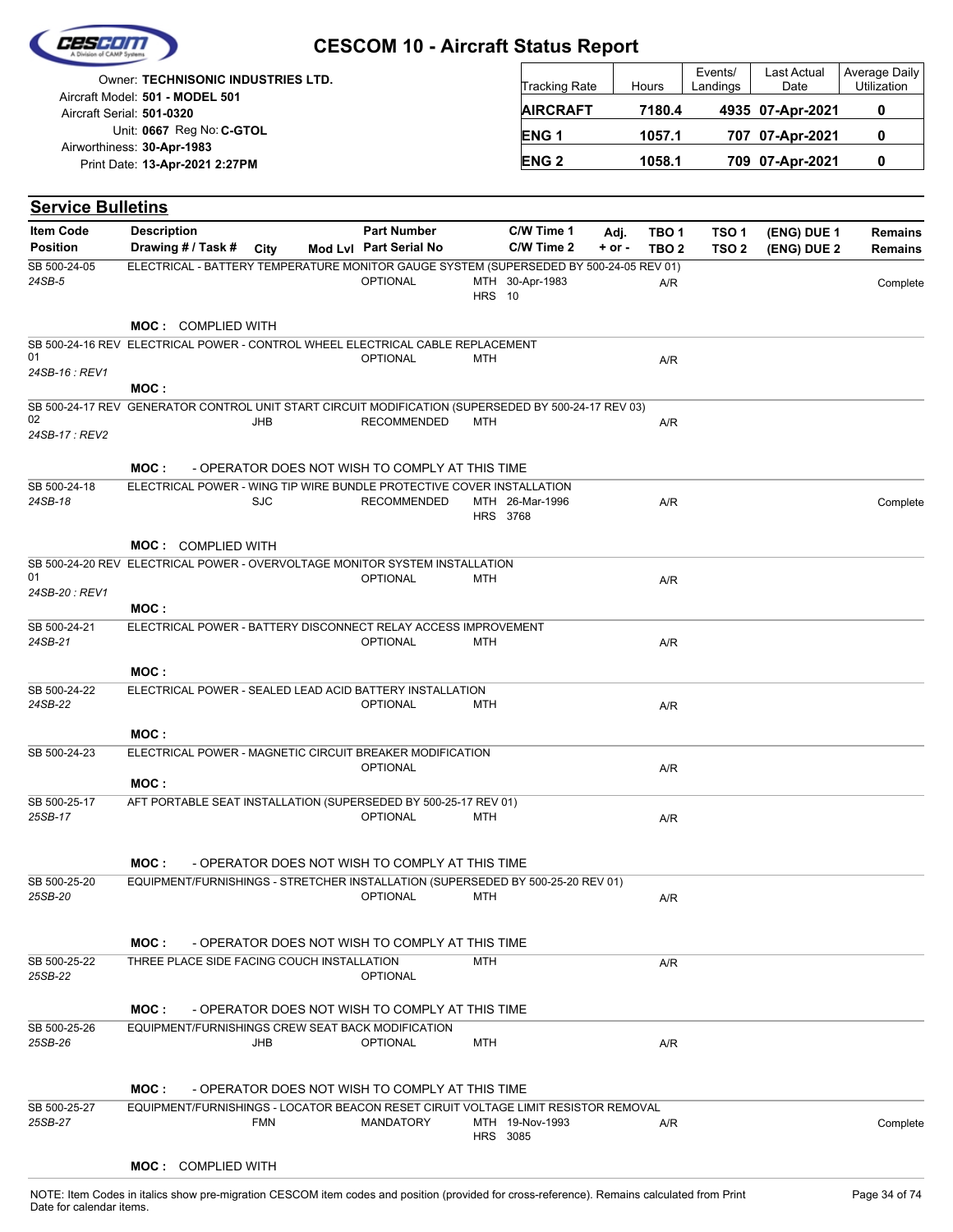|                          |                                                                                                                                                                       | <b>CESCOM 10 - Aircraft Status Report</b>       |                          |                             |            |                  |                     |                     |                              |
|--------------------------|-----------------------------------------------------------------------------------------------------------------------------------------------------------------------|-------------------------------------------------|--------------------------|-----------------------------|------------|------------------|---------------------|---------------------|------------------------------|
|                          | <b>Owner: TECHNISONIC INDUSTRIES LTD.</b>                                                                                                                             |                                                 |                          | Tracking Rate               |            | Hours            | Events/<br>Landings | Last Actual<br>Date | Average Daily<br>Utilization |
|                          | Aircraft Model: 501 - MODEL 501<br>Aircraft Serial: 501-0320                                                                                                          |                                                 |                          | <b>AIRCRAFT</b>             |            | 7180.4           |                     | 4935 07-Apr-2021    | 0                            |
|                          | Unit: 0667 Reg No: C-GTOL                                                                                                                                             |                                                 |                          | ENG <sub>1</sub>            |            | 1057.1           |                     | 707 07-Apr-2021     | 0                            |
|                          | Airworthiness: 30-Apr-1983                                                                                                                                            |                                                 |                          |                             |            |                  |                     |                     |                              |
|                          | Print Date: 13-Apr-2021 2:27PM                                                                                                                                        |                                                 |                          | <b>ENG2</b>                 |            | 1058.1           |                     | 709 07-Apr-2021     | 0                            |
| <b>Service Bulletins</b> |                                                                                                                                                                       |                                                 |                          |                             |            |                  |                     |                     |                              |
| <b>Item Code</b>         | <b>Description</b>                                                                                                                                                    | <b>Part Number</b>                              |                          | C/W Time 1                  | Adj.       | TBO <sub>1</sub> | TSO <sub>1</sub>    | (ENG) DUE 1         | <b>Remains</b>               |
| <b>Position</b>          | Drawing # / Task #<br>City                                                                                                                                            | Mod Lvl Part Serial No                          |                          | C/W Time 2                  | $+$ or $-$ | TBO <sub>2</sub> | TSO <sub>2</sub>    | (ENG) DUE 2         | <b>Remains</b>               |
| 01                       | SB 500-25-28 REV FOUR-POINT RESTRAINT SYSTEM INSTALLATION<br><b>JHB</b>                                                                                               | <b>OPTIONAL</b>                                 | <b>MTH</b>               |                             |            | A/R              |                     |                     |                              |
| 25SB-28 : REV1           |                                                                                                                                                                       |                                                 |                          |                             |            |                  |                     |                     |                              |
|                          | MOC :                                                                                                                                                                 | - OPERATOR DOES NOT WISH TO COMPLY AT THIS TIME |                          |                             |            |                  |                     |                     |                              |
|                          | SB 500-25-31 REV EQUIPMENT/FURNISHINGS - ARTEX C406-2 THREE-FREQUENCY EMERGENCY LOCATOR TRANSMITTER (ELT) (SUPERSEDED BY 500-25-31 REV 03)                            |                                                 |                          |                             |            |                  |                     |                     |                              |
| 02<br>25SB-31 : REV2     |                                                                                                                                                                       | <b>OPTIONAL</b>                                 |                          |                             |            | A/R              |                     |                     |                              |
|                          | MOC:                                                                                                                                                                  |                                                 |                          |                             |            |                  |                     |                     |                              |
|                          | SB 500-25-31 REV ARTEX C406-2 THREE-FREQUENCY EMERGENCY LOCATORTRANSMITTER (ELT)                                                                                      |                                                 |                          |                             |            |                  |                     |                     |                              |
| 03                       | MOC:                                                                                                                                                                  | OPTIONAL                                        |                          |                             |            | A/R              |                     |                     |                              |
| SL 500-25-03             | INSPECTION/MODIFICATION OF PERSONAL FLOTATION DEVICES                                                                                                                 |                                                 |                          |                             |            |                  |                     |                     |                              |
| 25SL-3                   | <b>FMN</b>                                                                                                                                                            | <b>MANDATORY</b>                                |                          | MTH 19-Nov-1993             |            | A/R              |                     |                     | Complete                     |
|                          |                                                                                                                                                                       |                                                 |                          | <b>HRS 3085</b>             |            |                  |                     |                     |                              |
|                          | <b>MOC: COMPLIED WITH</b>                                                                                                                                             |                                                 |                          |                             |            |                  |                     |                     |                              |
| SL 500-25-04             | MODIFICATION OF INERTIA REEL ON CREW SEATS WITH 4 AND 5 POINT RESTRAINT                                                                                               |                                                 |                          |                             |            |                  |                     |                     |                              |
| 25SL-4                   | JHB                                                                                                                                                                   | <b>MANDATORY</b>                                | <b>HRS</b> 256           | MTH 01-Feb-1984             |            | A/R              |                     |                     | Complete                     |
|                          |                                                                                                                                                                       |                                                 |                          |                             |            |                  |                     |                     |                              |
|                          | <b>MOC: COMPLIED WITH</b>                                                                                                                                             |                                                 |                          |                             |            |                  |                     |                     |                              |
| SL 500-25-05<br>25SL-5   | SWITLIK INFLATABLE LIFE PRESERVER INSPECTION<br><b>JHB</b>                                                                                                            | <b>INFORMATIONAL</b>                            | <b>MTH</b><br><b>HRS</b> |                             |            | 150              |                     |                     |                              |
| NOT APPLICABLE           |                                                                                                                                                                       |                                                 |                          |                             |            |                  |                     |                     |                              |
|                          | MOC:                                                                                                                                                                  |                                                 |                          |                             |            |                  |                     |                     |                              |
| SL 500-25-08<br>25SL-08  | TRANSMITTAL OF EASTERN AERO MARINE SERVICE BULLETIN SBV-25-2, EQUIPMENT/FURNISHINGS - LIFE PRESERVERS AND INDIVIDUAL FLOTATION<br>DEVICES REPLACEMENT OF CO2 INFLATOR |                                                 |                          |                             |            |                  |                     |                     |                              |
|                          | <b>SJC</b>                                                                                                                                                            | <b>MANDATORY</b>                                |                          | MTH 24-Jan-1997             |            |                  |                     |                     | Complete                     |
|                          |                                                                                                                                                                       |                                                 |                          | HRS 3937                    |            |                  |                     |                     |                              |
|                          | <b>MOC: COMPLIED WITH</b>                                                                                                                                             |                                                 |                          |                             |            |                  |                     |                     |                              |
| SL 500-25-09             | EQUIPMENT/FURNISHINGS - GLARESHIELD ATTACHMENT SCREW(S) INSPECTION/REPLACEMENT                                                                                        |                                                 |                          |                             |            |                  |                     |                     |                              |
| 25SL-09                  | <b>SJC</b>                                                                                                                                                            | <b>RECOMMENDED</b>                              |                          | MTH 16-Apr-2001<br>HRS 4870 |            | A/R              |                     |                     | Complete                     |
|                          |                                                                                                                                                                       |                                                 |                          |                             |            |                  |                     |                     |                              |
|                          | <b>MOC: COMPLIED WITH</b>                                                                                                                                             |                                                 |                          |                             |            |                  |                     |                     |                              |
| 01                       | SB 500-26-02 REV FIRE PROTECTION - FIRE BOTTLE WIRE IDENTIFICATION SLEEVE INSTALLATION<br><b>YHM</b>                                                                  | <b>MANDATORY</b>                                |                          | MTH 01-Jul-2006             |            | A/R              |                     |                     | Complete                     |
| 26SB-02 : REV1           |                                                                                                                                                                       |                                                 |                          | HRS 5820                    |            |                  |                     |                     |                              |
|                          | <b>MOC: COMPLIED WITH</b>                                                                                                                                             |                                                 |                          |                             |            |                  |                     |                     |                              |
| ASL 500-26-02            | FIRE PROTECTION - TRANSMITTAL OF MEGGITT SAFETY SYSTEMS SERVICE BULLETIN 26-36 - THERMISTORS DETECTORS                                                                |                                                 |                          |                             |            |                  |                     |                     |                              |
| 26ASL02                  | YHM                                                                                                                                                                   | MANDATORY                                       |                          | MTH 02-Aug-2007             |            | A/R              |                     |                     | Complete                     |
|                          |                                                                                                                                                                       |                                                 |                          | HRS 5979                    |            |                  |                     |                     |                              |
|                          | <b>MOC: COMPLIED WITH</b>                                                                                                                                             |                                                 |                          |                             |            |                  |                     |                     |                              |
|                          | SL CIL-26-01 REV FIRE PROTECTION - FIRE EXTINGUISHER BOTTLE CARTRIDGE GROUND STUD TORQUING                                                                            |                                                 |                          |                             |            |                  |                     |                     |                              |
| 01                       |                                                                                                                                                                       | <b>MANDATORY</b>                                | MTH                      |                             |            |                  |                     |                     |                              |
|                          | MOC:                                                                                                                                                                  |                                                 |                          |                             |            |                  |                     |                     |                              |
| <b>SL CIL-26-01</b>      | FIRE PROTECTION - FIRE EXTINGUISHER BOTTLE CARTRIDGE GROUND STUD TORQUING (SUPERSEDED BY CIL-26-01 REV 01)                                                            |                                                 |                          |                             |            |                  |                     |                     |                              |
|                          |                                                                                                                                                                       | SUPERSEDED                                      |                          |                             |            |                  |                     |                     |                              |
|                          | MOC:                                                                                                                                                                  |                                                 |                          |                             |            |                  |                     |                     |                              |
| SL 500-26-01             | <b>ENGINE FIRE WARNING TRAY</b>                                                                                                                                       | <b>RECOMMENDED</b>                              |                          | MTH 15-Mar-1984             |            | A/R              |                     |                     | Complete                     |
| 26SL-1                   | JHB                                                                                                                                                                   |                                                 | <b>HRS 305</b>           |                             |            |                  |                     |                     |                              |
|                          | <b>MOC: COMPLIED WITH</b>                                                                                                                                             |                                                 |                          |                             |            |                  |                     |                     |                              |
|                          |                                                                                                                                                                       |                                                 |                          |                             |            |                  |                     |                     |                              |

Cescam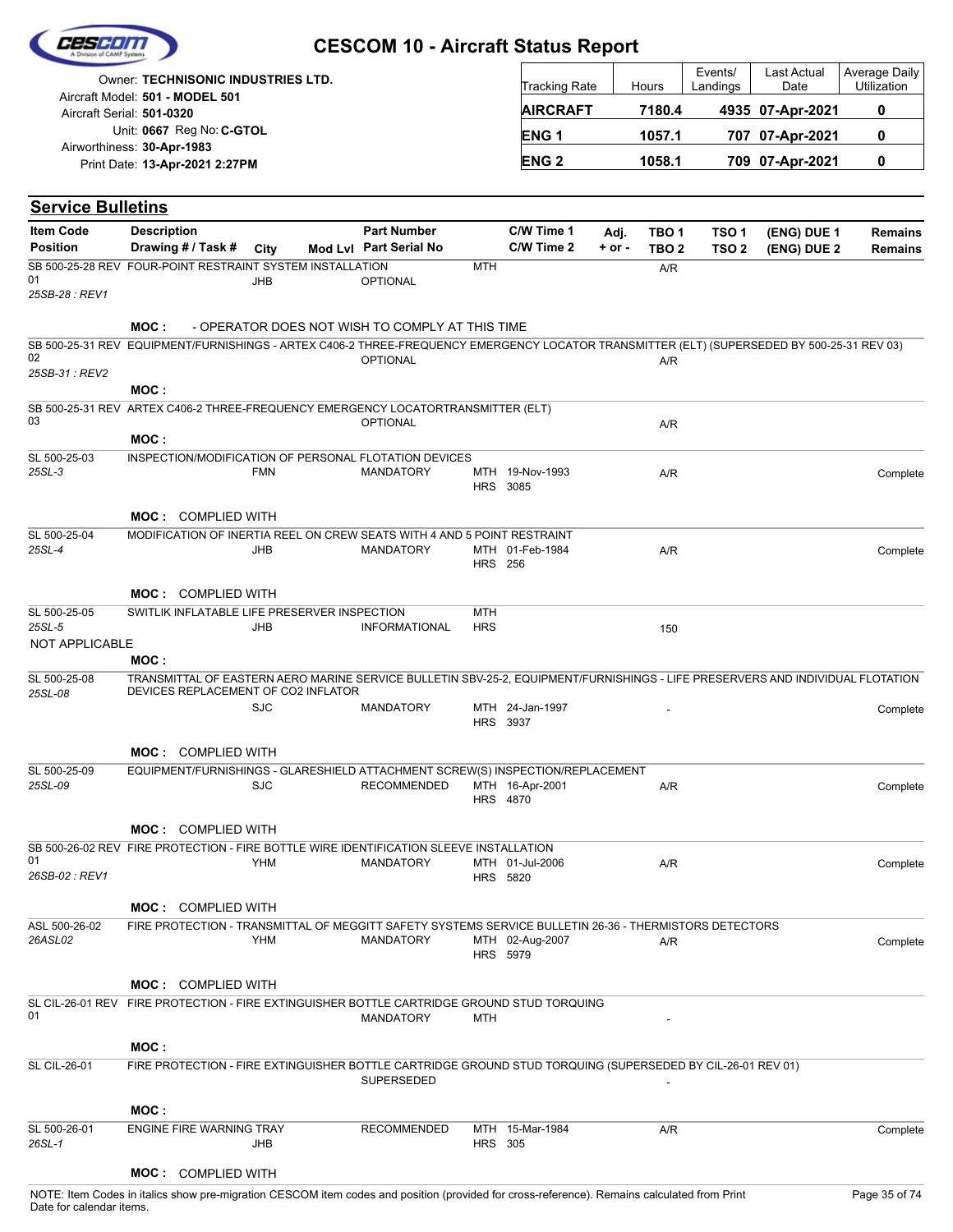| 725600                                                                | <b>CESCOM 10 - Aircraft Status Report</b> |                      |        |                     |                     |                                     |
|-----------------------------------------------------------------------|-------------------------------------------|----------------------|--------|---------------------|---------------------|-------------------------------------|
| Owner: TECHNISONIC INDUSTRIES LTD.<br>Aircraft Model: 501 - MODEL 501 |                                           | <b>Tracking Rate</b> | Hours  | Events/<br>Landings | Last Actual<br>Date | Average Daily<br><b>Utilization</b> |
| Aircraft Serial: 501-0320                                             |                                           | <b>AIRCRAFT</b>      | 7180.4 |                     | 4935 07-Apr-2021    | 0                                   |
| Unit: 0667 Reg No: C-GTOL<br>Airworthiness: 30-Apr-1983               |                                           | ENG <sub>1</sub>     | 1057.1 |                     | 707 07-Apr-2021     | 0                                   |
| Print Date: 13-Apr-2021 2:27PM                                        |                                           | <b>ENG 2</b>         | 1058.1 |                     | 709 07-Apr-2021     | 0                                   |

| <b>Service Bulletins</b>                |                                                                                              |            |  |                        |                |                                    |            |                  |                  |             |                |
|-----------------------------------------|----------------------------------------------------------------------------------------------|------------|--|------------------------|----------------|------------------------------------|------------|------------------|------------------|-------------|----------------|
| <b>Item Code</b>                        | <b>Description</b>                                                                           |            |  | <b>Part Number</b>     |                | C/W Time 1                         | Adj.       | TBO <sub>1</sub> | TSO <sub>1</sub> | (ENG) DUE 1 | <b>Remains</b> |
| <b>Position</b>                         | Drawing # / Task # City                                                                      |            |  | Mod Lvl Part Serial No |                | C/W Time 2                         | $+$ or $-$ | TBO <sub>2</sub> | TSO <sub>2</sub> | (ENG) DUE 2 | <b>Remains</b> |
| SB 500-27-10<br>27SB-10                 | FLIGHT CONTROLS - AILERON ACTUATOR CABLE GUARD MODIFICATION (SUPERSEDED BY 500-27-10 REV 01) | <b>JHB</b> |  | <b>RECOMMENDED</b>     | <b>HRS 305</b> | MTH 14-Mar-1984                    |            | A/R              |                  |             | Complete       |
|                                         | <b>MOC: COMPLIED WITH</b>                                                                    |            |  |                        |                |                                    |            |                  |                  |             |                |
| SB 500-27-11<br>27SB-11                 | FLIGHT CONTROLS - FLAP BEARING AND ROLLER REPLACEMENT (SUPERSEDED BY 500-27-11 REV 01)       |            |  |                        |                |                                    |            |                  |                  |             |                |
|                                         |                                                                                              | <b>JHB</b> |  | <b>OPTIONAL</b>        | MTH            |                                    |            | A/R              |                  |             |                |
|                                         | MOC :<br>- OPERATOR DOES NOT WISH TO COMPLY AT THIS TIME                                     |            |  |                        |                |                                    |            |                  |                  |             |                |
| SB 500-27-13<br>27SB-13                 | FLIGHT CONTROLS - SPEED BRAKE PUSH ROD REPLACEMENT                                           |            |  | <b>OPTIONAL</b>        | <b>MTH</b>     |                                    |            | A/R              |                  |             |                |
|                                         | MOC:                                                                                         |            |  |                        |                |                                    |            |                  |                  |             |                |
| SB 500-27-14<br>27SB-14                 | FLIGHT CONTROLS - FLAP MOTOR CONNECTOR INSTALLATION (SUPERSEDED BY 500-27-14 REV 01)         |            |  |                        |                |                                    |            |                  |                  |             |                |
|                                         |                                                                                              | *CF        |  | <b>OPTIONAL</b>        | <b>MTH</b>     |                                    |            | A/R              |                  |             |                |
|                                         | MOC:                                                                                         |            |  |                        |                |                                    |            |                  |                  |             |                |
| 01                                      | SB 500-27-15 REV FLAP GEARBOX REPLACEMENT (SUPERSEDED BY 500-27-15 REV 02)                   |            |  |                        |                |                                    |            |                  |                  |             |                |
| 27SB-15 : REV1                          |                                                                                              | <b>SJC</b> |  | <b>RECOMMENDED</b>     |                | MTH 24-Jan-1997<br>HRS 3937        |            |                  |                  |             | Complete       |
|                                         |                                                                                              |            |  |                        |                |                                    |            |                  |                  |             |                |
| SB 500-27-16                            | <b>MOC: COMPLIED WITH</b><br>ELEVATOR ELECTRIC TRIM ACTUATOR REPLACEMENT                     |            |  |                        |                | MTH 24-Jan-1997                    |            | ÷,               |                  |             | Complete       |
| 27SB-16                                 |                                                                                              | <b>SJC</b> |  | <b>RECOMMENDED</b>     |                | HRS 3937                           |            |                  |                  |             |                |
|                                         | <b>MOC: COMPLIED WITH - NOT APPLICABLE BY DATE OF MANUFACTURE</b>                            |            |  |                        |                |                                    |            |                  |                  |             |                |
| SB 500-27-18                            | AILERON FASTENERS INSPECTION/INSTALLATION (SUPERSEDED BY 500-27-18 REV 01)                   |            |  |                        |                |                                    |            |                  |                  |             |                |
| 27SB-18                                 |                                                                                              | <b>SJC</b> |  | CANCELLED              |                | MTH 31-Jan-2000<br><b>HRS</b> 4605 |            |                  |                  |             | Complete       |
|                                         | <b>MOC: COMPLIED WITH</b>                                                                    |            |  |                        |                |                                    |            |                  |                  |             |                |
| SB 500-27-19<br>27SB-19                 | FLIGHT CONTROLS - TRIM TAB ACTUATOR GREASE FITTING INSTALLATION                              |            |  |                        |                |                                    |            |                  |                  |             |                |
|                                         |                                                                                              |            |  | <b>OPTIONAL</b>        | <b>MTH</b>     |                                    |            | A/R              |                  |             |                |
|                                         | MOC:                                                                                         |            |  |                        |                |                                    |            |                  |                  |             |                |
| SL 500-27-06<br>27SL-6                  | INSPECTION OF ELEVATOR AND RUDDER TRIM SYSTEM                                                | <b>JHB</b> |  | <b>MANDATORY</b>       | <b>HRS</b> 111 | MTH 25-Aug-1983                    |            | A/R              |                  |             | Complete       |
|                                         |                                                                                              |            |  |                        |                |                                    |            |                  |                  |             |                |
|                                         | <b>MOC: COMPLIED WITH</b>                                                                    |            |  |                        |                |                                    |            |                  |                  |             |                |
| SL 500-27-11<br>27SL-11                 | FLIGHT CONTROLS - RUDDER PEDAL SUPPORT INSPECTION                                            | THM        |  | <b>RECOMMENDED</b>     |                | MTH 22-Dec-2007                    |            | A/R              |                  |             | Complete       |
|                                         |                                                                                              |            |  |                        |                | HRS 6002                           |            |                  |                  |             |                |
|                                         | <b>MOC: COMPLIED WITH</b>                                                                    |            |  |                        |                |                                    |            |                  |                  |             |                |
| SB 500-28-09                            | FUEL - IMPROVED FUEL CROSSFEED SELECT KNOB AVAILABILITY                                      |            |  |                        |                |                                    |            |                  |                  |             |                |
| 28SB-09                                 |                                                                                              |            |  | <b>OPTIONAL</b>        | <b>MTH</b>     |                                    |            | A/R              |                  |             |                |
|                                         | MOC:                                                                                         |            |  |                        |                |                                    |            |                  |                  |             |                |
| SB 500-28-10<br>28SB-10<br>SB 500-28-11 | WING FUEL CELL FOAM BLOCK REMOVAL (SUPERSEDED BY 500-28-10 REV 01)                           |            |  |                        |                |                                    |            |                  |                  |             |                |
|                                         |                                                                                              | <b>SJC</b> |  | <b>OPTIONAL</b>        |                | MTH 24-Jan-1997<br>HRS 3937        |            | A/R              |                  |             | Complete       |
|                                         |                                                                                              |            |  |                        |                |                                    |            |                  |                  |             |                |
|                                         | <b>MOC: COMPLIED WITH</b><br>FUEL - TANK BRACKET AND CLAMP INSTALLATION/INSPECTION           |            |  |                        |                |                                    |            |                  |                  |             |                |
| 28SB-11:500                             |                                                                                              | <b>SJC</b> |  | <b>RECOMMENDED</b>     |                | MTH 16-Apr-2001<br>HRS 4870        |            | A/R              |                  |             | Complete       |

#### **MOC :** COMPLIED WITH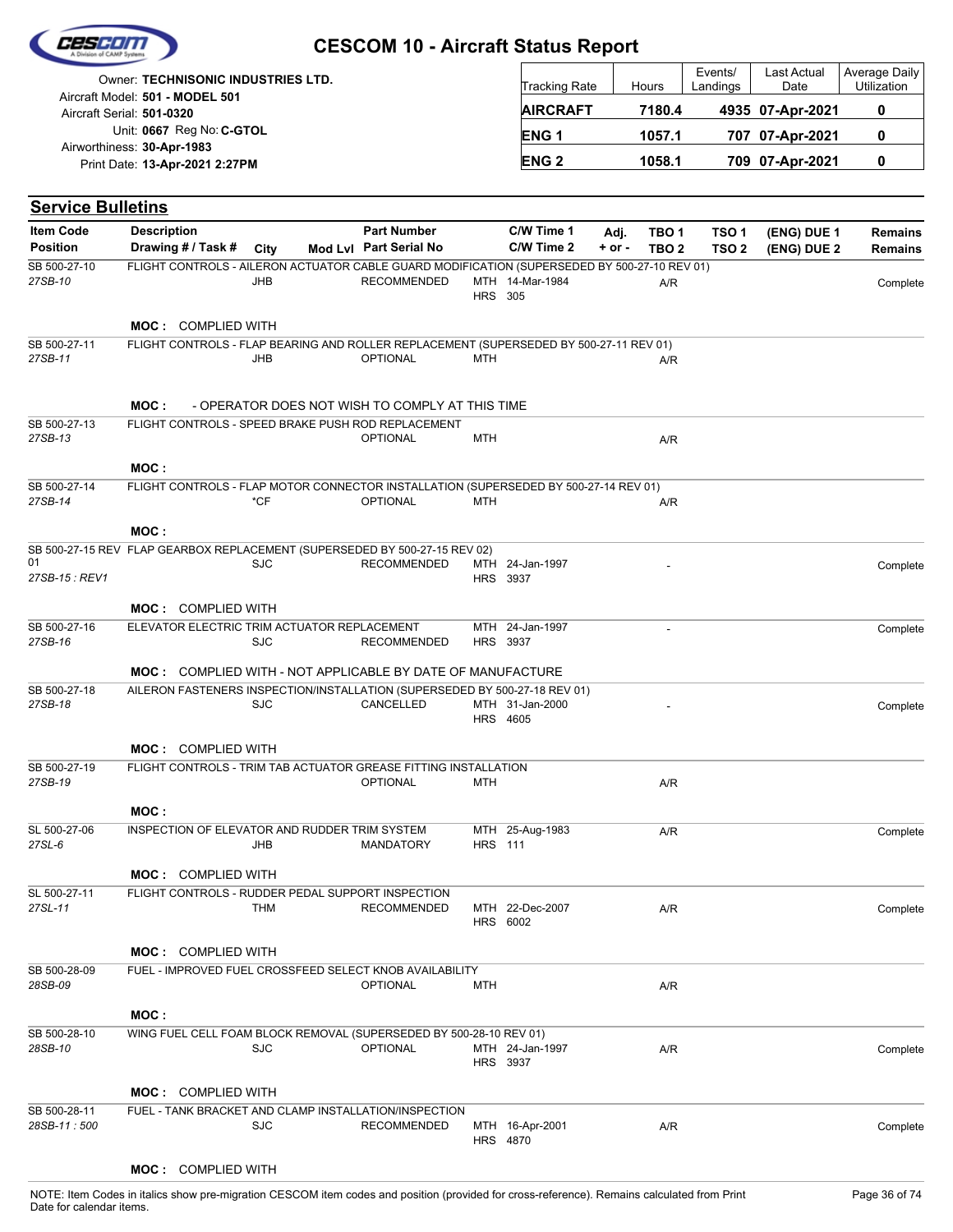

| <b>Owner: TECHNISONIC INDUSTRIES LTD.</b>                    | <b>Tracking Rate</b> | Hours  | Events/<br>Landings | Last Actual<br>Date | Average Daily<br><b>Utilization</b> |
|--------------------------------------------------------------|----------------------|--------|---------------------|---------------------|-------------------------------------|
| Aircraft Model: 501 - MODEL 501<br>Aircraft Serial: 501-0320 | <b>AIRCRAFT</b>      | 7180.4 |                     | 4935 07-Apr-2021    |                                     |
| Unit: 0667 Reg No: C-GTOL<br>Airworthiness: 30-Apr-1983      | ENG <sub>1</sub>     | 1057.1 |                     | 707 07-Apr-2021     |                                     |
| Print Date: 13-Apr-2021 2:27PM                               | <b>ENG 2</b>         | 1058.1 |                     | 709 07-Apr-2021     |                                     |

| <b>Service Bulletins</b> |                                                                                                                                              |            |                                                 |                |                                    |            |                  |                  |             |                |
|--------------------------|----------------------------------------------------------------------------------------------------------------------------------------------|------------|-------------------------------------------------|----------------|------------------------------------|------------|------------------|------------------|-------------|----------------|
| <b>Item Code</b>         | <b>Description</b>                                                                                                                           |            | <b>Part Number</b>                              |                | C/W Time 1                         | Adj.       | TBO <sub>1</sub> | TSO <sub>1</sub> | (ENG) DUE 1 | Remains        |
| <b>Position</b>          | Drawing # / Task # City                                                                                                                      |            | Mod Lvl Part Serial No                          |                | C/W Time 2                         | $+$ or $-$ | TBO <sub>2</sub> | TSO <sub>2</sub> | (ENG) DUE 2 | <b>Remains</b> |
| SB 500-28-12             | WING FUEL BOOST PUMP WIRE ROUTING IMPROVEMENT                                                                                                |            |                                                 | MTH            | 01-Jul-2006                        |            | A/R              |                  |             | Complete       |
| 28SB-12                  |                                                                                                                                              | YHM        | <b>MANDATORY</b>                                |                | HRS 5820                           |            |                  |                  |             |                |
|                          | <b>MOC: COMPLIED WITH</b>                                                                                                                    |            |                                                 |                |                                    |            |                  |                  |             |                |
|                          | ASL 500-28-09 REVFUEL - TRANSMITTAL OF PARKER HANNIFIN CORPORATION - AIRBORNE AIR & FUEL PRODUCTS SERVICE LETTER NO. 41, RAPCO FLEET SUPPORT |            |                                                 |                |                                    |            |                  |                  |             |                |
| 01                       | INC. OVERHAUL OF AIRBORNE FUEL PUMPS                                                                                                         |            |                                                 |                |                                    |            |                  |                  |             |                |
| 28SLA09: REV1            |                                                                                                                                              | <b>SJC</b> | <b>MANDATORY</b>                                |                | MTH 24-Jan-1997<br><b>HRS 3937</b> |            | A/R              |                  |             | Complete       |
|                          |                                                                                                                                              |            |                                                 |                |                                    |            |                  |                  |             |                |
|                          | <b>MOC: COMPLIED WITH</b>                                                                                                                    |            |                                                 |                |                                    |            |                  |                  |             |                |
| SL 500-28-08             | FUEL - FUEL CELL INSPECTION REQUIREMENTS (SUPERSEDED BY SL500-28-08 R01)                                                                     |            |                                                 |                |                                    |            |                  |                  |             |                |
| 28SL-08                  |                                                                                                                                              | <b>SJC</b> | <b>MANDATORY</b>                                |                | MTH 24-Jan-1997                    |            | A/R              |                  |             | Complete       |
|                          |                                                                                                                                              |            |                                                 |                | HRS 3937                           |            |                  |                  |             |                |
|                          | <b>MOC: COMPLIED WITH</b>                                                                                                                    |            |                                                 |                |                                    |            |                  |                  |             |                |
|                          | SL CIL-30-01 REV APPROVED DEICING PROGRAM UPDATES                                                                                            |            |                                                 |                |                                    |            |                  |                  |             |                |
| 01                       |                                                                                                                                              |            | <b>INFORMATIONAL</b>                            |                |                                    |            |                  |                  |             |                |
|                          | MOC:                                                                                                                                         |            |                                                 |                |                                    |            |                  |                  |             |                |
| SL 500-30-06<br>30SL-6   | EROSION SHOES FOR WING TIP PYLON LEADING EDGE, HORIZONTAL STABILIZER/VERTICAL FIN TIPS (SUPERSEDED BY SL500-30-06 R01)                       |            | <b>OPTIONAL</b>                                 | <b>MTH</b>     |                                    |            | A/R              |                  |             |                |
|                          |                                                                                                                                              |            |                                                 |                |                                    |            |                  |                  |             |                |
|                          |                                                                                                                                              |            |                                                 |                |                                    |            |                  |                  |             |                |
|                          | MOC:                                                                                                                                         |            | - OPERATOR DOES NOT WISH TO COMPLY AT THIS TIME |                |                                    |            |                  |                  |             |                |
| SL CIL-31-01             | INDICATING/RECORDING SYSTEMS - CVR, FDR, AND CVDR 90-DAY BATTERY UNDERWATER LOCATOR BEACON (ULB) INSTALLATION                                |            |                                                 |                |                                    |            |                  |                  |             |                |
|                          |                                                                                                                                              |            | <b>INFORMATIONAL</b>                            |                |                                    |            |                  |                  |             |                |
|                          | MOC:                                                                                                                                         |            |                                                 |                |                                    |            |                  |                  |             |                |
| SB 500-32-27             | LANDING GEAR - GRAVEL RUNWAY SYSTEM INSTALLATION (SUPERSEDED BY 500-32-27 REV 01)                                                            |            |                                                 |                |                                    |            |                  |                  |             |                |
| 32SB-27                  |                                                                                                                                              |            | <b>OPTIONAL</b>                                 | MTH            |                                    |            | A/R              |                  |             |                |
|                          |                                                                                                                                              |            |                                                 |                |                                    |            |                  |                  |             |                |
|                          | MOC:                                                                                                                                         |            | - OPERATOR DOES NOT WISH TO COMPLY AT THIS TIME |                |                                    |            |                  |                  |             |                |
| SB 500-32-28             | ANTI-SKID BRAKE SYSTEM INSTALLATION (SUPERSEDED BY 500-32-28 REV 01)                                                                         |            |                                                 |                |                                    |            |                  |                  |             |                |
| 32SB-28                  |                                                                                                                                              |            | <b>OPTIONAL</b>                                 |                | MTH 30-Apr-1983                    |            | A/R              |                  |             | Complete       |
|                          |                                                                                                                                              |            |                                                 | <b>HRS</b> 10  |                                    |            |                  |                  |             |                |
|                          | <b>MOC: COMPLIED WITH</b>                                                                                                                    |            |                                                 |                |                                    |            |                  |                  |             |                |
| SB 500-32-37             | LANDING GEAR - MAIN GEAR ACTUATOR ATTACH STUD REPLACEMENT                                                                                    |            |                                                 |                |                                    |            |                  |                  |             |                |
| 32SB-37                  |                                                                                                                                              | JHB        | <b>MANDATORY</b>                                |                | MTH 15-Nov-1983                    |            | A/R              |                  |             | Complete       |
|                          |                                                                                                                                              |            |                                                 | <b>HRS</b> 198 |                                    |            |                  |                  |             |                |
|                          | <b>MOC: COMPLIED WITH</b>                                                                                                                    |            |                                                 |                |                                    |            |                  |                  |             |                |
|                          | SB 500-32-38 REV BFGOODRICH BRAKES AND WHEELS INSTALLATION (SUPERSEDED BY 500-32-38 REV 03)                                                  |            |                                                 |                |                                    |            |                  |                  |             |                |
| 02                       |                                                                                                                                              | JHB        | <b>OPTIONAL</b>                                 |                | MTH 06-Aug-1992                    |            | A/R              |                  |             | Complete       |
| 32SB-38 : REV2           |                                                                                                                                              |            |                                                 |                | HRS 2815                           |            |                  |                  |             |                |
|                          | <b>MOC: COMPLIED WITH</b>                                                                                                                    |            |                                                 |                |                                    |            |                  |                  |             |                |
| SB 500-32-41             | LANDING GEAR - BFGOODRICH BRAKE BLEEDER BLOCK INSTALLATION AND HOSE REPLACEMENT (SUPERSEDED BY 500-32-41 REV 01)                             |            |                                                 |                |                                    |            |                  |                  |             |                |
| 32SB-41                  |                                                                                                                                              | <b>JHB</b> | <b>OPTIONAL</b>                                 | MTH            |                                    |            | A/R              |                  |             |                |
|                          |                                                                                                                                              |            |                                                 |                |                                    |            |                  |                  |             |                |
|                          | MOC :                                                                                                                                        |            | - OPERATOR DOES NOT WISH TO COMPLY AT THIS TIME |                |                                    |            |                  |                  |             |                |
| SB 500-32-42             | LANDING GEAR - MLG WHEEL WELL AFT SPAR BOX HYDRAULIC/PNEUMATIC LINES GROMMET REPLACEMENT                                                     |            |                                                 |                |                                    |            |                  |                  |             |                |
| 32SB-42                  |                                                                                                                                              | <b>SJC</b> | <b>RECOMMENDED</b>                              |                | MTH 26-Mar-1996                    |            | A/R              |                  |             | Complete       |
|                          |                                                                                                                                              |            |                                                 |                | HRS 3768                           |            |                  |                  |             |                |
|                          | <b>MOC: COMPLIED WITH</b>                                                                                                                    |            |                                                 |                |                                    |            |                  |                  |             |                |
|                          |                                                                                                                                              |            |                                                 |                |                                    |            |                  |                  |             |                |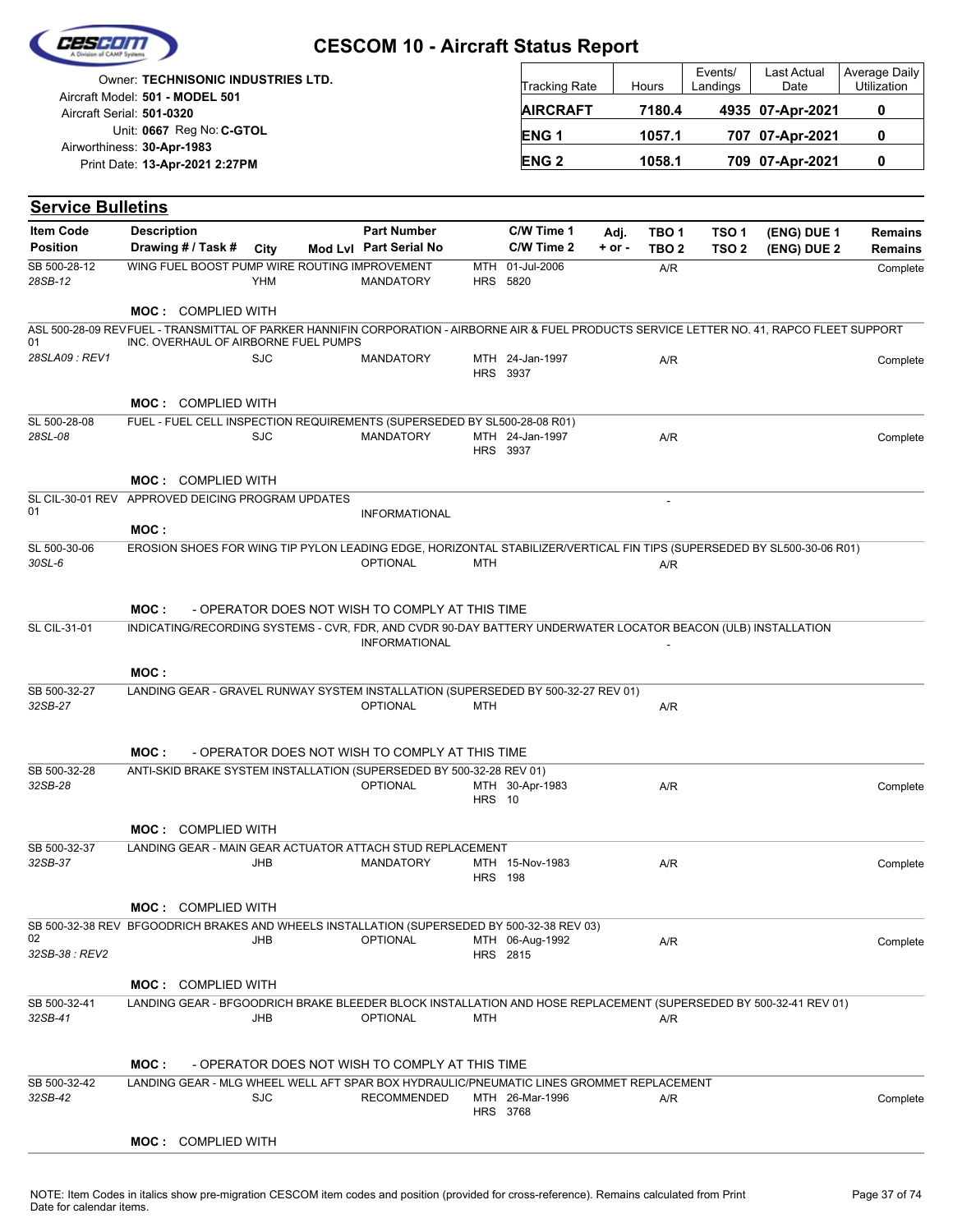| Cesedin           |  |
|-------------------|--|
|                   |  |
| ision of CAMP Sus |  |

| Owner: T <b>ECHNISONIC INDUSTRIES LTD.</b>                   | Tracking Rate   | Hours  | Events/<br>Landings | <b>Last Actual</b><br>Date | Average Daily<br>Utilization |
|--------------------------------------------------------------|-----------------|--------|---------------------|----------------------------|------------------------------|
| Aircraft Model: 501 - MODEL 501<br>Aircraft Serial: 501-0320 | <b>AIRCRAFT</b> | 7180.4 |                     | 4935 07-Apr-2021           |                              |
| Unit: 0667 Reg No: C-GTOL<br>Airworthiness: 30-Apr-1983      | <b>ENG1</b>     | 1057.1 |                     | 707 07-Apr-2021            |                              |
| Print Date: 13-Apr-2021 2:27PM                               | <b>ENG 2</b>    | 1058.1 |                     | 709 07-Apr-2021            |                              |

| <b>Service Bulletins</b>     |                                                                                                                                                          |             |  |                        |                |                                           |            |                  |                  |             |          |
|------------------------------|----------------------------------------------------------------------------------------------------------------------------------------------------------|-------------|--|------------------------|----------------|-------------------------------------------|------------|------------------|------------------|-------------|----------|
| <b>Item Code</b>             | <b>Description</b>                                                                                                                                       |             |  | <b>Part Number</b>     |                | C/W Time 1                                | Adj.       | TBO <sub>1</sub> | TSO <sub>1</sub> | (ENG) DUE 1 | Remains  |
| <b>Position</b>              | Drawing # / Task #                                                                                                                                       | City        |  | Mod Lvl Part Serial No |                | C/W Time 2                                | $+$ or $-$ | TBO <sub>2</sub> | TSO <sub>2</sub> | (ENG) DUE 2 | Remains  |
| SB 500-32-43<br>32SB-43      | MAIN LANDING GEAR SIDE BRACE STUD INSPECTION/REPLACEMENT                                                                                                 | SJC         |  | <b>RECOMMENDED</b>     |                | MTH 16-Jan-1996<br>HRS 3708               |            |                  |                  |             | Complete |
|                              | <b>MOC: COMPLIED WITH</b>                                                                                                                                |             |  |                        |                |                                           |            |                  |                  |             |          |
| SB 500-32-45                 | POWER BRAKE HYDRAULIC PUMP SCREW REPLACEMENT                                                                                                             |             |  |                        |                |                                           |            |                  |                  |             |          |
| 32SB-45                      |                                                                                                                                                          | <b>SJC</b>  |  | <b>RECOMMENDED</b>     |                | MTH 14-Jan-1998<br>HRS 4215               |            |                  |                  |             | Complete |
|                              | <b>MOC: COMPLIED WITH</b>                                                                                                                                |             |  |                        |                |                                           |            |                  |                  |             |          |
|                              | SB 500-32-48 REV LANDING GEAR - TRANSMITTAL OF BFGOODRICH SERVICE BULLETIN 2-1528-32-2, LANDING GEAR - BRAKE ASSEMBLY POSSIBLE CRACKED STATORS           |             |  |                        |                |                                           |            |                  |                  |             |          |
| 03<br>32SB-48 : REV3         | <b>DISKS</b>                                                                                                                                             | <b>UNK</b>  |  | <b>MANDATORY</b>       |                | MTH 08-Jun-2018<br>HRS 7014.3<br>LDG 4820 |            | A/R              |                  |             | N/A      |
|                              | <b>MOC:</b> NOT APPLICABLE - BOTH BRAKE ASSYS O/H BY BF GOODRICH APRIL 2016                                                                              |             |  |                        |                |                                           |            |                  |                  |             |          |
| SB 500-32-48<br>LEFT         | TRANSMITTAL OF BFGOODRICH SERVICE BULLETIN 2-1528-32-2, LANDING GEAR - BRAKE ASSEMBLY POSSIBLE CRACKED STATORS DISKS<br>(SUPERSEDED BY 500-32-48 REV 01) |             |  |                        |                | MTH 28-Feb-2001                           |            |                  |                  |             | Complete |
| 32SB-48:500                  |                                                                                                                                                          | <b>SJC</b>  |  | <b>MANDATORY</b>       |                | HRS 4859                                  |            |                  |                  |             |          |
|                              | <b>MOC: COMPLIED WITH</b>                                                                                                                                |             |  |                        |                |                                           |            |                  |                  |             |          |
| SB 500-32-48<br><b>RIGHT</b> | TRANSMITTAL OF BFGOODRICH SERVICE BULLETIN 2-1528-32-2, LANDING GEAR - BRAKE ASSEMBLY POSSIBLE CRACKED STATORS DISKS<br>(SUPERSEDED BY 500-32-48 REV 01) |             |  |                        |                | MTH 28-Feb-2001                           |            |                  |                  |             | Complete |
| 32SB-48:500                  |                                                                                                                                                          | <b>SJC</b>  |  | <b>MANDATORY</b>       |                | HRS 4859                                  |            |                  |                  |             |          |
|                              | <b>MOC: COMPLIED WITH</b>                                                                                                                                |             |  |                        |                |                                           |            |                  |                  |             |          |
| 01                           | SB 500-32-51 REV REPLACEMENT OF BLEEDER SCREWS AND FITTINGS WITH BLEEDER PLUGS                                                                           | <b>CYHM</b> |  | <b>RECOMMENDED</b>     |                | MTH 10-Apr-2014                           |            |                  |                  |             | Complete |
|                              | <b>MOC:</b> COMPLIED WITH - PREVIOUSLY COMPLIED WITH ON APRIL 10/2014 UNDER EMI WO# 0248                                                                 |             |  |                        |                |                                           |            |                  |                  |             |          |
| SB 500-32-51                 | REPLACEMENT OF BLEEDER SCREWS AND FITTINGS WITH BLEEDER PLUGS (SUPERSEDED BY 500-32-51 REV 01)                                                           | <b>CYHM</b> |  | <b>RECOMMENDED</b>     |                | MTH 11-Apr-2014<br>HRS 6639.5<br>LDG 4579 |            |                  |                  |             | Complete |
|                              | <b>MOC:</b> COMPLIED WITH - SB 500-32-51 CARRIED OUT WITH NEW BRAKE HOSE ASSEMBLIES.                                                                     |             |  |                        |                |                                           |            |                  |                  |             |          |
| ASL 500-32-34                | MAIN GEAR ACTUATOR TO STRUT ATTACH STUD INSPECTION (SUPERSEDED BY ASL500-32-34 REV 01)                                                                   |             |  |                        |                |                                           |            |                  |                  |             |          |
| 32SLA34                      |                                                                                                                                                          | JHB         |  | <b>MANDATORY</b>       | <b>HRS</b> 148 | MTH 28-Sep-1983                           |            | A/R              |                  |             | Complete |
|                              | <b>MOC: COMPLIED WITH</b>                                                                                                                                |             |  |                        |                |                                           |            |                  |                  |             |          |
| ASL 500-32-62<br>32SLA62     | LANDING GEAR - MAIN LANDING GEAR ACTUATOR STUD(S) INSPECTION/REPLACEMENT                                                                                 | <b>UVA</b>  |  | <b>MANDATORY</b>       |                | MTH 26-Jun-1995<br>HRS 3490               |            | A/R              |                  |             | Complete |
|                              | <b>MOC: COMPLIED WITH</b>                                                                                                                                |             |  |                        |                |                                           |            |                  |                  |             |          |
| SL CIL-32-01                 | LANDING GEAR - IMPROVED NOSE WHEEL GREASE SEAL                                                                                                           |             |  |                        |                |                                           |            |                  |                  |             |          |
|                              |                                                                                                                                                          |             |  | <b>INFORMATIONAL</b>   |                |                                           |            |                  |                  |             |          |
|                              | MOC:<br>NLG UPLOCK ROLLER BRACKET INSPECTION                                                                                                             |             |  |                        |                |                                           |            |                  |                  |             |          |
| SL CIL-32-03                 |                                                                                                                                                          | <b>CYHM</b> |  | <b>RECOMMENDED</b>     |                | MTH 23-Jun-2015<br>HRS 6732.4<br>LDG 4642 |            |                  |                  |             | Complete |
|                              | <b>MOC:</b> COMPLIED WITH - NO FAULLT NOTED-ORIENTATION IS CORRECT AT THIS TIME                                                                          |             |  |                        |                |                                           |            |                  |                  |             |          |
| SL CIL-32-04                 | WIRELESS TIRE PRESSURE MONITORING SYSTEM INSTALLATION                                                                                                    |             |  | <b>INFORMATIONAL</b>   |                |                                           |            |                  |                  |             |          |
|                              | MOC:                                                                                                                                                     |             |  |                        |                |                                           |            |                  |                  |             |          |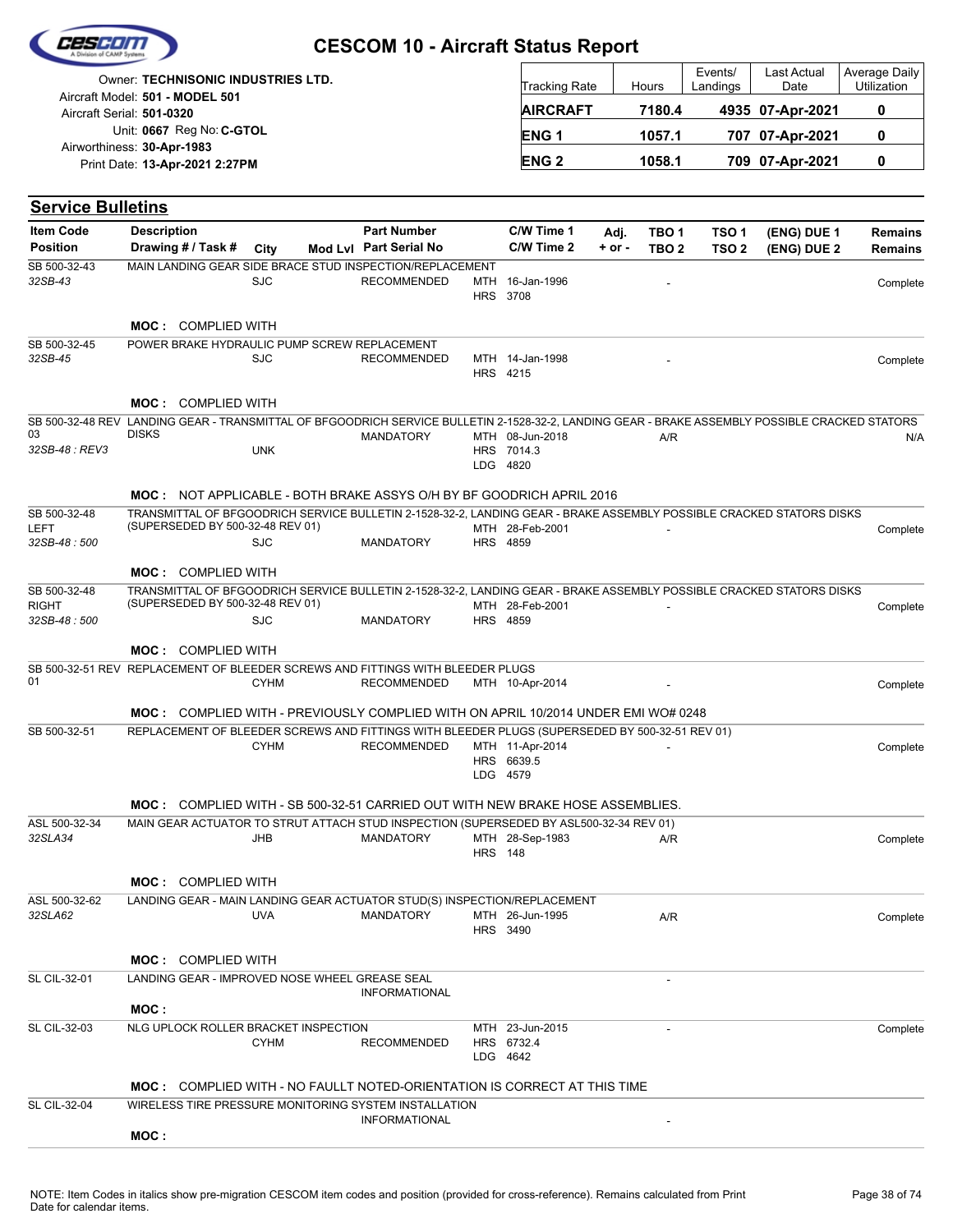

| <b>Owner: TECHNISONIC INDUSTRIES LTD.</b>                    | <b>Tracking Rate</b> | Hours  | Events/<br>Landings | <b>Last Actual</b><br>Date | Average Daily<br>Utilization |
|--------------------------------------------------------------|----------------------|--------|---------------------|----------------------------|------------------------------|
| Aircraft Model: 501 - MODEL 501<br>Aircraft Serial: 501-0320 | <b>AIRCRAFT</b>      | 7180.4 |                     | 4935 07-Apr-2021           |                              |
| Unit: 0667 Reg No: C-GTOL                                    | <b>ENG1</b>          | 1057.1 |                     | 707 07-Apr-2021            |                              |
| Airworthiness: 30-Apr-1983<br>Print Date: 13-Apr-2021 2:27PM | <b>ENG 2</b>         | 1058.1 |                     | 709 07-Apr-2021            |                              |

| <b>Service Bulletins</b>            |                    |                                  |            |                                                                                                                            |                |                                    |                |                           |                           |                            |                                  |
|-------------------------------------|--------------------|----------------------------------|------------|----------------------------------------------------------------------------------------------------------------------------|----------------|------------------------------------|----------------|---------------------------|---------------------------|----------------------------|----------------------------------|
| <b>Item Code</b><br><b>Position</b> | <b>Description</b> | Drawing # / Task #               | City       | <b>Part Number</b><br>Mod Lvl Part Serial No                                                                               |                | C/W Time 1<br>C/W Time 2           | Adj.<br>+ or - | TBO 1<br>TBO <sub>2</sub> | TSO 1<br>TSO <sub>2</sub> | (ENG) DUE 1<br>(ENG) DUE 2 | <b>Remains</b><br><b>Remains</b> |
| SL CIL-32-06                        |                    |                                  |            | LANDING GEAR - WIRELESS TIRE PRESSURE SENSOR FILL VALVE TORQUE VERIFICATION                                                |                |                                    |                |                           |                           |                            |                                  |
|                                     |                    |                                  |            | <b>INFORMATIONAL</b>                                                                                                       |                |                                    |                |                           |                           |                            |                                  |
|                                     | MOC:               |                                  |            |                                                                                                                            |                |                                    |                |                           |                           |                            |                                  |
| SL 500-32-14<br>32SL-14             |                    | EXTENDED BRAKE LIFE MODIFICATION |            | <b>OPTIONAL</b>                                                                                                            | <b>HRS</b> 10  | MTH 30-Apr-1983                    |                | A/R                       |                           |                            | Complete                         |
|                                     |                    |                                  |            |                                                                                                                            |                |                                    |                |                           |                           |                            |                                  |
|                                     |                    | <b>MOC: COMPLIED WITH</b>        |            |                                                                                                                            |                |                                    |                |                           |                           |                            |                                  |
| SL 500-32-33                        |                    | M/G STRUT O-RINGS                |            |                                                                                                                            | <b>HRS 256</b> | MTH 30-Jan-1984                    |                | A/R                       |                           |                            | Complete                         |
| 32SL-33                             |                    |                                  | JHB        |                                                                                                                            |                |                                    |                |                           |                           |                            |                                  |
|                                     |                    | <b>MOC: COMPLIED WITH</b>        |            |                                                                                                                            |                |                                    |                |                           |                           |                            |                                  |
| SL 500-32-35                        |                    | AIR STORAGE BOTTLE               |            | <b>RECOMMENDED</b>                                                                                                         |                | MTH 15-Nov-1983                    |                | A/R                       |                           |                            | Complete                         |
| 32SL-35                             |                    |                                  | JHB        |                                                                                                                            | <b>HRS</b> 198 |                                    |                |                           |                           |                            |                                  |
|                                     |                    | <b>MOC: COMPLIED WITH</b>        |            |                                                                                                                            |                |                                    |                |                           |                           |                            |                                  |
| SL 500-32-38                        |                    |                                  |            | NOSE GEAR STEERING LOWER JOINT BEARING INSPECTION                                                                          |                |                                    |                |                           |                           |                            |                                  |
| 32SL-38                             |                    |                                  | JHB        | <b>RECOMMENDED</b>                                                                                                         |                | MTH 01-Jun-1988                    |                | A/R                       |                           |                            | Complete                         |
|                                     |                    |                                  |            |                                                                                                                            |                | HRS 1775                           |                |                           |                           |                            |                                  |
|                                     |                    | <b>MOC: COMPLIED WITH</b>        |            |                                                                                                                            |                |                                    |                |                           |                           |                            |                                  |
| SL 500-32-41                        |                    |                                  |            | LANDING GEAR - UPLOCK ACTUATOR HYDRAULIC LINE INSPECTION                                                                   |                |                                    |                |                           |                           |                            |                                  |
| 32SL-41                             |                    |                                  | <b>FMN</b> | <b>RECOMMENDED</b>                                                                                                         |                | MTH 19-Nov-1993                    |                | A/R                       |                           |                            | Complete                         |
|                                     |                    |                                  |            |                                                                                                                            |                | <b>HRS 3085</b>                    |                |                           |                           |                            |                                  |
|                                     |                    | <b>MOC: COMPLIED WITH</b>        |            |                                                                                                                            |                |                                    |                |                           |                           |                            |                                  |
| SL 500-32-42                        |                    |                                  |            | LANDING GEAR - MAIN LANDING GEAR AXLE INTERNAL CORROSION INSPECTION                                                        |                |                                    |                |                           |                           |                            |                                  |
| 32SL-42                             |                    |                                  | <b>JHB</b> | <b>RECOMMENDED</b>                                                                                                         |                | MTH 06-Aug-1992                    |                | A/R                       |                           |                            | Complete                         |
|                                     |                    |                                  |            |                                                                                                                            |                | <b>HRS</b> 2815                    |                |                           |                           |                            |                                  |
|                                     |                    | <b>MOC: COMPLIED WITH</b>        |            |                                                                                                                            |                |                                    |                |                           |                           |                            |                                  |
| SL 500-32-48                        |                    |                                  |            | LANDING GEAR - LANDING GEAR EMERGENCY EXTENSION CONTROL ASSEMBLY PIN INSPECTION                                            |                |                                    |                |                           |                           |                            |                                  |
| 32SL-48                             |                    |                                  | JHB        | <b>RECOMMENDED</b>                                                                                                         |                | MTH 06-Aug-1992                    |                | A/R                       |                           |                            | Complete                         |
|                                     |                    |                                  |            |                                                                                                                            |                | HRS 2815                           |                |                           |                           |                            |                                  |
|                                     |                    | <b>MOC: COMPLIED WITH</b>        |            |                                                                                                                            |                |                                    |                |                           |                           |                            |                                  |
| SL 500-32-53                        |                    |                                  |            | LANDING GEAR - NOSE LANDING GEAR UPLOCK LINE INSPECTION                                                                    |                |                                    |                |                           |                           |                            |                                  |
| 32SL-53                             |                    |                                  | <b>FMN</b> | <b>RECOMMENDED</b>                                                                                                         |                | MTH 19-Nov-1993                    |                | A/R                       |                           |                            | Complete                         |
|                                     |                    |                                  |            |                                                                                                                            |                | HRS 3085                           |                |                           |                           |                            |                                  |
|                                     |                    | <b>MOC: COMPLIED WITH</b>        |            |                                                                                                                            |                |                                    |                |                           |                           |                            |                                  |
| SL 500-32-54                        |                    |                                  |            | LANDING GEAR - LANDING GEAR HANDLE LOCKING SOLENOID INSPECTION                                                             |                |                                    |                |                           |                           |                            |                                  |
| 32SL-54                             |                    |                                  | <b>FMN</b> | <b>RECOMMENDED</b>                                                                                                         |                | MTH 19-Nov-1993<br><b>HRS 3085</b> |                | A/R                       |                           |                            | Complete                         |
|                                     |                    |                                  |            |                                                                                                                            |                |                                    |                |                           |                           |                            |                                  |
|                                     |                    | <b>MOC: COMPLIED WITH</b>        |            |                                                                                                                            |                |                                    |                |                           |                           |                            |                                  |
| SL 500-32-57 R01                    |                    |                                  |            | LANDING GEAR - TEIJIN SEIKI MAIN AND NOSE LANDING GEAR ACTUATOR DOWN AND LOCKED SWITCH INSPECTION/ REPLACEMENT (SUPERSEDED |                |                                    |                |                           |                           |                            |                                  |
| 32SL-57 : REV1                      |                    | BY SL500-32-57 R02)              | <b>SJC</b> | <b>RECOMMENDED</b>                                                                                                         |                | MTH 07-Jul-1995<br><b>HRS</b> 3504 |                | A/R                       |                           |                            | Complete                         |
|                                     |                    |                                  |            |                                                                                                                            |                |                                    |                |                           |                           |                            |                                  |
|                                     |                    |                                  |            | <b>MOC:</b> COMPLIED WITH - NOT APPLICABLE BY TYPE MANUFACTURER                                                            |                |                                    |                |                           |                           |                            |                                  |
| SL 500-32-66                        |                    |                                  |            | LANDING GEAR - NOSE LANDING GEAR WHEEL AND TIRE ASSEMBLY ATTACH HARDWARE INSPECTION / REPLACEMENT                          |                |                                    |                |                           |                           |                            |                                  |
| 32SL-66                             |                    |                                  | <b>SJC</b> | <b>RECOMMENDED</b>                                                                                                         |                | MTH 07-Jul-1995<br>HRS 3504        |                | A/R                       |                           |                            | Complete                         |
|                                     |                    |                                  |            |                                                                                                                            |                |                                    |                |                           |                           |                            |                                  |
|                                     |                    | <b>MOC: COMPLIED WITH</b>        |            |                                                                                                                            |                |                                    |                |                           |                           |                            |                                  |
|                                     |                    |                                  |            | SL 500-32-71 R01 NOSE LANDING GEAR ICE PROTECTION BOOT INSTALLATION                                                        |                |                                    |                |                           |                           |                            |                                  |
| 32SL-71 : REV1                      |                    |                                  |            | <b>OPTIONAL</b>                                                                                                            | <b>MTH</b>     |                                    |                | A/R                       |                           |                            |                                  |

#### **MOC :**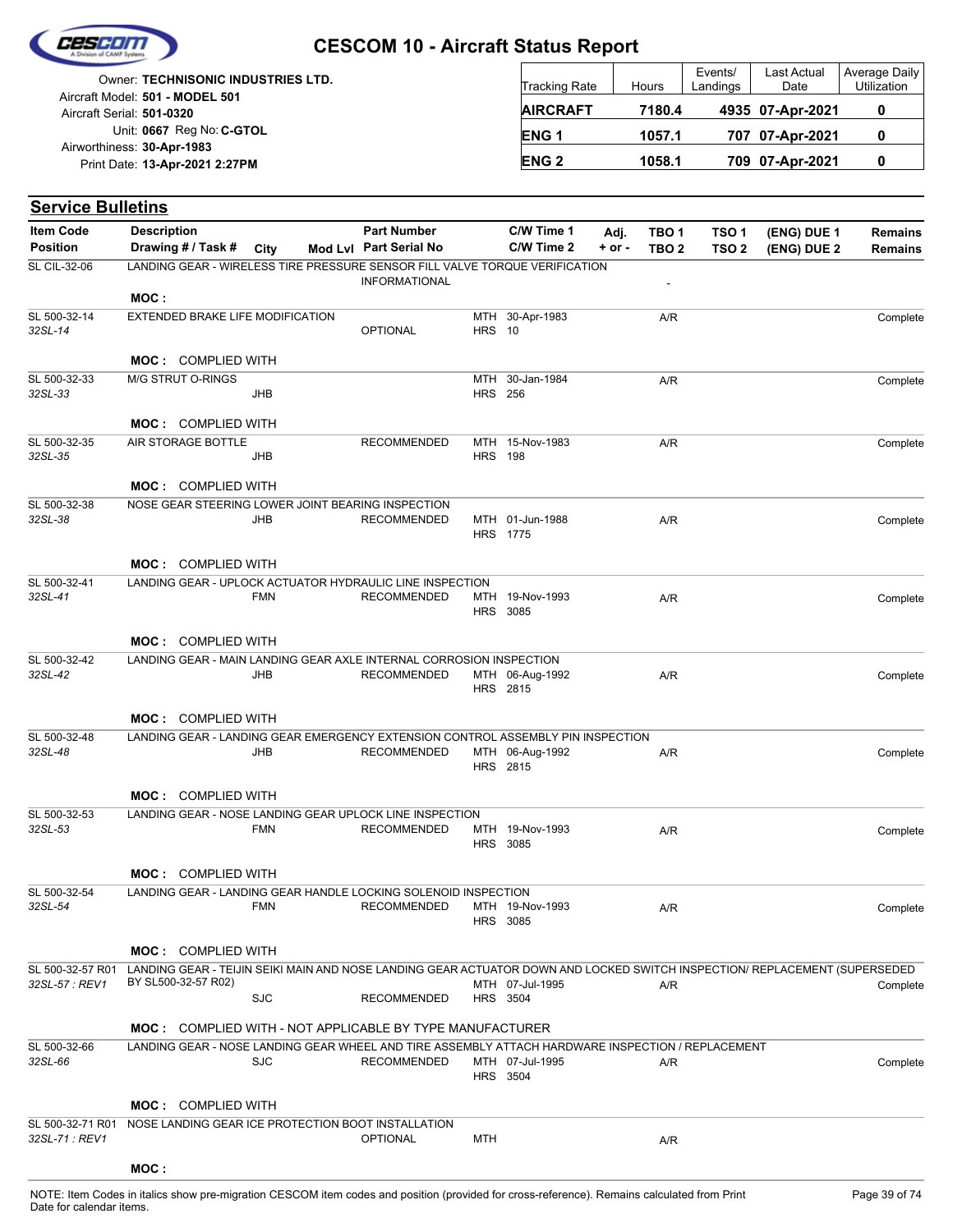| Cescom |  |
|--------|--|
|        |  |
|        |  |

| Owner: TECHNISONIC INDUSTRIES LTD.<br>Aircraft Model: 501 - MODEL 501 | <b>Tracking Rate</b> | Hours  | Events/<br>Landings | <b>Last Actual</b><br>Date | Average Daily<br><b>Utilization</b> |
|-----------------------------------------------------------------------|----------------------|--------|---------------------|----------------------------|-------------------------------------|
| Aircraft Serial: 501-0320                                             | <b>AIRCRAFT</b>      | 7180.4 |                     | 4935 07-Apr-2021           |                                     |
| Unit: 0667 Reg No: C-GTOL<br>Airworthiness: 30-Apr-1983               | ENG <sub>1</sub>     | 1057.1 |                     | 707 07-Apr-2021            |                                     |
| Print Date: 13-Apr-2021 2:27PM                                        | <b>ENG2</b>          | 1058.1 |                     | 709 07-Apr-2021            |                                     |

| <b>Service Bulletins</b>            |                                                                                         |                                                 |  |                                                 |               |                             |                    |                                      |                           |                            |                                  |  |  |
|-------------------------------------|-----------------------------------------------------------------------------------------|-------------------------------------------------|--|-------------------------------------------------|---------------|-----------------------------|--------------------|--------------------------------------|---------------------------|----------------------------|----------------------------------|--|--|
| <b>Item Code</b><br><b>Position</b> | <b>Description</b><br>Drawing # / Task #                                                | City                                            |  | <b>Part Number</b><br>Mod Lvl Part Serial No    |               | C/W Time 1<br>C/W Time 2    | Adj.<br>$+$ or $-$ | TBO <sub>1</sub><br>TBO <sub>2</sub> | TSO 1<br>TSO <sub>2</sub> | (ENG) DUE 1<br>(ENG) DUE 2 | <b>Remains</b><br><b>Remains</b> |  |  |
| SL 500-32-76                        | LANDING GEAR - EMERGENCY GEAR RELEASE INSPECTION                                        |                                                 |  |                                                 |               |                             |                    |                                      |                           |                            |                                  |  |  |
| 32SL-76                             |                                                                                         | YHM                                             |  | <b>MANDATORY</b>                                |               | MTH 12-Dec-2009<br>HRS 6222 |                    | A/R                                  |                           |                            | Complete                         |  |  |
|                                     | <b>MOC: COMPLIED WITH</b>                                                               |                                                 |  |                                                 |               |                             |                    |                                      |                           |                            |                                  |  |  |
| SB 500-33-03                        | LIGHTS - WING TIP RECOGNITION LIGHT INSTALLATION (SUPERSEDED BY 500-33-03 REV 01)       |                                                 |  |                                                 |               |                             |                    |                                      |                           |                            |                                  |  |  |
| 33SB-3                              |                                                                                         |                                                 |  | <b>OPTIONAL</b>                                 | <b>HRS 10</b> | MTH 30-Apr-1983             |                    | A/R                                  |                           |                            | Complete                         |  |  |
|                                     | <b>MOC: COMPLIED WITH</b>                                                               |                                                 |  |                                                 |               |                             |                    |                                      |                           |                            |                                  |  |  |
| SB 500-33-04                        | RUDDER MOUNTED OSCILLATING BEACON INSTALLATION (SUPERSEDED BY 500-33-04 REV 01)         |                                                 |  |                                                 |               |                             |                    |                                      |                           |                            |                                  |  |  |
| 33SB-4                              |                                                                                         |                                                 |  | <b>OPTIONAL</b>                                 | MTH           |                             |                    | A/R                                  |                           |                            |                                  |  |  |
|                                     | MOC:                                                                                    | - OPERATOR DOES NOT WISH TO COMPLY AT THIS TIME |  |                                                 |               |                             |                    |                                      |                           |                            |                                  |  |  |
|                                     | SB 500-33-08 REV LIGHTS - RUDDER MOUNTED OSCILLATING BEACON REPLACEMENT                 |                                                 |  |                                                 |               |                             |                    |                                      |                           |                            |                                  |  |  |
| 06<br>33SB-8 : REV6                 |                                                                                         | JHB                                             |  | <b>OPTIONAL</b>                                 | MTH           |                             |                    | A/R                                  |                           |                            |                                  |  |  |
|                                     | MOC:                                                                                    |                                                 |  | - OPERATOR DOES NOT WISH TO COMPLY AT THIS TIME |               |                             |                    |                                      |                           |                            |                                  |  |  |
| SB 500-33-09                        | LIGHTS - LANDING LIGHT ELECTRICAL CIRCUIT MODIFICATION (SUPERSEDED BY 500-33-09 REV 01) |                                                 |  |                                                 |               |                             |                    |                                      |                           |                            |                                  |  |  |
| 33SB-09                             |                                                                                         |                                                 |  | <b>OPTIONAL</b>                                 | <b>MTH</b>    |                             |                    | A/R                                  |                           |                            |                                  |  |  |
|                                     | MOC:                                                                                    |                                                 |  |                                                 |               |                             |                    |                                      |                           |                            |                                  |  |  |
| SB 500-33-10<br>33SB-10             | LIGHTS - EXIT SIGN REPLACEMENT<br>MOC:                                                  | *CF                                             |  | <b>OPTIONAL</b>                                 | <b>MTH</b>    |                             |                    | A/R                                  |                           |                            |                                  |  |  |
| SB 500-33-11<br>33SB-11             | LIGHTS - WING TIP NAV/COLLISION LIGHT MODIFICATION (SUPERSEDED BY 500-33-11 REV 01)     |                                                 |  | <b>OPTIONAL</b>                                 | MTH           |                             |                    | A/R                                  |                           |                            |                                  |  |  |
|                                     | MOC:                                                                                    |                                                 |  |                                                 |               |                             |                    |                                      |                           |                            |                                  |  |  |
| SB 500-33-12                        | LIGHTS - LANDING LIGHT CIRCUIT SWITCH MODULE INSTALLATION                               |                                                 |  |                                                 |               |                             |                    |                                      |                           |                            |                                  |  |  |
| 33SB-12                             |                                                                                         |                                                 |  | <b>OPTIONAL</b>                                 | MTH           |                             |                    | A/R                                  |                           |                            |                                  |  |  |
|                                     | MOC:                                                                                    |                                                 |  |                                                 |               |                             |                    |                                      |                           |                            |                                  |  |  |
| 01<br>33SB-13 : REV1                | SB 500-33-13 REV LIGHTS - EMERGENCY LIGHTING BATIERY PACK UPGRADE                       |                                                 |  | <b>OPTIONAL</b>                                 | <b>MTH</b>    |                             |                    | A/R                                  |                           |                            |                                  |  |  |
|                                     | MOC :                                                                                   |                                                 |  |                                                 |               |                             |                    |                                      |                           |                            |                                  |  |  |
| SB 500-33-14<br>33SB-14             | LIGHTS - LED TAIL POSITION LIGHT INSTALLATION                                           |                                                 |  | OPTIONAL                                        | MTH           |                             |                    | A/R                                  |                           |                            |                                  |  |  |
|                                     | MOC:                                                                                    |                                                 |  |                                                 |               |                             |                    |                                      |                           |                            |                                  |  |  |
| SL 500-33-04 R01<br>33SL-04 : REV1  | LANDING LIGHT SWITCH INSPECTION/REPLACEMENT                                             | <b>ICT</b>                                      |  | <b>MANDATORY</b>                                |               | MTH 13-Jan-1994<br>HRS 3144 |                    |                                      |                           |                            | Complete                         |  |  |
|                                     | <b>MOC: COMPLIED WITH</b>                                                               |                                                 |  |                                                 |               |                             |                    |                                      |                           |                            |                                  |  |  |
| SB 500-34-07                        | NAVIGATION - INSTALLATION OF COLLINS RADIO ALTIMETER (SUPERSEDED BY 500-34-07 REV 01)   |                                                 |  |                                                 |               |                             |                    |                                      |                           |                            |                                  |  |  |
| 34SB-7                              |                                                                                         |                                                 |  | <b>OPTIONAL</b>                                 | MTH           |                             |                    | A/R                                  |                           |                            |                                  |  |  |
|                                     | MOC:                                                                                    |                                                 |  | - OPERATOR DOES NOT WISH TO COMPLY AT THIS TIME |               |                             |                    |                                      |                           |                            |                                  |  |  |
| SB 500-34-15                        | 9500 POUND ZERO FUEL WEIGHT INSTALLATION (SUPERSEDED BY 500-34-15 REV 01)               |                                                 |  |                                                 |               |                             |                    |                                      |                           |                            |                                  |  |  |
| 34SB-15                             |                                                                                         |                                                 |  | <b>OPTIONAL</b>                                 | <b>HRS</b> 10 | MTH 30-Apr-1983             |                    | A/R                                  |                           |                            | Complete                         |  |  |
|                                     | <b>MOC: COMPLIED WITH</b>                                                               |                                                 |  |                                                 |               |                             |                    |                                      |                           |                            |                                  |  |  |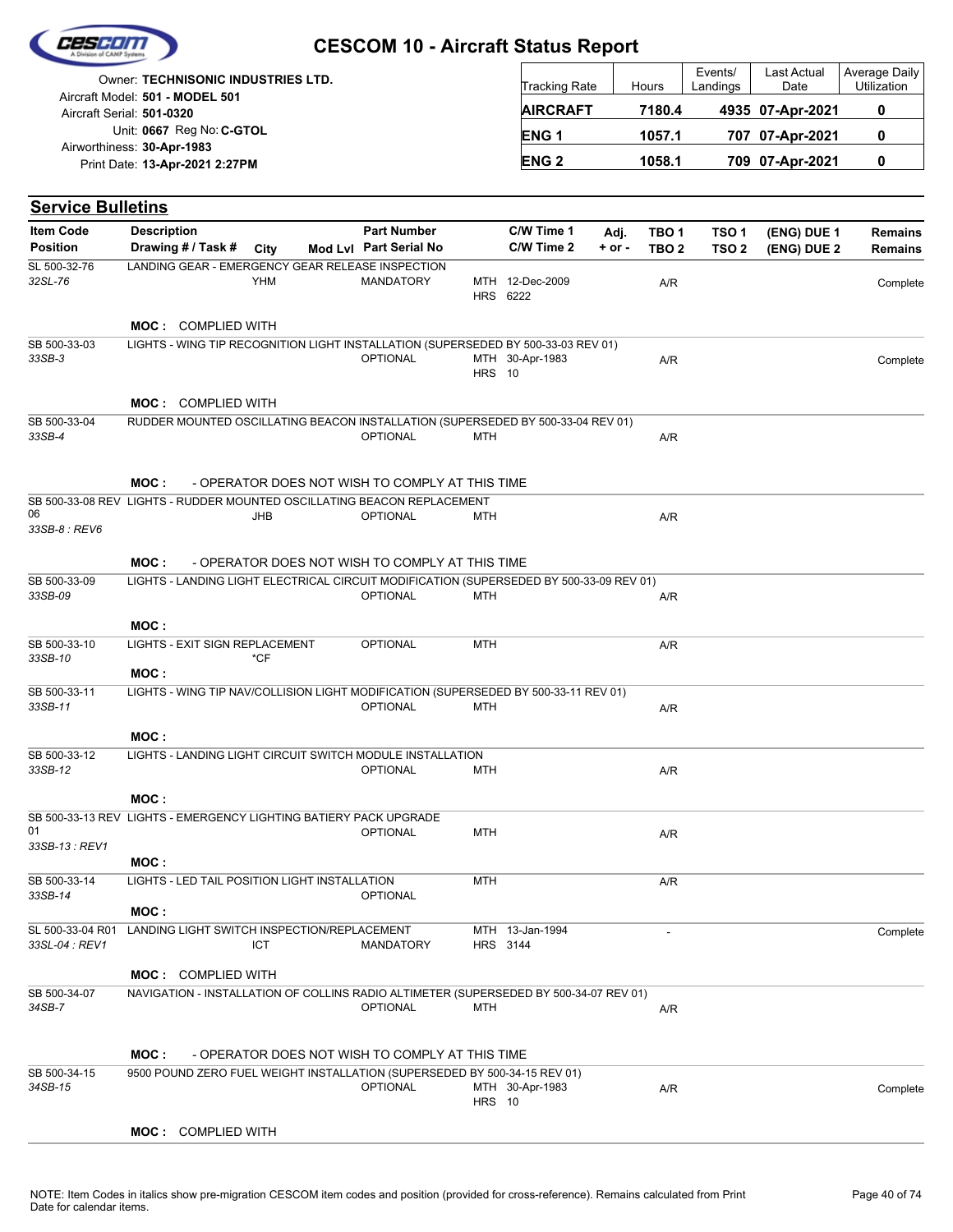| Cescom |  |
|--------|--|
|        |  |
|        |  |

| Owner: TECHNISONIC INDUSTRIES LTD.<br>Aircraft Model: 501 - MODEL 501 | <b>Tracking Rate</b>   | Hours  | Events/<br>Landings | Last Actual<br>Date | Average Daily<br>Utilization |
|-----------------------------------------------------------------------|------------------------|--------|---------------------|---------------------|------------------------------|
| Aircraft Serial: 501-0320                                             | <b>AIRCRAFT</b>        | 7180.4 |                     | 4935 07-Apr-2021    |                              |
| Unit: 0667 Reg No: C-GTOL                                             | <b>ENG1</b>            | 1057.1 |                     | 707 07-Apr-2021     |                              |
| Airworthiness: 30-Apr-1983<br>Print Date: 13-Apr-2021 2:27PM          | <b>ENG<sub>2</sub></b> | 1058.1 |                     | 709 07-Apr-2021     |                              |

| <b>Service Bulletins</b>                         |                                                                                               |            |                                                 |               |                                    |                    |                                      |                                      |                            |                                  |
|--------------------------------------------------|-----------------------------------------------------------------------------------------------|------------|-------------------------------------------------|---------------|------------------------------------|--------------------|--------------------------------------|--------------------------------------|----------------------------|----------------------------------|
| <b>Item Code</b><br><b>Position</b>              | <b>Description</b><br>Drawing # / Task #                                                      | City       | <b>Part Number</b><br>Mod Lvl Part Serial No    |               | C/W Time 1<br>C/W Time 2           | Adj.<br>$+$ or $-$ | TBO <sub>1</sub><br>TBO <sub>2</sub> | TSO <sub>1</sub><br>TSO <sub>2</sub> | (ENG) DUE 1<br>(ENG) DUE 2 | <b>Remains</b><br><b>Remains</b> |
| SB 500-34-29<br>34SB-29                          | NAVIGATION - AREA NAVIGATION ADAPTER CABLE INSTALLATION                                       |            | <b>OPTIONAL</b>                                 | <b>MTH</b>    |                                    |                    | A/R                                  |                                      |                            |                                  |
|                                                  | MOC:                                                                                          |            | - OPERATOR DOES NOT WISH TO COMPLY AT THIS TIME |               |                                    |                    |                                      |                                      |                            |                                  |
| SB 500-34-31<br>34SB-31                          | NAVIGATION - INSTALLATION OF ANGLE-OF-ATTACK SYSTEM (SUPERSEDED BY 500-34-31 REV 01)          |            | <b>OPTIONAL</b>                                 | <b>HRS</b> 10 | MTH 30-Apr-1983                    |                    | A/R                                  |                                      |                            | Complete                         |
|                                                  | <b>MOC: COMPLIED WITH</b>                                                                     |            |                                                 |               |                                    |                    |                                      |                                      |                            |                                  |
| SB 500-34-32<br>34SB-32                          | NAVIGATION - AREA NAV (RNS-3500) SYSTEM INSTALLATION                                          |            | <b>OPTIONAL</b>                                 | <b>MTH</b>    |                                    |                    | A/R                                  |                                      |                            |                                  |
|                                                  | MOC:                                                                                          |            | - OPERATOR DOES NOT WISH TO COMPLY AT THIS TIME |               |                                    |                    |                                      |                                      |                            |                                  |
| SB 500-34-49<br>34SB-49                          | NAVIGATION - VLF SYSTEM H-FIELD LOOP ANTENNA INSTALLATION                                     | <b>JHB</b> | <b>OPTIONAL</b>                                 | <b>MTH</b>    |                                    |                    | A/R                                  |                                      |                            |                                  |
|                                                  | MOC:                                                                                          |            | - OPERATOR DOES NOT WISH TO COMPLY AT THIS TIME |               |                                    |                    |                                      |                                      |                            |                                  |
| SB 500-34-55<br>34SB-55                          | NAVIGATION - STANDBY GYRO EMERGENCY LIGHTING                                                  | JHB        | <b>OPTIONAL</b>                                 | <b>MTH</b>    |                                    |                    | A/R                                  |                                      |                            |                                  |
|                                                  | MOC:                                                                                          |            | - OPERATOR DOES NOT WISH TO COMPLY AT THIS TIME |               |                                    |                    |                                      |                                      |                            |                                  |
| SB 500-34-57<br>34SB-57                          | NAVIGATION - STARTER-GENERATOR AND GCU FILTER INSTALLATION                                    | <b>FMN</b> | <b>RECOMMENDED</b>                              |               | MTH 19-Nov-1993<br><b>HRS 3085</b> |                    | A/R                                  |                                      |                            | Complete                         |
|                                                  | <b>MOC: COMPLIED WITH</b>                                                                     |            |                                                 |               |                                    |                    |                                      |                                      |                            |                                  |
| ASB 500-34-58<br><b>REV 01</b><br>34SBA58 : REV1 | NAVIGATION - VG14A VERTICAL GYRO INSPECTION                                                   | ICT        | <b>MANDATORY</b>                                |               | MTH 13-Jan-1994<br>HRS 3144        |                    | A/R                                  |                                      |                            | Complete                         |
|                                                  | <b>MOC: COMPLIED WITH</b>                                                                     |            |                                                 |               |                                    |                    |                                      |                                      |                            |                                  |
| 01<br>34SB-59 : REV1                             | SB 500-34-59 REV NAVIGATION - VN-212 SIGNAL GROUND WIRING MODIFICATION                        | JHB        | <b>OPTIONAL</b>                                 | <b>MTH</b>    |                                    |                    | A/R                                  |                                      |                            |                                  |
|                                                  | MOC:                                                                                          |            |                                                 |               |                                    |                    |                                      |                                      |                            |                                  |
| SB 500-34-65<br>34SB-65                          | NAVIGATION - REDUCED VERTICAL SEPARATION MINIMUM (RVSM) OPERATION MODIFICATION                | <b>SMF</b> | <b>OPTIONAL</b>                                 |               | MTH 16-Sep-2002<br>HRS 5170        |                    | A/R                                  |                                      |                            | Complete                         |
|                                                  | <b>MOC: COMPLIED WITH</b>                                                                     |            |                                                 |               |                                    |                    |                                      |                                      |                            |                                  |
| SB 500-34-66<br>34SB-66                          | NAVIGATION - SANDEL TERRAIN AWARENESS WARNING SYSTEM (TAWS) INSTALLATION                      |            | <b>OPTIONAL</b>                                 | <b>MTH</b>    |                                    |                    | $\mathsf{A}\!/\mathsf{R}$            |                                      |                            |                                  |
|                                                  | MOC:                                                                                          |            |                                                 |               |                                    |                    |                                      |                                      |                            |                                  |
| SB 500-34-67<br>34SB-67                          | NAVIGATION - SIGMA-TEK CONTROL PANEL INSTALLATION                                             |            | <b>OPTIONAL</b>                                 | MTH           |                                    |                    | A/R                                  |                                      |                            |                                  |
|                                                  | MOC:                                                                                          |            |                                                 |               |                                    |                    |                                      |                                      |                            |                                  |
| ASL 500-34-41<br>34SLA41                         | NAVIGATION - KLN 89B, KLN 90B AND KLN 900 GPS INSTRUMENT LANDING SYSTEM APPROACH RESTRICTIONS | <b>SJC</b> | MANDATORY                                       |               | MTH 14-Jan-1998<br>HRS 4215        |                    | A/R                                  |                                      |                            | Complete                         |
|                                                  | <b>MOC: COMPLIED WITH</b>                                                                     |            |                                                 |               |                                    |                    |                                      |                                      |                            |                                  |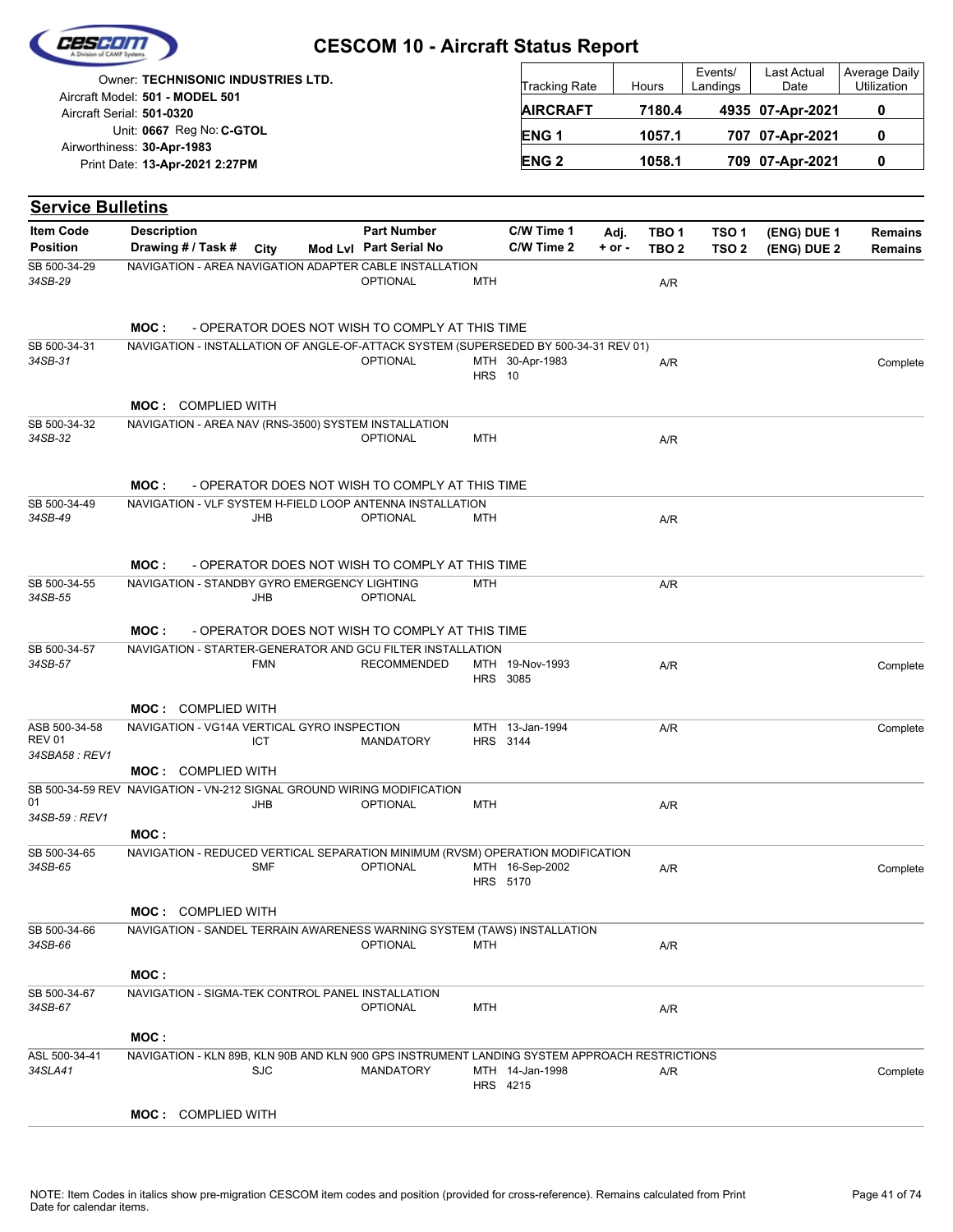| <b>Owner: TECHNISONIC INDUSTRIES LTD.</b> | Tracking Rate    | Hours  | Events/<br>Landings | Last Actual<br>Date | Average Daily<br><b>Utilization</b> |
|-------------------------------------------|------------------|--------|---------------------|---------------------|-------------------------------------|
| Aircraft Model: 501 - MODEL 501           |                  |        |                     |                     |                                     |
| Aircraft Serial: 501-0320                 | <b>AIRCRAFT</b>  | 7180.4 |                     | 4935 07-Apr-2021    | 0                                   |
| Unit: 0667 Reg No: C-GTOL                 | ENG <sub>1</sub> | 1057.1 |                     | 707 07-Apr-2021     | 0                                   |
| Airworthiness: 30-Apr-1983                |                  |        |                     |                     |                                     |
| Print Date: 13-Apr-2021 2:27PM            | <b>ENG 2</b>     | 1058.1 |                     | 709 07-Apr-2021     | 0                                   |

| <b>Item Code</b><br><b>Position</b> | <b>Description</b><br>Drawing # / Task # City                                                                  |                                       | <b>Part Number</b><br>Mod Lvl Part Serial No    |               | C/W Time 1<br>C/W Time 2       | Adj.<br>$+$ or $-$ | TBO 1<br>TBO <sub>2</sub> | TSO <sub>1</sub><br>TSO <sub>2</sub> | (ENG) DUE 1<br>(ENG) DUE 2 | Remains<br><b>Remains</b> |
|-------------------------------------|----------------------------------------------------------------------------------------------------------------|---------------------------------------|-------------------------------------------------|---------------|--------------------------------|--------------------|---------------------------|--------------------------------------|----------------------------|---------------------------|
| SL 500-34-37<br>34SL-37             | DORNE AND MARGOLIN DMN4-17-4 NAV ANTENNA COUPLER INSPECTION<br><b>JHB</b>                                      |                                       | <b>RECOMMENDED</b>                              | MTH           |                                |                    | A/R                       |                                      |                            |                           |
|                                     | MOC :                                                                                                          |                                       | - OPERATOR DOES NOT WISH TO COMPLY AT THIS TIME |               |                                |                    |                           |                                      |                            |                           |
| 04                                  | SB 500-35-04 REV OXYGEN - INSTALLATION OF 64 CUBIC FOOT OXYGEN SYSTEM                                          |                                       | <b>OPTIONAL</b>                                 |               |                                |                    |                           |                                      |                            |                           |
|                                     | MOC:                                                                                                           |                                       |                                                 |               |                                |                    |                           |                                      |                            |                           |
| SB 500-35-04<br>35SB-4              | OXYGEN - INSTALLATION OF 64 CUBIC FOOT OXYGEN SYSTEM (SUPERSEDED BY 500-35-04 REV 01)                          |                                       | <b>OPTIONAL</b>                                 | <b>HRS</b> 10 | MTH 30-Apr-1983                |                    | A/R                       |                                      |                            | Complete                  |
|                                     | <b>MOC: COMPLIED WITH</b>                                                                                      |                                       |                                                 |               |                                |                    |                           |                                      |                            |                           |
| 01                                  | SB 500-35-06 REV OXYGEN - EROS OXYGEN MASK INSTALLATION                                                        |                                       | <b>OPTIONAL</b>                                 | MTH           |                                |                    | A/R                       |                                      |                            |                           |
| 35SB-06 : REV1                      | MOC:                                                                                                           |                                       |                                                 |               |                                |                    |                           |                                      |                            |                           |
| SB 500-35-06                        | OXYGEN - EROS OXYGEN MASK INSTALLATION (SUPERSEDED BY 500-35-06 REV 01)                                        |                                       |                                                 |               |                                |                    |                           |                                      |                            |                           |
| 35SB-06                             | JHB                                                                                                            |                                       | <b>OPTIONAL</b>                                 | MTH           |                                |                    | A/R                       |                                      |                            |                           |
|                                     | MOC :                                                                                                          |                                       | - OPERATOR DOES NOT WISH TO COMPLY AT THIS TIME |               |                                |                    |                           |                                      |                            |                           |
| SL CIL-35-05                        | OXYGEN - TRANSMITTAL OF ZODIAC AEROSPACE SB MCF-SBU-35-001                                                     |                                       |                                                 |               |                                |                    |                           |                                      |                            |                           |
|                                     |                                                                                                                | <b>CYHM</b>                           | <b>MANDATORY</b>                                |               | MTH 11-Mar-2016<br>DAYS 6833.7 |                    |                           |                                      |                            | Complete                  |
|                                     |                                                                                                                |                                       |                                                 |               | HRS 4697                       |                    |                           |                                      |                            |                           |
|                                     |                                                                                                                |                                       |                                                 | LDG           |                                |                    |                           |                                      |                            |                           |
|                                     | MOC: COMPLIED WITH - PREVIOUSLY COMPLIED WITH IN ACCORDANCE WITH SB MCF-SBU- REV 1 ON FEB 3/2016               |                                       |                                                 |               |                                |                    |                           |                                      |                            |                           |
| SL 500-35-06                        | OXYGEN - OXYGEN BOTTLE INSPECTION                                                                              |                                       |                                                 | <b>MTH</b>    |                                |                    | A/R                       |                                      |                            |                           |
|                                     |                                                                                                                |                                       | <b>INFORMATIONAL</b>                            |               |                                |                    |                           |                                      |                            |                           |
|                                     | MOC:                                                                                                           |                                       |                                                 |               |                                |                    |                           |                                      |                            |                           |
| SL 500-35-07                        | OXYGEN - TRANSMITTAL OF INTERTECHNIQUE SERVICE BULLETIN MXH-35-240                                             |                                       |                                                 |               |                                |                    |                           |                                      |                            |                           |
|                                     |                                                                                                                | <b>CYHM</b>                           | <b>MANDATORY</b>                                |               | MTH 26-Nov-2012<br>HRS 6477    |                    |                           |                                      |                            | Complete                  |
|                                     |                                                                                                                |                                       |                                                 |               | LDG 4478                       |                    |                           |                                      |                            |                           |
|                                     |                                                                                                                |                                       |                                                 |               |                                |                    |                           |                                      |                            |                           |
|                                     | <b>MOC:</b> COMPLIED WITH - COMPLIED WITH AND NO ACTIONS REQUIRED DUE TO THE DATA ON BOTH THE L/H AND R/H CREW | OXYGEN MASKS- SEE EMI WO# 01913968967 |                                                 |               |                                |                    |                           |                                      |                            |                           |
| SB 500-36-04<br>36SB-04             | PNEUMATIC - ENGINE BLEED AIR CONNECTOR IMPROVEMENT<br><b>SJC</b>                                               |                                       | <b>OPTIONAL</b>                                 |               | MTH 23-Sep-1998                |                    | A/R                       |                                      |                            | Complete                  |
|                                     |                                                                                                                |                                       |                                                 |               | HRS 4353                       |                    |                           |                                      |                            |                           |
|                                     | <b>MOC: COMPLIED WITH</b>                                                                                      |                                       |                                                 |               |                                |                    |                           |                                      |                            |                           |
|                                     | SB 500-36-05 REV PNEUMATIC - DOOR SEAL VALVE REPLACEMENT                                                       |                                       |                                                 | MTH           |                                |                    | A/R                       |                                      |                            |                           |
| 01<br>36SB-05 : REV1                |                                                                                                                |                                       | <b>OPTIONAL</b>                                 |               |                                |                    |                           |                                      |                            |                           |
|                                     | MOC:                                                                                                           |                                       |                                                 |               |                                |                    |                           |                                      |                            |                           |
| SB 500-52-16                        | DOORS - ENTRY STEP ASSEMBLY IMPROVEMENT (SUPERSEDED BY 500-52-16 REV 01)                                       |                                       |                                                 |               |                                |                    |                           |                                      |                            |                           |
| 52SB-16                             | <b>JHB</b>                                                                                                     |                                       | <b>RECOMMENDED</b>                              |               | MTH 01-Jun-1988                |                    | A/R                       |                                      |                            | Complete                  |
|                                     |                                                                                                                |                                       |                                                 |               | HRS 1775                       |                    |                           |                                      |                            |                           |
|                                     | <b>MOC: COMPLIED WITH</b>                                                                                      |                                       |                                                 |               |                                |                    |                           |                                      |                            |                           |
| SB 500-52-18                        | DOOR - BAGGAGE DOOR POSITIVE SAFETY LOCK INSTALLATION (SUPERSEDED BY 500-52-18 REV 01)                         |                                       |                                                 |               |                                |                    |                           |                                      |                            |                           |
| 52SB-18                             | <b>UVA</b>                                                                                                     |                                       | <b>RECOMMENDED</b>                              |               | MTH 18-Dec-2008                |                    | A/R                       |                                      |                            | Complete                  |
|                                     |                                                                                                                |                                       |                                                 |               | HRS 6125                       |                    |                           |                                      |                            |                           |

**MOC :** COMPLIED WITH - OPERATOR DOES NOT WISH TO COMPLY AT THIS TIME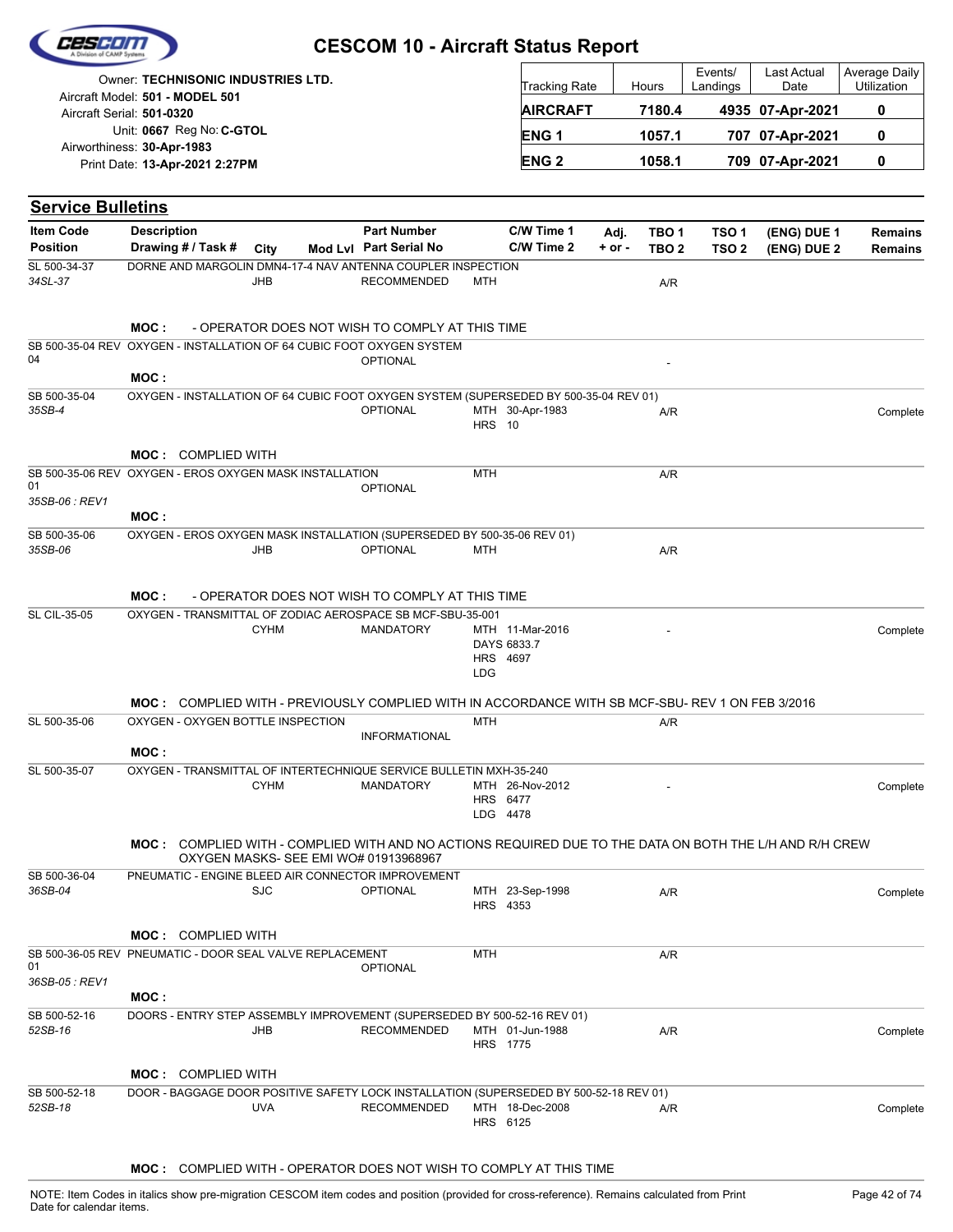|  | Cescom             |  |
|--|--------------------|--|
|  |                    |  |
|  | vision of CAMP Sus |  |

| Owner: TECHNISONIC INDUSTRIES LTD.                           | <b>Tracking Rate</b>   | Hours  | Events/<br>Landings | Last Actual<br>Date | Average Daily<br><b>Utilization</b> |
|--------------------------------------------------------------|------------------------|--------|---------------------|---------------------|-------------------------------------|
| Aircraft Model: 501 - MODEL 501<br>Aircraft Serial: 501-0320 | <b>AIRCRAFT</b>        | 7180.4 |                     | 4935 07-Apr-2021    |                                     |
| Unit: 0667 Reg No: C-GTOL                                    | ENG <sub>1</sub>       | 1057.1 |                     | 707 07-Apr-2021     |                                     |
| Airworthiness: 30-Apr-1983<br>Print Date: 13-Apr-2021 2:27PM | <b>ENG<sub>2</sub></b> | 1058.1 |                     | 709 07-Apr-2021     |                                     |

| <b>Service Bulletins</b> |                                                                                                  |             |                        |               |                                    |            |                  |                  |             |                |
|--------------------------|--------------------------------------------------------------------------------------------------|-------------|------------------------|---------------|------------------------------------|------------|------------------|------------------|-------------|----------------|
| <b>Item Code</b>         | <b>Description</b>                                                                               |             | <b>Part Number</b>     |               | C/W Time 1                         | Adj.       | TBO <sub>1</sub> | TSO <sub>1</sub> | (ENG) DUE 1 | <b>Remains</b> |
| <b>Position</b>          | Drawing # / Task #                                                                               | City        | Mod Lvl Part Serial No |               | C/W Time 2                         | $+$ or $-$ | TBO <sub>2</sub> | TSO <sub>2</sub> | (ENG) DUE 2 | Remains        |
| SB 500-52-19<br>52SB-19  | DOORS - ENTRY DOOR STEP CATCH COVER INSTALLATION (WITH STANDARD DOOR AND STEP)                   | <b>SJC</b>  | <b>RECOMMENDED</b>     |               | MTH 16-Jan-1996<br>HRS 3708        |            | A/R              |                  |             | Complete       |
|                          | <b>MOC: COMPLIED WITH</b>                                                                        |             |                        |               |                                    |            |                  |                  |             |                |
| ASL 500-52-04            | DOORS - EMERGENCY EXIT INSPECTION                                                                |             |                        |               | DAYS 20-Feb-2012                   |            | A/R              |                  |             | Complete       |
|                          |                                                                                                  | <b>CYHM</b> | <b>MANDATORY</b>       |               | HRS 6408<br>LDG 4427               |            |                  |                  |             |                |
|                          | <b>MOC: COMPLIED WITH - NO FAULTS NOTED</b>                                                      |             |                        |               |                                    |            |                  |                  |             |                |
| SL 500-52-03<br>52SL-03  | DOOR - EMERGENCY EXIT INNER HANDLE ATTACH SCREW INSPECTION/REPLACEMENT                           | <b>FMN</b>  | MANDATORY              |               | MTH 19-Nov-1993<br><b>HRS 3085</b> |            | A/R              |                  |             | Complete       |
|                          | <b>MOC: COMPLIED WITH</b>                                                                        |             |                        |               |                                    |            |                  |                  |             |                |
| SB 500-53-03<br>53SB-3   | FUSELAGE - DRAG CHUTE INSTALLATION (SUPERSEDED BY 500-53-03 REV 01)                              |             | <b>OPTIONAL</b>        | <b>HRS</b> 10 | MTH 30-Apr-1983                    |            | A/R              |                  |             | Complete       |
|                          | <b>MOC: COMPLIED WITH</b>                                                                        |             |                        |               |                                    |            |                  |                  |             |                |
| SB 500-53-20<br>53SB-20  | FUSELAGE - FLIGHT CREW SEAT RAIL AND BEAM RIVETS INSPECTION/INSTALLATION                         | <b>SJC</b>  | <b>RECOMMENDED</b>     |               | MTH 24-Jan-1997<br>HRS 3937        |            | A/R              |                  |             | Complete       |
|                          | <b>MOC: COMPLIED WITH</b>                                                                        |             |                        |               |                                    |            |                  |                  |             |                |
| SB 500-53-22<br>53SB-22  | FUSLEAGE - DORSAL FIN INSTALLATION AND MATERIAL IMPROVEMENT                                      |             | <b>OPTIONAL</b>        | MTH           |                                    |            | A/R              |                  |             |                |
|                          | MOC:                                                                                             |             |                        |               |                                    |            |                  |                  |             |                |
| SB 500-53-23<br>53SB-23  | AN3-5A BOLT INSPECTION/REPLACEMENT                                                               | <b>SJC</b>  | <b>RECOMMENDED</b>     |               | MTH 26-Apr-2002<br><b>HRS 5085</b> |            | $\blacksquare$   |                  |             | Complete       |
|                          | <b>MOC: COMPLIED WITH</b>                                                                        |             |                        |               |                                    |            |                  |                  |             |                |
| SB 500-53-26<br>53SB-26  | FUSELAGE - WHEEL WELL BOX IMPROVEMENT                                                            |             | <b>OPTIONAL</b>        | <b>MTH</b>    |                                    |            | A/R              |                  |             |                |
| SL 500-53-05 R01         | MOC:<br>FUSELAGE - INTERCOSTAL DRAINAGE PATH INSPECTION                                          |             |                        |               | MTH 24-Oct-2006                    |            |                  |                  |             |                |
| 53SL-05 : REV1           |                                                                                                  | YHM         | <b>RECOMMENDED</b>     |               | HRS 5885                           |            | A/R              |                  |             | Complete       |
|                          | <b>MOC: COMPLIED WITH</b>                                                                        |             |                        |               |                                    |            |                  |                  |             |                |
| 55SL-01 : REV1           | SL 500-55-01 R01 STABILIZERS - RUDDER TORQUE TUBE INTERNAL CORROSION INSPECTION                  | <b>FMN</b>  |                        |               | MTH 19-Nov-1993<br><b>HRS 3085</b> |            | A/R              |                  |             | Complete       |
|                          | <b>MOC: COMPLIED WITH</b>                                                                        |             |                        |               |                                    |            |                  |                  |             |                |
| SL 500-55-01             | STABILIZERS - RUDDER TORQUE TUBE INTERNAL CORROSION INSPECTION (SUPERSEDED BY SL500-55-01 R01)   |             |                        |               |                                    |            |                  |                  |             |                |
| 55SL-01                  |                                                                                                  | JHB         | <b>RECOMMENDED</b>     |               | MTH 06-Aug-1992<br>HRS 2815        |            | A/R              |                  |             | Complete       |
|                          | <b>MOC: COMPLIED WITH</b>                                                                        |             |                        |               |                                    |            |                  |                  |             |                |
| SL 500-57-04<br>57SL-04  | WIRE BUNDLE ROUTING IMPROVEMENT (SUPERSEDED BY SL500-57-04 R01)                                  | JHB         | <b>RECOMMENDED</b>     |               | MTH 06-Aug-1992<br>HRS 2815        |            | A/R              |                  |             | Complete       |
|                          | <b>MOC: COMPLIED WITH</b>                                                                        |             |                        |               |                                    |            |                  |                  |             |                |
| E1                       | SL WI-71-1064-CN CANCELED - POWER PLANT - WATER RINSE PROCEDURE - REVISION TO MAINTENANCE MANUAL |             | CANCELLED              |               |                                    |            |                  |                  |             |                |
|                          | MOC:                                                                                             |             |                        |               |                                    |            |                  |                  |             |                |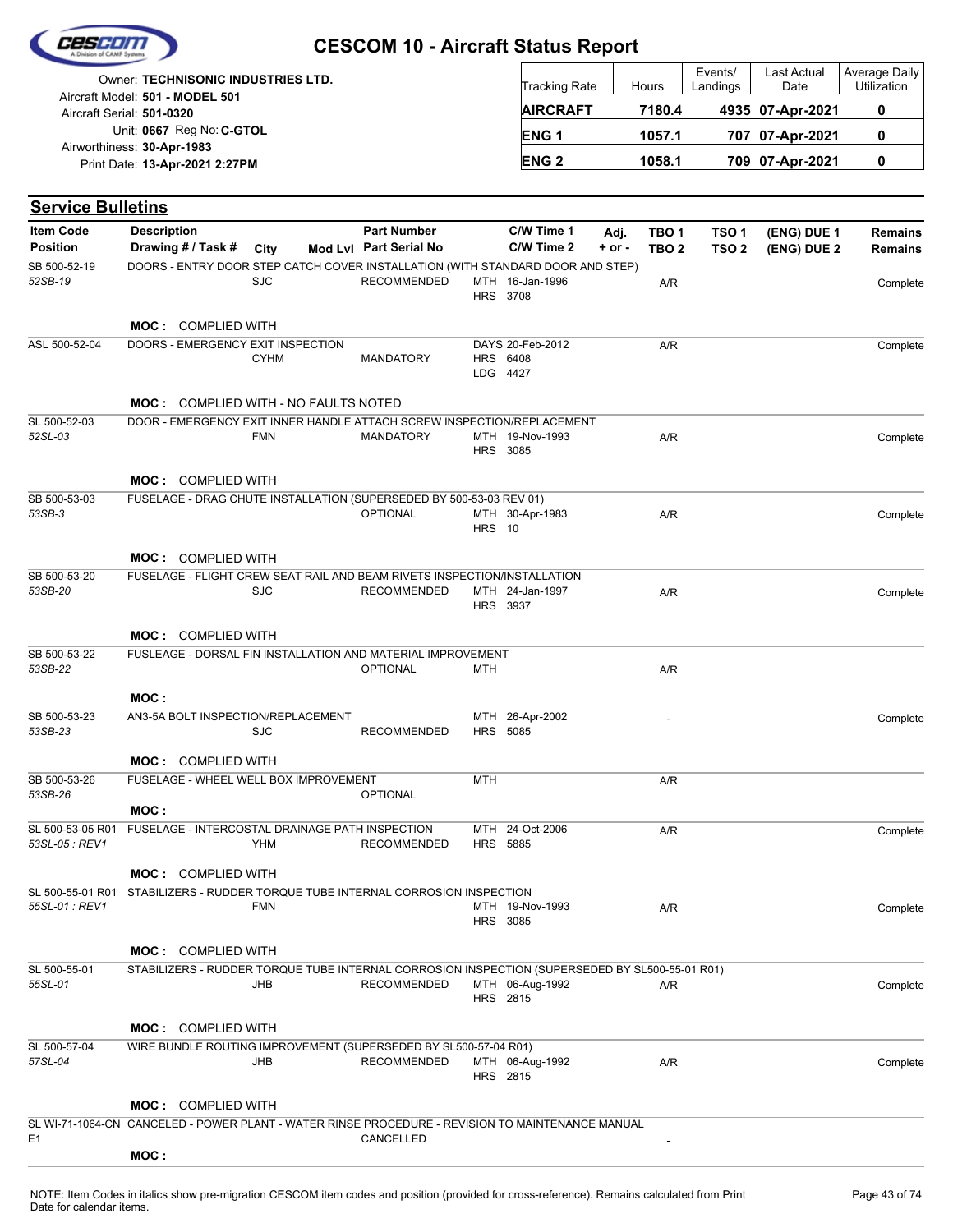

| Owner: TECHNISONIC INDUSTRIES LTD.<br>Aircraft Model: 501 - MODEL 501 | <b>Tracking Rate</b> | Hours  | Events/<br>Landings | Last Actual<br>Date | Average Daily<br><b>Utilization</b> |
|-----------------------------------------------------------------------|----------------------|--------|---------------------|---------------------|-------------------------------------|
| Aircraft Serial: 501-0320                                             | <b>AIRCRAFT</b>      | 7180.4 |                     | 4935 07-Apr-2021    |                                     |
| Unit: 0667 Reg No: C-GTOL<br>Airworthiness: 30-Apr-1983               | ENG <sub>1</sub>     | 1057.1 |                     | 707 07-Apr-2021     |                                     |
| Print Date: 13-Apr-2021 2:27PM                                        | <b>ENG2</b>          | 1058.1 |                     | 709 07-Apr-2021     |                                     |

| <b>Service Bulletins</b>                            |                                                                                                                                                                                                                 |            |                                              |            |                                    |                    |                                      |                                      |                            |                                  |
|-----------------------------------------------------|-----------------------------------------------------------------------------------------------------------------------------------------------------------------------------------------------------------------|------------|----------------------------------------------|------------|------------------------------------|--------------------|--------------------------------------|--------------------------------------|----------------------------|----------------------------------|
| <b>Item Code</b><br><b>Position</b>                 | <b>Description</b><br>Drawing # / Task #                                                                                                                                                                        | City       | <b>Part Number</b><br>Mod Lvl Part Serial No |            | C/W Time 1<br>C/W Time 2           | Adj.<br>$+$ or $-$ | TBO <sub>1</sub><br>TBO <sub>2</sub> | TSO <sub>1</sub><br>TSO <sub>2</sub> | (ENG) DUE 1<br>(ENG) DUE 2 | <b>Remains</b><br><b>Remains</b> |
| E <sub>2</sub>                                      | SL WI-71-1064-CN CANCELED - POWER PLANT - WATER RINSE PROCEDURE - REVISION TO MAINTENANCE MANUAL<br>MOC:                                                                                                        |            | CANCELLED                                    |            |                                    |                    |                                      |                                      |                            |                                  |
| SL WI-71-1064<br>E <sub>1</sub>                     | POWER PLANT - WATER RINSE PROCEDURE - REVISION TO MAINTENANCE MANUAL                                                                                                                                            |            |                                              |            |                                    |                    |                                      |                                      |                            |                                  |
|                                                     | MOC :                                                                                                                                                                                                           |            |                                              |            |                                    |                    |                                      |                                      |                            |                                  |
| SL WI-71-1064<br>E <sub>2</sub>                     | POWER PLANT - WATER RINSE PROCEDURE - REVISION TO MAINTENANCE MANUAL                                                                                                                                            |            |                                              |            |                                    |                    |                                      |                                      |                            |                                  |
| SL WI-71-1129                                       | MOC:<br>CANCELED - POWER PLANT - BIT NO. 50 FAULT TROUBLESHOOTING -REVISION TO MAINTENANCE MANUAL                                                                                                               |            |                                              |            |                                    |                    |                                      |                                      |                            |                                  |
| E <sub>1</sub>                                      | MOC:                                                                                                                                                                                                            |            | CANCELLED                                    |            |                                    |                    |                                      |                                      |                            |                                  |
| SL WI-71-1129<br>E <sub>2</sub>                     | CANCELED - POWER PLANT - BIT NO. 50 FAULT TROUBLESHOOTING -REVISION TO MAINTENANCE MANUAL                                                                                                                       |            | CANCELLED                                    |            |                                    |                    |                                      |                                      |                            |                                  |
|                                                     | MOC:                                                                                                                                                                                                            |            |                                              |            |                                    |                    |                                      |                                      |                            |                                  |
| SL 500-72-03<br>72SL-3                              | ENGINE - JT15D FAN BLADE INSPECTION                                                                                                                                                                             | <b>JHB</b> |                                              |            | MTH 09-Jul-1987<br><b>HRS</b> 1505 |                    | A/R                                  |                                      |                            | Complete                         |
|                                                     | <b>MOC: COMPLIED WITH</b>                                                                                                                                                                                       |            |                                              |            |                                    |                    |                                      |                                      |                            |                                  |
| SL 500-72-04<br>72SL-04                             | ENGINE - INTRODUCTION OF NEW IMPROVED GAS GENERATOR CASE                                                                                                                                                        |            | <b>RECOMMENDED</b>                           | MTH        |                                    |                    |                                      |                                      |                            |                                  |
|                                                     |                                                                                                                                                                                                                 |            |                                              | <b>HRS</b> |                                    |                    | 150                                  |                                      |                            |                                  |
|                                                     | P&WC SB 7286 REV2 RECOMMENDS ACCOMPLISHMENT AT ENGINE OVERHA UL AFTER 5-04-90.<br>MOC:                                                                                                                          |            |                                              |            |                                    |                    |                                      |                                      |                            |                                  |
| SL 500-72-10                                        | ENGINE - TRANSMITTAL OF PRATT & WHITNEY CANADA (P&WC) SERVICE BULLETIN JT15D-72-7590, TURBOFAN ENGINE BORESCOPE INSPECTION OF<br>IMPELLER REAR FACE AND COMMERCIAL SUPPORT PROGRAM NOTIFICATION (CSPN) C03001R1 |            |                                              |            |                                    |                    |                                      |                                      |                            |                                  |
| <b>LEFT ENGINE</b><br>72SL-10: E1**L                |                                                                                                                                                                                                                 | <b>YHM</b> | <b>RECOMMENDED</b>                           |            | MTH 23-Jan-2008<br>HRS 6016        |                    | A/R                                  |                                      |                            | N/A                              |
|                                                     | <b>MOC: NOT APPLICABLE - NOT APPLICABLE-EQUIPMENT NOT INSTALLED</b>                                                                                                                                             |            |                                              |            |                                    |                    |                                      |                                      |                            |                                  |
| SL 500-72-10<br><b>RIGHT ENGINE</b>                 | TRANSMITTAL OF PRATT & WHITNEY CANADA (P&WC) SERVICE BULLETIN JT15D-72-7590, TURBOFAN ENGINE BORESCOPE INSPECTION OF IMPELLER<br>REAR FACE AND COMMERCIAL SUPPORT PROGRAM NOTIFICATION (CSPN) C03001R1          |            |                                              |            |                                    |                    |                                      |                                      |                            |                                  |
| 72SL-10 : E2**R                                     |                                                                                                                                                                                                                 | <b>YHM</b> | <b>RECOMMENDED</b>                           |            | MTH 23-Jan-2008<br>HRS 6016        |                    | A/R                                  |                                      |                            | N/A                              |
|                                                     | <b>MOC: NOT APPLICABLE - NOT APPLICABLE-EQUIPMENT NOT INSTALLED</b>                                                                                                                                             |            |                                              |            |                                    |                    |                                      |                                      |                            |                                  |
| SB FJ44-05-002<br>R <sub>02</sub><br>E <sub>1</sub> | UNSERVICEABLE PARTS - NOTIFICATION                                                                                                                                                                              |            | <b>INFORMATIONAL</b>                         |            |                                    |                    | L.                                   |                                      |                            |                                  |
|                                                     | MOC:                                                                                                                                                                                                            |            |                                              |            |                                    |                    |                                      |                                      |                            |                                  |
| SB FJ44-05-002<br>R02<br>E <sub>2</sub>             | UNSERVICEABLE PARTS - NOTIFICATION                                                                                                                                                                              |            | <b>INFORMATIONAL</b>                         |            |                                    |                    |                                      |                                      |                            |                                  |
|                                                     | MOC:                                                                                                                                                                                                            |            |                                              |            |                                    |                    |                                      |                                      |                            |                                  |
| SB FJ44-05-002<br>R <sub>03</sub><br>E1             | UNSERVICEABLE PARTS - NOTIFICATION                                                                                                                                                                              |            | <b>INFORMATIONAL</b>                         |            |                                    |                    |                                      |                                      |                            |                                  |
|                                                     | MOC :                                                                                                                                                                                                           |            |                                              |            |                                    |                    |                                      |                                      |                            |                                  |
| SB FJ44-05-002<br>R <sub>03</sub>                   | UNSERVICEABLE PARTS - NOTIFICATION                                                                                                                                                                              |            | <b>INFORMATIONAL</b>                         |            |                                    |                    |                                      |                                      |                            |                                  |
| E <sub>2</sub>                                      | MOC:                                                                                                                                                                                                            |            |                                              |            |                                    |                    |                                      |                                      |                            |                                  |
| SB FJ44-71-002<br>R02                               | ENGINE - HP COMPRESSOR - BORESCOPE INSPECTION                                                                                                                                                                   |            | <b>MANDATORY</b>                             |            |                                    |                    |                                      |                                      |                            |                                  |
| E1                                                  | MOC:                                                                                                                                                                                                            |            |                                              |            |                                    |                    |                                      |                                      |                            |                                  |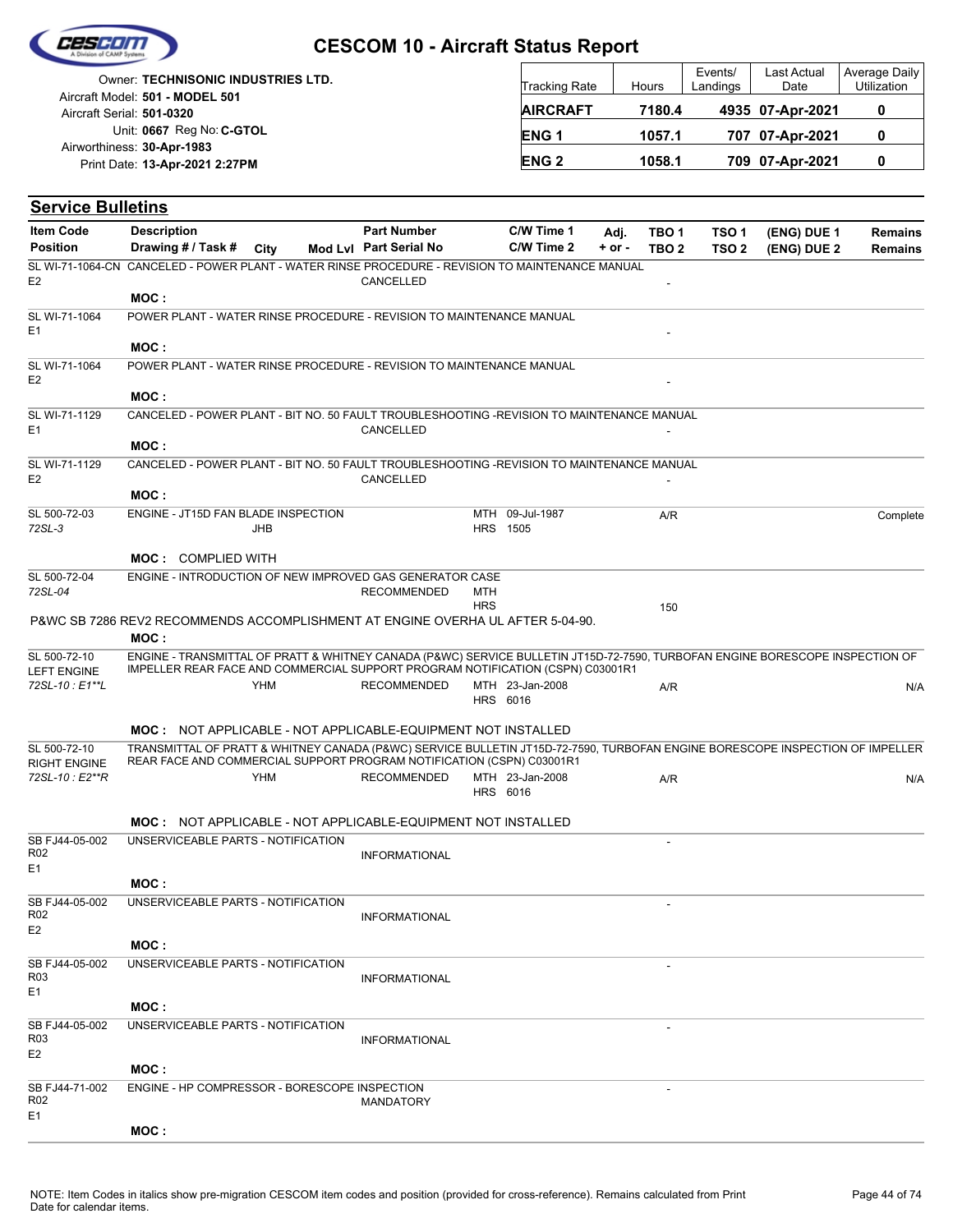

|                            | <b>Owner: TECHNISONIC INDUSTRIES LTD.</b> |
|----------------------------|-------------------------------------------|
|                            | Aircraft Model: 501 - MODEL 501           |
| Aircraft Serial: 501-0320  |                                           |
|                            | Unit: 0667 Reg No: C-GTOL                 |
| Airworthiness: 30-Apr-1983 |                                           |
|                            | Print Date: 13-Apr-2021 2:27PM            |
|                            |                                           |

| <b>Tracking Rate</b> | Hours  | Events/<br>Landings | Last Actual<br>Date | Average Daily<br>Utilization |
|----------------------|--------|---------------------|---------------------|------------------------------|
| <b>AIRCRAFT</b>      | 7180.4 |                     | 4935 07-Apr-2021    |                              |
| ENG <sub>1</sub>     | 1057.1 |                     | 707 07-Apr-2021     |                              |
| <b>ENG 2</b>         | 1058.1 |                     | 709 07-Apr-2021     |                              |

| <b>Service Bulletins</b>                            |                                               |      |                                                                                                                     |            |            |                          |                  |             |                |
|-----------------------------------------------------|-----------------------------------------------|------|---------------------------------------------------------------------------------------------------------------------|------------|------------|--------------------------|------------------|-------------|----------------|
| <b>Item Code</b>                                    | <b>Description</b>                            |      | <b>Part Number</b>                                                                                                  | C/W Time 1 | Adj.       | TBO <sub>1</sub>         | TSO <sub>1</sub> | (ENG) DUE 1 | <b>Remains</b> |
| <b>Position</b>                                     | Drawing # / Task #                            | City | Mod Lvl Part Serial No                                                                                              | C/W Time 2 | $+$ or $-$ | TBO <sub>2</sub>         | TSO <sub>2</sub> | (ENG) DUE 2 | <b>Remains</b> |
| SB FJ44-71-002<br>R <sub>02</sub><br>E <sub>2</sub> | ENGINE - HP COMPRESSOR - BORESCOPE INSPECTION |      | MANDATORY                                                                                                           |            |            |                          |                  |             |                |
|                                                     | MOC:                                          |      |                                                                                                                     |            |            |                          |                  |             |                |
| SB FJ44-72-022<br>R02<br>E1                         |                                               |      | FRONT BYPASS DUCT - REPAIR RIGHT-HAND SERVICE ADAPTER INSERT<br><b>RECOMMENDED</b>                                  |            |            |                          |                  |             |                |
|                                                     | MOC:                                          |      |                                                                                                                     |            |            |                          |                  |             |                |
| SB FJ44-72-022<br>R02<br>E <sub>2</sub>             |                                               |      | FRONT BYPASS DUCT - REPAIR RIGHT-HAND SERVICE ADAPTER INSERT<br><b>RECOMMENDED</b>                                  |            |            |                          |                  |             |                |
|                                                     | MOC:                                          |      |                                                                                                                     |            |            |                          |                  |             |                |
| SB FJ44-72-042<br>R06<br>E <sub>1</sub>             | INSTALL REAR MOUNT SLEEVE                     |      | <b>OPTIONAL</b>                                                                                                     |            |            |                          |                  |             |                |
|                                                     | MOC:                                          |      |                                                                                                                     |            |            |                          |                  |             |                |
| SB FJ44-72-042<br>R06<br>E <sub>2</sub>             | INSTALL REAR MOUNT SLEEVE                     |      | <b>OPTIONAL</b>                                                                                                     |            |            | $\overline{\phantom{a}}$ |                  |             |                |
|                                                     | MOC:                                          |      |                                                                                                                     |            |            |                          |                  |             |                |
| SB FJ44-72-051<br>R04<br>E1                         | <b>REWORK NAMEPLATE</b>                       |      | <b>RECOMMENDED</b>                                                                                                  |            |            |                          |                  |             |                |
|                                                     | MOC:                                          |      |                                                                                                                     |            |            |                          |                  |             |                |
| SB FJ44-72-051<br>R04<br>E <sub>2</sub>             | <b>REWORK NAMEPLATE</b>                       |      | <b>RECOMMENDED</b>                                                                                                  |            |            |                          |                  |             |                |
|                                                     | MOC:                                          |      |                                                                                                                     |            |            |                          |                  |             |                |
| SB FJ44-72-051<br>R <sub>05</sub><br>E1             | NAMEPLATE - REWORK                            |      | <b>RECOMMENDED</b>                                                                                                  |            |            | $\blacksquare$           |                  |             |                |
|                                                     | MOC:                                          |      |                                                                                                                     |            |            |                          |                  |             |                |
| SB FJ44-72-051<br>R <sub>05</sub><br>E <sub>2</sub> | NAMEPLATE - REWORK                            |      | <b>RECOMMENDED</b>                                                                                                  |            |            |                          |                  |             |                |
|                                                     | MOC:                                          |      |                                                                                                                     |            |            |                          |                  |             |                |
| SB FJ44-72-054<br>R <sub>04</sub>                   |                                               |      | ENGINE - GEARBOX ASSEMBLY - INCORPORATE NEW FUEL PUMP ADAPTER (SUPERSEDED BY FJ44-72-054 R05)<br><b>RECOMMENDED</b> |            |            |                          |                  |             |                |
| E1                                                  |                                               |      |                                                                                                                     |            |            |                          |                  |             |                |
|                                                     | MOC:                                          |      |                                                                                                                     |            |            |                          |                  |             |                |
| SB FJ44-72-054<br>R <sub>04</sub><br>E <sub>2</sub> |                                               |      | ENGINE - GEARBOX ASSEMBLY - INCORPORATE NEW FUEL PUMP ADAPTER (SUPERSEDED BY FJ44-72-054 R05)<br><b>RECOMMENDED</b> |            |            |                          |                  |             |                |
|                                                     | MOC:                                          |      |                                                                                                                     |            |            |                          |                  |             |                |
| SB FJ44-72-054<br>R06<br>E <sub>1</sub>             |                                               |      | GEARBOX ASSEMBLY - INCORPORATE NEW FUEL PUMP ADAPTER<br><b>RECOMMENDED</b>                                          |            |            |                          |                  |             |                |
|                                                     | MOC:                                          |      |                                                                                                                     |            |            |                          |                  |             |                |
| SB FJ44-72-054<br>R <sub>06</sub><br>E <sub>2</sub> |                                               |      | <b>GEARBOX ASSEMBLY - INCORPORATE NEW FUEL PUMP ADAPTER</b><br><b>RECOMMENDED</b>                                   |            |            |                          |                  |             |                |
|                                                     | MOC:                                          |      |                                                                                                                     |            |            |                          |                  |             |                |
| SB FJ44-72-064<br>R02<br>E <sub>1</sub>             |                                               |      | CANCELLED - ENGINE - 1ST REDUCTION BEVEL GEAR BEARING SUPPORT - REWORK OR REPLACE<br>CANCELLED                      |            |            |                          |                  |             |                |
|                                                     | MOC:                                          |      |                                                                                                                     |            |            |                          |                  |             |                |
| SB FJ44-72-064<br>R02<br>E <sub>2</sub>             |                                               |      | CANCELLED - ENGINE - 1ST REDUCTION BEVEL GEAR BEARING SUPPORT - REWORK OR REPLACE<br>CANCELLED                      |            |            |                          |                  |             |                |
|                                                     | MOC:                                          |      |                                                                                                                     |            |            |                          |                  |             |                |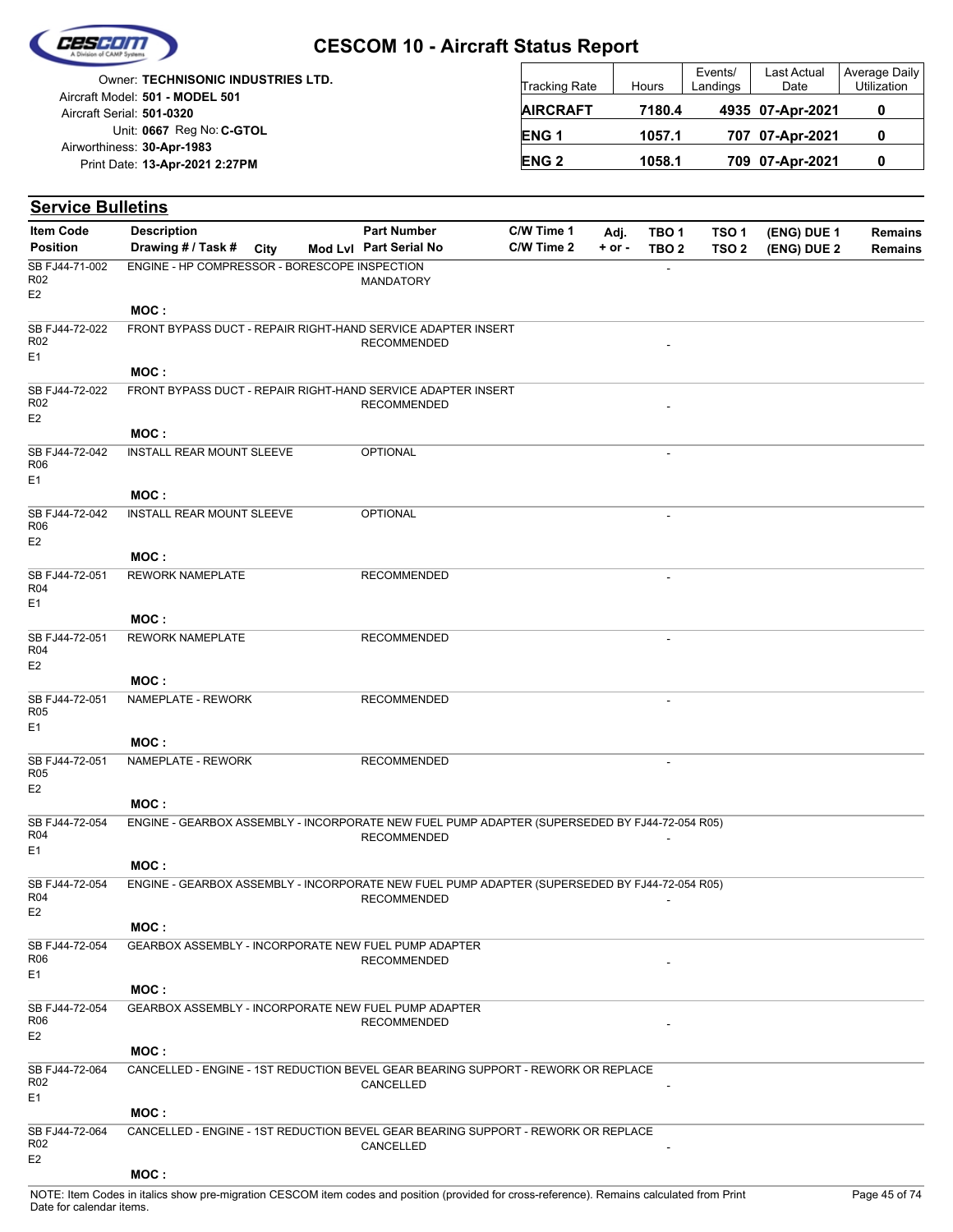|  | Cescom             |  |
|--|--------------------|--|
|  |                    |  |
|  | vision of CAMP Sus |  |

| <b>Owner: TECHNISONIC INDUSTRIES LTD.</b>                    | Tracking Rate   | Hours  | Events/<br>Landings | Last Actual<br>Date | <b>Average Daily</b><br>Utilization |
|--------------------------------------------------------------|-----------------|--------|---------------------|---------------------|-------------------------------------|
| Aircraft Model: 501 - MODEL 501<br>Aircraft Serial: 501-0320 | <b>AIRCRAFT</b> | 7180.4 |                     | 4935 07-Apr-2021    | 0                                   |
| Unit: 0667 Reg No: C-GTOL                                    | <b>ENG1</b>     | 1057.1 |                     | 707 07-Apr-2021     | 0                                   |
| Airworthiness: 30-Apr-1983<br>Print Date: 13-Apr-2021 2:27PM | <b>ENG 2</b>    | 1058.1 |                     | 709 07-Apr-2021     | 0                                   |
|                                                              |                 |        |                     |                     |                                     |

| <b>Service Bulletins</b>                            |                                                                                                                                                    |      |                        |            |            |                  |                  |             |         |
|-----------------------------------------------------|----------------------------------------------------------------------------------------------------------------------------------------------------|------|------------------------|------------|------------|------------------|------------------|-------------|---------|
| <b>Item Code</b>                                    | <b>Description</b>                                                                                                                                 |      | <b>Part Number</b>     | C/W Time 1 | Adj.       | TBO <sub>1</sub> | TSO <sub>1</sub> | (ENG) DUE 1 | Remains |
| <b>Position</b>                                     | Drawing # / Task #                                                                                                                                 | City | Mod Lvl Part Serial No | C/W Time 2 | $+$ or $-$ | TBO <sub>2</sub> | TSO <sub>2</sub> | (ENG) DUE 2 | Remains |
| SB FJ44-72-066<br>R <sub>02</sub><br>E <sub>1</sub> | ENGINE - HOUSING, CARBON RING SEAL AND BEARING (NO. 3 BEARING RETAINER) - REPLACE (SUPERSEDED BY FJ44-72-066 R03)                                  |      | <b>RECOMMENDED</b>     |            |            |                  |                  |             |         |
|                                                     | MOC:                                                                                                                                               |      |                        |            |            |                  |                  |             |         |
| SB FJ44-72-066<br>R <sub>02</sub><br>E <sub>2</sub> | ENGINE - HOUSING, CARBON RING SEAL AND BEARING (NO. 3 BEARING RETAINER) - REPLACE (SUPERSEDED BY FJ44-72-066 R03)                                  |      | <b>RECOMMENDED</b>     |            |            |                  |                  |             |         |
|                                                     | MOC:                                                                                                                                               |      |                        |            |            |                  |                  |             |         |
| SB FJ44-72-066<br>R <sub>03</sub><br>E <sub>1</sub> | ENGINE - HOUSING, CARBON RING SEAL AND BEARING (NO. 3 BEARING RETAINER) - REPLACE SERVICE BULLETIN (SUPERSEDED BY FJ44-72-066<br>R <sub>04</sub> ) |      | <b>RECOMMENDED</b>     |            |            |                  |                  |             |         |
|                                                     | MOC:                                                                                                                                               |      |                        |            |            |                  |                  |             |         |
| SB FJ44-72-066<br>R <sub>03</sub><br>E <sub>2</sub> | ENGINE - HOUSING, CARBON RING SEAL AND BEARING (NO. 3 BEARING RETAINER) - REPLACE SERVICE BULLETIN (SUPERSEDED BY FJ44-72-066<br>R <sub>04</sub> ) |      | <b>RECOMMENDED</b>     |            |            |                  |                  |             |         |
|                                                     | MOC:                                                                                                                                               |      |                        |            |            |                  |                  |             |         |
| SB FJ44-72-066<br><b>R05</b><br>E <sub>1</sub>      | ENGINE - CARBON RING SEAL AND BEARING HOUSING - REPLACE (SUPERSEDED BY FJ44-72-066 R06)                                                            |      | <b>RECOMMENDED</b>     |            |            |                  |                  |             |         |
|                                                     | MOC:                                                                                                                                               |      |                        |            |            |                  |                  |             |         |
| SB FJ44-72-066<br><b>R05</b><br>E <sub>2</sub>      | ENGINE - CARBON RING SEAL AND BEARING HOUSING - REPLACE (SUPERSEDED BY FJ44-72-066 R06)                                                            |      | <b>RECOMMENDED</b>     |            |            |                  |                  |             |         |
|                                                     | MOC:                                                                                                                                               |      |                        |            |            |                  |                  |             |         |
| SB FJ44-72-066<br><b>R06</b><br>E <sub>1</sub>      | CARBON RING SEAL AND BEARING HOUSING - REPLACE                                                                                                     |      | <b>RECOMMENDED</b>     |            |            |                  |                  |             |         |
|                                                     | MOC:                                                                                                                                               |      |                        |            |            |                  |                  |             |         |
| SB FJ44-72-066<br><b>R06</b><br>E <sub>2</sub>      | CARBON RING SEAL AND BEARING HOUSING - REPLACE                                                                                                     |      | <b>RECOMMENDED</b>     |            |            |                  |                  |             |         |
|                                                     | MOC:                                                                                                                                               |      |                        |            |            |                  |                  |             |         |
| SB FJ44-72-077<br>R <sub>02</sub><br>E <sub>1</sub> | ENGINE - IP COMPRESSOR STATOR (STAGE 1-2) - REWORK (SUPERSEDED BY FJ44-72-077 R03)                                                                 |      | <b>OPTIONAL</b>        |            |            |                  |                  |             |         |
|                                                     | MOC:                                                                                                                                               |      |                        |            |            |                  |                  |             |         |
| SB FJ44-72-077<br>R <sub>02</sub><br>E <sub>2</sub> | ENGINE - IP COMPRESSOR STATOR (STAGE 1-2) - REWORK (SUPERSEDED BY FJ44-72-077 R03)                                                                 |      | <b>OPTIONAL</b>        |            |            |                  |                  |             |         |
|                                                     | MOC:                                                                                                                                               |      |                        |            |            |                  |                  |             |         |
| SB FJ44-72-077<br>R <sub>03</sub><br>E <sub>1</sub> | IP COMPRESSOR STATOR (STAGE 1-2) - REWORK (SUPERSEDED BY FJ44-72-077 R04)                                                                          |      | <b>OPTIONAL</b>        |            |            |                  |                  |             |         |
|                                                     | MOC:                                                                                                                                               |      |                        |            |            |                  |                  |             |         |
| SB FJ44-72-077<br>R <sub>03</sub><br>E <sub>2</sub> | IP COMPRESSOR STATOR (STAGE 1-2) - REWORK (SUPERSEDED BY FJ44-72-077 R04)                                                                          |      | <b>OPTIONAL</b>        |            |            |                  |                  |             |         |
|                                                     | MOC:                                                                                                                                               |      |                        |            |            |                  |                  |             |         |
| SB FJ44-72-077<br>R04<br>E <sub>1</sub>             | IP COMPRESSOR STATOR (STAGE 1-2) - REWORK                                                                                                          |      | <b>OPTIONAL</b>        |            |            |                  |                  |             |         |
|                                                     | MOC:                                                                                                                                               |      |                        |            |            |                  |                  |             |         |
| SB FJ44-72-077<br><b>R04</b><br>E <sub>2</sub>      | IP COMPRESSOR STATOR (STAGE 1-2) - REWORK                                                                                                          |      | <b>OPTIONAL</b>        |            |            |                  |                  |             |         |
|                                                     | MOC:                                                                                                                                               |      |                        |            |            |                  |                  |             |         |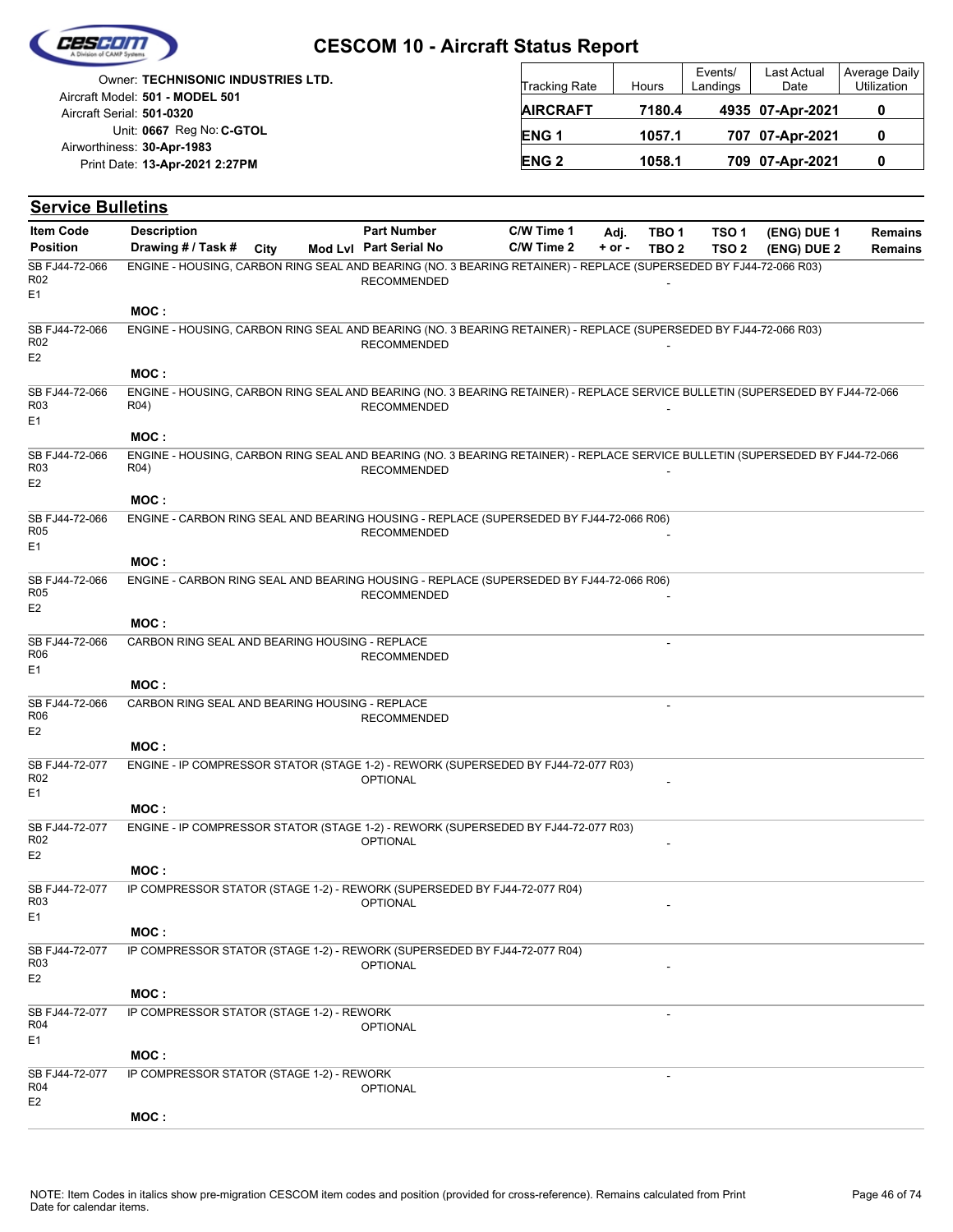

|                            | <b>Owner: TECHNISONIC INDUSTRIES LTD.</b> |
|----------------------------|-------------------------------------------|
|                            | Aircraft Model: 501 - MODEL 501           |
| Aircraft Serial: 501-0320  |                                           |
|                            | Unit: 0667 Reg No: C-GTOL                 |
| Airworthiness: 30-Apr-1983 |                                           |
|                            | Print Date: 13-Apr-2021 2:27PM            |
|                            |                                           |

| <b>Tracking Rate</b> | Hours  | Events/<br>Landings | Last Actual<br>Date | Average Daily<br>Utilization |
|----------------------|--------|---------------------|---------------------|------------------------------|
| <b>AIRCRAFT</b>      | 7180.4 |                     | 4935 07-Apr-2021    |                              |
| ENG <sub>1</sub>     | 1057.1 |                     | 707 07-Apr-2021     |                              |
| <b>ENG 2</b>         | 1058.1 |                     | 709 07-Apr-2021     |                              |

| <b>Service Bulletins</b>                            |                                                                                                             |      |                        |            |            |            |                  |                  |              |                |
|-----------------------------------------------------|-------------------------------------------------------------------------------------------------------------|------|------------------------|------------|------------|------------|------------------|------------------|--------------|----------------|
| <b>Item Code</b>                                    | <b>Description</b>                                                                                          |      | <b>Part Number</b>     |            | C/W Time 1 | Adj.       | TBO <sub>1</sub> | TSO <sub>1</sub> | (ENG) DUE 1  | <b>Remains</b> |
| <b>Position</b>                                     | Drawing # / Task #                                                                                          | City | Mod Lvl Part Serial No |            | C/W Time 2 | $+$ or $-$ | TBO <sub>2</sub> | TSO <sub>2</sub> | (ENG) DUE 2  | <b>Remains</b> |
| SB FJ44-72-079<br>R02<br>E1                         | CANCELLED - ENGINE - MPI - TIME EXTENSION FOR TAP ENGINES                                                   |      | <b>INFORMATIONAL</b>   |            |            |            |                  |                  |              |                |
|                                                     | MOC:                                                                                                        |      |                        |            |            |            |                  |                  |              |                |
| SB FJ44-72-079<br>R02<br>E <sub>2</sub>             | CANCELLED - ENGINE - MPI - TIME EXTENSION FOR TAP ENGINES                                                   |      | <b>INFORMATIONAL</b>   |            |            |            |                  |                  |              |                |
|                                                     | MOC:                                                                                                        |      |                        |            |            |            |                  |                  |              |                |
| SB FJ44-72-080<br>R <sub>01</sub><br>E1             | ENGINE - 2ND REDUCTION BEVEL GEAR BALL BEARING (GEARBOX ASSEMBLY) - REPLACE                                 |      | <b>RECOMMENDED</b>     |            |            |            |                  |                  |              |                |
|                                                     | MOC:                                                                                                        |      |                        |            |            |            |                  |                  |              |                |
| SB FJ44-72-080<br>R01<br>E <sub>2</sub>             | ENGINE - 2ND REDUCTION BEVEL GEAR BALL BEARING (GEARBOX ASSEMBLY) - REPLACE                                 |      | <b>RECOMMENDED</b>     |            |            |            |                  |                  |              |                |
|                                                     | MOC:                                                                                                        |      |                        |            |            |            |                  |                  |              |                |
| SB FJ44-72-080<br>R <sub>02</sub><br>E1             | 2ND REDUCTION BEVEL GEAR BALL BEARING (GEARBOX ASSEMBLY) - REPLACE                                          |      | <b>RECOMMENDED</b>     | <b>HRS</b> |            |            |                  |                  | (3500)9623.3 | 2442.9         |
|                                                     | MOC:                                                                                                        |      |                        |            |            |            |                  |                  |              |                |
| SB FJ44-72-080<br>R <sub>02</sub><br>E <sub>2</sub> | 2ND REDUCTION BEVEL GEAR BALL BEARING (GEARBOX ASSEMBLY) - REPLACE                                          |      | <b>RECOMMENDED</b>     | <b>HRS</b> |            |            |                  |                  | (3500)9622.3 | 2441.9         |
|                                                     | MOC:                                                                                                        |      |                        |            |            |            |                  |                  |              |                |
| SB FJ44-72-082<br>R <sub>02</sub><br>E1             | UPGRADE FJ44-2A GEARBOX (8K SPRING-LOADED) TO IMPROVED CONFIGURATION                                        |      | <b>OPTIONAL</b>        |            |            |            |                  |                  |              |                |
|                                                     | MOC:                                                                                                        |      |                        |            |            |            |                  |                  |              |                |
| SB FJ44-72-082<br>R02                               | UPGRADE FJ44-2A GEARBOX (8K SPRING-LOADED) TO IMPROVED CONFIGURATION                                        |      | <b>OPTIONAL</b>        |            |            |            |                  |                  |              |                |
| E <sub>2</sub>                                      | MOC:                                                                                                        |      |                        |            |            |            |                  |                  |              |                |
| SB FJ44-72-084<br>R <sub>02</sub><br>E1             | ENGINE- UPGRADE FJ44-2A GEARBOX (8K MAGSEAL) TO SPRING LOADED CONFIGURATION (SUPERSEDED BY FJ44-72-084 R03) |      | <b>OPTIONAL</b>        |            |            |            |                  |                  |              |                |
|                                                     | MOC:                                                                                                        |      |                        |            |            |            |                  |                  |              |                |
| SB FJ44-72-084<br>R02<br>E2                         | ENGINE- UPGRADE FJ44-2A GEARBOX (8K MAGSEAL) TO SPRING LOADED CONFIGURATION (SUPERSEDED BY FJ44-72-084 R03) |      | <b>OPTIONAL</b>        |            |            |            |                  |                  |              |                |
|                                                     | MOC:                                                                                                        |      |                        |            |            |            |                  |                  |              |                |
| SB FJ44-72-084<br>R03<br>E1                         | UPGRADE FJ44-2A GEARBOX (8K MAGSEAL) TO SPRING LOADED CONFIGURATION                                         |      | <b>OPTIONAL</b>        |            |            |            |                  |                  |              |                |
|                                                     | MOC:                                                                                                        |      |                        |            |            |            |                  |                  |              |                |
| SB FJ44-72-084<br>R <sub>03</sub><br>E <sub>2</sub> | UPGRADE FJ44-2A GEARBOX (8K MAGSEAL) TO SPRING LOADED CONFIGURATION                                         |      | <b>OPTIONAL</b>        |            |            |            |                  |                  |              |                |
|                                                     | MOC:                                                                                                        |      |                        |            |            |            |                  |                  |              |                |
| SB FJ44-72-085<br>R01                               | ENGINE - IP BLEED VALVE - REPLACE (SUPERSEDED BY FJ44-72-085 R02)                                           |      | <b>RECOMMENDED</b>     |            |            |            |                  |                  |              |                |
| E1                                                  | MOC:                                                                                                        |      |                        |            |            |            |                  |                  |              |                |
| SB FJ44-72-085                                      | ENGINE - IP BLEED VALVE - REPLACE (SUPERSEDED BY FJ44-72-085 R02)                                           |      |                        |            |            |            |                  |                  |              |                |
| R <sub>01</sub><br>E <sub>2</sub>                   |                                                                                                             |      | <b>RECOMMENDED</b>     |            |            |            |                  |                  |              |                |
|                                                     | MOC:                                                                                                        |      |                        |            |            |            |                  |                  |              |                |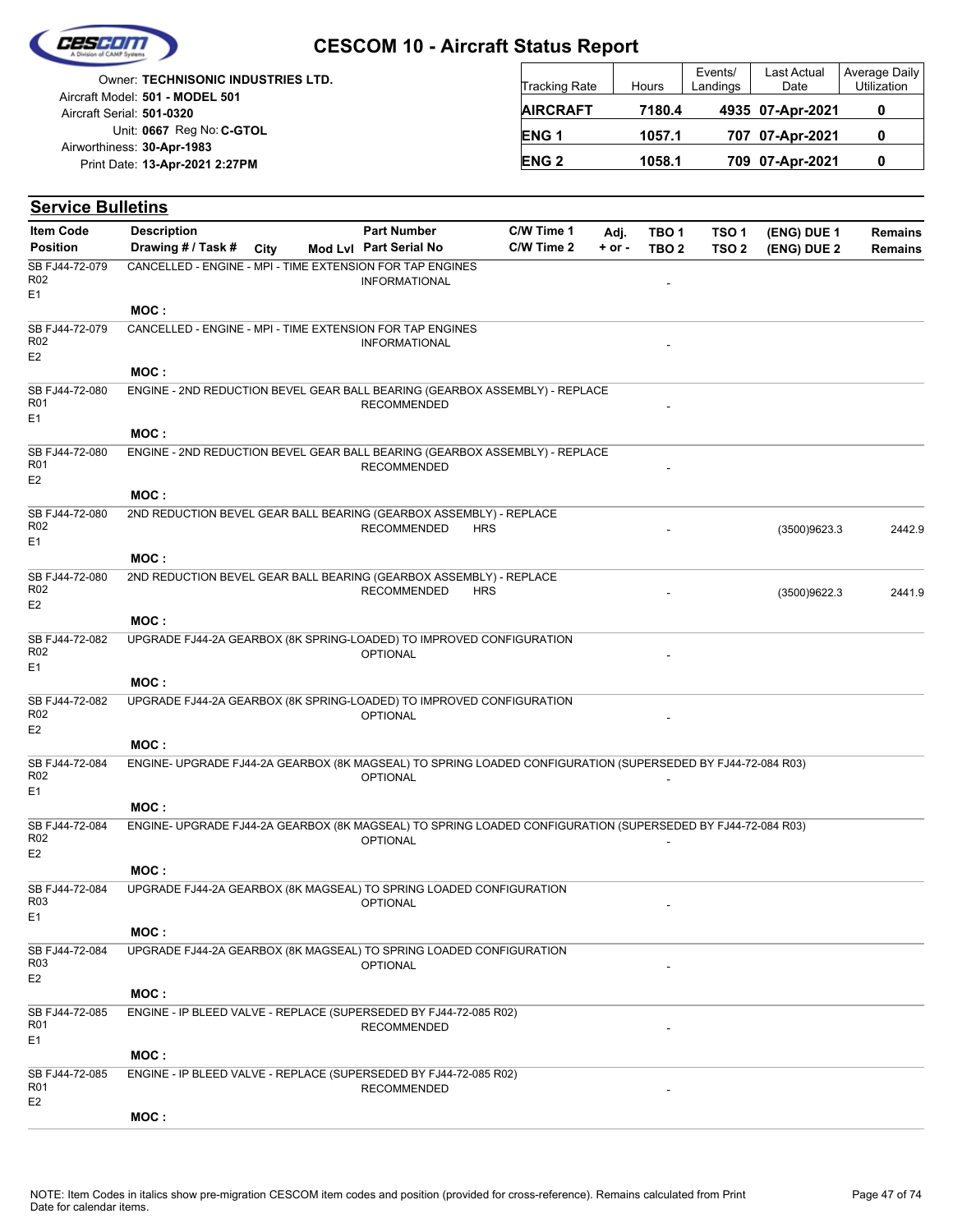

|                            | <b>Owner: TECHNISONIC INDUSTRIES LTD.</b> |
|----------------------------|-------------------------------------------|
|                            | Aircraft Model: 501 - MODEL 501           |
| Aircraft Serial: 501-0320  |                                           |
|                            | Unit: 0667 Reg No: C-GTOL                 |
| Airworthiness: 30-Apr-1983 |                                           |
|                            | Print Date: 13-Apr-2021 2:27PM            |
|                            |                                           |

| <b>Tracking Rate</b> | Hours  | Events/<br>Landings | Last Actual<br>Date | Average Daily<br>Utilization |
|----------------------|--------|---------------------|---------------------|------------------------------|
| <b>AIRCRAFT</b>      | 7180.4 |                     | 4935 07-Apr-2021    |                              |
| ENG <sub>1</sub>     | 1057.1 |                     | 707 07-Apr-2021     |                              |
| <b>ENG 2</b>         | 1058.1 |                     | 709 07-Apr-2021     |                              |

| <b>Service Bulletins</b>                            |                                                                                             |  |                                              |            |                          |                  |                                      |                           |                            |                           |
|-----------------------------------------------------|---------------------------------------------------------------------------------------------|--|----------------------------------------------|------------|--------------------------|------------------|--------------------------------------|---------------------------|----------------------------|---------------------------|
| <b>Item Code</b><br><b>Position</b>                 | <b>Description</b><br>Drawing # / Task # City                                               |  | <b>Part Number</b><br>Mod Lvl Part Serial No |            | C/W Time 1<br>C/W Time 2 | Adj.<br>$+ or -$ | TBO <sub>1</sub><br>TBO <sub>2</sub> | TSO 1<br>TSO <sub>2</sub> | (ENG) DUE 1<br>(ENG) DUE 2 | <b>Remains</b><br>Remains |
| SB FJ44-72-085<br>R04<br>E1                         | ENGINE - IP BLEED VALVE - REPLACE (SUPERSEDED BY FJ44-72-085 R05)                           |  | <b>RECOMMENDED</b>                           |            |                          |                  | $\overline{a}$                       |                           |                            |                           |
|                                                     | MOC:                                                                                        |  |                                              |            |                          |                  |                                      |                           |                            |                           |
| SB FJ44-72-085<br>R04<br>E <sub>2</sub>             | ENGINE - IP BLEED VALVE - REPLACE (SUPERSEDED BY FJ44-72-085 R05)                           |  | <b>RECOMMENDED</b>                           |            |                          |                  |                                      |                           |                            |                           |
|                                                     | MOC:                                                                                        |  |                                              |            |                          |                  |                                      |                           |                            |                           |
| SB FJ44-72-085<br>R <sub>05</sub><br>E1             | ENGINE - IP BLEED VALVE - REPLACE (SUPERSEDED BY FJ44-72-085 R06)                           |  | <b>RECOMMENDED</b>                           |            |                          |                  |                                      |                           |                            |                           |
|                                                     | MOC:                                                                                        |  |                                              |            |                          |                  |                                      |                           |                            |                           |
| SB FJ44-72-085<br>R05<br>E <sub>2</sub>             | ENGINE - IP BLEED VALVE - REPLACE (SUPERSEDED BY FJ44-72-085 R06)                           |  | <b>RECOMMENDED</b>                           |            |                          |                  |                                      |                           |                            |                           |
|                                                     | MOC :                                                                                       |  |                                              |            |                          |                  |                                      |                           |                            |                           |
| SB FJ44-72-085<br>R06<br>E1                         | ENGINE - IP BLEED VALVE - REPLACE                                                           |  | <b>RECOMMENDED</b>                           |            |                          |                  | $\overline{a}$                       |                           |                            |                           |
|                                                     | MOC:                                                                                        |  |                                              |            |                          |                  |                                      |                           |                            |                           |
| SB FJ44-72-085<br>R <sub>06</sub><br>E <sub>2</sub> | ENGINE - IP BLEED VALVE - REPLACE                                                           |  | <b>RECOMMENDED</b>                           |            |                          |                  |                                      |                           |                            |                           |
|                                                     | MOC :                                                                                       |  |                                              |            |                          |                  |                                      |                           |                            |                           |
| SB FJ44-72-086<br>R <sub>02</sub><br>E1             | ENGINE - BLEED VALVE SHAFT - REPLACE (SUPERSEDED BY FJ44-72-086 R03)                        |  | <b>RECOMMENDED</b>                           |            |                          |                  |                                      |                           |                            |                           |
|                                                     | MOC:                                                                                        |  |                                              |            |                          |                  |                                      |                           |                            |                           |
| SB FJ44-72-086<br>R <sub>02</sub><br>E <sub>2</sub> | ENGINE - BLEED VALVE SHAFT - REPLACE (SUPERSEDED BY FJ44-72-086 R03)                        |  | <b>RECOMMENDED</b>                           |            |                          |                  |                                      |                           |                            |                           |
|                                                     | MOC:                                                                                        |  |                                              |            |                          |                  |                                      |                           |                            |                           |
| SB FJ44-72-086<br>R <sub>03</sub><br>E1             | ENGINE - BLEED VALVE SHAFT - REPLACE                                                        |  | <b>RECOMMENDED</b>                           |            |                          |                  |                                      |                           |                            |                           |
|                                                     | MOC :                                                                                       |  |                                              |            |                          |                  |                                      |                           |                            |                           |
| SB FJ44-72-086<br>R <sub>03</sub><br>E <sub>2</sub> | ENGINE - BLEED VALVE SHAFT - REPLACE                                                        |  | <b>RECOMMENDED</b>                           |            |                          |                  | $\overline{\phantom{a}}$             |                           |                            |                           |
|                                                     | MOC:                                                                                        |  |                                              |            |                          |                  |                                      |                           |                            |                           |
| SB FJ44-72-098                                      | ENGINE - 1ST REDUCTION BEVEL GEAR BEARING SUPPORT - REWORK OR REPLACE                       |  |                                              |            |                          |                  |                                      |                           |                            |                           |
| E1                                                  | MOC:                                                                                        |  | <b>RECOMMENDED</b>                           | <b>HRS</b> |                          |                  | <b>DUE</b><br><b>DUE</b>             |                           | (3500)9623.3               | 2442.9                    |
|                                                     |                                                                                             |  |                                              |            |                          |                  |                                      |                           |                            |                           |
| SB FJ44-72-098<br>E <sub>2</sub>                    | ENGINE - 1ST REDUCTION BEVEL GEAR BEARING SUPPORT - REWORK OR REPLACE                       |  | <b>RECOMMENDED</b>                           | <b>HRS</b> |                          |                  | <b>DUE</b><br><b>DUE</b>             |                           | (3500)9622.3               | 2441.9                    |
|                                                     | MOC:                                                                                        |  |                                              |            |                          |                  |                                      |                           |                            |                           |
| SB FJ44-72-108<br>R01-CN<br>E1                      | SUPERSEDED - ACCESSORY DRIVE SHAFT - REPLACE (THIS SERVICE DOCUMENT IS NO LONGER AVAILABLE) |  | CANCELLED                                    |            |                          |                  |                                      |                           |                            |                           |
|                                                     | MOC:                                                                                        |  |                                              |            |                          |                  |                                      |                           |                            |                           |
| SB FJ44-72-108<br>R01-CN<br>E <sub>2</sub>          | SUPERSEDED - ACCESSORY DRIVE SHAFT - REPLACE (THIS SERVICE DOCUMENT IS NO LONGER AVAILABLE) |  | CANCELLED                                    |            |                          |                  |                                      |                           |                            |                           |
|                                                     | MOC:                                                                                        |  |                                              |            |                          |                  |                                      |                           |                            |                           |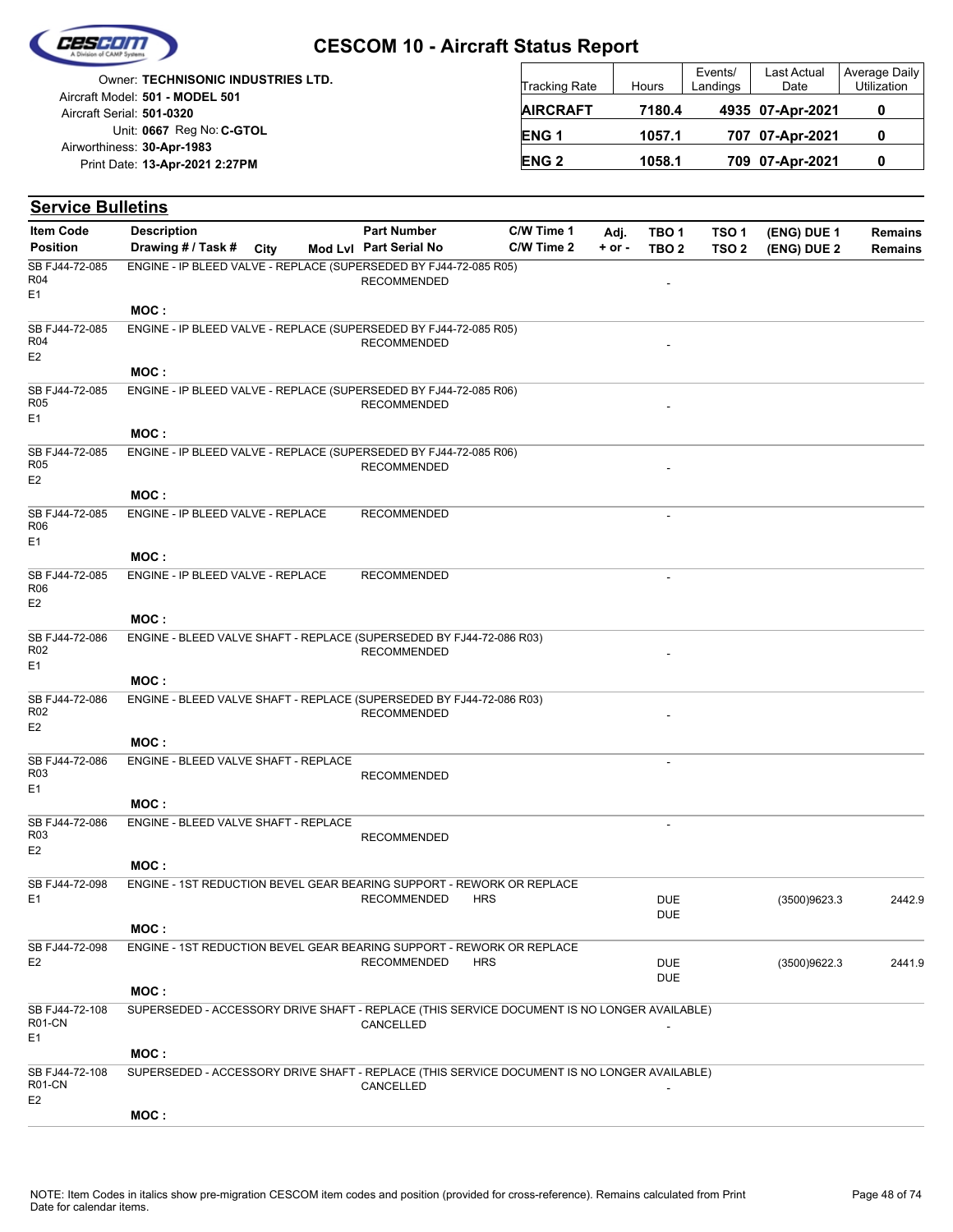

| <b>Owner: TECHNISONIC INDUSTRIES LTD.</b> | <b>Tracking Rate</b> | Hours |
|-------------------------------------------|----------------------|-------|
| Aircraft Model: 501 - MODEL 501           |                      |       |
| Aircraft Serial: 501-0320                 | <b>AIRCRAFT</b>      | 7180  |
| Unit: 0667 Reg No: C-GTOL                 | <b>ENG1</b>          | 1057  |
| Airworthiness: 30-Apr-1983                |                      |       |
| Print Date: 13-Apr-2021 2:27PM            | <b>ENG 2</b>         | 1058  |
|                                           |                      |       |

| <b>Tracking Rate</b> | Hours  | Events/<br>Landings | <b>Last Actual</b><br>Date | Average Daily<br>Utilization |
|----------------------|--------|---------------------|----------------------------|------------------------------|
| <b>AIRCRAFT</b>      | 7180.4 |                     | 4935 07-Apr-2021           | o                            |
| <b>ENG1</b>          | 1057.1 |                     | 707 07-Apr-2021            | O                            |
| <b>ENG2</b>          | 1058.1 |                     | 709 07-Apr-2021            | O                            |

| <b>Service Bulletins</b>                |                                                                                     |             |                        |            |          |                          |                  |              |                |
|-----------------------------------------|-------------------------------------------------------------------------------------|-------------|------------------------|------------|----------|--------------------------|------------------|--------------|----------------|
| <b>Item Code</b>                        | <b>Description</b>                                                                  |             | <b>Part Number</b>     | C/W Time 1 | Adj.     | TBO <sub>1</sub>         | TSO <sub>1</sub> | (ENG) DUE 1  | <b>Remains</b> |
| <b>Position</b>                         | Drawing # / Task #                                                                  | <b>City</b> | Mod Lvl Part Serial No | C/W Time 2 | $+ or -$ | TBO <sub>2</sub>         | TSO <sub>2</sub> | (ENG) DUE 2  | Remains        |
| SB FJ44-72-108<br>R01<br>E1             | ACCESSORY DRIVE SHAFT - REPLACE (SUPERSEDED BY SB WISB-72-1037 R01)                 |             | <b>RECOMMENDED</b>     |            |          | L,                       |                  |              |                |
|                                         | MOC:                                                                                |             |                        |            |          |                          |                  |              |                |
| SB FJ44-72-108<br>R01<br>E <sub>2</sub> | ACCESSORY DRIVE SHAFT - REPLACE (SUPERSEDED BY SB WISB-72-1037 R01)                 |             | <b>RECOMMENDED</b>     |            |          |                          |                  |              |                |
|                                         | MOC:                                                                                |             |                        |            |          |                          |                  |              |                |
| SB FJ44-72-108<br>E1                    | ACCESSORY DRIVE SHAFT - REPLACE (SUPERSEDED BY FJ44-72-108 R01)<br>MOC:             |             | <b>RECOMMENDED</b>     |            |          |                          |                  |              |                |
| SB FJ44-72-108                          | ACCESSORY DRIVE SHAFT - REPLACE (SUPERSEDED BY FJ44-72-108 R01)                     |             |                        |            |          |                          |                  |              |                |
| E <sub>2</sub>                          | MOC:                                                                                |             | <b>RECOMMENDED</b>     |            |          |                          |                  |              |                |
| SB FJ44-72-109                          | ENGINE - 1ST REDUCTION BEVEL GEAR BALL BEARING - REPLACE                            |             |                        |            |          |                          |                  |              |                |
| E1                                      |                                                                                     |             | <b>RECOMMENDED</b>     | <b>HRS</b> |          | <b>DUE</b><br><b>DUE</b> |                  | (3500)9623.3 | 2442.9         |
|                                         | MOC:                                                                                |             |                        |            |          |                          |                  |              |                |
| SB FJ44-72-109<br>E <sub>2</sub>        | ENGINE - 1ST REDUCTION BEVEL GEAR BALL BEARING - REPLACE                            |             | <b>RECOMMENDED</b>     | <b>HRS</b> |          | <b>DUE</b><br><b>DUE</b> |                  | (3500)9622.3 | 2441.9         |
|                                         | MOC:                                                                                |             |                        |            |          |                          |                  |              |                |
| SB FJ44-72-111<br>R01<br>E1             | ENGINE - 1ST LP TURBINE NOZZLE - INSPECTION (SUPERSEDED BY FJ44-72-111 R02)         |             | <b>RECOMMENDED</b>     |            |          |                          |                  |              |                |
|                                         | MOC:                                                                                |             |                        |            |          |                          |                  |              |                |
| SB FJ44-72-111<br>R01<br>E <sub>2</sub> | ENGINE - 1ST LP TURBINE NOZZLE - INSPECTION (SUPERSEDED BY FJ44-72-111 R02)         |             | <b>RECOMMENDED</b>     |            |          |                          |                  |              |                |
|                                         | MOC:                                                                                |             |                        |            |          |                          |                  |              |                |
| SB FJ44-72-111<br>R <sub>02</sub>       | ENGINE - 1ST LP TURBINE NOZZLE - INSPECTION                                         |             | <b>RECOMMENDED</b>     |            |          | $\overline{\phantom{a}}$ |                  |              |                |
| E1                                      | MOC:                                                                                |             |                        |            |          |                          |                  |              |                |
| SB FJ44-72-111                          | ENGINE - 1ST LP TURBINE NOZZLE - INSPECTION                                         |             |                        |            |          |                          |                  |              |                |
| R <sub>02</sub><br>E <sub>2</sub>       |                                                                                     |             | <b>RECOMMENDED</b>     |            |          |                          |                  |              |                |
|                                         | MOC:                                                                                |             |                        |            |          |                          |                  |              |                |
| SB FJ44-72-111<br>E1                    | ENGINE - 1ST LP TURBINE NOZZLE - INSPECTION (SUPERSEDED BY FJ44-72-111 R01)<br>MOC: |             | <b>RECOMMENDED</b>     |            |          |                          |                  |              |                |
| SB FJ44-72-111<br>E <sub>2</sub>        | ENGINE - 1ST LP TURBINE NOZZLE - INSPECTION (SUPERSEDED BY FJ44-72-111 R01)         |             | <b>RECOMMENDED</b>     |            |          |                          |                  |              |                |
|                                         | MOC:                                                                                |             |                        |            |          |                          |                  |              |                |
| SB FJ44-72-115<br>E1                    | ENGINE - DAMPENER BRACKET ASSEMBLY - INSTALL                                        |             | MANDATORY              | <b>HRS</b> |          |                          |                  | (3500)9623.3 | 2442.9         |
|                                         | MOC:                                                                                |             |                        |            |          |                          |                  |              |                |
| SB FJ44-72-115<br>E <sub>2</sub>        | ENGINE - DAMPENER BRACKET ASSEMBLY - INSTALL                                        |             | <b>MANDATORY</b>       | <b>HRS</b> |          |                          |                  | (3500)9622.3 | 2441.9         |
|                                         | MOC:                                                                                |             |                        |            |          |                          |                  |              |                |
| SB FJ44-72-116<br>E1                    | DIFFUSER CASE ASSEMBLY - REWORK OR REPLACE<br>MOC:                                  |             | <b>RECOMMENDED</b>     | <b>HRS</b> |          | <b>DUE</b><br><b>DUE</b> |                  | (3500)9623.3 | 2442.9         |
| SB FJ44-72-116<br>E <sub>2</sub>        | DIFFUSER CASE ASSEMBLY - REWORK OR REPLACE                                          |             | <b>RECOMMENDED</b>     | <b>HRS</b> |          | <b>DUE</b><br><b>DUE</b> |                  | (3500)9622.3 | 2441.9         |
|                                         | MOC:                                                                                |             |                        |            |          |                          |                  |              |                |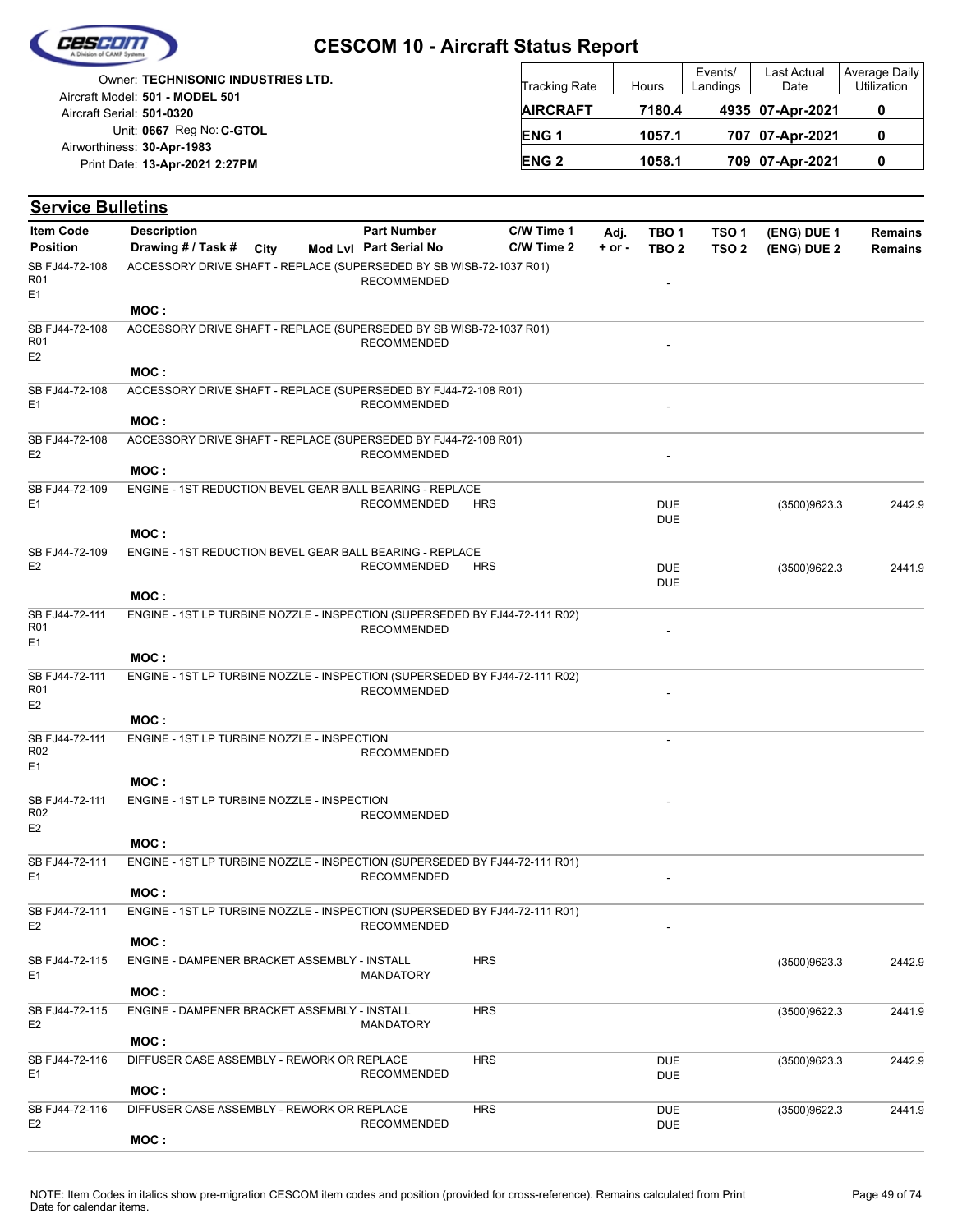

|                            | Owner: TECHNISONIC INDUSTRIES LTD. |
|----------------------------|------------------------------------|
|                            | Aircraft Model: 501 - MODEL 501    |
| Aircraft Serial: 501-0320  |                                    |
|                            | Unit: 0667 Reg No: C-GTOL          |
| Airworthiness: 30-Apr-1983 |                                    |
|                            | Print Date: 13-Apr-2021 2:27PM     |
|                            |                                    |

| <b>Tracking Rate</b> | Hours  | Events/<br>Landings | Last Actual<br>Date | Average Daily<br><b>Utilization</b> |
|----------------------|--------|---------------------|---------------------|-------------------------------------|
| <b>AIRCRAFT</b>      | 7180.4 |                     | 4935 07-Apr-2021    |                                     |
| <b>ENG1</b>          | 1057.1 |                     | 707 07-Apr-2021     | O                                   |
| <b>ENG 2</b>         | 1058.1 |                     | 709 07-Apr-2021     |                                     |

| <b>Service Bulletins</b>                            |                                                       |      |                                                                                                                                                 |            |          |                  |                  |             |                |
|-----------------------------------------------------|-------------------------------------------------------|------|-------------------------------------------------------------------------------------------------------------------------------------------------|------------|----------|------------------|------------------|-------------|----------------|
| <b>Item Code</b>                                    | <b>Description</b>                                    |      | <b>Part Number</b>                                                                                                                              | C/W Time 1 | Adj.     | TBO <sub>1</sub> | TSO <sub>1</sub> | (ENG) DUE 1 | <b>Remains</b> |
| <b>Position</b>                                     | Drawing # / Task #                                    | City | Mod Lvl Part Serial No                                                                                                                          | C/W Time 2 | $+ or -$ | TBO <sub>2</sub> | TSO <sub>2</sub> | (ENG) DUE 2 | <b>Remains</b> |
| SB FJ44-72-119                                      | HP COMPRESSOR ROTOR - REWORK                          |      | <b>RECOMMENDED</b>                                                                                                                              |            |          |                  |                  |             |                |
| E1                                                  | MOC:                                                  |      |                                                                                                                                                 |            |          |                  |                  |             |                |
| SB FJ44-72-119                                      | <b>HP COMPRESSOR ROTOR - REWORK</b>                   |      | <b>RECOMMENDED</b>                                                                                                                              |            |          |                  |                  |             |                |
| E <sub>2</sub>                                      | MOC:                                                  |      |                                                                                                                                                 |            |          |                  |                  |             |                |
| SB FJ44-72-120<br>R <sub>02</sub>                   |                                                       |      | OIL BREATHER TUBE ASSEMBLY, FRONT BYPASS DUCT ASSEMBLY, AND BREATHER TUBE ASSEMBLY - INSTALL (SUPERSEDED BY FJ44-72-120 R03)<br><b>OPTIONAL</b> |            |          |                  |                  |             |                |
| E <sub>1</sub>                                      | MOC:                                                  |      |                                                                                                                                                 |            |          |                  |                  |             |                |
|                                                     |                                                       |      |                                                                                                                                                 |            |          |                  |                  |             |                |
| SB FJ44-72-120<br>R02<br>E <sub>2</sub>             |                                                       |      | OIL BREATHER TUBE ASSEMBLY, FRONT BYPASS DUCT ASSEMBLY, AND BREATHER TUBE ASSEMBLY - INSTALL (SUPERSEDED BY FJ44-72-120 R03)<br><b>OPTIONAL</b> |            |          |                  |                  |             |                |
|                                                     | MOC:                                                  |      |                                                                                                                                                 |            |          |                  |                  |             |                |
| SB FJ44-72-120<br>R <sub>03</sub><br>E <sub>1</sub> |                                                       |      | OIL BREATHER TUBE ASSEMBLY, FRONT BYPASS DUCT ASSEMBLY, AND BREATHER TUBE ASSEMBLY - INSTALL (SUPERSEDED BY FJ44-72-120 R04)<br><b>OPTIONAL</b> |            |          |                  |                  |             |                |
|                                                     | MOC:                                                  |      |                                                                                                                                                 |            |          |                  |                  |             |                |
| SB FJ44-72-120<br>R <sub>03</sub>                   |                                                       |      | OIL BREATHER TUBE ASSEMBLY, FRONT BYPASS DUCT ASSEMBLY, AND BREATHER TUBE ASSEMBLY - INSTALL (SUPERSEDED BY FJ44-72-120 R04)<br><b>OPTIONAL</b> |            |          |                  |                  |             |                |
| E <sub>2</sub>                                      |                                                       |      |                                                                                                                                                 |            |          |                  |                  |             |                |
|                                                     | MOC:                                                  |      |                                                                                                                                                 |            |          |                  |                  |             |                |
| SB FJ44-72-120<br>R04<br>E1                         |                                                       |      | OIL BREATHER TUBE ASSEMBLY, FRONT BYPASS DUCT ASSEMBLY, AND BREATHER TUBE ASSEMBLY - INSTALL<br><b>OPTIONAL</b>                                 |            |          |                  |                  |             |                |
|                                                     | MOC:                                                  |      |                                                                                                                                                 |            |          |                  |                  |             |                |
| SB FJ44-72-120<br>R04                               |                                                       |      | OIL BREATHER TUBE ASSEMBLY, FRONT BYPASS DUCT ASSEMBLY, AND BREATHER TUBE ASSEMBLY - INSTALL<br><b>OPTIONAL</b>                                 |            |          |                  |                  |             |                |
| E <sub>2</sub>                                      |                                                       |      |                                                                                                                                                 |            |          |                  |                  |             |                |
|                                                     | MOC:                                                  |      |                                                                                                                                                 |            |          |                  |                  |             |                |
| SB FJ44-72-125<br>R <sub>02</sub><br>E1             |                                                       |      | HP TURBINE BLADES - REPLACE AT CHECK 3 (SUPERSEDED BY FJ44-72-125 R03)<br><b>RECOMMENDED</b>                                                    |            |          |                  |                  |             |                |
|                                                     | MOC:                                                  |      |                                                                                                                                                 |            |          |                  |                  |             |                |
| SB FJ44-72-125<br>R <sub>02</sub><br>E <sub>2</sub> |                                                       |      | HP TURBINE BLADES - REPLACE AT CHECK 3 (SUPERSEDED BY FJ44-72-125 R03)<br><b>RECOMMENDED</b>                                                    |            |          |                  |                  |             |                |
|                                                     | MOC:                                                  |      |                                                                                                                                                 |            |          |                  |                  |             |                |
| SB FJ44-72-125<br>R <sub>03</sub>                   |                                                       |      | HP TURBINE BLADES - REPLACE (SUPERSEDED BY WISB-72-1009 R02)<br><b>RECOMMENDED</b>                                                              |            |          |                  |                  |             |                |
| E <sub>1</sub>                                      | MOC:                                                  |      |                                                                                                                                                 |            |          |                  |                  |             |                |
| SB FJ44-72-125<br>R03                               |                                                       |      | HP TURBINE BLADES - REPLACE (SUPERSEDED BY WISB-72-1009 R02)<br><b>RECOMMENDED</b>                                                              |            |          |                  |                  |             |                |
| E <sub>2</sub>                                      | MOC:                                                  |      |                                                                                                                                                 |            |          |                  |                  |             |                |
| SB FJ44-72-125                                      |                                                       |      | HP TURBINE BLADES - REPLACE AT CHECK 3 (SUPERSEDED BY FJ44-72-125 R01)                                                                          |            |          |                  |                  |             |                |
| E1                                                  | MOC:                                                  |      | <b>RECOMMENDED</b>                                                                                                                              |            |          |                  |                  |             |                |
| SB FJ44-72-125                                      |                                                       |      | HP TURBINE BLADES - REPLACE AT CHECK 3 (SUPERSEDED BY FJ44-72-125 R01)                                                                          |            |          |                  |                  |             |                |
| E <sub>2</sub>                                      | MOC:                                                  |      | <b>RECOMMENDED</b>                                                                                                                              |            |          |                  |                  |             |                |
| SB FJ44-72-129                                      | INNER GUIDED ROLLER BEARING (NO. 3 BEARING) - REPLACE |      |                                                                                                                                                 |            |          |                  |                  |             |                |
| R01<br>E1                                           |                                                       |      | <b>MANDATORY</b>                                                                                                                                |            |          |                  |                  |             |                |
|                                                     | MOC:                                                  |      |                                                                                                                                                 |            |          |                  |                  |             |                |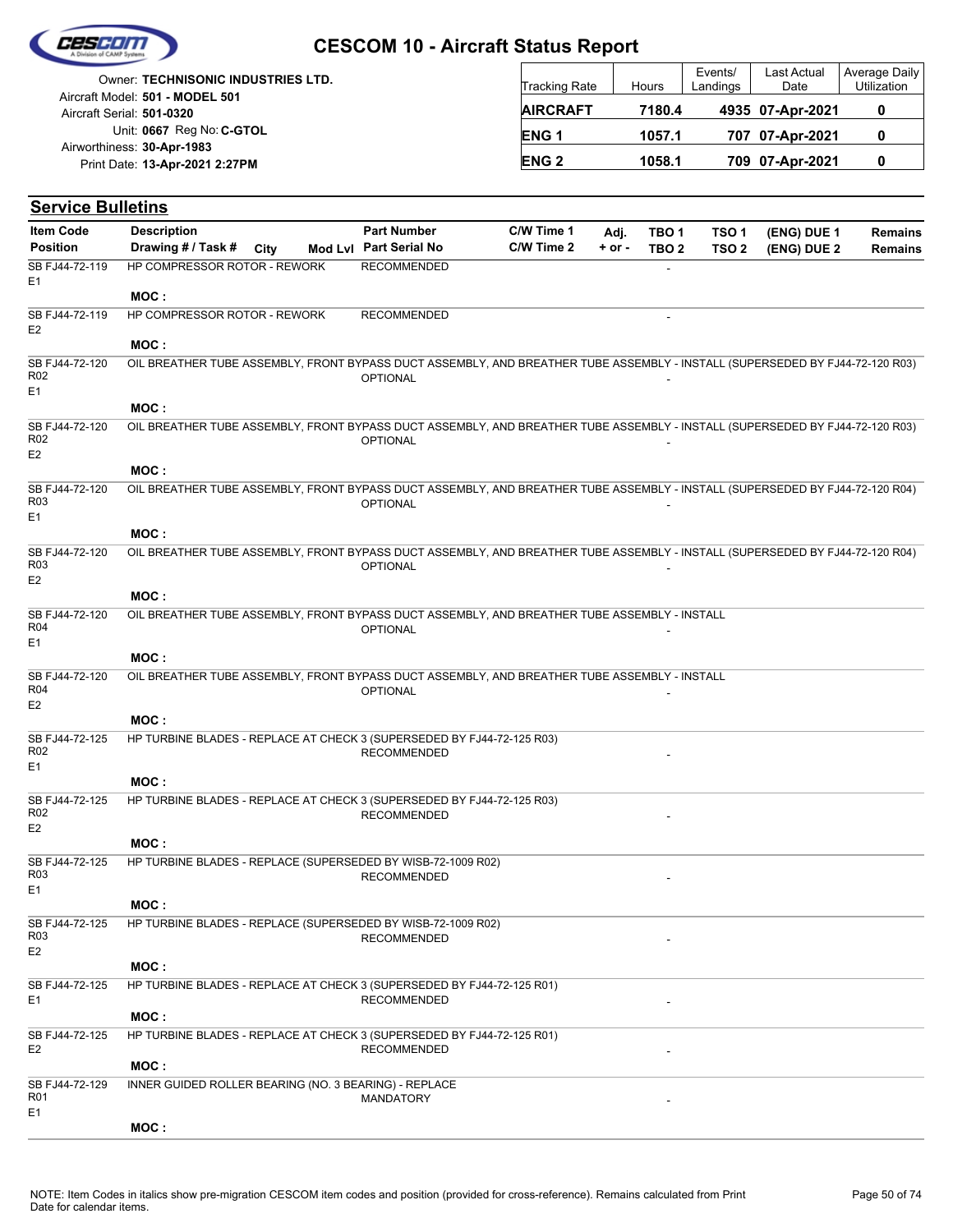

|                            | Owner: TECHNISONIC INDUSTRIES LTD. |
|----------------------------|------------------------------------|
|                            | Aircraft Model: 501 - MODEL 501    |
| Aircraft Serial: 501-0320  |                                    |
|                            | Unit: 0667 Reg No: C-GTOL          |
| Airworthiness: 30-Apr-1983 |                                    |
|                            | Print Date: 13-Apr-2021 2:27PM     |
|                            |                                    |

| <b>Tracking Rate</b> | Hours  | Events/<br>Landings | Last Actual<br>Date | Average Daily<br>Utilization |
|----------------------|--------|---------------------|---------------------|------------------------------|
| <b>AIRCRAFT</b>      | 7180.4 |                     | 4935 07-Apr-2021    |                              |
| ENG <sub>1</sub>     | 1057.1 |                     | 707 07-Apr-2021     |                              |
| <b>ENG 2</b>         | 1058.1 |                     | 709 07-Apr-2021     |                              |

| <b>Service Bulletins</b>                            |                                                                          |      |                                              |                          |                          |                  |                                      |                                      |                            |                                  |
|-----------------------------------------------------|--------------------------------------------------------------------------|------|----------------------------------------------|--------------------------|--------------------------|------------------|--------------------------------------|--------------------------------------|----------------------------|----------------------------------|
| <b>Item Code</b><br><b>Position</b>                 | <b>Description</b><br>Drawing # / Task #                                 | City | <b>Part Number</b><br>Mod Lvl Part Serial No |                          | C/W Time 1<br>C/W Time 2 | Adj.<br>$+ or -$ | TBO <sub>1</sub><br>TBO <sub>2</sub> | TSO <sub>1</sub><br>TSO <sub>2</sub> | (ENG) DUE 1<br>(ENG) DUE 2 | <b>Remains</b><br><b>Remains</b> |
| SB FJ44-72-129<br>R <sub>01</sub><br>E <sub>2</sub> | INNER GUIDED ROLLER BEARING (NO. 3 BEARING) - REPLACE                    |      | <b>MANDATORY</b>                             |                          |                          |                  |                                      |                                      |                            |                                  |
|                                                     | MOC:                                                                     |      |                                              |                          |                          |                  |                                      |                                      |                            |                                  |
| SB FJ44-72-130<br>R <sub>01</sub><br>E1             | HP COMPRESSOR ROTOR - INSPECTION (SUPERSEDED BY FJ44-72-130 R02)         |      | <b>RECOMMENDED</b>                           |                          |                          |                  |                                      |                                      |                            |                                  |
|                                                     | MOC:                                                                     |      |                                              |                          |                          |                  |                                      |                                      |                            |                                  |
| SB FJ44-72-130<br>R <sub>01</sub><br>E <sub>2</sub> | HP COMPRESSOR ROTOR - INSPECTION (SUPERSEDED BY FJ44-72-130 R02)         |      | <b>RECOMMENDED</b>                           |                          |                          |                  |                                      |                                      |                            |                                  |
|                                                     | MOC:                                                                     |      |                                              |                          |                          |                  |                                      |                                      |                            |                                  |
| SB FJ44-72-130<br>R02<br>E1                         | HP COMPRESSOR ROTOR - INSPECTION                                         |      | <b>RECOMMENDED</b>                           |                          |                          |                  | $\overline{a}$                       |                                      |                            |                                  |
|                                                     | MOC:                                                                     |      |                                              |                          |                          |                  |                                      |                                      |                            |                                  |
| SB FJ44-72-130<br>R <sub>02</sub><br>E <sub>2</sub> | HP COMPRESSOR ROTOR - INSPECTION                                         |      | <b>RECOMMENDED</b>                           |                          |                          |                  | $\overline{\phantom{a}}$             |                                      |                            |                                  |
|                                                     | MOC:                                                                     |      |                                              |                          |                          |                  |                                      |                                      |                            |                                  |
| SB FJ44-72-130<br>E1                                | HP COMPRESSOR ROTOR - INSPECTION (SUPERSEDED BY FJ44-72-130 R01)<br>MOC: |      | <b>RECOMMENDED</b>                           |                          |                          |                  |                                      |                                      |                            |                                  |
| SB FJ44-72-130                                      | HP COMPRESSOR ROTOR - INSPECTION (SUPERSEDED BY FJ44-72-130 R01)         |      |                                              |                          |                          |                  |                                      |                                      |                            |                                  |
| E <sub>2</sub>                                      |                                                                          |      | <b>RECOMMENDED</b>                           |                          |                          |                  |                                      |                                      |                            |                                  |
| SB FJ44-72-133                                      | MOC:<br>REPLACE 1ST LP TURBINE NOZZLE                                    |      | <b>RECOMMENDED</b>                           | MTH                      |                          |                  | <b>DUE</b>                           |                                      |                            |                                  |
| R01<br>E1                                           |                                                                          |      |                                              | <b>HRS</b>               |                          |                  | <b>DUE</b><br><b>DUE</b>             |                                      | (3500)9623.3               | 2442.9                           |
|                                                     | MOC:                                                                     |      |                                              |                          |                          |                  |                                      |                                      |                            |                                  |
| SB FJ44-72-133<br>R <sub>01</sub><br>E <sub>2</sub> | REPLACE 1ST LP TURBINE NOZZLE                                            |      | <b>RECOMMENDED</b>                           | <b>MTH</b><br><b>HRS</b> |                          |                  | DUE<br><b>DUE</b><br><b>DUE</b>      |                                      | (3500)9622.3               | 2441.9                           |
|                                                     | MOC:                                                                     |      |                                              |                          |                          |                  |                                      |                                      |                            |                                  |
| SB FJ44-72-133<br>E1                                | REPLACE 1ST LP TURBINE NOZZLE (SUPERSEDED BY FJ44-72-133 R01)            |      | <b>RECOMMENDED</b>                           |                          |                          |                  |                                      |                                      |                            |                                  |
|                                                     | MOC:                                                                     |      |                                              |                          |                          |                  |                                      |                                      |                            |                                  |
| SB FJ44-72-133<br>E <sub>2</sub>                    | REPLACE 1ST LP TURBINE NOZZLE (SUPERSEDED BY FJ44-72-133 R01)<br>MOC:    |      | <b>RECOMMENDED</b>                           |                          |                          |                  |                                      |                                      |                            |                                  |
| SB FJ44-72-134                                      | 1ST LP TURBINE NOZZLE HEATSHIELD HOUSING ASSEMBLY - REPLACE              |      |                                              |                          |                          |                  |                                      |                                      |                            |                                  |
| E1                                                  | MOC:                                                                     |      | <b>RECOMMENDED</b>                           |                          |                          |                  |                                      |                                      |                            |                                  |
| SB FJ44-72-134                                      | 1ST LP TURBINE NOZZLE HEATSHIELD HOUSING ASSEMBLY - REPLACE              |      |                                              |                          |                          |                  |                                      |                                      |                            |                                  |
| E <sub>2</sub>                                      |                                                                          |      | <b>RECOMMENDED</b>                           |                          |                          |                  |                                      |                                      |                            |                                  |
| SB FJ44-72-142                                      | MOC:<br>NO. 1 CARBON SEAL ASSEMBLY & SEAL RUNNER - REPLACE               |      |                                              |                          |                          |                  |                                      |                                      |                            |                                  |
| R <sub>01</sub><br>E <sub>1</sub>                   |                                                                          |      | <b>RECOMMENDED</b>                           |                          |                          |                  |                                      |                                      |                            |                                  |
|                                                     | MOC:                                                                     |      |                                              |                          |                          |                  |                                      |                                      |                            |                                  |
| SB FJ44-72-142<br>R01<br>E <sub>2</sub>             | NO. 1 CARBON SEAL ASSEMBLY & SEAL RUNNER - REPLACE                       |      | <b>RECOMMENDED</b>                           |                          |                          |                  |                                      |                                      |                            |                                  |
|                                                     | MOC :                                                                    |      |                                              |                          |                          |                  |                                      |                                      |                            |                                  |
| SB FJ44-72-142<br>E1                                | NO. 1 CARBON SEAL ASSEMBLY & SEAL RUNNER - REPLACE                       |      | <b>RECOMMENDED</b>                           |                          |                          |                  |                                      |                                      |                            |                                  |
|                                                     | MOC:                                                                     |      |                                              |                          |                          |                  |                                      |                                      |                            |                                  |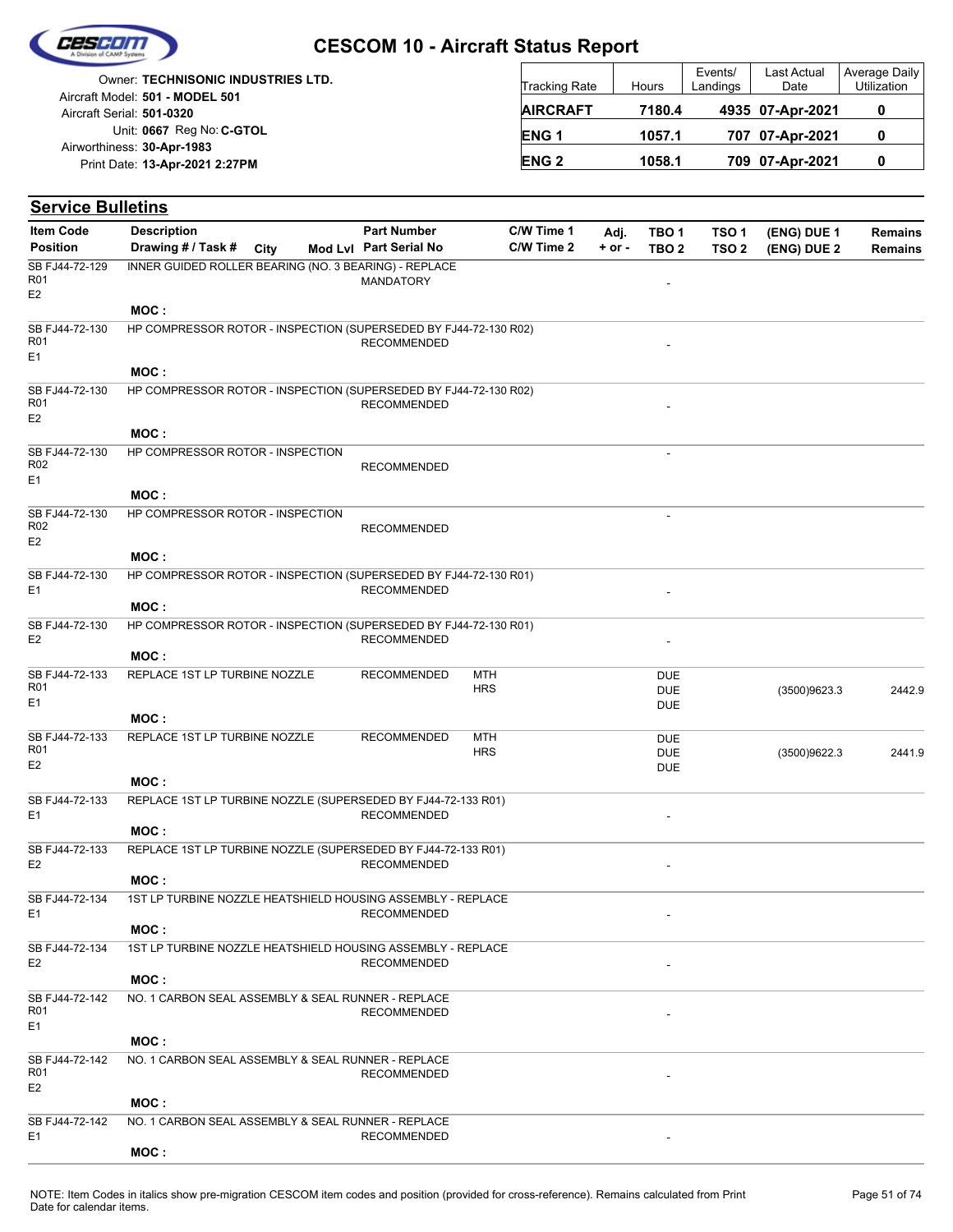

|                            | <b>Owner: TECHNISONIC INDUSTRIES LTD.</b> |
|----------------------------|-------------------------------------------|
|                            | Aircraft Model: 501 - MODEL 501           |
| Aircraft Serial: 501-0320  |                                           |
|                            | Unit: 0667 Reg No: C-GTOL                 |
| Airworthiness: 30-Apr-1983 |                                           |
|                            | Print Date: 13-Apr-2021 2:27PM            |
|                            |                                           |

| <b>Tracking Rate</b> | Hours  | Events/<br>Landings | Last Actual<br>Date | Average Daily<br>Utilization |
|----------------------|--------|---------------------|---------------------|------------------------------|
| <b>AIRCRAFT</b>      | 7180.4 |                     | 4935 07-Apr-2021    |                              |
| ENG <sub>1</sub>     | 1057.1 |                     | 707 07-Apr-2021     |                              |
| <b>ENG 2</b>         | 1058.1 |                     | 709 07-Apr-2021     |                              |

| <b>Service Bulletins</b>          |                                                                             |      |  |                        |                          |            |            |                          |                  |               |                |
|-----------------------------------|-----------------------------------------------------------------------------|------|--|------------------------|--------------------------|------------|------------|--------------------------|------------------|---------------|----------------|
| <b>Item Code</b>                  | <b>Description</b>                                                          |      |  | <b>Part Number</b>     |                          | C/W Time 1 | Adj.       | TBO <sub>1</sub>         | TSO <sub>1</sub> | (ENG) DUE 1   | <b>Remains</b> |
| <b>Position</b>                   | Drawing # / Task #                                                          | City |  | Mod Lvl Part Serial No |                          | C/W Time 2 | $+$ or $-$ | TBO <sub>2</sub>         | TSO <sub>2</sub> | (ENG) DUE 2   | <b>Remains</b> |
| SB FJ44-72-142<br>E <sub>2</sub>  | NO. 1 CARBON SEAL ASSEMBLY & SEAL RUNNER - REPLACE                          |      |  | <b>RECOMMENDED</b>     |                          |            |            | $\overline{\phantom{a}}$ |                  |               |                |
|                                   | MOC:                                                                        |      |  |                        |                          |            |            |                          |                  |               |                |
| SB FJ44-72-143<br>R01             | BLEED VALVE SHAFT - REPLACE                                                 |      |  | RECOMMENDED            | <b>MTH</b><br><b>HRS</b> |            |            | <b>DUE</b>               |                  |               |                |
| E <sub>1</sub>                    |                                                                             |      |  |                        |                          |            |            | <b>DUE</b><br><b>DUE</b> |                  | (3500)9623.3  | 2442.9         |
|                                   | MOC:                                                                        |      |  |                        |                          |            |            |                          |                  |               |                |
| SB FJ44-72-143                    | BLEED VALVE SHAFT - REPLACE                                                 |      |  | <b>RECOMMENDED</b>     | <b>MTH</b>               |            |            | <b>DUE</b>               |                  |               |                |
| R01                               |                                                                             |      |  |                        | <b>HRS</b>               |            |            | <b>DUE</b>               |                  | (3500)9622.3  | 2441.9         |
| E <sub>2</sub>                    | MOC:                                                                        |      |  |                        |                          |            |            | <b>DUE</b>               |                  |               |                |
| SB FJ44-72-143                    | BLEED VALVE SHAFT - REPLACE (SUPERSEDED BY FJ44-72-143 R01)                 |      |  |                        |                          |            |            |                          |                  |               |                |
| E <sub>1</sub>                    |                                                                             |      |  | <b>RECOMMENDED</b>     | <b>MTH</b>               |            |            | <b>DUE</b>               |                  |               |                |
|                                   |                                                                             |      |  |                        | <b>HRS</b>               |            |            | <b>DUE</b>               |                  | (3500)9623.3  | 2442.9         |
|                                   |                                                                             |      |  |                        |                          |            |            | <b>DUE</b>               |                  |               |                |
|                                   | MOC:                                                                        |      |  |                        |                          |            |            |                          |                  |               |                |
| SB FJ44-72-143<br>E <sub>2</sub>  | BLEED VALVE SHAFT - REPLACE (SUPERSEDED BY FJ44-72-143 R01)                 |      |  | <b>RECOMMENDED</b>     | <b>MTH</b>               |            |            | <b>DUE</b>               |                  |               |                |
|                                   |                                                                             |      |  |                        | <b>HRS</b>               |            |            | <b>DUE</b>               |                  | (3500)9622.3  | 2441.9         |
|                                   |                                                                             |      |  |                        |                          |            |            | <b>DUE</b>               |                  |               |                |
|                                   | MOC:                                                                        |      |  |                        |                          |            |            |                          |                  |               |                |
| SB FJ44-72-145<br>E1              | GEARBOX ASSEMBLY - INSTALL WASHER & SPRING CARTRIDGE ASSEMBLY               |      |  |                        | <b>MTH</b>               |            |            |                          |                  |               |                |
|                                   |                                                                             |      |  | <b>RECOMMENDED</b>     | <b>HRS</b>               |            |            |                          |                  | (1750) 7873.3 | 692.9          |
|                                   |                                                                             |      |  |                        |                          |            |            |                          |                  |               |                |
|                                   | MOC:                                                                        |      |  |                        |                          |            |            |                          |                  |               |                |
| SB FJ44-72-145<br>E <sub>2</sub>  | GEARBOX ASSEMBLY - INSTALL WASHER & SPRING CARTRIDGE ASSEMBLY               |      |  |                        |                          |            |            |                          |                  |               |                |
|                                   |                                                                             |      |  | <b>RECOMMENDED</b>     | <b>MTH</b><br><b>HRS</b> |            |            |                          |                  | (1750) 7872.3 | 691.9          |
|                                   |                                                                             |      |  |                        |                          |            |            |                          |                  |               |                |
|                                   | MOC:                                                                        |      |  |                        |                          |            |            |                          |                  |               |                |
| SB FJ44-72-146                    | DIFFUSER CASE ASSEMBLY - REPLACE                                            |      |  |                        | <b>MTH</b>               |            |            | <b>DUE</b>               |                  |               |                |
| E <sub>1</sub>                    |                                                                             |      |  | <b>RECOMMENDED</b>     | <b>HRS</b>               |            |            | <b>DUE</b>               |                  | (3500)9623.3  | 2442.9         |
|                                   | MOC:                                                                        |      |  |                        |                          |            |            | <b>DUE</b>               |                  |               |                |
| SB FJ44-72-146                    | DIFFUSER CASE ASSEMBLY - REPLACE                                            |      |  |                        | <b>MTH</b>               |            |            | <b>DUE</b>               |                  |               |                |
| E <sub>2</sub>                    |                                                                             |      |  | <b>RECOMMENDED</b>     | <b>HRS</b>               |            |            | <b>DUE</b>               |                  | (3500)9622.3  | 2441.9         |
|                                   |                                                                             |      |  |                        |                          |            |            | <b>DUE</b>               |                  |               |                |
| SB FJ44-72-147                    | MOC:<br>DIFFUSER CASE ASSEMBLY - INSPECTION                                 |      |  |                        |                          |            |            |                          |                  |               |                |
| R01                               |                                                                             |      |  | <b>RECOMMENDED</b>     |                          |            |            | $\overline{\phantom{a}}$ |                  |               |                |
| E <sub>1</sub>                    |                                                                             |      |  |                        |                          |            |            |                          |                  |               |                |
|                                   | MOC:                                                                        |      |  |                        |                          |            |            |                          |                  |               |                |
| SB FJ44-72-147                    | DIFFUSER CASE ASSEMBLY - INSPECTION                                         |      |  |                        |                          |            |            |                          |                  |               |                |
| R <sub>01</sub><br>E <sub>2</sub> |                                                                             |      |  | <b>RECOMMENDED</b>     |                          |            |            |                          |                  |               |                |
|                                   | MOC :                                                                       |      |  |                        |                          |            |            |                          |                  |               |                |
| SB FJ44-72-147                    | DIFFUSER CASE ASSEMBLY - INSPECTION                                         |      |  |                        |                          |            |            |                          |                  |               |                |
| E <sub>1</sub>                    |                                                                             |      |  | <b>RECOMMENDED</b>     |                          |            |            |                          |                  |               |                |
|                                   | MOC:                                                                        |      |  |                        |                          |            |            |                          |                  |               |                |
| SB FJ44-72-147                    | DIFFUSER CASE ASSEMBLY - INSPECTION                                         |      |  |                        |                          |            |            |                          |                  |               |                |
| E <sub>2</sub>                    | MOC :                                                                       |      |  | <b>RECOMMENDED</b>     |                          |            |            |                          |                  |               |                |
| SB FJ44-72-149                    | SEAL & BEARING RETAINER HOUSING AND LP REAR BEARING SEAL RETAINER - REPLACE |      |  |                        |                          |            |            |                          |                  |               |                |
| R <sub>01</sub>                   |                                                                             |      |  | <b>RECOMMENDED</b>     |                          |            |            |                          |                  |               |                |
| E <sub>1</sub>                    |                                                                             |      |  |                        |                          |            |            |                          |                  |               |                |
|                                   | MOC:                                                                        |      |  |                        |                          |            |            |                          |                  |               |                |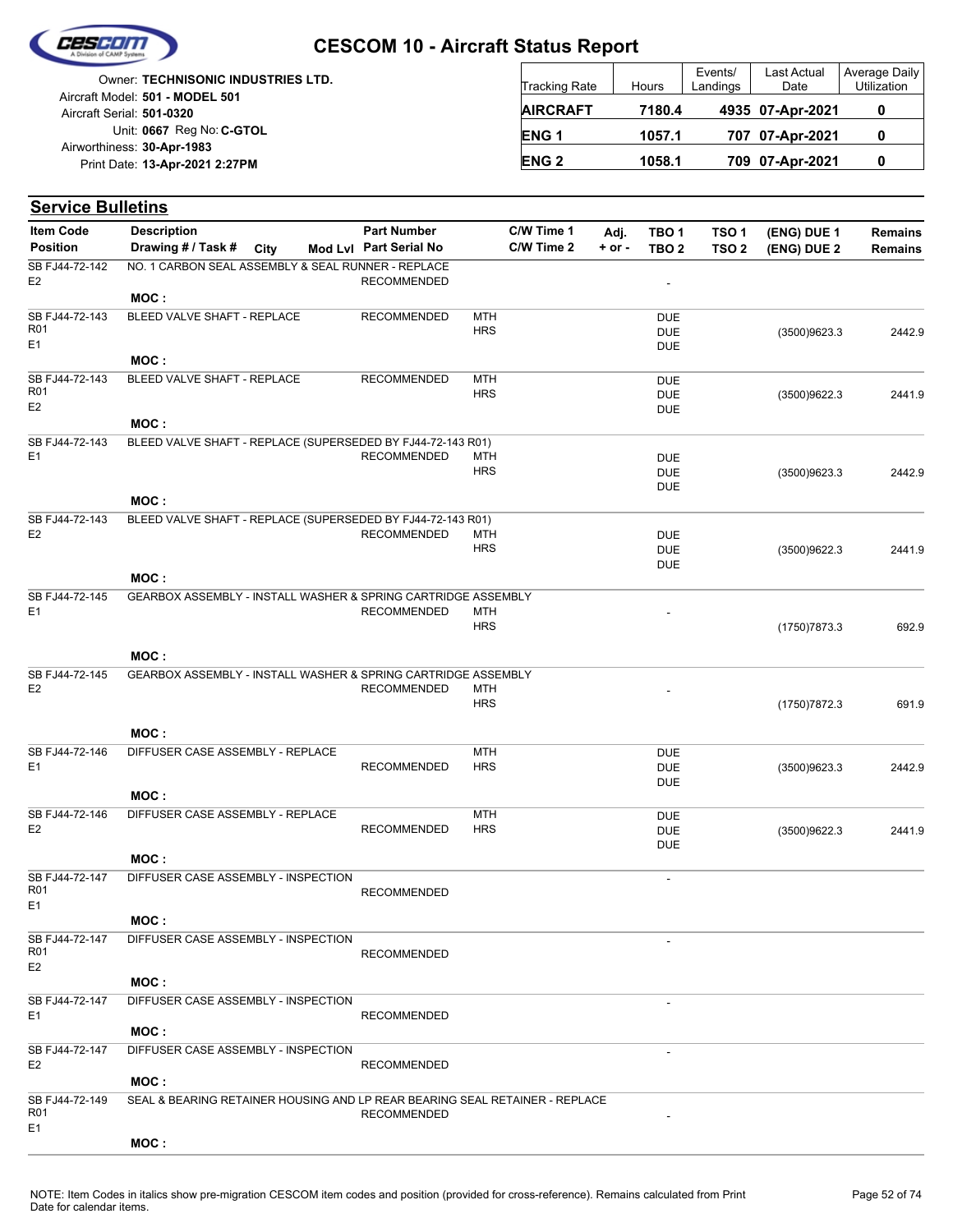

| <b>Owner: TECHNISONIC INDUSTRIES LTD.</b>                    | <b>Tracking Rate</b> | Hours  | Events/<br>Landings | Last Actual<br>Date | Average<br>Utiliza |
|--------------------------------------------------------------|----------------------|--------|---------------------|---------------------|--------------------|
| Aircraft Model: 501 - MODEL 501<br>Aircraft Serial: 501-0320 | <b>AIRCRAFT</b>      | 7180.4 |                     | 4935 07-Apr-2021    | 0                  |
| Unit: 0667 Reg No: C-GTOL                                    | <b>ENG1</b>          | 1057.1 |                     | 707 07-Apr-2021     | 0                  |
| Airworthiness: 30-Apr-1983<br>Print Date: 13-Apr-2021 2:27PM | <b>ENG 2</b>         | 1058.1 |                     | 709 07-Apr-2021     | 0                  |
|                                                              |                      |        |                     |                     |                    |

| <b>Service Bulletins</b>                            |                                                                                              |      |                        |                          |          |                                        |                  |               |                |
|-----------------------------------------------------|----------------------------------------------------------------------------------------------|------|------------------------|--------------------------|----------|----------------------------------------|------------------|---------------|----------------|
| <b>Item Code</b>                                    | <b>Description</b>                                                                           |      | <b>Part Number</b>     | C/W Time 1               | Adj.     | TBO <sub>1</sub>                       | TSO <sub>1</sub> | (ENG) DUE 1   | <b>Remains</b> |
| <b>Position</b>                                     | Drawing # / Task #                                                                           | City | Mod Lvl Part Serial No | C/W Time 2               | $+ or -$ | TBO <sub>2</sub>                       | TSO <sub>2</sub> | (ENG) DUE 2   | <b>Remains</b> |
| SB FJ44-72-149<br>R01<br>E2                         | SEAL & BEARING RETAINER HOUSING AND LP REAR BEARING SEAL RETAINER - REPLACE                  |      | <b>RECOMMENDED</b>     |                          |          |                                        |                  |               |                |
|                                                     | MOC:                                                                                         |      |                        |                          |          |                                        |                  |               |                |
| SB FJ44-72-149<br>R02<br>E1                         | SEAL & BEARING RETAINER HOUSING AND LP REAR BEARING SEAL RETAINER - REPLACE                  |      | <b>RECOMMENDED</b>     |                          |          |                                        |                  |               |                |
|                                                     | MOC:                                                                                         |      |                        |                          |          |                                        |                  |               |                |
| SB FJ44-72-149<br>R <sub>02</sub><br>E <sub>2</sub> | SEAL & BEARING RETAINER HOUSING AND LP REAR BEARING SEAL RETAINER - REPLACE                  |      | <b>RECOMMENDED</b>     |                          |          |                                        |                  |               |                |
|                                                     | MOC:                                                                                         |      |                        |                          |          |                                        |                  |               |                |
| SB FJ44-72-149<br>E1                                | SEAL & BEARING RETAINER HOUSING AND LP REAR BEARING SEAL RETAINER - REPLACE                  |      | <b>RECOMMENDED</b>     |                          |          |                                        |                  |               |                |
|                                                     | MOC:                                                                                         |      |                        |                          |          |                                        |                  |               |                |
| SB FJ44-72-149<br>E <sub>2</sub>                    | SEAL & BEARING RETAINER HOUSING AND LP REAR BEARING SEAL RETAINER - REPLACE<br>MOC:          |      | <b>RECOMMENDED</b>     |                          |          |                                        |                  |               |                |
| SB FJ44-72-150                                      | LP REAR BEARING SEAL RETAINER - REPLACE                                                      |      |                        |                          |          |                                        |                  |               |                |
| R <sub>01</sub><br>E1                               |                                                                                              |      | <b>RECOMMENDED</b>     |                          |          | $\overline{a}$                         |                  |               |                |
|                                                     | MOC:                                                                                         |      |                        |                          |          |                                        |                  |               |                |
| SB FJ44-72-150<br>R01<br>E <sub>2</sub>             | LP REAR BEARING SEAL RETAINER - REPLACE                                                      |      | <b>RECOMMENDED</b>     |                          |          |                                        |                  |               |                |
|                                                     | MOC:                                                                                         |      |                        |                          |          |                                        |                  |               |                |
| SB FJ44-72-150<br>R02<br>E1                         | LP REAR BEARING SEAL RETAINER - REPLACE                                                      |      |                        |                          |          | ٠                                      |                  |               |                |
|                                                     | MOC:                                                                                         |      |                        |                          |          |                                        |                  |               |                |
| SB FJ44-72-150<br>R <sub>02</sub><br>E <sub>2</sub> | LP REAR BEARING SEAL RETAINER - REPLACE                                                      |      |                        |                          |          | $\overline{a}$                         |                  |               |                |
|                                                     | MOC:                                                                                         |      |                        |                          |          |                                        |                  |               |                |
| SB FJ44-72-150<br>R <sub>03</sub><br>E <sub>1</sub> | LP REAR BEARING SEAL RETAINER - REPLACE                                                      |      | <b>RECOMMENDED</b>     | <b>MTH</b><br><b>HRS</b> |          | <b>MPI</b><br><b>MPI</b>               |                  | (1750) 7873.3 | 692.9          |
|                                                     | MOC :                                                                                        |      |                        |                          |          | <b>MPI</b>                             |                  |               |                |
| SB FJ44-72-150<br>R03<br>E2                         | LP REAR BEARING SEAL RETAINER - REPLACE                                                      |      | <b>RECOMMENDED</b>     | MTH<br><b>HRS</b>        |          | <b>MPI</b><br><b>MPI</b><br><b>MPI</b> |                  | (1750)7872.3  | 691.9          |
|                                                     | MOC:                                                                                         |      |                        |                          |          |                                        |                  |               |                |
| SB FJ44-72-150<br>E1                                | LP REAR BEARING SEAL RETAINER - REPLACE (SUPERSEDED BY FJ44-72-150 R01)                      |      | <b>RECOMMENDED</b>     | MTH                      |          |                                        |                  |               |                |
|                                                     | MOC:                                                                                         |      |                        |                          |          |                                        |                  |               |                |
| SB FJ44-72-150<br>E <sub>2</sub>                    | LP REAR BEARING SEAL RETAINER - REPLACE (SUPERSEDED BY FJ44-72-150 R01)                      |      | <b>RECOMMENDED</b>     | <b>MTH</b>               |          |                                        |                  |               |                |
|                                                     | MOC:                                                                                         |      |                        |                          |          |                                        |                  |               |                |
|                                                     | SB FJ44-72-56-CN CANCELED - ENGINE - CONVERSION - FJ44-2A (P/N 56000) TO FJ44-2A (56000-104) |      |                        |                          |          |                                        |                  |               |                |
| E1                                                  | MOC:                                                                                         |      | CANCELLED              |                          |          |                                        |                  |               |                |
|                                                     | SB FJ44-72-56-CN CANCELED - ENGINE - CONVERSION - FJ44-2A (P/N 56000) TO FJ44-2A (56000-104) |      |                        |                          |          |                                        |                  |               |                |
| E <sub>2</sub>                                      | MOC:                                                                                         |      | CANCELLED              |                          |          |                                        |                  |               |                |

Average Daily Utilization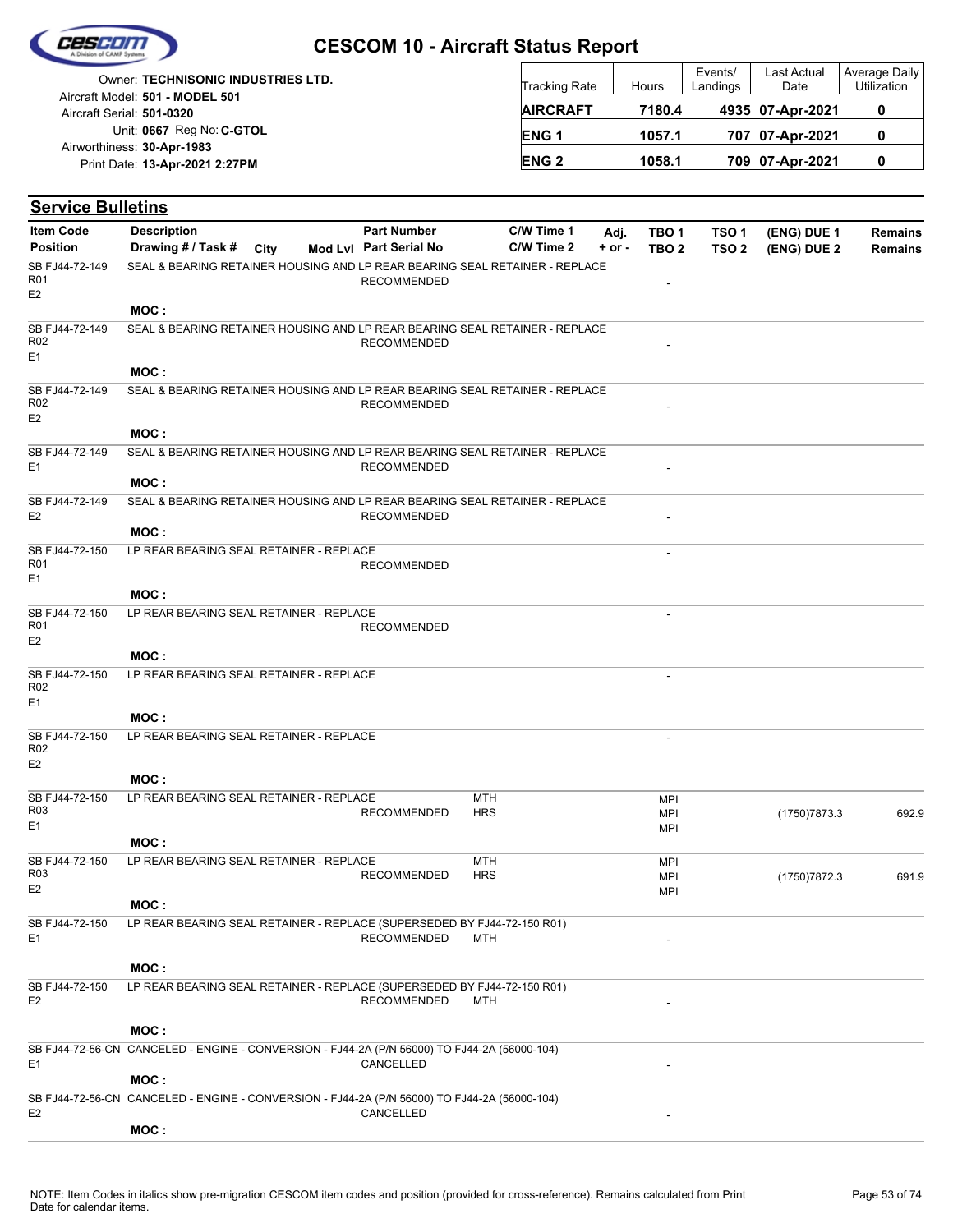|  | Cescon |  |
|--|--------|--|
|  |        |  |
|  |        |  |

| Owner: TECHNISONIC INDUSTRIES LTD.                           | <b>Tracking Rate</b> | Hours  | Events/<br>Landings | <b>Last Actual</b><br>Date | Average Daily<br>Utilization |
|--------------------------------------------------------------|----------------------|--------|---------------------|----------------------------|------------------------------|
| Aircraft Model: 501 - MODEL 501<br>Aircraft Serial: 501-0320 | <b>AIRCRAFT</b>      | 7180.4 |                     | 4935 07-Apr-2021           |                              |
| Unit: 0667 Reg No: C-GTOL                                    | <b>ENG1</b>          | 1057.1 |                     | 707 07-Apr-2021            |                              |
| Airworthiness: 30-Apr-1983<br>Print Date: 13-Apr-2021 2:27PM | <b>ENG 2</b>         | 1058.1 |                     | 709 07-Apr-2021            |                              |

| <b>Service Bulletins</b>        |                                                                                          |             |                        |             |            |          |                          |                  |               |                |
|---------------------------------|------------------------------------------------------------------------------------------|-------------|------------------------|-------------|------------|----------|--------------------------|------------------|---------------|----------------|
| <b>Item Code</b>                | <b>Description</b>                                                                       |             | <b>Part Number</b>     |             | C/W Time 1 | Adj.     | TBO <sub>1</sub>         | TSO <sub>1</sub> | (ENG) DUE 1   | <b>Remains</b> |
| <b>Position</b>                 | Drawing # / Task #                                                                       | <b>City</b> | Mod Lvl Part Serial No |             | C/W Time 2 | $+ or -$ | TBO <sub>2</sub>         | TSO <sub>2</sub> | (ENG) DUE 2   | <b>Remains</b> |
| -CN<br>E1                       | SB WI-72-1008 R01 CANCELED - ENGINE - HIGH PRESSURE TURBINE ROTOR - REPLACE              |             | CANCELLED              |             |            |          |                          |                  |               |                |
|                                 | MOC:                                                                                     |             |                        |             |            |          |                          |                  |               |                |
|                                 | SB WI-72-1008 R01 CANCELED - ENGINE - HIGH PRESSURE TURBINE ROTOR - REPLACE              |             |                        |             |            |          |                          |                  |               |                |
| -CN<br>E <sub>2</sub>           |                                                                                          |             | CANCELLED              |             |            |          |                          |                  |               |                |
|                                 | MOC:                                                                                     |             |                        |             |            |          |                          |                  |               |                |
| E <sub>1</sub>                  | SB WI-72-1008 R01 HIGH PRESSURE TURBINE BLADES - REPLACE (SUPERSEDED BY SB WISB-72-1040) |             | <b>MANDATORY</b>       | MTH         |            |          | <b>DUE</b>               |                  |               |                |
|                                 |                                                                                          |             |                        | <b>HRS</b>  |            |          | <b>DUE</b>               |                  | (1750) 7873.3 | 692.9          |
|                                 |                                                                                          |             |                        |             |            |          | <b>DUE</b>               |                  |               |                |
|                                 | MOC:                                                                                     |             |                        |             |            |          |                          |                  |               |                |
| E <sub>2</sub>                  | SB WI-72-1008 R01 HIGH PRESSURE TURBINE BLADES - REPLACE (SUPERSEDED BY SB WISB-72-1040) |             | <b>MANDATORY</b>       | <b>MTH</b>  |            |          | <b>DUE</b>               |                  |               |                |
|                                 |                                                                                          |             |                        | <b>HRS</b>  |            |          | <b>DUE</b>               |                  | (1750) 7872.3 | 691.9          |
|                                 |                                                                                          |             |                        |             |            |          | <b>DUE</b>               |                  |               |                |
|                                 | MOC:                                                                                     |             |                        |             |            |          |                          |                  |               |                |
| SB WI-72-1008<br>E1             | HIGH PRESSURE TURBINE ROTOR - REPLACE (SUPERSEDED BY WISB-72-1008 R01)                   |             | <b>MANDATORY</b>       |             |            |          |                          |                  |               |                |
|                                 | MOC:                                                                                     |             |                        |             |            |          |                          |                  |               |                |
| SB WI-72-1008                   | HIGH PRESSURE TURBINE ROTOR - REPLACE (SUPERSEDED BY WISB-72-1008 R01)                   |             |                        |             |            |          |                          |                  |               |                |
| E <sub>2</sub>                  |                                                                                          |             | <b>MANDATORY</b>       |             |            |          |                          |                  |               |                |
|                                 | MOC:                                                                                     |             |                        |             |            |          |                          |                  |               |                |
| E <sub>1</sub>                  | SB WI-72-1009 R02 TURBINE BLADES - REPLACE                                               |             | <b>RECOMMENDED</b>     |             |            |          | $\overline{\phantom{a}}$ |                  |               |                |
|                                 | MOC:                                                                                     |             |                        |             |            |          |                          |                  |               |                |
| E <sub>2</sub>                  | SB WI-72-1009 R02 TURBINE BLADES - REPLACE                                               |             | <b>RECOMMENDED</b>     |             |            |          | $\overline{\phantom{a}}$ |                  |               |                |
|                                 | MOC:                                                                                     |             |                        |             |            |          |                          |                  |               |                |
| SB WI-72-1009<br>E <sub>1</sub> | TURBINE BLADES - REPLACE                                                                 |             | <b>MANDATORY</b>       |             |            |          |                          |                  |               |                |
|                                 | MOC:                                                                                     |             |                        |             |            |          |                          |                  |               |                |
| SB WI-72-1009<br>E <sub>2</sub> | TURBINE BLADES - REPLACE                                                                 |             | <b>MANDATORY</b>       |             |            |          |                          |                  |               |                |
|                                 | MOC:                                                                                     |             |                        |             |            |          |                          |                  |               |                |
| E <sub>1</sub>                  | SB WI-72-1032 R01 HIGH PRESSURE TURBINE DISK - REPLACE                                   |             | <b>MANDATORY</b>       |             |            |          | $\sim$                   |                  |               |                |
|                                 | MOC:                                                                                     |             |                        |             |            |          |                          |                  |               |                |
|                                 | SB WI-72-1032 R01 HIGH PRESSURE TURBINE DISK - REPLACE                                   |             |                        |             |            |          |                          |                  |               |                |
| E <sub>2</sub>                  |                                                                                          |             | <b>MANDATORY</b>       |             |            |          |                          |                  |               |                |
|                                 | MOC:                                                                                     |             |                        |             |            |          |                          |                  |               |                |
| E1                              | SB WI-72-1032 R02 HIGH PRESSURE TURBINE DISK - REPLACE                                   |             | <b>MANDATORY</b>       | MTH<br>LDG. |            |          | 130                      |                  | (821)5049     | 114            |
|                                 | MOC:                                                                                     |             |                        |             |            |          |                          |                  |               |                |
|                                 | SB WI-72-1032 R02 HIGH PRESSURE TURBINE DISK - REPLACE                                   |             |                        | MTH         |            |          |                          |                  |               |                |
| E <sub>2</sub>                  |                                                                                          |             | <b>MANDATORY</b>       | <b>LDG</b>  |            |          | 130                      |                  | (823)5049     | 114            |
|                                 | MOC :                                                                                    |             |                        |             |            |          |                          |                  |               |                |
| SB WI-72-1032                   | HIGH PRESSURE TURBINE DISK - REPLACE                                                     |             |                        |             |            |          | $\overline{\phantom{a}}$ |                  |               |                |
| E <sub>1</sub>                  | MOC :                                                                                    |             | <b>MANDATORY</b>       |             |            |          |                          |                  |               |                |
| SB WI-72-1032                   | HIGH PRESSURE TURBINE DISK - REPLACE                                                     |             |                        |             |            |          |                          |                  |               |                |
| E <sub>2</sub>                  |                                                                                          |             | <b>MANDATORY</b>       |             |            |          |                          |                  |               |                |
|                                 | MOC:                                                                                     |             |                        |             |            |          |                          |                  |               |                |
| E <sub>1</sub>                  | SB WI-72-1037 R01 ACCESSORY DRIVE TOWERSHAFT - REPLACE                                   |             | <b>RECOMMENDED</b>     |             |            |          |                          |                  |               |                |
|                                 | MOC:                                                                                     |             |                        |             |            |          |                          |                  |               |                |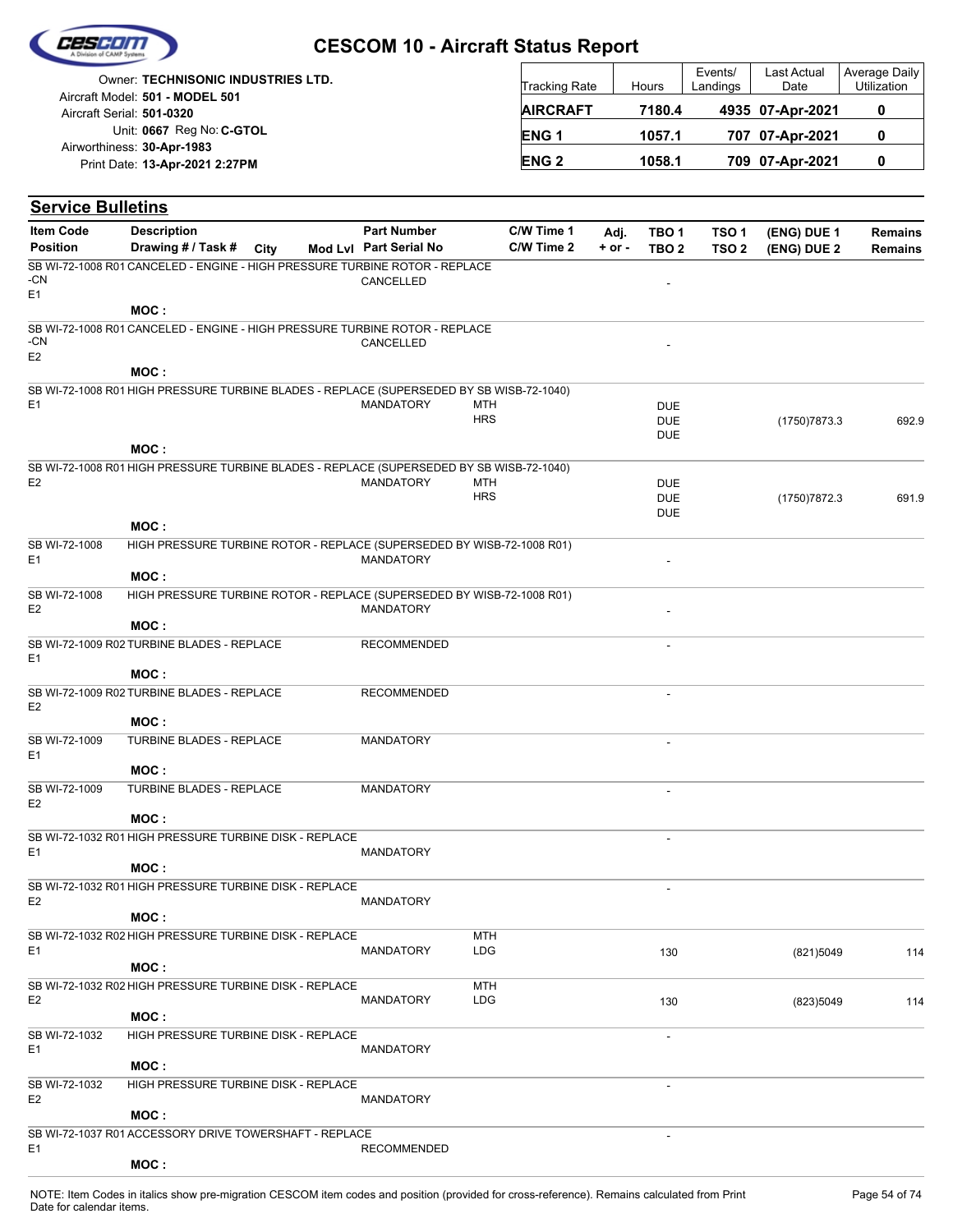

|                            | <b>Owner: TECHNISONIC INDUSTRIES LTD.</b> |
|----------------------------|-------------------------------------------|
|                            | Aircraft Model: 501 - MODEL 501           |
| Aircraft Serial: 501-0320  |                                           |
|                            | Unit: 0667 Reg No: C-GTOL                 |
| Airworthiness: 30-Apr-1983 |                                           |
|                            | Print Date: 13-Apr-2021 2:27PM            |
|                            |                                           |

| <b>Tracking Rate</b> | Hours  | Events/<br>Landings | Last Actual<br>Date | Average Daily<br>Utilization |
|----------------------|--------|---------------------|---------------------|------------------------------|
| <b>AIRCRAFT</b>      | 7180.4 |                     | 4935 07-Apr-2021    | O                            |
| ENG <sub>1</sub>     | 1057.1 |                     | 707 07-Apr-2021     | 0                            |
| <b>ENG 2</b>         | 1058.1 |                     | 709 07-Apr-2021     | O                            |

| <b>Service Bulletins</b>            |                                                                                                          |  |                                              |            |                          |                    |                                      |                                      |                            |                                  |
|-------------------------------------|----------------------------------------------------------------------------------------------------------|--|----------------------------------------------|------------|--------------------------|--------------------|--------------------------------------|--------------------------------------|----------------------------|----------------------------------|
| <b>Item Code</b><br><b>Position</b> | <b>Description</b><br>Drawing # / Task # City                                                            |  | <b>Part Number</b><br>Mod Lvl Part Serial No |            | C/W Time 1<br>C/W Time 2 | Adj.<br>$+$ or $-$ | TBO <sub>1</sub><br>TBO <sub>2</sub> | TSO <sub>1</sub><br>TSO <sub>2</sub> | (ENG) DUE 1<br>(ENG) DUE 2 | <b>Remains</b><br><b>Remains</b> |
|                                     | SB WI-72-1037 R01 ACCESSORY DRIVE TOWERSHAFT - REPLACE                                                   |  |                                              |            |                          |                    |                                      |                                      |                            |                                  |
| E <sub>2</sub>                      | MOC :                                                                                                    |  | <b>RECOMMENDED</b>                           |            |                          |                    |                                      |                                      |                            |                                  |
|                                     | SB WI-72-1037 R02 ACCESSORY DRIVE TOWERSHAFT - REPLACE                                                   |  |                                              | <b>MTH</b> |                          |                    | <b>CSI</b>                           |                                      |                            | New Req                          |
| E <sub>1</sub>                      | MOC:                                                                                                     |  | <b>RECOMMENDED</b>                           |            |                          |                    | CSI                                  |                                      |                            |                                  |
|                                     | SB WI-72-1037 R02 ACCESSORY DRIVE TOWERSHAFT - REPLACE                                                   |  |                                              | MTH        |                          |                    | CSI                                  |                                      |                            | New Req                          |
| E <sub>2</sub>                      | MOC:                                                                                                     |  | <b>RECOMMENDED</b>                           |            |                          |                    | CSI                                  |                                      |                            |                                  |
|                                     | SB WI-72-1040 R01 HIGH PRESSURE TURBINE BLADES - REPLACE                                                 |  |                                              |            |                          |                    |                                      |                                      |                            |                                  |
| E <sub>1</sub>                      |                                                                                                          |  | <b>RECOMMENDED</b>                           |            |                          |                    |                                      |                                      |                            |                                  |
|                                     | MOC :                                                                                                    |  |                                              |            |                          |                    |                                      |                                      |                            |                                  |
| E <sub>2</sub>                      | SB WI-72-1040 R01 HIGH PRESSURE TURBINE BLADES - REPLACE                                                 |  | <b>RECOMMENDED</b>                           |            |                          |                    | ÷,                                   |                                      |                            |                                  |
|                                     | MOC:                                                                                                     |  |                                              |            |                          |                    |                                      |                                      |                            |                                  |
|                                     | SB WI-72-1040 R02 HIGH PRESSURE TURBINE BLADES - REPLACE                                                 |  |                                              | <b>MTH</b> |                          |                    | <b>MPI</b>                           |                                      |                            | New Req                          |
| E <sub>1</sub>                      | MOC:                                                                                                     |  | <b>RECOMMENDED</b>                           |            |                          |                    | <b>MPI</b>                           |                                      |                            |                                  |
|                                     | SB WI-72-1040 R02 HIGH PRESSURE TURBINE BLADES - REPLACE                                                 |  |                                              | <b>MTH</b> |                          |                    | <b>MPI</b>                           |                                      |                            | New Req                          |
| E <sub>2</sub>                      | MOC:                                                                                                     |  | <b>RECOMMENDED</b>                           |            |                          |                    | <b>MPI</b>                           |                                      |                            |                                  |
| SB WI-72-1040                       | HIGH PRESSURE TURBINE BLADES - REPLACE                                                                   |  |                                              |            |                          |                    |                                      |                                      |                            |                                  |
| E <sub>1</sub>                      |                                                                                                          |  | <b>RECOMMENDED</b>                           |            |                          |                    |                                      |                                      |                            |                                  |
|                                     | MOC:                                                                                                     |  |                                              |            |                          |                    |                                      |                                      |                            |                                  |
| SB WI-72-1040                       | HIGH PRESSURE TURBINE BLADES - REPLACE                                                                   |  | <b>RECOMMENDED</b>                           |            |                          |                    | $\overline{a}$                       |                                      |                            |                                  |
| E <sub>2</sub>                      | MOC:                                                                                                     |  |                                              |            |                          |                    |                                      |                                      |                            |                                  |
| SB WI-72-1041                       | HEAT EXCHANGER CLAMP ASSEMBLY - REPLACE                                                                  |  |                                              | <b>MTH</b> |                          |                    | <b>MPI</b>                           |                                      |                            |                                  |
| E <sub>1</sub>                      |                                                                                                          |  | <b>RECOMMENDED</b>                           |            |                          |                    | <b>MPI</b>                           |                                      |                            |                                  |
| SB WI-72-1041                       | MOC:<br>HEAT EXCHANGER CLAMP ASSEMBLY - REPLACE                                                          |  |                                              | <b>MTH</b> |                          |                    |                                      |                                      |                            |                                  |
| E <sub>2</sub>                      |                                                                                                          |  | <b>RECOMMENDED</b>                           |            |                          |                    | <b>MPI</b><br><b>MPI</b>             |                                      |                            |                                  |
|                                     | MOC:                                                                                                     |  |                                              |            |                          |                    |                                      |                                      |                            |                                  |
|                                     | SL WI-72-1032-CN APPROVED ENGINE FUELS - REVISION TO LINE MAINTENANCE MANUAL                             |  |                                              |            |                          |                    |                                      |                                      |                            |                                  |
| E <sub>1</sub>                      | MOC:                                                                                                     |  | CANCELLED                                    |            |                          |                    |                                      |                                      |                            |                                  |
|                                     | SL WI-72-1032-CN APPROVED ENGINE FUELS - REVISION TO LINE MAINTENANCE MANUAL                             |  |                                              |            |                          |                    |                                      |                                      |                            |                                  |
| E <sub>2</sub>                      |                                                                                                          |  | CANCELLED                                    |            |                          |                    |                                      |                                      |                            |                                  |
|                                     | MOC:                                                                                                     |  |                                              |            |                          |                    |                                      |                                      |                            |                                  |
| SL WI-72-1080<br>E <sub>1</sub>     | VISUALLY INSPECT THE 2ND LP TURBINE NOZZLE ASSEMBLY - REVISION TO ENGINE MANUAL                          |  |                                              |            |                          |                    |                                      |                                      |                            |                                  |
|                                     | MOC:                                                                                                     |  |                                              |            |                          |                    |                                      |                                      |                            |                                  |
| SL WI-72-1080<br>E <sub>2</sub>     | VISUALLY INSPECT THE 2ND LP TURBINE NOZZLE ASSEMBLY - REVISION TO ENGINE MANUAL                          |  |                                              |            |                          |                    |                                      |                                      |                            |                                  |
|                                     | MOC:                                                                                                     |  |                                              |            |                          |                    |                                      |                                      |                            |                                  |
| SL WI-72-1128                       | FAN ROTOR - REVISION TO LINE MAINTENANCE MANUAL                                                          |  |                                              |            |                          |                    |                                      |                                      |                            |                                  |
| E <sub>1</sub>                      | MOC:                                                                                                     |  |                                              |            |                          |                    |                                      |                                      |                            |                                  |
| SL WI-72-1128                       | FAN ROTOR - REVISION TO LINE MAINTENANCE MANUAL                                                          |  |                                              |            |                          |                    |                                      |                                      |                            |                                  |
| E <sub>2</sub>                      |                                                                                                          |  |                                              |            |                          |                    |                                      |                                      |                            |                                  |
|                                     | MOC:<br>SL WI-72-1132-CN CANCELED - ENGINE - APPROVED ENGINE FUELS - REVISION TO LINE MAINTENANCE MANUAL |  |                                              |            |                          |                    |                                      |                                      |                            |                                  |
| E <sub>1</sub>                      |                                                                                                          |  | CANCELLED                                    |            |                          |                    |                                      |                                      |                            |                                  |
|                                     | MOC:                                                                                                     |  |                                              |            |                          |                    |                                      |                                      |                            |                                  |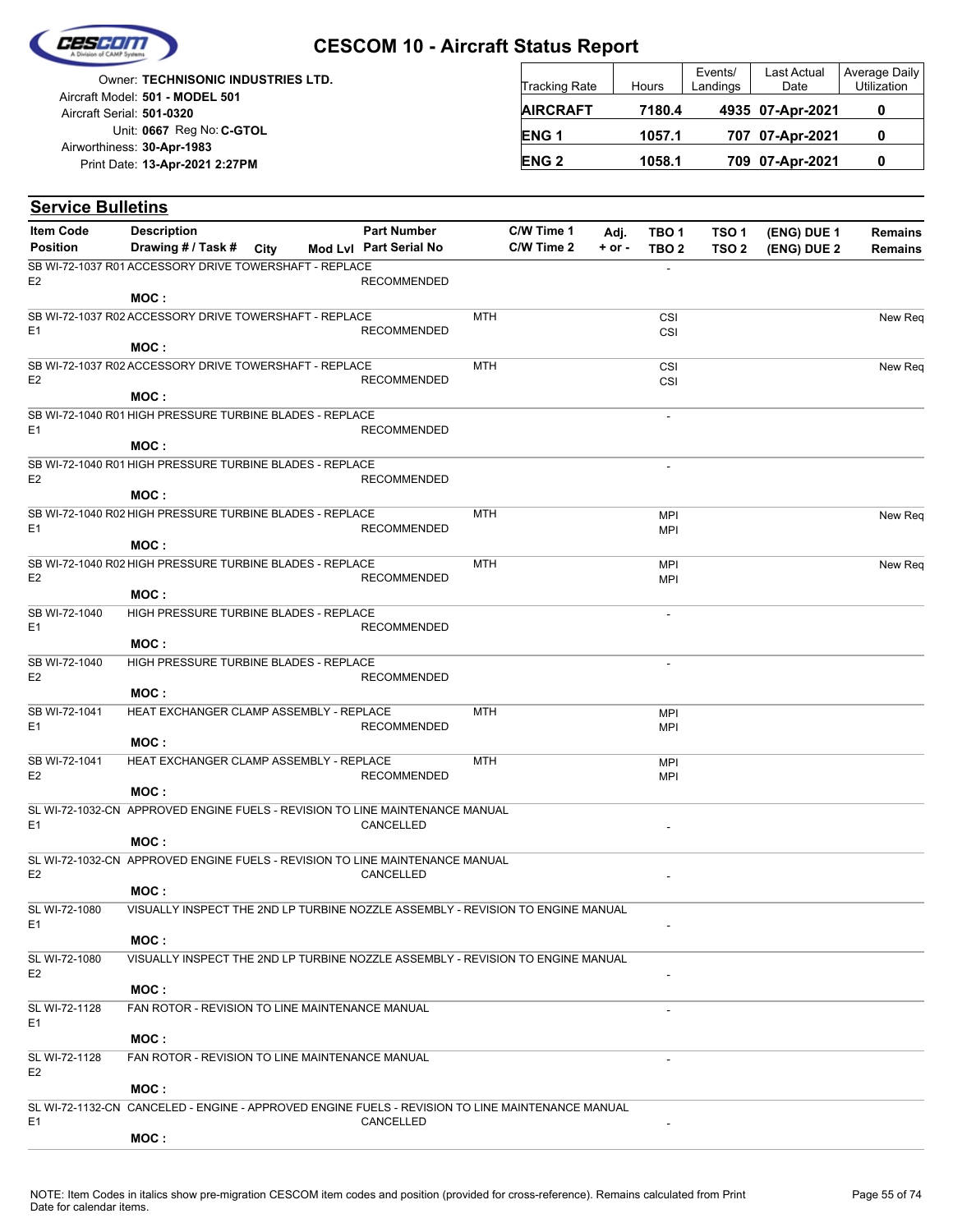

| <b>Owner: TECHNISONIC INDUSTRIES LTD.</b>                    | <b>Tracking Rate</b> | Hours  | Events/<br>Landings | Last Actual<br>Date | Average<br>Utiliza |
|--------------------------------------------------------------|----------------------|--------|---------------------|---------------------|--------------------|
| Aircraft Model: 501 - MODEL 501<br>Aircraft Serial: 501-0320 | <b>AIRCRAFT</b>      | 7180.4 |                     | 4935 07-Apr-2021    | 0                  |
| Unit: 0667 Reg No: C-GTOL<br>Airworthiness: 30-Apr-1983      | ENG <sub>1</sub>     | 1057.1 |                     | 707 07-Apr-2021     | 0                  |
| Print Date: 13-Apr-2021 2:27PM                               | <b>ENG 2</b>         | 1058.1 |                     | 709 07-Apr-2021     | 0                  |
|                                                              |                      |        |                     |                     |                    |

| <b>Service Bulletins</b>                            |                                                                                                  |      |                        |            |            |                  |                  |             |                |
|-----------------------------------------------------|--------------------------------------------------------------------------------------------------|------|------------------------|------------|------------|------------------|------------------|-------------|----------------|
| <b>Item Code</b>                                    | <b>Description</b>                                                                               |      | <b>Part Number</b>     | C/W Time 1 | Adj.       | TBO <sub>1</sub> | TSO <sub>1</sub> | (ENG) DUE 1 | <b>Remains</b> |
| <b>Position</b>                                     | Drawing # / Task #                                                                               | City | Mod Lvl Part Serial No | C/W Time 2 | $+$ or $-$ | TBO <sub>2</sub> | TSO <sub>2</sub> | (ENG) DUE 2 | <b>Remains</b> |
| E <sub>2</sub>                                      | SL WI-72-1132-CN CANCELED - ENGINE - APPROVED ENGINE FUELS - REVISION TO LINE MAINTENANCE MANUAL |      | CANCELLED              |            |            |                  |                  |             |                |
|                                                     | MOC:                                                                                             |      |                        |            |            |                  |                  |             |                |
| SL WI-72-1132<br>E <sub>1</sub>                     | APPROVED ENGINE FUELS - REVISION TO LINE MAINTENANCE MANUAL                                      |      |                        |            |            |                  |                  |             |                |
|                                                     | MOC:                                                                                             |      |                        |            |            |                  |                  |             |                |
| SL WI-72-1132<br>E <sub>2</sub>                     | APPROVED ENGINE FUELS - REVISION TO LINE MAINTENANCE MANUAL                                      |      |                        |            |            |                  |                  |             |                |
| SL WI-72-1140                                       | MOC:                                                                                             |      |                        |            |            |                  |                  |             |                |
| E <sub>1</sub>                                      | INDUCTION HEATING - REVISION TO ENGINE MANUAL<br>MOC:                                            |      |                        |            |            |                  |                  |             |                |
| SL WI-72-1140                                       | INDUCTION HEATING - REVISION TO ENGINE MANUAL                                                    |      |                        |            |            |                  |                  |             |                |
| E <sub>2</sub>                                      |                                                                                                  |      |                        |            |            |                  |                  |             |                |
|                                                     | MOC:<br>ENGINE FUEL AND CONTROL $\iota$ FUEL CONTROL UNIT $\iota$ REMOVE, INSTALL                |      |                        |            |            |                  |                  |             |                |
| SB FJ44-73-017<br><b>R05</b><br>E <sub>1</sub>      |                                                                                                  |      | <b>RECOMMENDED</b>     |            |            | A/R              |                  |             |                |
|                                                     | MOC:                                                                                             |      |                        |            |            |                  |                  |             |                |
| SB FJ44-73-017<br><b>R05</b><br>E <sub>2</sub>      | ENGINE FUEL AND CONTROL $\iota$ FUEL CONTROL UNIT $\iota$ REMOVE, INSTALL                        |      | <b>RECOMMENDED</b>     |            |            | A/R              |                  |             |                |
|                                                     | MOC:                                                                                             |      |                        |            |            |                  |                  |             |                |
| SB FJ44-73-041<br><b>R01</b>                        | ENGINE FUEL AND CONTROL - ECU - INSTALL CP317.03 SOFTWARE (SUPERSEDED BY FJ44-73-041 R02)        |      | <b>OPTIONAL</b>        |            |            |                  |                  |             |                |
| E <sub>1</sub>                                      | MOC:                                                                                             |      |                        |            |            |                  |                  |             |                |
| SB FJ44-73-041                                      | ENGINE FUEL AND CONTROL - ECU - INSTALL CP317.03 SOFTWARE (SUPERSEDED BY FJ44-73-041 R02)        |      |                        |            |            |                  |                  |             |                |
| R <sub>01</sub><br>E <sub>2</sub>                   |                                                                                                  |      | <b>OPTIONAL</b>        |            |            |                  |                  |             |                |
|                                                     | MOC:                                                                                             |      |                        |            |            |                  |                  |             |                |
| SB FJ44-73-041                                      | ENGINE FUEL AND CONTROL - ECU - INSTALL CP317.03 SOFTWARE (SUPERSEDED BY FJ44-73-041 R03)        |      |                        |            |            |                  |                  |             |                |
| R <sub>02</sub><br>E <sub>1</sub>                   |                                                                                                  |      | <b>OPTIONAL</b>        |            |            |                  |                  |             |                |
|                                                     | MOC:                                                                                             |      |                        |            |            |                  |                  |             |                |
| SB FJ44-73-041<br>R <sub>02</sub>                   | ENGINE FUEL AND CONTROL - ECU - INSTALL CP317.03 SOFTWARE (SUPERSEDED BY FJ44-73-041 R03)        |      | <b>OPTIONAL</b>        |            |            |                  |                  |             |                |
| E <sub>2</sub>                                      |                                                                                                  |      |                        |            |            |                  |                  |             |                |
|                                                     | MOC:                                                                                             |      |                        |            |            |                  |                  |             |                |
| SB FJ44-73-041<br>R <sub>03</sub><br>E <sub>1</sub> | ENGINE FUEL AND CONTROL - ECU - INSTALL CP317.03 SOFTWARE (SUPERSEDED BY FJ44-73-041 R04)        |      | <b>OPTIONAL</b>        |            |            |                  |                  |             |                |
|                                                     | MOC:                                                                                             |      |                        |            |            |                  |                  |             |                |
| SB FJ44-73-041<br>R03                               | ENGINE FUEL AND CONTROL - ECU - INSTALL CP317.03 SOFTWARE (SUPERSEDED BY FJ44-73-041 R04)        |      | <b>OPTIONAL</b>        |            |            |                  |                  |             |                |
| E <sub>2</sub>                                      | MOC:                                                                                             |      |                        |            |            |                  |                  |             |                |
| SB FJ44-73-041                                      | ENGINE FUEL AND CONTROL - ECU - INSTALL CP317.03 SOFTWARE (SUPERSEDED BY FJ44-73-041 R05)        |      |                        |            |            |                  |                  |             |                |
| R <sub>04</sub><br>E <sub>1</sub>                   |                                                                                                  |      | <b>OPTIONAL</b>        |            |            |                  |                  |             |                |
|                                                     | MOC:                                                                                             |      |                        |            |            |                  |                  |             |                |
| SB FJ44-73-041<br>R04<br>E <sub>2</sub>             | ENGINE FUEL AND CONTROL - ECU - INSTALL CP317.03 SOFTWARE (SUPERSEDED BY FJ44-73-041 R05)        |      | <b>OPTIONAL</b>        |            |            |                  |                  |             |                |
|                                                     | MOC:                                                                                             |      |                        |            |            |                  |                  |             |                |
| SB FJ44-73-041<br>R <sub>05</sub><br>E1             | ENGINE FUEL AND CONTROL - ECU - INSTALL CP317.03 SOFTWARE (SUPERSEDED BY FJ44-73-041 R06)        |      | <b>OPTIONAL</b>        |            |            |                  |                  |             |                |
|                                                     | MOC:                                                                                             |      |                        |            |            |                  |                  |             |                |

Average Daily Utilization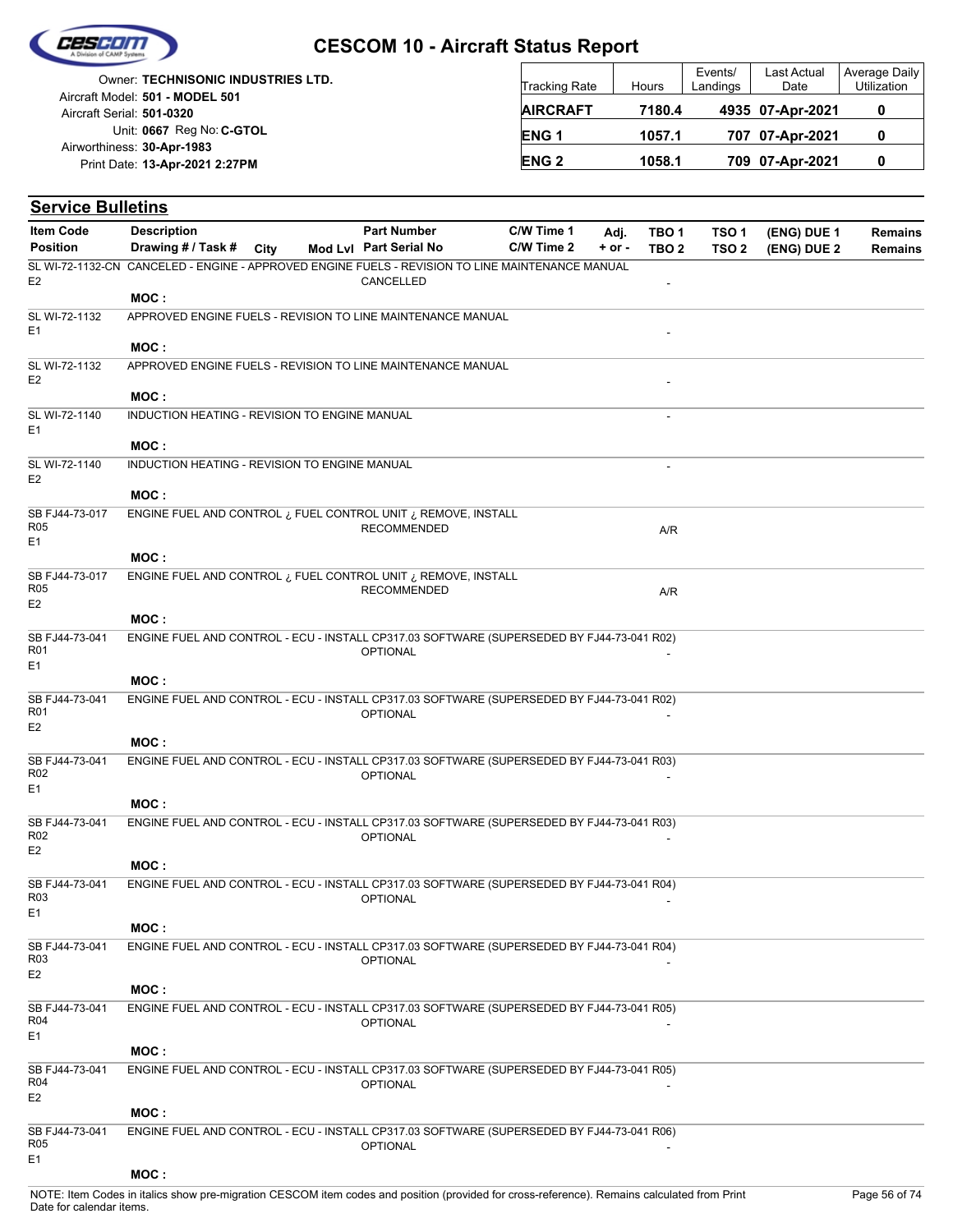

|                                 | <b>Owner: TECHNISONIC INDUSTRIES LTD.</b> |
|---------------------------------|-------------------------------------------|
| Aircraft Model: 501 - MODEL 501 |                                           |
| Aircraft Serial: 501-0320       |                                           |
|                                 | Unit: 0667 Reg No: C-GTOL                 |
| Airworthiness: 30-Apr-1983      |                                           |
|                                 | Print Date: 13-Apr-2021 2:27PM            |
|                                 |                                           |

| <b>Tracking Rate</b> | Hours  | Events/<br>Landings | Last Actual<br>Date | Average Daily<br>Utilization |  |
|----------------------|--------|---------------------|---------------------|------------------------------|--|
| <b>AIRCRAFT</b>      | 7180.4 |                     | 4935 07-Apr-2021    |                              |  |
| ENG <sub>1</sub>     | 1057.1 |                     | 707 07-Apr-2021     |                              |  |
| <b>ENG 2</b>         | 1058.1 |                     | 709 07-Apr-2021     |                              |  |

| <b>Service Bulletins</b>                       |                                                                                           |      |                        |            |                             |          |                          |                  |                |                |
|------------------------------------------------|-------------------------------------------------------------------------------------------|------|------------------------|------------|-----------------------------|----------|--------------------------|------------------|----------------|----------------|
| <b>Item Code</b>                               | <b>Description</b>                                                                        |      | <b>Part Number</b>     |            | C/W Time 1                  | Adj.     | TBO <sub>1</sub>         | TSO <sub>1</sub> | (ENG) DUE 1    | <b>Remains</b> |
| <b>Position</b>                                | Drawing # / Task #                                                                        | City | Mod Lvl Part Serial No |            | C/W Time 2                  | $+ or -$ | TBO <sub>2</sub>         | TSO <sub>2</sub> | (ENG) DUE 2    | <b>Remains</b> |
| SB FJ44-73-041<br>R05<br>E2                    | ENGINE FUEL AND CONTROL - ECU - INSTALL CP317.03 SOFTWARE (SUPERSEDED BY FJ44-73-041 R06) |      | <b>OPTIONAL</b>        |            |                             |          |                          |                  |                |                |
|                                                | MOC:                                                                                      |      |                        |            |                             |          |                          |                  |                |                |
| SB FJ44-73-041<br>R06<br>E1                    | ENGINE FUEL AND CONTROL - ECU - INSTALL CP317.03 SOFTWARE                                 |      | <b>OPTIONAL</b>        |            |                             |          |                          |                  |                |                |
|                                                | MOC:                                                                                      |      |                        |            |                             |          |                          |                  |                |                |
| SB FJ44-73-041<br>R06<br>E <sub>2</sub>        | ENGINE FUEL AND CONTROL - ECU - INSTALL CP317.03 SOFTWARE                                 |      | <b>OPTIONAL</b>        |            |                             |          |                          |                  |                |                |
|                                                | MOC:                                                                                      |      |                        |            |                             |          |                          |                  |                |                |
| SB FJ44-73-041<br>R07<br>E1                    | ENGINE FUEL AND CONTROL - ECU - INSTALL CP317.03 SOFTWARE                                 |      | <b>OPTIONAL</b>        |            |                             |          |                          |                  |                |                |
|                                                | MOC:                                                                                      |      |                        |            |                             |          |                          |                  |                |                |
| SB FJ44-73-041<br><b>R07</b><br>E <sub>2</sub> | ENGINE FUEL AND CONTROL - ECU - INSTALL CP317.03 SOFTWARE                                 |      | <b>OPTIONAL</b>        |            |                             |          |                          |                  |                |                |
|                                                | MOC:                                                                                      |      |                        |            |                             |          |                          |                  |                |                |
| SB FJ44-73-062                                 | ENGINE FUEL AND CONTROL - FUEL FLOW TO OIL COOLER TUBE ASSEMBLY - REPLACE                 |      |                        |            |                             |          |                          |                  |                |                |
| R01                                            |                                                                                           |      | <b>RECOMMENDED</b>     | <b>MTH</b> |                             |          | <b>DUE</b>               |                  |                |                |
| E1                                             |                                                                                           |      |                        | <b>HRS</b> |                             |          | <b>DUE</b>               |                  | (1169.2)7292.5 | 112.1          |
|                                                | MOC:                                                                                      |      |                        |            |                             |          | <b>DUE</b>               |                  |                |                |
| SB FJ44-73-062                                 | ENGINE FUEL AND CONTROL - FUEL FLOW TO OIL COOLER TUBE ASSEMBLY - REPLACE                 |      |                        |            |                             |          |                          |                  |                |                |
| R <sub>01</sub>                                |                                                                                           |      | <b>RECOMMENDED</b>     | <b>MTH</b> |                             |          | <b>DUE</b>               |                  |                |                |
| E <sub>2</sub>                                 |                                                                                           |      |                        | <b>HRS</b> |                             |          | <b>DUE</b>               |                  | (1170.2)7292.5 | 112.1          |
|                                                |                                                                                           |      |                        |            |                             |          | <b>DUE</b>               |                  |                |                |
|                                                | MOC:                                                                                      |      |                        |            |                             |          |                          |                  |                |                |
| SB FJ44-73-062<br>E1                           | ENGINE FUEL AND CONTROL - FUEL FLOW TO OIL COOLER TUBE ASSEMBLY - REPLACE                 |      | <b>RECOMMENDED</b>     |            |                             |          |                          |                  |                |                |
|                                                | MOC:                                                                                      |      |                        |            |                             |          |                          |                  |                |                |
| SB FJ44-73-062                                 | ENGINE FUEL AND CONTROL - FUEL FLOW TO OIL COOLER TUBE ASSEMBLY - REPLACE                 |      |                        |            |                             |          |                          |                  |                |                |
| E <sub>2</sub>                                 |                                                                                           |      | <b>RECOMMENDED</b>     |            |                             |          |                          |                  |                |                |
|                                                | MOC:                                                                                      |      |                        |            |                             |          |                          |                  |                |                |
|                                                | SB WI-73-1000 R01 ENGINE FUEL AND CONTROL - FUEL TUBE ASSEMBLIES - REPLACE                |      |                        |            |                             |          |                          |                  |                |                |
| E <sub>1</sub>                                 |                                                                                           |      | <b>RECOMMENDED</b>     | MTH        |                             |          | <b>DUE</b>               |                  |                |                |
|                                                |                                                                                           |      |                        | <b>HRS</b> |                             |          | <b>DUE</b><br><b>DUE</b> |                  | (3500)9623.3   | 2442.9         |
|                                                | MOC:                                                                                      |      |                        |            |                             |          |                          |                  |                |                |
|                                                | SB WI-73-1000 R01 ENGINE FUEL AND CONTROL - FUEL TUBE ASSEMBLIES - REPLACE                |      |                        |            |                             |          |                          |                  |                |                |
| E <sub>2</sub>                                 |                                                                                           |      | <b>RECOMMENDED</b>     | MTH        |                             |          | <b>DUE</b>               |                  |                |                |
|                                                |                                                                                           |      |                        | <b>HRS</b> |                             |          | <b>DUE</b>               |                  | (3500)9622.3   | 2441.9         |
|                                                | MOC:                                                                                      |      |                        |            |                             |          | <b>DUE</b>               |                  |                |                |
| SB WI-73-1000                                  | ENGINE FUEL AND CONTROL - FUEL TUBE ASSEMBLIES - REPLACE                                  |      |                        |            |                             |          |                          |                  |                |                |
| E1                                             |                                                                                           |      | <b>RECOMMENDED</b>     |            |                             |          |                          |                  |                |                |
|                                                | MOC:                                                                                      |      |                        |            |                             |          |                          |                  |                |                |
| SB WI-73-1000                                  | ENGINE FUEL AND CONTROL - FUEL TUBE ASSEMBLIES - REPLACE                                  |      |                        |            |                             |          |                          |                  |                |                |
| E <sub>2</sub>                                 |                                                                                           |      | <b>RECOMMENDED</b>     |            |                             |          |                          |                  |                |                |
|                                                | MOC:                                                                                      |      |                        |            |                             |          |                          |                  |                |                |
| SB 500-74-01<br>74SB-1                         | IGNITION - DUAL IGNITION EXCITER BOX INSTALLATION                                         | JHB  | <b>OPTIONAL</b>        |            | MTH 01-Jun-1988<br>HRS 1775 |          | A/R                      |                  |                | Complete       |
|                                                | <b>MOC: COMPLIED WITH</b>                                                                 |      |                        |            |                             |          |                          |                  |                |                |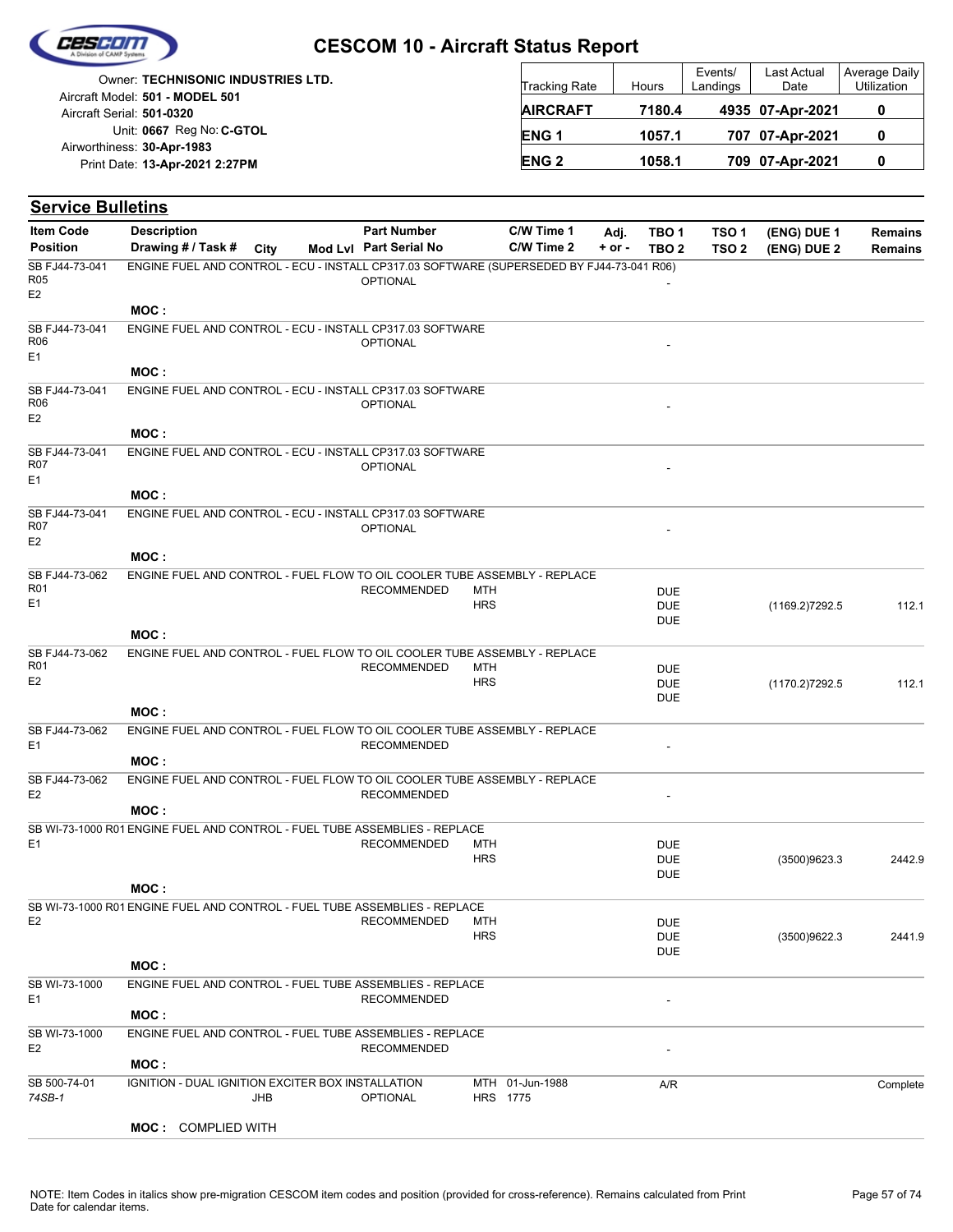| Cescom |  |
|--------|--|
|        |  |
|        |  |

| <b>Owner: TECHNISONIC INDUSTRIES LTD.</b><br>Aircraft Model: 501 - MODEL 501 | Tracking Rate          | Hours  | Events/<br>Landings | <b>Last Actual</b><br>Date | Average Daily<br><b>Utilization</b> |
|------------------------------------------------------------------------------|------------------------|--------|---------------------|----------------------------|-------------------------------------|
| Aircraft Serial: 501-0320                                                    | <b>AIRCRAFT</b>        | 7180.4 |                     | 4935 07-Apr-2021           |                                     |
| Unit: 0667 Reg No: C-GTOL                                                    | ENG <sub>1</sub>       | 1057.1 |                     | 707 07-Apr-2021            |                                     |
| Airworthiness: 30-Apr-1983<br>Print Date: 13-Apr-2021 2:27PM                 | <b>ENG<sub>2</sub></b> | 1058.1 |                     | 709 07-Apr-2021            |                                     |

| <b>Service Bulletins</b>                            |                                                                                                                                                  |             |                        |                          |                                            |            |                                        |                  |              |          |
|-----------------------------------------------------|--------------------------------------------------------------------------------------------------------------------------------------------------|-------------|------------------------|--------------------------|--------------------------------------------|------------|----------------------------------------|------------------|--------------|----------|
| <b>Item Code</b>                                    | <b>Description</b>                                                                                                                               |             | <b>Part Number</b>     |                          | C/W Time 1                                 | Adj.       | TBO <sub>1</sub>                       | TSO <sub>1</sub> | (ENG) DUE 1  | Remains  |
| <b>Position</b>                                     | Drawing # / Task #                                                                                                                               | City        | Mod Lvl Part Serial No |                          | C/W Time 2                                 | $+$ or $-$ | TBO <sub>2</sub>                       | TSO <sub>2</sub> | (ENG) DUE 2  | Remains  |
| <b>SL CIL-74-01 REV</b><br>01                       | INSPECTION OF IGNITION CABLE AND THROTTLE LINKAGE                                                                                                | <b>CYHM</b> | MANDATORY              |                          | DAYS 20-Sep-2013<br>HRS 6582.8<br>LDG 4543 |            |                                        |                  |              | N/A      |
|                                                     | <b>MOC: NOT APPLICABLE - N/A DUE TO EQUIPMENT NOT INSTALLED.</b>                                                                                 |             |                        |                          |                                            |            |                                        |                  |              |          |
| <b>SL CIL-74-01</b>                                 | INSPECTION OF IGNITION CABLE AND THROTTLE LINKAGE (SUPERSEDED BY CIL-74-01 REV 01)                                                               |             |                        |                          |                                            |            |                                        |                  |              |          |
|                                                     |                                                                                                                                                  | <b>CYHM</b> | <b>MANDATORY</b>       |                          | DAYS 20-Sep-2013<br>HRS 6582.8<br>LDG 4543 |            |                                        |                  |              | N/A      |
|                                                     | <b>MOC: NOT APPLICABLE - N/A DUE TO EQUIPMENT NOT INSTALLED</b>                                                                                  |             |                        |                          |                                            |            |                                        |                  |              |          |
| SL 500-74-04                                        | IGNITION - TRANSMITTAL OF PRATT & WHITNEY CANADA SERVICE BULLETIN 7567R1 TURBOFAN ENGINE IGNITER BOX GROUNDING STRAP -<br><b>INTRODUCTION OF</b> |             |                        |                          |                                            |            |                                        |                  |              |          |
| 74SL-04                                             |                                                                                                                                                  | <b>SJC</b>  | <b>RECOMMENDED</b>     |                          | MTH 16-Apr-2001<br>HRS 4870                |            | A/R                                    |                  |              | Complete |
|                                                     | <b>MOC:</b> COMPLIED WITH - SERVICE INFORMATION ITEM COMPLIED WITH PREVIOUSLY. DATE AND OR HOURS UNKNOWN.                                        |             |                        |                          |                                            |            |                                        |                  |              |          |
|                                                     | SB WI-74-1002 R01 IGNITION - IGNITER LEAD INSPECTION AND CLAMPING ARRANGEMENT (SUPERSEDED BY WISB-74-1002 R02)                                   |             |                        |                          |                                            |            |                                        |                  |              |          |
| E <sub>1</sub>                                      | MOC:                                                                                                                                             |             | <b>MANDATORY</b>       |                          |                                            |            |                                        |                  |              |          |
| E <sub>2</sub>                                      | SB WI-74-1002 R01 IGNITION - IGNITER LEAD INSPECTION AND CLAMPING ARRANGEMENT (SUPERSEDED BY WISB-74-1002 R02)                                   |             | <b>MANDATORY</b>       |                          |                                            |            |                                        |                  |              |          |
|                                                     | MOC:                                                                                                                                             |             |                        |                          |                                            |            |                                        |                  |              |          |
|                                                     | SB WI-74-1002 R02 IGNITION - IGNITER LEAD INSPECTION AND CLAMPING ARRANGEMENT                                                                    |             |                        |                          |                                            |            |                                        |                  |              |          |
| E <sub>1</sub>                                      |                                                                                                                                                  | <b>UNK</b>  | <b>MANDATORY</b>       |                          | MTH 17-Jul-2019<br>HRS 7097.3<br>LDG 4873  |            |                                        |                  |              | Complete |
|                                                     | <b>MOC: COMPLIED WITH</b>                                                                                                                        |             |                        |                          |                                            |            |                                        |                  |              |          |
|                                                     | SB WI-74-1002 R02 IGNITION - IGNITER LEAD INSPECTION AND CLAMPING ARRANGEMENT                                                                    |             |                        |                          |                                            |            |                                        |                  |              |          |
| E <sub>2</sub>                                      |                                                                                                                                                  | <b>UNK</b>  | <b>MANDATORY</b>       |                          | MTH 17-Jul-2019<br>HRS 7097.3<br>LDG 4873  |            |                                        |                  |              | Complete |
|                                                     | <b>MOC: COMPLIED WITH</b>                                                                                                                        |             |                        |                          |                                            |            |                                        |                  |              |          |
| SB WI-74-1002<br>E <sub>1</sub>                     | IGNITION - IGNITER LEAD INSPECTION AND CLAMPING ARRANGEMENT (SUPERSEDED BY WISB-74-1002 R01)                                                     |             | <b>MANDATORY</b>       |                          |                                            |            |                                        |                  |              |          |
|                                                     | MOC:                                                                                                                                             |             |                        |                          |                                            |            |                                        |                  |              |          |
| SB WI-74-1002<br>E <sub>2</sub>                     | IGNITION - IGNITER LEAD INSPECTION AND CLAMPING ARRANGEMENT (SUPERSEDED BY WISB-74-1002 R01)                                                     |             | <b>MANDATORY</b>       |                          |                                            |            |                                        |                  |              |          |
|                                                     | MOC:                                                                                                                                             |             |                        |                          |                                            |            |                                        |                  |              |          |
| SB FJ44-75-002<br>R <sub>02</sub><br>E1             | ENGINE - COMPRESSOR BLEED VALVE RETURN SPRING - REPLACE                                                                                          |             | <b>RECOMMENDED</b>     |                          |                                            |            |                                        |                  |              |          |
|                                                     | MOC:                                                                                                                                             |             |                        |                          |                                            |            |                                        |                  |              |          |
| SB FJ44-75-002<br>R <sub>02</sub><br>E <sub>2</sub> | ENGINE - COMPRESSOR BLEED VALVE RETURN SPRING - REPLACE                                                                                          |             | <b>RECOMMENDED</b>     |                          |                                            |            |                                        |                  |              |          |
|                                                     | MOC:                                                                                                                                             |             |                        |                          |                                            |            |                                        |                  |              |          |
| E <sub>1</sub>                                      | SB WI-75-1001 R01 AIR - I.P. BLEED VALVE LEVER PIN - REPLACE                                                                                     |             | <b>RECOMMENDED</b>     | <b>MTH</b><br><b>HRS</b> |                                            |            | <b>DUE</b><br><b>DUE</b><br><b>DUE</b> |                  | (3500)9623.3 | 2442.9   |
|                                                     | MOC:                                                                                                                                             |             |                        |                          |                                            |            |                                        |                  |              |          |
| E <sub>2</sub>                                      | SB WI-75-1001 R01 AIR - I.P. BLEED VALVE LEVER PIN - REPLACE                                                                                     |             | <b>RECOMMENDED</b>     | <b>MTH</b><br><b>HRS</b> |                                            |            | <b>DUE</b><br><b>DUE</b>               |                  | (3500)9622.3 | 2441.9   |
|                                                     | MOC:                                                                                                                                             |             |                        |                          |                                            |            | <b>DUE</b>                             |                  |              |          |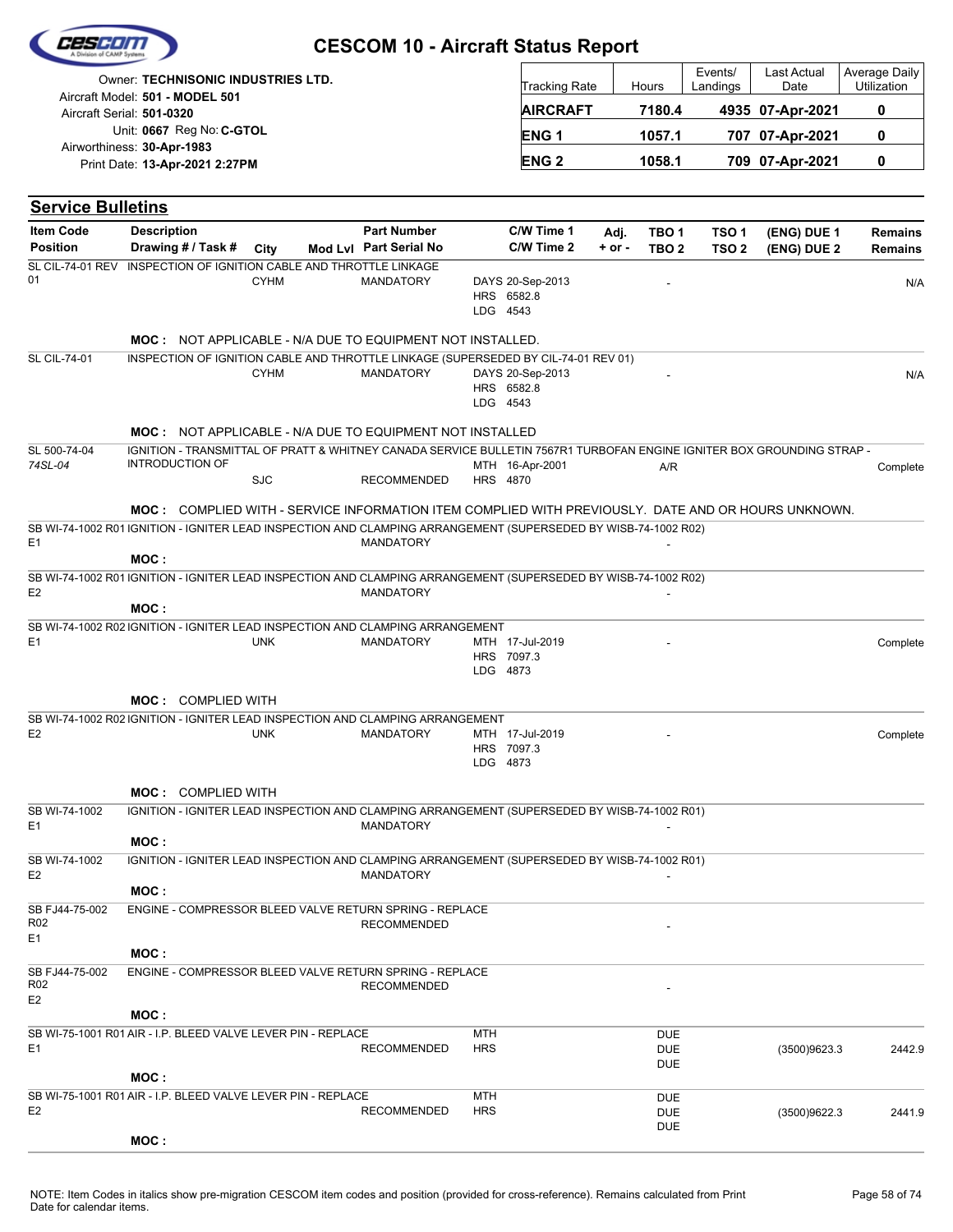

|                            | Owner: TECHNISONIC INDUSTRIES LTD. |
|----------------------------|------------------------------------|
|                            | Aircraft Model: 501 - MODEL 501    |
| Aircraft Serial: 501-0320  |                                    |
|                            | Unit: 0667 Reg No: C-GTOL          |
| Airworthiness: 30-Apr-1983 |                                    |
|                            | Print Date: 13-Apr-2021 2:27PM     |
|                            |                                    |

| <b>Tracking Rate</b> | Hours  | Events/<br>Landings | Last Actual<br>Date | Average Daily<br>Utilization |
|----------------------|--------|---------------------|---------------------|------------------------------|
| <b>AIRCRAFT</b>      | 7180.4 |                     | 4935 07-Apr-2021    |                              |
| <b>ENG1</b>          | 1057.1 |                     | 707 07-Apr-2021     |                              |
| <b>ENG 2</b>         | 1058.1 |                     | 709 07-Apr-2021     |                              |

| <b>Service Bulletins</b>                            |                                                                                                                                          |      |                                                 |            |                          |                    |                                      |                                      |                            |                                  |
|-----------------------------------------------------|------------------------------------------------------------------------------------------------------------------------------------------|------|-------------------------------------------------|------------|--------------------------|--------------------|--------------------------------------|--------------------------------------|----------------------------|----------------------------------|
| <b>Item Code</b><br><b>Position</b>                 | <b>Description</b><br>Drawing # / Task #                                                                                                 | City | <b>Part Number</b><br>Mod Lvl Part Serial No    |            | C/W Time 1<br>C/W Time 2 | Adj.<br>$+$ or $-$ | TBO <sub>1</sub><br>TBO <sub>2</sub> | TSO <sub>1</sub><br>TSO <sub>2</sub> | (ENG) DUE 1<br>(ENG) DUE 2 | <b>Remains</b><br><b>Remains</b> |
| SB WI-75-1001<br>E <sub>1</sub>                     | AIR - I.P. BLEED VALVE LEVER PIN - REPLACE<br>MOC:                                                                                       |      | <b>RECOMMENDED</b>                              |            |                          |                    |                                      |                                      |                            |                                  |
| SB WI-75-1001<br>E <sub>2</sub>                     | AIR - I.P. BLEED VALVE LEVER PIN - REPLACE<br>MOC:                                                                                       |      | <b>RECOMMENDED</b>                              |            |                          |                    |                                      |                                      |                            |                                  |
| E <sub>1</sub>                                      | SL WI-76-1001-CN CANCELED - ENGINE CONTROLS - VISUALLY INSPECT THE LP SHAFT TRIP SENSOR SYSTEM - REVISION TO THE LINE MAINTENANCE MANUAL |      | CANCELLED                                       |            |                          |                    |                                      |                                      |                            |                                  |
|                                                     | MOC:                                                                                                                                     |      |                                                 |            |                          |                    |                                      |                                      |                            |                                  |
| E <sub>2</sub>                                      | SL WI-76-1001-CN CANCELED - ENGINE CONTROLS - VISUALLY INSPECT THE LP SHAFT TRIP SENSOR SYSTEM - REVISION TO THE LINE MAINTENANCE MANUAL |      | CANCELLED                                       |            |                          |                    |                                      |                                      |                            |                                  |
|                                                     | MOC:                                                                                                                                     |      |                                                 |            |                          |                    |                                      |                                      |                            |                                  |
| SL WI-76-1001<br>E <sub>1</sub>                     | ENGINE CONTROLS - VISUALLY INSPECT THE LP SHAFT TRIP SENSOR SYSTEM - REVISION TO THE LINE MAINTENANCE MANUAL                             |      |                                                 |            |                          |                    |                                      |                                      |                            |                                  |
|                                                     | MOC:                                                                                                                                     |      |                                                 |            |                          |                    |                                      |                                      |                            |                                  |
| SL WI-76-1001<br>E <sub>2</sub>                     | ENGINE CONTROLS - VISUALLY INSPECT THE LP SHAFT TRIP SENSOR SYSTEM - REVISION TO THE LINE MAINTENANCE MANUAL                             |      |                                                 |            |                          |                    |                                      |                                      |                            |                                  |
|                                                     | MOC :                                                                                                                                    |      |                                                 |            |                          |                    |                                      |                                      |                            |                                  |
| SB FJ44-77-006<br>R <sub>02</sub><br>E1             | ENGINE INDICATING - ENGINE EFCU HARNESS ASSEMBLY - REWORK CONNECTOR/BACKSHELL<br>MOC:                                                    |      |                                                 |            |                          |                    |                                      |                                      |                            |                                  |
| SB FJ44-77-006<br>R <sub>02</sub><br>E <sub>2</sub> | ENGINE INDICATING - ENGINE EFCU HARNESS ASSEMBLY - REWORK CONNECTOR/BACKSHELL                                                            |      |                                                 |            |                          |                    |                                      |                                      |                            |                                  |
|                                                     | MOC:                                                                                                                                     |      |                                                 |            |                          |                    |                                      |                                      |                            |                                  |
| SB 500-78-01<br>78SB-1                              | EXHAUST - THRUST REVERSER INSTALLATION (SUPERSEDED BY 500-78-01 REV 01)                                                                  |      | <b>OPTIONAL</b>                                 | <b>MTH</b> |                          |                    | A/R                                  |                                      |                            |                                  |
|                                                     | MOC:                                                                                                                                     |      | - OPERATOR DOES NOT WISH TO COMPLY AT THIS TIME |            |                          |                    |                                      |                                      |                            |                                  |
| SB 500-78-12                                        | EXHAUST - THRUST REVERSER THROTTLE STOP SOLENOID GROUND IMPROVEMENT                                                                      |      |                                                 |            |                          |                    |                                      |                                      |                            |                                  |
| 78SB-12:500                                         |                                                                                                                                          |      | <b>OPTIONAL</b>                                 | <b>MTH</b> |                          |                    | A/R                                  |                                      |                            |                                  |
|                                                     | MOC:                                                                                                                                     |      |                                                 |            |                          |                    |                                      |                                      |                            |                                  |
| SB FJ44-79-007<br>R <sub>03</sub><br>E1             | ENGINE - LUBE PUMP - REWORK TO P/N 110487 (SUPERSEDED BY FJ44-79-007 R04)                                                                |      | <b>RECOMMENDED</b>                              |            |                          |                    |                                      |                                      |                            |                                  |
|                                                     | MOC:                                                                                                                                     |      |                                                 |            |                          |                    |                                      |                                      |                            |                                  |
| SB FJ44-79-007<br>R03<br>E <sub>2</sub>             | ENGINE - LUBE PUMP - REWORK TO P/N 110487 (SUPERSEDED BY FJ44-79-007 R04)                                                                |      | <b>RECOMMENDED</b>                              |            |                          |                    |                                      |                                      |                            |                                  |
|                                                     | MOC:                                                                                                                                     |      |                                                 |            |                          |                    |                                      |                                      |                            |                                  |
| SB FJ44-79-007<br>R04<br>E1                         | ENGINE - LUBE PUMP - REWORK TO P/N 110487                                                                                                |      | <b>RECOMMENDED</b>                              |            |                          |                    |                                      |                                      |                            |                                  |
|                                                     | MOC:                                                                                                                                     |      |                                                 |            |                          |                    |                                      |                                      |                            |                                  |
| SB FJ44-79-007<br>R04<br>E <sub>2</sub>             | ENGINE - LUBE PUMP - REWORK TO P/N 110487                                                                                                |      | <b>RECOMMENDED</b>                              |            |                          |                    |                                      |                                      |                            |                                  |
|                                                     | MOC:                                                                                                                                     |      |                                                 |            |                          |                    |                                      |                                      |                            |                                  |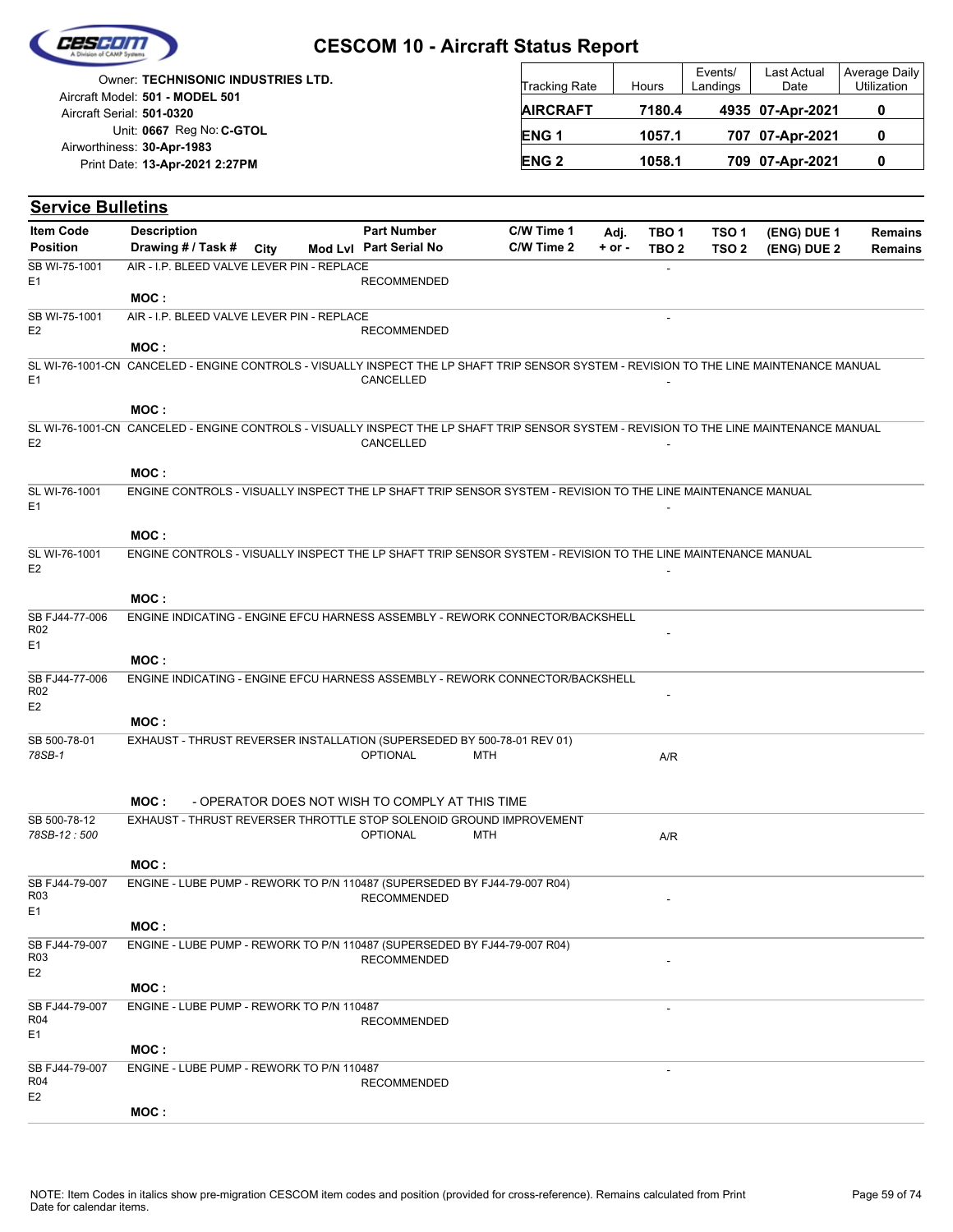| Ceseon |  |
|--------|--|
|        |  |

| Owner: TECHNISONIC INDUSTRIES LTD.                           | Tracking Rate   | Hours  | Events/<br>Landings | Last Actual<br>Date | Average Daily<br><b>Utilization</b> |
|--------------------------------------------------------------|-----------------|--------|---------------------|---------------------|-------------------------------------|
| Aircraft Model: 501 - MODEL 501<br>Aircraft Serial: 501-0320 | <b>AIRCRAFT</b> | 7180.4 |                     | 4935 07-Apr-2021    |                                     |
| Unit: 0667 Reg No: C-GTOL<br>Airworthiness: 30-Apr-1983      | <b>ENG1</b>     | 1057.1 |                     | 707 07-Apr-2021     |                                     |
| Print Date: 13-Apr-2021 2:27PM                               | <b>ENG 2</b>    | 1058.1 |                     | 709 07-Apr-2021     |                                     |

| <b>Service Bulletins</b>          |                                                                                         |             |                        |            |                 |            |                  |                  |              |                |
|-----------------------------------|-----------------------------------------------------------------------------------------|-------------|------------------------|------------|-----------------|------------|------------------|------------------|--------------|----------------|
| <b>Item Code</b>                  | <b>Description</b>                                                                      |             | <b>Part Number</b>     |            | C/W Time 1      | Adj.       | TBO <sub>1</sub> | TSO <sub>1</sub> | (ENG) DUE 1  | <b>Remains</b> |
| <b>Position</b>                   | Drawing # / Task # City                                                                 |             | Mod Lvl Part Serial No |            | C/W Time 2      | $+$ or $-$ | TBO <sub>2</sub> | TSO <sub>2</sub> | (ENG) DUE 2  | <b>Remains</b> |
| SB FJ44-79-008<br>R01             | ENGINE - OIL FILLER CAP AND DIPSTICK ASSEMBLY - REPLACE (SUPERSEDED BY FJ44-79-008 R02) | <b>CYHM</b> | <b>RECOMMENDED</b>     |            | MTH 01-Mar-2015 |            |                  |                  |              | N/A            |
| E <sub>1</sub>                    |                                                                                         |             |                        |            | HRS 6711.2      |            |                  |                  |              |                |
|                                   |                                                                                         |             |                        |            | LDG 4626        |            |                  |                  |              |                |
|                                   | <b>MOC: NOT APPLICABLE - N/A DUE TO ENGINE SERIAL NUMBER EFFECTIVITY</b>                |             |                        |            |                 |            |                  |                  |              |                |
| SB FJ44-79-008                    | ENGINE - OIL FILLER CAP AND DIPSTICK ASSEMBLY - REPLACE (SUPERSEDED BY FJ44-79-008 R02) |             |                        |            |                 |            |                  |                  |              |                |
| <b>R01</b>                        |                                                                                         | <b>CYHM</b> | <b>RECOMMENDED</b>     |            | MTH 02-Mar-2015 |            |                  |                  |              | N/A            |
| E <sub>2</sub>                    |                                                                                         |             |                        |            | HRS 6711.2      |            |                  |                  |              |                |
|                                   |                                                                                         |             |                        |            | LDG 4626        |            |                  |                  |              |                |
|                                   | <b>MOC: NOT APPLICABLE - N/A DUE TO ENGINE SERIAL NUMBER EFFECTIVITY</b>                |             |                        |            |                 |            |                  |                  |              |                |
| SB FJ44-79-008                    | OIL FILLER CAP AND DIPSTICK ASSEMBLY - REPLACE                                          |             |                        |            | MTH 01-Mar-2015 |            |                  |                  |              | N/A            |
| R <sub>02</sub><br>E <sub>1</sub> |                                                                                         | <b>CYHM</b> | <b>RECOMMENDED</b>     |            | HRS 6711.2      |            |                  |                  |              |                |
|                                   |                                                                                         |             |                        |            | LDG 4626        |            |                  |                  |              |                |
|                                   | <b>MOC: NOT APPLICABLE - N/A DUE TO ENGINE SERIAL NUMBER EFFECTIVITY</b>                |             |                        |            |                 |            |                  |                  |              |                |
| SB FJ44-79-008                    | OIL FILLER CAP AND DIPSTICK ASSEMBLY - REPLACE                                          |             |                        |            | MTH 02-Mar-2015 |            |                  |                  |              | Complete       |
| R02                               |                                                                                         | <b>CYHM</b> | <b>RECOMMENDED</b>     |            | HRS 6711.2      |            |                  |                  |              |                |
| E <sub>2</sub>                    |                                                                                         |             |                        |            | LDG 4626        |            |                  |                  |              |                |
|                                   | <b>MOC: COMPLIED WITH - N/A DUE TO ENGINE SERIAL NUMBER EFFECTIVITY</b>                 |             |                        |            |                 |            |                  |                  |              |                |
| SB FJ44-79-011                    | OIL - MAGNETIC SELF-CLOSING VALVE - REPLACE (SUPERSEDED BY FJ44-79-011 R02)             |             |                        |            |                 |            |                  |                  |              |                |
| R <sub>01</sub>                   |                                                                                         |             | <b>MANDATORY</b>       | MTH        |                 |            | <b>DUE</b>       |                  |              |                |
| E <sub>1</sub>                    |                                                                                         |             |                        | <b>HRS</b> |                 |            | <b>DUE</b>       |                  | (3500)9623.3 | 2442.9         |
|                                   | MOC:                                                                                    |             |                        |            |                 |            | <b>DUE</b>       |                  |              |                |
| SB FJ44-79-011                    | OIL - MAGNETIC SELF-CLOSING VALVE - REPLACE (SUPERSEDED BY FJ44-79-011 R02)             |             |                        |            |                 |            |                  |                  |              |                |
| R <sub>01</sub>                   |                                                                                         |             | <b>MANDATORY</b>       | MTH        |                 |            | <b>DUE</b>       |                  |              |                |
| E <sub>2</sub>                    |                                                                                         |             |                        | <b>HRS</b> |                 |            | <b>DUE</b>       |                  | (3500)9622.3 | 2441.9         |
|                                   | MOC:                                                                                    |             |                        |            |                 |            | <b>DUE</b>       |                  |              |                |
| SB FJ44-79-011                    | OIL - MAGNETIC SELF-CLOSING VALVE - REPLACE (SUPERSEDED BY FJ44-79-011 R03)             |             |                        |            |                 |            |                  |                  |              |                |
| R <sub>02</sub>                   |                                                                                         |             | <b>MANDATORY</b>       |            |                 |            |                  |                  |              |                |
| E <sub>1</sub>                    |                                                                                         |             |                        |            |                 |            |                  |                  |              |                |
|                                   | MOC:                                                                                    |             |                        |            |                 |            |                  |                  |              |                |
| SB FJ44-79-011<br>R <sub>02</sub> | OIL - MAGNETIC SELF-CLOSING VALVE - REPLACE (SUPERSEDED BY FJ44-79-011 R03)             |             |                        |            |                 |            |                  |                  |              |                |
| E <sub>2</sub>                    |                                                                                         |             | <b>MANDATORY</b>       |            |                 |            |                  |                  |              |                |
|                                   | MOC:                                                                                    |             |                        |            |                 |            |                  |                  |              |                |
| SB FJ44-79-011                    | OIL - MAGNETIC SELF-CLOSING VALVE - REPLACE (SUPERSEDED BY FJ44-79-011 R04)             |             |                        |            |                 |            |                  |                  |              |                |
| R03                               |                                                                                         |             | <b>MANDATORY</b>       |            |                 |            |                  |                  |              |                |
| E1                                | MOC:                                                                                    |             |                        |            |                 |            |                  |                  |              |                |
| SB FJ44-79-011                    | OIL - MAGNETIC SELF-CLOSING VALVE - REPLACE (SUPERSEDED BY FJ44-79-011 R04)             |             |                        |            |                 |            |                  |                  |              |                |
| R03                               |                                                                                         |             | <b>MANDATORY</b>       |            |                 |            |                  |                  |              |                |
| E <sub>2</sub>                    |                                                                                         |             |                        |            |                 |            |                  |                  |              |                |
|                                   | MOC:                                                                                    |             |                        |            |                 |            |                  |                  |              |                |
| SB FJ44-79-011<br>R04             | OIL - MAGNETIC SELF-CLOSING VALVE - REPLACE                                             |             | <b>MANDATORY</b>       |            |                 |            |                  |                  |              |                |
| E1                                |                                                                                         |             |                        |            |                 |            |                  |                  |              |                |
|                                   | MOC:                                                                                    |             |                        |            |                 |            |                  |                  |              |                |
| SB FJ44-79-011                    | OIL - MAGNETIC SELF-CLOSING VALVE - REPLACE                                             |             |                        |            |                 |            |                  |                  |              |                |
| R04<br>E <sub>2</sub>             |                                                                                         |             | <b>MANDATORY</b>       |            |                 |            |                  |                  |              |                |
|                                   | MOC:                                                                                    |             |                        |            |                 |            |                  |                  |              |                |
| SB FJ44-79-011                    | OIL - MAGNETIC SELF-CLOSING VALVE - REPLACE                                             |             |                        |            |                 |            |                  |                  |              |                |
| R <sub>05</sub>                   |                                                                                         |             | <b>MANDATORY</b>       |            |                 |            |                  |                  |              |                |
| E <sub>1</sub>                    |                                                                                         |             |                        |            |                 |            |                  |                  |              |                |
|                                   | MOC:                                                                                    |             |                        |            |                 |            |                  |                  |              |                |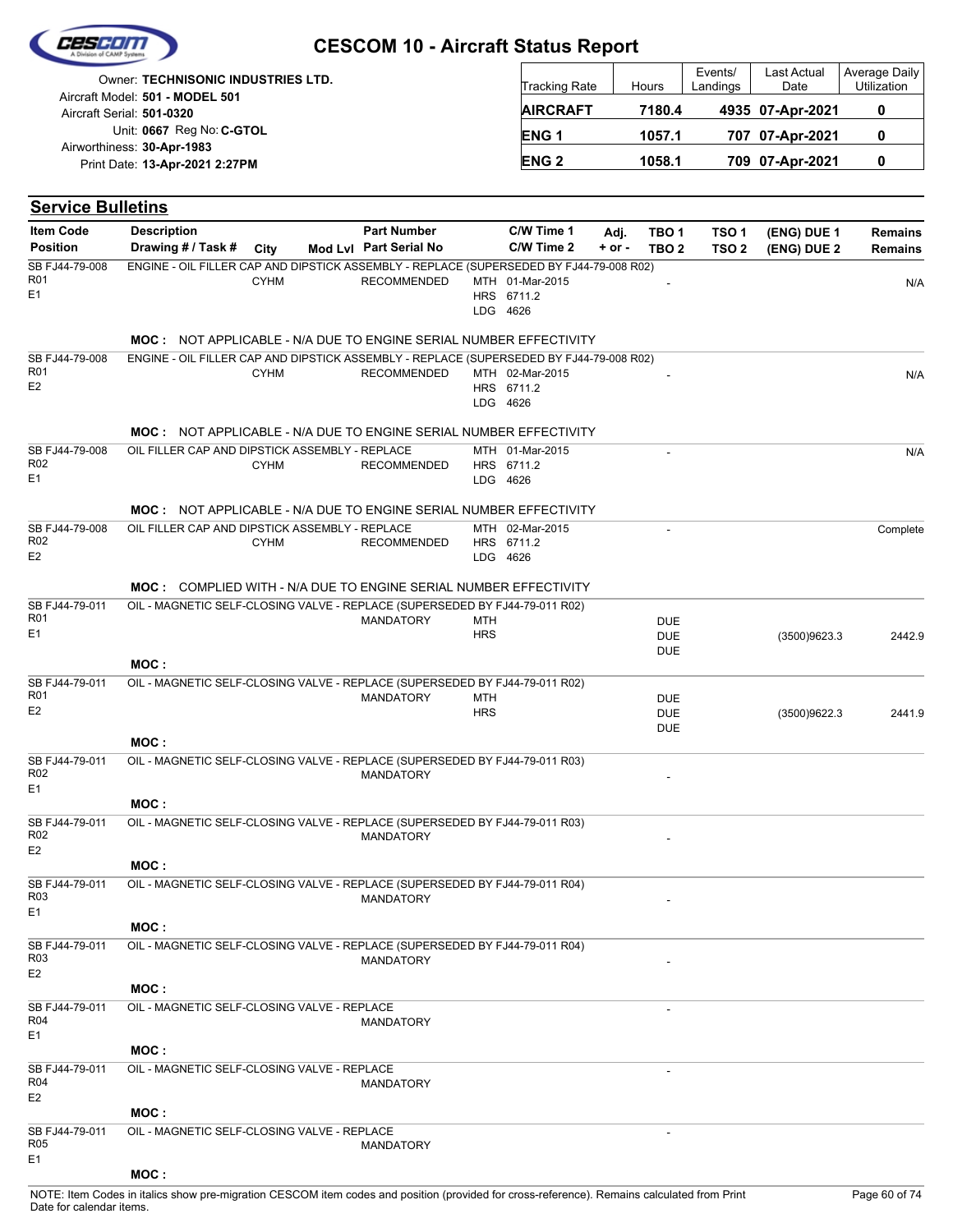

| <b>Owner: TECHNISONIC INDUSTRIES LTD.</b>                    | <b>Tracking Rate</b> | Hours  | Events/<br>Landings | Last Actual<br>Date | Average<br>Utiliza |
|--------------------------------------------------------------|----------------------|--------|---------------------|---------------------|--------------------|
| Aircraft Model: 501 - MODEL 501<br>Aircraft Serial: 501-0320 | <b>AIRCRAFT</b>      | 7180.4 |                     | 4935 07-Apr-2021    | 0                  |
| Unit: 0667 Reg No: C-GTOL<br>Airworthiness: 30-Apr-1983      | <b>ENG1</b>          | 1057.1 |                     | 707 07-Apr-2021     | 0                  |
| Print Date: 13-Apr-2021 2:27PM                               | <b>ENG 2</b>         | 1058.1 |                     | 709 07-Apr-2021     | 0                  |

| <b>Service Bulletins</b>                |                                                                                                                                                |            |                                              |                          |                          |                    |                                        |                                      |                            |                                  |
|-----------------------------------------|------------------------------------------------------------------------------------------------------------------------------------------------|------------|----------------------------------------------|--------------------------|--------------------------|--------------------|----------------------------------------|--------------------------------------|----------------------------|----------------------------------|
| <b>Item Code</b><br><b>Position</b>     | <b>Description</b><br>Drawing # / Task #                                                                                                       | City       | <b>Part Number</b><br>Mod Lvl Part Serial No |                          | C/W Time 1<br>C/W Time 2 | Adj.<br>$+$ or $-$ | TBO 1<br>TBO <sub>2</sub>              | TSO <sub>1</sub><br>TSO <sub>2</sub> | (ENG) DUE 1<br>(ENG) DUE 2 | <b>Remains</b><br><b>Remains</b> |
| SB FJ44-79-011<br>R05<br>E2             | OIL - MAGNETIC SELF-CLOSING VALVE - REPLACE                                                                                                    |            | <b>MANDATORY</b>                             |                          |                          |                    |                                        |                                      |                            |                                  |
|                                         | MOC:                                                                                                                                           |            |                                              |                          |                          |                    |                                        |                                      |                            |                                  |
| SB FJ44-79-011<br>E <sub>1</sub>        | OIL - MAGNETIC SELF-CLOSING VALVE - REPLACE (SUPERSEDED BY FJ44-79-011 R01)                                                                    |            | <b>MANDATORY</b>                             | <b>HRS</b>               |                          |                    | <b>DUE</b><br><b>DUE</b>               |                                      | (3500)9623.3               | 2442.9                           |
|                                         | MOC:                                                                                                                                           |            |                                              |                          |                          |                    |                                        |                                      |                            |                                  |
| SB FJ44-79-011<br>E <sub>2</sub>        | OIL - MAGNETIC SELF-CLOSING VALVE - REPLACE (SUPERSEDED BY FJ44-79-011 R01)                                                                    |            | <b>MANDATORY</b>                             | <b>HRS</b>               |                          |                    | <b>DUE</b><br><b>DUE</b>               |                                      | (3500)9622.3               | 2441.9                           |
|                                         | MOC:                                                                                                                                           |            |                                              |                          |                          |                    |                                        |                                      |                            |                                  |
| SB FJ44-79-012<br>R01<br>E <sub>1</sub> | OIL - LUBE OIL COOLER - REWORK OR REPLACE                                                                                                      |            | <b>RECOMMENDED</b>                           | <b>MTH</b><br><b>HRS</b> |                          |                    | DUE<br><b>DUE</b><br><b>DUE</b>        |                                      | (3500)9623.3               | 2442.9                           |
| SB FJ44-79-012                          | MOC:<br>OIL - LUBE OIL COOLER - REWORK OR REPLACE                                                                                              |            |                                              | <b>MTH</b>               |                          |                    |                                        |                                      |                            |                                  |
| R01<br>E <sub>2</sub>                   | MOC:                                                                                                                                           |            | <b>RECOMMENDED</b>                           | <b>HRS</b>               |                          |                    | <b>DUE</b><br><b>DUE</b><br><b>DUE</b> |                                      | (3500)9622.3               | 2441.9                           |
| SB FJ44-79-012<br>E <sub>1</sub>        | OIL - LUBE OIL COOLER - REWORK OR REPLACE (SUPERSEDED BY FJ44-79-012 R01)<br>MOC:                                                              |            | <b>RECOMMENDED</b>                           |                          |                          |                    |                                        |                                      |                            |                                  |
| SB FJ44-79-012                          | OIL - LUBE OIL COOLER - REWORK OR REPLACE (SUPERSEDED BY FJ44-79-012 R01)                                                                      |            |                                              |                          |                          |                    |                                        |                                      |                            |                                  |
| E2                                      |                                                                                                                                                |            | <b>RECOMMENDED</b>                           |                          |                          |                    |                                        |                                      |                            |                                  |
| SB FJ44-79-015<br>E <sub>1</sub>        | MOC:<br>CANCELLED - OIL - LUBE AND SCAVENGE PUMP ASSEMBLY - TIME EXTENSION OF TIME BETWEEN OVERHAUL (TBO) FOR TOTAL ASSURANCE<br>PROGRAM (TAP) |            |                                              |                          |                          |                    |                                        |                                      |                            |                                  |
|                                         | MOC:                                                                                                                                           |            | <b>RECOMMENDED</b>                           |                          |                          |                    |                                        |                                      |                            |                                  |
| SB FJ44-79-015<br>E <sub>2</sub>        | CANCELLED - OIL - LUBE AND SCAVENGE PUMP ASSEMBLY - TIME EXTENSION OF TIME BETWEEN OVERHAUL (TBO) FOR TOTAL ASSURANCE<br>PROGRAM (TAP)         |            |                                              |                          |                          |                    |                                        |                                      |                            |                                  |
|                                         |                                                                                                                                                |            | <b>RECOMMENDED</b>                           |                          |                          |                    |                                        |                                      |                            |                                  |
| SL 44-79-013 R02<br>E <sub>1</sub>      | MOC:<br>OIL FILLER CAP AND DIPSTICK ASSEMBLY - ADDITIONAL OIL LEVEL MARKS                                                                      |            | <b>RECOMMENDED</b>                           |                          |                          |                    |                                        |                                      |                            |                                  |
|                                         | MOC:                                                                                                                                           |            |                                              |                          |                          |                    |                                        |                                      |                            |                                  |
| E <sub>2</sub>                          | SL 44-79-013 R02 OIL FILLER CAP AND DIPSTICK ASSEMBLY - ADDITIONAL OIL LEVEL MARKS                                                             |            | <b>RECOMMENDED</b>                           |                          |                          |                    |                                        |                                      |                            |                                  |
| SL WI-79-1008                           | MOC:<br>OIL - LOW OIL LEVEL SENSOR - REVISION TO ILLUSTRATED PARTS CATALOG                                                                     |            |                                              |                          |                          |                    |                                        |                                      |                            |                                  |
| E <sub>1</sub>                          | MOC :                                                                                                                                          |            |                                              |                          |                          |                    |                                        |                                      |                            |                                  |
| SL WI-79-1008                           | OIL - LOW OIL LEVEL SENSOR - REVISION TO ILLUSTRATED PARTS CATALOG                                                                             |            |                                              |                          |                          |                    |                                        |                                      |                            |                                  |
| E <sub>2</sub>                          | MOC:                                                                                                                                           |            |                                              |                          |                          |                    |                                        |                                      |                            |                                  |
| SB 500-80-04<br>80SB-4                  | STARTING - START CIRCUIT WIRING MODIFICATION                                                                                                   | <b>JHB</b> | <b>RECOMMENDED</b>                           | <b>HRS</b> 187           | MTH 18-Oct-1983          |                    | A/R                                    |                                      |                            | Complete                         |
|                                         | <b>MOC: COMPLIED WITH</b>                                                                                                                      |            |                                              |                          |                          |                    |                                        |                                      |                            |                                  |
| SB 500-80-05<br>80SB-05                 | STARTING - REPLACEMENT OF SUPPRESSION DIODE WITH TRANSZORB                                                                                     |            | <b>OPTIONAL</b>                              | MTH                      |                          |                    | A/R                                    |                                      |                            |                                  |
|                                         | MOC:                                                                                                                                           |            |                                              |                          |                          |                    |                                        |                                      |                            |                                  |
| SL CIL-99-01 R03                        | MISCELLANEOUS - USE OF CORROSION INHIBITING COMPOUNDS                                                                                          |            | CANCELLED                                    |                          |                          |                    |                                        |                                      |                            |                                  |
|                                         | MOC:                                                                                                                                           |            |                                              |                          |                          |                    |                                        |                                      |                            |                                  |

Average Daily Utilization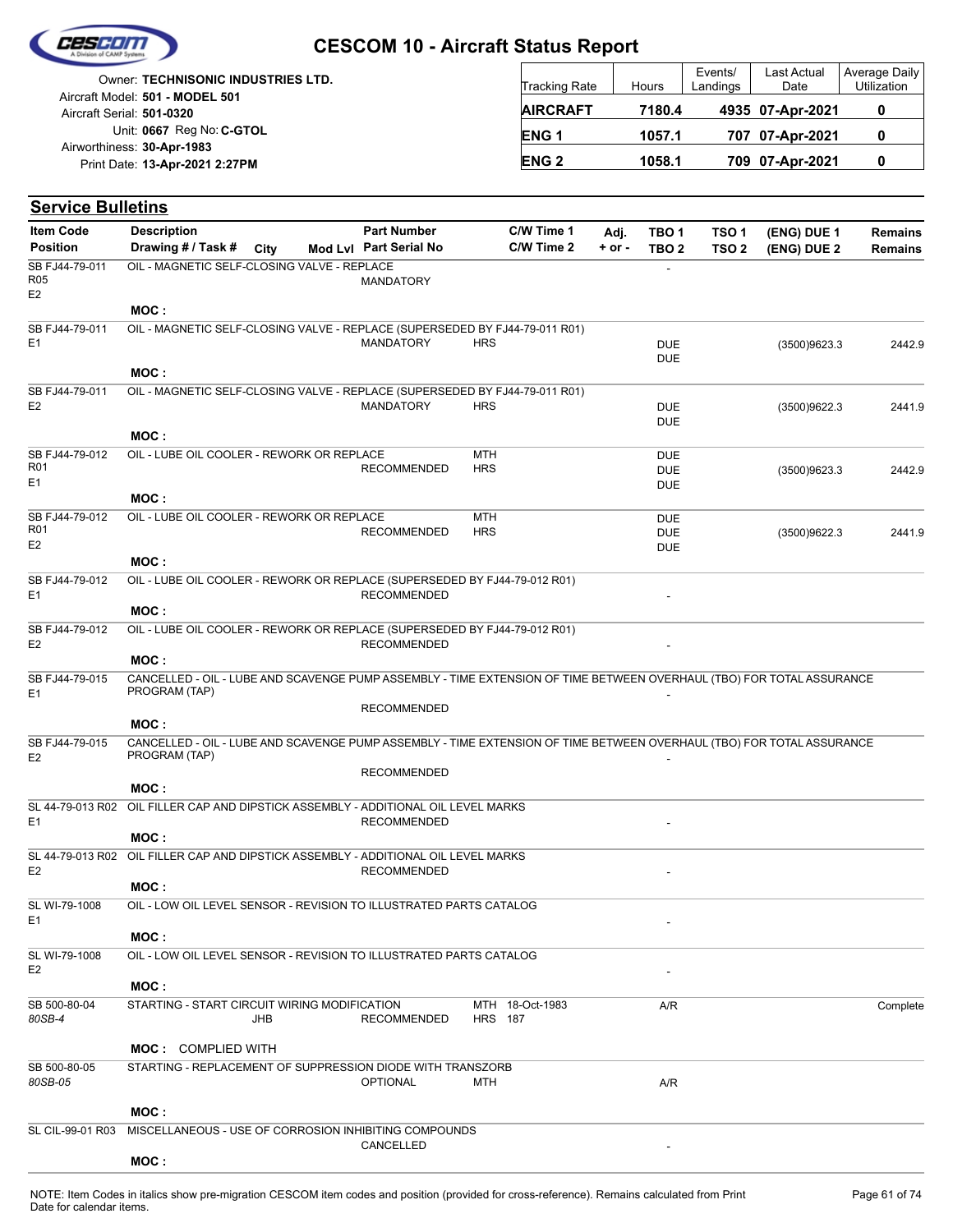|                                                              | <b>CESCOM 10 - Aircraft Status Report</b> |                      |        |                     |                     |                                     |
|--------------------------------------------------------------|-------------------------------------------|----------------------|--------|---------------------|---------------------|-------------------------------------|
| Owner: TECHNISONIC INDUSTRIES LTD.                           |                                           | <b>Tracking Rate</b> | Hours  | Events/<br>Landings | Last Actual<br>Date | Average Daily<br><b>Utilization</b> |
| Aircraft Model: 501 - MODEL 501<br>Aircraft Serial: 501-0320 |                                           | <b>AIRCRAFT</b>      | 7180.4 |                     | 4935 07-Apr-2021    | 0                                   |
| Unit: 0667 Reg No: C-GTOL<br>Airworthiness: 30-Apr-1983      |                                           | <b>ENG1</b>          | 1057.1 |                     | 707 07-Apr-2021     |                                     |
| Print Date: 13-Apr-2021 2:27PM                               |                                           | <b>ENG 2</b>         | 1058.1 |                     | 709 07-Apr-2021     |                                     |

#### **Service Bulletins**

| <b>Item Code</b> | <b>Description</b>                                                                                                                                |      | <b>Part Number</b>     | C/W Time 1 | Adj.       | TBO <sub>1</sub> | TSO 1            | (ENG) DUE 1 | <b>Remains</b> |
|------------------|---------------------------------------------------------------------------------------------------------------------------------------------------|------|------------------------|------------|------------|------------------|------------------|-------------|----------------|
| <b>Position</b>  | Drawing # / Task #                                                                                                                                | City | Mod Lvl Part Serial No | C/W Time 2 | $+$ or $-$ | TBO <sub>2</sub> | TSO <sub>2</sub> | (ENG) DUE 2 | <b>Remains</b> |
| SL CIL-99-02 R01 | MISCELLANEOUS - AVOID OPERATIONS ON RUNWAYS TREATED WITH RUNWAY DE-ICE (RDI) FLUIDS. AIRCRAFT WASHING RECOMMENDED AFTER<br>EXPOSURE TO RDI FLUIDS |      |                        |            |            | ۰                |                  |             |                |
|                  |                                                                                                                                                   |      | CANCELLED              |            |            |                  |                  |             |                |
|                  | MOC :                                                                                                                                             |      |                        |            |            |                  |                  |             |                |
| SL CIL-99-03 R02 | MISCELLANEOUS - CORROSION PREVENTION AND CONTROL PROGRAM (CPCP)                                                                                   |      |                        |            |            |                  |                  |             |                |
|                  |                                                                                                                                                   |      | CANCELLED              |            |            | -                |                  |             |                |
|                  | MOC :                                                                                                                                             |      |                        |            |            |                  |                  |             |                |
| SL CIL-99-04 R01 | MISCELLANEOUS - INCREMENTAL LIBRARY UPDATES FOR CESVIEW                                                                                           |      |                        |            |            |                  |                  |             |                |
|                  |                                                                                                                                                   |      | CANCELLED              |            |            | -                |                  |             |                |
|                  | MOC:                                                                                                                                              |      |                        |            |            |                  |                  |             |                |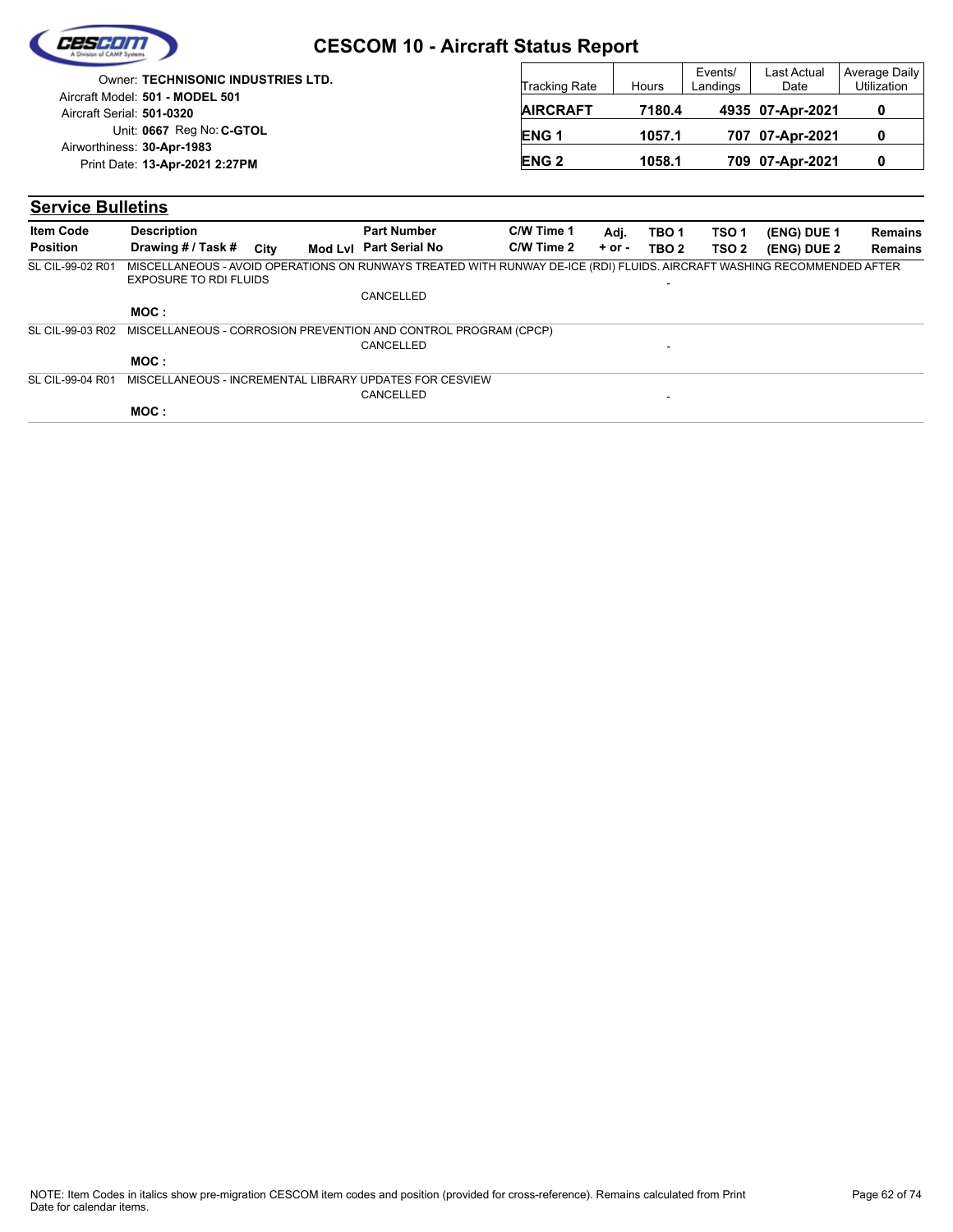|                                              |                                                                                                                                                                                                                                                                          | <b>CESCOM 10 - Aircraft Status Report</b>    |                      |                                |                    |                           |                           |                            |                                  |
|----------------------------------------------|--------------------------------------------------------------------------------------------------------------------------------------------------------------------------------------------------------------------------------------------------------------------------|----------------------------------------------|----------------------|--------------------------------|--------------------|---------------------------|---------------------------|----------------------------|----------------------------------|
|                                              | Owner: TECHNISONIC INDUSTRIES LTD.<br>Aircraft Model: 501 - MODEL 501                                                                                                                                                                                                    |                                              |                      | <b>Tracking Rate</b>           |                    | Hours                     | Events/<br>Landings       | Last Actual<br>Date        | Average Daily<br>Utilization     |
|                                              | Aircraft Serial: 501-0320                                                                                                                                                                                                                                                |                                              |                      | <b>AIRCRAFT</b>                |                    | 7180.4                    |                           | 4935 07-Apr-2021           | 0                                |
|                                              | Unit: 0667 Reg No: C-GTOL                                                                                                                                                                                                                                                |                                              |                      | <b>ENG1</b>                    |                    | 1057.1                    |                           | 707 07-Apr-2021            | 0                                |
|                                              | Airworthiness: 30-Apr-1983<br>Print Date: 13-Apr-2021 2:27PM                                                                                                                                                                                                             |                                              |                      | <b>ENG2</b>                    |                    | 1058.1                    |                           | 709 07-Apr-2021            | 0                                |
|                                              | <b>Airworthiness Directives</b>                                                                                                                                                                                                                                          |                                              |                      |                                |                    |                           |                           |                            |                                  |
| <b>Item Code</b><br><b>Position</b>          | <b>Description</b><br>Drawing # / Task #<br>City                                                                                                                                                                                                                         | <b>Part Number</b><br>Mod Lvl Part Serial No |                      | C/W Time 1<br>C/W Time 2       | Adj.<br>$+$ or $-$ | TBO 1<br>TBO <sub>2</sub> | TSO 1<br>TSO <sub>2</sub> | (ENG) DUE 1<br>(ENG) DUE 2 | <b>Remains</b><br><b>Remains</b> |
| FAA 1998-04-38<br>30AD-02                    | TO MINIMIZE THE POTENTIAL HAZARDS ASSOCIATED WITH OPERATING THE AIRPLANE IN SEVERE ICING CONDITIONS BY PROVIDING MORE CLEARLY<br>DEFINED PROCEDURES AND LIMITATIONS ASSOCIATED WITH SUCH CONDITIONS<br><b>YHM</b><br><b>MOC: COMPLIED WITH</b>                           | <b>MANDATORY</b>                             | HRS 5719             | MTH 25-Nov-2005                |                    |                           |                           |                            | Complete                         |
| FAA 2001-23-17<br>34AD-26                    | APPLIANCE AD - GNS 430 UNITS, PART NUMBER 011-00280-00; REFER TO AD FOR SERIAL NUMBER EFFECTIVITY.<br><b>YHM</b>                                                                                                                                                         | <b>MANDATORY</b>                             | HRS 5719             | MTH 25-Nov-2005                |                    |                           |                           |                            | N/A                              |
|                                              | <b>MOC: NOT APPLICABLE - NOT APPLICABLE BY COMPONENT PART NUMBER.</b>                                                                                                                                                                                                    |                                              |                      |                                |                    |                           |                           |                            |                                  |
| FAA 2006-04-10<br>26AD-02                    | THIS AD REQUIRES INSTALLING IDENTIFICATION SLEEVES ON THE WIRES FOR THE POSITIVE AND NEGATIVE STUDS OF THE ENGINE AND/ OR (APU)<br>FIRE EXTINGUISHING BOTTLES, AS APPICABLE, AND RECONNECTING THE WIRES TO THE CORRECT TERMINAL STUDS. (SUPERSEDED BY AD 2007-11-<br>17) |                                              |                      |                                |                    |                           |                           |                            |                                  |
|                                              | <b>YHM</b>                                                                                                                                                                                                                                                               |                                              | HRS 5820             | MTH 01-Jul-2006                |                    |                           |                           |                            | Complete                         |
|                                              | <b>MOC: COMPLIED WITH</b>                                                                                                                                                                                                                                                |                                              |                      |                                |                    |                           |                           |                            |                                  |
| FAA 2004-08-15<br>34AD-28                    | APPLIANCE AD - PREVENT THE LOADING OF THE BARO SET POTENTIOMETER, WHICH COULD RESULT IN AN UNACCEPTABLE ALTITUDE ERROR.                                                                                                                                                  |                                              |                      | MTH 25-Nov-2005                |                    | A/R                       |                           |                            | N/A                              |
|                                              | <b>YHM</b>                                                                                                                                                                                                                                                               |                                              | HRS 5719             |                                |                    |                           |                           |                            |                                  |
| FAA 2004-09-05<br>32AD-01                    | <b>MOC: NOT APPLICABLE - NOT APPLICABLE-EQUIPMENT NOT INSTALLED</b><br>PREVENT JAMMING OF THE WHEEL/TIRE ASSEMBLY<br><b>YHM</b>                                                                                                                                          |                                              | HRS 6121<br>LDG 4230 | MTH 20-Sep-2008                |                    |                           |                           |                            | Complete                         |
|                                              | <b>MOC: COMPLIED WITH</b>                                                                                                                                                                                                                                                |                                              |                      |                                |                    |                           |                           |                            |                                  |
| FAA 1990-07-10<br>R <sub>01</sub><br>21AD-01 | FREON AIR CONDITIONERS INSTALLED IN THE AFT SECTION OF THE BAGGAGECOMPARTMENT.<br>*CF                                                                                                                                                                                    | <b>MANDATORY</b>                             |                      | MTH 01-Jun-1990                |                    |                           |                           |                            | Complete                         |
|                                              | <b>MOC: COMPLIED WITH</b>                                                                                                                                                                                                                                                |                                              |                      |                                |                    |                           |                           |                            |                                  |
| FAA 1995-25-10<br>21AD-02                    | REPLACE THE OUTFLOW SAFETY VALVE IN ACCORDANCE WITH ALLIED SIGNAL SEVICE BULLETIN 103576-21-4056.<br><b>SJC</b>                                                                                                                                                          | <b>MANDATORY</b>                             | HRS 3768             | MTH 26-Mar-1996                |                    |                           |                           |                            | Complete                         |
|                                              | <b>MOC: COMPLIED WITH</b>                                                                                                                                                                                                                                                |                                              |                      |                                |                    |                           |                           |                            |                                  |
| FAA 2013-09-11<br>PARA (G)                   | AIR CONDITIONING - REPLACEMENT OF THE BRUSHES ON A/C COMPRESSOR MOTORS, PART NOS. 1134104-1/1134104-5, OR DEACTIVATION OF THE<br>A/C SYSTEM INSPECTION FOR PART NUMBER (P/N)                                                                                             |                                              |                      |                                |                    |                           |                           |                            |                                  |
|                                              | <b>CYHM</b>                                                                                                                                                                                                                                                              | <b>MANDATORY</b>                             | LDG 4521             | DAYS 16-Jul-2013<br>HRS 6554.8 |                    |                           |                           |                            | N/A                              |
|                                              | MOC: NOT APPLICABLE - N/A DUE TO THE APPLICABILITY OF EQUIPMENT INSTALLED AT THIS TIME( P/N 61108-1COMPRESSOR<br>MOTOR)                                                                                                                                                  |                                              |                      |                                |                    |                           |                           |                            |                                  |
| FAA 2013-09-11<br>PARA (H)                   | AIR CONDITIONING - REPLACEMENT OF THE BRUSHES ON A/C COMPRESSOR MOTORS, PART NOS. 1134104-1/1134104-5, OR DEACTIVATION OF THE<br>A/C SYSTEM INSPECTION A/C COMPRESSOR HOUR METER AND MAINTENANCE RECORDS<br><b>CYHM</b>                                                  | <b>MANDATORY</b>                             | LDG 4521             | DAYS 16-Jul-2013<br>HRS 6554.8 |                    |                           |                           |                            | N/A                              |
|                                              | MOC: NOT APPLICABLE - N/A DUE TO THE APPLICABILITY OF EQUIPMENT INSTALLED AT THIS TIME( P/N 61108-1COMPRESSOR<br>MOTOR)                                                                                                                                                  |                                              |                      |                                |                    |                           |                           |                            |                                  |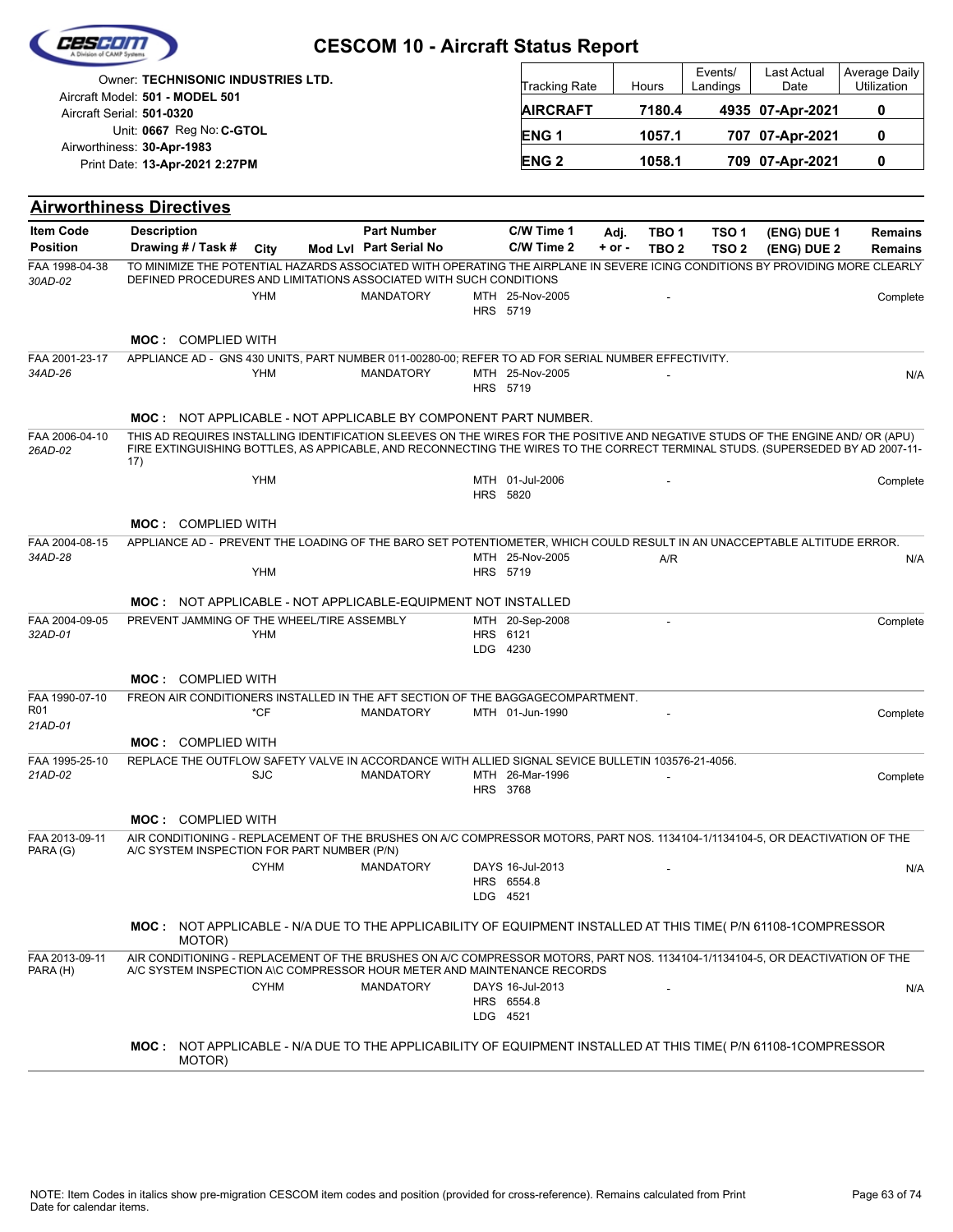| e/s/s/e                             |                                                                              |             | <b>CESCOM 10 - Aircraft Status Report</b>                                                                                                                                                                                          |                                            |                  |                           |                                      |                            |                                  |
|-------------------------------------|------------------------------------------------------------------------------|-------------|------------------------------------------------------------------------------------------------------------------------------------------------------------------------------------------------------------------------------------|--------------------------------------------|------------------|---------------------------|--------------------------------------|----------------------------|----------------------------------|
|                                     | <b>Owner: TECHNISONIC INDUSTRIES LTD.</b><br>Aircraft Model: 501 - MODEL 501 |             |                                                                                                                                                                                                                                    | Tracking Rate                              |                  | Hours                     | Events/<br>Landings                  | Last Actual<br>Date        | Average Daily<br>Utilization     |
|                                     | Aircraft Serial: 501-0320                                                    |             |                                                                                                                                                                                                                                    | <b>AIRCRAFT</b>                            |                  | 7180.4                    |                                      | 4935 07-Apr-2021           | 0                                |
|                                     | Unit: 0667 Reg No: C-GTOL                                                    |             |                                                                                                                                                                                                                                    | <b>ENG1</b>                                |                  | 1057.1                    |                                      | 707 07-Apr-2021            | 0                                |
|                                     | Airworthiness: 30-Apr-1983<br>Print Date: 13-Apr-2021 2:27PM                 |             |                                                                                                                                                                                                                                    | <b>ENG2</b>                                |                  | 1058.1                    |                                      | 709 07-Apr-2021            | 0                                |
|                                     |                                                                              |             |                                                                                                                                                                                                                                    |                                            |                  |                           |                                      |                            |                                  |
|                                     | <b>Airworthiness Directives</b>                                              |             |                                                                                                                                                                                                                                    |                                            |                  |                           |                                      |                            |                                  |
| <b>Item Code</b><br><b>Position</b> | <b>Description</b><br>Drawing # / Task #                                     | City        | <b>Part Number</b><br>Mod Lvl Part Serial No                                                                                                                                                                                       | C/W Time 1<br>C/W Time 2                   | Adj.<br>$+ or -$ | TBO 1<br>TBO <sub>2</sub> | TSO <sub>1</sub><br>TSO <sub>2</sub> | (ENG) DUE 1<br>(ENG) DUE 2 | <b>Remains</b><br><b>Remains</b> |
| FAA 2013-09-11<br>PARA (I) & (J)    |                                                                              |             | AIR CONDITIONING - REPLACEMENT OF THE BRUSHES ON A/C COMPRESSOR MOTORS, PART NOS. 1134104-1/1134104-5, OR DEACTIVATION OF THE<br>A/C SYSTEM REPLACEMENT OF A/C COMPRESSOR MOTOR BRUSHES AND RELATED MAINTENANCE MANUAL INFORMATION |                                            |                  |                           |                                      |                            |                                  |
|                                     |                                                                              | <b>CYHM</b> | <b>MANDATORY</b>                                                                                                                                                                                                                   | MTH 16-Jul-2013<br>HRS 6554.8              |                  |                           |                                      |                            | N/A                              |
|                                     |                                                                              |             |                                                                                                                                                                                                                                    | LDG 4521                                   |                  |                           |                                      |                            |                                  |
|                                     | MOTOR)                                                                       |             | MOC: NOT APPLICABLE - N/A DUE TO THE APPLICABILITY OF EQUIPMENT INSTALLED AT THIS TIME( P/N 61108-1COMPRESSOR                                                                                                                      |                                            |                  |                           |                                      |                            |                                  |
| FAA 2013-09-11<br>PARA (K)          | A/C SYSTEM DEACTIVATION OF A/C SYSTEM                                        |             | AIR CONDITIONING - REPLACEMENT OF THE BRUSHES ON A/C COMPRESSOR MOTORS, PART NOS. 1134104-1/1134104-5, OR DEACTIVATION OF THE                                                                                                      |                                            |                  |                           |                                      |                            |                                  |
|                                     |                                                                              | <b>CYHM</b> | <b>MANDATORY</b>                                                                                                                                                                                                                   | MTH 16-Jul-2013<br>HRS 6554.8              |                  | A/R                       |                                      |                            | N/A                              |
|                                     |                                                                              |             |                                                                                                                                                                                                                                    | LDG 4521                                   |                  |                           |                                      |                            |                                  |
|                                     | MOC :<br>MOTOR)                                                              |             | NOT APPLICABLE - N/A DUE TO THE APPLICABILITY OF EQUIPMENT INSTALLED AT THIS TIME( P/N 61108-1COMPRESSOR                                                                                                                           |                                            |                  |                           |                                      |                            |                                  |
| FAA 2013-09-11<br>PARA (L)          | A/C SYSTEM REACTIVATION OF A/C SYSTEM                                        |             | AIR CONDITIONING - REPLACEMENT OF THE BRUSHES ON A/C COMPRESSOR MOTORS, PART NOS. 1134104-1/1134104-5, OR DEACTIVATION OF THE                                                                                                      |                                            |                  |                           |                                      |                            |                                  |
|                                     |                                                                              | <b>CYHM</b> | <b>MANDATORY</b>                                                                                                                                                                                                                   | MTH 16-Jul-2013<br>HRS 6554.8              |                  | A/R                       |                                      |                            | N/A                              |
|                                     |                                                                              |             |                                                                                                                                                                                                                                    | LDG 4521                                   |                  |                           |                                      |                            |                                  |
|                                     | MOTOR)                                                                       |             | MOC: NOT APPLICABLE - N/A DUE TO THE APPLICABILITY OF EQUIPMENT INSTALLED AT THIS TIME( P/N 61108-1COMPRESSOR                                                                                                                      |                                            |                  |                           |                                      |                            |                                  |
| FAA 2013-09-11<br>PARA (M)          |                                                                              |             | AIR CONDITIONING - REPLACEMENT OF THE BRUSHES ON A/C COMPRESSOR MOTORS, PART NOS. 1134104-1/1134104-5, OR DEACTIVATION OF THE<br>A/C SYSTEM PARTS RETURN AND REPORTING REQUIREMENTS                                                |                                            |                  |                           |                                      |                            |                                  |
|                                     |                                                                              | <b>CYHM</b> | <b>MANDATORY</b>                                                                                                                                                                                                                   | DAYS 16-Jul-2013<br>HRS 6554.8<br>LDG 4521 |                  |                           |                                      |                            | N/A                              |
|                                     | MOTOR)                                                                       |             | MOC: NOT APPLICABLE - N/A DUE TO THE APPLICABILITY OF EQUIPMENT INSTALLED AT THIS TIME( P/N 61108-1COMPRESSOR                                                                                                                      |                                            |                  |                           |                                      |                            |                                  |
| FAA 2013-09-11                      | A/C SYSTEM                                                                   |             | AIR CONDITIONING - REPLACEMENT OF THE BRUSHES ON A/C COMPRESSOR MOTORS, PART NOS. 1134104-1/1134104-5, OR DEACTIVATION OF THE                                                                                                      | MTH 16-Jul-2013                            |                  |                           |                                      |                            | N/A                              |
|                                     |                                                                              | <b>CYHM</b> | <b>MANDATORY</b>                                                                                                                                                                                                                   | HRS 6554.8<br>LDG 4521                     |                  |                           |                                      |                            |                                  |
|                                     | MOTOR)                                                                       |             | MOC: NOT APPLICABLE - N/A DUE TO THE APPLICABILITY OF EQUIPMENT INSTALLED AT THIS TIME( P/N 61108-1COMPRESSOR                                                                                                                      |                                            |                  |                           |                                      |                            |                                  |
| FAA 2015-17-12<br>PARA (G)          |                                                                              | <b>CYHM</b> | INSPECT THE A/C COMPRESSOR MOTOR TO DETERMINE WHETHER P/N FWA1134104-1 OR P/N FWA1134104-5 IS INSTALLED<br><b>MANDATORY</b>                                                                                                        | DAYS 06-Nov-2015<br>HRS 6782<br>LDG 4668   |                  |                           |                                      |                            | N/A                              |
|                                     | REQUEST.                                                                     |             | MOC: NOT APPLICABLE - FOUND TO BE NOT APPLICABLE DUE TO PART NUMBER EFFECTIVITY- PART NUMBER INSTALLED AT THIS<br>TIME IS 61108-1. VAPOR CYCLE COOLING SYSTEM HOUR METER NOT INSTALLED ON 501-0320#667 AS PEROWNERS                |                                            |                  |                           |                                      |                            |                                  |
| FAA 2015-17-12<br>PARA (H)          |                                                                              |             | DETERMINE THE HOUR READING ON THE A/C COMPRESSOR HOUR METER (IF, DURING THE INSPECTION REQUIRED BY PARA (G) OF THIS AD, ANY A/C<br>COMPRESSOR MOTOR HAVING P/N FWA1134104-1 OR P/N FWA1134104-5 IS FOUND                           |                                            |                  |                           |                                      |                            |                                  |
|                                     |                                                                              | <b>CYHM</b> | <b>MANDATORY</b>                                                                                                                                                                                                                   | DAYS 06-Nov-2015                           |                  |                           |                                      |                            | N/A                              |
|                                     |                                                                              |             |                                                                                                                                                                                                                                    | HRS 6782<br>LDG 4668                       |                  |                           |                                      |                            |                                  |
|                                     | REQUEST.                                                                     |             | MOC: NOT APPLICABLE - FOUND TO BE NOT APPLICABLE DUE TO PART NUMBER EFFECTIVITY- PART NUMBER INSTALLED AT THIS<br>TIME IS 61108-1. VAPOR CYCLE COOLING SYSTEM HOUR METER NOT INSTALLED ON 501-0320#667 AS PEROWNERS                |                                            |                  |                           |                                      |                            |                                  |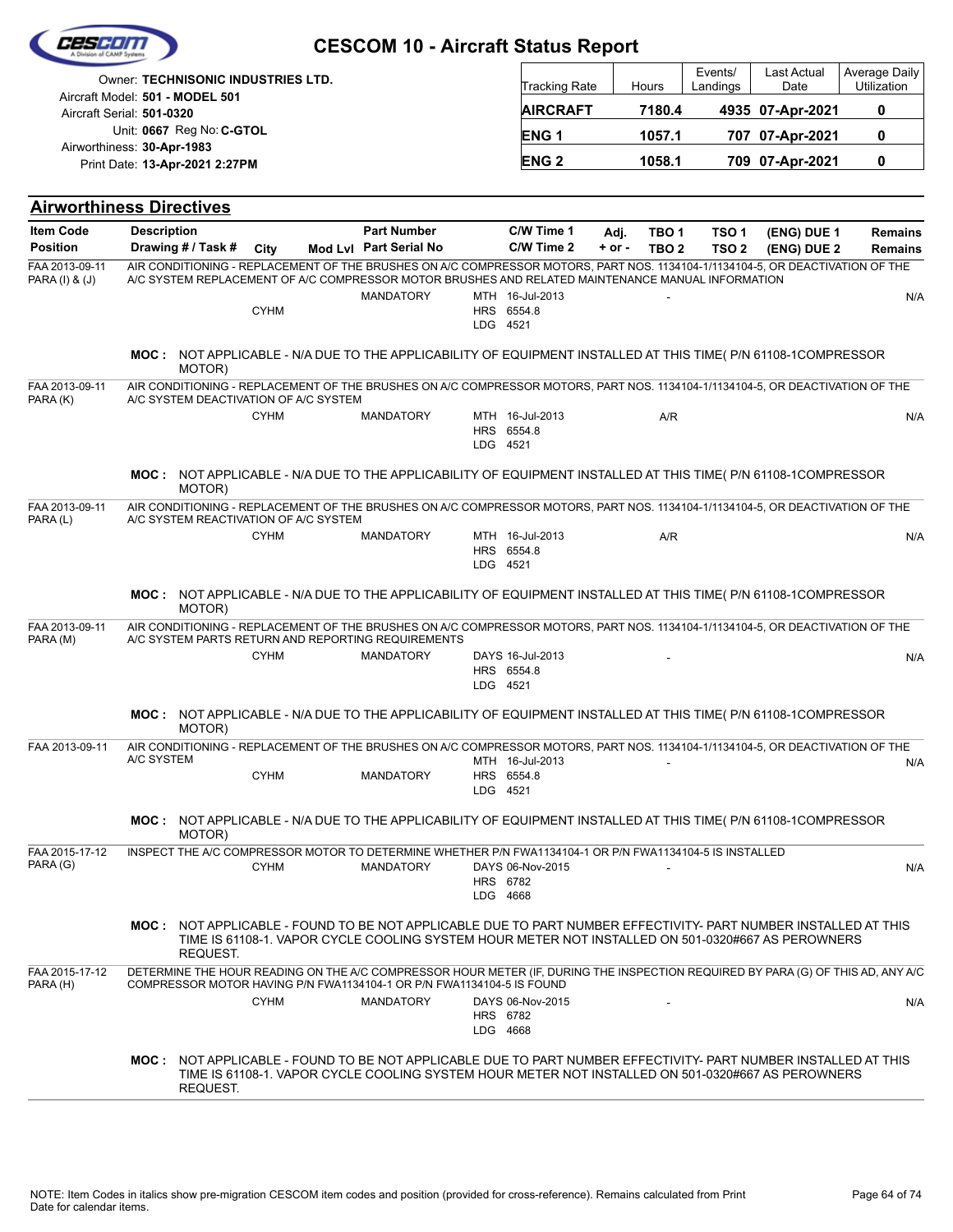|                                     |                    |                                                                                                                                                                                                                                                                                                                                                                                                                     | <b>CESCOM 10 - Aircraft Status Report</b>    |                        |                                            |                    |                                      |                                      |                            |                              |
|-------------------------------------|--------------------|---------------------------------------------------------------------------------------------------------------------------------------------------------------------------------------------------------------------------------------------------------------------------------------------------------------------------------------------------------------------------------------------------------------------|----------------------------------------------|------------------------|--------------------------------------------|--------------------|--------------------------------------|--------------------------------------|----------------------------|------------------------------|
|                                     |                    | Owner: TECHNISONIC INDUSTRIES LTD.<br>Aircraft Model: 501 - MODEL 501                                                                                                                                                                                                                                                                                                                                               |                                              |                        | Tracking Rate                              |                    | Hours                                | Events/<br>Landings                  | Last Actual<br>Date        | Average Daily<br>Utilization |
| Aircraft Serial: 501-0320           |                    |                                                                                                                                                                                                                                                                                                                                                                                                                     |                                              |                        | <b>AIRCRAFT</b>                            |                    | 7180.4                               |                                      | 4935 07-Apr-2021           | 0                            |
| Airworthiness: 30-Apr-1983          |                    | Unit: 0667 Reg No: C-GTOL                                                                                                                                                                                                                                                                                                                                                                                           |                                              |                        | ENG <sub>1</sub>                           |                    | 1057.1                               |                                      | 707 07-Apr-2021            | 0                            |
|                                     |                    | Print Date: 13-Apr-2021 2:27PM                                                                                                                                                                                                                                                                                                                                                                                      |                                              |                        | <b>ENG2</b>                                |                    | 1058.1                               |                                      | 709 07-Apr-2021            | 0                            |
| <b>Airworthiness Directives</b>     |                    |                                                                                                                                                                                                                                                                                                                                                                                                                     |                                              |                        |                                            |                    |                                      |                                      |                            |                              |
| <b>Item Code</b><br><b>Position</b> | <b>Description</b> | Drawing # / Task #<br>City                                                                                                                                                                                                                                                                                                                                                                                          | <b>Part Number</b><br>Mod Lvl Part Serial No |                        | C/W Time 1<br>C/W Time 2                   | Adj.<br>$+$ or $-$ | TBO <sub>1</sub><br>TBO <sub>2</sub> | TSO <sub>1</sub><br>TSO <sub>2</sub> | (ENG) DUE 1<br>(ENG) DUE 2 | <b>Remains</b><br>Remains    |
| FAA 2015-17-12                      |                    | REPLACE THE A/C COMPRESSOR MOTOR BRUSHES WITH NEW BRUSHES (USING THE HOUR READING ON THE A/C COMPRESSOR HOUR METER                                                                                                                                                                                                                                                                                                  |                                              |                        |                                            |                    |                                      |                                      |                            |                              |
| PARA (I)                            |                    | DETERMINED IN PARA (H) OF THIS AD)<br><b>CYHM</b>                                                                                                                                                                                                                                                                                                                                                                   | <b>MANDATORY</b>                             | <b>HRS</b><br>LDG 4668 | MTH 06-Nov-2015<br>6782                    |                    |                                      |                                      |                            | N/A                          |
|                                     |                    | MOC: NOT APPLICABLE - FOUND TO BE NOT APPLICABLE DUE TO PART NUMBER EFFECTIVITY- PART NUMBER INSTALLED AT THIS<br>TIME IS 61108-1. VAPOR CYCLE COOLING SYSTEM HOUR METER NOT INSTALLED ON 501-0320#667 AS PEROWNERS<br>REQUEST.                                                                                                                                                                                     |                                              |                        |                                            |                    |                                      |                                      |                            |                              |
| FAA 2015-17-12<br>PARA (K)          |                    | DEACTIVATE THE A/C SYSTEM (IN LIEU OF REPLACING THE A/C COMPRESSOR MOTOR BRUSHES AS REQUIRED BY THIS AD)<br><b>CYHM</b>                                                                                                                                                                                                                                                                                             | <b>MANDATORY</b>                             | LDG 4668               | MTH 06-Nov-2015<br>HRS 6782                |                    |                                      |                                      |                            | N/A                          |
|                                     |                    | MOC: NOT APPLICABLE - FOUND TO BE NOT APPLICABLE DUE TO PART NUMBER EFFECTIVITY- PART NUMBER INSTALLED AT THIS<br>TIME IS 61108-1. VAPOR CYCLE COOLING SYSTEM HOUR METER NOT INSTALLED ON 501-0320#667 AS PEROWNERS<br>REQUEST.                                                                                                                                                                                     |                                              |                        |                                            |                    |                                      |                                      |                            |                              |
| FAA 2015-17-12<br>PARA (L)          | <b>SERVICE</b>     | IF THE A/C SYSTEM IS DEACTIVATED, AS SPECIFIED IN PARA (K), PRIOR TO THE A/C SYSTEM BEING REACTIVATED: PERFORM THE INSPECTION<br>SPECIFIED IN PARA (H), AND DO THE REPLACEMENTS SPECIFIED IN PARA (I), AT THE TIMES SPECIFIED IN PARA (I). RETURN THE A/C SYSTEM TO                                                                                                                                                 |                                              |                        |                                            |                    |                                      |                                      |                            |                              |
|                                     |                    | <b>CYHM</b>                                                                                                                                                                                                                                                                                                                                                                                                         | <b>MANDATORY</b>                             | LDG 4668               | MTH 06-Nov-2015<br>HRS 6782                |                    |                                      |                                      |                            | N/A                          |
|                                     | MOC :              | NOT APPLICABLE - FOUND TO BE NOT APPLICABLE DUE TO PART NUMBER EFFECTIVITY- PART NUMBER INSTALLED AT THIS<br>TIME IS 61108-1. VAPOR CYCLE COOLING SYSTEM HOUR METER NOT INSTALLED ON 501-0320#667 AS PEROWNERS<br>REQUEST.                                                                                                                                                                                          |                                              |                        |                                            |                    |                                      |                                      |                            |                              |
| FAA 2015-17-12<br>PARA (M)          |                    | SEND THE REMOVED BRUSHES TO CESSNA AIRCRAFT COMPANY<br><b>CYHM</b>                                                                                                                                                                                                                                                                                                                                                  | <b>MANDATORY</b>                             | LDG 4668               | DAYS 06-Nov-2015<br>HRS 6782               |                    |                                      |                                      |                            | N/A                          |
|                                     |                    | MOC: NOT APPLICABLE - FOUND TO BE NOT APPLICABLE DUE TO PART NUMBER EFFECTIVITY- PART NUMBER INSTALLED AT THIS<br>TIME IS 61108-1. VAPOR CYCLE COOLING SYSTEM HOUR METER NOT INSTALLED ON 501-0320#667 AS PEROWNERS<br>REQUEST.                                                                                                                                                                                     |                                              |                        |                                            |                    |                                      |                                      |                            |                              |
| FAA 2015-17-12                      |                    | AIR CONDITIONING - INSPECTIONS TO DETERMINE IF CERTAIN A/C COMPRESSOR MOTORS ARE INSTALLED AND TO DETERMINE THE ACCUMULATED<br>HOURS ON CERTAIN A/C COMPRESSOR MOTOR ASSEMBLIES; AND REPETITIVE REPLACEMENT OF THE BRUSHES IN THE A/C COMPRESSOR MOTOR<br>ASSEMBLY, OR, AS AN OPTION TO THE BRUSH REPLACEMENT, DEACTIVATION OF THE A/C SYSTEM AND PLACARD INSTALLATION; AND RETURN OF<br>REPLACED BRUSHES TO CESSNA |                                              |                        |                                            |                    |                                      |                                      |                            |                              |
|                                     |                    | <b>CYHM</b>                                                                                                                                                                                                                                                                                                                                                                                                         | <b>MANDATORY</b>                             |                        | MTH 06-Nov-2015<br>HRS 6782<br>LDG 4668    |                    |                                      |                                      |                            | N/A                          |
|                                     |                    | MOC: NOT APPLICABLE - FOUND TO BE NOT APPLICABLE DUE TO PART NUMBER EFFECTIVITY- PART NUMBER INSTALLED AT THIS<br>TIME IS 61108-1. VAPOR CYCLE COOLING SYSTEM HOUR METER NOT INSTALLED ON 501-0320#667 AS PEROWNERS<br>REQUEST.                                                                                                                                                                                     |                                              |                        |                                            |                    |                                      |                                      |                            |                              |
|                                     |                    | TCCA CF-2013-25 APPLIANCE AD - EMERGENCY LOCATOR TRANSMITTER - BATTERY WIRING INSTALLATION DISCREPANCIES<br><b>CYHM</b>                                                                                                                                                                                                                                                                                             | <b>MANDATORY</b>                             |                        | DAYS 20-Sep-2013<br>HRS 6582.8<br>LDG 4543 |                    |                                      |                                      |                            | N/A                          |
| EASA 2013-0020<br>R04 (1)           |                    | <b>MOC:</b> NOT APPLICABLE - N/A DUE TO EQUIPMENT NOT INSTALLED<br>INSPECT THE MARKINGS OF SAFETY BELTS AND/OR TORSO RESTRAINT SYSTEMS, TO DETERMINE IF THEY HAVE BEEN MAINTAINED OR REPAIRED<br>BY ORGANISATIONS OTHER THAN THE DESIGN APPROVAL HOLDER<br><b>CYHM</b>                                                                                                                                              | <b>MANDATORY</b>                             | <b>HRS 6684</b>        | MTH 21-Oct-2014<br>LDG 4611                |                    |                                      |                                      |                            | N/A                          |
|                                     |                    | MOC: NOT APPLICABLE - N/A DUE TO PREVIOUS WORK CARRIED OUT BY C&M MARINE AVIATION SERVICES INC WHICH IS<br>APPROVED UNDER SIL SSP-006                                                                                                                                                                                                                                                                               |                                              |                        |                                            |                    |                                      |                                      |                            |                              |

and the contract of

 $\overline{\phantom{0}}$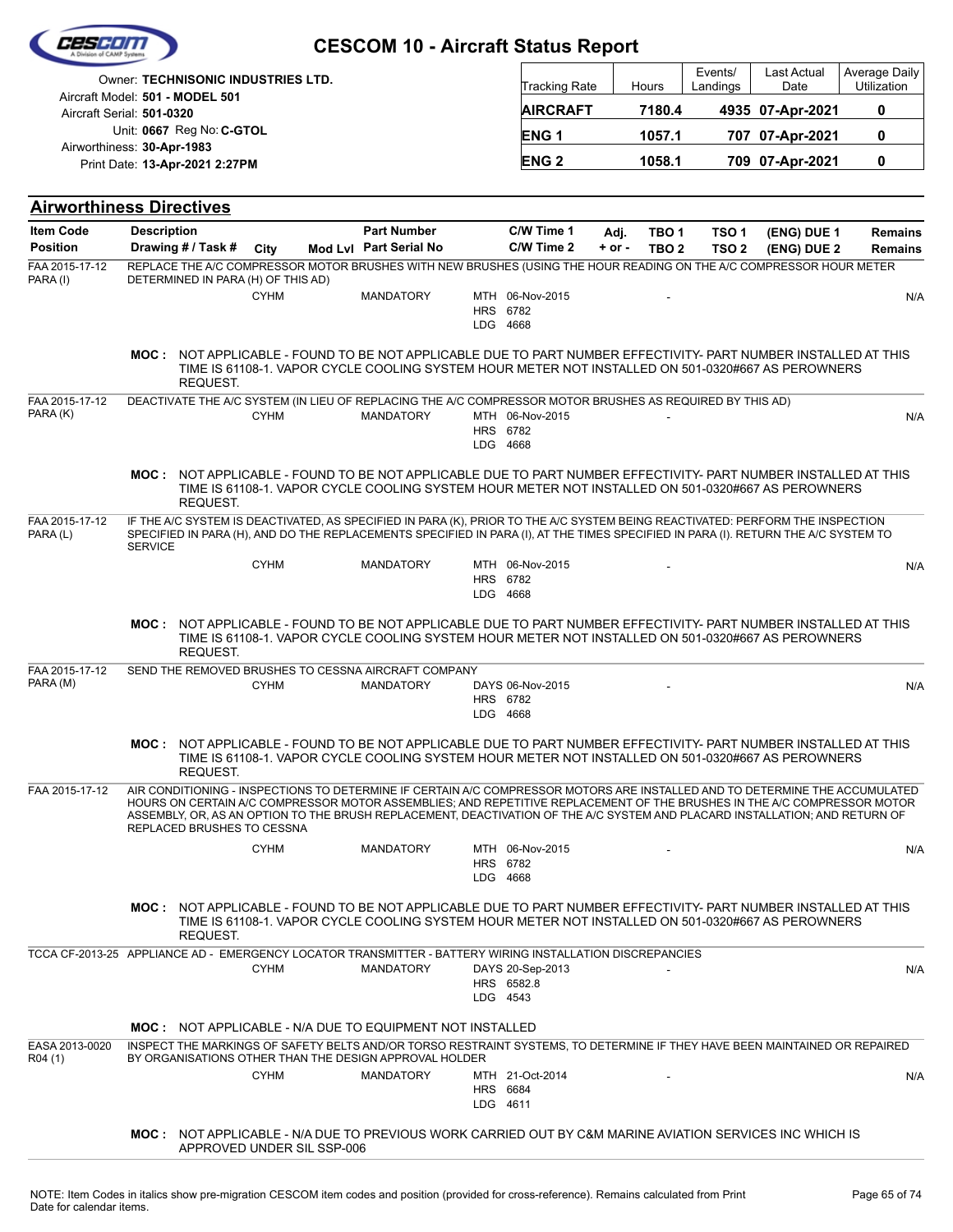| Last Actual<br>Events/<br>Owner: TECHNISONIC INDUSTRIES LTD.<br>Utilization<br>Landings<br>Date<br><b>Tracking Rate</b><br>Hours<br>Aircraft Model: 501 - MODEL 501<br><b>AIRCRAFT</b><br>7180.4<br>0<br>4935 07-Apr-2021<br>Aircraft Serial: 501-0320<br>Unit: 0667 Reg No: C-GTOL<br>ENG <sub>1</sub><br>1057.1<br>707 07-Apr-2021<br>0<br>Airworthiness: 30-Apr-1983<br>0<br><b>ENG2</b><br>1058.1<br>709 07-Apr-2021<br>Print Date: 13-Apr-2021 2:27PM<br><b>Airworthiness Directives</b><br><b>Item Code</b><br><b>Description</b><br><b>Part Number</b><br>C/W Time 1<br>TSO <sub>1</sub><br>TBO <sub>1</sub><br>(ENG) DUE 1<br>Adj.<br><b>Position</b><br>Mod Lvl Part Serial No<br>C/W Time 2<br>Drawing # / Task #<br>City<br>$+$ or $-$<br>TBO <sub>2</sub><br>TSO <sub>2</sub><br>(ENG) DUE 2<br>EASA 2013-0020<br>VERIFY IF THE ORGANISATION IS LISTED AMONG THE AUTHORIZED MAINTENANCE OR REPAIR ORGANISATION REFERENCE DOCUMENTS QUOTED IN<br>THE REF. PUBLICATIONS SECTION OF THIS AD<br>R04 (2)<br><b>CYHM</b><br><b>MANDATORY</b><br>MTH 21-Oct-2014<br>HRS 6684<br>LDG 4611<br><b>MOC: NOT APPLICABLE - N/A DUE TO PREVIOUS WORK CARRIED OUT BY C&amp;M MARINE AVIATION SERVICES INC WHICH IS</b><br>APPROVED UNDER SIL SSP-006<br>EASA 2013-0020<br>REMOVE AND REPLACE BELTS NOT MEETING THE CERTIFICATION REQUIREMENTS OR MAKE RELEVANT SEAT INOPERATIVE<br>R04 (3)<br>MTH 21-Oct-2014<br><b>CYHM</b><br><b>MANDATORY</b><br><b>HRS 6684</b><br>LDG 4611<br><b>MOC: NOT APPLICABLE - N/A DUE TO PREVIOUS WORK CARRIED OUT BY C&amp;M MARINE AVIATION SERVICES INC WHICH IS</b><br>APPROVED UNDER SIL SSP-006<br>AFTER 14 FEBRUARY 2013 [THE EFFECTIVE DATE OF THE ORIGINAL ISSUE OF THIS AD], DO NOT INSTALL SAFETY BELTS OR TORSO RESTRAINT<br>EASA 2013-0020<br>SYSTEMS ON ANY AIRCRAFT, UNLESS INSPECTED AND CORRECTED IN COMPLIANCE WITH THE REQUIREMENTS OF THIS AD<br>R04 (4)<br><b>MANDATORY</b><br>MTH 21-Oct-2014<br><b>CYHM</b><br><b>HRS 6684</b><br>LDG 4611<br>MOC: NOT APPLICABLE - N/A DUE TO PREVIOUS WORK CARRIED OUT BY C&M MARINE AVIATION SERVICES INC WHICH IS<br>APPROVED UNDER SIL SSP-006<br>EASA 2013-0020<br>APPLIANCE AD - EQUIPMENT & FURNISHINGS - SAFETY BELTS / TORSO RESTRAINT SYSTEMS - INSPECTION / REPLACEMENT<br>R04<br><b>CYHM</b><br><b>MANDATORY</b><br>MTH 21-Oct-2014<br>HRS 6684<br>LDG 4611<br>MOC: NOT APPLICABLE - N/A DUE TO PREVIOUS WORK CARRIED OUT BY C&M MARINE AVIATION SERVICES INC WHICH IS<br>APPROVED UNDER SIL SSP-006<br>INSPECT THE SAFETY BELT ATTACHMENT BOLTS<br>EASA 2014-0187<br><b>PARA (1)</b><br><b>MANDATORY</b><br>MOC:<br>EASA 2014-0187<br>IF, DURING THE INSPECTION AS REQUIRED BY PARAGRAPH (1) OF THIS AD, DETACHED OR LOOSENED SAFETY BELT ATTACHMENT BOLTS ARE<br>FOUND. BEFORE NEXT FLIGHT. RE-TORQUE THE AFFECTED BOLTS TO THE VALUE AS DEFINED IN. AND IN ACCORDANCE WITH THE INSTRUCTIONS<br>PARA(2)<br>OF, GEVEN SB NO. D103-25-004 REVISION 2.<br><b>MANDATORY</b><br>MOC:<br>FOR SPECIFIC D1-03 SEAT ASSEMBLIES (P/N AS IDENTIFIED IN TABLE 1.1.1 OF GEVEN SB NO. D103-25-004 REVISION 2, EFF CODE FROM AAA TO AUC),<br>EASA 2014-0187<br>PARA (3)<br>WITHIN 6 MONTHS AFTER THE EFFECTIVE DATE OF THIS AD, MODIFY THE SEAT BELT ATTACHMENT ASSEMBLY ON THE AISLE SIDE SPREADER OF<br>STANDARD AND LAST ROW SEATS IN ACCORDANCE WITH THE INSTRUCTIONS OF GEVEN SB NO. D103-25-004 REVISION 2.<br><b>MANDATORY</b><br>MOC:<br>EASA 2014-0187<br>AS AN ALTERNATIVE TO THE CORRECTIVE ACTIONS AS REQUIRED BY PARAGRAPH (1) OR (2) OF THIS AD, AS APPLICABLE, BEFORE NEXT FLIGHT,<br>BLOCK EACH AFFECTED SEAT FOR OCCUPANCY, PENDING ACCOMPLISHMENT OF THE APPLICABLE CORRECTIVE ACTION(S).<br>PARA (4)<br><b>MANDATORY</b><br>MOC :<br>APPLIANCE AD - EQUIPMENT & FURNISHINGS - SAFETY BELT ATTACHMENT BOLTS - INSPECTION / REPLACEMENT<br>EASA 2014-0187<br><b>MANDATORY</b><br>MOC:<br>FAA 1983-01-06<br>APPLIANCE AD - TO DETECT LIFE PRESERVERS AND FLOTATION DEVICES WHICH HAVE CO2 INFLATION VALVE MANIFOLDS THAT MAY OPERATE<br>IMPROPERLY, AND TO CORRECT THE DEFICIENCY, PERFORM THE FOLLOWING IN ACCORDANCE WITH THE ACCOMPLISHMENT INSTRUCTIONS,<br>25AD-1<br>PARAGRAPH 2, OF SWITLIK PARACHUTE COMPANY, INC., SERVICE BULLETIN 25-00-16, DATED APRIL 1, 1982:<br>MTH 10-Nov-1992<br>JHB<br><b>HRS</b> 2908<br><b>MOC: COMPLIED WITH</b> |  |  | <b>CESCOM 10 - Aircraft Status Report</b> |  |  |  |                |
|--------------------------------------------------------------------------------------------------------------------------------------------------------------------------------------------------------------------------------------------------------------------------------------------------------------------------------------------------------------------------------------------------------------------------------------------------------------------------------------------------------------------------------------------------------------------------------------------------------------------------------------------------------------------------------------------------------------------------------------------------------------------------------------------------------------------------------------------------------------------------------------------------------------------------------------------------------------------------------------------------------------------------------------------------------------------------------------------------------------------------------------------------------------------------------------------------------------------------------------------------------------------------------------------------------------------------------------------------------------------------------------------------------------------------------------------------------------------------------------------------------------------------------------------------------------------------------------------------------------------------------------------------------------------------------------------------------------------------------------------------------------------------------------------------------------------------------------------------------------------------------------------------------------------------------------------------------------------------------------------------------------------------------------------------------------------------------------------------------------------------------------------------------------------------------------------------------------------------------------------------------------------------------------------------------------------------------------------------------------------------------------------------------------------------------------------------------------------------------------------------------------------------------------------------------------------------------------------------------------------------------------------------------------------------------------------------------------------------------------------------------------------------------------------------------------------------------------------------------------------------------------------------------------------------------------------------------------------------------------------------------------------------------------------------------------------------------------------------------------------------------------------------------------------------------------------------------------------------------------------------------------------------------------------------------------------------------------------------------------------------------------------------------------------------------------------------------------------------------------------------------------------------------------------------------------------------------------------------------------------------------------------------------------------------------------------------------------------------------------------------------------------------------------------------------------------------------------------------------------------------------------------------------------------------------------------------------------------------------------------------------------------------------------------------------------------------------------------------------------------------------------------------------------------------------------------------------------------------------------------------------------------------------------------------------------------------------------------------------|--|--|-------------------------------------------|--|--|--|----------------|
|                                                                                                                                                                                                                                                                                                                                                                                                                                                                                                                                                                                                                                                                                                                                                                                                                                                                                                                                                                                                                                                                                                                                                                                                                                                                                                                                                                                                                                                                                                                                                                                                                                                                                                                                                                                                                                                                                                                                                                                                                                                                                                                                                                                                                                                                                                                                                                                                                                                                                                                                                                                                                                                                                                                                                                                                                                                                                                                                                                                                                                                                                                                                                                                                                                                                                                                                                                                                                                                                                                                                                                                                                                                                                                                                                                                                                                                                                                                                                                                                                                                                                                                                                                                                                                                                                                                                                        |  |  |                                           |  |  |  | Average Daily  |
|                                                                                                                                                                                                                                                                                                                                                                                                                                                                                                                                                                                                                                                                                                                                                                                                                                                                                                                                                                                                                                                                                                                                                                                                                                                                                                                                                                                                                                                                                                                                                                                                                                                                                                                                                                                                                                                                                                                                                                                                                                                                                                                                                                                                                                                                                                                                                                                                                                                                                                                                                                                                                                                                                                                                                                                                                                                                                                                                                                                                                                                                                                                                                                                                                                                                                                                                                                                                                                                                                                                                                                                                                                                                                                                                                                                                                                                                                                                                                                                                                                                                                                                                                                                                                                                                                                                                                        |  |  |                                           |  |  |  |                |
|                                                                                                                                                                                                                                                                                                                                                                                                                                                                                                                                                                                                                                                                                                                                                                                                                                                                                                                                                                                                                                                                                                                                                                                                                                                                                                                                                                                                                                                                                                                                                                                                                                                                                                                                                                                                                                                                                                                                                                                                                                                                                                                                                                                                                                                                                                                                                                                                                                                                                                                                                                                                                                                                                                                                                                                                                                                                                                                                                                                                                                                                                                                                                                                                                                                                                                                                                                                                                                                                                                                                                                                                                                                                                                                                                                                                                                                                                                                                                                                                                                                                                                                                                                                                                                                                                                                                                        |  |  |                                           |  |  |  |                |
|                                                                                                                                                                                                                                                                                                                                                                                                                                                                                                                                                                                                                                                                                                                                                                                                                                                                                                                                                                                                                                                                                                                                                                                                                                                                                                                                                                                                                                                                                                                                                                                                                                                                                                                                                                                                                                                                                                                                                                                                                                                                                                                                                                                                                                                                                                                                                                                                                                                                                                                                                                                                                                                                                                                                                                                                                                                                                                                                                                                                                                                                                                                                                                                                                                                                                                                                                                                                                                                                                                                                                                                                                                                                                                                                                                                                                                                                                                                                                                                                                                                                                                                                                                                                                                                                                                                                                        |  |  |                                           |  |  |  |                |
|                                                                                                                                                                                                                                                                                                                                                                                                                                                                                                                                                                                                                                                                                                                                                                                                                                                                                                                                                                                                                                                                                                                                                                                                                                                                                                                                                                                                                                                                                                                                                                                                                                                                                                                                                                                                                                                                                                                                                                                                                                                                                                                                                                                                                                                                                                                                                                                                                                                                                                                                                                                                                                                                                                                                                                                                                                                                                                                                                                                                                                                                                                                                                                                                                                                                                                                                                                                                                                                                                                                                                                                                                                                                                                                                                                                                                                                                                                                                                                                                                                                                                                                                                                                                                                                                                                                                                        |  |  |                                           |  |  |  |                |
|                                                                                                                                                                                                                                                                                                                                                                                                                                                                                                                                                                                                                                                                                                                                                                                                                                                                                                                                                                                                                                                                                                                                                                                                                                                                                                                                                                                                                                                                                                                                                                                                                                                                                                                                                                                                                                                                                                                                                                                                                                                                                                                                                                                                                                                                                                                                                                                                                                                                                                                                                                                                                                                                                                                                                                                                                                                                                                                                                                                                                                                                                                                                                                                                                                                                                                                                                                                                                                                                                                                                                                                                                                                                                                                                                                                                                                                                                                                                                                                                                                                                                                                                                                                                                                                                                                                                                        |  |  |                                           |  |  |  | <b>Remains</b> |
|                                                                                                                                                                                                                                                                                                                                                                                                                                                                                                                                                                                                                                                                                                                                                                                                                                                                                                                                                                                                                                                                                                                                                                                                                                                                                                                                                                                                                                                                                                                                                                                                                                                                                                                                                                                                                                                                                                                                                                                                                                                                                                                                                                                                                                                                                                                                                                                                                                                                                                                                                                                                                                                                                                                                                                                                                                                                                                                                                                                                                                                                                                                                                                                                                                                                                                                                                                                                                                                                                                                                                                                                                                                                                                                                                                                                                                                                                                                                                                                                                                                                                                                                                                                                                                                                                                                                                        |  |  |                                           |  |  |  | <b>Remains</b> |
|                                                                                                                                                                                                                                                                                                                                                                                                                                                                                                                                                                                                                                                                                                                                                                                                                                                                                                                                                                                                                                                                                                                                                                                                                                                                                                                                                                                                                                                                                                                                                                                                                                                                                                                                                                                                                                                                                                                                                                                                                                                                                                                                                                                                                                                                                                                                                                                                                                                                                                                                                                                                                                                                                                                                                                                                                                                                                                                                                                                                                                                                                                                                                                                                                                                                                                                                                                                                                                                                                                                                                                                                                                                                                                                                                                                                                                                                                                                                                                                                                                                                                                                                                                                                                                                                                                                                                        |  |  |                                           |  |  |  |                |
|                                                                                                                                                                                                                                                                                                                                                                                                                                                                                                                                                                                                                                                                                                                                                                                                                                                                                                                                                                                                                                                                                                                                                                                                                                                                                                                                                                                                                                                                                                                                                                                                                                                                                                                                                                                                                                                                                                                                                                                                                                                                                                                                                                                                                                                                                                                                                                                                                                                                                                                                                                                                                                                                                                                                                                                                                                                                                                                                                                                                                                                                                                                                                                                                                                                                                                                                                                                                                                                                                                                                                                                                                                                                                                                                                                                                                                                                                                                                                                                                                                                                                                                                                                                                                                                                                                                                                        |  |  |                                           |  |  |  | N/A            |
|                                                                                                                                                                                                                                                                                                                                                                                                                                                                                                                                                                                                                                                                                                                                                                                                                                                                                                                                                                                                                                                                                                                                                                                                                                                                                                                                                                                                                                                                                                                                                                                                                                                                                                                                                                                                                                                                                                                                                                                                                                                                                                                                                                                                                                                                                                                                                                                                                                                                                                                                                                                                                                                                                                                                                                                                                                                                                                                                                                                                                                                                                                                                                                                                                                                                                                                                                                                                                                                                                                                                                                                                                                                                                                                                                                                                                                                                                                                                                                                                                                                                                                                                                                                                                                                                                                                                                        |  |  |                                           |  |  |  |                |
|                                                                                                                                                                                                                                                                                                                                                                                                                                                                                                                                                                                                                                                                                                                                                                                                                                                                                                                                                                                                                                                                                                                                                                                                                                                                                                                                                                                                                                                                                                                                                                                                                                                                                                                                                                                                                                                                                                                                                                                                                                                                                                                                                                                                                                                                                                                                                                                                                                                                                                                                                                                                                                                                                                                                                                                                                                                                                                                                                                                                                                                                                                                                                                                                                                                                                                                                                                                                                                                                                                                                                                                                                                                                                                                                                                                                                                                                                                                                                                                                                                                                                                                                                                                                                                                                                                                                                        |  |  |                                           |  |  |  | N/A            |
|                                                                                                                                                                                                                                                                                                                                                                                                                                                                                                                                                                                                                                                                                                                                                                                                                                                                                                                                                                                                                                                                                                                                                                                                                                                                                                                                                                                                                                                                                                                                                                                                                                                                                                                                                                                                                                                                                                                                                                                                                                                                                                                                                                                                                                                                                                                                                                                                                                                                                                                                                                                                                                                                                                                                                                                                                                                                                                                                                                                                                                                                                                                                                                                                                                                                                                                                                                                                                                                                                                                                                                                                                                                                                                                                                                                                                                                                                                                                                                                                                                                                                                                                                                                                                                                                                                                                                        |  |  |                                           |  |  |  |                |
|                                                                                                                                                                                                                                                                                                                                                                                                                                                                                                                                                                                                                                                                                                                                                                                                                                                                                                                                                                                                                                                                                                                                                                                                                                                                                                                                                                                                                                                                                                                                                                                                                                                                                                                                                                                                                                                                                                                                                                                                                                                                                                                                                                                                                                                                                                                                                                                                                                                                                                                                                                                                                                                                                                                                                                                                                                                                                                                                                                                                                                                                                                                                                                                                                                                                                                                                                                                                                                                                                                                                                                                                                                                                                                                                                                                                                                                                                                                                                                                                                                                                                                                                                                                                                                                                                                                                                        |  |  |                                           |  |  |  | N/A            |
|                                                                                                                                                                                                                                                                                                                                                                                                                                                                                                                                                                                                                                                                                                                                                                                                                                                                                                                                                                                                                                                                                                                                                                                                                                                                                                                                                                                                                                                                                                                                                                                                                                                                                                                                                                                                                                                                                                                                                                                                                                                                                                                                                                                                                                                                                                                                                                                                                                                                                                                                                                                                                                                                                                                                                                                                                                                                                                                                                                                                                                                                                                                                                                                                                                                                                                                                                                                                                                                                                                                                                                                                                                                                                                                                                                                                                                                                                                                                                                                                                                                                                                                                                                                                                                                                                                                                                        |  |  |                                           |  |  |  |                |
|                                                                                                                                                                                                                                                                                                                                                                                                                                                                                                                                                                                                                                                                                                                                                                                                                                                                                                                                                                                                                                                                                                                                                                                                                                                                                                                                                                                                                                                                                                                                                                                                                                                                                                                                                                                                                                                                                                                                                                                                                                                                                                                                                                                                                                                                                                                                                                                                                                                                                                                                                                                                                                                                                                                                                                                                                                                                                                                                                                                                                                                                                                                                                                                                                                                                                                                                                                                                                                                                                                                                                                                                                                                                                                                                                                                                                                                                                                                                                                                                                                                                                                                                                                                                                                                                                                                                                        |  |  |                                           |  |  |  |                |
|                                                                                                                                                                                                                                                                                                                                                                                                                                                                                                                                                                                                                                                                                                                                                                                                                                                                                                                                                                                                                                                                                                                                                                                                                                                                                                                                                                                                                                                                                                                                                                                                                                                                                                                                                                                                                                                                                                                                                                                                                                                                                                                                                                                                                                                                                                                                                                                                                                                                                                                                                                                                                                                                                                                                                                                                                                                                                                                                                                                                                                                                                                                                                                                                                                                                                                                                                                                                                                                                                                                                                                                                                                                                                                                                                                                                                                                                                                                                                                                                                                                                                                                                                                                                                                                                                                                                                        |  |  |                                           |  |  |  | N/A            |
|                                                                                                                                                                                                                                                                                                                                                                                                                                                                                                                                                                                                                                                                                                                                                                                                                                                                                                                                                                                                                                                                                                                                                                                                                                                                                                                                                                                                                                                                                                                                                                                                                                                                                                                                                                                                                                                                                                                                                                                                                                                                                                                                                                                                                                                                                                                                                                                                                                                                                                                                                                                                                                                                                                                                                                                                                                                                                                                                                                                                                                                                                                                                                                                                                                                                                                                                                                                                                                                                                                                                                                                                                                                                                                                                                                                                                                                                                                                                                                                                                                                                                                                                                                                                                                                                                                                                                        |  |  |                                           |  |  |  |                |
|                                                                                                                                                                                                                                                                                                                                                                                                                                                                                                                                                                                                                                                                                                                                                                                                                                                                                                                                                                                                                                                                                                                                                                                                                                                                                                                                                                                                                                                                                                                                                                                                                                                                                                                                                                                                                                                                                                                                                                                                                                                                                                                                                                                                                                                                                                                                                                                                                                                                                                                                                                                                                                                                                                                                                                                                                                                                                                                                                                                                                                                                                                                                                                                                                                                                                                                                                                                                                                                                                                                                                                                                                                                                                                                                                                                                                                                                                                                                                                                                                                                                                                                                                                                                                                                                                                                                                        |  |  |                                           |  |  |  |                |
|                                                                                                                                                                                                                                                                                                                                                                                                                                                                                                                                                                                                                                                                                                                                                                                                                                                                                                                                                                                                                                                                                                                                                                                                                                                                                                                                                                                                                                                                                                                                                                                                                                                                                                                                                                                                                                                                                                                                                                                                                                                                                                                                                                                                                                                                                                                                                                                                                                                                                                                                                                                                                                                                                                                                                                                                                                                                                                                                                                                                                                                                                                                                                                                                                                                                                                                                                                                                                                                                                                                                                                                                                                                                                                                                                                                                                                                                                                                                                                                                                                                                                                                                                                                                                                                                                                                                                        |  |  |                                           |  |  |  |                |
|                                                                                                                                                                                                                                                                                                                                                                                                                                                                                                                                                                                                                                                                                                                                                                                                                                                                                                                                                                                                                                                                                                                                                                                                                                                                                                                                                                                                                                                                                                                                                                                                                                                                                                                                                                                                                                                                                                                                                                                                                                                                                                                                                                                                                                                                                                                                                                                                                                                                                                                                                                                                                                                                                                                                                                                                                                                                                                                                                                                                                                                                                                                                                                                                                                                                                                                                                                                                                                                                                                                                                                                                                                                                                                                                                                                                                                                                                                                                                                                                                                                                                                                                                                                                                                                                                                                                                        |  |  |                                           |  |  |  |                |
|                                                                                                                                                                                                                                                                                                                                                                                                                                                                                                                                                                                                                                                                                                                                                                                                                                                                                                                                                                                                                                                                                                                                                                                                                                                                                                                                                                                                                                                                                                                                                                                                                                                                                                                                                                                                                                                                                                                                                                                                                                                                                                                                                                                                                                                                                                                                                                                                                                                                                                                                                                                                                                                                                                                                                                                                                                                                                                                                                                                                                                                                                                                                                                                                                                                                                                                                                                                                                                                                                                                                                                                                                                                                                                                                                                                                                                                                                                                                                                                                                                                                                                                                                                                                                                                                                                                                                        |  |  |                                           |  |  |  |                |
|                                                                                                                                                                                                                                                                                                                                                                                                                                                                                                                                                                                                                                                                                                                                                                                                                                                                                                                                                                                                                                                                                                                                                                                                                                                                                                                                                                                                                                                                                                                                                                                                                                                                                                                                                                                                                                                                                                                                                                                                                                                                                                                                                                                                                                                                                                                                                                                                                                                                                                                                                                                                                                                                                                                                                                                                                                                                                                                                                                                                                                                                                                                                                                                                                                                                                                                                                                                                                                                                                                                                                                                                                                                                                                                                                                                                                                                                                                                                                                                                                                                                                                                                                                                                                                                                                                                                                        |  |  |                                           |  |  |  |                |
|                                                                                                                                                                                                                                                                                                                                                                                                                                                                                                                                                                                                                                                                                                                                                                                                                                                                                                                                                                                                                                                                                                                                                                                                                                                                                                                                                                                                                                                                                                                                                                                                                                                                                                                                                                                                                                                                                                                                                                                                                                                                                                                                                                                                                                                                                                                                                                                                                                                                                                                                                                                                                                                                                                                                                                                                                                                                                                                                                                                                                                                                                                                                                                                                                                                                                                                                                                                                                                                                                                                                                                                                                                                                                                                                                                                                                                                                                                                                                                                                                                                                                                                                                                                                                                                                                                                                                        |  |  |                                           |  |  |  |                |
|                                                                                                                                                                                                                                                                                                                                                                                                                                                                                                                                                                                                                                                                                                                                                                                                                                                                                                                                                                                                                                                                                                                                                                                                                                                                                                                                                                                                                                                                                                                                                                                                                                                                                                                                                                                                                                                                                                                                                                                                                                                                                                                                                                                                                                                                                                                                                                                                                                                                                                                                                                                                                                                                                                                                                                                                                                                                                                                                                                                                                                                                                                                                                                                                                                                                                                                                                                                                                                                                                                                                                                                                                                                                                                                                                                                                                                                                                                                                                                                                                                                                                                                                                                                                                                                                                                                                                        |  |  |                                           |  |  |  |                |
|                                                                                                                                                                                                                                                                                                                                                                                                                                                                                                                                                                                                                                                                                                                                                                                                                                                                                                                                                                                                                                                                                                                                                                                                                                                                                                                                                                                                                                                                                                                                                                                                                                                                                                                                                                                                                                                                                                                                                                                                                                                                                                                                                                                                                                                                                                                                                                                                                                                                                                                                                                                                                                                                                                                                                                                                                                                                                                                                                                                                                                                                                                                                                                                                                                                                                                                                                                                                                                                                                                                                                                                                                                                                                                                                                                                                                                                                                                                                                                                                                                                                                                                                                                                                                                                                                                                                                        |  |  |                                           |  |  |  |                |
|                                                                                                                                                                                                                                                                                                                                                                                                                                                                                                                                                                                                                                                                                                                                                                                                                                                                                                                                                                                                                                                                                                                                                                                                                                                                                                                                                                                                                                                                                                                                                                                                                                                                                                                                                                                                                                                                                                                                                                                                                                                                                                                                                                                                                                                                                                                                                                                                                                                                                                                                                                                                                                                                                                                                                                                                                                                                                                                                                                                                                                                                                                                                                                                                                                                                                                                                                                                                                                                                                                                                                                                                                                                                                                                                                                                                                                                                                                                                                                                                                                                                                                                                                                                                                                                                                                                                                        |  |  |                                           |  |  |  |                |
|                                                                                                                                                                                                                                                                                                                                                                                                                                                                                                                                                                                                                                                                                                                                                                                                                                                                                                                                                                                                                                                                                                                                                                                                                                                                                                                                                                                                                                                                                                                                                                                                                                                                                                                                                                                                                                                                                                                                                                                                                                                                                                                                                                                                                                                                                                                                                                                                                                                                                                                                                                                                                                                                                                                                                                                                                                                                                                                                                                                                                                                                                                                                                                                                                                                                                                                                                                                                                                                                                                                                                                                                                                                                                                                                                                                                                                                                                                                                                                                                                                                                                                                                                                                                                                                                                                                                                        |  |  |                                           |  |  |  | Complete       |
|                                                                                                                                                                                                                                                                                                                                                                                                                                                                                                                                                                                                                                                                                                                                                                                                                                                                                                                                                                                                                                                                                                                                                                                                                                                                                                                                                                                                                                                                                                                                                                                                                                                                                                                                                                                                                                                                                                                                                                                                                                                                                                                                                                                                                                                                                                                                                                                                                                                                                                                                                                                                                                                                                                                                                                                                                                                                                                                                                                                                                                                                                                                                                                                                                                                                                                                                                                                                                                                                                                                                                                                                                                                                                                                                                                                                                                                                                                                                                                                                                                                                                                                                                                                                                                                                                                                                                        |  |  |                                           |  |  |  |                |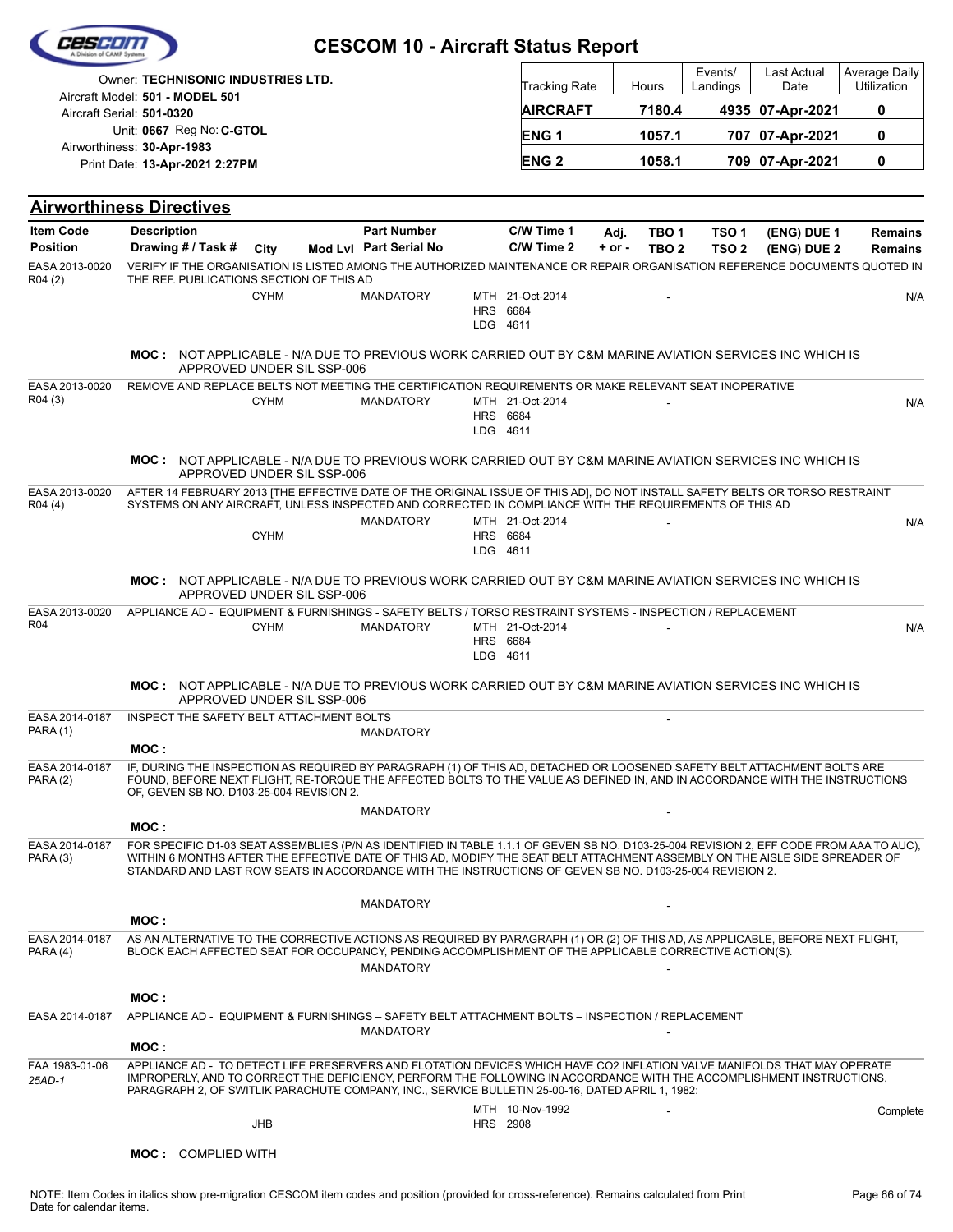|                                   | an mount abases<br>Owner: TECHNISONIC INDUSTRIES LTD.                                                                                                                                      |            |                        |     | Tracking Rate                      |            | Hours                    | Events/<br>Landings | Last Actual<br>Date | Average Daily<br>Utilization |
|-----------------------------------|--------------------------------------------------------------------------------------------------------------------------------------------------------------------------------------------|------------|------------------------|-----|------------------------------------|------------|--------------------------|---------------------|---------------------|------------------------------|
|                                   | Aircraft Model: 501 - MODEL 501<br>Aircraft Serial: 501-0320                                                                                                                               |            |                        |     | <b>AIRCRAFT</b>                    |            | 7180.4                   |                     | 4935 07-Apr-2021    | 0                            |
|                                   | Unit: 0667 Reg No: C-GTOL                                                                                                                                                                  |            |                        |     | ENG 1                              |            | 1057.1                   |                     | 707 07-Apr-2021     | 0                            |
|                                   | Airworthiness: 30-Apr-1983<br>Print Date: 13-Apr-2021 2:27PM                                                                                                                               |            |                        |     | <b>ENG2</b>                        |            | 1058.1                   |                     | 709 07-Apr-2021     | 0                            |
|                                   |                                                                                                                                                                                            |            |                        |     |                                    |            |                          |                     |                     |                              |
|                                   | <b>Airworthiness Directives</b>                                                                                                                                                            |            |                        |     |                                    |            |                          |                     |                     |                              |
| <b>Item Code</b>                  | <b>Description</b>                                                                                                                                                                         |            | <b>Part Number</b>     |     | C/W Time 1                         |            | TBO 1<br>Adj.            | TSO <sub>1</sub>    | (ENG) DUE 1         | <b>Remains</b>               |
| <b>Position</b><br>FAA 1989-06-01 | Drawing # / Task #<br>APPLIANCE AD - PREVENT THE IMPROPER FUNCTIONING OF THE CARBON DIOXIDE (CO2) INFLATORS ON TSO-C13, LIFE PRESERVERS AND TSO-C72                                        | City       | Mod Lvl Part Serial No |     | C/W Time 2                         | $+$ or $-$ | TBO <sub>2</sub>         | TSO <sub>2</sub>    | (ENG) DUE 2         | <b>Remains</b>               |
| 25AD-02                           | INDIVIDUAL FLOTATION DEVICES                                                                                                                                                               |            |                        |     |                                    |            |                          |                     |                     |                              |
|                                   |                                                                                                                                                                                            | JHB        | <b>MANDATORY</b>       |     | MTH 10-Nov-1992<br><b>HRS</b> 2908 |            |                          |                     |                     | Complete                     |
|                                   |                                                                                                                                                                                            |            |                        |     |                                    |            |                          |                     |                     |                              |
| FAA 1998-25-10                    | <b>MOC: COMPLIED WITH</b><br>APPLIANCE AD - SEAT RESTRAINT SYSTEM (SUPERSEDED BY 1998-25-10 R01)                                                                                           |            |                        |     |                                    |            |                          |                     |                     |                              |
| 25AD-03                           |                                                                                                                                                                                            | SJC        | <b>MANDATORY</b>       |     | MTH 17-Mar-1999                    |            | A/R                      |                     |                     | Complete                     |
|                                   | <b>MOC: COMPLIED WITH</b>                                                                                                                                                                  |            |                        |     |                                    |            |                          |                     |                     |                              |
| FAA 2017-16-01<br>PARA (G)        | PERFORM GENERAL VISUAL INSPECTIONS OF THE ELT FOR DISCREPANCIES; CHECKS, TESTS AND VERIFICATIONS AS APPLICABLE, TO ENSURE<br>THE ELT IS FUNCTIONING, AND ALL APPLICABLE CORRECTIVE ACTIONS |            |                        |     |                                    |            |                          |                     |                     |                              |
|                                   |                                                                                                                                                                                            | <b>UNK</b> |                        |     | MTH 02-Nov-2018                    |            |                          |                     |                     | N/A                          |
|                                   |                                                                                                                                                                                            |            |                        |     | HRS 7041.9<br>LDG 4842             |            |                          |                     |                     |                              |
|                                   |                                                                                                                                                                                            |            |                        |     |                                    |            |                          |                     |                     |                              |
| FAA 2017-16-01                    | <b>MOC: NOT APPLICABLE - N/A DUE TO P/N</b>                                                                                                                                                |            |                        |     |                                    |            |                          |                     |                     |                              |
| PARA (J)                          | OPTIONAL TERMINATING ACTION: REPLACE ELT WITH A SERVICEABLE FAA-APPROVED ELT                                                                                                               | <b>UNK</b> | <b>MANDATORY</b>       |     | MTH 02-Nov-2018                    |            |                          |                     |                     | N/A                          |
|                                   |                                                                                                                                                                                            |            |                        |     | HRS 7041.9<br>LDG 4842             |            |                          |                     |                     |                              |
|                                   |                                                                                                                                                                                            |            |                        |     |                                    |            |                          |                     |                     |                              |
| FAA 2017-16-01                    | <b>MOC: NOT APPLICABLE - N/A DUE TO P/N</b><br>APPLIANCE AD - EQUIPMENT / FURNISHINGS - AMERI-KING CORPORATION MODEL AK-450() AND AK-451() SERIES EMERGENCY LOCATOR                        |            |                        |     |                                    |            |                          |                     |                     |                              |
|                                   | TRANSMITTERS - REPETATIVE INSPECTIONS, CHECKS, TESTS AND VERIFICATIONS                                                                                                                     |            |                        |     |                                    |            |                          |                     |                     |                              |
|                                   |                                                                                                                                                                                            | <b>UNK</b> | <b>MANDATORY</b>       |     | MTH 02-Nov-2018<br>HRS 7041.9      |            |                          |                     |                     | N/A                          |
|                                   |                                                                                                                                                                                            |            |                        |     | LDG 4842                           |            |                          |                     |                     |                              |
|                                   | <b>MOC: NOT APPLICABLE - N/A DUE TO P/N</b>                                                                                                                                                |            |                        |     |                                    |            |                          |                     |                     |                              |
| FAA 2021-07-13                    | INSPECT THE BUCKLE HANDLE FOR A CRACK AND IF CRACKED, BEFORE FURTHER FLIGHT, REPLACE IT WITH AN AIRWORTHY BUCKLE                                                                           |            |                        |     |                                    |            |                          |                     |                     |                              |
| PARA(E)(1)                        |                                                                                                                                                                                            |            | MANDATORY              | MTH |                                    |            | $\overline{\phantom{a}}$ |                     |                     |                              |
|                                   | MOC :                                                                                                                                                                                      |            |                        |     |                                    |            |                          |                     |                     |                              |
| FAA 2021-07-13<br>PARA(E)(2)      | MEASURE THE THICHNESS OF THE BUCKLE HANDLE VANE; IF THICKNESS IS 0.125 INCH OR GREATER, BEFORE FURTHER FLIGHT, REMOVE THE<br>BUCKLE FROM SERVICE AND REPLACE IT WITH AN AIRWORTHY BUCKLE   |            |                        |     |                                    |            |                          |                     |                     |                              |
|                                   |                                                                                                                                                                                            |            | <b>MANDATORY</b>       | MTH |                                    |            |                          |                     |                     |                              |
|                                   | MOC:                                                                                                                                                                                       |            |                        |     |                                    |            |                          |                     |                     |                              |
| FAA 2021-07-13                    | DO NOT INSTALL A BUCKLE OR RESTRAINT SYSTEM WITH A BUCKLE P/N 1111430 OR 1111475, ALL DASH NUMBERS, WITH A HANDLE VANE THICKNESS                                                           |            |                        |     |                                    |            |                          |                     |                     |                              |
| PARA $(E)(3)$                     | OF 0.125 INCH OR GREATER                                                                                                                                                                   |            | <b>MANDATORY</b>       |     |                                    |            |                          |                     |                     |                              |
|                                   | MOC:                                                                                                                                                                                       |            |                        |     |                                    |            |                          |                     |                     |                              |
| FAA 2021-07-13                    | APPLIANCE AD - EQUIPMENT AND FURNISHING - SEAT RESTRAINT SYSTEM PLASTIC ROTARY BUCKLE HANDLE - INSPECTION/REPLACEMENT                                                                      |            |                        |     |                                    |            |                          |                     |                     |                              |
|                                   |                                                                                                                                                                                            |            | <b>MANDATORY</b>       |     |                                    |            |                          |                     |                     |                              |
|                                   | MOC :                                                                                                                                                                                      |            |                        |     |                                    |            |                          |                     |                     |                              |
| EASA 2016-0024<br><b>PARA (1)</b> | INSPECT EACH SIEMENS SMOKE DETECTOR TO DETERMINE WHETHER IT IS AN AFFECTED PART                                                                                                            |            | <b>MANDATORY</b>       |     |                                    |            |                          |                     |                     |                              |
|                                   | MOC :                                                                                                                                                                                      |            |                        |     |                                    |            |                          |                     |                     |                              |
| EASA 2016-0024<br>PARA (2.1)      | REPLACE CARGO COMPARTMENT SMOKE DETECTORS, IDENTIFIED IN PARAGRAPH (1), IN ACCORDANCE WITH TABLE 1 OR TABLE 2                                                                              |            | <b>MANDATORY</b>       |     |                                    |            |                          |                     |                     |                              |
|                                   |                                                                                                                                                                                            |            |                        |     |                                    |            |                          |                     |                     |                              |
| EASA 2016-0024                    | MOC :<br>REPLACE PASSENGER, CABIN OR ANY OTHER ON BOARD LOCATION SMOKE DETECTORS, IDENTIFIED IN PARAGRAPH (1), IN ACCORDANCE WITH                                                          |            |                        |     |                                    |            |                          |                     |                     |                              |
| PARA (2.2)                        | TABLE 3                                                                                                                                                                                    |            | <b>MANDATORY</b>       |     |                                    |            |                          |                     |                     |                              |
|                                   | MOC:                                                                                                                                                                                       |            |                        |     |                                    |            |                          |                     |                     |                              |

(Cescom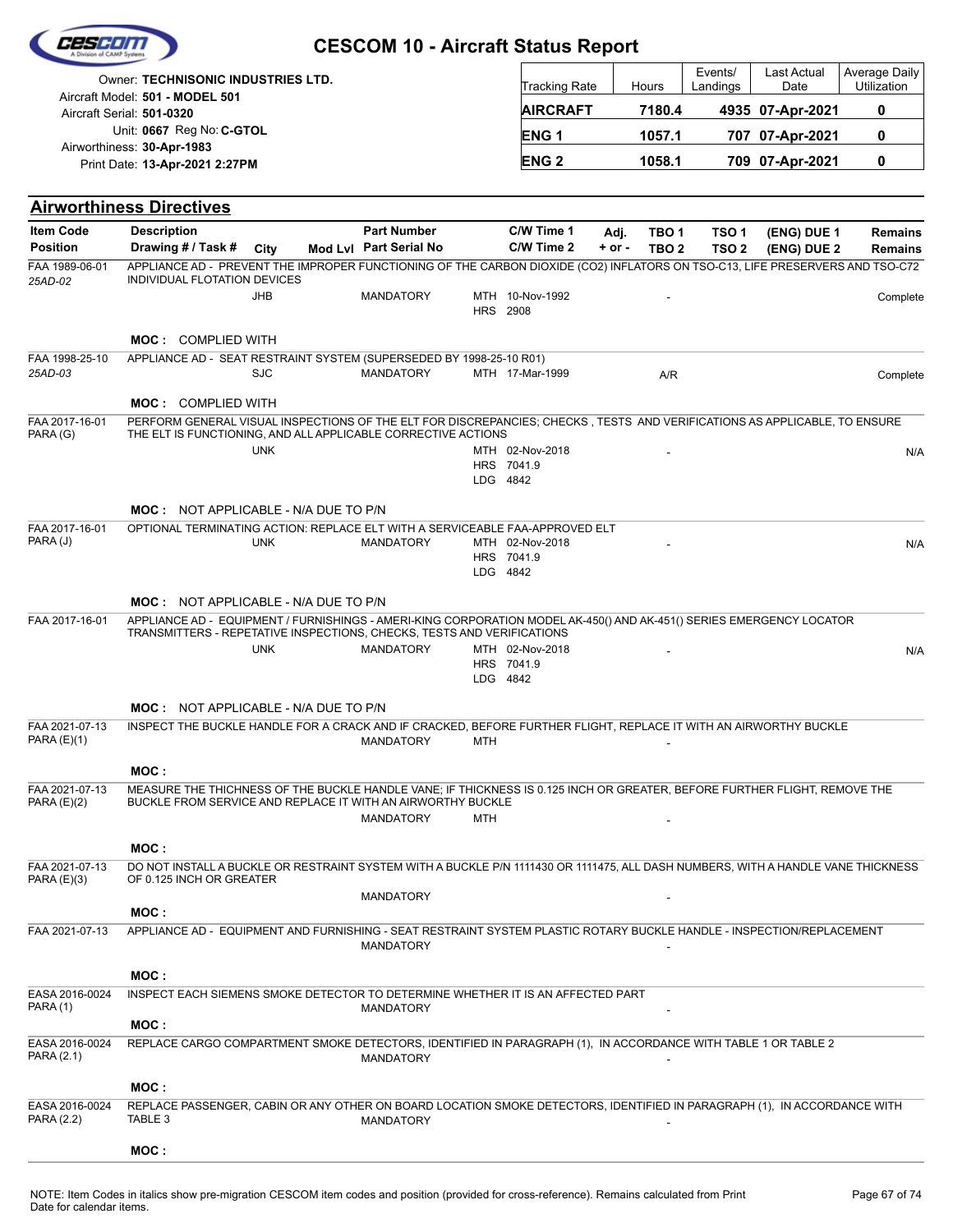|                                       |                                                                                                                                                                                                                                                                                                                                                                                                                                                                                           | <b>CESCOM 10 - Aircraft Status Report</b> |            |                                |          |                  |                     |                     |                              |
|---------------------------------------|-------------------------------------------------------------------------------------------------------------------------------------------------------------------------------------------------------------------------------------------------------------------------------------------------------------------------------------------------------------------------------------------------------------------------------------------------------------------------------------------|-------------------------------------------|------------|--------------------------------|----------|------------------|---------------------|---------------------|------------------------------|
|                                       | Owner: TECHNISONIC INDUSTRIES LTD.<br>Aircraft Model: 501 - MODEL 501                                                                                                                                                                                                                                                                                                                                                                                                                     |                                           |            | <b>Tracking Rate</b>           |          | Hours            | Events/<br>Landings | Last Actual<br>Date | Average Daily<br>Utilization |
|                                       | Aircraft Serial: 501-0320                                                                                                                                                                                                                                                                                                                                                                                                                                                                 |                                           |            | <b>AIRCRAFT</b>                |          | 7180.4           |                     | 4935 07-Apr-2021    | 0                            |
|                                       | Unit: 0667 Reg No: C-GTOL                                                                                                                                                                                                                                                                                                                                                                                                                                                                 |                                           |            | <b>ENG1</b>                    |          | 1057.1           |                     | 707 07-Apr-2021     | 0                            |
|                                       | Airworthiness: 30-Apr-1983<br>Print Date: 13-Apr-2021 2:27PM                                                                                                                                                                                                                                                                                                                                                                                                                              |                                           |            | <b>ENG2</b>                    |          | 1058.1           |                     | 709 07-Apr-2021     | 0                            |
|                                       | <b>Airworthiness Directives</b>                                                                                                                                                                                                                                                                                                                                                                                                                                                           |                                           |            |                                |          |                  |                     |                     |                              |
| <b>Item Code</b>                      | <b>Description</b>                                                                                                                                                                                                                                                                                                                                                                                                                                                                        | <b>Part Number</b>                        |            | C/W Time 1                     | Adj.     | TBO <sub>1</sub> | TSO <sub>1</sub>    | (ENG) DUE 1         | <b>Remains</b>               |
| <b>Position</b>                       | Drawing # / Task #<br>City                                                                                                                                                                                                                                                                                                                                                                                                                                                                | Mod Lvl Part Serial No                    |            | C/W Time 2                     | $+ or -$ | TBO <sub>2</sub> | TSO <sub>2</sub>    | (ENG) DUE 2         | <b>Remains</b>               |
| EASA 2016-0024<br>PARA (2.3)          | REPLACE REPAIRED SMOKE DETECTOR IDENTIFIED IN APPENDIX 1<br>MOC:                                                                                                                                                                                                                                                                                                                                                                                                                          | <b>MANDATORY</b>                          |            |                                |          |                  |                     |                     |                              |
| EASA 2016-0024<br>PARA (3)            | FROM THE EFFECTIVE DATE OF THIS AD, DO NOT INSTALL ON ANY AEROPLANE AN AFFECTED P/N SMOKE DETECTOR UNLESS THE UNIT (GMC ONLY)<br>IS MARKED 'SIL PMC-26-002'                                                                                                                                                                                                                                                                                                                               |                                           |            |                                |          |                  |                     |                     |                              |
|                                       |                                                                                                                                                                                                                                                                                                                                                                                                                                                                                           | <b>MANDATORY</b>                          |            |                                |          |                  |                     |                     |                              |
| EASA 2016-0024                        | MOC:<br>APPLIANCE AD - FIRE PROTECTION - OPTICAL AND AMBIENT SMOKE DETECTORS - IDENTIFICATION / REPLACEMENT                                                                                                                                                                                                                                                                                                                                                                               |                                           |            |                                |          |                  |                     |                     |                              |
|                                       |                                                                                                                                                                                                                                                                                                                                                                                                                                                                                           | <b>MANDATORY</b>                          | <b>MTH</b> |                                |          |                  |                     |                     |                              |
|                                       | MOC:                                                                                                                                                                                                                                                                                                                                                                                                                                                                                      |                                           |            |                                |          |                  |                     |                     |                              |
| EASA 2016-0044<br><b>PARA (1)</b>     | INSPECT EACH FIRE EXTINGUISHER, EXCEPT THOSE HAVING P/N 57333 SERIES, INSTALLED ON BAE146 AND RJ AEROPLANES, AND THOSE HAVING<br>P/N57183 SERIES, INSTALLED ON ATP AEROPLANES, AND DEPENDING ON FINDINGS, ACCOMPLISH CORRECTIVE ACTIONS IN ACCORDANCE WITH<br>THE INSTRUCTIONS OF KG SB 26-080 REVISION 1                                                                                                                                                                                 |                                           |            |                                |          |                  |                     |                     |                              |
|                                       |                                                                                                                                                                                                                                                                                                                                                                                                                                                                                           | <b>MANDATORY</b>                          | <b>MTH</b> |                                |          |                  |                     |                     |                              |
|                                       | MOC :                                                                                                                                                                                                                                                                                                                                                                                                                                                                                     |                                           |            |                                |          |                  |                     |                     |                              |
| EASA 2016-0044<br>PARA(2)             | ACCOMPLISHMENT OF AN OVERHAUL (SEE NOTE 2 OF THIS AD) OF A FIRE EXTINGUISHER BY KIDDE GRAVINER OR HUGEN, OR IN ACCORDANCE<br>WITH THE INSTRUCTIONS OF KG SIL 01-10 OR IN ACCORDANCE WITH KG CMM 26-21-40 REVISION 14 OR LATER OR KG CMM 26-21-52 REVISION 13 OR<br>LATER (AS APPLICABLE TO FIRE EXTINGUISHER P/N) IS ACCEPTABLE TO COMPLY WITH THE REQUIREMENT OF PARAGRAPH (1).                                                                                                          |                                           |            |                                |          |                  |                     |                     |                              |
|                                       | MOC:                                                                                                                                                                                                                                                                                                                                                                                                                                                                                      | <b>MANDATORY</b>                          |            |                                |          |                  |                     |                     |                              |
| EASA 2016-0044<br>PARA (3)            | FROM THE EFFECTIVE DATE OF THIS AD DO NOT INSTALL ON ANY AIRCRAFT AN AFFECTED FIRE EXTINGUISHER, UNLESS IT IS NEW, OR HAS PASSED<br>AN INSPECTION IN ACCORDANCE WITH THE INSTRUCTIONS OF KG SB 26-080 REVISION 1, OR IT HAS BEEN OVERHAULED (SEE NOTE 2) BY KG, OR BY<br>HUGEN OR IN ACCORDANCE WITH THE INSTRUCTIONS OF KG SIL 01-10 OR IN ACCORDANCE WITH THE INSTRUCTIONS OF KG CMM 26-21-40<br>REVISION 14, OR OF KG CMM 26-21-52 REVISION 13, AS APPLICABLE TO FIRE EXTINGUISHER P/N |                                           |            |                                |          |                  |                     |                     |                              |
|                                       |                                                                                                                                                                                                                                                                                                                                                                                                                                                                                           | <b>MANDATORY</b>                          |            |                                |          |                  |                     |                     |                              |
|                                       | MOC:                                                                                                                                                                                                                                                                                                                                                                                                                                                                                      |                                           |            |                                |          |                  |                     |                     |                              |
| EASA 2016-0044                        | APPLIANCE AD - ATA 26 - FIRE PROTECTION - ENGINE AND AUXILIARY POWER UNIT AUTOMATIC FIRE EXTINGUISHERS - INSPECTION/OVERHAUL                                                                                                                                                                                                                                                                                                                                                              | <b>MANDATORY</b>                          | <b>MTH</b> |                                |          |                  |                     |                     |                              |
|                                       | MOC:                                                                                                                                                                                                                                                                                                                                                                                                                                                                                      |                                           |            |                                |          |                  |                     |                     |                              |
| FAA 2007-11-17<br>26AD-03             | <b>IDENTIFY WIRES FOR FIRE EXTINGUISHING BOTTLES</b>                                                                                                                                                                                                                                                                                                                                                                                                                                      | <b>MANDATORY</b>                          | HRS 5970   | MTH 12-Jun-2007                |          | A/R              |                     |                     | Complete                     |
|                                       | <b>MOC: COMPLIED WITH</b>                                                                                                                                                                                                                                                                                                                                                                                                                                                                 |                                           |            |                                |          |                  |                     |                     |                              |
| FAA 2010-04-16<br>PARA (G)<br>26AD-06 | REPLACE TYPE H1-10 AIR HALON 1211 (BCF) PORTABLE FIRE EXTINGUISHERSMANUFACTURED BY SICLI WITH SERVICABLE UNIT<br><b>CYHM</b>                                                                                                                                                                                                                                                                                                                                                              | <b>MANDATORY</b>                          |            | DAYS 21-Sep-2010<br>HRS 6298.1 |          | A/R              |                     |                     | N/A                          |
|                                       |                                                                                                                                                                                                                                                                                                                                                                                                                                                                                           |                                           | LDG 4353   |                                |          |                  |                     |                     |                              |
|                                       | MOC: NOT APPLICABLE - 2010-04-16 IS NOT APPLICABLE DUE TO THE PORTABLE FIRE EXTINGUISHERS MAKE AND MODEL<br><b>NUMBERS</b>                                                                                                                                                                                                                                                                                                                                                                |                                           |            |                                |          |                  |                     |                     |                              |
| FAA 2010-04-16                        | APPLIANCE AD - TYPE H1-10 AIR HALON 1211 (BCF) PORTABLE FIRE EXTINGUISHERSMANUFACTURED BY SICLI                                                                                                                                                                                                                                                                                                                                                                                           | <b>MANDATORY</b>                          | LDG 4353   | MTH 21-Sep-2010<br>HRS 6298.1  |          | A/R              |                     |                     | N/A                          |
|                                       | MOC: NOT APPLICABLE - 2010-04-16 IS NOT APPLICABLE DUE TO THE PORTABLE FIRE EXTINGUISHERS MAKE AND MODEL<br><b>NUMBERS</b>                                                                                                                                                                                                                                                                                                                                                                |                                           |            |                                |          |                  |                     |                     |                              |
| FAA 2006-06-03<br>28AD-01             | PREVENT FUEL VAPOR IGNITION<br><b>YHM</b>                                                                                                                                                                                                                                                                                                                                                                                                                                                 | <b>MANDATORY</b>                          | HRS 5820   | MTH 01-Jul-2006                |          |                  |                     |                     | Complete                     |
|                                       | <b>MOC: COMPLIED WITH</b>                                                                                                                                                                                                                                                                                                                                                                                                                                                                 |                                           |            |                                |          |                  |                     |                     |                              |
| EASA 2015-0093<br><b>PARA (1)</b>     | AMEND THE AFM OF THE AIRCRAFT BY INSERTING A TEMPORARY REVISION (TR) TO THE AFM (SUPPLEMENT)                                                                                                                                                                                                                                                                                                                                                                                              | <b>MANDATORY</b>                          |            |                                |          |                  |                     |                     |                              |
|                                       | MOC:                                                                                                                                                                                                                                                                                                                                                                                                                                                                                      |                                           |            |                                |          |                  |                     |                     |                              |

- -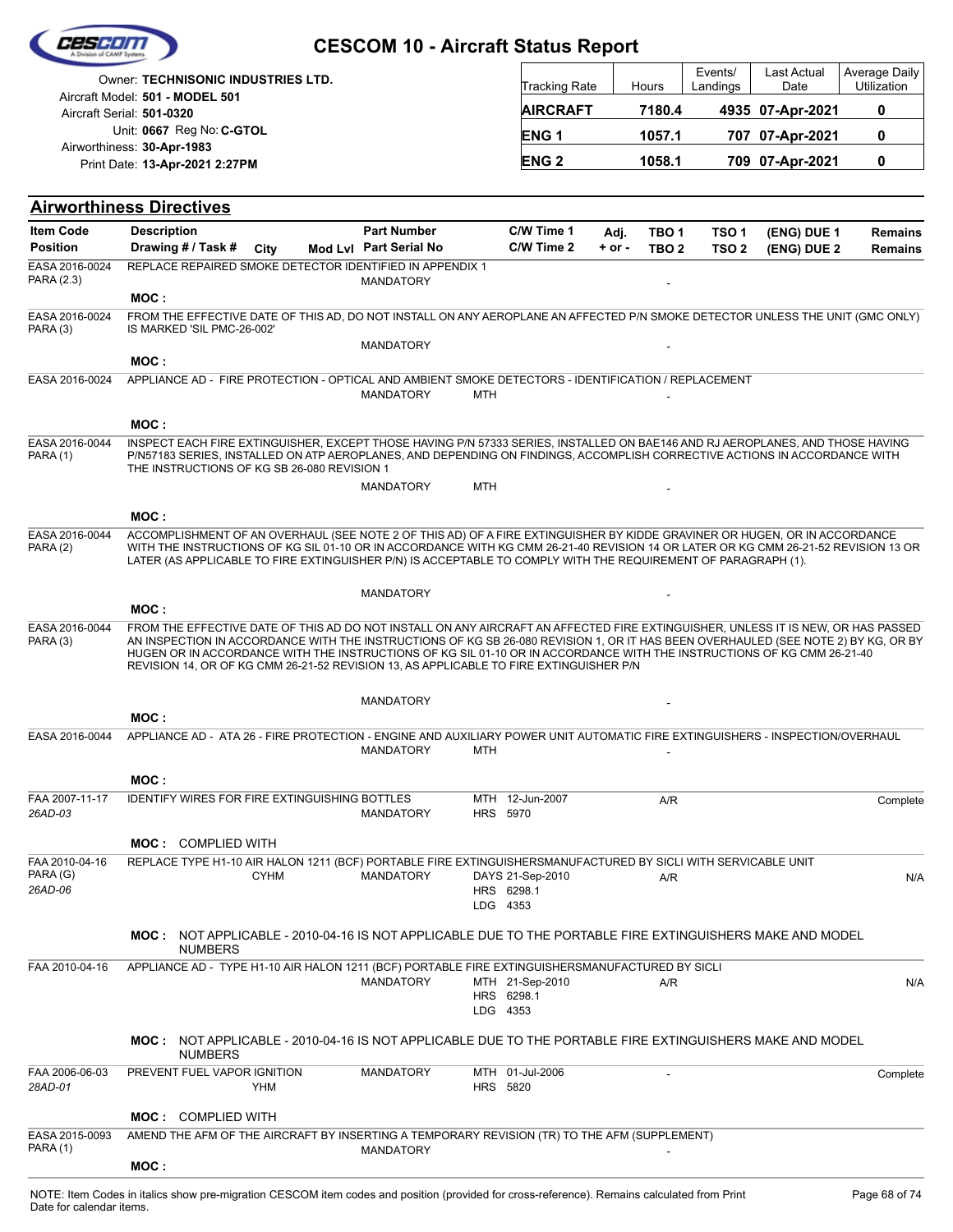|                                     |                                                                                                                                                                                                                                                                                                                                                                 |                                              |                      | <b>CESCOM 10 - Aircraft Status Report</b> |                                                            |                           |                            |                              |
|-------------------------------------|-----------------------------------------------------------------------------------------------------------------------------------------------------------------------------------------------------------------------------------------------------------------------------------------------------------------------------------------------------------------|----------------------------------------------|----------------------|-------------------------------------------|------------------------------------------------------------|---------------------------|----------------------------|------------------------------|
|                                     | Owner: TECHNISONIC INDUSTRIES LTD.                                                                                                                                                                                                                                                                                                                              |                                              |                      | Tracking Rate                             | Hours                                                      | Events/<br>Landings       | <b>Last Actual</b><br>Date | Average Daily<br>Utilization |
|                                     | Aircraft Model: 501 - MODEL 501<br>Aircraft Serial: 501-0320                                                                                                                                                                                                                                                                                                    |                                              |                      | <b>AIRCRAFT</b>                           | 7180.4                                                     |                           | 4935 07-Apr-2021           | 0                            |
|                                     | Unit: 0667 Reg No: C-GTOL                                                                                                                                                                                                                                                                                                                                       |                                              |                      | <b>ENG1</b>                               | 1057.1                                                     |                           | 707 07-Apr-2021            | 0                            |
|                                     | Airworthiness: 30-Apr-1983<br>Print Date: 13-Apr-2021 2:27PM                                                                                                                                                                                                                                                                                                    |                                              |                      | <b>ENG2</b>                               | 1058.1                                                     |                           | 709 07-Apr-2021            | 0                            |
|                                     |                                                                                                                                                                                                                                                                                                                                                                 |                                              |                      |                                           |                                                            |                           |                            |                              |
|                                     | <b>Airworthiness Directives</b>                                                                                                                                                                                                                                                                                                                                 |                                              |                      |                                           |                                                            |                           |                            |                              |
| <b>Item Code</b><br><b>Position</b> | <b>Description</b><br>Drawing # / Task #<br>City                                                                                                                                                                                                                                                                                                                | <b>Part Number</b><br>Mod Lvl Part Serial No |                      | C/W Time 1<br>C/W Time 2                  | Adj.<br>TBO <sub>1</sub><br>$+$ or $-$<br>TBO <sub>2</sub> | TSO 1<br>TSO <sub>2</sub> | (ENG) DUE 1<br>(ENG) DUE 2 | Remains<br><b>Remains</b>    |
| EASA 2015-0093<br>PARA(2)           | MODIFY THE AIRCRAFT BY REPLACING EACH AHRS UNIT HAVING A P/N SPECIFIED AS 'OLD' IN TABLE 2 OF THIS AD WITH A MODIFIED UNIT, HAVING A<br>P/N SPECIFIED AS 'NEW' IN TABLE 2 OF THIS AD                                                                                                                                                                            | <b>MANDATORY</b>                             |                      |                                           |                                                            |                           |                            |                              |
|                                     | MOC :                                                                                                                                                                                                                                                                                                                                                           |                                              |                      |                                           |                                                            |                           |                            |                              |
| EASA 2015-0093<br>PARA (3)          | CONCURRENT WITH MODIFICATION OF AN AIRCRAFT AS REQUIRED BY PARAGRAPH (2) OF THIS AD, THE AFM CHANGE, IF REQUIRED BY PARAGRAPH<br>(1) OF THIS AD (SEE NOTE 1 OF THIS AD), CAN BE REMOVED FROM THAT AIRCRAFT                                                                                                                                                      | <b>MANDATORY</b>                             |                      |                                           |                                                            |                           |                            |                              |
|                                     | MOC:                                                                                                                                                                                                                                                                                                                                                            |                                              |                      |                                           |                                                            |                           |                            |                              |
| EASA 2015-0093<br>PARA(4)           | DO NOT INSTALL ON ANY AIRCRAFT A LCR-100 AHRS UNIT, HAVING A P/N SPECIFIED AS 'OLD' IN TABLE 1 OF THIS AD                                                                                                                                                                                                                                                       | <b>MANDATORY</b>                             |                      |                                           |                                                            |                           |                            |                              |
| EASA 2015-0093                      | MOC:<br>APPLIANCE AD - NAVIGATION - ATTITUDE HEADING REFERENCE SYSTEM - MODIFICATION / REPLACEMENT                                                                                                                                                                                                                                                              | <b>MANDATORY</b>                             | MTH                  |                                           |                                                            |                           |                            |                              |
|                                     | MOC:                                                                                                                                                                                                                                                                                                                                                            |                                              |                      |                                           |                                                            |                           |                            |                              |
| FAA 1980-09-09<br>34AD-2            | APPLIES TO THE FOLLOWING AIRPLANES, EQUIPPED WITH CESSNA INSTALLED DUAL FLIGHT DIRECTOR INDICATORS, UNLESS MODIFIED TO<br>PROVIDE INDEPENDENT POWER SOURCES, DISTRIBUTION AND BUS SYSTEMS FOR THE DUAL FLIGHT DIRECTOR INSTALLATION OR BY RELOCATING<br>THE COPILOT'S SECOND ATTITUDE INDICATOR TO THE TOP CENTER POSITION OF THE COPILOT PANEL INSTRUMENT "T". |                                              |                      |                                           |                                                            |                           |                            |                              |
|                                     | <b>YHM</b>                                                                                                                                                                                                                                                                                                                                                      |                                              | HRS 5719             | MTH 25-Nov-2005                           |                                                            |                           |                            | N/A                          |
|                                     | MOC: NOT APPLICABLE - NOT APPLICABLE BY AIRCRAFT MODEL SERIAL AND/OR UNIT NUMBER.                                                                                                                                                                                                                                                                               |                                              |                      |                                           |                                                            |                           |                            |                              |
| FAA 1998-25-02<br>34AD-22           | APPLIANCE AD - TO PREVENT THE DISPLAY OF TARGET INDICATORS ON THE WRONG SIDE OF THE AIRCRAFT CAUSED BY AN INTERNAL<br>COMPONENT FAILURE IN THE SKY497 INSTALLATIONS WITH A TOP-MOUNTED ANTENNA, WHICH COULD RESULT IN THE PILOT MAKING AN<br>INCORRECT INITIAL MANEUVER BASED ON THE DISPLAYED INFORMATION WHILE TRYING TO VISUALLY ACQUIRE THE AIRCRAFT.       |                                              |                      |                                           |                                                            |                           |                            |                              |
|                                     | <b>SJC</b><br><b>MOC: COMPLIED WITH</b>                                                                                                                                                                                                                                                                                                                         | <b>MANDATORY</b>                             |                      | MTH 17-Mar-1999                           |                                                            |                           |                            | Complete                     |
| FAA 2003-13-08                      | APPLIANCE AD - GOODRICH AVIONICS SYSTEMS, INC. TAWS8000 TERRAIN AWARENESS WARNING SYSTEM                                                                                                                                                                                                                                                                        |                                              |                      |                                           |                                                            |                           |                            |                              |
| 34AD-27                             | YHM                                                                                                                                                                                                                                                                                                                                                             | <b>MANDATORY</b>                             | HRS 5719             | MTH 25-Nov-2005                           |                                                            |                           |                            | Complete                     |
|                                     | <b>MOC: COMPLIED WITH - NOT APPLICABLE-EQUIPMENT NOT INSTALLED</b>                                                                                                                                                                                                                                                                                              |                                              |                      |                                           |                                                            |                           |                            |                              |
| FAA 2006-16-18<br>34AD-35           | APPLIANCE AD - PREVENT A BEARING ERROR (SUPERSEDED BY 2006-16-18 R01)<br>YHM                                                                                                                                                                                                                                                                                    | <b>SUPERSEDED</b>                            | <b>HRS 5885</b>      | MTH 24-Oct-2006                           |                                                            |                           |                            | N/A                          |
|                                     | <b>MOC: NOT APPLICABLE - NOT APPLICABLE-EQUIPMENT NOT INSTALLED</b>                                                                                                                                                                                                                                                                                             |                                              |                      |                                           |                                                            |                           |                            |                              |
| FAA 2014-18-01                      | APPLIANCE AD - NAVIGATION - ROCKWELL COLLINS, INC. MODE S TRANSPONDERS - INSPECTION / MODIFICATION                                                                                                                                                                                                                                                              |                                              |                      |                                           |                                                            |                           |                            |                              |
|                                     | <b>CYHM</b>                                                                                                                                                                                                                                                                                                                                                     | <b>MANDATORY</b>                             | HRS 6684<br>LDG 4611 | MTH 21-Oct-2014                           |                                                            |                           |                            | N/A                          |
|                                     | <b>MOC: NOT APPLICABLE - N/A DUE TO ROCKWELL COLLINS EQUIPMENT NOT INSTALLED AT THIS TIME</b>                                                                                                                                                                                                                                                                   |                                              |                      |                                           |                                                            |                           |                            |                              |
|                                     | FAA 2015-10-51-E APPLIANCE/EMERGENCY AD - AVIDYNE INTEGRATED FLIGHT DISPLAY (IFD)- INCORPORATE OPERATIONAL LIMITATIONS INTO LIMITATIONS SECTION<br>OF THE AFM OR AFMS.                                                                                                                                                                                          |                                              |                      |                                           |                                                            |                           |                            |                              |
|                                     | MOC :                                                                                                                                                                                                                                                                                                                                                           | <b>MANDATORY</b>                             |                      |                                           |                                                            |                           |                            |                              |
| FAA 2015-10-51                      | APPLIANCE AD - AVIDYNE INTEGRATED FLIGHT DISPLAY (IFD)- INCORPORATE OPERATIONAL LIMITATIONS INTO LIMITATIONS SECTION OF THE AFM                                                                                                                                                                                                                                 |                                              |                      |                                           |                                                            |                           |                            |                              |
|                                     | OR AFMS<br><b>CYHM</b>                                                                                                                                                                                                                                                                                                                                          | <b>MANDATORY</b>                             |                      | MTH 25-Sep-2015<br>HRS 6755.2             |                                                            |                           |                            | N/A                          |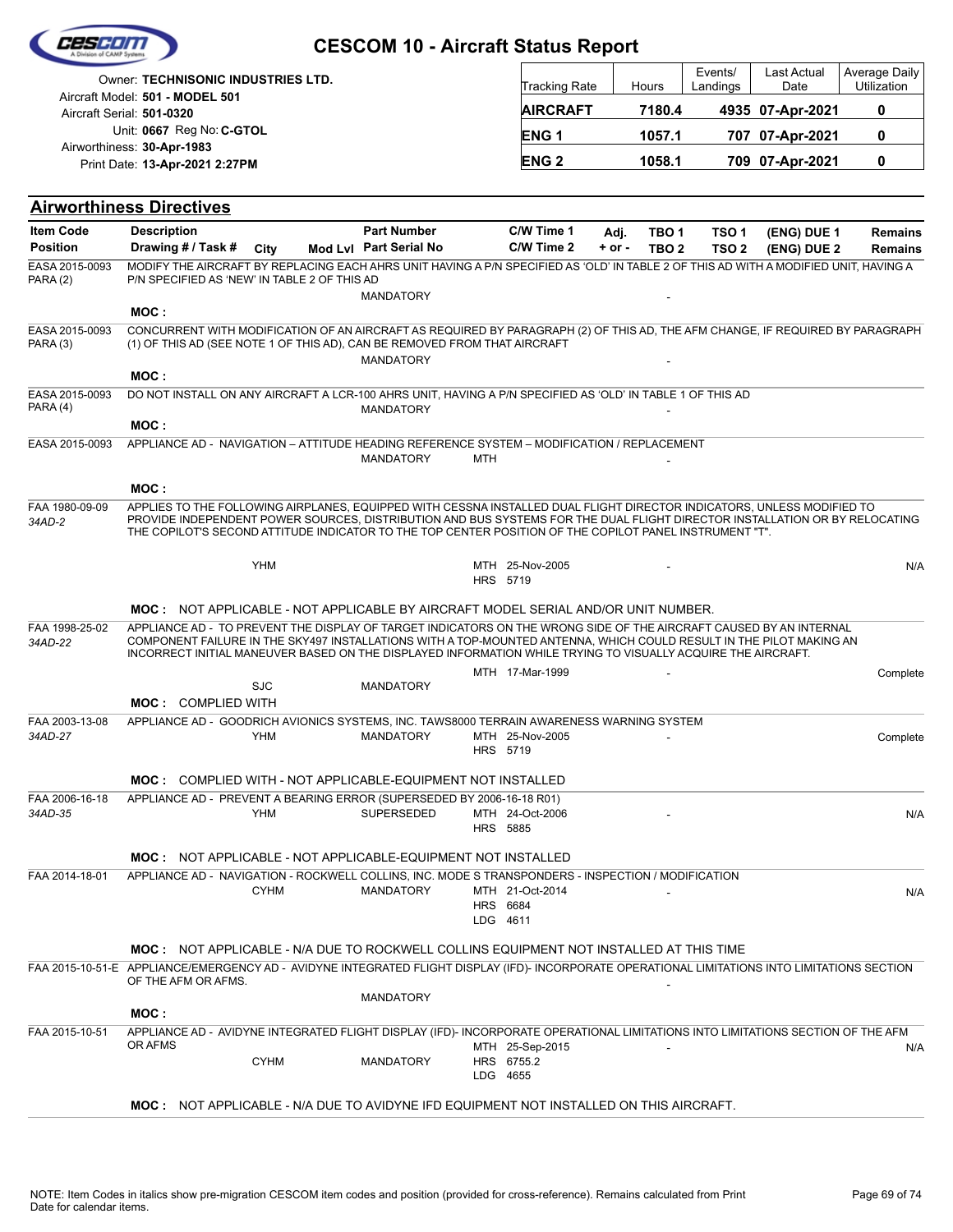|                                     | <b>Owner: TECHNISONIC INDUSTRIES LTD.</b>                                                                                                                                                                                                                                                                                                                                                                                            |                                              |                      |                                           |                    |                                      | Events/                              | Last Actual                | <b>Average Daily</b>             |
|-------------------------------------|--------------------------------------------------------------------------------------------------------------------------------------------------------------------------------------------------------------------------------------------------------------------------------------------------------------------------------------------------------------------------------------------------------------------------------------|----------------------------------------------|----------------------|-------------------------------------------|--------------------|--------------------------------------|--------------------------------------|----------------------------|----------------------------------|
|                                     | Aircraft Model: 501 - MODEL 501                                                                                                                                                                                                                                                                                                                                                                                                      |                                              |                      | Tracking Rate                             |                    | Hours                                | Landings                             | Date                       | Utilization                      |
|                                     | Aircraft Serial: 501-0320<br>Unit: 0667 Reg No: C-GTOL                                                                                                                                                                                                                                                                                                                                                                               |                                              |                      | <b>AIRCRAFT</b>                           |                    | 7180.4                               |                                      | 4935 07-Apr-2021           | 0                                |
|                                     | Airworthiness: 30-Apr-1983                                                                                                                                                                                                                                                                                                                                                                                                           |                                              |                      | <b>ENG1</b>                               |                    | 1057.1                               |                                      | 707 07-Apr-2021            | 0                                |
|                                     | Print Date: 13-Apr-2021 2:27PM                                                                                                                                                                                                                                                                                                                                                                                                       |                                              |                      | <b>ENG2</b>                               |                    | 1058.1                               |                                      | 709 07-Apr-2021            | 0                                |
|                                     | <b>Airworthiness Directives</b>                                                                                                                                                                                                                                                                                                                                                                                                      |                                              |                      |                                           |                    |                                      |                                      |                            |                                  |
| <b>Item Code</b><br><b>Position</b> | <b>Description</b><br>Drawing # / Task #<br>City                                                                                                                                                                                                                                                                                                                                                                                     | <b>Part Number</b><br>Mod Lvl Part Serial No |                      | C/W Time 1<br>C/W Time 2                  | Adj.<br>$+$ or $-$ | TBO <sub>1</sub><br>TBO <sub>2</sub> | TSO <sub>1</sub><br>TSO <sub>2</sub> | (ENG) DUE 1<br>(ENG) DUE 2 | <b>Remains</b><br><b>Remains</b> |
| EASA 2011-0090                      | OXYGEN - OXYGEN MASK REGULATOR INFLATABLE HARNESS - IDENTIFICATION /REPLACEMENT<br><b>CYHM</b>                                                                                                                                                                                                                                                                                                                                       |                                              |                      | MTH 12-Jun-2011<br>HRS 6366.9<br>LDG 4398 |                    |                                      |                                      |                            | N/A                              |
|                                     | MOC: NOT APPLICABLE - EASA AD 2011-0090 FOUND TO BE NOT APPLICABLE TO THE PILOT AND COPILOT OXYGEN INFLATABLE<br>HARNESSES DUE TO THE YEAR OF MANUFACTURE.                                                                                                                                                                                                                                                                           |                                              |                      |                                           |                    |                                      |                                      |                            |                                  |
| EASA 2014-0142<br><b>PARA (1)</b>   | ACCOMPLISH ACCOMPLISH THE ACTIONS AS SPECIFIED IN PARAGRAPHS (1.1) AND (1.2) OF THIS AD - DETERMINE THE DATE OF MANUFACTURING /<br>REPLACE THE HARNESS INFLATION HOSE P/N 445952 WITH A SERVICEABLE PART, OR REMOVE THE INFLATABLE HARNESS FROM THE MASK<br>REGULATOR AND REPLACE IT WITH A SERVICEABLE HARNESS                                                                                                                      | <b>MANDATORY</b>                             | <b>MTH</b>           |                                           |                    |                                      |                                      |                            |                                  |
|                                     | MOC:                                                                                                                                                                                                                                                                                                                                                                                                                                 |                                              |                      |                                           |                    |                                      |                                      |                            |                                  |
| EASA 2014-0142<br>PARA (2)          | ACCOMPLISH AN OXYGEN MASK REGULATOR EQUIPPED WITH A P/N MXH21-1 INFLATABLE HARNESS HAVING A DMF CODE OF NOVEMBER 2008 (0845-<br>S OR 08/45-S) OR EARLIER, AND THOSE WITH A DMF OF JANUARY 2011 (1101-S OR 11/01-S) OR LATER, IS EXCLUDED FROM THE INSPECTION AND<br>REPLACEMENT REQUIREMENTS OF PARAGRAPH (1) OF THIS AD                                                                                                             | <b>MANDATORY</b>                             |                      |                                           |                    |                                      |                                      |                            |                                  |
|                                     | MOC:                                                                                                                                                                                                                                                                                                                                                                                                                                 |                                              |                      |                                           |                    |                                      |                                      |                            |                                  |
| EASA 2014-0142<br>PARA (3)          | ACCOMPLISH IT IS ALLOWED TO INSTALL ON AN AEROPLANE A FLIGHT CREW OXYGEN MASK REGULATOR, HAVING A P/N AS IDENTIFIED IN SECTION<br>1.A.(1) OF ZODIAC AEROTECHNICS SB MC10-35-274, PROVIDED IT HAS BEEN DETERMINED THAT A P/N MXH21-31 INFLATABLE HARNESS IS INSTALLED,<br>OR THAT THE P/N MXH21-1 INFLATABLE HARNESS INSTALLED ON THAT FLIGHT CREW OXYGEN MASK REGULATOR HAS BEEN CORRECTED, AS<br>REQUIRED BY THIS AD.               |                                              |                      |                                           |                    |                                      |                                      |                            |                                  |
|                                     | MOC:                                                                                                                                                                                                                                                                                                                                                                                                                                 | <b>MANDATORY</b>                             |                      |                                           |                    |                                      |                                      |                            |                                  |
| EASA 2014-0142<br>R01 (1)           | ACCOMPLISH ACCOMPLISH THE ACTIONS AS SPECIFIED IN PARAGRAPHS (1.1) AND (1.2) OF THIS AD - DETERMINE THE DATE OF MANUFACTURING /<br>REPLACE THE HARNESS INFLATION HOSE P/N 445186 OR P/N 445952, AS APPLICABLE, WITH A SERVICEABLE PART, OR REMOVE THE INFLATABLE<br>HARNESS FROM THE MASK REGULATOR AND REPLACE IT WITH A SERVICEABLE HARNESS                                                                                        |                                              |                      |                                           |                    |                                      |                                      |                            |                                  |
|                                     | <b>CYHM</b>                                                                                                                                                                                                                                                                                                                                                                                                                          | <b>MANDATORY</b>                             | LDG 4611             | MTH 21-Oct-2014<br>HRS 6684               |                    |                                      |                                      |                            | N/A                              |
|                                     | <b>MOC: NOT APPLICABLE - N/A DUE TO YEAR OF MANUFACTURE</b>                                                                                                                                                                                                                                                                                                                                                                          |                                              |                      |                                           |                    |                                      |                                      |                            |                                  |
| EASA 2014-0142<br>R01 (2)           | ACCOMPLISH AN OXYGEN MASK REGULATOR EQUIPPED WITH A P/N MXH20-1 OR P/N MXH21-1 INFLATABLE HARNESS HAVING A DMF CODE OF<br>NOVEMBER 2008 (0845-S OR 08/45-S) OR EARLIER, AND THOSE WITH A DMF OF JANUARY 2011 (1101-S OR 11/01-S) OR LATER, IS EXCLUDED FROM<br>THE INSPECTION AND REPLACEMENT REQUIREMENTS OF PARAGRAPH (1) OF THIS AD                                                                                               |                                              |                      |                                           |                    |                                      |                                      |                            |                                  |
|                                     | <b>CYHM</b>                                                                                                                                                                                                                                                                                                                                                                                                                          | <b>MANDATORY</b>                             | LDG 4611             | MTH 21-Oct-2014<br>HRS 6684               |                    |                                      |                                      |                            | N/A                              |
|                                     | <b>MOC:</b> NOT APPLICABLE - N/A DUE TO YEAR OF MANUFACTURE                                                                                                                                                                                                                                                                                                                                                                          |                                              |                      |                                           |                    |                                      |                                      |                            |                                  |
| EASA 2014-0142<br>R01 (3)           | ACCOMPLISH IT IS ALLOWED TO INSTALL ON AN AEROPLANE A FLIGHT CREW OXYGEN MASK REGULATOR, HAVING A P/N AS IDENTIFIED IN SECTION<br>1.A.(1) OF ZODIAC AEROTECHNICS SB MC10-35-274, PROVIDED IT HAS BEEN DETERMINED THAT A P/N MXH21-31 INFLATABLE HARNESS IS INSTALLED,<br>OR THAT THE P/N MXH20-1 OR P/N MXH21-1 INFLATABLE HARNESS INSTALLED ON THAT FLIGHT CREW OXYGEN MASK REGULATOR HAS BEEN<br>CORRECTED, AS REQUIRED BY THIS AD |                                              |                      |                                           |                    |                                      |                                      |                            |                                  |
|                                     | <b>CYHM</b>                                                                                                                                                                                                                                                                                                                                                                                                                          | <b>MANDATORY</b>                             | HRS 6684<br>LDG 4611 | MTH 21-Oct-2014                           |                    |                                      |                                      |                            | N/A                              |
|                                     | <b>MOC: NOT APPLICABLE - N/A DUE TO YEAR OF MANUFACTURE</b>                                                                                                                                                                                                                                                                                                                                                                          |                                              |                      |                                           |                    |                                      |                                      |                            |                                  |
| EASA 2014-0142<br>R01               | APPLIANCE AD - OXYGEN ¿ OXYGEN MASK REGULATOR INFLATABLE HARNESS / INFLATION HOSE ¿ IDENTIFICATION / REPLACEMENT<br><b>CYHM</b>                                                                                                                                                                                                                                                                                                      | <b>MANDATORY</b>                             | LDG 4611             | MTH 21-Oct-2014<br>HRS 6684               |                    |                                      |                                      |                            | N/A                              |
|                                     | <b>MOC: NOT APPLICABLE - N/A DUE TO YEAR OF MANUFACTURE</b>                                                                                                                                                                                                                                                                                                                                                                          |                                              |                      |                                           |                    |                                      |                                      |                            |                                  |
| EASA 2014-0142                      | APPLIANCE AD - OXYGEN - OXYGEN MASK REGULATOR INFLATABLE HARNESS / INFLATION HOSE - IDENTIFICATION / REPLACEMENT (SUPERSEDED<br>BY 2014-0142 R01)                                                                                                                                                                                                                                                                                    |                                              |                      |                                           |                    |                                      |                                      |                            |                                  |
|                                     | MOC:                                                                                                                                                                                                                                                                                                                                                                                                                                 | <b>MANDATORY</b>                             |                      |                                           |                    |                                      |                                      |                            |                                  |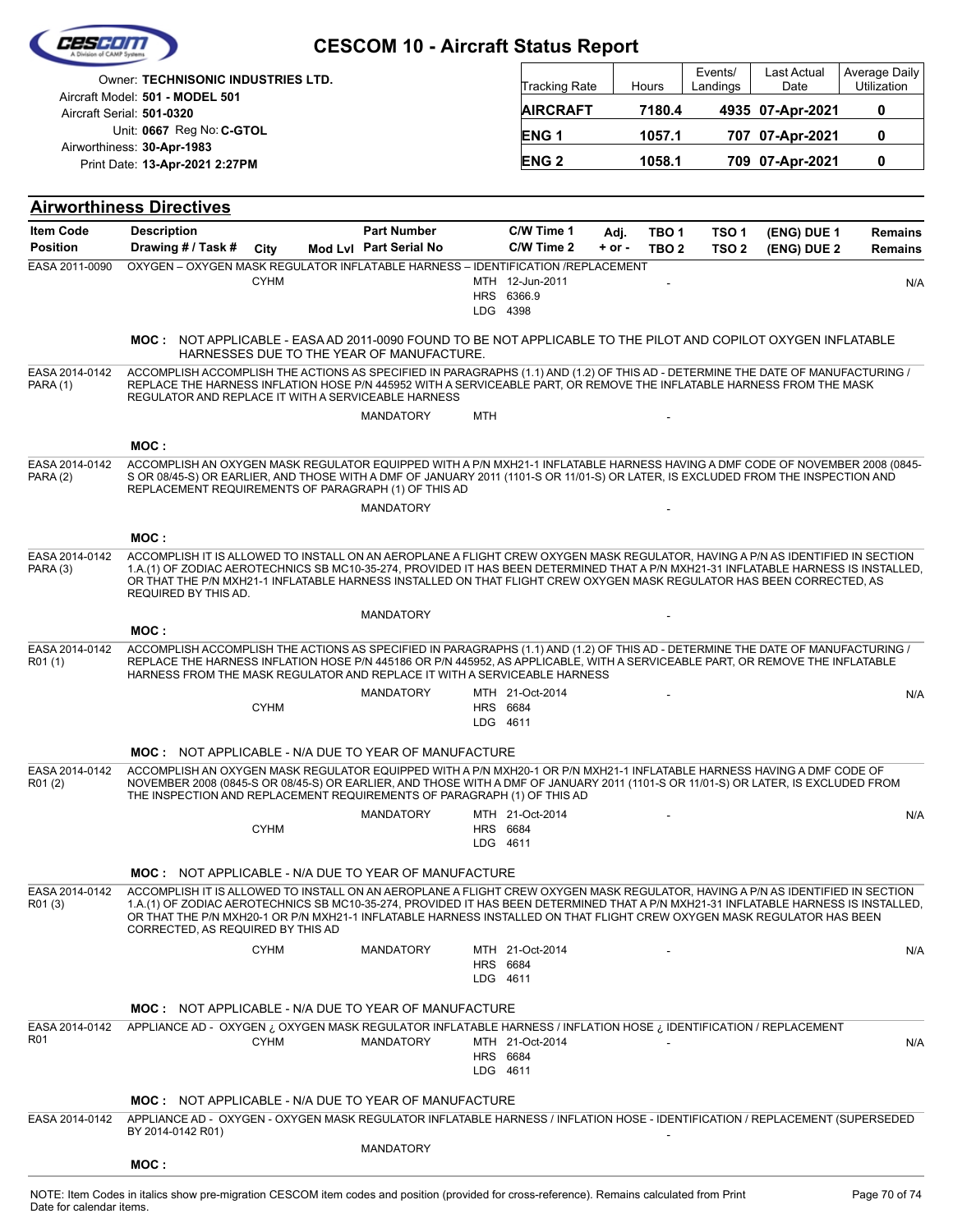| 62560                               |                                                                                                                                                                                                              | <b>CESCOM 10 - Aircraft Status Report</b>    |                 |                               |                    |                                                                                         |                                      |                            |                                  |
|-------------------------------------|--------------------------------------------------------------------------------------------------------------------------------------------------------------------------------------------------------------|----------------------------------------------|-----------------|-------------------------------|--------------------|-----------------------------------------------------------------------------------------|--------------------------------------|----------------------------|----------------------------------|
|                                     | Owner: TECHNISONIC INDUSTRIES LTD.                                                                                                                                                                           |                                              |                 | Tracking Rate                 |                    | Hours                                                                                   | Events/<br>Landings                  | Last Actual<br>Date        | Average Daily<br>Utilization     |
|                                     | Aircraft Model: 501 - MODEL 501<br>Aircraft Serial: 501-0320                                                                                                                                                 |                                              |                 | <b>AIRCRAFT</b>               |                    | 7180.4                                                                                  |                                      | 4935 07-Apr-2021           | 0                                |
|                                     | Unit: 0667 Reg No: C-GTOL                                                                                                                                                                                    |                                              |                 | ENG <sub>1</sub>              |                    | 1057.1                                                                                  |                                      | 707 07-Apr-2021            | 0                                |
|                                     | Airworthiness: 30-Apr-1983<br>Print Date: 13-Apr-2021 2:27PM                                                                                                                                                 |                                              |                 | <b>ENG2</b>                   |                    | 1058.1                                                                                  |                                      | 709 07-Apr-2021            | 0                                |
|                                     |                                                                                                                                                                                                              |                                              |                 |                               |                    |                                                                                         |                                      |                            |                                  |
|                                     | <b>Airworthiness Directives</b>                                                                                                                                                                              |                                              |                 |                               |                    |                                                                                         |                                      |                            |                                  |
| <b>Item Code</b><br><b>Position</b> | <b>Description</b><br>Drawing # / Task #<br>City                                                                                                                                                             | <b>Part Number</b><br>Mod Lvl Part Serial No |                 | C/W Time 1<br>C/W Time 2      | Adj.<br>$+$ or $-$ | TBO 1<br>TBO <sub>2</sub>                                                               | TSO <sub>1</sub><br>TSO <sub>2</sub> | (ENG) DUE 1<br>(ENG) DUE 2 | <b>Remains</b><br><b>Remains</b> |
| FAA 1994-19-06<br>35AD-04           | APPLIANCE AD - TO PREVENT THE FLIGHT CREW FROM EXPERIENCING DIFFICULTY IN EXHALING INTO THE AFFECTED CREW OXYGEN MASKS.                                                                                      | <b>MANDATORY</b>                             |                 | MTH 26-Jun-1995               |                    |                                                                                         |                                      |                            | Complete                         |
|                                     | <b>UVA</b>                                                                                                                                                                                                   |                                              | <b>HRS 3490</b> |                               |                    |                                                                                         |                                      |                            |                                  |
|                                     | <b>MOC: COMPLIED WITH</b>                                                                                                                                                                                    |                                              |                 |                               |                    |                                                                                         |                                      |                            |                                  |
| FAA 1999-08-21<br>35AD-02           | APPLIANCE AD - PREVENT REDUCED OXYGEN CONSUMPTIOIN WHEN PASSENGERS ARE REQUIRED TO USE DEFECTIVE OXYGEN MASKS<br><b>SJC</b>                                                                                  |                                              |                 | MTH 15-Oct-1999               |                    |                                                                                         |                                      |                            |                                  |
|                                     |                                                                                                                                                                                                              | <b>MANDATORY</b>                             | HRS 4546        |                               |                    |                                                                                         |                                      |                            | Complete                         |
|                                     | <b>MOC: COMPLIED WITH</b>                                                                                                                                                                                    |                                              |                 |                               |                    |                                                                                         |                                      |                            |                                  |
| FAA 2016-11-20                      | PHYSICALLY INSPECT THE PBE POUCH TO DETERMINE IF IT HAS AN INTACT VACUUM SEAL IN ACCORDANCE WITH B/E AEROSPACE SERVICE                                                                                       |                                              |                 |                               |                    |                                                                                         |                                      |                            |                                  |
| PARA (G)                            | BULLETIN NO. 119003-35-011, REV .000, DATED FEBRUARY 4, 2015, PARA III.A1 SUPERSEDED BY FAA AD 2017-18-12                                                                                                    | <b>MANDATORY</b>                             |                 | MTH 31-Aug-2016               |                    |                                                                                         |                                      |                            | N/A                              |
|                                     | <b>UNK</b>                                                                                                                                                                                                   |                                              | LDG 4731        | HRS 6875.4                    |                    |                                                                                         |                                      |                            |                                  |
|                                     |                                                                                                                                                                                                              |                                              |                 |                               |                    |                                                                                         |                                      |                            |                                  |
| FAA 2016-11-20                      | <b>MOC: NOT APPLICABLE - NO PBE INSTALLED</b><br>REPLACEMENT OF A PBE POUCH, FOUND DURING THE INSPECTION IN PARAGRAPH (G) OF THIS AD, THAT DOES NOT HAVE AN INTACT VACUUM                                    |                                              |                 |                               |                    |                                                                                         |                                      |                            |                                  |
| <b>PARA (H.1)</b>                   | SEAL. SUPERSEDED BY FAA AD 2017-18-12                                                                                                                                                                        |                                              |                 |                               |                    |                                                                                         |                                      |                            |                                  |
|                                     | <b>UNK</b>                                                                                                                                                                                                   | <b>MANDATORY</b>                             |                 | MTH 31-Aug-2016<br>HRS 6875.4 |                    |                                                                                         |                                      |                            | N/A                              |
|                                     |                                                                                                                                                                                                              |                                              | LDG 4731        |                               |                    |                                                                                         |                                      |                            |                                  |
|                                     | <b>MOC: NOT APPLICABLE - NO PBE INSTALLED</b>                                                                                                                                                                |                                              |                 |                               |                    |                                                                                         |                                      |                            |                                  |
| FAA 2016-11-20<br><b>PARA (H.2)</b> | REPLACEMENT OF A PBE POUCH, FOUND DURING THE INSPECTION IN PARAGRAPH (G) OF THIS AD, WHERE THE VACUUM SEAL IS INTACT.<br>SUPERSEDED BY FAA AD 2017-18-12                                                     |                                              |                 | MTH 31-Aug-2016               |                    |                                                                                         |                                      |                            |                                  |
|                                     | <b>UNK</b>                                                                                                                                                                                                   | <b>MANDATORY</b>                             |                 | HRS 6875.4                    |                    |                                                                                         |                                      |                            | N/A                              |
|                                     |                                                                                                                                                                                                              |                                              | LDG 4731        |                               |                    |                                                                                         |                                      |                            |                                  |
|                                     | <b>MOC: NOT APPLICABLE - NO PBE INSTALLED</b>                                                                                                                                                                |                                              |                 |                               |                    |                                                                                         |                                      |                            |                                  |
| FAA 2016-11-20                      | APPLIANCE AD - OXYGEN - INSPECTION AND REPLACEMENT OF B/E AEROSPACE PROTECTIVE BREATHING EQUIPMENT (PBE), PART NUMBER 119003-<br>11 THAT ARE INSTALLED ON AIRPLANES. SUPERSEDED BY FAA AD 2017-18-12         |                                              |                 |                               |                    |                                                                                         |                                      |                            |                                  |
|                                     | <b>UNK</b>                                                                                                                                                                                                   | <b>MANDATORY</b>                             |                 | MTH 31-Aug-2016               |                    |                                                                                         |                                      |                            | N/A                              |
|                                     |                                                                                                                                                                                                              |                                              | LDG 4731        | HRS 6875.4                    |                    |                                                                                         |                                      |                            |                                  |
|                                     | <b>MOC: NOT APPLICABLE - NO PBE INSTALLED</b>                                                                                                                                                                |                                              |                 |                               |                    |                                                                                         |                                      |                            |                                  |
| FAA 2017-18-12                      | INSPECTION RETAINED FROM AD 2016-11-20 FOR AIRPLANES WITH PBE, P/N 119003-11, INSTALLED                                                                                                                      |                                              |                 |                               |                    |                                                                                         |                                      |                            |                                  |
| PARA (G)                            | <b>UNK</b>                                                                                                                                                                                                   | <b>MANDATORY</b>                             |                 | MTH 20-Feb-2018<br>HRS 6992.5 |                    |                                                                                         |                                      |                            | N/A                              |
|                                     |                                                                                                                                                                                                              |                                              | LDG 4803        |                               |                    |                                                                                         |                                      |                            |                                  |
|                                     | <b>MOC:</b> NOT APPLICABLE - THE PBE PART NUMBER IS NOT INSTALLED IN THIS AIRCRAFT P/N V745584                                                                                                               |                                              |                 |                               |                    |                                                                                         |                                      |                            |                                  |
| FAA 2017-18-12<br>PARA (H)          | REPLACEMENT RETAINED FROM AD 2016-11-20 FOR AIRPLANES WITH PBE, P/N 119003-11, INSTALLED<br><b>UNK</b>                                                                                                       | <b>MANDATORY</b>                             |                 | MTH 20-Feb-2018               |                    |                                                                                         |                                      |                            |                                  |
|                                     |                                                                                                                                                                                                              |                                              |                 | HRS 6992.5                    |                    |                                                                                         |                                      |                            | N/A                              |
|                                     |                                                                                                                                                                                                              |                                              | LDG 4803        |                               |                    |                                                                                         |                                      |                            |                                  |
|                                     | <b>MOC: NOT APPLICABLE - THE PBE PART NUMBER IS NOT INSTALLED IN THIS AIRCRAFT P/N V745584</b>                                                                                                               |                                              |                 |                               |                    |                                                                                         |                                      |                            |                                  |
| FAA 2017-18-12<br>PARA (I) & (J)    | INSPECT TO DETERMINE IF THE S/N OF THE INSTALLED PBE, P/N 119003-21, IS WITHIN THE RANGE OF 004-14768M THROUGH 004-21093M OR 004-<br>02393M THROUGH 004-03033M AND IF FOUND WITHIN THE S/N RANGE REPLACE IT. |                                              |                 |                               |                    |                                                                                         |                                      |                            |                                  |
|                                     | <b>UNK</b>                                                                                                                                                                                                   | <b>MANDATORY</b>                             |                 | MTH 20-Feb-2018               |                    |                                                                                         |                                      |                            | N/A                              |
|                                     |                                                                                                                                                                                                              |                                              | LDG 4803        | HRS 6992.5                    |                    |                                                                                         |                                      |                            |                                  |
|                                     |                                                                                                                                                                                                              |                                              |                 |                               |                    | MOC: NOT APPLICABLE - THE PBE PART NUMBER IS NOT INSTALLED IN THIS AIRCRAFT P/N V745584 |                                      |                            |                                  |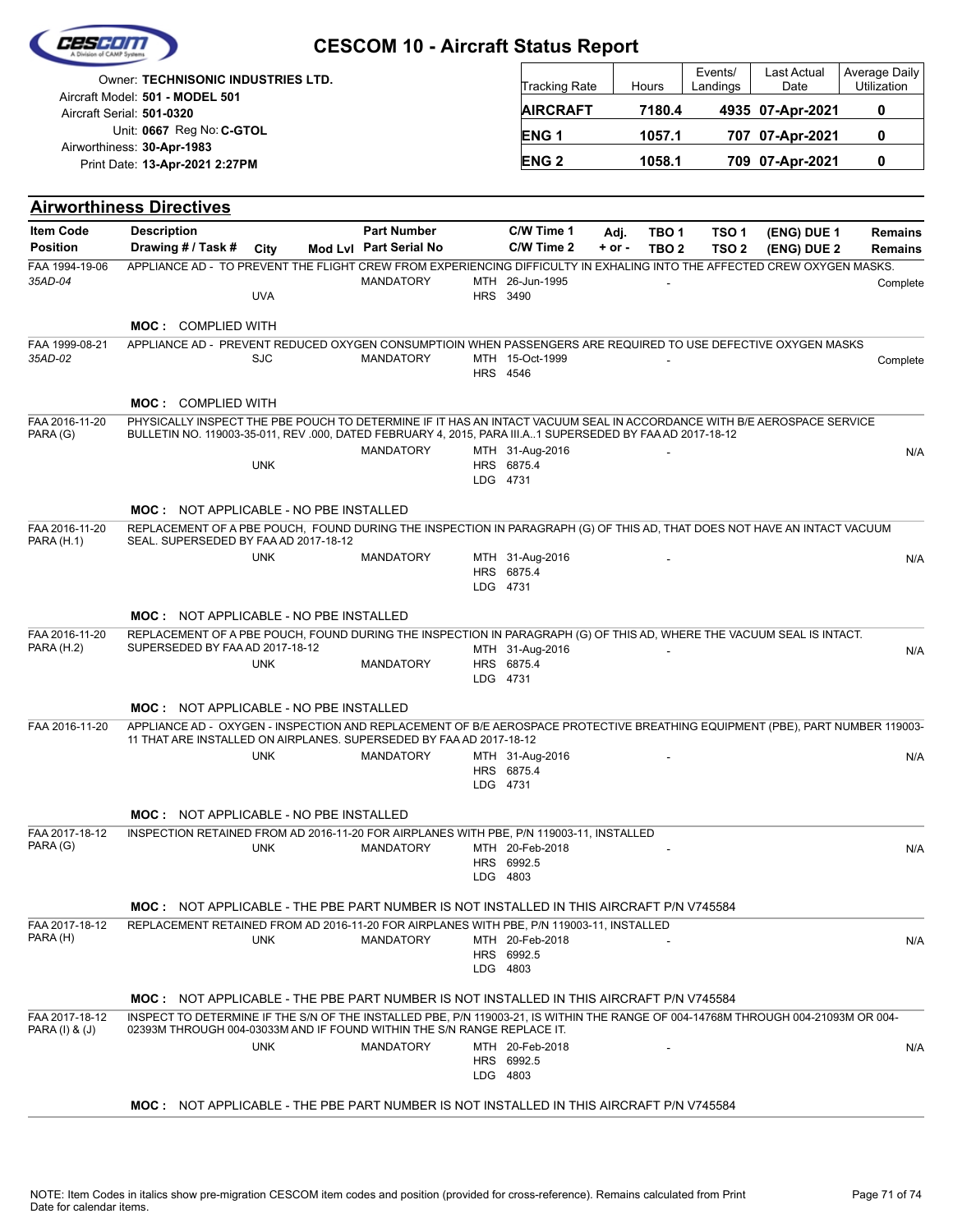| Cescom |  |
|--------|--|
|        |  |
|        |  |

| Owner: TECHNISONIC INDUSTRIES LTD.                           | <b>Tracking Rate</b> | Hours  | Events/<br>Landings | Last Actual<br>Date | Average Daily<br><b>Utilization</b> |
|--------------------------------------------------------------|----------------------|--------|---------------------|---------------------|-------------------------------------|
| Aircraft Model: 501 - MODEL 501<br>Aircraft Serial: 501-0320 | <b>AIRCRAFT</b>      | 7180.4 |                     | 4935 07-Apr-2021    |                                     |
| Unit: 0667 Reg No: C-GTOL<br>Airworthiness: 30-Apr-1983      | <b>ENG1</b>          | 1057.1 |                     | 707 07-Apr-2021     |                                     |
| Print Date: 13-Apr-2021 2:27PM                               | <b>ENG 2</b>         | 1058.1 |                     | 709 07-Apr-2021     |                                     |

| <b>Item Code</b><br><b>Description</b><br><b>Part Number</b><br>C/W Time 1<br>TBO <sub>1</sub><br>TSO <sub>1</sub><br>(ENG) DUE 1<br>Adj.<br><b>Remains</b><br><b>Position</b><br>Mod Lvl Part Serial No<br>C/W Time 2<br>Drawing # / Task #<br>City<br>$+$ or $-$<br>TSO <sub>2</sub><br>TBO <sub>2</sub><br>(ENG) DUE 2<br><b>Remains</b><br>FAA 2017-18-12<br>APPLIANCE AD - OXYGEN - INSPECTION AND REPLACEMENT OF B/E AEROSPACE PROTECTIVE BREATHING EQUIPMENT (PBE), PART NUMBER 119003-<br>11 AND 119003-21 THAT ARE INSTALLED ON AIRPLANES<br><b>UNK</b><br><b>MANDATORY</b><br>MTH 20-Feb-2018<br>HRS 6992.5<br>LDG 4803<br><b>MOC: NOT APPLICABLE - THE PBE PART NUMBER IS NOT INSTALLED IN THIS AIRCRAFT P/N V745584</b><br>VISUALLY INSPECT THE UPPER AND LOWER SPAR CAP STEMS AT WING STATION 37.0<br>FAA 1979-12-06<br>57AD-1<br><b>YHM</b><br><b>MANDATORY</b><br>MTH 25-Nov-2005<br>A/R<br>N/A<br>HRS 5719<br><b>MOC: NOT APPLICABLE - NOT APPLICABLE BY AIRCRAFT MODEL SERIAL AND/OR UNIT NUMBER.</b><br>AD 72-1<br>JT15D FAN BLADE INSP<br>MTH 25-Nov-2005<br>HRS 5719<br>YHM<br><b>MOC: COMPLIED WITH</b><br>AD 72-04<br>HPT BLADE SHIFT INSP<br>MTH 25-Nov-2005<br>E <sub>1</sub><br><b>YHM</b><br><b>MOC:</b> COMPLIED WITH - FOUND PREVIOUSLY COMPLIED WITH.<br>HPT BLADE SHIFT INSP<br>AD 72-04<br>MTH 25-Nov-2005<br>Complete<br>E <sub>2</sub><br><b>YHM</b><br><b>MOC:</b> COMPLIED WITH - FOUND PREVIOUSLY COMPLIED WITH.<br>AD 72-05<br>PRATT & WHITNEY IMPELLER<br>MTH 25-Nov-2005<br>E <sub>1</sub><br><b>YHM</b><br>MOC: NOT APPLICABLE - NOT APPLICABLE BY COMPONENT PART NUMBER.<br>PRATT & WHITNEY IMPELLER<br>AD 72-05<br>MTH 25-Nov-2005<br>E <sub>2</sub><br><b>YHM</b><br><b>MOC: NOT APPLICABLE - NOT APPLICABLE BY COMPONENT PART NUMBER.</b><br>AD 73-1<br>UACL SI3-74 FCU INSP<br>MTH 25-Nov-2005<br>N/A<br><b>LEFT ENGINE</b><br><b>YHM</b><br>HRS 5719<br>MOC: NOT APPLICABLE - NOT APPLICABLE BY COMPONENT PART NUMBER.<br>AD 73-1<br>UACL SI3-74 FCU INSP<br>MTH 25-Nov-2005<br><b>RIGHT ENGINE</b><br><b>YHM</b><br>HRS 5719<br><b>MOC: NOT APPLICABLE - NOT APPLICABLE BY COMPONENT PART NUMBER.</b><br>FAA 1993-05-15<br>TO PREVENT SEVERELY REDUCED CONTROLLABILITY OF ENGINE POWER AUTHORITY.<br>78AD-01<br><b>YHM</b><br><b>MANDATORY</b><br>MTH 25-Nov-2005<br>A/R<br>HRS 5719<br><b>MOC: NOT APPLICABLE - NOT APPLICABLE-EQUIPMENT NOT INSTALLED</b> | <b>Airworthiness Directives</b> |  |  |  |  |          |
|------------------------------------------------------------------------------------------------------------------------------------------------------------------------------------------------------------------------------------------------------------------------------------------------------------------------------------------------------------------------------------------------------------------------------------------------------------------------------------------------------------------------------------------------------------------------------------------------------------------------------------------------------------------------------------------------------------------------------------------------------------------------------------------------------------------------------------------------------------------------------------------------------------------------------------------------------------------------------------------------------------------------------------------------------------------------------------------------------------------------------------------------------------------------------------------------------------------------------------------------------------------------------------------------------------------------------------------------------------------------------------------------------------------------------------------------------------------------------------------------------------------------------------------------------------------------------------------------------------------------------------------------------------------------------------------------------------------------------------------------------------------------------------------------------------------------------------------------------------------------------------------------------------------------------------------------------------------------------------------------------------------------------------------------------------------------------------------------------------------------------------------------------------------------------------------------------------------------------------------------------------------------------------------------------------------------------------------------------------------------------------------------------------|---------------------------------|--|--|--|--|----------|
|                                                                                                                                                                                                                                                                                                                                                                                                                                                                                                                                                                                                                                                                                                                                                                                                                                                                                                                                                                                                                                                                                                                                                                                                                                                                                                                                                                                                                                                                                                                                                                                                                                                                                                                                                                                                                                                                                                                                                                                                                                                                                                                                                                                                                                                                                                                                                                                                            |                                 |  |  |  |  |          |
|                                                                                                                                                                                                                                                                                                                                                                                                                                                                                                                                                                                                                                                                                                                                                                                                                                                                                                                                                                                                                                                                                                                                                                                                                                                                                                                                                                                                                                                                                                                                                                                                                                                                                                                                                                                                                                                                                                                                                                                                                                                                                                                                                                                                                                                                                                                                                                                                            |                                 |  |  |  |  |          |
|                                                                                                                                                                                                                                                                                                                                                                                                                                                                                                                                                                                                                                                                                                                                                                                                                                                                                                                                                                                                                                                                                                                                                                                                                                                                                                                                                                                                                                                                                                                                                                                                                                                                                                                                                                                                                                                                                                                                                                                                                                                                                                                                                                                                                                                                                                                                                                                                            |                                 |  |  |  |  |          |
|                                                                                                                                                                                                                                                                                                                                                                                                                                                                                                                                                                                                                                                                                                                                                                                                                                                                                                                                                                                                                                                                                                                                                                                                                                                                                                                                                                                                                                                                                                                                                                                                                                                                                                                                                                                                                                                                                                                                                                                                                                                                                                                                                                                                                                                                                                                                                                                                            |                                 |  |  |  |  | N/A      |
|                                                                                                                                                                                                                                                                                                                                                                                                                                                                                                                                                                                                                                                                                                                                                                                                                                                                                                                                                                                                                                                                                                                                                                                                                                                                                                                                                                                                                                                                                                                                                                                                                                                                                                                                                                                                                                                                                                                                                                                                                                                                                                                                                                                                                                                                                                                                                                                                            |                                 |  |  |  |  |          |
|                                                                                                                                                                                                                                                                                                                                                                                                                                                                                                                                                                                                                                                                                                                                                                                                                                                                                                                                                                                                                                                                                                                                                                                                                                                                                                                                                                                                                                                                                                                                                                                                                                                                                                                                                                                                                                                                                                                                                                                                                                                                                                                                                                                                                                                                                                                                                                                                            |                                 |  |  |  |  |          |
|                                                                                                                                                                                                                                                                                                                                                                                                                                                                                                                                                                                                                                                                                                                                                                                                                                                                                                                                                                                                                                                                                                                                                                                                                                                                                                                                                                                                                                                                                                                                                                                                                                                                                                                                                                                                                                                                                                                                                                                                                                                                                                                                                                                                                                                                                                                                                                                                            |                                 |  |  |  |  |          |
|                                                                                                                                                                                                                                                                                                                                                                                                                                                                                                                                                                                                                                                                                                                                                                                                                                                                                                                                                                                                                                                                                                                                                                                                                                                                                                                                                                                                                                                                                                                                                                                                                                                                                                                                                                                                                                                                                                                                                                                                                                                                                                                                                                                                                                                                                                                                                                                                            |                                 |  |  |  |  |          |
|                                                                                                                                                                                                                                                                                                                                                                                                                                                                                                                                                                                                                                                                                                                                                                                                                                                                                                                                                                                                                                                                                                                                                                                                                                                                                                                                                                                                                                                                                                                                                                                                                                                                                                                                                                                                                                                                                                                                                                                                                                                                                                                                                                                                                                                                                                                                                                                                            |                                 |  |  |  |  | Complete |
|                                                                                                                                                                                                                                                                                                                                                                                                                                                                                                                                                                                                                                                                                                                                                                                                                                                                                                                                                                                                                                                                                                                                                                                                                                                                                                                                                                                                                                                                                                                                                                                                                                                                                                                                                                                                                                                                                                                                                                                                                                                                                                                                                                                                                                                                                                                                                                                                            |                                 |  |  |  |  |          |
|                                                                                                                                                                                                                                                                                                                                                                                                                                                                                                                                                                                                                                                                                                                                                                                                                                                                                                                                                                                                                                                                                                                                                                                                                                                                                                                                                                                                                                                                                                                                                                                                                                                                                                                                                                                                                                                                                                                                                                                                                                                                                                                                                                                                                                                                                                                                                                                                            |                                 |  |  |  |  |          |
|                                                                                                                                                                                                                                                                                                                                                                                                                                                                                                                                                                                                                                                                                                                                                                                                                                                                                                                                                                                                                                                                                                                                                                                                                                                                                                                                                                                                                                                                                                                                                                                                                                                                                                                                                                                                                                                                                                                                                                                                                                                                                                                                                                                                                                                                                                                                                                                                            |                                 |  |  |  |  | Complete |
|                                                                                                                                                                                                                                                                                                                                                                                                                                                                                                                                                                                                                                                                                                                                                                                                                                                                                                                                                                                                                                                                                                                                                                                                                                                                                                                                                                                                                                                                                                                                                                                                                                                                                                                                                                                                                                                                                                                                                                                                                                                                                                                                                                                                                                                                                                                                                                                                            |                                 |  |  |  |  |          |
|                                                                                                                                                                                                                                                                                                                                                                                                                                                                                                                                                                                                                                                                                                                                                                                                                                                                                                                                                                                                                                                                                                                                                                                                                                                                                                                                                                                                                                                                                                                                                                                                                                                                                                                                                                                                                                                                                                                                                                                                                                                                                                                                                                                                                                                                                                                                                                                                            |                                 |  |  |  |  |          |
|                                                                                                                                                                                                                                                                                                                                                                                                                                                                                                                                                                                                                                                                                                                                                                                                                                                                                                                                                                                                                                                                                                                                                                                                                                                                                                                                                                                                                                                                                                                                                                                                                                                                                                                                                                                                                                                                                                                                                                                                                                                                                                                                                                                                                                                                                                                                                                                                            |                                 |  |  |  |  |          |
|                                                                                                                                                                                                                                                                                                                                                                                                                                                                                                                                                                                                                                                                                                                                                                                                                                                                                                                                                                                                                                                                                                                                                                                                                                                                                                                                                                                                                                                                                                                                                                                                                                                                                                                                                                                                                                                                                                                                                                                                                                                                                                                                                                                                                                                                                                                                                                                                            |                                 |  |  |  |  |          |
|                                                                                                                                                                                                                                                                                                                                                                                                                                                                                                                                                                                                                                                                                                                                                                                                                                                                                                                                                                                                                                                                                                                                                                                                                                                                                                                                                                                                                                                                                                                                                                                                                                                                                                                                                                                                                                                                                                                                                                                                                                                                                                                                                                                                                                                                                                                                                                                                            |                                 |  |  |  |  | N/A      |
|                                                                                                                                                                                                                                                                                                                                                                                                                                                                                                                                                                                                                                                                                                                                                                                                                                                                                                                                                                                                                                                                                                                                                                                                                                                                                                                                                                                                                                                                                                                                                                                                                                                                                                                                                                                                                                                                                                                                                                                                                                                                                                                                                                                                                                                                                                                                                                                                            |                                 |  |  |  |  |          |
|                                                                                                                                                                                                                                                                                                                                                                                                                                                                                                                                                                                                                                                                                                                                                                                                                                                                                                                                                                                                                                                                                                                                                                                                                                                                                                                                                                                                                                                                                                                                                                                                                                                                                                                                                                                                                                                                                                                                                                                                                                                                                                                                                                                                                                                                                                                                                                                                            |                                 |  |  |  |  |          |
|                                                                                                                                                                                                                                                                                                                                                                                                                                                                                                                                                                                                                                                                                                                                                                                                                                                                                                                                                                                                                                                                                                                                                                                                                                                                                                                                                                                                                                                                                                                                                                                                                                                                                                                                                                                                                                                                                                                                                                                                                                                                                                                                                                                                                                                                                                                                                                                                            |                                 |  |  |  |  | N/A      |
|                                                                                                                                                                                                                                                                                                                                                                                                                                                                                                                                                                                                                                                                                                                                                                                                                                                                                                                                                                                                                                                                                                                                                                                                                                                                                                                                                                                                                                                                                                                                                                                                                                                                                                                                                                                                                                                                                                                                                                                                                                                                                                                                                                                                                                                                                                                                                                                                            |                                 |  |  |  |  |          |
|                                                                                                                                                                                                                                                                                                                                                                                                                                                                                                                                                                                                                                                                                                                                                                                                                                                                                                                                                                                                                                                                                                                                                                                                                                                                                                                                                                                                                                                                                                                                                                                                                                                                                                                                                                                                                                                                                                                                                                                                                                                                                                                                                                                                                                                                                                                                                                                                            |                                 |  |  |  |  |          |
|                                                                                                                                                                                                                                                                                                                                                                                                                                                                                                                                                                                                                                                                                                                                                                                                                                                                                                                                                                                                                                                                                                                                                                                                                                                                                                                                                                                                                                                                                                                                                                                                                                                                                                                                                                                                                                                                                                                                                                                                                                                                                                                                                                                                                                                                                                                                                                                                            |                                 |  |  |  |  |          |
|                                                                                                                                                                                                                                                                                                                                                                                                                                                                                                                                                                                                                                                                                                                                                                                                                                                                                                                                                                                                                                                                                                                                                                                                                                                                                                                                                                                                                                                                                                                                                                                                                                                                                                                                                                                                                                                                                                                                                                                                                                                                                                                                                                                                                                                                                                                                                                                                            |                                 |  |  |  |  |          |
|                                                                                                                                                                                                                                                                                                                                                                                                                                                                                                                                                                                                                                                                                                                                                                                                                                                                                                                                                                                                                                                                                                                                                                                                                                                                                                                                                                                                                                                                                                                                                                                                                                                                                                                                                                                                                                                                                                                                                                                                                                                                                                                                                                                                                                                                                                                                                                                                            |                                 |  |  |  |  | N/A      |
|                                                                                                                                                                                                                                                                                                                                                                                                                                                                                                                                                                                                                                                                                                                                                                                                                                                                                                                                                                                                                                                                                                                                                                                                                                                                                                                                                                                                                                                                                                                                                                                                                                                                                                                                                                                                                                                                                                                                                                                                                                                                                                                                                                                                                                                                                                                                                                                                            |                                 |  |  |  |  |          |
|                                                                                                                                                                                                                                                                                                                                                                                                                                                                                                                                                                                                                                                                                                                                                                                                                                                                                                                                                                                                                                                                                                                                                                                                                                                                                                                                                                                                                                                                                                                                                                                                                                                                                                                                                                                                                                                                                                                                                                                                                                                                                                                                                                                                                                                                                                                                                                                                            |                                 |  |  |  |  |          |
|                                                                                                                                                                                                                                                                                                                                                                                                                                                                                                                                                                                                                                                                                                                                                                                                                                                                                                                                                                                                                                                                                                                                                                                                                                                                                                                                                                                                                                                                                                                                                                                                                                                                                                                                                                                                                                                                                                                                                                                                                                                                                                                                                                                                                                                                                                                                                                                                            |                                 |  |  |  |  | N/A      |
|                                                                                                                                                                                                                                                                                                                                                                                                                                                                                                                                                                                                                                                                                                                                                                                                                                                                                                                                                                                                                                                                                                                                                                                                                                                                                                                                                                                                                                                                                                                                                                                                                                                                                                                                                                                                                                                                                                                                                                                                                                                                                                                                                                                                                                                                                                                                                                                                            |                                 |  |  |  |  |          |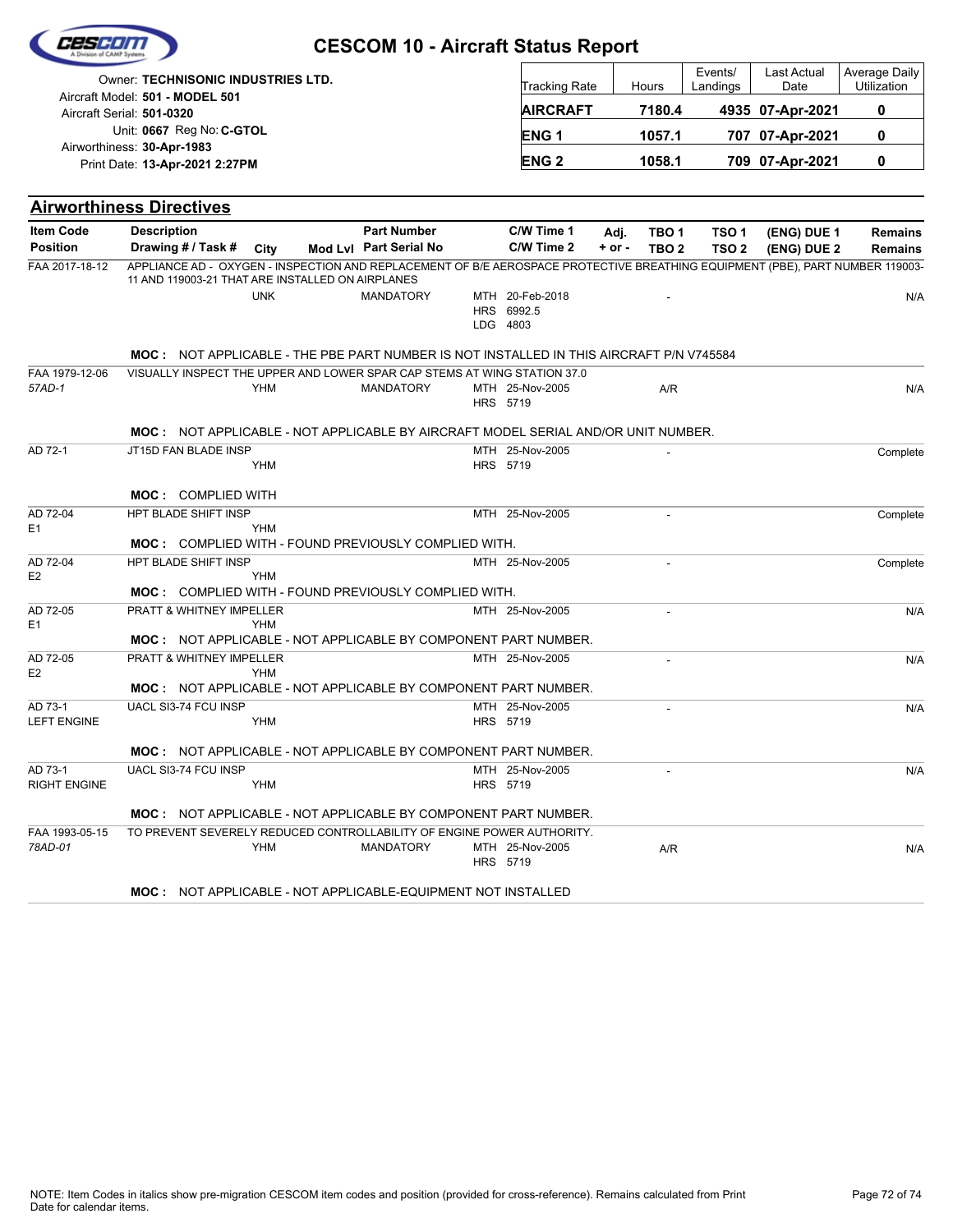

## **CESCOM 10 - Aircraft Status Report**

Unit: 0667 Reg No: C-GTOL **13-Apr-2021 2:27PM** Print Date: **30-Apr-1983** Airworthiness: Owner: **TECHNISONIC INDUSTRIES LTD.** Aircraft Serial: **501-0320** Aircraft Model: **501 - MODEL 501**

| <b>Tracking Rate</b> | Hours  | Events/<br>Landings | Last Actual<br>Date | Average Daily<br>Utilization |  |  |
|----------------------|--------|---------------------|---------------------|------------------------------|--|--|
| <b>AIRCRAFT</b>      | 7180.4 |                     | 4935 07-Apr-2021    |                              |  |  |
| ENG <sub>1</sub>     | 1057.1 |                     | 707 07-Apr-2021     |                              |  |  |
| <b>ENG 2</b>         | 1058.1 |                     | 709 07-Apr-2021     |                              |  |  |

| <b>Factory Installed</b> |                                                         |        |                        |     |                 |          |                              |                  |             |                |
|--------------------------|---------------------------------------------------------|--------|------------------------|-----|-----------------|----------|------------------------------|------------------|-------------|----------------|
| <b>Item Code</b>         | <b>Description</b>                                      |        | <b>Part Number</b>     |     | C/W Time 1      | Adj.     | TBO <sub>1</sub>             | TSO <sub>1</sub> | (ENG) DUE 1 | <b>Remains</b> |
| <b>Position</b>          | Drawing # / Task #                                      | City   | Mod Lvl Part Serial No |     | C/W Time 2      | $+ or -$ | TBO <sub>2</sub>             | TSO <sub>2</sub> | (ENG) DUE 2 | <b>Remains</b> |
| 21FO-01A                 | INDICATOR-CABIN TEMP FACTORY OPTION                     |        |                        | MTH | 30-Apr-1983     |          |                              |                  |             |                |
| 21FO-01: A               |                                                         | *CF    | 06A                    |     |                 |          |                              |                  |             |                |
|                          |                                                         |        | FO                     |     |                 |          |                              |                  |             |                |
| 21FO-04A<br>21FO-04 : A  | COCKPIT AIR SUPPLEMENTAL FACTORY OPTION                 | *CF    | 179A                   |     | MTH 30-Apr-1983 |          | $\overline{a}$               |                  |             |                |
|                          |                                                         |        | FO                     |     |                 |          |                              |                  |             |                |
| 23FO-01G                 | HF COM SYSTEM COLLIN HF-220 FACTORY OPTION              |        |                        |     | MTH 30-Apr-1983 |          | $\overline{\phantom{a}}$     |                  |             |                |
| 23FO-01: G               |                                                         | *CF    | 631G                   |     |                 |          |                              |                  |             |                |
|                          |                                                         |        | FO                     |     |                 |          |                              |                  |             |                |
| 24FO-01B<br>24FO-01 : B  | BATTERY & MONITOR FOR 20 CELL FACTORY OPTION            | *CF    | 12B                    |     | MTH 30-Apr-1983 |          | $\overline{\phantom{a}}$     |                  |             |                |
|                          |                                                         |        | FO                     |     |                 |          |                              |                  |             |                |
| 24FO-02C                 | INVERTER 600 VA DUAL EXH FWD SGL FLT DIR FACTORY OPTION |        |                        |     |                 |          |                              |                  |             |                |
| 24FO-02: C               |                                                         | *CF    | 26C                    |     | MTH 30-Apr-1983 |          |                              |                  |             |                |
|                          |                                                         |        | FO                     |     |                 |          |                              |                  |             |                |
| 25FO-05J                 | STRGE DRAWER #3 AFT FCG SEAT LATERL TRAK FACTORY OPTION |        |                        |     |                 |          |                              |                  |             |                |
| 25FO-05: J               |                                                         | $*$ CF | 104J<br>FO             |     | MTH 30-Apr-1983 |          |                              |                  |             |                |
| 25FO-18E                 | SEAT #3 AFT FACING FACTORY OPTION                       |        |                        |     | MTH 30-Apr-1983 |          | $\qquad \qquad \blacksquare$ |                  |             |                |
| 25FO-18 : E              |                                                         | *CF    | 121E                   |     |                 |          |                              |                  |             |                |
|                          |                                                         |        | FO                     |     |                 |          |                              |                  |             |                |
| 25FO-20G                 | EXECUTIVE TABLE USED W/STD & OPT A FACTORY OPTION       |        |                        |     |                 |          |                              |                  |             |                |
| 25FO-20 : G              |                                                         | *CF    | 124G                   |     | MTH 30-Apr-1983 |          |                              |                  |             |                |
| 25FO-20H                 |                                                         |        | FO                     |     |                 |          |                              |                  |             |                |
| 25FO-20 : H              | EXECUTIVE TABLE USE W/STD AND A STG FACTORY OPTION      | *CF    | 124H                   |     | MTH 30-Apr-1983 |          |                              |                  |             |                |
|                          |                                                         |        | FO                     |     |                 |          |                              |                  |             |                |
| 25FO-23                  | TAILORING SEAT-CITATION 2 FACTORY OPTION                |        |                        |     | MTH 30-Apr-1983 |          | $\overline{a}$               |                  |             |                |
|                          |                                                         | $*$ CF | 132                    |     |                 |          |                              |                  |             |                |
|                          |                                                         |        | FO                     |     |                 |          |                              |                  |             |                |
| 25FO-25A<br>25FO-25: A   | CARPET RUNNER CABIN AISLE FACTORY OPTION                | *CF    | 136A                   |     | MTH 30-Apr-1983 |          | $\overline{\phantom{a}}$     |                  |             |                |
|                          |                                                         |        | FO                     |     |                 |          |                              |                  |             |                |
| 25FO-37                  | CHIMES UNIT FACTORY OPTION                              |        | 166                    |     | MTH 30-Apr-1983 |          | $\overline{a}$               |                  |             |                |
|                          |                                                         | *CF    | FO                     |     |                 |          |                              |                  |             |                |
| 28FO-01                  | FUEL CAP LOCKING FACTORY OPTION                         |        | 36                     |     | MTH 30-Apr-1983 |          | $\overline{\phantom{a}}$     |                  |             |                |
|                          |                                                         | *CF    | F <sub>O</sub>         |     |                 |          |                              |                  |             |                |
| 31FO-02                  | CLOCK-DIGITAL ELECTRIC 24 HOUR RH FACTORY OPTION        | *CF    | 182                    |     |                 |          |                              |                  |             |                |
|                          |                                                         |        | F <sub>O</sub>         |     | MTH 30-Apr-1983 |          |                              |                  |             |                |
| 31FO-02B                 | CLOCK DIGITAL ELECTRIC 24 HOUR LH FACTORY OPTION        |        |                        |     | MTH 30-Apr-1983 |          | $\overline{a}$               |                  |             |                |
| 31FO-02 : B              |                                                         | *CF    | 182B                   |     |                 |          |                              |                  |             |                |
|                          |                                                         |        | FO                     |     |                 |          |                              |                  |             |                |
| 32FO-01                  | ANTI SKID MAIN WHEEL BRAKE FACTORY OPTION               |        |                        |     | MTH 30-Apr-1983 |          |                              |                  |             |                |
|                          |                                                         | *CF    | 10<br><b>FO</b>        |     |                 |          |                              |                  |             |                |
| 32FO-02                  | BRAKES EXTENDED LIFE FACTORY OPTION                     |        |                        |     | MTH 30-Apr-1983 |          | $\overline{a}$               |                  |             |                |
|                          |                                                         | *CF    | 93                     |     |                 |          |                              |                  |             |                |
|                          |                                                         |        | F <sub>O</sub>         |     |                 |          |                              |                  |             |                |
| 33FO-02B                 | LIGHT-RECOGNITION WING-TIP MOUNTED FACTORY OPTION       |        |                        |     |                 |          |                              |                  |             |                |
| 33FO-02: B               |                                                         | *CF    | 49B                    |     | MTH 30-Apr-1983 |          |                              |                  |             |                |
| 34FO-01C                 | ALTIMETER MILLIBAR RH EXCH FACTORY OPTION               |        | FO                     |     |                 |          |                              |                  |             |                |
| 34FO-01 : C              |                                                         | $*$ CF | 01C                    |     | MTH 30-Apr-1983 |          |                              |                  |             |                |
|                          |                                                         |        | FO                     |     |                 |          |                              |                  |             |                |
| 34FO-02                  | INDICATOR-ANGLE OF ATTACK FACTORY OPTION                |        |                        |     | MTH 30-Apr-1983 |          | $\overline{\phantom{a}}$     |                  |             |                |
|                          |                                                         | $*$ CF | 11                     |     |                 |          |                              |                  |             |                |
|                          |                                                         |        | <b>FO</b>              |     |                 |          |                              |                  |             |                |